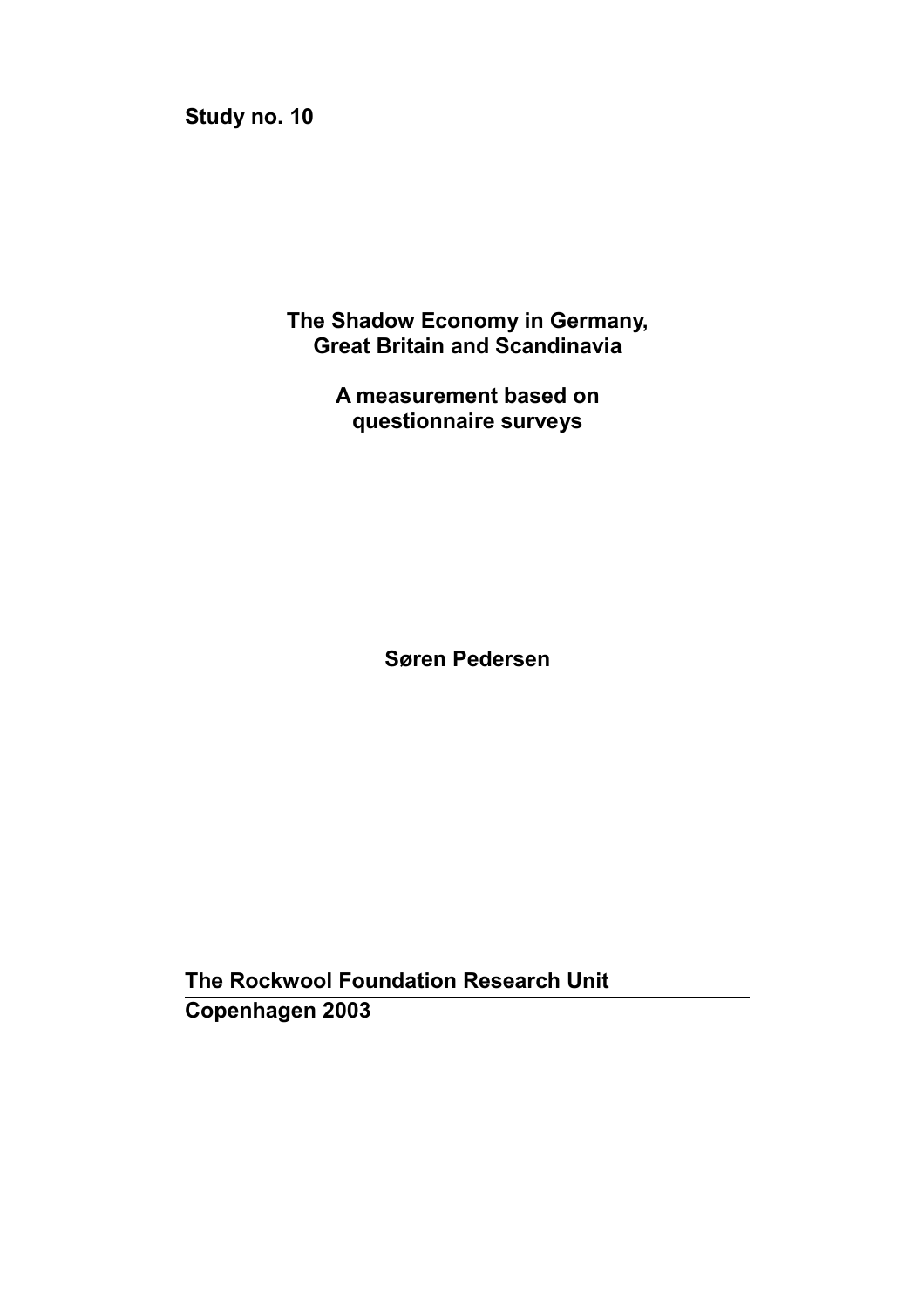# **The Shadow Economy in Germany, Great Britain and Scandinavia. A measurement based on questionnaire surveys**

**Study no. 10**

*Published by:*  The Rockwool Foundation Research Unit

*Linguistic adviser:*  Steve Churchill

*Address:*  The Rockwool Foundation Research Unit Danmarks Statistik (Statistics Denmark) Sejrøgade 11 DK-2100 Copenhagen

Telephone +45 39 17 38 32 Fax +45 39 20 52 19

E-mail: hly@rff.dk Home page www.rff.dk

ISBN 87-90199-32-4 ISSN 0908-3979 April 2003 Print run: 600 Printed by Danmarks Statistik

*Distributed by:*  Danmarks Statistik Sejrøgade 11 DK-2100 Copenhagen Ø.

Telephone +45 39 17 39 17 Fax +45 39 17 39 99

Price: 204,00 DKK, including 25% VAT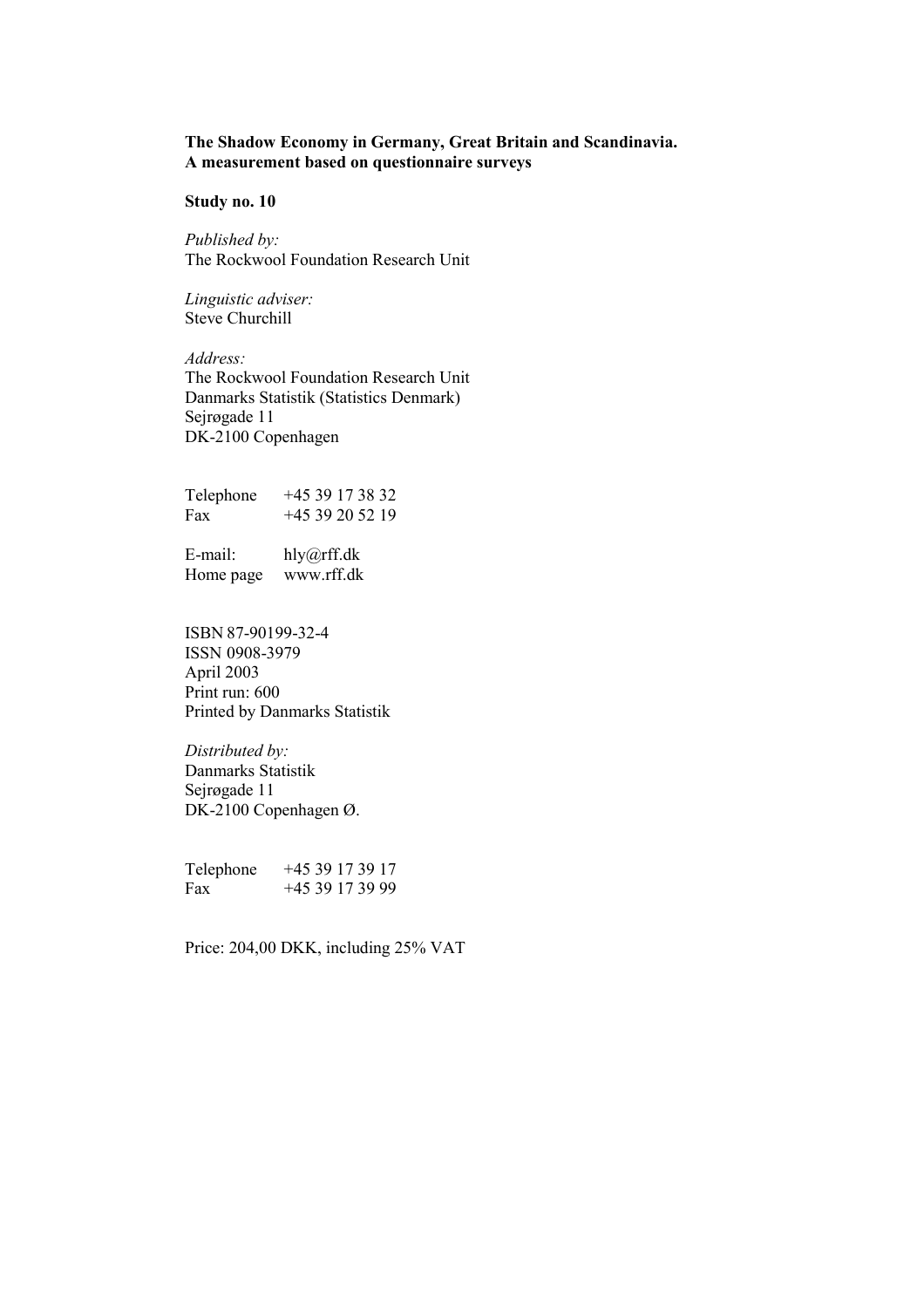# **Contents**

| Preface              |                                                                                                                           |  |
|----------------------|---------------------------------------------------------------------------------------------------------------------------|--|
| $\mathbf{1}_{\cdot}$ |                                                                                                                           |  |
| 11                   |                                                                                                                           |  |
| 1.2                  | Definition of "shadow economy", "black economy" and "black<br>activities" used in the Rockwool Foundation Research Unit's |  |
| 1.3                  | Different ways of measuring the shadow economy and black                                                                  |  |
|                      |                                                                                                                           |  |
| 1.3.1                |                                                                                                                           |  |
| 1.3.2                |                                                                                                                           |  |
| 1.3.2.1              |                                                                                                                           |  |
| 1.4                  |                                                                                                                           |  |
| $\overline{2}$ .     | Design of the questions, and the response rate and non-response                                                           |  |
|                      | rate in the questionnaire surveys in Denmark, Sweden, Norway,                                                             |  |
|                      |                                                                                                                           |  |
| 21                   |                                                                                                                           |  |
| 2.2                  |                                                                                                                           |  |
| 2.2.1                |                                                                                                                           |  |
| 2.2.2                |                                                                                                                           |  |
| 2.2.3                |                                                                                                                           |  |
| 2.2.4                |                                                                                                                           |  |
| 2.2.5                |                                                                                                                           |  |
| 2.3                  |                                                                                                                           |  |
| 2.4                  |                                                                                                                           |  |
| 3.                   | The incidence of black activities in the population and                                                                   |  |
|                      | black working hours and wages in Denmark, Norway,                                                                         |  |
|                      |                                                                                                                           |  |
| 3.1                  |                                                                                                                           |  |
| 3.2                  |                                                                                                                           |  |
| 3.2.1                |                                                                                                                           |  |
| 3.2.2                |                                                                                                                           |  |
| 3.2.3                |                                                                                                                           |  |
| 3.3                  | New results for the extent of black activities in Scandinavia,                                                            |  |
|                      |                                                                                                                           |  |
| 3.4                  | Multivariate analysis of the probability of carrying out                                                                  |  |
|                      |                                                                                                                           |  |
| 3.5                  |                                                                                                                           |  |
| 3.6                  |                                                                                                                           |  |
| 3.7                  | The influence of income from black activities on the income                                                               |  |
|                      |                                                                                                                           |  |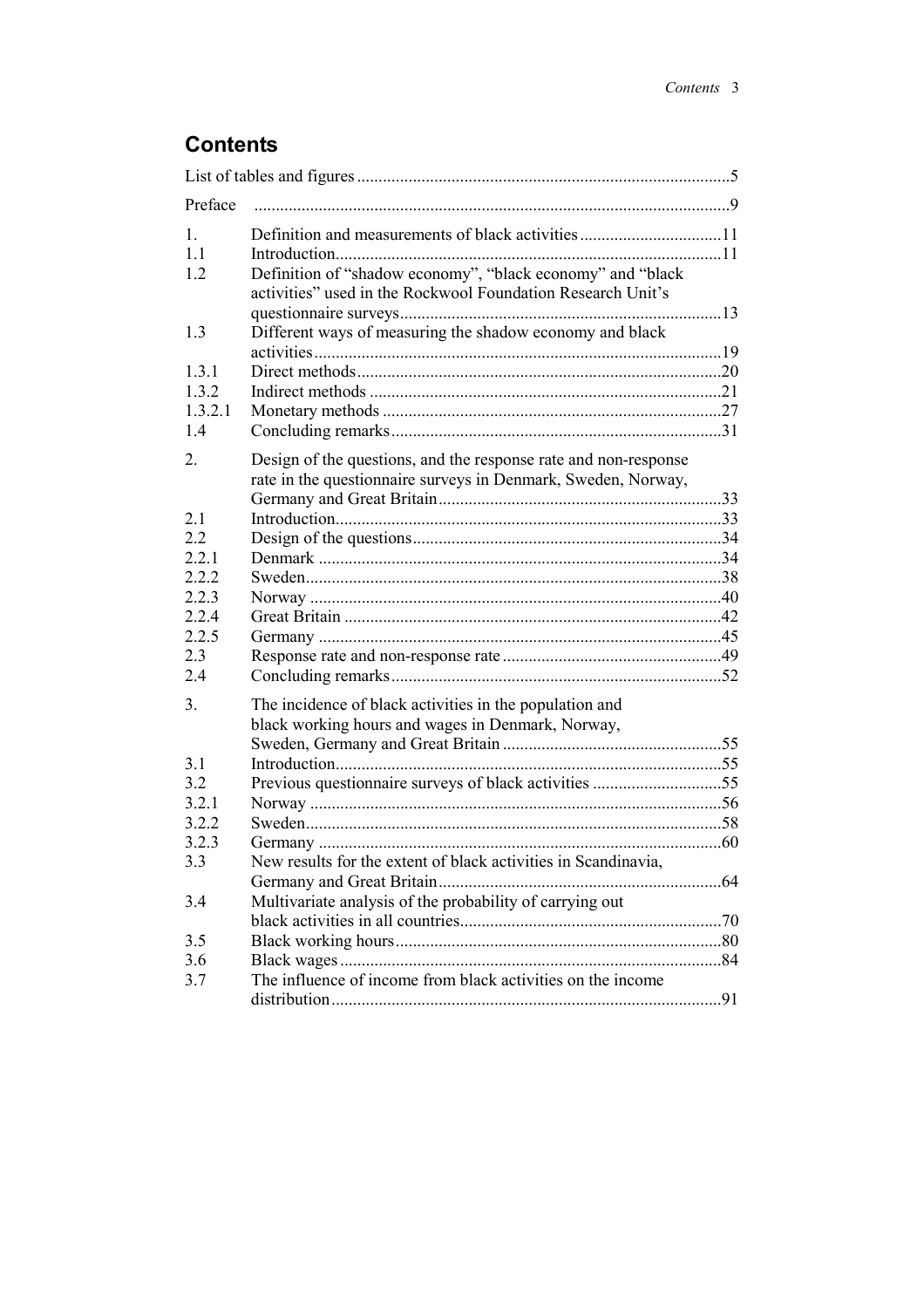## 4 Contents

| 3.8            |                                                                    |  |
|----------------|--------------------------------------------------------------------|--|
| $\overline{4}$ |                                                                    |  |
| 4 1            |                                                                    |  |
| 42             | Extent of black activities measured in black and "white" prices104 |  |
| 4.3            | Possible explanations for differences in the extent of             |  |
|                | black activities in Denmark, Norway, Sweden, Germany and           |  |
|                | <b>Great Britain</b>                                               |  |
| 44             |                                                                    |  |
| 4.5            | Trend in the extent of black activities in Denmark, 1994-2001122   |  |
| 46             |                                                                    |  |
| 4.7            |                                                                    |  |
| 5.             |                                                                    |  |
|                |                                                                    |  |
|                |                                                                    |  |
|                |                                                                    |  |
|                |                                                                    |  |
|                |                                                                    |  |
|                |                                                                    |  |
|                |                                                                    |  |
|                |                                                                    |  |
| Index          |                                                                    |  |
|                |                                                                    |  |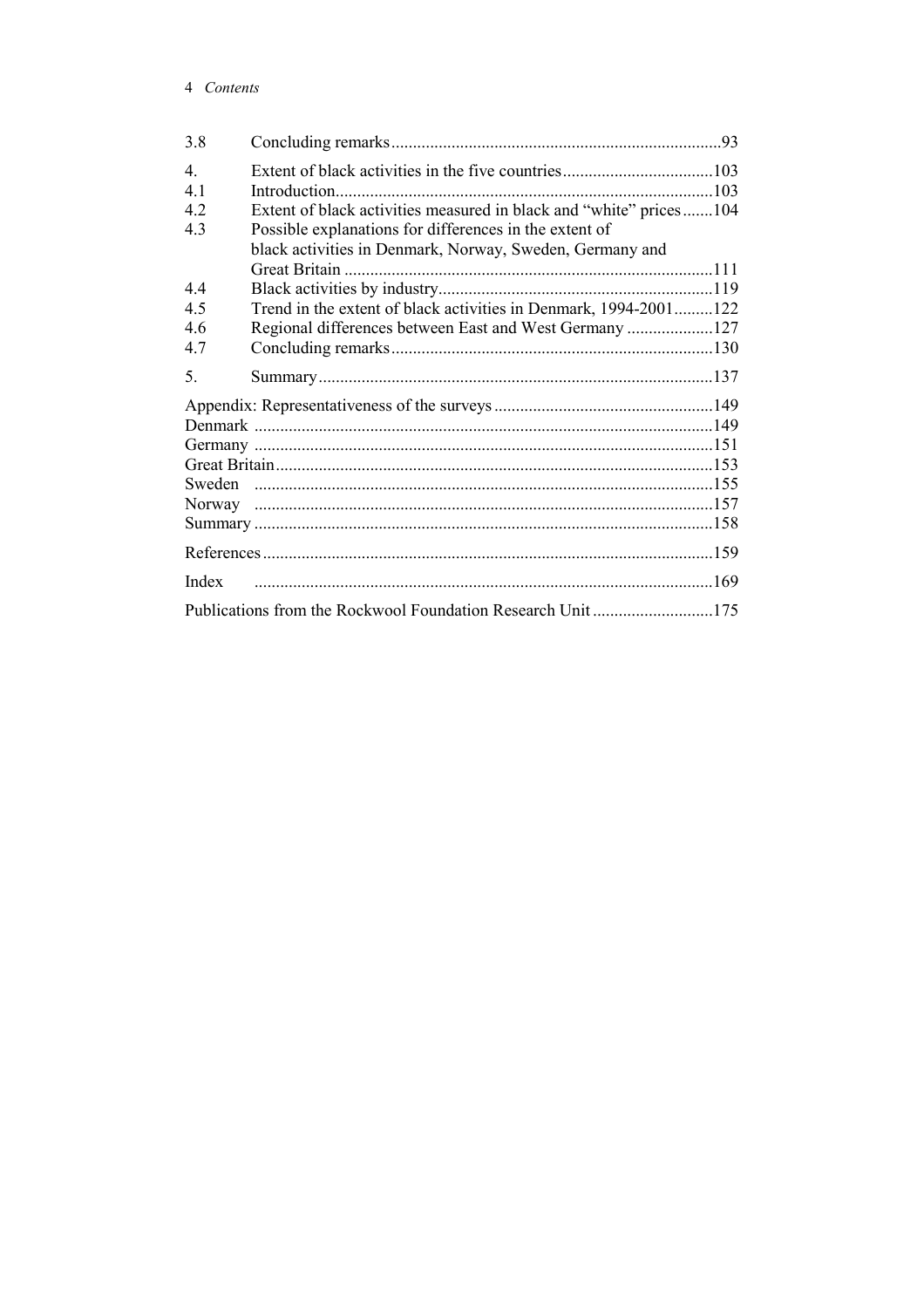# **List of tables and figures**

| Figure 1.1: Definition of the terms "shadow economy", "black economy" and<br>"black activities" in relation to the formal and informal economy in the<br>Rockwool Foundation Research Unit's questionnaire surveys,<br>1980-2001<br>. 15 |  |
|------------------------------------------------------------------------------------------------------------------------------------------------------------------------------------------------------------------------------------------|--|
| Figure 1.2: Trend in the discrepancy as a measure of underdeclaration in                                                                                                                                                                 |  |
| Table 2.1: Response and non-response rates for Denmark, Norway, Sweden,                                                                                                                                                                  |  |
| Table 2.2: "Item non-response" to the question about black activities in<br>Denmark, Norway, Sweden, Germany and Great Britain<br>52                                                                                                     |  |
| Table 3.1: Purchase and sale of black activities in the previous Norwegian                                                                                                                                                               |  |
| Table 3.2: Proportion of the population in the 18-74 age group who have<br>carried out black activities within the last year in Denmark, Norway,                                                                                         |  |
| Table 3.3: Proportion of the population in the 18-74 age group who carry out<br>black activities in Denmark, Norway, Sweden, Germany and                                                                                                 |  |
| Table 3.4: Logistic regression of the probability of participating in black                                                                                                                                                              |  |
| Table 3.5: Average time per week spent on black activities in Denmark,<br>Norway, Sweden, Germany and Great Britain for those 18-74-year-olds                                                                                            |  |
| Table 3.6: Average black hours worked among those 18-74-year-olds who<br>carry out black activities in Denmark, Norway, Sweden, Germany and                                                                                              |  |
| Table 3.7: Average black hourly wage for 18-74-year-olds in Denmark,<br>Norway, Sweden, Germany and Great Britain in national currencies                                                                                                 |  |
| Table 3.8: Average black hourly wages (current prices) for 18-74-year-olds<br>in Denmark, Norway, Sweden, Germany and Great Britain, by sex,                                                                                             |  |
| Table 3.9: Average black hourly wages (current prices) for 18-74-year-olds in<br>Denmark, Norway, Sweden, Germany and Great Britain, by form of                                                                                          |  |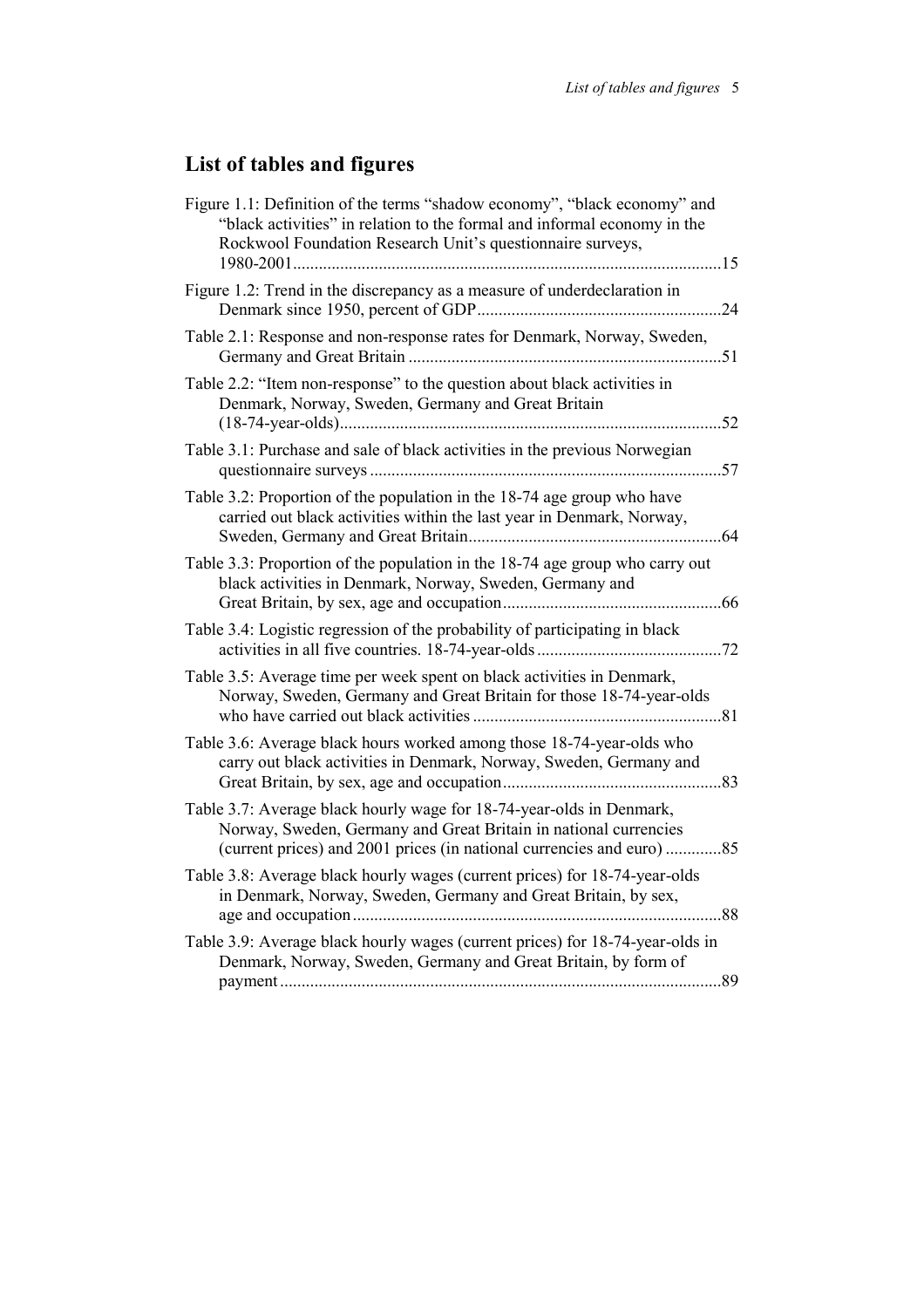| Table 3.10: Average black hourly wages for 18-74-year-olds in Denmark,<br>Norway, Sweden, Germany and Great Britain, by industry90                                                                                  |
|---------------------------------------------------------------------------------------------------------------------------------------------------------------------------------------------------------------------|
| Table 3.11: Proportion of the population in the 18-74 age group who carry<br>out black activities and average monthly income from black activities<br>in Denmark and Germany, by net income in the formal economy92 |
| Appendix table 3.1: Logistic regression of the probability of participating<br>in black activities in Denmark in 2001. 18-74-year-olds<br>98                                                                        |
| Appendix table 3.2: Logistic regression of the probability of participating<br>in black activities in Norway in 1998/2002. 18-74-year-olds 99                                                                       |
| Appendix table 3.3: Logistic regression of the probability of participating<br>in black activities in Sweden in 1998. 18-74-year-olds 100                                                                           |
| Appendix table 3.4: Logistic regression of participating in black activities                                                                                                                                        |
| Appendix table 3.5: Logistic regression of participating in black activities                                                                                                                                        |
| Table 4.1: Black hours worked as a proportion of "white" working hours<br>in Denmark, Norway, Sweden, Germany and Great Britain105                                                                                  |
| Table 4.2: Extent of black activities in Denmark, Norway, Sweden, Germany<br>and Great Britain based on actual black prices paid, 18-74-year-olds 106                                                               |
| Table 4.3: Extent and incidence of black activities in Great Britain when<br>activities that would be taxable in Denmark are included112                                                                            |
| Table 4.4: Average and actual marginal taxes $(\% )$ according to whether the<br>respondents have carried out black activities or not in Denmark 2001113                                                            |
| Figure 4.1: Tax structure and tax burden in the five countries compared                                                                                                                                             |
| Table 4.5: Perceived risk of tax fines, etc., in Denmark, Norway, Sweden,<br>Germany and Great Britain. 18-74-year-olds. Percent116                                                                                 |
|                                                                                                                                                                                                                     |
| Table 4.6: Willingness to carry out black activities if the opportunity arose<br>among persons who have not carried out black activities, in Denmark,<br>Norway, Sweden, Germany and Great Britain. Percent118      |
|                                                                                                                                                                                                                     |
| Table 4.7: Carry out or would carry out black activities if the opportunity<br>arose among all 18-74-year-olds in Denmark, Norway, Sweden,                                                                          |
| Box 3. Type of black activities in Germany as stated by 40 respondents 120                                                                                                                                          |
| Figure 4.2: Extent of black activities in the five countries by industry.                                                                                                                                           |
|                                                                                                                                                                                                                     |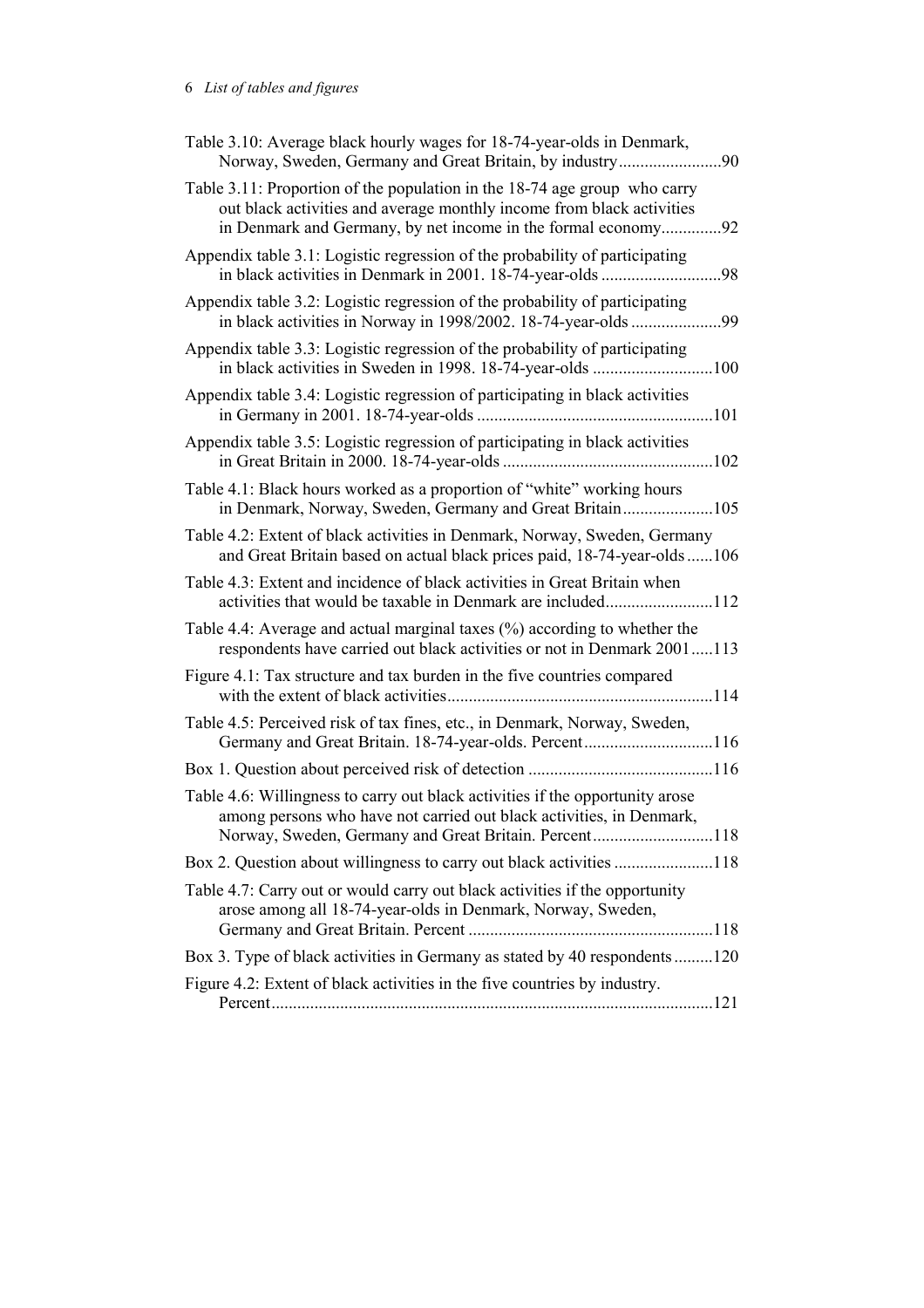| Figure 4.3: Extent of black activities in Denmark, 1994-2001.                                                                                |  |
|----------------------------------------------------------------------------------------------------------------------------------------------|--|
| Figure 4.4: Extent of black activities in Denmark by industry, 1998 and 2001.                                                                |  |
| Table 4.8: Proportion of 18-74-year-olds who have carried out black<br>activities in Germany, plus black hours worked in relation to "white" |  |
| Table 4.9: Extent of black activities in East and West Germany in actual                                                                     |  |
| Appendix table 1: Respondents in the Danish omnibus survey and the                                                                           |  |
| Appendix table 2: Respondents in the omnibus survey and the whole                                                                            |  |
| Appendix table 3: Respondents in the German omnibus surveys and the<br>whole population, by age and sex. %. (Unweighted)151                  |  |
| Appendix table 4: Respondents in the German omnibus survey and the<br>whole population, by age and sex. Percent. (Weighted) 152              |  |
| Appendix table 5: Respondents in the German omnibus surveys and the<br>whole population, by age and geography. %. (Unweighted) 152           |  |
| Appendix table 6: Respondents in the German omnibus surveys and the<br>whole population, by age and geography. Percent. (Weighted)153        |  |
| Appendix table 7: Respondents in the British omnibus survey and the<br>whole population, by age and sex. Percent. (Weighted) 154             |  |
| Appendix table 8: Respondents in the British omnibus survey and the<br>whole population, by region (16-74-year-olds). %. (Weighted)155       |  |
| Appendix table 9: Respondents in the Swedish omnibus survey and the                                                                          |  |
| Appendix table 10: Respondents in the Swedish omnibus survey and the<br>whole population, by region (18-74-year-olds). Percent156            |  |
| Appendix table 11: Respondents in the Norwegian omnibus surveys and in                                                                       |  |
| Appendix table 12: Respondents in the Norwegian omnibus surveys and in                                                                       |  |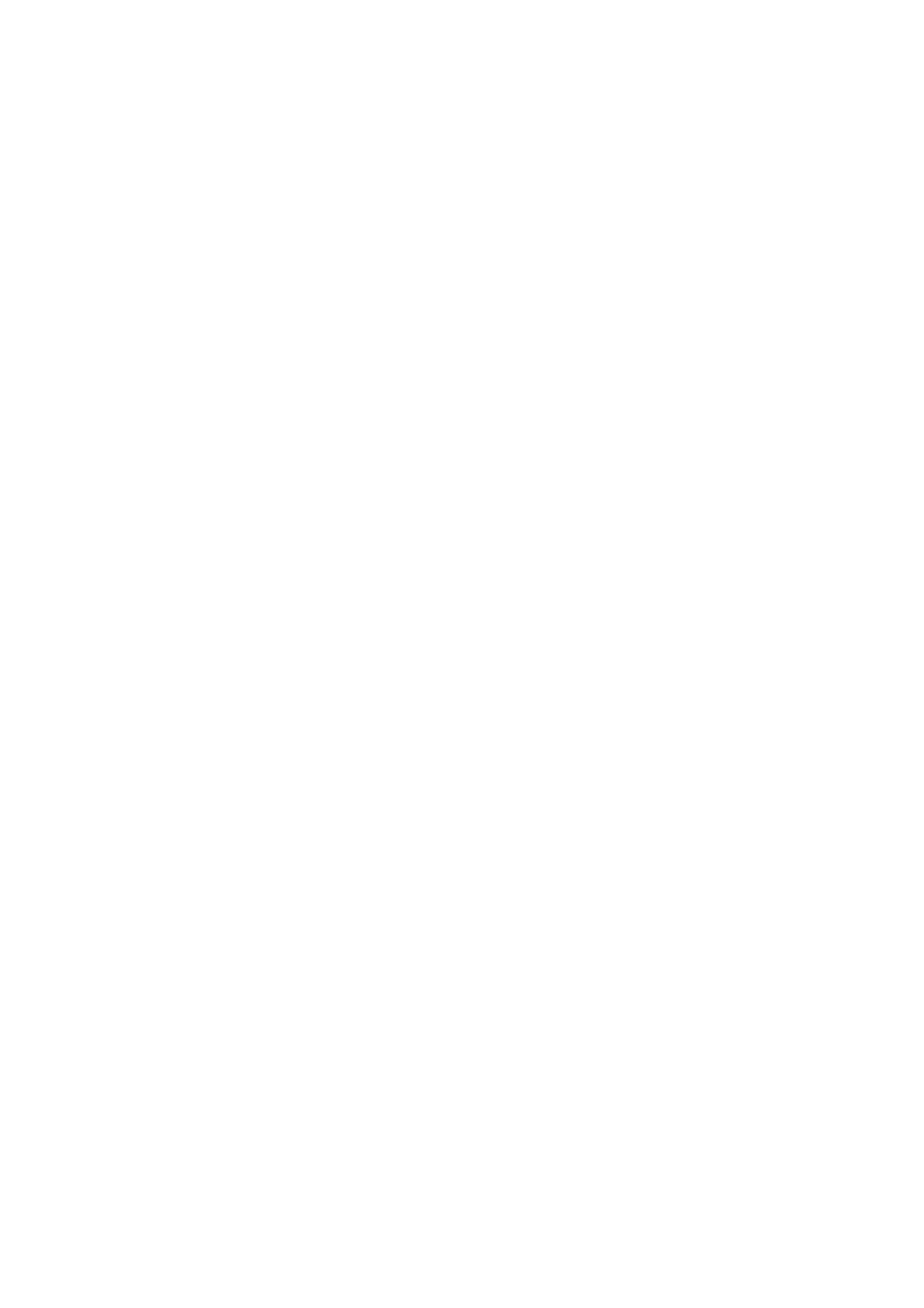# **Preface**

The Rockwool Foundation Research Unit has been carrying out questionnaire surveys of the extent of the black economy in Denmark since the end of the 1980s. In connection with this work, the Unit has also attempted to identify the methodological weaknesses of this way of measuring the black economy, together with the perhaps more obvious weaknesses of the so-called monetary methods, which foreign researchers have now and then also used in surveys of Denmark.

In the mid-1990s, the Unit also began to take an interest in the size of the shadow economy in our neighbouring countries, Norway and Sweden: Was, for example, the black sector bigger or smaller in Denmark than in our neighbouring countries?

This resulted in *The Shadow Economy in Western Europe. Measurement and Results for Selected Countries* (1998), by Søren Pedersen, an economist at the Unit, who has followed the trend in the black economy in Denmark over many years. Thanks partly to his work, this sector of the labour market is now very well documented. Søren Pedersen's book was based primarily on existing knowledge in the form of published national surveys, which in turn were based on several and often essentially different methods.

In many respects, the book has given a new overview of the black economy in a number of West European countries. However, this also increased the need for fully comparable measures for the black economy in selected countries.

This is precisely what this new book by Søren Pedersen, which presents the results of comparable surveys in Denmark, Norway, Sweden, Great Britain and Germany, seeks to achieve.

While the geographical scope of the new book is rather more limited than in 1998, this is the first time that a fully comparable and methodologically fully documented survey of the black economy in North West Europe has been carried out. Moreover, the book will be supplemented in June 2003 by the publication from the Unit of an analysis of do-it-yourself activities in the same countries, entitled *Do-it-yourself work in North-Western Europe. Maintenance and improvement of homes*, by Søren Brodersen, M.Sc. (Econ.), head of department at Statistics Denmark.

Statistics Denmark has been responsible for the data collection in Denmark in recent years, while the various national Statistical Offices have been used to collect data in Norway, Sweden and Great Britain, namely Statistics Norway, Statistics Sweden and National Statistics (Social Survey Division) respectively.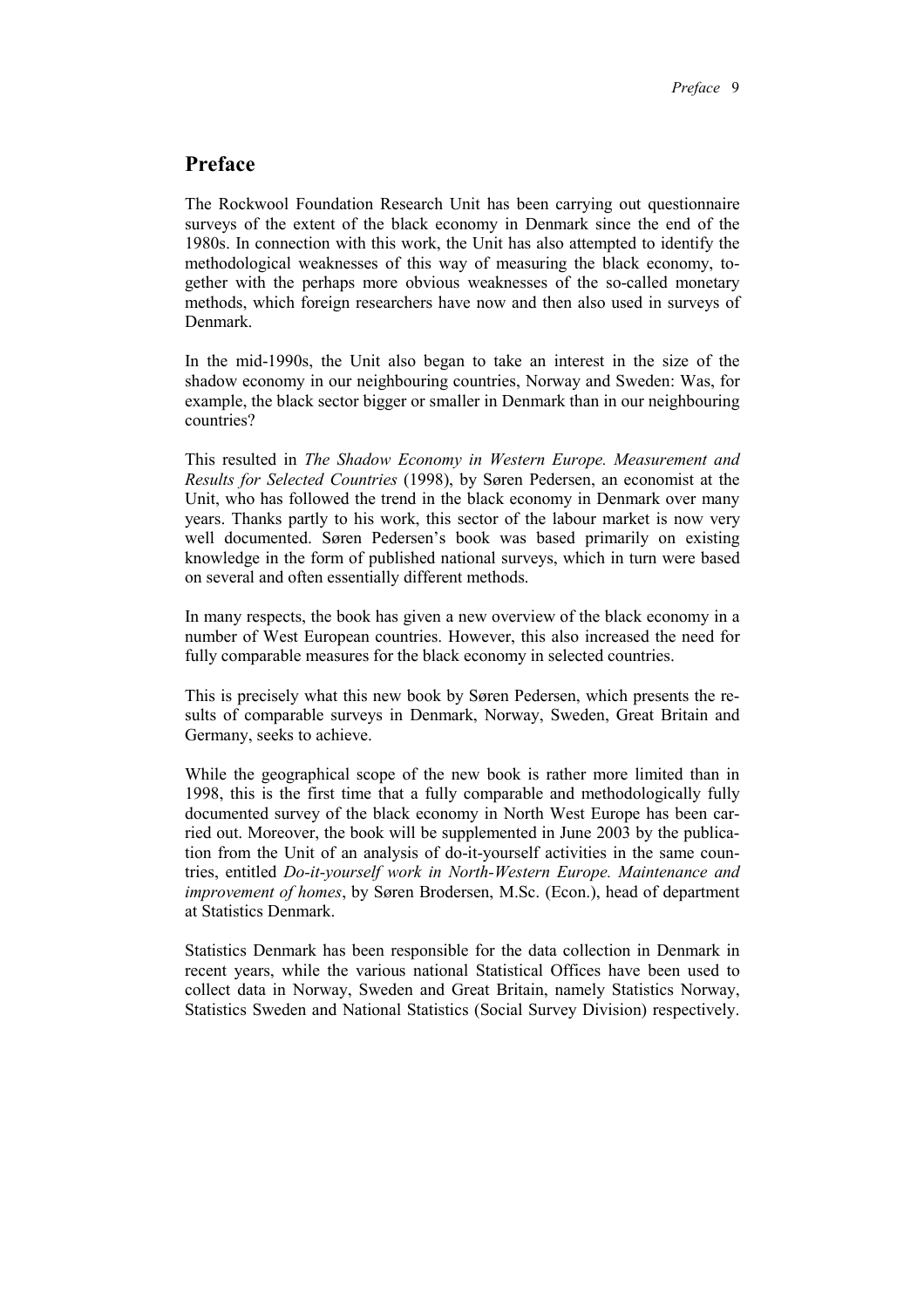#### 10 *Preface*

In Germany, Infratest Sozialforschung, a private market research firm with considerable experience in collecting data for social science research, has conducted the interview surveys for the Rockwool Foundation Research Unit. In this connection, Søren Pedersen has been able to draw on the invaluable help of Harald Bielenski and Arno Retzlaf from Infratest Sozialforschung and Olwen Rowlands from National Statistics in adapting the Danish questionnaires to German and British conditions, which proved to be the most complicated.

Claus Larsen, a researcher at the Unit, has also participated in many useful discussions on terminology, etc., partly in connection with his own analysis for Denmark, which he wrote as a thesis for the Department of Economics, University of Copenhagen, cf. *Underdeklaration af personlig indkomst målt ved sammenligning af dansk skatte- og nationalregnskabsstatistik* (Underdeclaration of personal income measured by a comparison of Danish tax and national accounting statistics).

Special thanks to Helle Cwarzko Jensen, research assistant at the Research Unit, who has written the appendix about the representativeness of the surveys in each of the countries.

As in the publication of previous working papers in this series, Statistics Denmark's interview section, and its graphical department and library have provided invaluable help. Many thanks both to Statistics Denmark and its director, Jan Plovsing.

The study has naturally been carried out by the Research Unit in full scientific independence of both Statistics Denmark and the national market research institutes we have collaborated with in Norway, Sweden, Great Britain and Germany, and in relation to the Rockwool Foundation.

However, despite the generous financial framework, the analyses would have been difficult to carry out without the enormous helpfulness and interest of the Foundation. I owe the Foundation's staff, including its director Poul Erik Pedersen, and not least the Foundation's Board, headed by President, Chief Executive Tom Kähler, warm thanks for the usual good working relations between the Foundation and the Research Unit.

Copenhagen, April 2003 Gunnar Viby Mogensen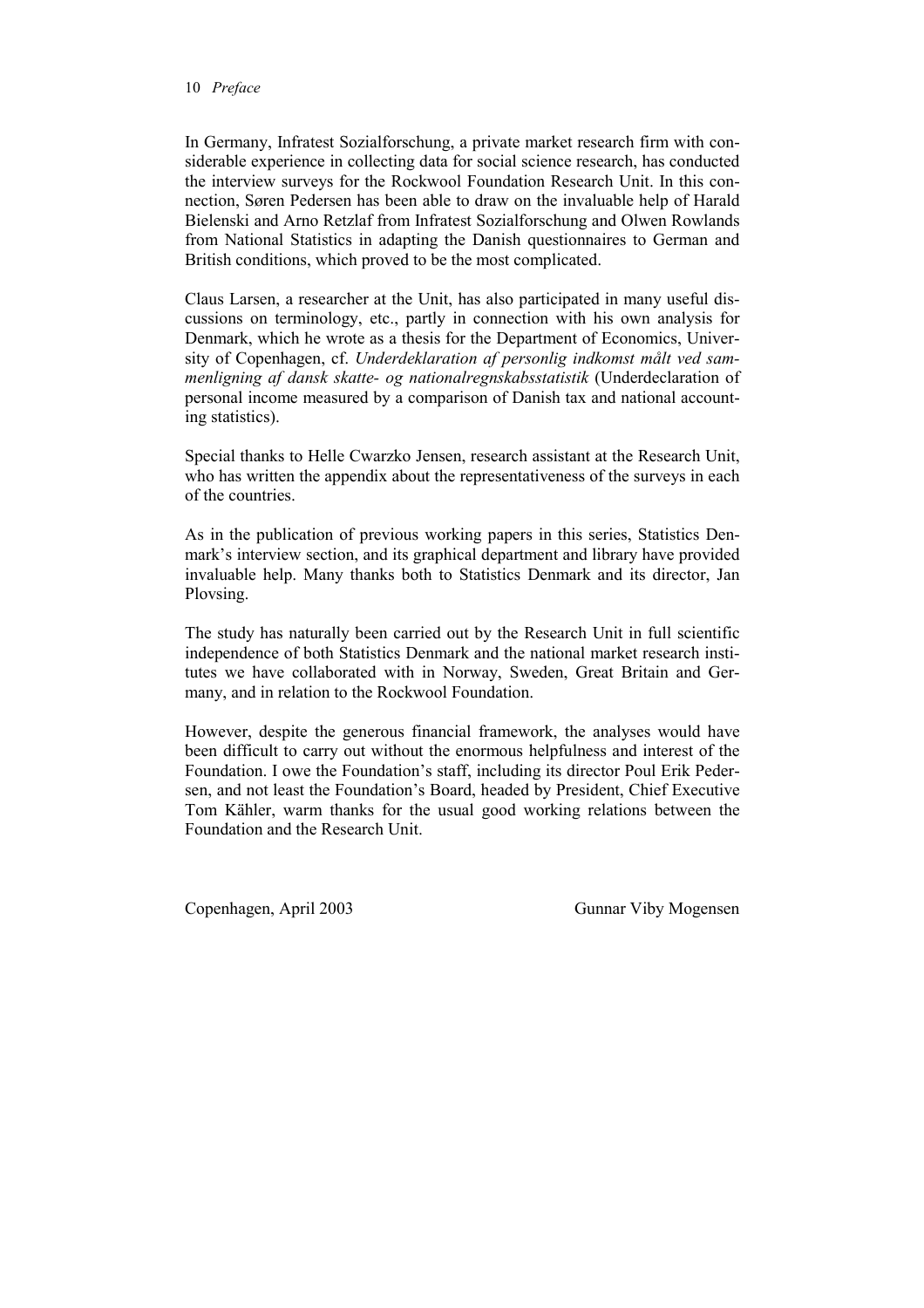# **1. Definition and measurements of black activities**

## **1.1 Introduction**

There is no doubt that the existence and size of the black economy attracts a lot of attention among the general public and not least in the media. It is often assumed that the black economy is of a significant size and very widespread in the economy and that official statistics therefore are biased.

There are several reasons why the black economy attracts attention. From a government perspective it is important since taxes are evaded and thus, all other things being equal, leaving a higher tax on the formal part of the economy. There is therefore a risk that it can become a vicious circle resulting in further tax evasion, higher taxes in the formal economy etc.

At a national level the existence of the black economy can result in misleading central economic figures as for example the economic growth, unemployment rate, labour force participation, income statistics etc. if the official statistics do not cover the black economy.

At an international level the black economy attracts more and more attention not least within the EU since a growing part of the EU's finances is covered by member countries' contributions in the form of a tax in relation to gross national product (GNP), cf. below. Those countries which have a small black economy, or which have already included the black economy in the official statistics, are thus eager for other countries to do the same, so that they are not left paying a disproportionate share of the total GNP tax. Hence, measuring the size of the black economy in different European countries is of great importance.

Another problem with the existence of a black economy is that the unlawful activities might spread to other parts of the society including for instance bribery and corruption.

In the conclusion to his book, *Cheating the Government. The Economics of Evasion*, economist Frank A. Cowell observed that the extent of tax evasion is hard to measure empirically. The problem of measurement in itself, he continued, together with measurement uncertainties, has resulted in a tendency to spend more time writing about *how* to measure the extent than in carrying out the actual measurements.

Denmark is probably one of the few countries (together with Norway) where attempts to measure the extent of the black sector have been carried out over a longer period. The Danish surveys, which have mainly been questionnaire sur-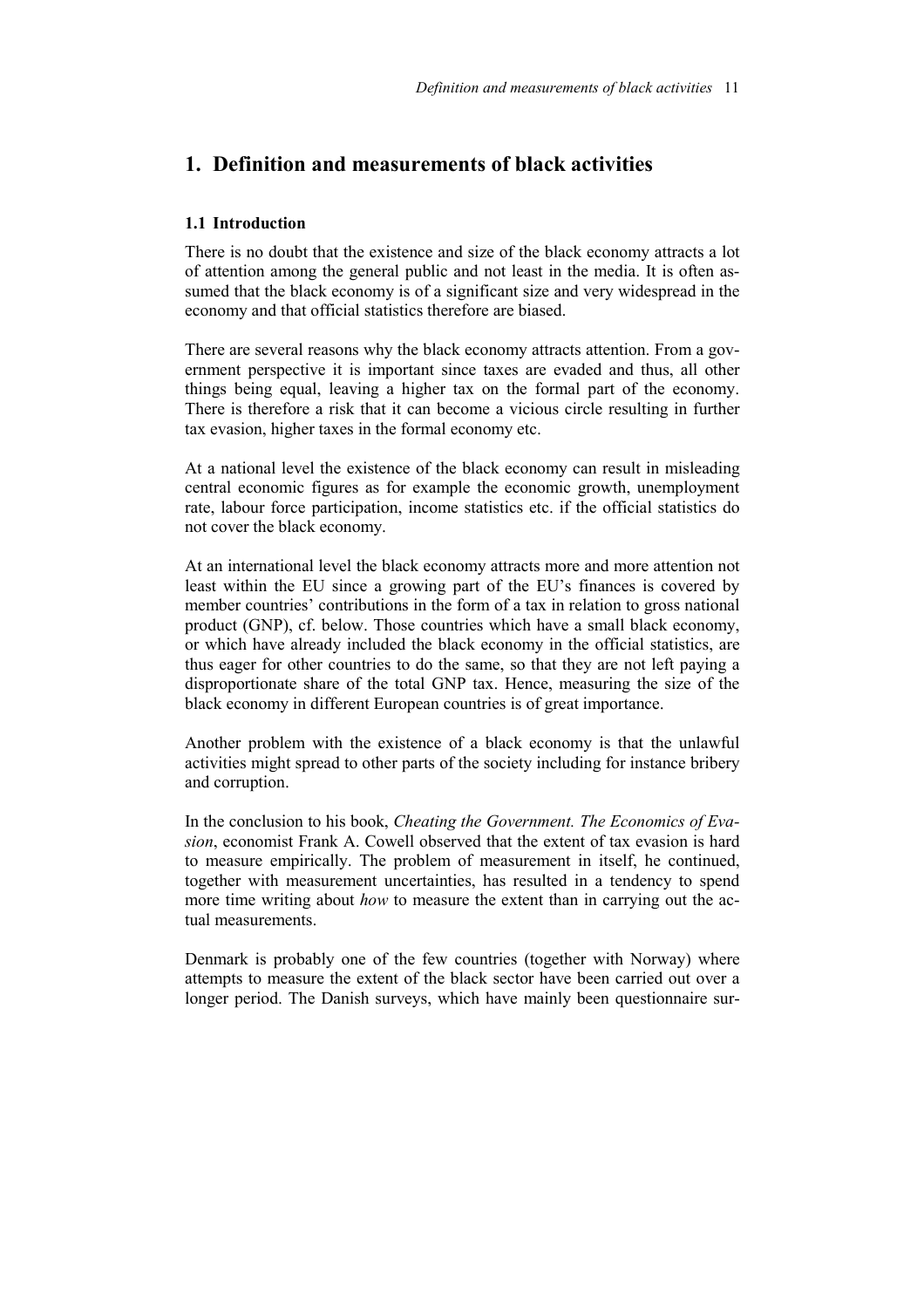#### 12 *Definition and measurements of black activities*

veys, are by now fairly well documented. These surveys show that, while only a small part of Danes' economic activities avoids taxation and is offered more cheaply than the same activities on the "white" market, the proportion increased throughout the 1980s and early 1990s, though fell slightly again in the following years.

Given the knowledge we have today about the structure and extent of the black sector in Denmark, it was only natural to want to compare the level here with that in our neighbouring countries. A first attempt at this, based on existing data in the countries concerned, was made in the book, *The Shadow Economy in Western Europe. Measurements and results for selected countries* (1998). When writing this book, however, it soon became clear that it is extremely difficult to compare the extent of black activities across countries, partly due to the use of different measurement methods and partly to the different definitions of black activities used.

The difficulty of measuring black activities in a given country is partly due to the fact that the nature of these activities is precisely to avoid being registered, because registration is used for purposes of taxation, and partly by the fact that research in the area is still relatively new. It is only about 20 years ago since the first major Norwegian, Danish and Dutch questionnaire surveys on the black economy were carried out. Measurement *between* countries is made more difficult by the fact that the distinction between taxable and tax-exempt activities varies from country to country.

The obvious question, therefore, was how the Danish figures compared with those for other European countries if exactly the same questionnaire design and exactly the same definition of black activities were used. The possibility for cross-border comparison was strengthened in 1997 when Riksrevisionsverket (the Swedish National Audit Office), at the behest of the Swedish government, approached the Rockwool Foundation Research Unit about using the Danish questionnaire method to measure the structure and extent of black activities in Sweden.

Using the same questionnaire design in different countries overcomes some of the difficulties of comparison. A further advantage of the questionnaire method is that the questionnaire can be adapted to the various countries' tax legislation and questions can be added about activities which are taxable in one country but not in another.

The ideal questionnaire survey of the incidence and extent of black activities in Europe would include a large number of countries with differences in both the tax burden and the proportion of direct and indirect taxes. Since, due to lack of funding, manpower, etc., this has not been possible, we have instead chosen to include countries geographically close to Denmark and with different tax bur-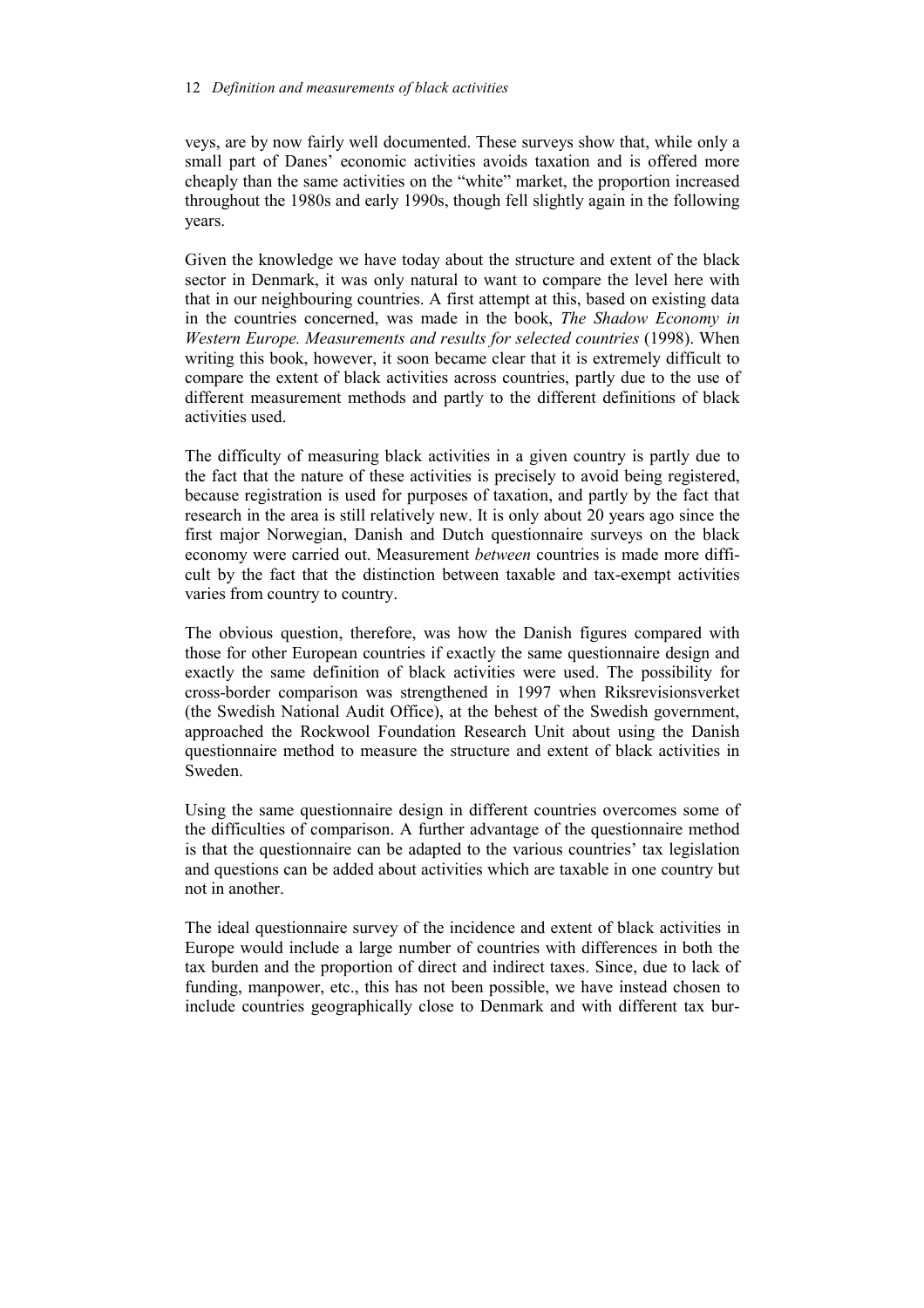dens.<sup>1</sup> The survey thus includes Sweden, which, like Denmark, has a relatively high tax burden and a relatively high proportion of direct taxation, i.e. on income. Also included are Great Britain and Germany, which, according to OECD (2001a), have a tax burden which is about 10-15% lower than Sweden and Denmark. Finally, Norway, which lies between Denmark and Sweden on the one hand, and Germany and Great Britain on the other, is also included.

This book is thus an attempt, using the questionnaire method, to redress the aforementioned imbalance observed by Frank A. Cowell between writing about the problems of measuring black activities and actually trying to measure the phenomenon.

Before turning to the above-mentioned comparison, however, the rest of chapter 1 defines precisely what is meant by black activities and the shadow economy, and thus what it is we are trying to measure, and briefly discusses other measurement methods than questionnaire surveys.

Chapter 2 presents the questions used and a discussion of the response rate and non-response rate in the questionnaire surveys in the five countries. Chapter 3 presents the results of the incidence of black activities in the respective countries' populations, including black hours worked and black wages. Chapter 4 then discusses the extent of black activities in the individual countries in more detail, including a breakdown of the extent of black activities by industry in each country. The book concludes with a summary in chapter 5.

# **1.2 Definition of "shadow economy", "black economy" and "black activities" used in the Rockwool Foundation Research Unit's questionnaire surveys**

As previously noted in Søren Pedersen (1998), and by many other researchers, there are innumerable definitions of the shadow economy, black activities, underground economy, or whatever the phenomenon is termed. This is because there is still no single internationally accepted definition of the phenomenon. This in turn, according to Miodrag Pesut (1992), is because it involves very different social and economic factors, depending on the approach to the problem used and the country concerned.

In his review of the literature, however, Pesut (1992) finds an increasing consensus that an appropriate definition of shadow economy should meet two criteria. Firstly, that the shadow economy is not covered by the usual measures of a society's economic activities, and secondly, that the shadow economy can best be measured in relation to the internationally recognised limitations and definitions

<sup>&</sup>lt;sup>1</sup> For a discussion of the calculation of the tax burden and comparisons between countries, see f.i. Skatteministeriet (Ministry of Taxation), 2001.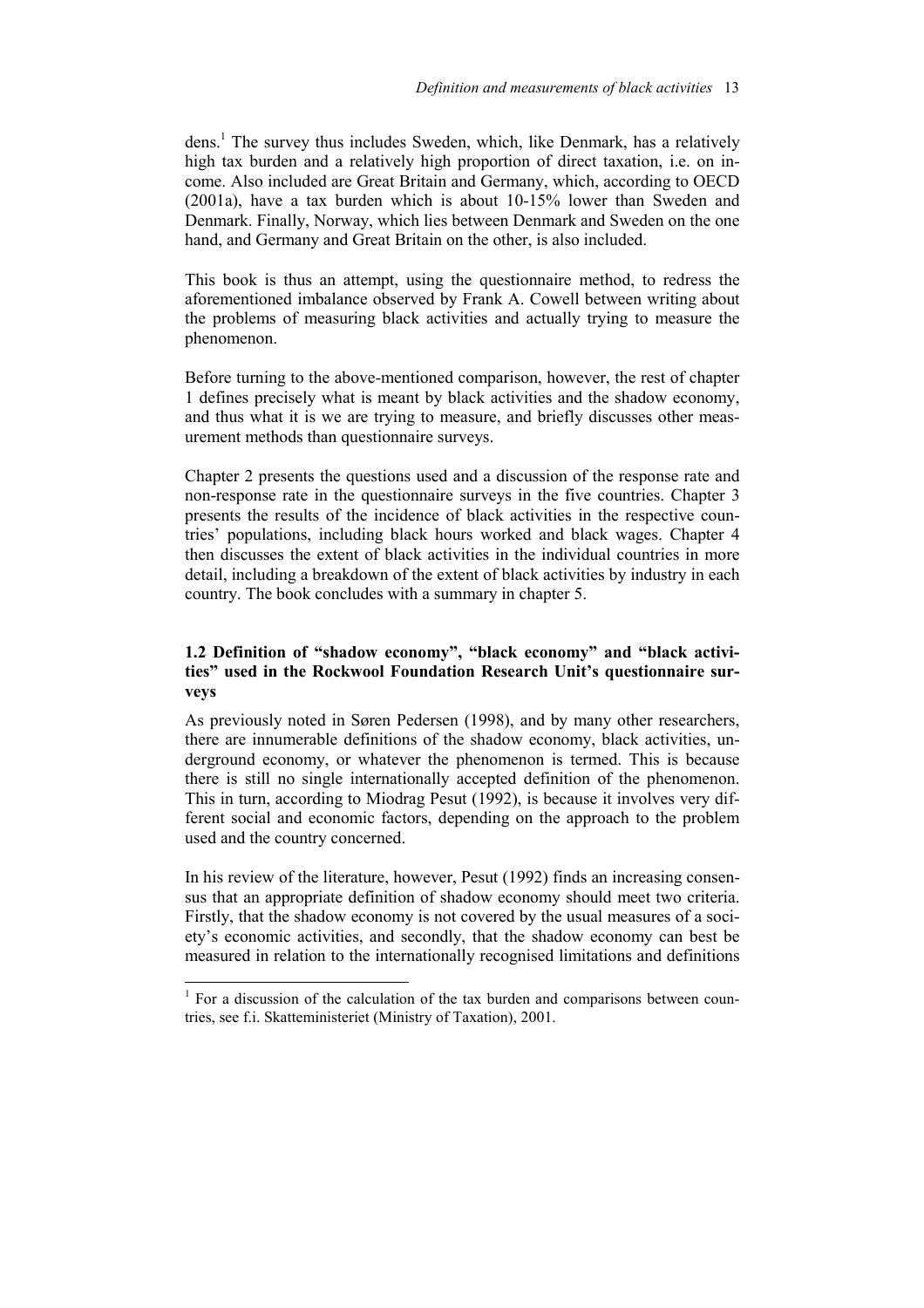used in the national accounts. This is also in line with the new publication from OECD: *Measuring the Non-Observed Economy. A Handbook*, which states "…Thus, the scope of the Handbook is economic production as defined by the 1993 SNA. This provides a solid basis but also implies a restriction on the range of issues that are considered", cf. OECD (2002, p. 12).

The advantage of following the latter is that it allows a more useful comparison of the extent of the shadow economy between countries. For example, it would ensure that, among other things, do-it-yourself (DIY) activities and voluntary work (e.g. in the Boy Scouts or relief organisations) were not included under the shadow economy. According to Pesut, this would probably give the most acceptable definition of the shadow economy as "*that part of the domestic product which is not measured by official statistics*" (Pesut, 1992, p. 3).

However, in recent years, statisticians (in EUROSTAT and elsewhere) have switched to using the term "black economy" for that part of total non-declared activities which reflects a productive effort – and thus part of value added, or GDP, in the national accounts. The terminology used in this book is in line with this norm.

The term "shadow economy" is therefore expanded to include, on the one hand, the total sum of "the black economy" (underdeclaration at both full price and less than full price) – which lies within the so-called "production boundary" of the GDP – and, on the other hand, all other ("non-productive") underdeclaration (of, for example, transfer income, interest and tax deductions). In theory, the shadow economy also includes illegal production (e.g. drug-dealing and prostitution, etc.), since it involves a voluntary transaction between both parties, but in practice such activities have not been incorporated up to now, cf. also Esben Dalgaard (1998).

The terminology and definitions used in the rest of the book are shown in figure 1.1.

Basically, the national accounts distinguish between productive economic activities, which are thus included in GDP, and non-productive economic activities, which are not. This distinction has been laid down in international agreements at the UN on the drawing up of national accounts – the so-called System of National Accounts, SNA. Similar guidelines in the EU go under the term ESA. While economists and national accounts statisticians still argue about the exact definition of a productive economic activity, the definition currently used in ESA has been thoroughly debated and accepted.

Here, *the formal, or declared, economy* is defined as productive activities which in themselves are legal, and which are fully declared to the authorities for pur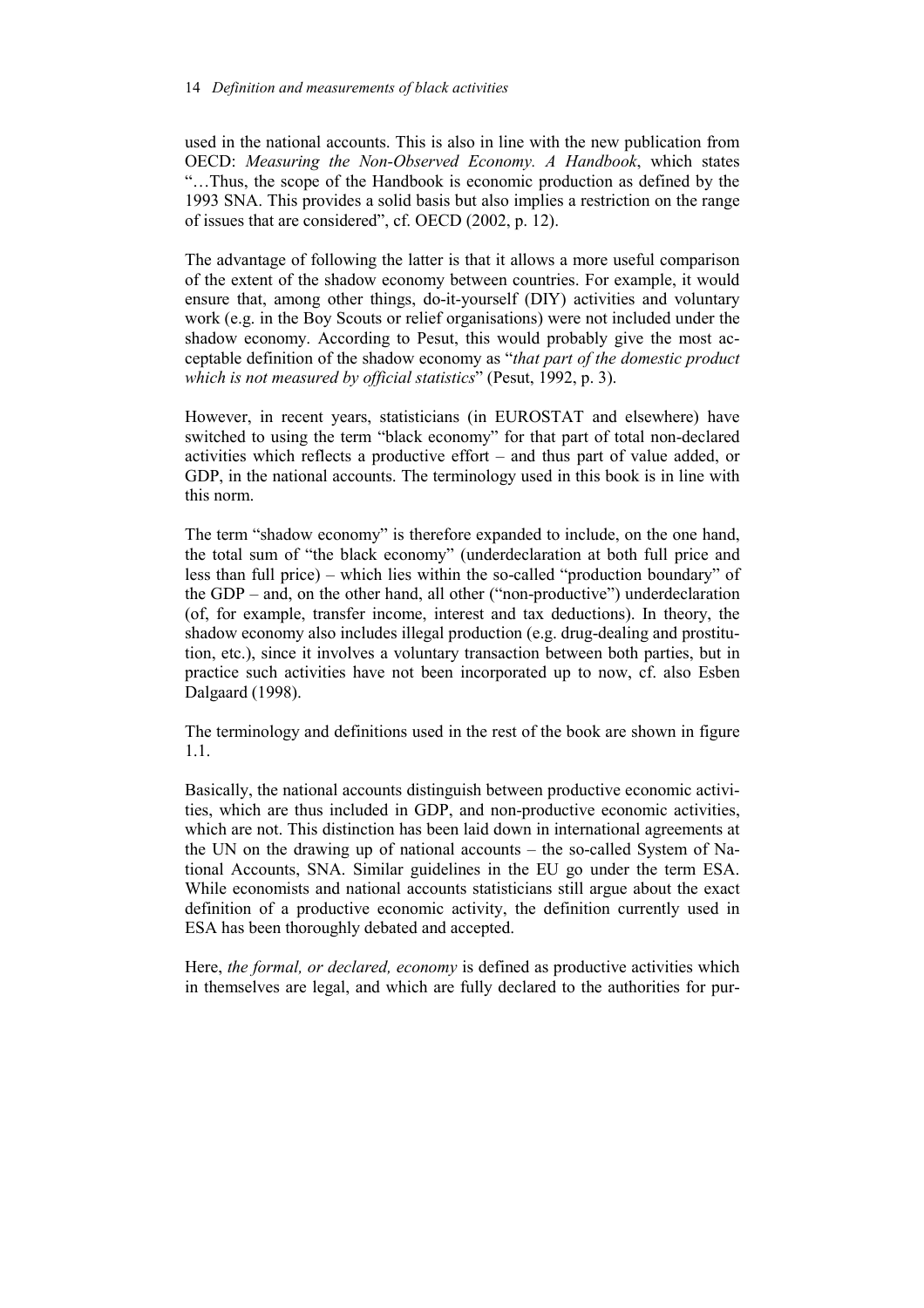poses of paying taxes, VAT, etc. In accordance with national accounting definitions, the formal economy also includes the public sector.

# **Figure 1.1: Definition of the terms "shadow economy", "black economy" and "black activities" in relation to the formal and informal economy in the Rockwool Foundation Research Unit's questionnaire surveys, 1980-2001**

|                           | Household: Agricultural goods and own produc-<br>tion of investment goods |                                                                   |                                                                         |                                               |                      |                          |
|---------------------------|---------------------------------------------------------------------------|-------------------------------------------------------------------|-------------------------------------------------------------------------|-----------------------------------------------|----------------------|--------------------------|
|                           | Public goods                                                              |                                                                   |                                                                         |                                               |                      |                          |
| Formal<br>(declared       |                                                                           |                                                                   |                                                                         | Included in<br><b>GDP</b>                     |                      |                          |
| economy)                  | Declared part of the market economy                                       |                                                                   |                                                                         |                                               | TOTAL.<br>(theore-   |                          |
| Informal<br>(non-declared |                                                                           | Non-declared<br>part of the<br>market<br>economy                  | Normal under-<br>declaration<br>(full price)<br>activi-<br><b>Black</b> | Partly includ-<br>ed in GDP                   | tical)<br><b>GDP</b> |                          |
| economy)                  | Shadow econ-<br>omy                                                       | The black<br>economy                                              | ties (less than<br>full price)                                          |                                               |                      | "Production<br>boundary" |
|                           |                                                                           | Illegal economic activity (e.g.<br>prostitution and drug-dealing) |                                                                         | In practice, not<br>included in<br><b>GDP</b> |                      |                          |
|                           |                                                                           | evasion, e.g.<br>Tax<br>and deductions, etc. <sup>2)</sup>        | transfer<br>income <sup>1)</sup> , interests received                   | Not included in GDP                           |                      |                          |
|                           | Households: Services                                                      |                                                                   |                                                                         |                                               |                      |                          |

Note: The relative size of the various boxes in the figure should not be attributed any significance. Households' production of agricultural and investment goods in the productive sector follows national accounting principles in the SNA for 1993, which are more consistent than in the older version (SNA, 1968).

 $<sup>1</sup>$  Tax evasion with transfer income is practically impossible today in Denmark.</sup>

2) Involves the redistribution of income derived from GDP.

As mentioned above, in the national accounts, it is not important whether a productive activity is legal or not.

In principle, certain kinds of illegal activities, e.g. drug-dealing, illicit distilling, prostitution, etc., should be included in the national accounts, inasmuch as they involve the production of goods/services which are sold in a market through voluntary transactions between buyer and seller, cf. Derek Blades (1982) and Åke Tengblad (1994). Illegal transactions such as theft, robbery, etc., should not be included in the national accounts, on the other hand, since the transaction is not voluntary in the sense that it is accepted by both parties – more a case of "redistribution". In practice, however, illegal activities which should be included in the national accounts are left out due to the difficulty in obtaining valid data.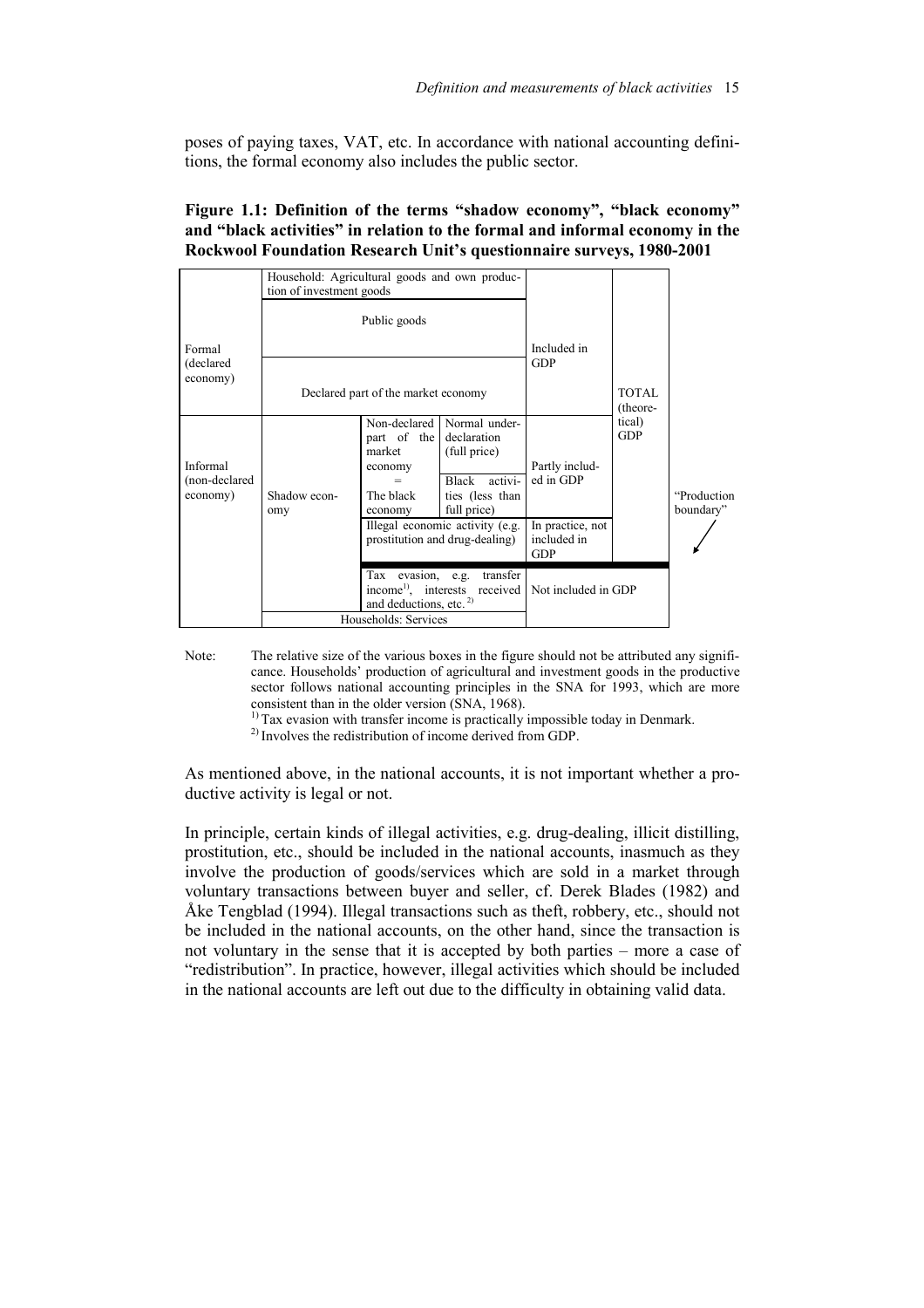#### 16 *Definition and measurements of black activities*

DIY activities are deliberately excluded from the national accounts, unless they result in investments in buildings and machines or the production of agricultural products. The same applies to production in households, such as cooking, cleaning, childcare, etc., which is carried out by members of the household themselves.

In figure 1.1, *the informal or non-declared economy* consists partly of productive economic activities which in themselves are legal, but on which tax, VAT, etc., are not paid. It is this part which is also called the black economy, and which meets the criteria for inclusion in the national accounts definitions. Apart from this, the informal economy also consists of those illegal transactions which, in principle, are productive economic activities in a national accounting sense, but which in practice are not included in GDP due to lack of information.

Similarly, tax evasion regarding transfer income, interests received and tax deductions, though included in the definition of the informal economy, lie outside the national accounts' "production boundary" (see figure 1.1). The informal economy also includes DIY activities and production in households (except agriculture), which are not included in the national accounts either.

While DIY activities, household production and illegal activities are deliberately left out of the national accounts, it is a different matter with economic activities in the black economy. As mentioned above, the economic activities in *the black economy* in figure 1.1 meet all the criteria for inclusion in the formal economy, inasmuch as they involve the production of goods/services that are either sold or bartered. They are not included in the formal economy in practice, however, because the purpose of these activities is precisely to avoid taxation and thus registration. The term "black economy" used here in this book is the same as "underground production" in the earlier mentioned publication from OECD (2002).

Some of the activities in the black economy are included in the national accounts, however, because of the way in which they are estimated, namely by means of price-times-volume calculations. For example, the value of car repairs was included in the previous version of the Danish national accounts by multiplying the number of cars in various categories by an average price for the repair of cars in these categories obtained from FDM (Forenede Danske Motorejere – corresponds to the English Automobile Association), cf. Karsten Stetkær (1983) and Gunnar Viby Mogensen (1985). In other words, as far as the previous national accounts were concerned, whether car repairs were carried out at full price, and thus taxed, or whether they were carried out as black activities, is irrelevant.

In the new, thoroughly revised version of the Danish national accounts, which follows the guidelines set out in the new European national accounting system,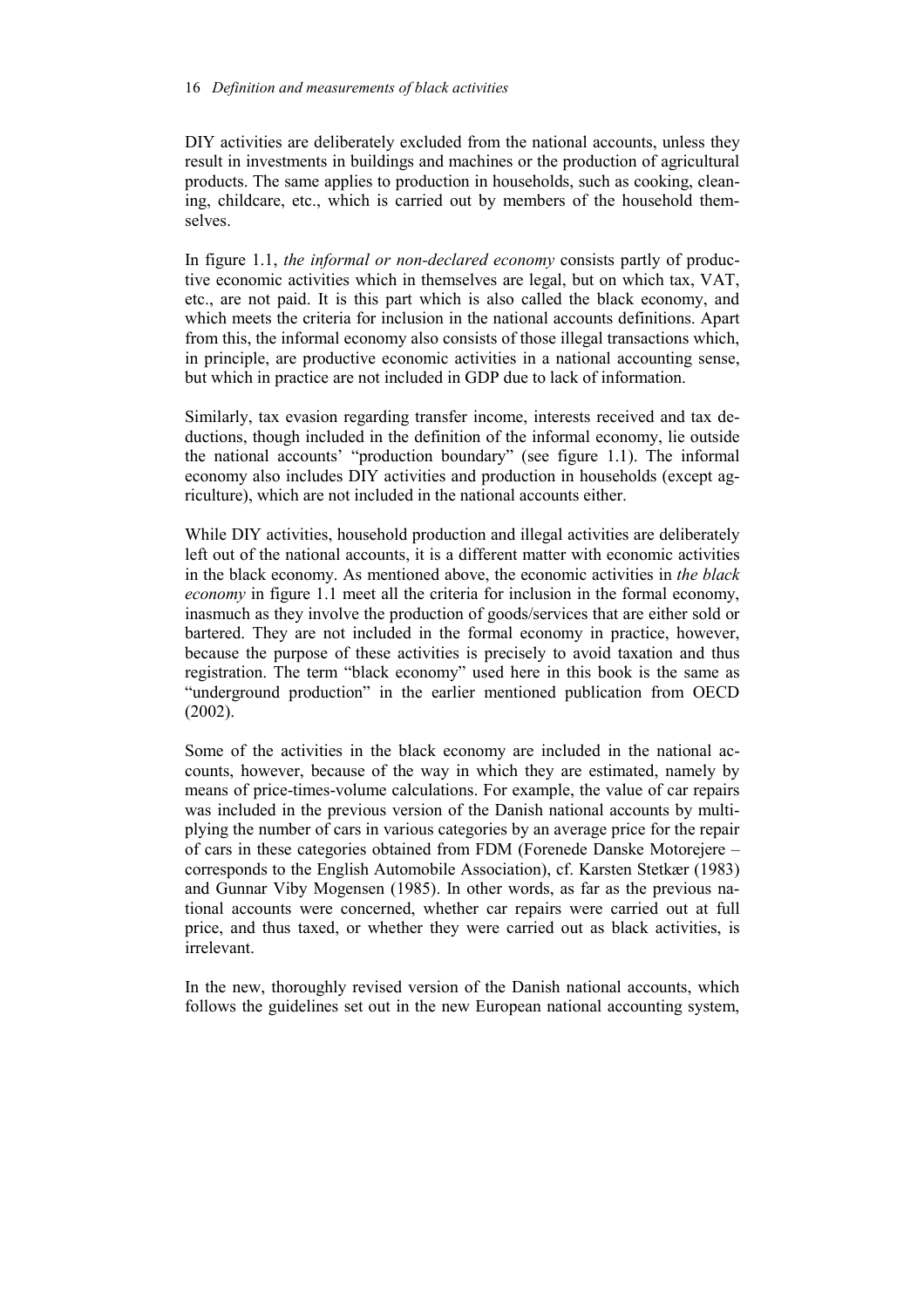ENS95, the production value of building starts is included by multiplying the number of square metres (obtained from the Building and Housing Register, BBR) by an average price, cf. Statistics Denmark (1999) and Bent Thage (2000). Thus, the value of building starts is included in the national accounts irrespective of whether the activity is declared to the Inland Revenue, or whether it is carried out as a DIY activity.

The production value in agriculture is also included in the national accounts, by means of a price-times-volume calculation, without distinguishing whether these activities are declared to the tax authorities or not, cf. Statistics Denmark (2002a). The production value is thus calculated as the product of the volumes sold and the average prices obtained. These prices and volumes come from a number of different sources, including sample surveys of various farms and market gardens. Such calculations are thus insensitive to the fact that farm income may or may not be declared to the tax authorities.

To take another example, the expenditure on hairdressers in the national accounts comes from annual consumer surveys, so GDP and private consumption is unaffected by any underdeclaration in this trade (Bent Thage, 2000).

Since 1988, when it was decided that a significant and increasing proportion of the EU's finances would be covered by member countries' contributions in the form of a tax in relation to gross national product  $(GNP)^2$ , there has been more focus in the EU on the coverage of the black economy in the national accounts. Those countries which have a small black economy, or which have already included the black economy in their national accounts, are thus eager for other countries to do the same, so that they are not left paying a disproportionate share of the total GNP tax $^3$ .

As one of the first countries in the EU, Denmark has included an *explicit* estimate of the black economy, in a macroeconomic sense, in the new national accounts, in compliance with the aforementioned EU decision in 1988. This only includes selected industries, however, e.g. "housing starts", "building repairs and maintenance", "car repairs", "other retail trade", "repair work", "taxi and tourist carriers", "auditors and bookkeepers", and a number of other trades, cf. Statistics Denmark (2002a). There is no explicit estimate for, for example, agriculture, on the other hand, since, as mentioned above, the implicit estimate captures the black economy.

<sup>&</sup>lt;sup>2</sup> GNP is calculated as GDP minus interest, dividends, and salaries paid to other countries (net). According to Claus Larsen (2002), Denmark's contribution to the EU under the new system has risen from 14% of the country's total contributions in 1991 to 43% in 2000.

<sup>&</sup>lt;sup>3</sup> See Esben Dalgaard (1998) for more about this.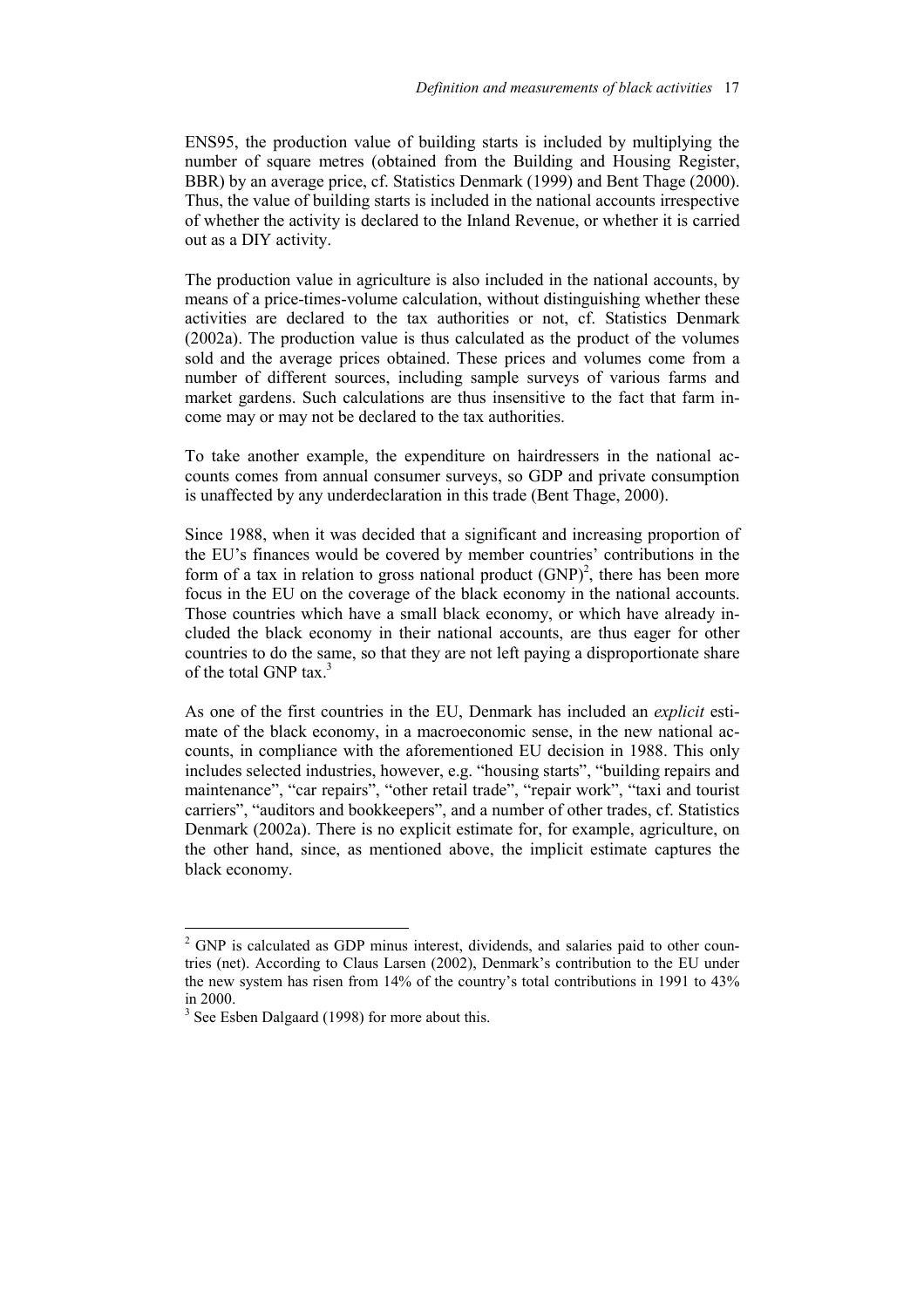The source for the estimation of the black economy is a survey from Statistics Denmark's Labour Force Survey in 1992, based on the Rockwool Foundation Research Unit's earlier questionnaire design. According to Statistics Denmark (2002a), the inclusion of the black economy has resulted in an upward adjustment of GDP of 0.7%. If we ignore underdeclaration and VAT fraud *without the buyer's knowledge* in Statistics Denmark's figures, thus corresponding to the definition used in this book for "black activities at less than full price", cf. below, we get a value for black activities of DKK 5,893 million  $(7.317 - 3.084 +$ 1,660), or 0.6% of GDP, in 1995.

As mentioned above, the new national accounts also capture *implicit* nondeclared activities in agriculture, building starts and expenditure on hairdressers. They are also able to include parts of the black economy by means of the materials normally bought in the formal market, and which are included as raw materials for work or services that are not declared. Thus, subsequent references to the extent of the black economy or black activities do not mean that the national accounts have been underestimated by the same amount. Such figures for the extent of the black economy in relation to, for example, GDP, are only mentioned to give an idea of the size.

The definition of *shadow economy* also includes, in addition to the black economy, fraud involving transfer income, non-declared interests received, and false tax deductions, e.g. over-declaring the mileage between home and work. This form of tax evasion is not included in GDP, however, since it does not involve production. But these activities are also relevant as regards the extent of total tax evasion, of course.

In principle, the definition of the shadow economy also includes – in line with the national accounts – illegal productive economic activities (e.g. prostitution and drug dealing). In practice, however, these activities have not been measured in questionnaire surveys, and there are no figures for these or similar activities in the national accounts statistics.

In practice, therefore, the shadow economy includes normal underdeclaration at full price, black activities and fraud with tax deductions and interest received. With regard to normal underdeclaration and fraud with tax deductions and interests received, only the one party (the doer) knows that the activity in question is not declared to the authorities.<sup>4</sup> *Black activities in a narrow sense* thus cover those cases where both buyer and seller of the activity concerned are aware of, or suspect, that the activity is not declared to the tax authorities. Here, both buyer and seller share, so to speak, the tax and VAT saved. It should also be

 $\overline{\phantom{a}}$ 

<sup>&</sup>lt;sup>4</sup> In the following, the term *tax evasion* covers both "normal underdeclaration" and "evading tax on interest received and deductions" in figure 1.1.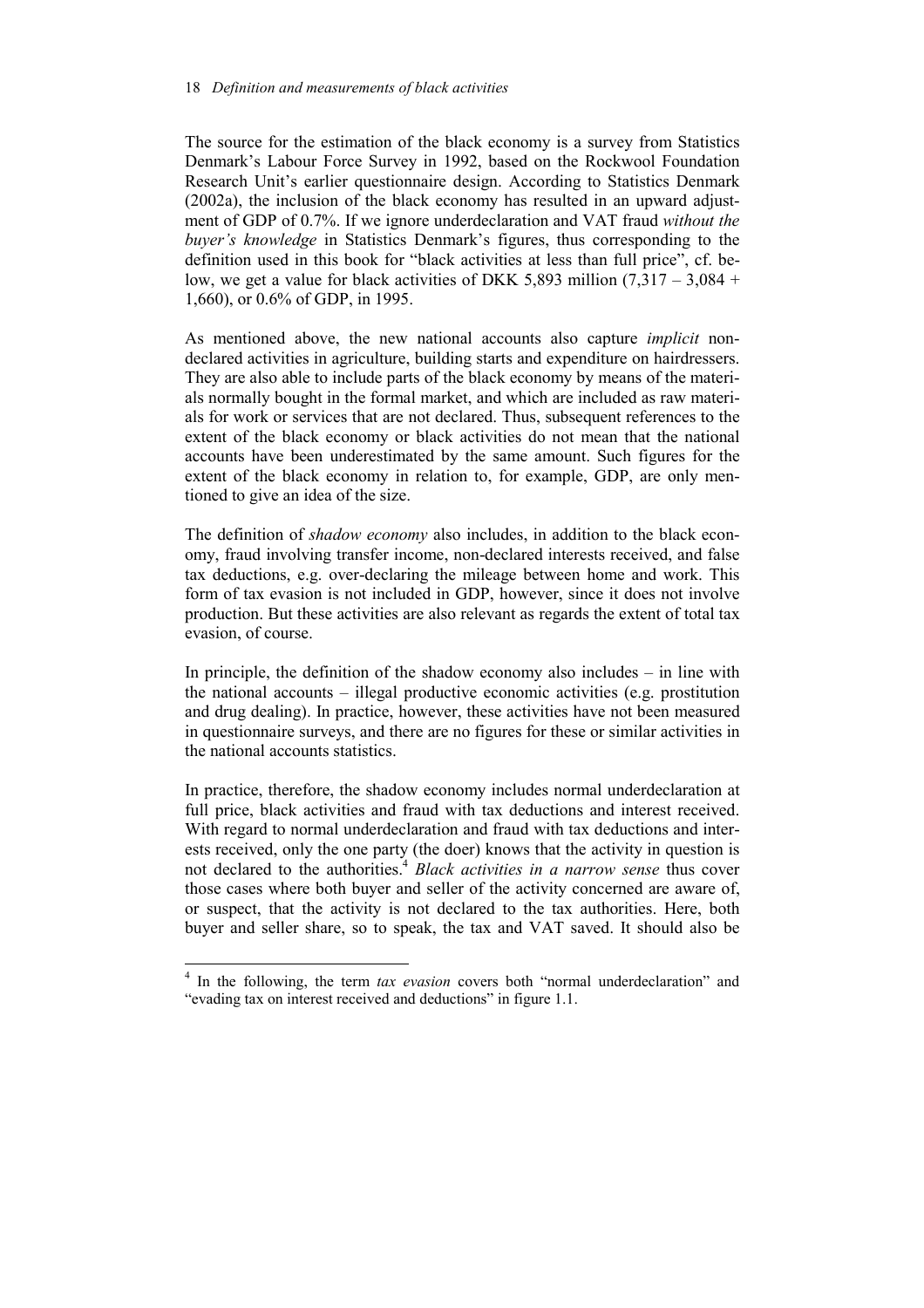noted that the term "black activities" also covers black transactions, e.g. farmers who sell pigs or eggs at the farm gate. In the following, the term "black activities" will be used rather than "black activities in a narrow sense".

As figure 1.1 also shows, the definition of the shadow economy does not include tax avoidance as such. Tax avoidance exploits loopholes in the law, right up to the dividing line between legal and illegal. But it does not cross this line, and the tax and/or VAT thereby saved does not contravene the law, though it does perhaps contravene the spirit of the law.

The division of the shadow economy into tax evasion and black activities is based on a labour market interest in the black sector. If interest is centred on the effect of non-declared activities on the total supply of labour, then hidden activities that do not affect the supply of labour will obviously cease to be of interest. These activities can, for example, be tax evasion in the form of declaring an allowance you are not entitled to, or a higher allowance than you are entitled to. These forms of tax evasion will not normally influence the supply of labour.

As pointed out by Gunnar Viby Mogensen (1985), however, it cannot be ruled out that the supply of labour, especially for the self-employed in certain industries, increases in the long term because the possibilities for evading tax in these industries are particularly favourable. On the other hand, this effect can be neutralised if all potential buyers of a firm in the industries concerned perceive the possibilities of evading tax as equally big. Future black incomes will thereby be capitalised, and, other things being equal, the price of these firms will thus be higher – without any effect on the supply of labour.

A black activity is thus characterised by the fact that both buyer and seller of the activity obtain an economic advantage in the form of saved tax and VAT. This results in a particular demand for black activities, because the buyer also derives an advantage from the activity not being declared to the tax authorities. Payment in the black market is higher after tax than if the activity had been declared to the tax authorities, and it is this higher after-tax income that creates the supply of labour in the black market.

From a labour market point of view, therefore, there are good reasons for distinguishing between tax evasion and black activity, as is the practice in Danish research. This does not always seem to apply in the public debate, however, where ordinary tax evasion, e.g. not declaring the income from renting a weekend cottage at full market price, is often called a black activity.

#### **1.3 Different ways of measuring the shadow economy and black activities**

Apart from questionnaire surveys, various other methods for measuring the shadow economy and black activities have been developed. These are usually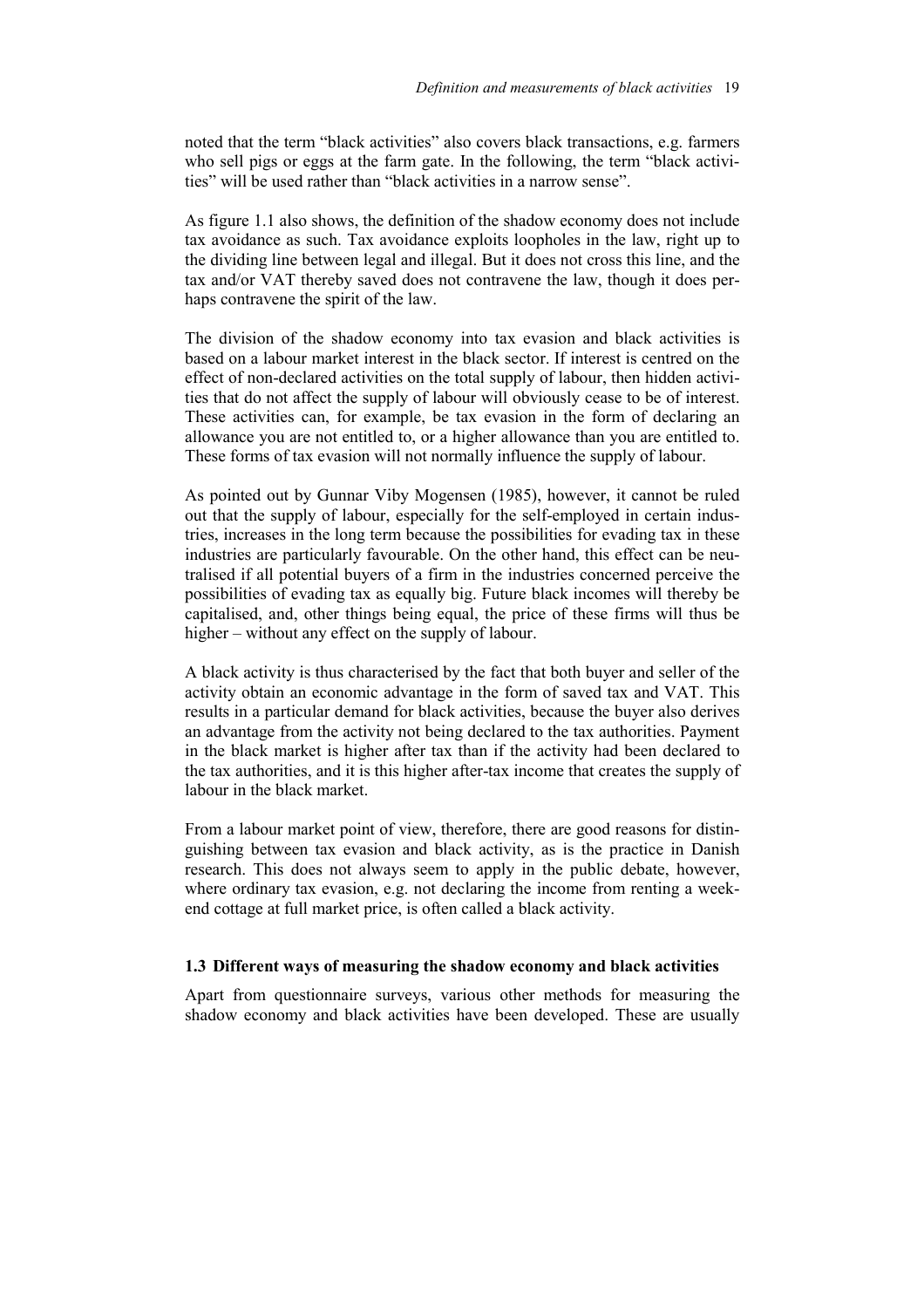divided into two main groups, namely direct and indirect methods. The former include questionnaire surveys and the auditing of tax returns. With indirect methods, researchers try to measure the "traces", so to speak, which the shadow economy leaves in the official statistics. Indirect methods include surveys which look at the differences between income and expenditure at household level, discrepancies in the national accounts, differences between officially measured participation rates and actual participation rates, monetary methods, and the socalled model approach.

These methods will be relatively briefly described in the following, except for monetary methods, which deserve a bit more attention, partly because they are the most widely used, and partly because every time results obtained using these methods have been published, they attract especial attention in the media, and with it the possibility for influencing policy, which makes the quality of the measurements particularly relevant.

# **1.3.1 Direct methods**

 $\overline{\phantom{a}}$ 

Direct methods of measuring the shadow economy are based on contact with or observation of persons and/or firms. Questionnaire surveys are by far the most common method, either in the form of telephone interviews, face-to-face interviews or postal questionnaires. This type of survey has been the most widely used in Denmark in studies of black activities, and in this book has been expanded to also include Norway, Sweden, Germany and Great Britain. These are dealt with in more detail in the following chapters.

As mentioned above, another type of direct method involves the auditing of tax returns. With this method, the observation of persons and/or firms is based on careful audits of taxpayers' information to the tax authorities. Audits of taxpayers' own information about income and deductions can, to some extent, reveal whether such information is correct. Based on the errors the tax authorities find in tax returns, it is therefore possible to get an approximate idea of the overall extent of tax evasion  $\frac{5}{5}$ 

One advantage of the method is that it gives a precise idea of which industries and income groups in particular avoid paying their rightful tax. This is not possible with the indirect methods based on macro-figures (see below).

A disadvantage of the method, however, is that it is generally not based on random samples of the population, since, due to lack of resources, the Inland Revenue focuses only on those persons and firms who they already suspect of under-

 $<sup>5</sup>$  The method has, for example, been used in the USA by Carl P. Simon and Ann D.</sup> Witte (1982), in Sweden by Håkan Malmer and Annika Persson (1994), and in Denmark by Gunnar Viby Mogensen (2003).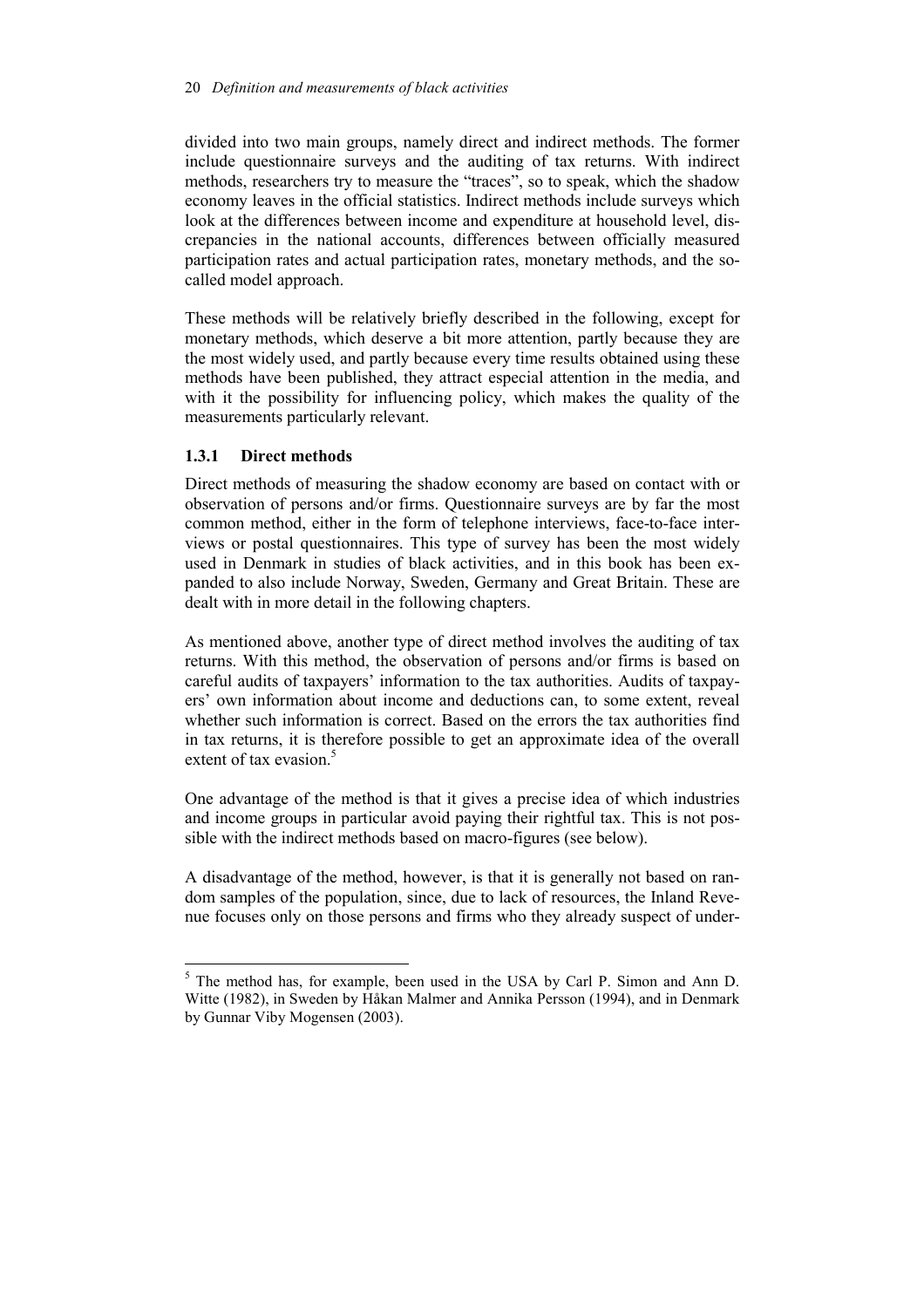declaring income.<sup>6</sup> It is therefore not possible, using this method, to estimate an entirely credible figure for the extent of underdeclaration for the whole economy.

But even were the Inland Revenue to select a representative sample of taxpayers, and examine them carefully, the method is not without problems. As pointed out by Håkan Malmer and Annika Persson (1994), an audit of a representative sample would still not be able to detect so-called "non-filers", i.e. persons or firms who are unknown to the authorities. The method also has difficulty in identifying black activities, unless it is so blatant as to be reflected in unexplainably high consumption and savings compared with declared income.

### **1.3.2 Indirect methods**

l

Frank A. Cowell (1990) has described the indirect methods in very expressive terms, saying that these approaches can be compared with counting how many molehills there are in your garden! Indirect methods are based on the assumption that the shadow economy leaves a number of clues on the surface, from which it is possible to form an idea of what is going on below.

By means of consumer surveys, it is possible to compare income and expenditure at the individual level over a certain period. Consumer surveys are detailed surveys of the population's incomes and consumption. Typically, consumption is measured by asking a random sample of the population to carefully record their consumption over a period of, say, 14 days, and to also disclose their various incomes, taxes paid and savings.

If expenditure on consumption (plus savings plus taxes paid) exceed income, it can be because the household has had other income in addition to those disclosed $<sup>7</sup>$ </sup>

As with the tax authorities' audits of declared incomes and deductions, the advantage of methods based on consumer surveys is that it is possible to identify those population groups that are especially active in black markets.

The method is not without its problems, however. For example, even if respondents are completely honest and declare all their income – including income from the shadow economy – it will not be measured anyway, since it is assumed

<sup>&</sup>lt;sup>6</sup> While the Danish study referred to does, in fact, include all taxpayers in a Danish urban community, the study is retrospective (before 1980), when control was still not selective, cf. Viby Mogensen, 2003.

<sup>&</sup>lt;sup>7</sup> Dilnot & Morris (1982) have used this method in Great Britain. Pissarides et al. (1986) and Pissarides & Weber (1989) have, also for Great Britain, used consumer surveys to examine tax evasion by the self-employed in particular, while Apel (1994) has used the method on Swedish data.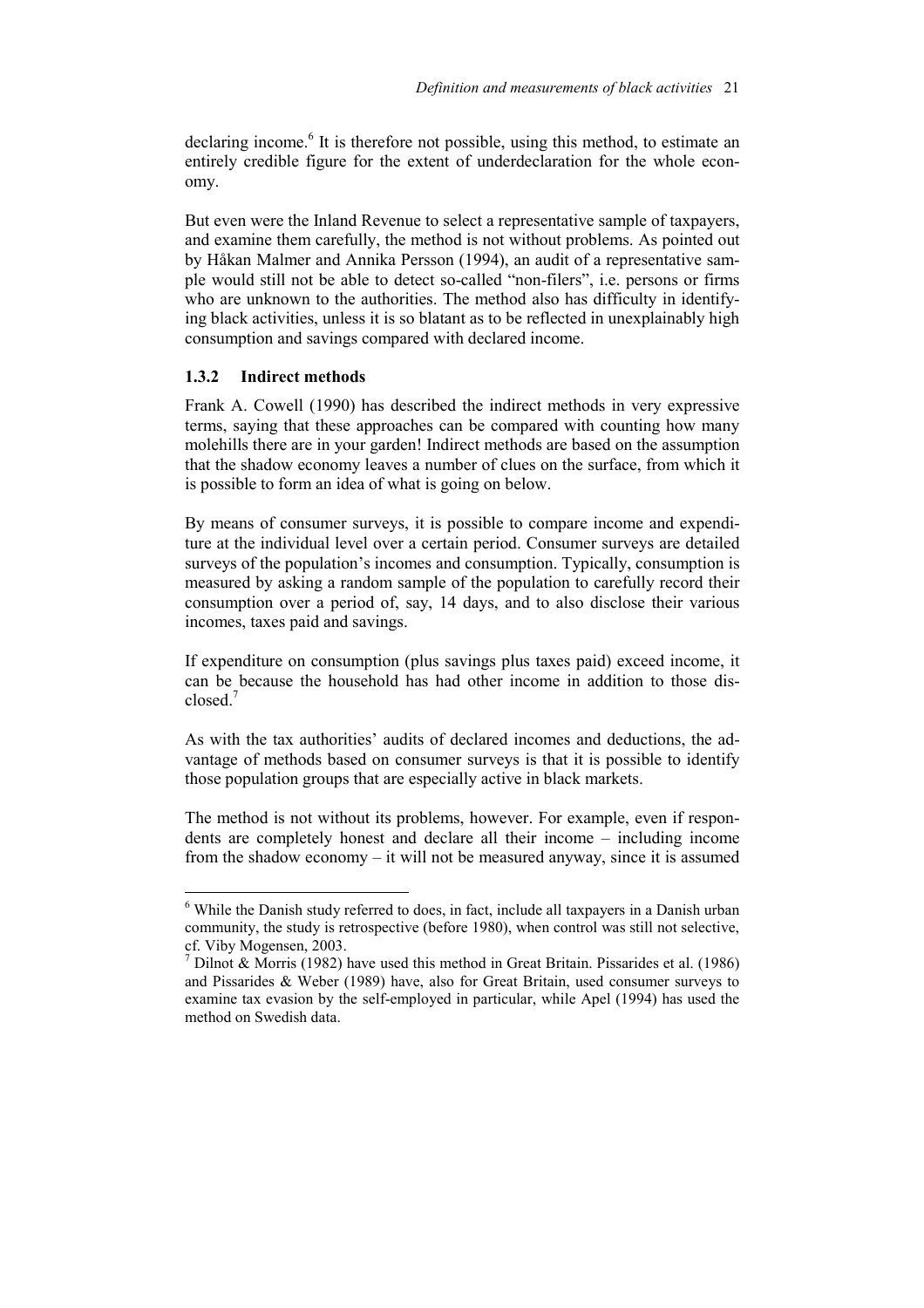#### 22 *Definition and measurements of black activities*

that people with income from the shadow economy will not disclose it in a consumer survey. It is also assumed that black income is spent, and not, for example, put into a Swiss bank account.

Finally, it can be mentioned that Niels Ussing (1953) and the Det Økonomiske Råd (Danish National Council of Economic Advisors) (1967) have tried to determine the extent of tax evasion for wage-earner households on the basis of consumer surveys in 1948 and 1963 respectively. Both studies strongly warn against uncertainty in the results, which show an "evasion percentage" for wageearner households of about 10-15% in 1948 and 7% in 1963.

In the national accounts the size of the black economy can be estimated by looking at various discrepancies and residuals. As a rule, this is done by comparing the overall estimate of the national accounts, which contains the main part of the black economy, with estimates based on certain parts of the primary statistics, including data from the tax statistics, which solely reflect the "white" economy.

Both incomes and expenditure are measured in the national accounts, but since they are based on different statistical sources, with consequent discrepancies, it is necessary to balance these in accordance with accepted accounting principles. Since, for tax reasons, the tendency to under-report is assumed to be greater for income than for expenditure, the estimate from the expenditure side is assigned the biggest weight in the estimation of total economic activity. $8$ 

Det Økonomiske Råd (The Danish National Council of Economic Advisors, 1967, 1977) has attempted – while at the same time emphasising the uncertainty involved – to estimate the extent of tax evasion in Denmark by comparing total personal incomes in 1963 according to tax statistics with total personal net incomes based on the national accounts. This comparison shows that the figure for incomes according to the tax statistics is less than that derived from the national accounts statistics. This difference was estimated at between DKK 5-6 billion in 1963, corresponding to 11-13% of personal net income. In 1977, the Danish National Council of Economic Advisors (NCEA) made a similar estimate for the beginning of the 1970s. Here, the NCEA found a fall in total underdeclaration, from a level of 10.8% of personal net income in 1970/71 to 6.2% in 1974/75.

According to Claus Larsen (2002) the above-mentioned figures from the NCEA, which were subsequently referred to in, for example, Tanzi (1983) and Pesut (1992), were presented as underdeclaration as a percentage of GNP, whereas they are more accurately the proportion of – somewhat smaller – personal incomes according to the national accounts. In fact, Claus Larsen shows that the

<sup>&</sup>lt;sup>8</sup> The method has been used in, for example, W. Germany, Great Britain, Sweden, Holland, Italy, France and Austria – see Søren Pedersen (1998) for a more detailed account.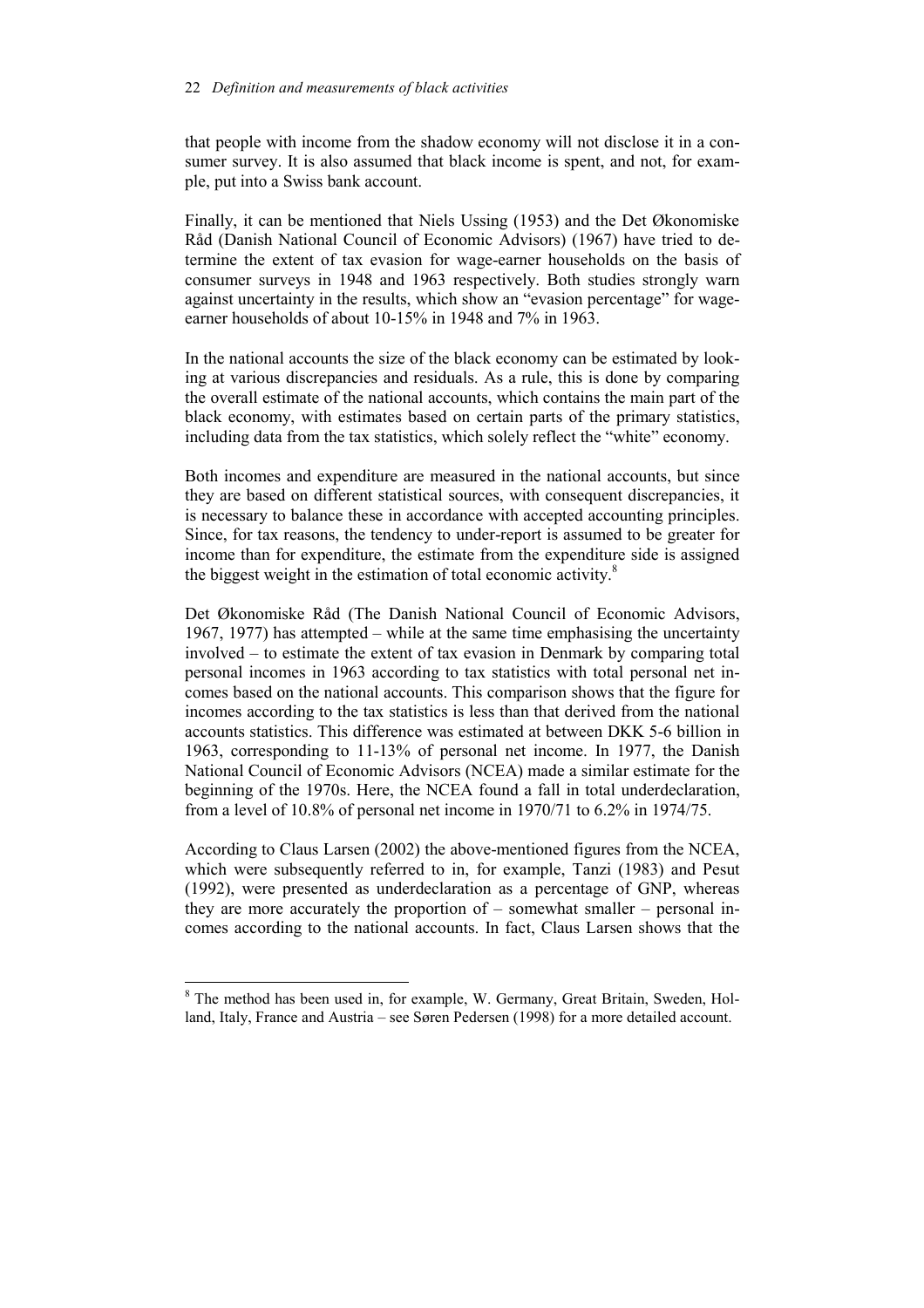NCEA's figure for underdeclaration in relation to GNP is more rightly 9% in 1970/71 and 4.8% in 1974/75, and not, as the aforementioned sources say, 10.8% in 1970/71 and 6.2% in 1974/75.

As indicated above, however, this method is not foolproof either. As pointed out by the NCEA (1967, 1977), the difference between incomes derived from the tax statistics and incomes derived from the national accounts – also called the discrepancy – is not just a reflection of the size of non-declared incomes. It also reflects differences in definitions of income, the assessment of benefits in kind, consumption of own products, etc. In addition, as pointed out by Stetkær (1983), the Council's figures are based on national accounts figures that have later been revised. Stetkær estimates the difference to be nearer 4% in 1975. It should be noted that this method misses a lot of black activities.

In a new and extremely detailed book about the history of tax evasion in Denmark, Gunnar Viby Mogensen (2003) has made new calculations of the discrepancy based on the national accounts using a slightly improved version of the NCEA's method. These calculations cover the whole period from 1947-76, based on the old version of the national accounts, SNA68. Claus Larsen (2002) has also shown the same calculations for the discrepancy for the period 1981-99, though based on the new version of the national accounts, ENS95. It is thus possible to draw a curve of the trend in the discrepancy as a proportion of GDP for the whole of the period 1947-99, with a break in the data between the curves before and after 1977 and 1980, cf. figure 1.2.

It is worth noting in this connection that Viby Mogensen's analysis of tax evasion actually goes as far back as  $1875 - i.e.$  before there were any national accounts. In order to draw a curve for the whole of the period 1875-1990, Viby Mogensen puts the figures for the discrepancy based on the national accounts in the period 1947-90 in relation to personal incomes, and not to GDP, as is done here in figure 1.2.

Viby Mogensen also finds that Stetkær's (1983) aforementioned adjustment for differences of definition can hardly be that big, so the discrepancy in 1975 is more likely to be 5.3%, cf. table 6.2 in Viby Mogensen (2003), than Stetkær's 4% and the NCEA's 6.2%.

As mentioned above, figure 1.2 shows the discrepancy in relation to GDP for the period 1947-99. As can be seen, after a rise from 1947 to 1950 there was, according to Viby Mogensen's (2003) and Claus Larsen's (2002) figures, a fall throughout the whole period from around 20% to about 4% of GDP at the end of the 1980s. This fall in underdeclaration as a proportion of GDP occurred at the same time that the tax burden – here measured as direct personal taxes paid to state, county and municipality as a percentage of taxable income – rose from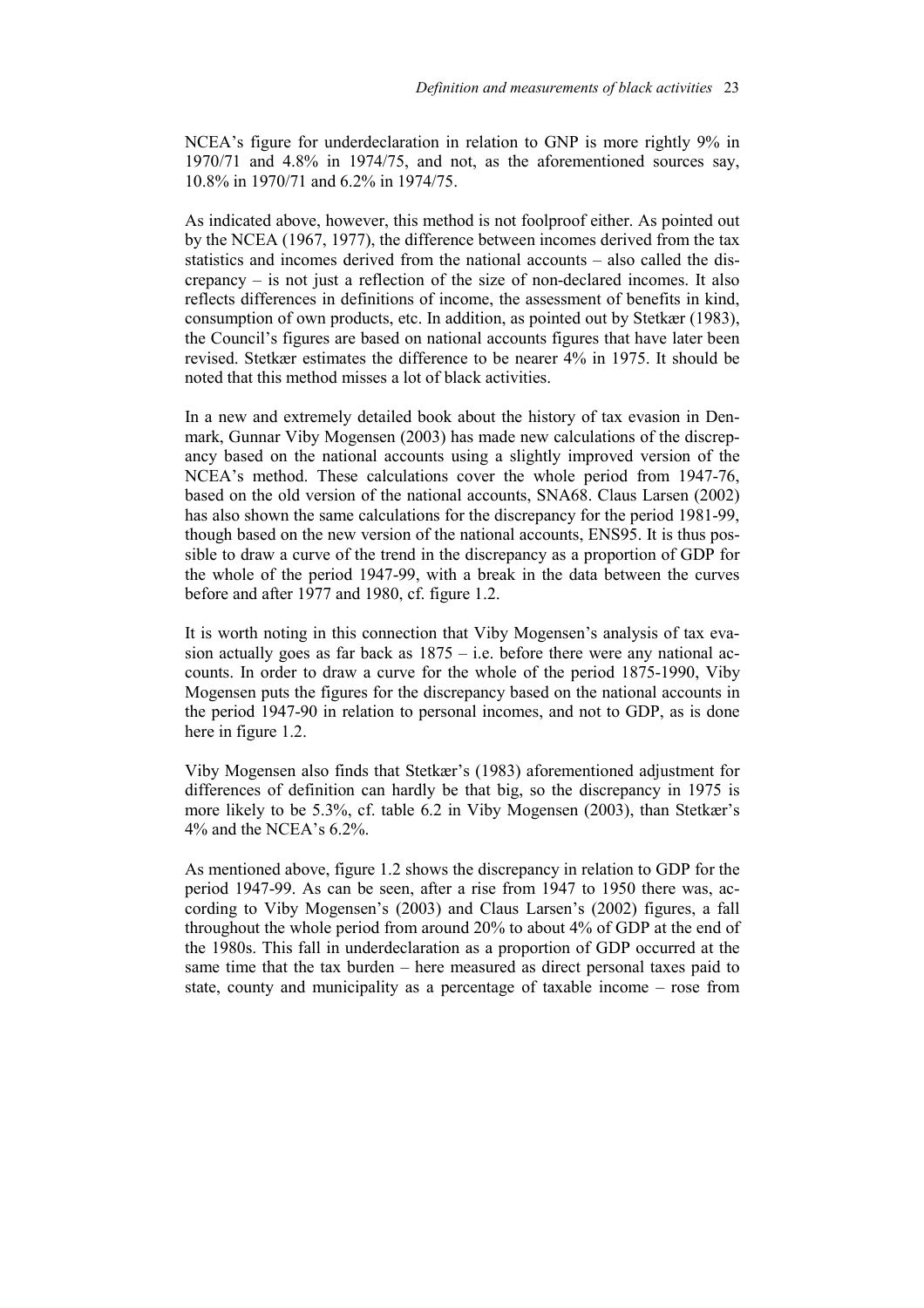15.2% in 1947 to 43.4% in 1989, cf. appendix table 2.1 in Viby Mogensen (2003).

Finally, it can be mentioned that the EU is currently making major efforts to determine the accuracy of member countries' national accounts. This also includes determining the extent to which they include activities in the black economy. This will not be discussed further here. See Esben Dalgaard (1998) for a more detailed discussion.

## **Figure 1.2: Trend in the discrepancy as a measure of underdeclaration in Denmark since 1950, percent of GDP**





Source: 1947-76: Gunnar Viby Mogensen (2003, table 6.2) 1981-99: Claus Larsen (2002, table 5.1)

The extent of the shadow economy can also be measured by looking at the difference between the participation rate measured by the official statistics and that measured in other, independent studies. This method has especially been used by Italian researchers, cf. Frey & Pommerehne (1982, 1984) and Pyle (1989).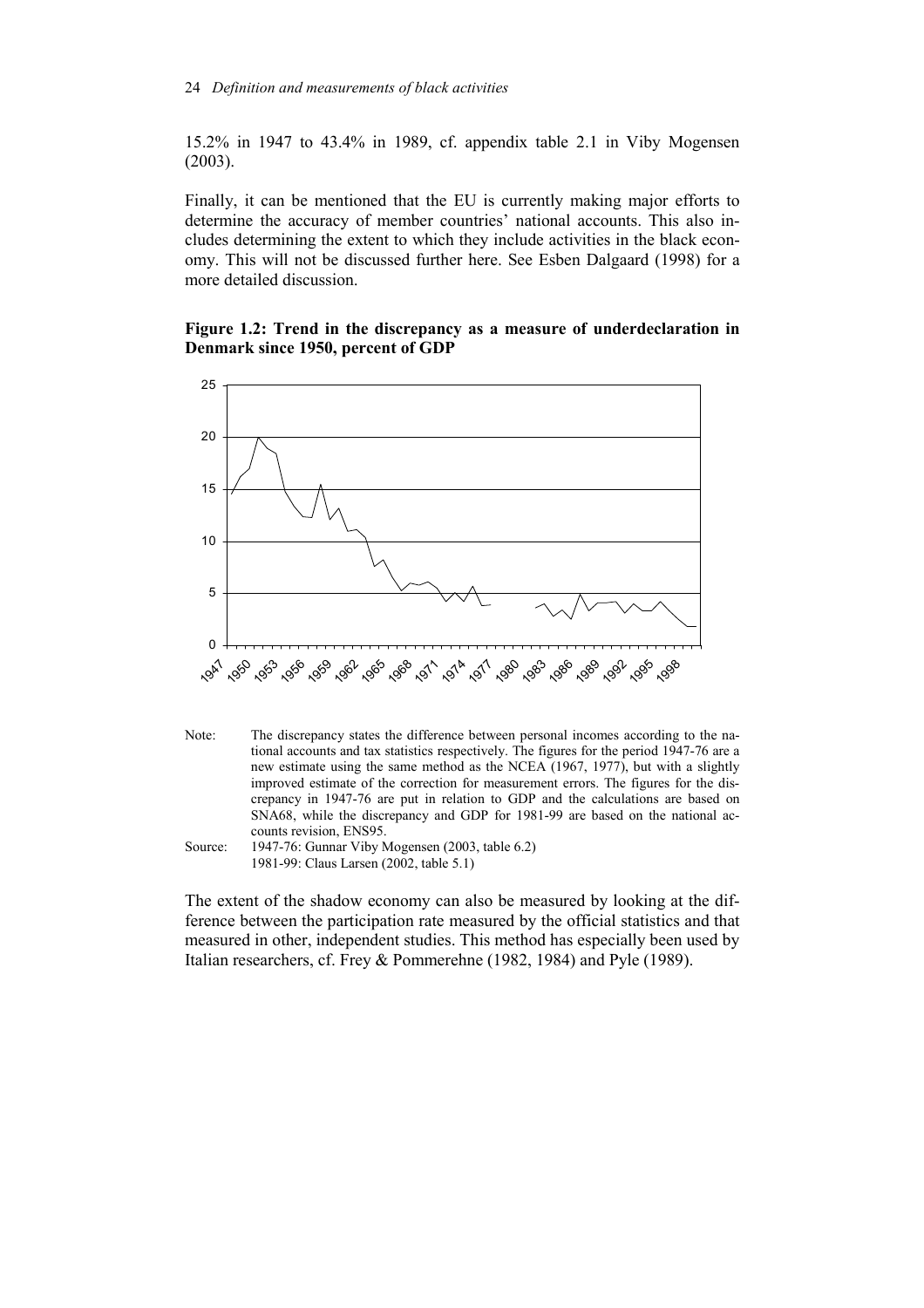The method was developed after observations showed that participation rates were significantly lower in Italy in the 1970s than in other western countries, e.g. the USA and France.<sup>9</sup> According to Contini (1981, 1982), the official participation rate in Italy in 1959 was 44%, which was about the same as the other countries at that time. A study carried out by ISTAT (the Italian central bureau of statistics) in 1971, however, showed a participation rate of 42%, while the official participation rate was only about 36%. Another study in 1977 (also carried out by ISTAT) showed that the participation rate was over 41%, against an official rate of under 33%. The difference between the two figures is assumed to be attributable to the shadow economy.

In Italy, the method of using employment participation rates from censuses and labour force surveys, as opposed to registered employment in firms, has proved extremely effective in exposing holes in the statistical coverage of production, and have been crucial for revealing the size of the black economy of 18% of GDP in 1982, cf. Esben Dalgaard (1998).

The so-called model approach has been used for most OECD countries. The main contribution, an article in which the extent of the shadow economy is determined in 17 OECD countries, is published in Frey & Weck-Hanneman (1984). Later, Aigner et al. (1988) used the method on figures for the USA. Briefly, the method assumes that the shadow economy is an unobserved variable which is influenced by various factors, and which can be measured via various indicators. The advantage of the model approach compared with, for example, monetary methods, cf. section 1.3.3, is that it allows more factors than just the tax variable (as, for example, in Tanzi). Another advantage is that there are other indicators than, for example, just the growth of notes and cash in circulation.

According to Frey & Weck-Hanneman (1984), the shadow economy can be explained by four factors. Firstly, taxation and the jungle of laws and regulations imposed by the State. Thus, argue the two authors, an increase in taxation and regulations will lead to an increase in the shadow economy. Secondly, people's tax morality, where it is assumed that declining tax morality will result in an increase in the shadow economy. The third factor is the level of economic development (as measured by real disposable income per capita), and, lastly, unemployment. According to Frey & Weck-Hanneman, it is impossible to predict in advance how unemployment and economic development influence the size of the shadow economy.

Three variables are used as indicators for the shadow economy: The growth in real GDP, the participation rate for men, and the number of hours worked. All

 $\overline{\phantom{a}}$ 

 $9$  According to Frey & Pommerehne (1982), which is based on official OECD statistics, the participation rate in Italy in 1975 was 35.5%, against 42.3%, 42.7% and 44.4% respectively in France, W. Germany and the USA – see also Pyle (1989).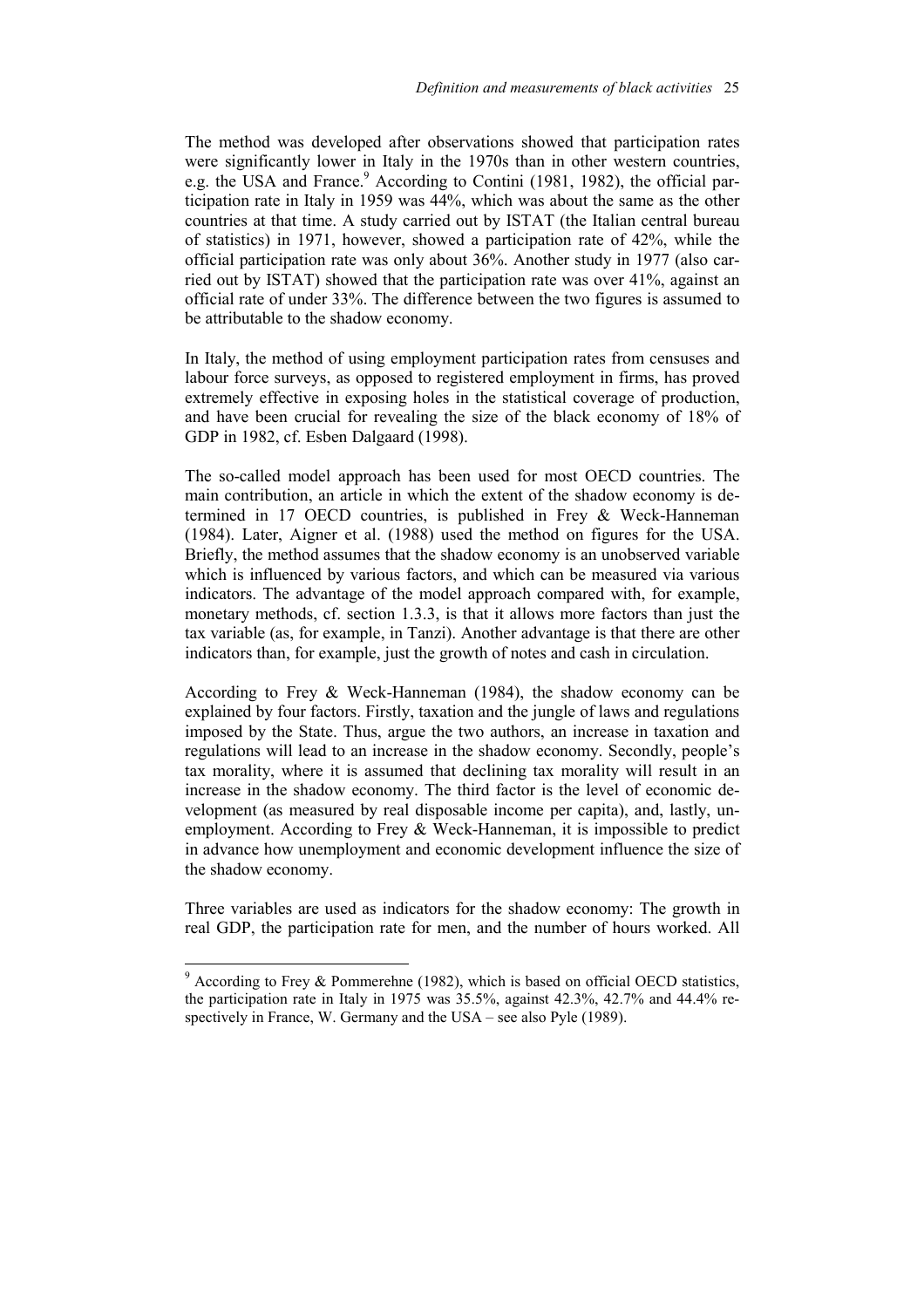three indicators are assumed to have an inverse correlation with the shadow economy. Only men's participation rate is used, since, according to the authors, women's participation rate is due to other factors than activities in the shadow economy.

Based on the data for the causal and indicator variables, a special statistical model is constructed which can be used to determine the growth and size of the shadow economy. However, a major drawback of the method is the difficulty in obtaining reliable data for the causal variables, e.g. the degree of public regulation, which Frey & Weck-Hanneman approximate by looking at the proportion of public employees in relation to total employment. As pointed out by Pyle (1989), however, not all public employment necessarily leads to regulation. For example, it is hard to see how nursing staff in old people's homes and hospitals are supposed to lead to an increased regulation of the population.

Obtaining reliable data for changes in tax morality is even more difficult. For countries where such data is not available, the median for tax morality between the Scandinavian countries, Britain and the German-speaking countries is used. Pyle (1989, p. 80) is particularly critical about this approach, since he feels that the construction of a variable for tax morality for countries where such a variable does not exist is highly suspect. And there is no denying the absurdity of using another country's figures for tax morality.

It is interesting to note that, in his book on the history of Danish tax evasion, Gunnar Viby Mogensen has checked all relevant opinion polls on public attitudes to paying and evading tax back to 1959. Based on this, he has constructed an index (Gunnar Viby Mogensen, 2003, figure 10.8) of the trend in tax morality. However, he himself calls this an "outline", since, of course, any index based on a number of differently formulated questions on people's attitudes to tax laws is bound to be highly uncertain.

According to Viby Mogensen's new figures, the trend in tax morality was fairly stable up to the introduction of the pay-as-you-earn system (PAYE) in 1970, and then seems to have improved slightly up to 1990. Generally, however, tax morality is remarkably constant over the whole period, and this at a time when direct personal taxes paid to state, county and municipality rose as a percentage of taxable income from 17.4% in 1959 to 43.4% in 1989, cf. appendix table 2.1 in Viby Mogensen (2003).

Based on the estimation of an advanced statistical model, Frey & Weck-Hanneman find that the tax burden, degree of public regulation and tax morality are significant causes of the shadow economy. By means of this equation, the authors can determine the relative size of the shadow economies of the 17 OECD countries, where Sweden has the biggest, followed by Belgium and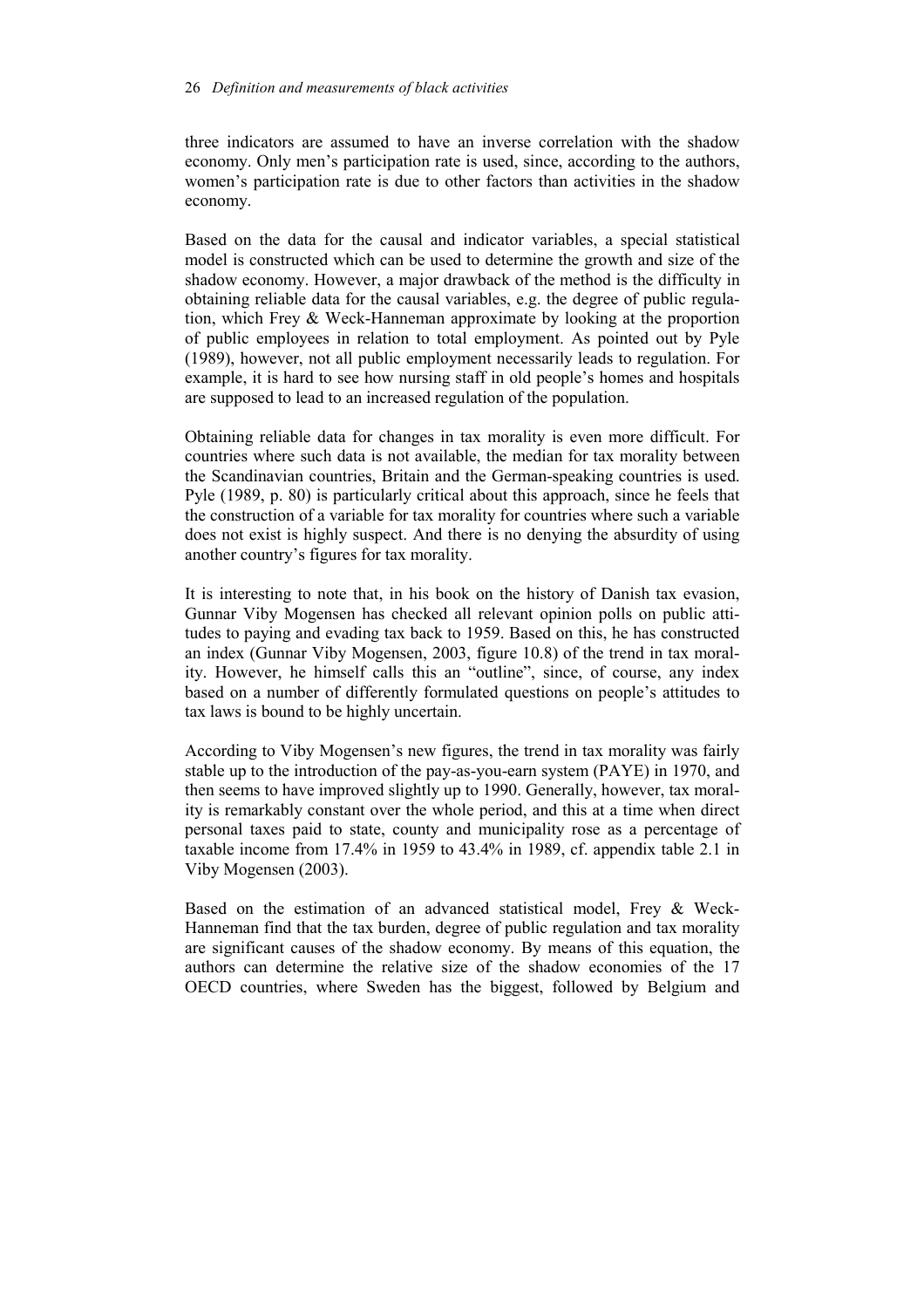Denmark respectively, while Japan, according to this method, brings up the rear with the smallest shadow economy.

To determine the extent of the shadow economy in the various OECD countries requires, as a starting point, a figure for the shadow economy in one of them, but measured using another method. Frey & Weck-Hanneman use figures for Norway and Sweden for 1978, which Klovland (1980) estimated using a monetary method (see below), as their basis. But, as Pyle (1989) notes, this approach suffers from the drawback that, in 1984, Klovland's tax variable for Norway was negative, which caused the method to break down (see also below). Thus, the figures for Norway are extremely uncertain, which obviously affects Frey & Weck-Hanneman's estimates.

Due to the considerable problems of obtaining reliable data for the causal variables, the method cannot be regarded as giving a true picture of the size of the shadow economy, so it is not discussed further here. Pyle (1989) also finds that data reliability is the most serious drawback of the method, which Frey & Weck-Hanneman (1984, p. 47) themselves point out (see also Schneider, 1997, note 3).

### **1.3.2.1 Monetary methods**

 $\overline{a}$ 

Monetary methods are probably the most widely used ways of measuring the size of the shadow economy. In principle, monetary methods can trace the trend in the shadow economy over longer periods of time.

The monetary methods are based on the presumption that actors in the shadow economy only want to be paid in cash, since there is a possibility, however remote, that the authorities can trace transactions which have been paid for by cheque or credit card. If transactions in the shadow economy are paid for in cash, one way of determining the size of the shadow economy would be to compare people's actual demand for cash with the demand that could be expected if there were no shadow economy.

The monetary method has been used to determine the size of the shadow economy in Denmark by Friedrich Schneider & Jens Lundager (cf. Schneider (1985, 1986) and Schneider & Lundager (1986)), and later by Friedrich Schneider & Dominik H. Enste (2000) and updated in Schneider (2002), and in Pedersen  $(1991, 1995)^{10}$ 

The monetary methods used for Denmark are based on the work of Vito Tanzi (an American economist) from 1980, and later modified by Jan Tore Klovland (1984).

<sup>&</sup>lt;sup>10</sup> See also Schneider & Enste (2000) and Schneider (2002) for estimates of the size of the shadow economy in a large number of countries.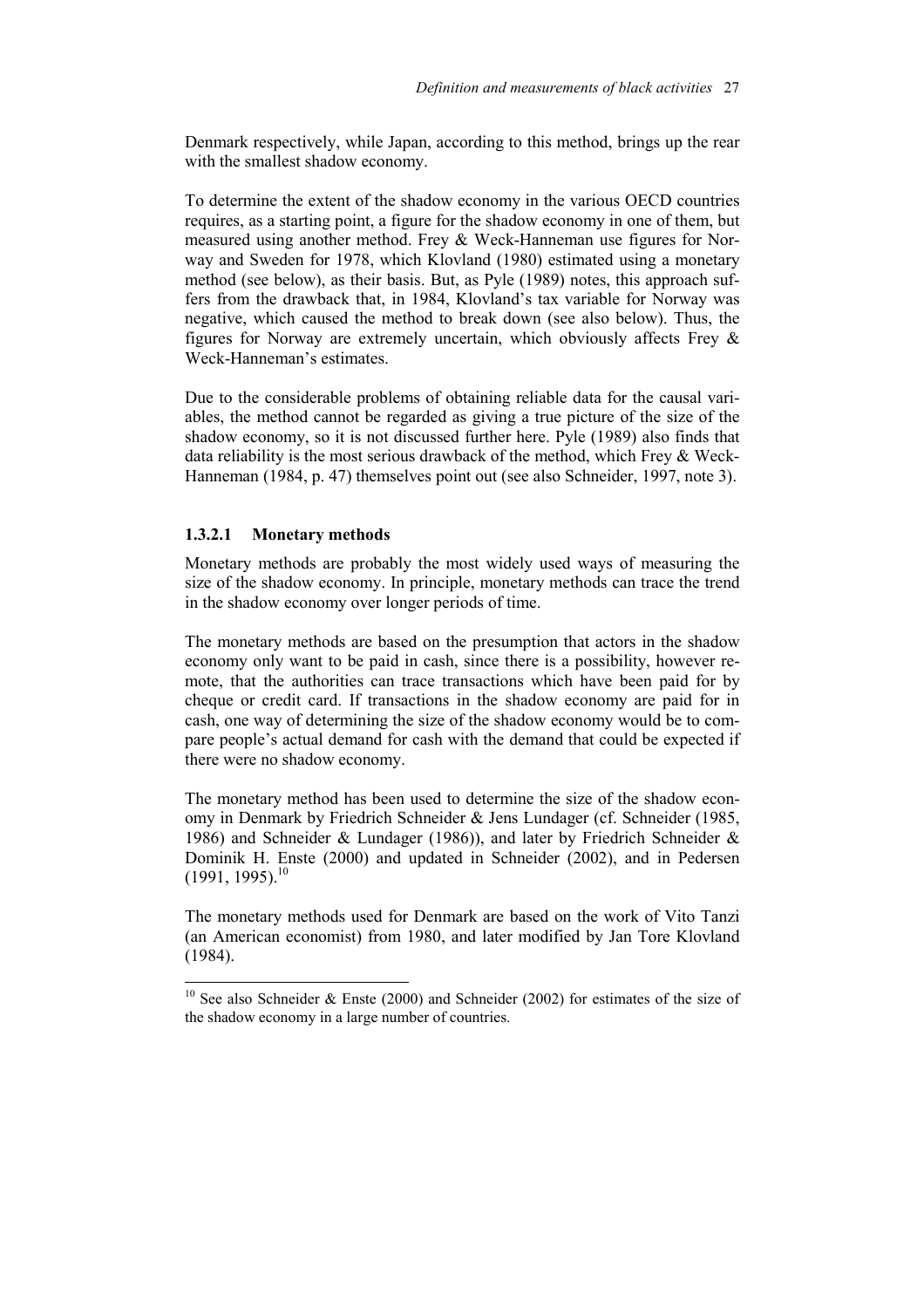Four conditions must be satisfied, namely that only cash is used in the shadow economy, that, in a given base year, the size of the shadow economy can be set at 0, and that the velocity of circulation for cash is the same in the shadow economy as in the formal economy. Finally, it is assumed that the sole cause of activities in the shadow economy is the trend in the tax burden.

According to Schneider (1985), in 1980 the shadow economy was between 7- 13% of GDP in Denmark, while for the period 1978-82 he found it to lie between 7-10% of GDP (Schneider, 1986). The difference is due to different model specifications and different definitions of the tax variable.

By updating Schneider's figures from the mid-1980s, Schneider & Enste (2000) found that the shadow economy was, on average, 18.2% of GDP in 1996/97. Completely new figures in Schneider (2002), which include 2001/2002, put the size of the shadow economy in Denmark in 1999/2000 at 18% of GDP and 17.9% in 2001/2002<sup>11</sup>

Pedersen (1991) attempted to repeat Schneider's results and update them to 1988.12 However, despite communication with Schneider in 1991, it was not possible to use the same data set, which meant trying to recreate the data set from the very detailed definitions of the variables in Schneider (1985, p. 39-46). Unfortunately, the attempt failed, because it resulted in the main tax variable being negative, which caused the method to break down.

It is naturally unsatisfactory that an attempt to repeat Schneider's results turns out so differently. One of the likely explanations for this is that it was not possible to fully recreate Schneider's data, as noted in Pedersen (1991). Using a slightly different model specification, Pedersen (1991, 1995) found the shadow economy in 1982 to be just under 3% of GDP, against Schneider's (1985) over 12% of GDP using the same definition of the tax variable. There is thus a considerable difference between the two estimates. For 1990, Pedersen (1995) estimates the size of the shadow economy in Denmark at 1.8% of GDP.

Schneider & Lundager (1986) have also estimated the size of the shadow economy in Sweden and Norway using this method. The results for Norway show that the tax variable explains a significant part of the demand for cash. This is the exact opposite of Klovland's (1984) result, since his tax variable for Norway was negative. Schneider & Lundager (1986) even use the same data<sup>13</sup> as Klovland (1984), albeit with a slightly different model specification.

 $\overline{\phantom{a}}$ 

 $11$  Schneider's figures for the size of the shadow economy in the other countries in this survey are 19.0%, 19.1%, 16.3% and 12.5% of GDP for Norway, Sweden, Germany and Great Britain respectively.

 $12 \text{ In}$  Viby Mogensen et al. (1995), Pedersen's (1991) results are updated to 1990.

<sup>&</sup>lt;sup>13</sup> Cf. end note 10 in Schneider & Lundager (1986, pp. 30-31)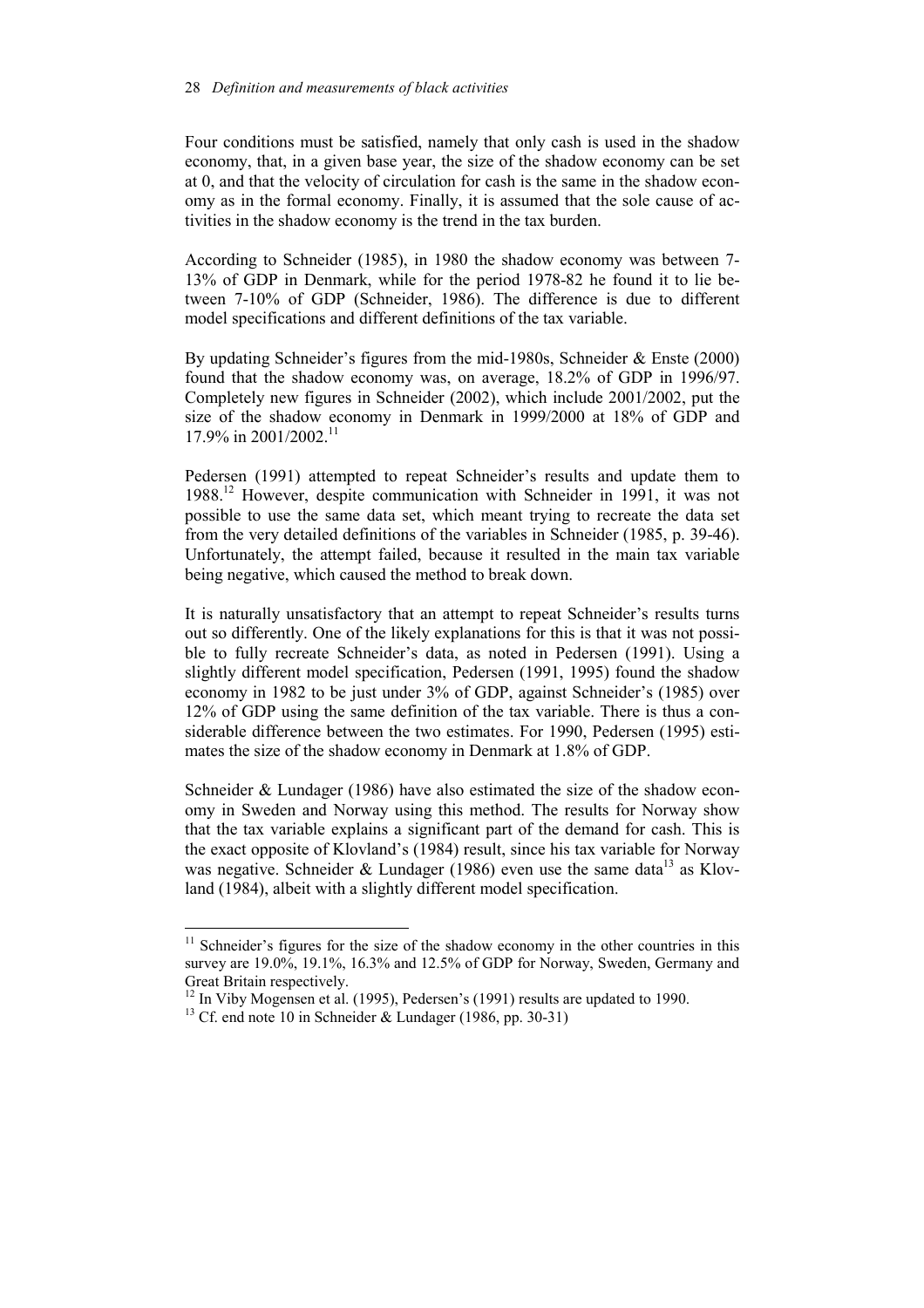Apart from this, the monetary methods can be generally criticized for the assumptions they are based on.

One such problem is the assumption that transactions in the shadow economy are solely cash transactions. In Norway, Isachsen & Strøm's (1981) results for 1980 showed that fully 20% of activities in the shadow economy were non-cash transactions. And a more recent study in Norway by Per Arne Tufte (1994) shows that 23% of black activities in Norway are not paid for in cash. The latest data, which are reported later in this book, show that  $56.3\%$  of black activities in Norway are not paid in cash, the corresponding figures for Sweden, Germany and Great Britain being 39.5%, 36,8% and 65% respectively. The latest data for Denmark puts this figure at 35% - 57% for Denmark, cf. Viby Mogensen et al. (1995). Cash is not the only form of payment that is hard to trace – trying to trace black activities paid by cheque would require enormous resources, which is why cheques have become a close substitute for cash.

Thus, the monetary methods do not measure black activities where payment is by cheque or in the form of a quid pro quo (also called friendly turns), which the questionnaire surveys indicate constitute up to 50% of black activities.

The assumption of the absence of a shadow economy in a given base year is also unrealistic. This base year is selected more on the basis of how far back in time it is possible to obtain data than on which year or period there is unlikely to have been a shadow economy.

As pointed out by Gunnar Viby Mogensen (2000), about DKK 3 billion came to light after the currency reform in Denmark in summer 1945, which corresponded to about 1/3 of Danes' annual personal income at the end of the second world war. However, as Viby Mogensen rightly points out, these DKK 3 billion cannot be regarded as reflecting underdeclaration in a single year alone, since they consisted of hidden assets that had been accumulated over several years and nondeclared interest from older, hidden assets, etc. The figure does show, on the other hand, that the assumption that tax evasion did not exist before 1950 is heroic.

The assumption that the size of the shadow economy is only influenced by the level of taxation is also questionable. As pointed out in the theoretical literature, e.g. Cowell (1990), the risk of detection probably also plays a part in the extent of black activities or tax evasion. This, at any rate, is clear from the Danish questionnaire surveys, which show that women have a significantly greater probability of carrying out black activities where they judge the risk as being small or very small, cf. Pedersen (1998) and Chapter 3 later on.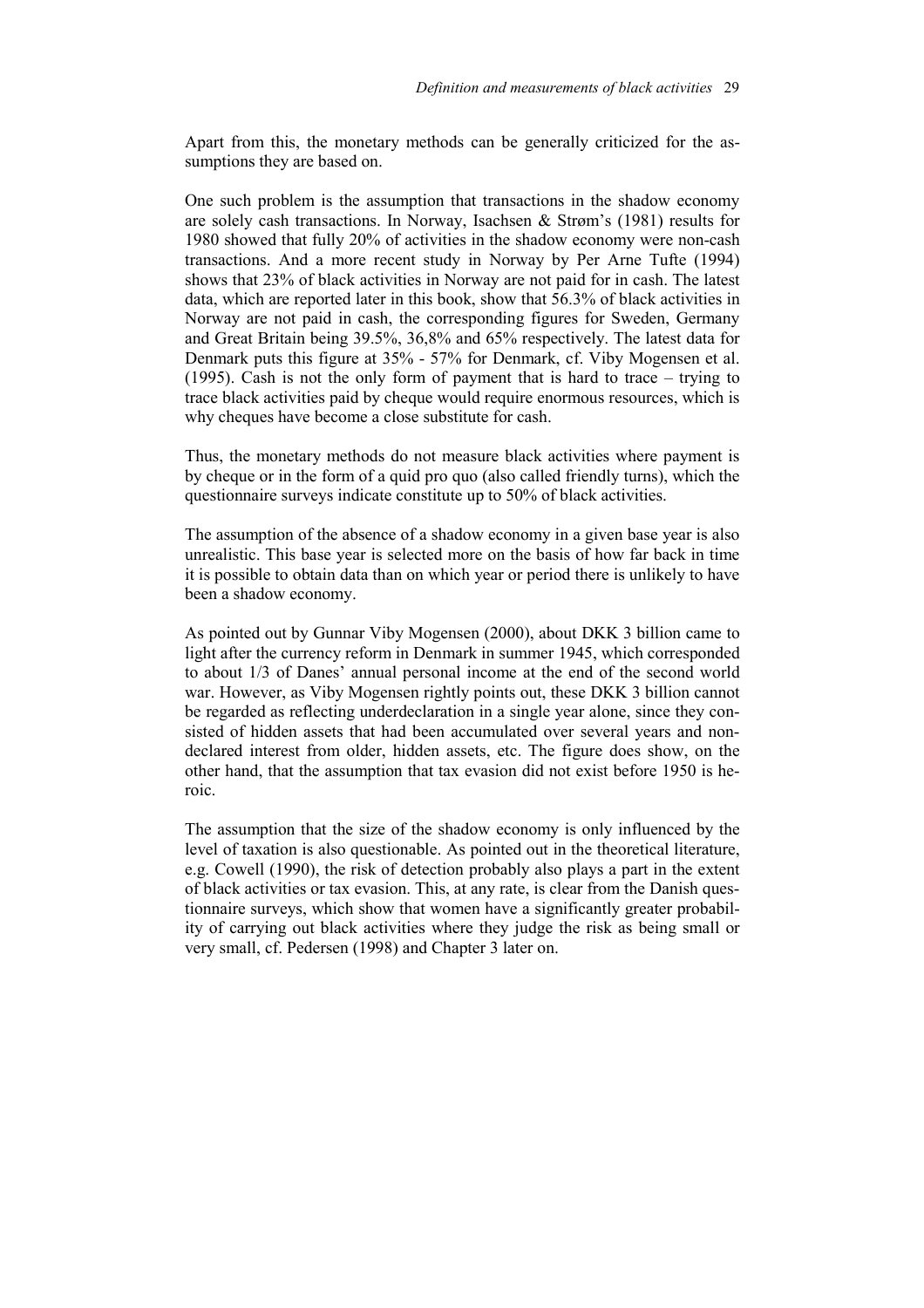Tax evasion and black activities are also affected by the size of fines and prevailing tax morality. However, none of these variables is included in the monetary models as explanatory variables.

Finally, the increasing use of cheques, postal giro and credit cards should also be included in the estimations of the demand for cash. In Denmark, for example, the value of payments using Dankort (a type of debit card) was more than 15 times higher in 1995 than in 1987, and, according to Danmarks Nationalbank (The Danish Central Bank, 1996), amounted to over DKK 80 billion in 1995.

A last, and special, problem for monetary estimates in countries such as the USA and Germany is that these countries' currencies also function as parallel currencies in other countries with high inflation.<sup>14</sup> It has been estimated that up to  $2/3$ of all US dollars issued circulate outside the USA, the corresponding figure for DEM being approximately 40%, cf. Danmarks Nationalbank (The Danish Central Bank, 1996).

As mentioned above, Schneider's (2002) figures for 1999/2000 and 2001/2002 for Denmark show that the shadow economy was about 18% of GDP, or over DKK 240 billion (more precisely, DKK 241.8 bn).<sup>15</sup> This is far higher than, for example, the questionnaire surveys for Denmark indicate. As observed by Viby Mogensen (2000), Schneider's figures also indicate that the size of the shadow economy rose from about 7.5% of GDP in 1963 to 13.7% in 1974/75. In the same period, according to the above-mentioned figures from the NCEA, total underdeclaration fell from 12.4% of personal incomes in 1963 to about 6% in 1974/75.

The increase in Schneider's figures up to the present has occurred in a period where it has become increasingly harder for people to evade tax, namely because practically all income today is automatically reported by employers to the Inland Revenue, as are all deductions, e.g. interest deductions, by the banks and unemployment insurance contributions by the unemployment insurance funds.

Viby Mogensen (2000) has estimated that, based on Schneider & Enste's (2000) figures, the size of the shadow economy in 1996/97 corresponds to 26% of total personal incomes. The figure of over DKK 240 billion in 2001 is in prices in the "white" market before tax and VAT. In other words, it is the value of the work and tax evasion had it been carried out in the formal market (usually with subsequent payment of tax and VAT, etc.). If we assume that the value in the black market is 47% of that in the formal market, namely DKK 16 billion, as opposed to the DKK 34 billion indicated by the Rockwool Foundation Research Unit's

 $\overline{\phantom{a}}$ 

 $14$  For Germany, this applies before the introduction of the Euro.

<sup>&</sup>lt;sup>15</sup> According to Statistics Denmark's (2002b) economic statistics, GDP was DKK 1,343,142 million in 2001 (preliminary figures).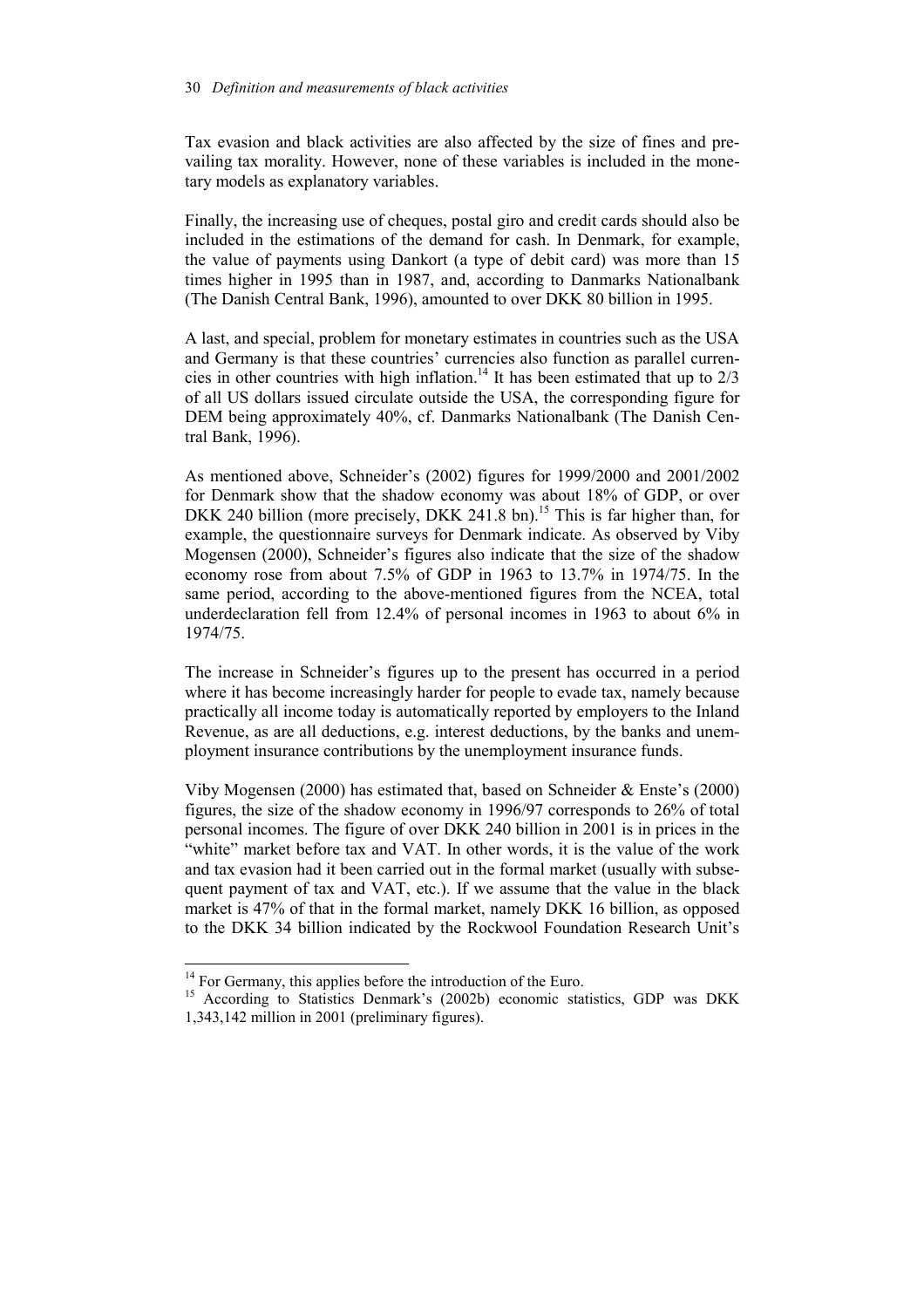latest survey for 1998 (cf. Søren Pedersen, 1999), the value of DKK 240 billion corresponds to over DKK 113 billion in black prices. According to Statistics Denmark, there were 3,655,827 persons in the 15-66 age group on January 1, 2001. On average, therefore, *every* Dane in this age group would have had to earn about DKK 31,000 in black wages in 2001, which seems unrealistic to say the least.

OECD (2002) is very sceptical about the monetary methods. In the handbook *Measuring the Non-Observed Economy* they write page 187 "Such methods are discussed in this chapter not because they are considered useful in obtaining exhaustive estimates of GDP or in estimating underground production, but because they tend to produce spectacularly high measures, which attract much attention from politicians and newspapers" Later on page 190 OECD (2002) writes "Monetary macro-models are unsuitable for estimating the underground economy primarily because they are based on modelling assumptions that cannot be justified".

It should also be noted that EU's statistical office, Eurostat, do not see the monetary models as appropriate in the member countries attempts to include the black economy in the national accounts.

#### **1.4 Concluding remarks**

As can be seen from the above, there are many different definitions of the shadow economy, black economy, underground economy, and the various other terms for the same phenomenon. Moreover, many different methods have been developed to measure the size of the shadow economy, and these vary both in their approach to the problem and in the assumptions on which they are based. There are also big differences in how widely used the methods are in the countries concerned, and in the period measured.

It is therefore extremely difficult to compare the size of the shadow economy in the different countries. The following chapters present results for the structure and extent of black activities in Denmark, Norway, Sweden, Great Britain and Germany based on the same definition and question design in each country, and which are therefore almost 100% comparable.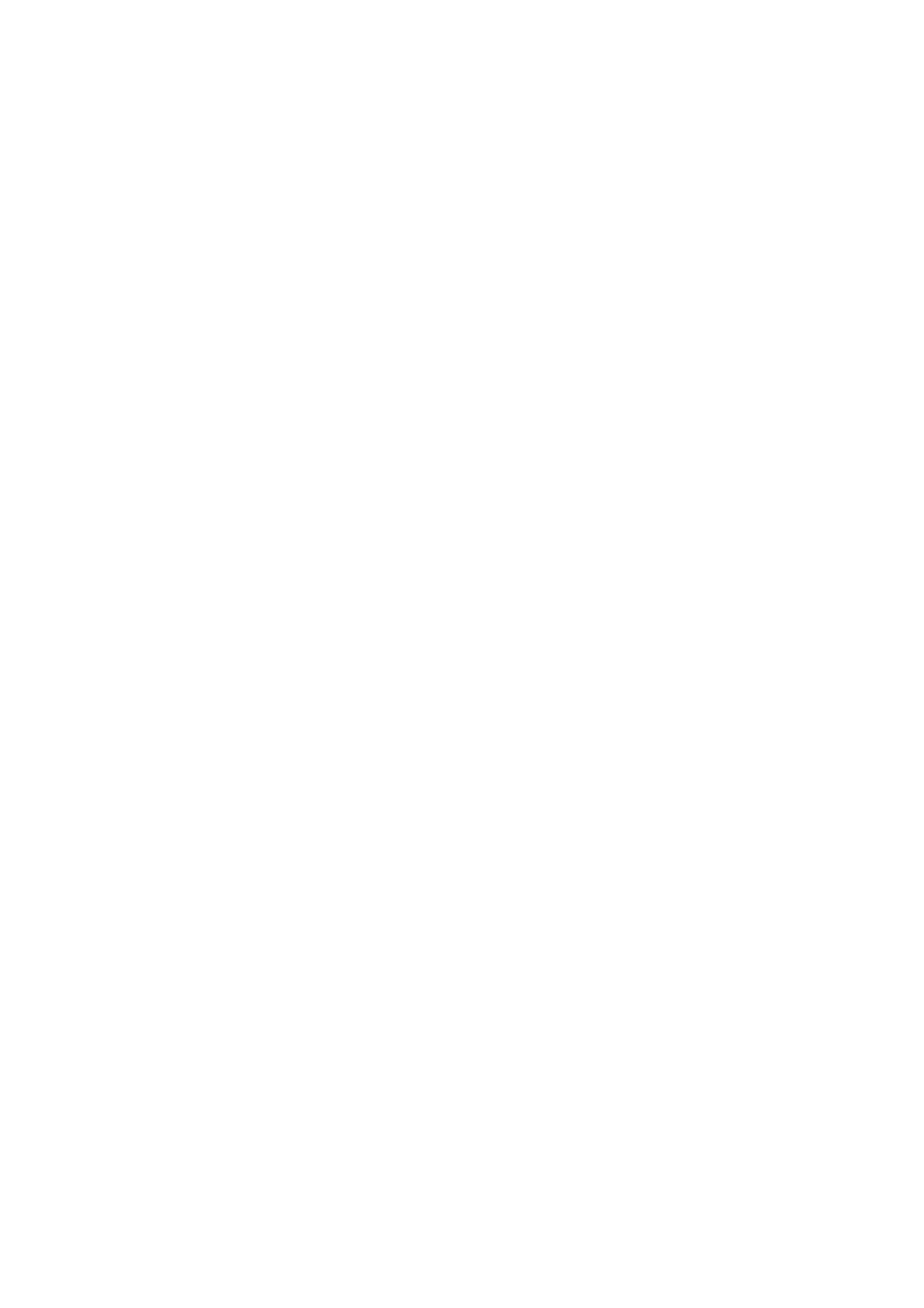# **2. Design of the questions, and the response rate and nonresponse rate in the questionnaire surveys in Denmark, Sweden, Norway, Germany and Great Britain**

## **2.1 Introduction**

As chapter 1 showed, the other methods than questionnaire surveys for measuring the size of the shadow economy are connected with a considerable degree of uncertainty which, for some, is also based on overoptimistic assumptions.

Questionnaire surveys are not 100% foolproof either, of course. The biggest drawback of the method is that you can never be sure that people answer the question about carrying out black activities honestly. And even if they have answered "yes" to this question, it is not certain that they have disclosed the true extent of these activities, i.e. the total number of hours involved and their actual black hourly wage. Moreover, there is always a certain non-response in any questionnaire survey, and this can give a distorted picture of the true extent of black activities.

On the other hand, many of the other methods developed to measure the shadow economy mentioned in chapter 1 are unable to bring out this difference between black activities and tax evasion shown in figure 1.1. Most of these methods measure the whole shadow economy. Questionnaire surveys can get around this problem, however, by informing respondents precisely what is meant by the shadow economy, and, which is more relevant for this survey, black activities. Questionnaire surveys have also been used for the surveys in this book, where respondents have been explicitly informed what is meant by black activities – i.e. both buyer and seller of the activity must derive an advantage from not declaring it to the tax authorities. In other words, they split the saved tax and VAT between them.

Questionnaire surveys are also suitable for measuring those parts of black activities where payment is not in cash but in kind, or in the form of a quid pro quo.

The question design must fulfil two criteria:

- The questions, which are based on the thoroughly tested Danish questions, must be comparable between countries.
- The questions must also take account of the different legislation in the countries concerned, so that they only measure black activities which are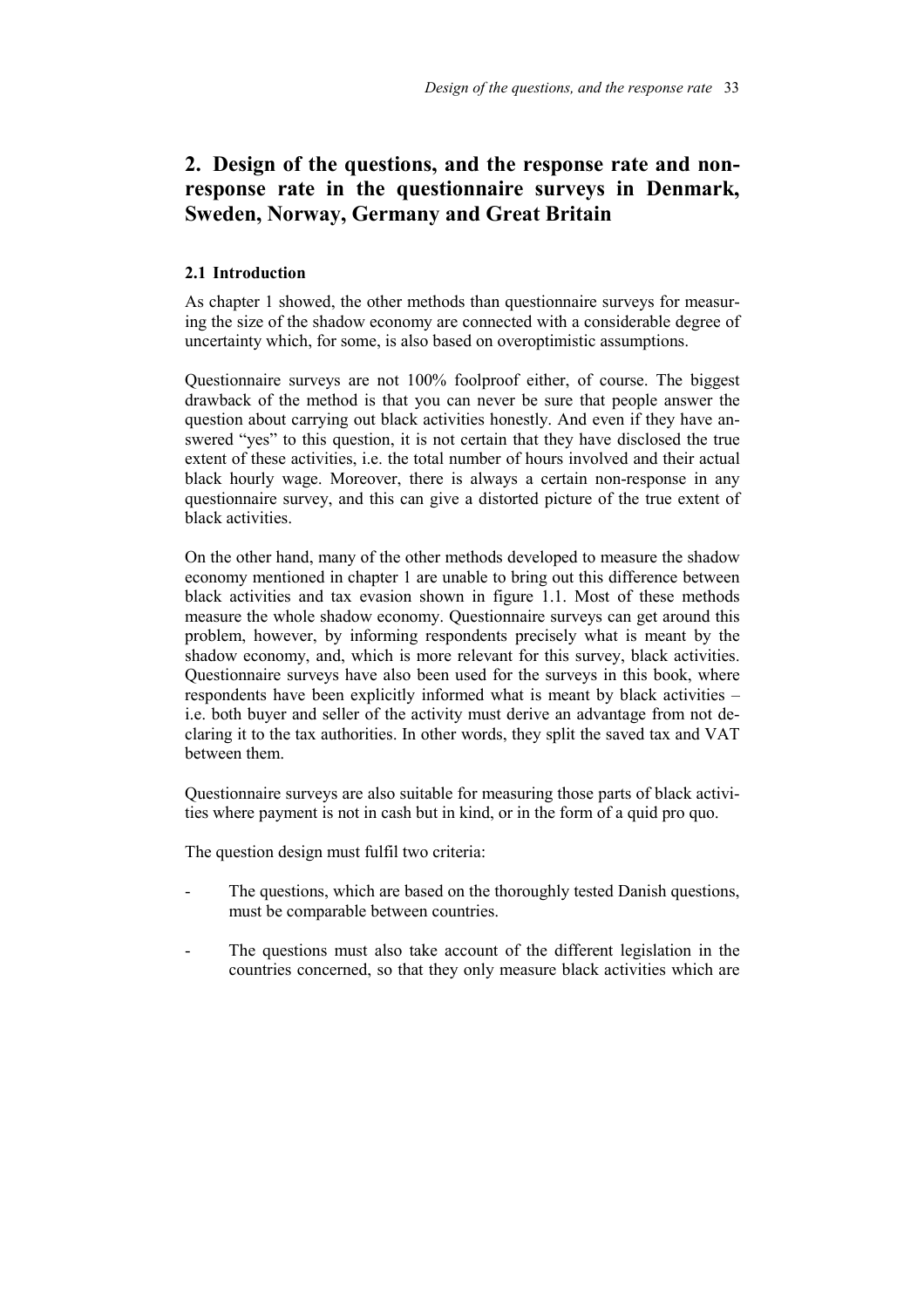#### 34 *Design of the questions, and the response rate*

taxable according to these countries' legislation. This means that some activities can be taxable in one country but not in another.

The following section thus presents a brief account of the tax situation in Denmark, Sweden, Norway, Germany and Great Britain, and thus of where the boundary lies between what is taxable and what is not in the five countries. This constitutes an important part of the background of the questions used, which are also presented here.

Finally, the chapter ends with a short discussion of important technical aspects of the various surveys, especially response rates and non-response rates.

# **2.2 Design of the questions**

# **2.2.1 Denmark**

Clear cases of black activities include, for example, a craftsman paid in cash who agrees to do "non-invoiced" work – where the saved tax, VAT and possibly also the master's profit are shared between both parties. Other obvious cases can be cleaning, hairdressing, day-care and black transactions, e.g. selling half a side of pork at the farm gate.

However, black activities do not have to involve money changing hands. In the Danish questionnaire surveys, as in Danish tax legislation, black activities also include the sale of goods/services where payment is in the form of a quid pro quo now or later. This is more popularly called a friendly turn.

It should be emphasised, however, that it must involve a friendly turn, e.g. where a bricklayer builds a garage for his neighbour, who then repairs the bricklayer's car "as payment". This is because tax legislation (Statsskatteloven §§ 4-6) does not distinguish between an income in the form of money or other asset of economic value, cf. also Søren Pedersen (1998).

The tax assessment manual (Ligningsvejledningen) for 1996 mentions an example in which payment for a piece of work is in the form of a quid pro quo that is taxable: "A bricklayer did some work for his brother-in-law, a motor mechanic. In return, the brother-in-law did some work on the bricklayer's car. The mechanic was taxed on the value of the bricklaying, while the bricklayer was taxed on the value of the car repairs. In these situations, the work must be taxed *irrespective* (author's emphasis) of whether it is within the line of work of the person concerned, and *irrespective* (author's emphasis) of whether an asset has been created, inasmuch as a payment has been made for work carried out" (p. 95).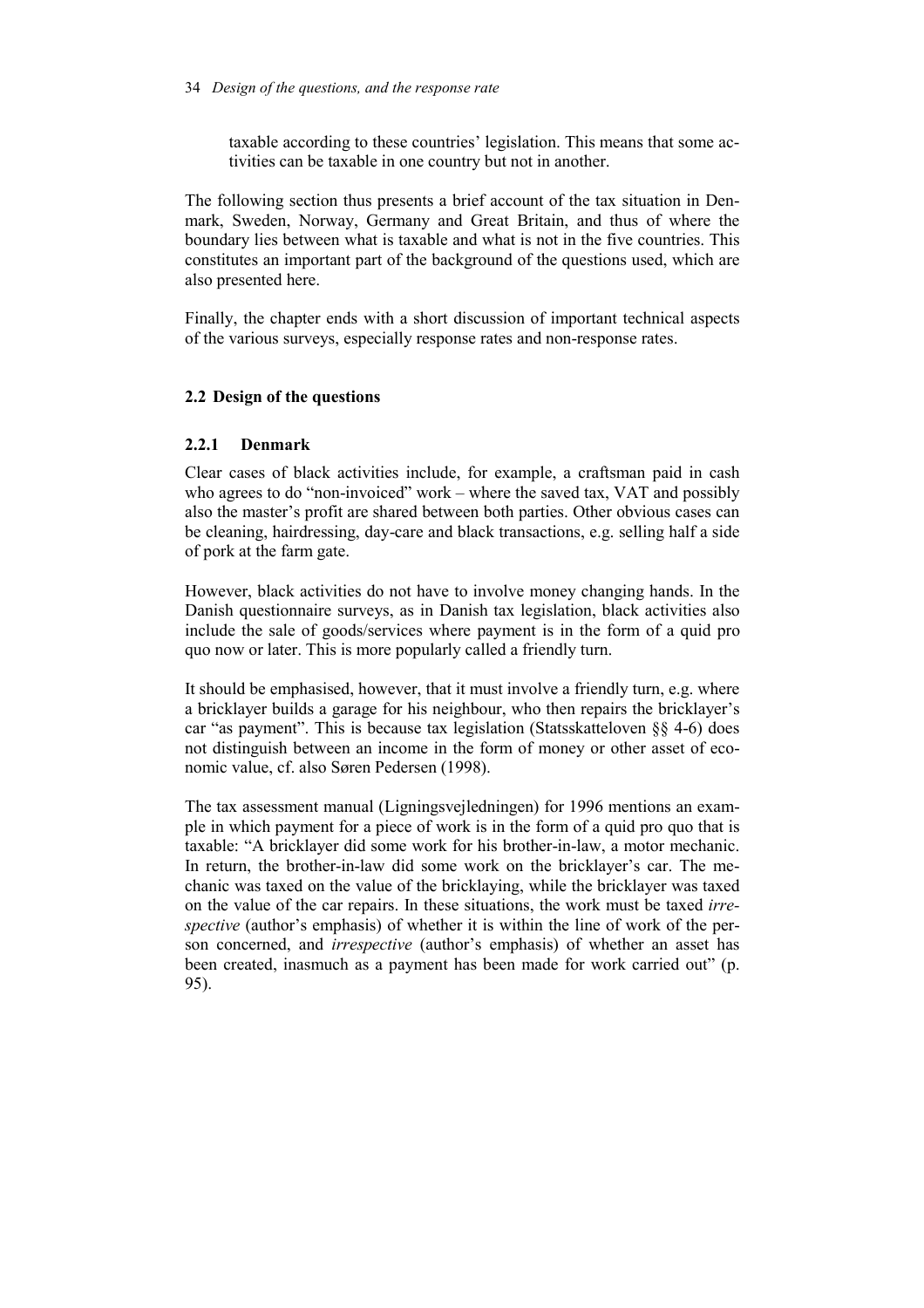A ruling in Landsskatteretten (Danish National Tax Tribunal) supports this: "Where people who build their own homes – also including non-craftsmen – form a group who *jointly build a number of houses* for their own use, then according to National Tax Tribunal practice, each of them is liable to tax on the value of the work the others have done for him, this being considered as payment for the work he has done for them (LSR 1965-102)", cf. Hans-Egon Kolding in *Skatten 2001 (p. 182)*: People who build their own homes are also mentioned in the tax assessment manual for 2000, p. 95, which discusses cases where taxpayers receive payment for work in various forms, e.g. payment in kind, by others doing work for the taxpayer without charge, or by a reduction in the taxpayer's non-deductible expenses (cf. Landsskatteretten 1952.128 and 1965.102).

In an article on the taxation of the value of own work for craftsmen and others in the construction industry, Susanne Pedersen, a solicitor, refers to a ruling of the National Tax Tribunal on the taxation of a quid pro quo discussed in the journal *Revision og Regnskabsvæsen* (Auditing and Accounting) from 1977. In the case in question, a carpenter was taxed on the value of the bricklaying and concreting of a basement, corresponding to DKK 1,000, which his fiancée had done in their joint home (cf. *Foreningen af Statsautoriserede Revisorer* (The Institute of State Authorised Public Accountants), 1977). His fiancée's work was regarded as a quid pro quo for the value of the carpenter's work in their joint home.<sup>16</sup>

Tax legislation is thus quite clear on this. On the other hand, in practice the Inland Revenue will obviously not pursue many of the cases which can be called friendly turns and which, at the same time, involve mutual quid pro quos, since one of the requirements of assessment is that it should be "material". This means, therefore, that corrections that involve only minor amounts will not be pursued, even though there may be a legal basis for doing so. But since quid pro quos, according to the law, *actually* are taxable, they are also included in the Danish measurements of black activities.

The Danish questionnaire surveys exclude trivial services altogether, e.g. someone who takes their sick neighbour's dog for a walk, cf. below.

In the Danish questionnaire surveys, the instructions to interviewers include an example of what is regarded as black activity and what is not. The instruction regarding the dividing line between black activities and friendly turns is as follows:

 $\overline{\phantom{a}}$ 

 $16$  The published decision says nothing about whether the carpenter's fiancée was regarded as being taxable on the value of the carpener's work from a quid pro quo point of view.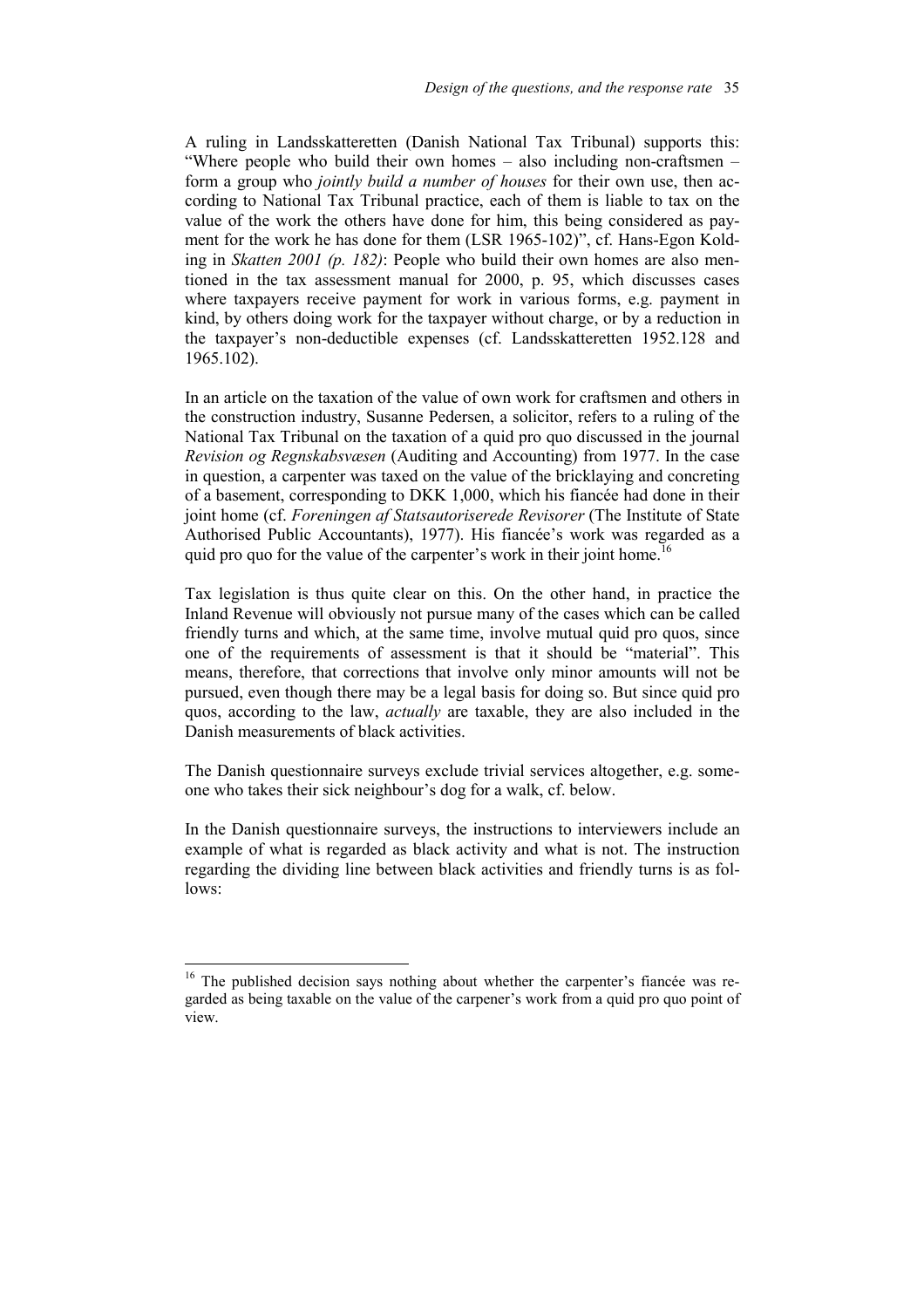*"The concept is regarded more broadly here. It does not have to involve money. Work or services which are only (now or later) expected to be "paid" in kind, and which some people often just regard as good neighbourliness, friendly turns, etc., are also considered "black activities" in this survey. Such activities give people an economic benefit which should be taxed. Only services within the nuclear family and completely trivial services outside the family fall outside our definition of black activities – e.g. walking a sick neighbour's dog. However, it is regarded as a "black" activity if, for example, a farmer permanently stables a horse for a neighbour, who, in return, drives the farmer's children to and from school every day".*

The definition of a household can also make the distinction between black activities and the household sector more difficult, cf. Viby Mogensen (1985). Work done on the house by a son still living at home will therefore be counted as part of the household sector (DIY activities), and thus not black activity. But how distant does the family connection have to be before it is counted as black activity? The Danish questionnaire surveys follow the practice of the Danish Inland Revenue, i.e. activities carried out by family members outside the nuclear family are counted as black activity (see also the instructions to interviewers above).

It should be emphasised here that leaving the question of definition partly up to the interviewer's discretion is not without its problems, of course. While the aforementioned instructions – written, and, in the latest surveys, also oral – prior to the interviews try to eliminate as much variation in these judgements as possible, it cannot be eliminated completely.

In addition to this, there is also another problem during the interview itself. Despite the fact that, in the Danish surveys, the Rockwool Foundation Research Unit has always used highly qualified interviewers from both the Danish National Institute of Social Research and Statistics Denmark, it cannot be ruled out that, in the actual interview situation, the interviewer may feel somewhat uncomfortable asking questions about black activities, which, after all, are illegal. The same presumably applies to the interviewers who have carried out the surveys for the Rockwool Foundation Research Unit in Norway, Sweden, Germany and Great Britain.

Since, as can be seen in the following sections, the questionnaire contains very direct questions about black activities, we have chosen to lead up to these by asking whether the respondents have done any DIY work – a completely legal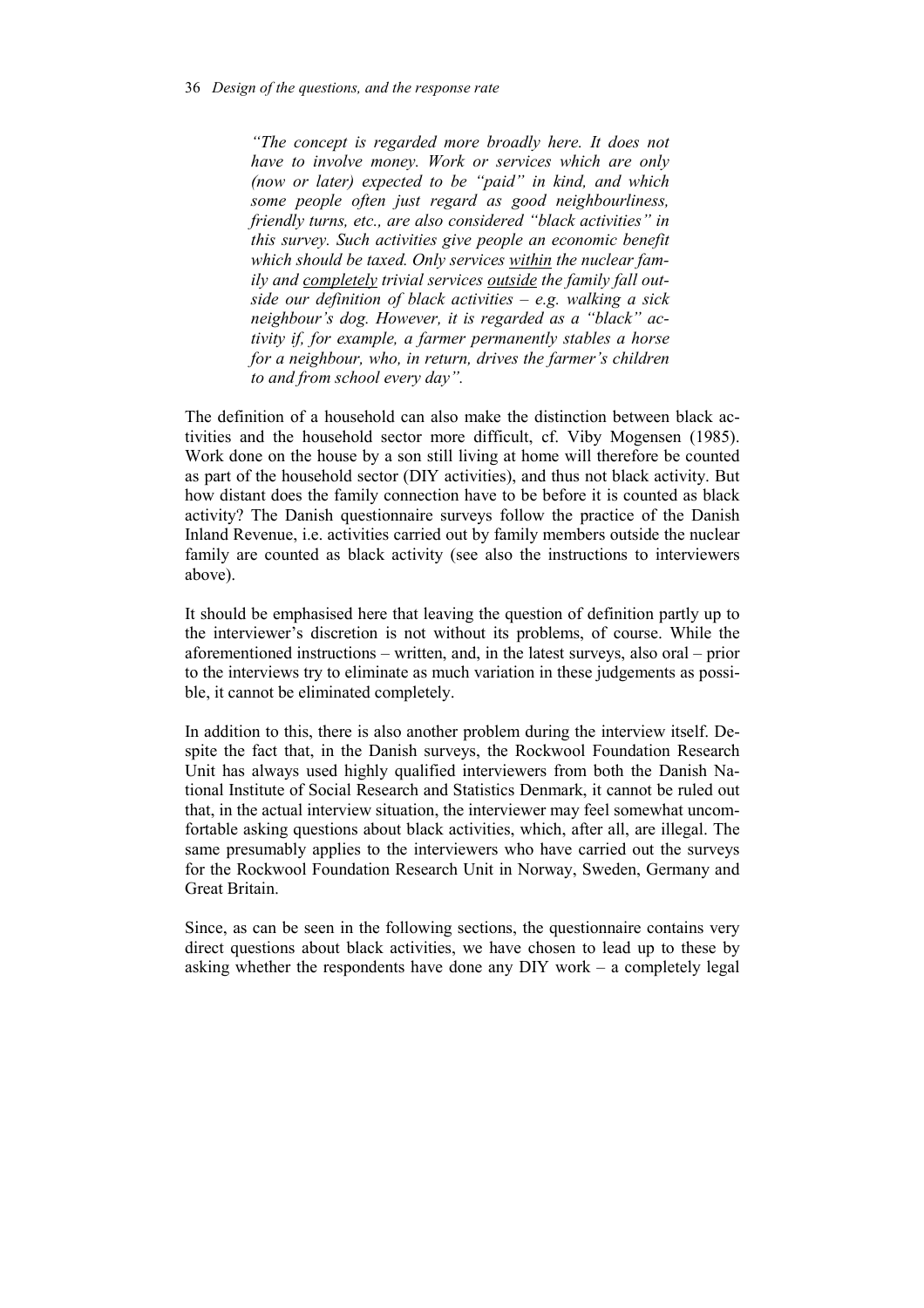activity – in the home. The questions about DIY work are thus included to put respondents more at ease before starting on the questions about black activities.<sup>17</sup>

In Denmark, Viby Mogensen et al. (1995) tried to find out whether it was possible to demonstrate a so-called interviewer effect on the questions about black activities, i.e. whether the interviewer could inadvertently influence respondents' answers, not just by virtue of their appearance (sex, age, social status, possibly also skin colour, etc), but also through their own expectations and attitudes. However, in order to properly assess this, it also involved looking at other questions which could be assumed to be sensitive, e.g. questions about gross earnings, whether the respondent had smoked marijuana or taken sleeping pills, etc.

The results of these investigations showed that an interviewer effect on questions about black activities could be demonstrated. But an interviewer effect was also demonstrated on other sensitive questions of the kind mentioned above. While the biggest effect was indeed found for questions about black activities, it was not much higher than for the other questions. Furthermore, there also proved to be an interviewer effect on a question which was expected to be less sensitive – whether the respondent had a higher preparatory examination or A levels.

It has not been possible to determine whether this interviewer effect pulls the frequency of black activities in one direction or the other. However, the mere presence of such an effect means that the results are subject to greater uncertainty.

However, this uncertainty is probably far less than the effect produced by changes in the questions themselves, cf. Viby Mogensen et al. (1995).

In addition to the omnibus surveys carried out by the Danish National Institute of Social Research and Statistics Denmark, the questions about black activities have also been used in two major surveys, in 1993/94 and 1996 respectively, about incentives in the labour market. All the surveys have asked whether respondents have carried out black activities themselves. The questions begin with the following text, which is read aloud to the respondent:

> *"The next questions are about what are popularly called "black activities".*

> *There is considerable evidence to show that a large part of the population accepts "black activities" and "black transactions" – i.e. activities which circumvent the Inland Reve-*

 $17$  A separate analysis of do-it-yourself (DIY) activities will be published in 2003 in Søren Brodersen, *Do-it-yourself work in North-Western Europe. Maintenance and improvement of homes*.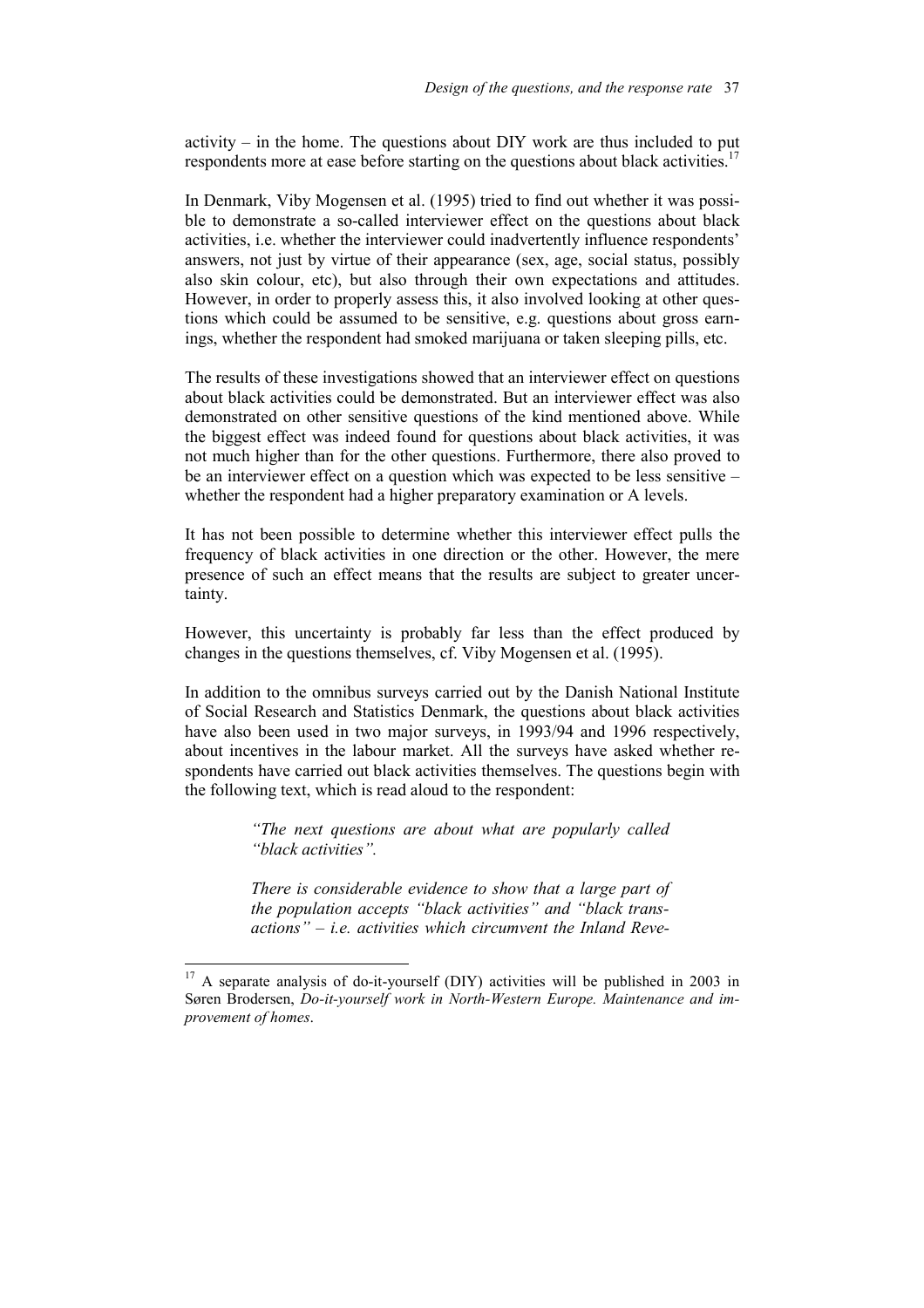*nue, where all parties benefit because they do not pay tax or VAT, etc.* 

*This can involve "black activities" which you pay for in cash, but can also include reciprocal favours between friends, acquaintances and family members".* 

This is followed by the question itself:

*"Have you carried out activities of this kind during the past year?"* 

The interviewers are thus careful to ask about activities where both buyer and seller of the activity are clear about, or assume, that nothing is declared to the tax authorities. As can be seen, we are now in the "box" in figure 1.1 called "black activities (at less than full price)". From the above question, it can also be seen that the interviewer asks about the foregoing year.

These questions have been followed by others over the years, e.g. about the kind of black activity, how long they have been carried out, black hourly wages, etc.

#### **2.2.2 Sweden**

In 1997, the Swedish government gave Riksrevisionsverket (the National Audit Office) the task of trying to determine the extent of black activities and tax evasion in Sweden. Riksrevisionsverket then contacted the Rockwool Foundation Research Unit and proposed using the Danish questionnaire method in one of the Swedish surveys, on tax evasion in Sweden.

In the Swedish survey, Riksrevisionsverket (1998a, p. 16) defines black activities as follows:

> *"By black activities is meant work done by a wage earner for compensation which, despite being taxable, is not declared to the tax authorities.*

> *By black activities regarding the self-employed is meant earned income from a firm which goes to the owner and which, despite being taxable, is not declared to the tax authorities.*

> *In principle, this involves both work paid for in cash and work paid for in kind, or through various kinds of benefits and tax deductions".*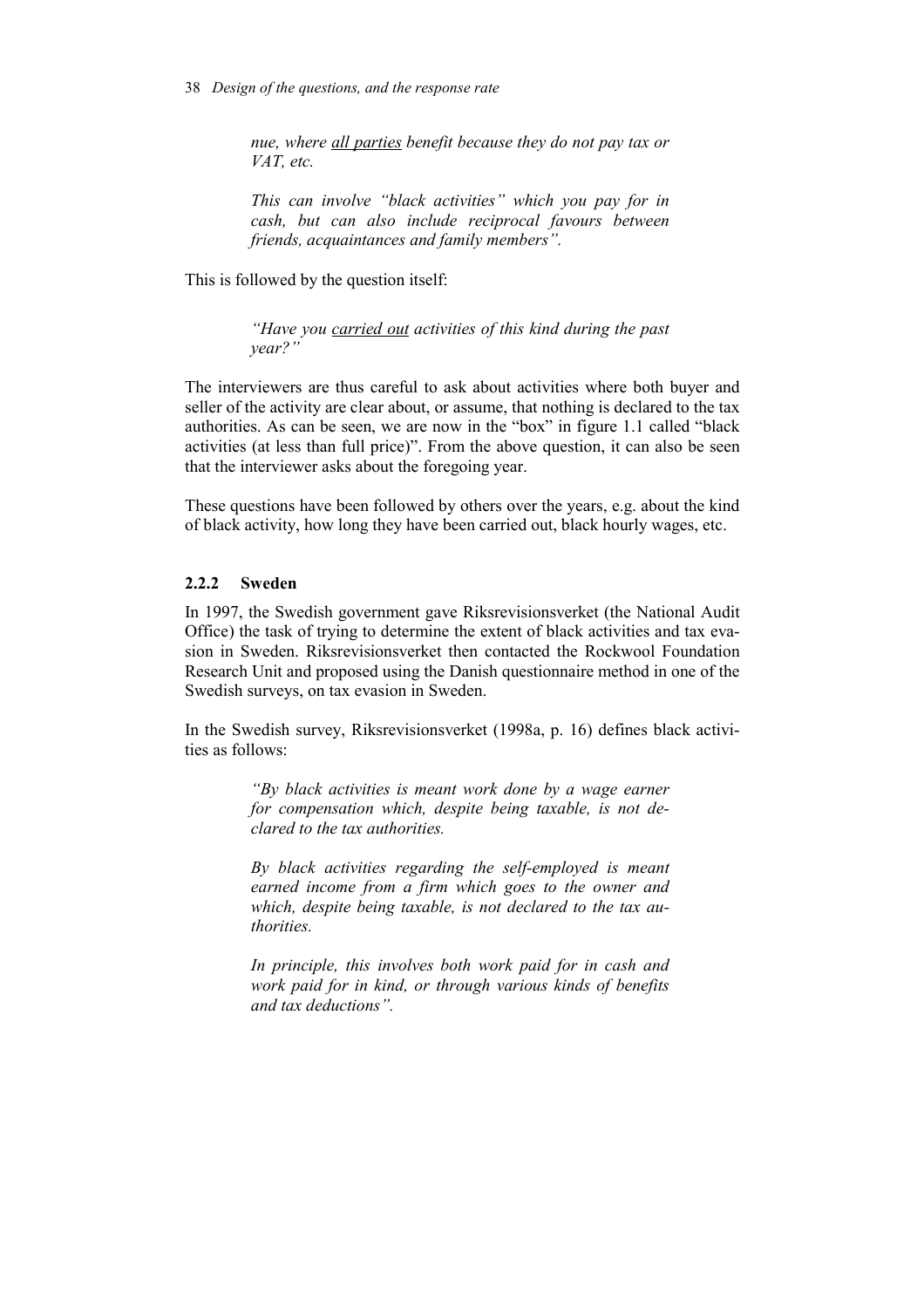As can be seen, as in Denmark it is immaterial whether payment is in cash, or in the form of payment in kind or quid pro quos.

Riksrevisionsverket has then used the Danish questions, adapted to Swedish conditions, to investigate the extent of black activities as defined in figure 1.1. As mentioned by Riksrevisionsverket (1998a, p. 37), the Rockwool Foundation Research Unit has been responsible for the content and framework of the questions, while Riksrevisionsverket was responsible for adapting them to Swedish conditions.

The introductory text in the Swedish survey was as follows:

*"The following questions are about work done for payment which is not declared to the tax authorities, i.e. "black activities". All the indications are that large parts of the population accept "black activities" and non-invoiced transactions.* 

*The questions concern work paid for in cash, but also the exchange of services or goods between friends, acquaintances or family members outside the household. It can also include the sale of goods without a receipt, e.g. market trade or other "black" transactions.* 

*Have you carried out such work or sold goods without a receipt within the last 12 months?"* 

Due to a technical error, the phrase "where all parties benefit because they do not pay tax and VAT, etc." was accidentally left out of the introductory text. In isolation, this means that the proportion of Swedes who carry out black activities will be slightly higher than it otherwise would, because it is not made clear from the start that both buyer and seller must derive an economic benefit in the form of saved tax, VAT, etc. It cannot be ruled out, therefore, that some cases involving only tax evasion are included, cf. the discussion in chapter 1.

However, the written instructions to the interviewers stress that it only involves cases where "All parties derive an economic benefit from the activity (through avoiding tax, VAT, etc.)". In cases of doubt, the interviewers can inform the respondent of this orally.

An analysis of answers to the question about which black activities the respondents have carried out gives no indication that pure tax evasion as defined in chapter 1 has been included in the survey to any great extent. On the whole, therefore, the missing sentence in the introductory text is judged not to have had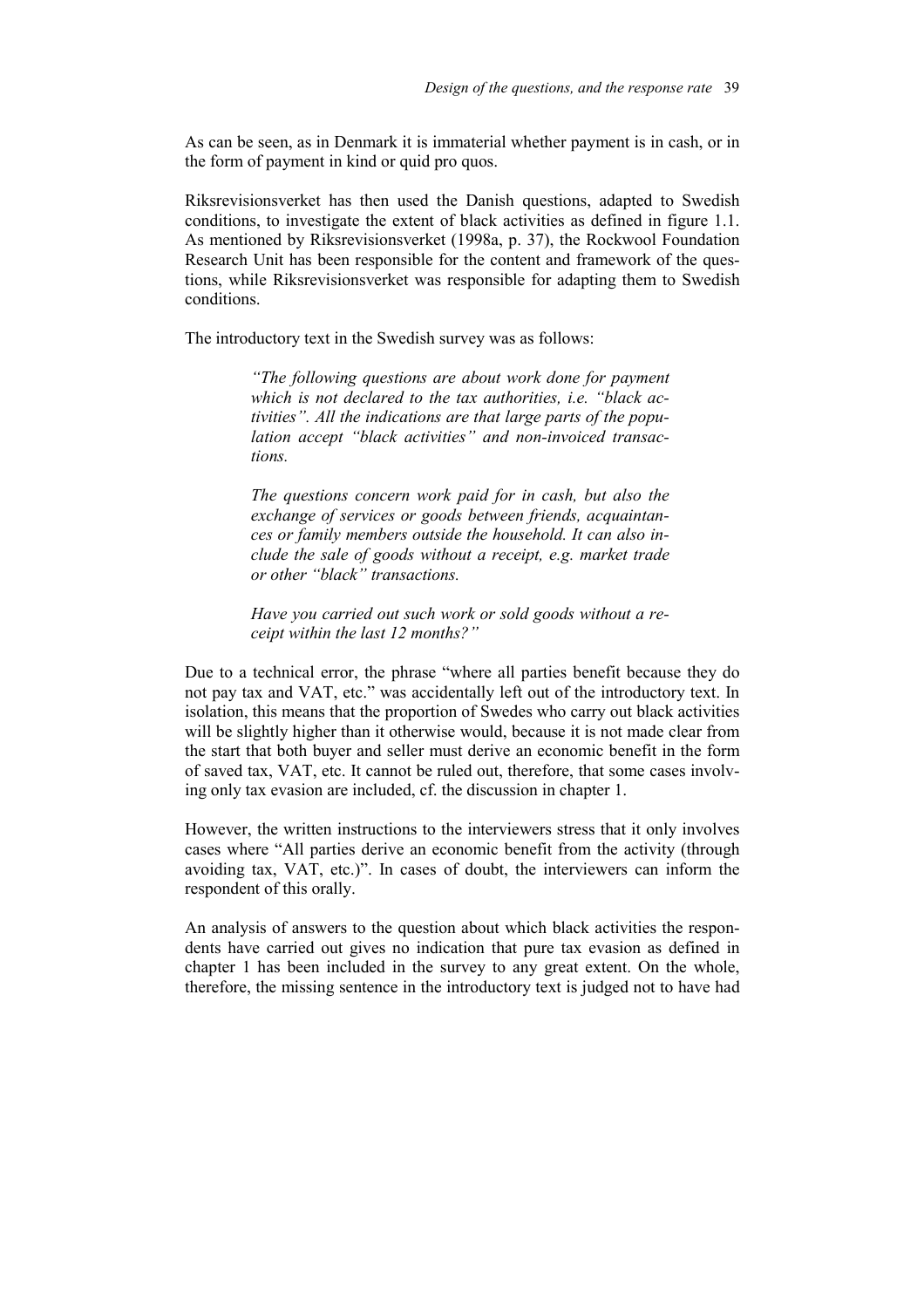any great influence on the results of this survey, and they can therefore be compared with those from other surveys reported on later in the book.

# **2.2.3 Norway**

After the survey in Sweden had been successfully carried out in winter 1997/98, it was decided to try to repeat it in Norway, Great Britain and Germany.

The question design and introductory text for the Norwegian survey were as follows:

> *"The following questions concern paid work which is not disclosed to the authorities – so-called black activities. There is considerable evidence to show that large parts of the population accept black activities and non-invoiced transactions, i.e. activities which are kept outside the tax system, where all parties benefit because they save on tax and VAT, etc. The questions include work carried out for payment in cash, but also the exchange of services or goods between friends, acquaintances, neighbours or family members outside the household.*

> *Have you carried out activities of this kind during the last 12 months?"*

As can be seen, apart from some minor differences, the question is basically identical to that in the Danish surveys.

However, it is more difficult in Norway than in Denmark to say precisely which kinds of friendly turns – which also include quid pro quos – are taxable in Norway. According to Thorbjørn Gjølstad, head of the tax department at the Ministry of Finance, there is, in principle, a triviality limit of NOK 1,000. But, according to Thorbjørn Gjølstad, this does not mean that all friendly turns valued at over NOK 1,000 are taxable – in practice, there is a grey area where it is difficult to say whether a friendly turn is taxable or not. However, it cannot be ruled out that the Norwegian Inland Revenue would consider an income of, for example, NOK 1,001 as taxable if the activity was carried with the express purpose of avoiding tax.

It is thus more of a matter of opinion than, for example, in the Danish surveys. After discussion with Thorbjørn Gjølstad, the following examples were used in the interviewer instructions to help interviewers decide which activities should be considered as taxable in this survey and which should not.

Taxable activities: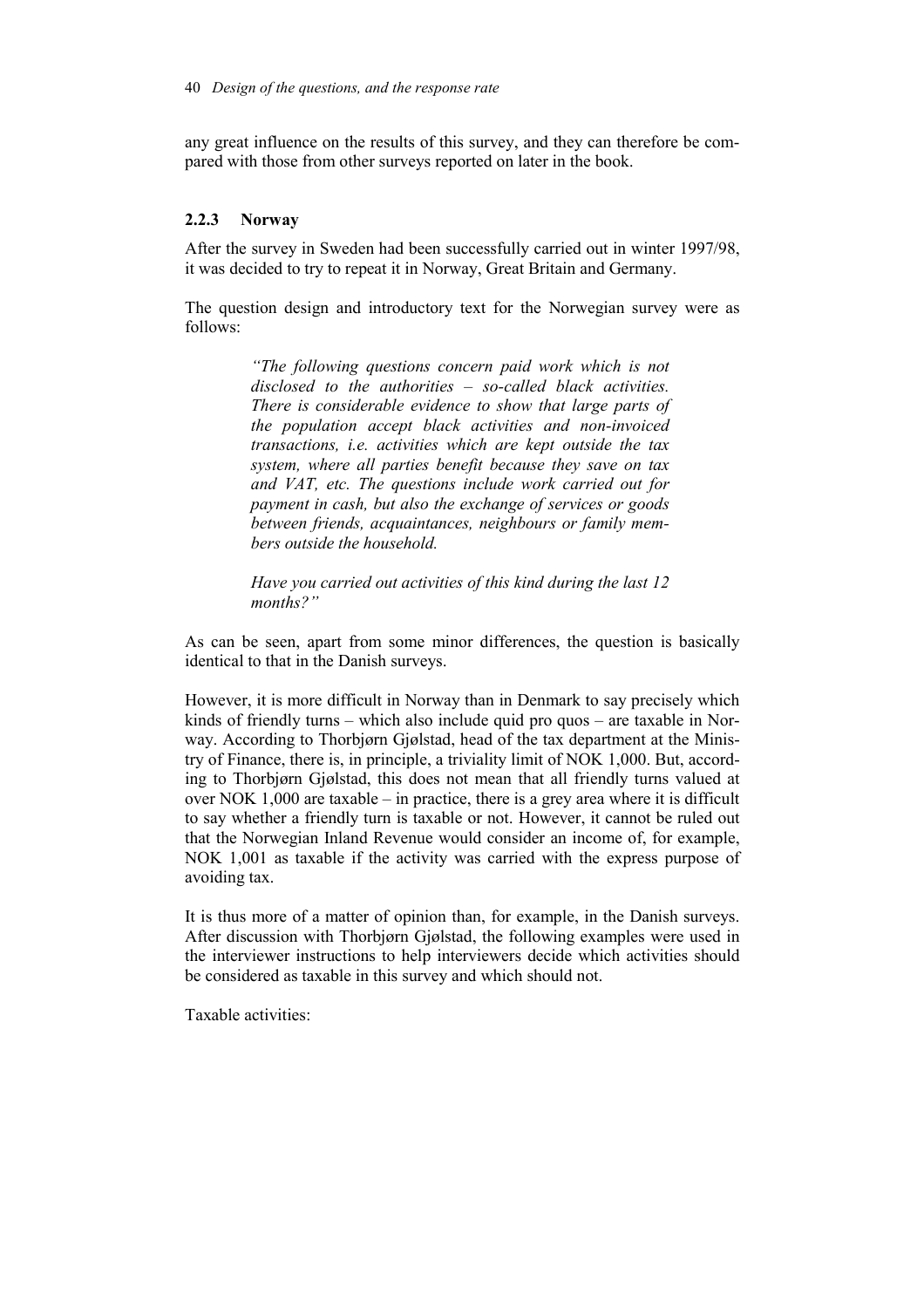- A bricklayer does some bricklaying for his brother-in-law, a car mechanic. As payment for the bricklaying, the mechanic repairs the bricklayer's car. In this case, the mechanic should be taxed on the value of the bricklaying, and the bricklayer on the value of the car repairs. This case is clearly taxable in the Norwegian survey, since the work concerned lies within the occupation of the person concerned.
- If a farmer stables a horse for his neighbour, and the neighbour, as payment, often does work on the farm, the neighbour is taxed on the value of stabling the horse, since this is considered as payment for work done on the farm. The farmer is also taxed on the value of the work the neighbour does for him, since this is payment for stabling the horse. This is a regular activity which has considerable economic value, and is therefore taxable.
- If people form a group and jointly build a number of houses for their own use, each of these is liable to tax on the value of the work the others have done for him, since this must be considered as payment for the work he has done for them. This applies irrespective of whether the people are craftsmen or not. This is a case of work of considerable value, which has also been systematized.

Non-taxable activities:

- Friendly turns, e.g. helping each other to move, are not considered as taxable. Nor is walking an elderly neighbour's dog and perhaps being given a bottle of wine or packet of cigarettes in return, even though it is done regularly.
- Keeping an eye on your neighbour's house and garden while they are on holiday against them doing the same in return is not considered as taxable either.
- If an elderly widow lends her garage to a neighbour, who looks after the garden – mows the lawn, etc. – as payment, it is not considered as taxable. The Inland Revenue is not likely to be interested in this, even though the activity occurs regularly and has a certain economic value.
- Two neighbours who help each other to replace a couple of roof tiles on each other's houses is not considered as taxable. However, if they replace the whole of each other's roofs, then it should be considered as taxable.

As the above examples show, there is no great difference between Denmark and Norway with regard to what is considered as taxable. It is probably only in the case of the elderly widow who rents her garage to a neighbour where, in princi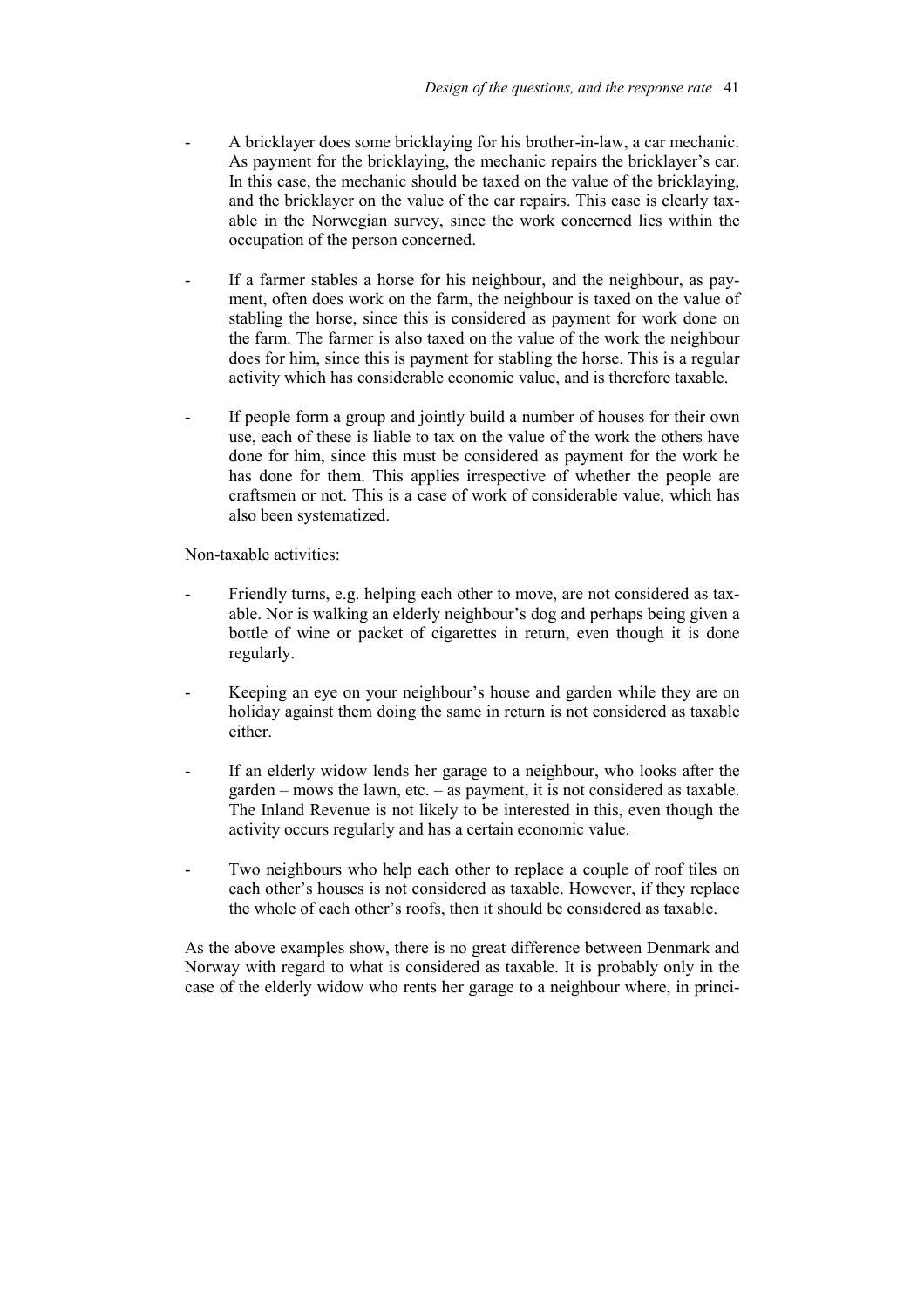ple, the activity would be taxed in Denmark, but not in Norway, if it came to the tax authorities' attention.

# **2.2.4 Great Britain**

As can be seen from the above, there are no great differences in the definition of what are considered black activities in Norway, Sweden and Denmark. Adapting the question to conditions in Great Britain proved considerably more difficult, however, since tax legislation there differs a lot. These differences concern especially those activities where payment is not in cash, but in the form of a quid pro quo or payment in kind.

In Great Britain, one of the main criteria for liability to pay tax is that an activity can be regarded as being carried out for business purposes. A business activity is characterised by the following factors:

- a) *Motive:* If the activity is of a kind that is normally carried out as a hobby or for pleasure, it is not taxable. If it is not a hobby/for pleasure, on the other hand, it is more likely to be taxed.
- b) *Time:* If someone has owned something for a short time and then sells it for a profit, the activity is more likely to be regarded as being carried out for business purposes, and is therefore taxable.
- c) *Frequency:* The more often the activity is carried out, the greater the likelihood of it being regarded as being for business purposes, and thus taxable.
- d) *Processing:* A taxpayer who buys an asset, and who makes some kind of improvement to this asset and then sells it, is more likely to be regarded as carrying out a business activity which should be taxed.
- e) *Reason for sale:* If a person sells an asset primarily because he suddenly needs the money, it will most likely not be regarded as a business activity, and thus not taxed.

All the above factors are involved in determining whether an activity is taxable or not. If an activity is judged to be carried out for business purposes, on the other hand, there is no triviality limit, and the form of payment is thus immaterial.

The examples from the Norwegian survey were also used in Great Britain to make respondents aware of those activities which, under tax legislation, and thus also in this survey, were taxable.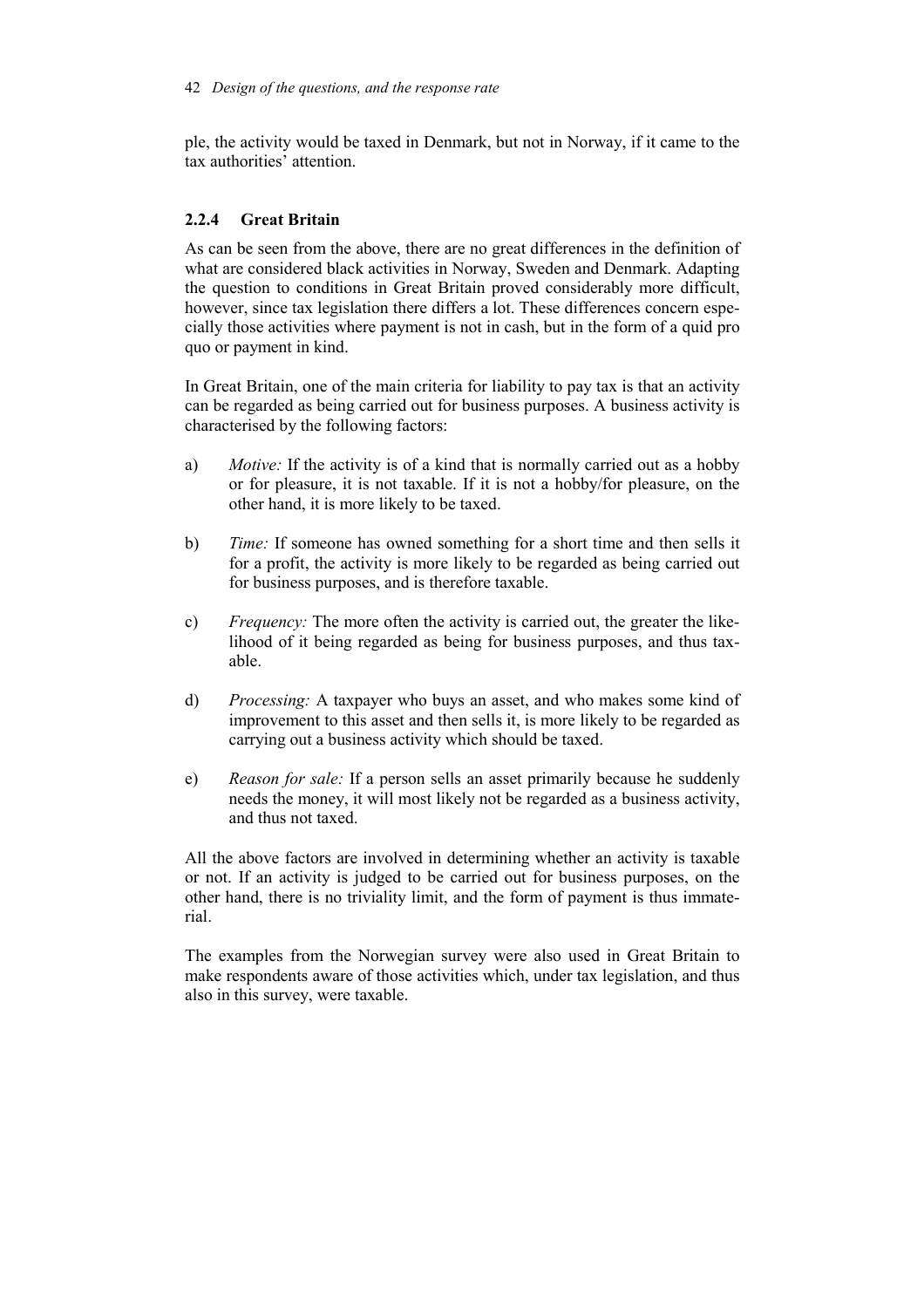Taxable activities:

- The bricklayer's and car mechanic's activities are both taxable in Great Britain, since both are carrying out activities within their own occupations. The value of what they are taxed on is based on what they would normally have been able to earn with an ordinary customer.
- The farmer who stables his neighbour's horse and the neighbour who pays for this by working on the farm are both taxed in Great Britain. Again, based on the value of the activities in the market.

Non-taxable activities:

 $\overline{a}$ 

- The group of house builders are not taxable in Great Britain, on the other hand, since the houses are for their own use only, and not for resale, and there is also no profit motive involved.
- Helping each other to move is not taxable in Great Britain either, nor is walking an elderly neighbour's dog and perhaps getting a bottle of wine or packet of cigarettes in return, since neither activity can be said to be carried out for business purposes.
- Nor is keeping an eye on your neighbour's house while they are on holiday, against them returning the favour, considered as taxable. Again, the activity cannot be said to be carried out for business purposes.
- The example of the elderly widow, who rents her garage to a neighbour in return for help in the garden is not regarded as taxable, since it is not a business activity.
- The neighbours who replace tiles on each other's roofs are not taxable either – not even if they replace all the tiles on each other's roofs, since it is not professional work.

The above examples were included in the written instructions to the interviewers and to the respondents in the face-to-face interview if they were in doubt.<sup>18</sup>

Thus, compared with Norway, Sweden and Denmark, more activities are nontaxable in Great Britain.

 $18$  In practice, the interviewer showed the respondent a card on which the examples (taxable and non-taxable) were written.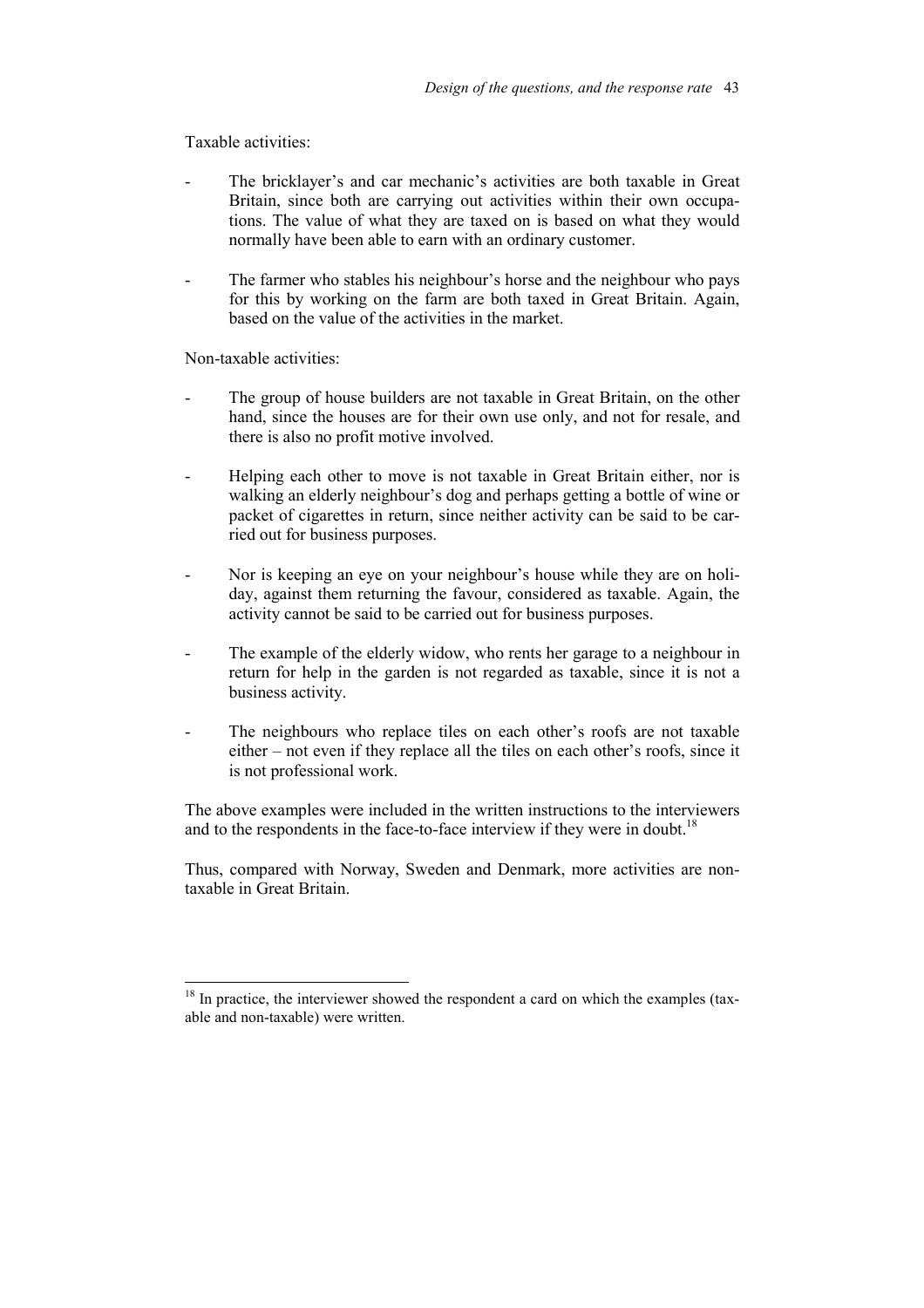The introductory text also has to take into account that the activities must be carried out as part of a business activity, of course, which has made the formulation somewhat more complicated than in the other countries:

> *"The next few questions are about how people get paid for jobs and services they do for other people where the income ought to be - but is not - taxed.*

> *As we know, a large number of people take part in the "shadow economy". Some people get paid in cash for carrying out jobs or services for people such as friends, colleagues, neighbours, members of their family outside their household, or others, and don't declare their earnings for tax purposes.*

> *Other people carry out jobs or services which could be seen as performing a trade but aren't paid in cash. Instead something is done for them in return. Here the "income" should also be taxed if the tax authorities would see the person as performing a trade.*

*Have you done any of these things in the past 12 months?"* 

If the respondent hesitated in answering, the interviewers were instructed to stress that all answers were treated in the strictest confidence.

As can be seen, the introductory text does not directly mention the fact that both buyer and seller must derive a benefit. This is quite deliberate, however, since the question was already regarded as being more complicated than in the other countries. As in the Swedish survey it was made clear to the interviewers in the written instructions: "We ask first about "shadow" economic activities and "shadow" economic deals - i.e. activities which are not declared to the authorities, etc., where *all parties (i.e. both buyer and seller of the activity)* benefit because everything happens "un-invoiced" and thus at a lower price than usual on the formal market".

Also as in Sweden, an analysis of the answers about the kinds of black activities carried out shows no indication that actual tax evasion, as defined in figure 1.1, presents any great problem.

Since there is such a big difference between taxable activities in Great Britain compared with Denmark, Norway and Sweden, it was decided to supplement the questions in Great Britain with one designed to identify the extent of activities which can be said to lie in a "grey area", namely activities which are non-taxable in Great Britain but taxable in the Scandinavian countries.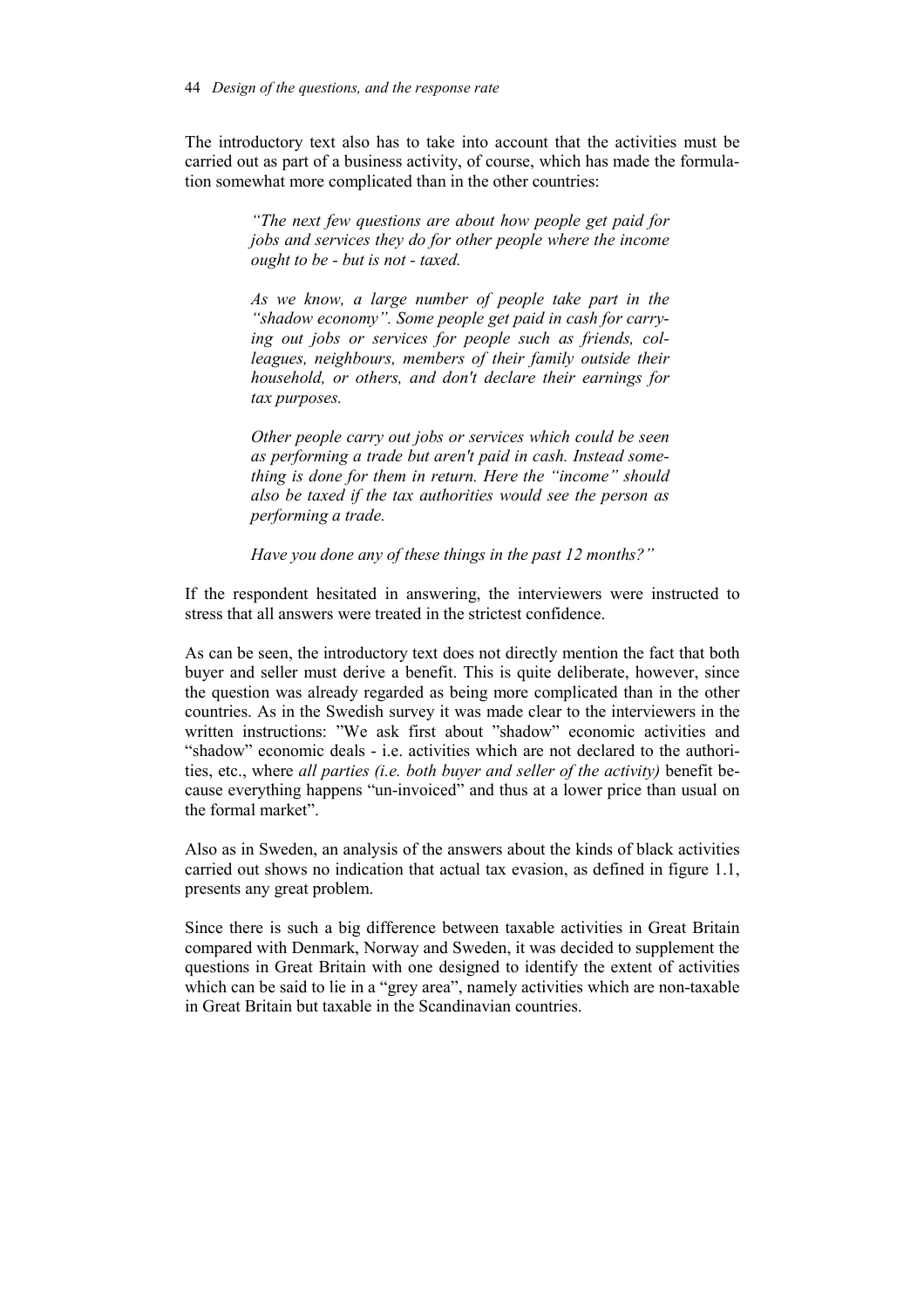The question used for this was as follows:

*"Some activities, like the ones mentioned, are not taxable because they might not be seen as a trade - for instance, because they are performed very infrequently or because they are performed with no profit motive - but might over a year have amounted to more than say £100 in total if charged to a customer.* 

*Within the last 12 months did you perform any such activity, which was not taxable, but still might have a total value, if charged to a customer, of over £100 a year?"* 

This makes it possible to examine what the level would be in Great Britain if it had the same tax rules as Denmark, Norway and Sweden. For purposes of comparability, therefore, in the following chapters, in addition to figures for the extent of black activities in Great Britain, figures including the "grey area" will also be presented.

#### **2.2.5 Germany**

 $\overline{a}$ 

In Germany, there is actually a law against black activities: "Gesetz zur Bekämpfung der Schwarzarbeit". However, the term "Schwarzarbeit", or black activities, in this law means something else than the definition used in this book. Under this law, it is an offence to carry out work or services of any great extent without first informing the "Bundesanstalt für Arbeit" or the relevant social security funds (regarding illness, industrial injury, pensions). It is also an offence under the law for a firm to perform work or services without the necessary permits. Violation of the law is punishable by a fine up to DEM 200,000.<sup>19 20</sup>

 $19$ <sup>19</sup> It should be noted that buyers of black activities as defined in the law can also be fined up to DEM 200,000.

<sup>20</sup> On June 27, 2002, the Federal Council passed the law "Gesetzes zur Erleichterung der Bekämpfung von illegaler Beschäftigung und Schwarzarbeit". Briefly, under this law, in the construction industry it is the main contractor who is liable for the social security contributions of subcontractors if they have not paid these for their employees. The liability to pay damages depends on how much is paid. A contractor who is given a prison sentence of more than 3 months, or day fines for more than 90 days, or a fine of at least  $\epsilon$ 2,500 (DKK 18,900), is excluded from public works for up to 4 years. The law also contains stipulations regarding better information-swapping between the authorities concerned, and heavier fines for the employment of illegal labour and black activities of up to  $\epsilon$  300,000. The employment of illegal labour involving more than 3 persons for 14 days is regarded as a criminal offence. Since the law was first passed in 2002, it does not affect the results for Germany presented in this book, which are for 2001.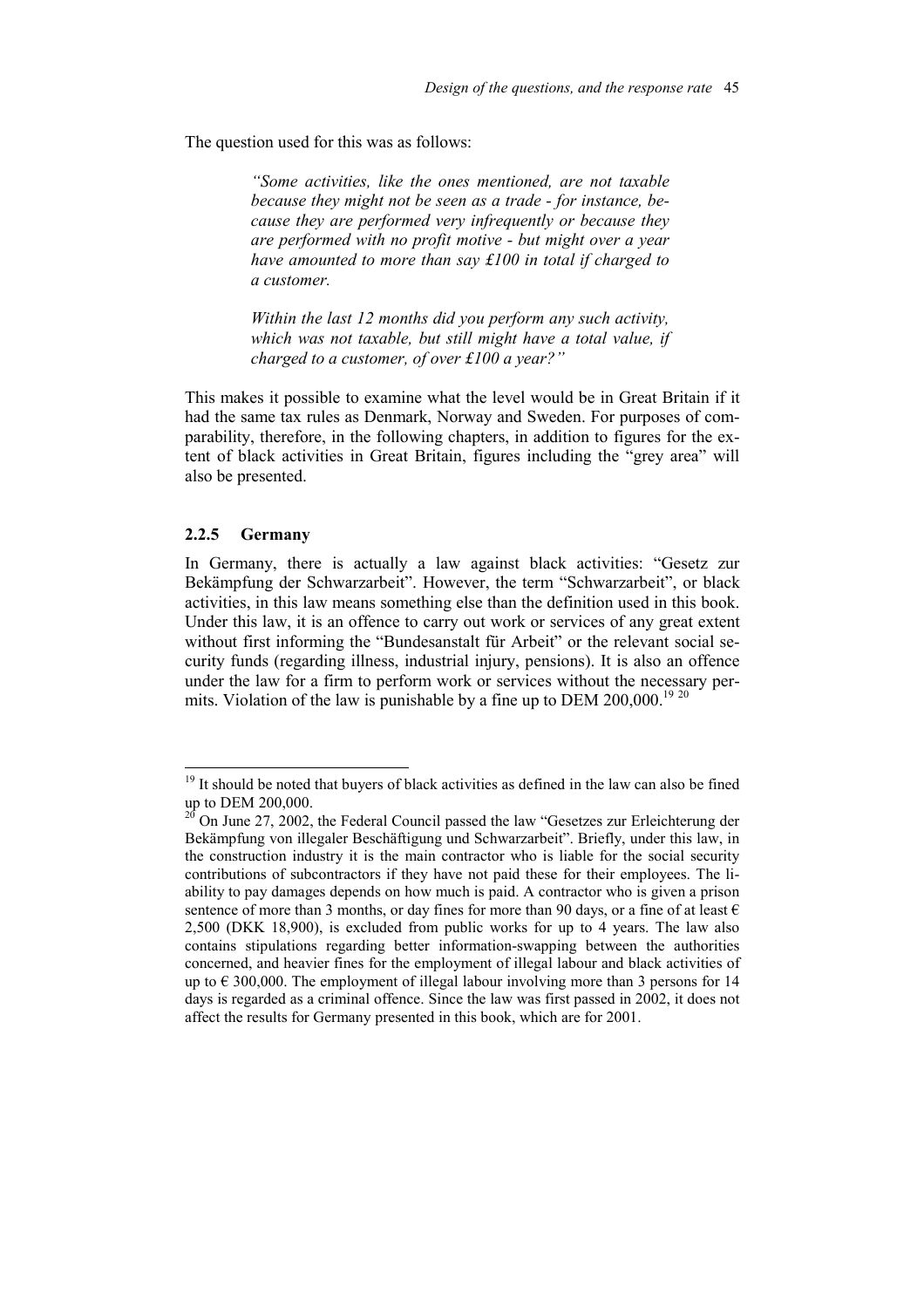#### 46 *Design of the questions, and the response rate*

This law only deals with formal requirements concerning registration. It says nothing, on the other hand, about registered firms having to pay tax on their incomes. Thus, a firm registered under the law which carries out activities without paying tax – i.e. black activities according to the definition in this book – is not covered by the law.

There is no clear definition of black activities in German tax legislation. But all "facts of importance for the tax authorities" must be reported. By this is first and foremost meant income from, for example, wages and fees. The form of payment is immaterial, and can thus be in cash, payment in kind, or the reciprocal exchange of favours (friendly turns). With regard to the latter, in order for it to be considered taxable, there must be a binding agreement between the parties.

For the self-employed, income which comes from carrying on a business for profit must be declared to the tax authorities. For the self-employed too, the form of payment is immaterial. As regards reciprocal friendly turns, there must also be a binding agreement between the parties.

Under German legislation, the following examples, which have also been used in Norway and Great Britain, are taxable and non-taxable respectively.

Taxable activities:

- The bricklayer's and mechanic's activities are both taxable in Germany, provided there is a binding agreement between them. They are taxed on the market value of the activity they receive (i.e. the bricklayer is taxed on the market value of the car repairs).
- The farmer and his neighbour are both taxed in Germany. As above, there must be a binding agreement between the parties, and they are both taxed on the market value of the activities.
- If there is a binding agreement, the group of house builders are taxable in Germany, unless they own the houses jointly. In this case, each person is taxed on the value of the work the others do for him, since this is regarded as payment for the work he does for them.

Non-taxable activities:

Helping each other to move is not taxable in Germany. Walking an elderly neighbour's dog and perhaps getting a bottle of wine or packet of cigarettes in return is not taxable either. These examples are grouped under ordinary friendly turns, since they would hardly be regarded as payment for helping each other.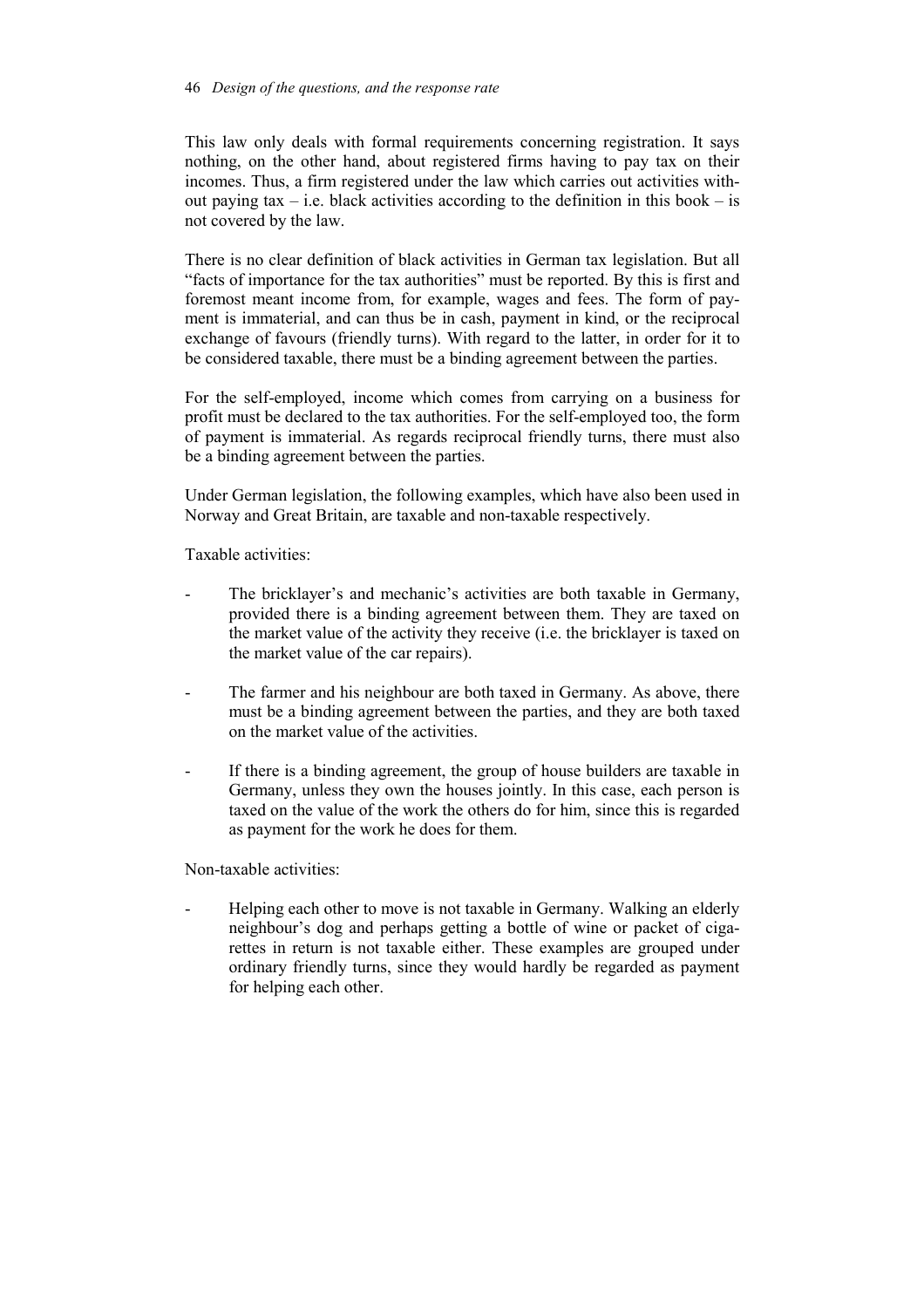- Nor is keeping an eye on your neighbour's house and garden while they are on holiday, etc., taxable either. This can be called "good neighbourliness", and would not be taxed.
- The example of the elderly widow who rents her garage to a neighbour in return for him looking after her garden is not considered taxable.
- Neighbours who help each other replace a few tiles on each other's roofs are not taxable either.
- The latter applies even if they replace all the tiles on each other's roofs. If, however, the activity has such a value that it would normally involve a binding agreement, it would be taxable.

There are no great differences in tax legislation between Germany and the Scandinavian countries regarding what is considered taxable, at least where payment is not in cash. However, more activities are non-taxable in Germany, since there must be a binding agreement between the parties if payment is in the form of a quid pro quo.

Unlike in the other countries, in Germany it was decided to divide the question into two parts, one dealing with payment in cash and the other with payment in the form of a quid pro quo. The following formulation was used for the cash part:

> *"Bei den nächsten Fragen geht es um das, was man allgemein "Schwarzarbeit" nennt. Wir erheben diese Fragen im Auftrag einer Gruppe von unabhängigen dänischen Wissenschaftlern, die sich damit im Rahmen einer international vergleichenden Untersuchung befassen.*

> *Die dänischen Wissenschaftler verstehen unter "Schwarzarbeit" das Folgende: Man arbeitet für jemanden anderen und ist sich dabei einig, dass das Entgelt nicht versteuert wird, obwohl man das eigentlich müsste. Beide Seiten kommen so etwas günstiger weg, weil dann keine Mehrwertsteuer anfällt und auch keine Einkommensteuer oder Beiträge zur Sozialversicherung zu zahlen sind. So etwas kommt häufig vor, zum Beispiel, wenn man für jemanden putzt oder Gartenarbeiten erledigt, beim Babysitten, beim Kellnern, bei Schreib- oder Programmierarbeiten. Auch beim Hausbau, beim Renovieren oder bei Autoreparaturen ist nicht versteuerte Arbeit weit verbreitet.*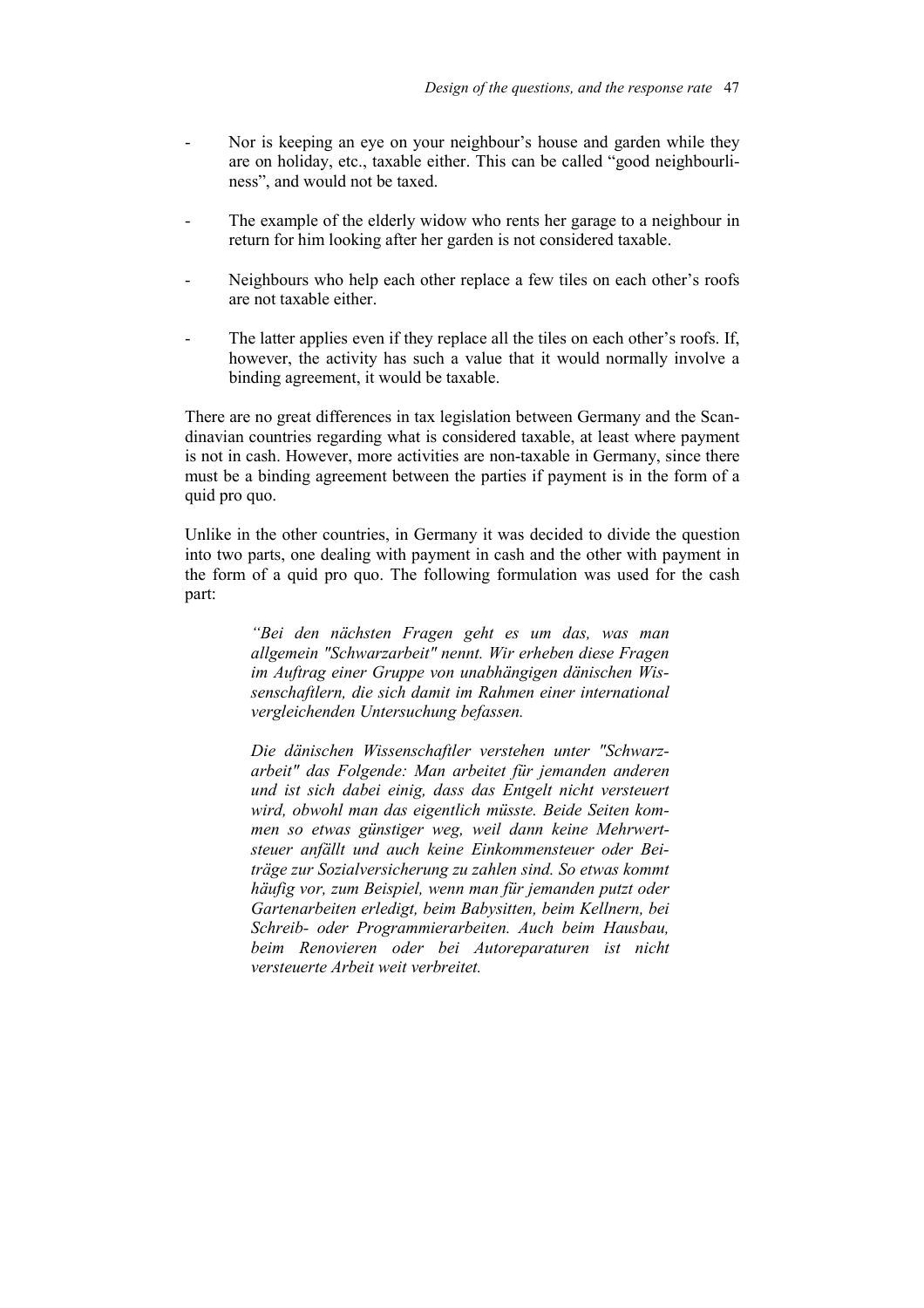*Wie ist das bei Ihnen: Haben Sie selbst in den letzten 12 Monaten in dieser Form für jemand anderen gearbeitet?"*

As can be seen, the text mentions several times that the question is about black activities and work that has not been taxed. It also emphasises that both parties must derive a benefit from the work not being taxed. Unlike the surveys in Denmark's other neighbouring countries, the German question text states that the survey is being carried out for a team of independent Danish researchers. This statement was included at the start of the question, because the results of the first pilot survey showed an unrealistically low black frequency, which could be due to a greater unwillingness to answer such a direct question about tax evasion.

If the respondent hesitated in answering, the interviewers were instructed to stress that all answers were treated in the strictest confidence. It was also stated that the data was being collected for the Rockwool Foundation Research Unit. The precise formulation was as follows:

> *"Falls die Zielperson zögert, weisen Sie bitte nochmals auf die absolute Vertraulichkeit des Interviews hin. Die Angaben werden nur in anonymisierter Form und ausschließlich zu wissenschaftlichen Zwecken ausgewertet.*

> *Bei Nachfragen: Bei der dänischen Gruppe von Wissenschaftlern handelt es sich um die Forschungsgesellschaft der Rockwool-Stiftung in Kopenhagen – ein renommiertes unabhängiges Forschungsinstitut, das von dem Wirtschaftswissenschaftler Gunnar Viby Mogensen geleitet wird."*

All respondents were then asked whether they had carried out black activities where payment had been in the form of a quid pro quo:

> *"Manchmal erfolgt die Bezahlung nicht bar, sondern in Form einer Gegenleistung. Das heißt, man arbeitet für jemanden und erwartet, dass der andere als Gegenleistung selbst etwas für einen tut.*

> *Haben Sie selbst in den letzten 12 Monaten solche Arbeiten durchgeführt, für die Sie von dem anderen eine Gegenleistung bereits bekommen haben oder noch erwarten?"*

As can be seen from the questions, respondents must have received or expected to receive a quid pro quo as payment for the work they did themselves.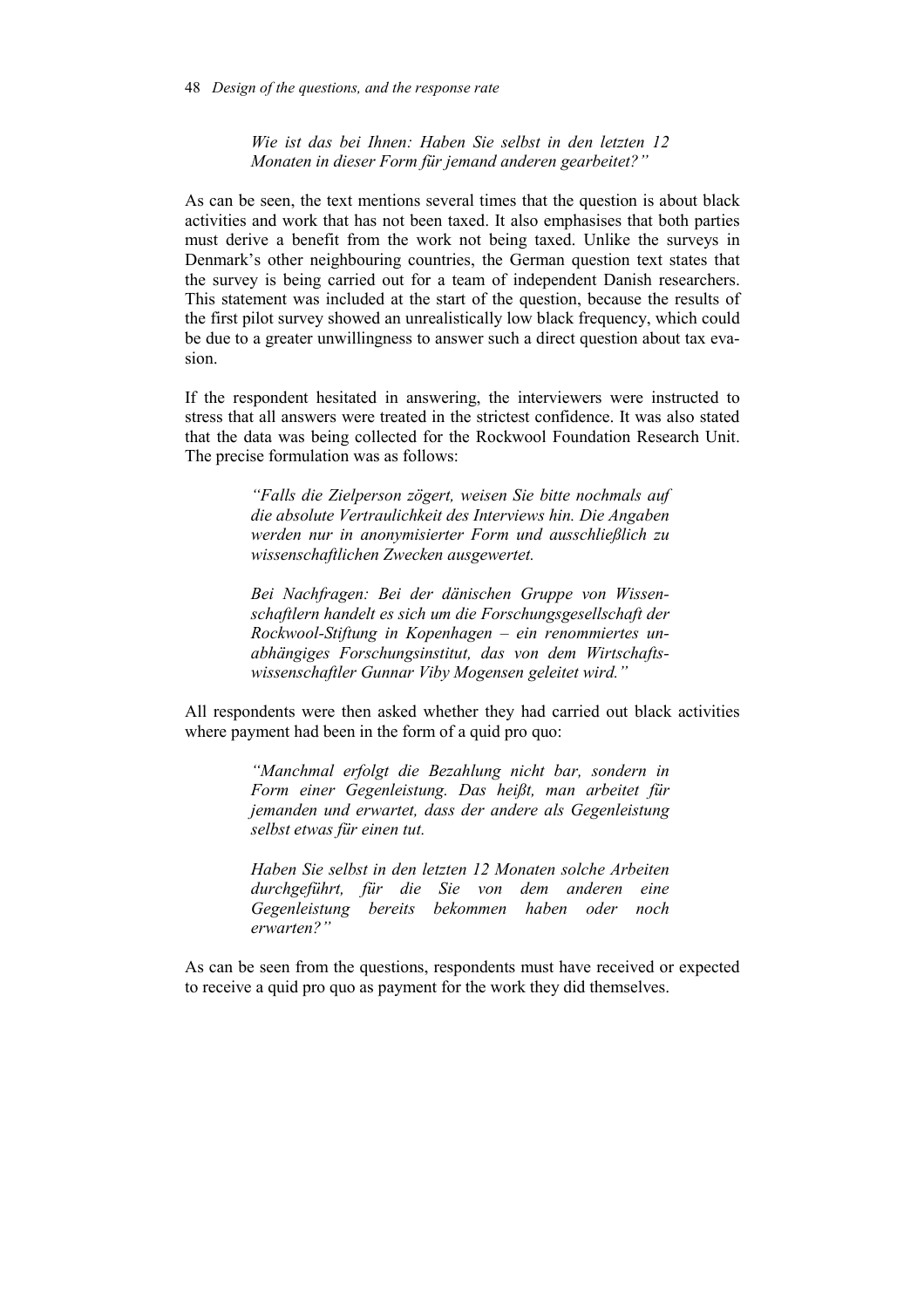It can also be seen from the above that there is no mention of the so-called  $\epsilon$  325 (DEM 630) jobs ("Geringfügigen Beschäftigung"). This is quite deliberate, since it is assumed that people with a legal  $\epsilon$  325 (DEM 630) job would not answer yes to having evaded tax by carrying out black activities.

People in so-called  $\epsilon$  325 jobs – mostly the low-paid with short working hours – do not pay tax on their wages provided they earn no more than  $\epsilon$  325 a month and work no more than 15 hours a week.<sup>21</sup> Employers still have to pay health insurance (10% of wages) and pension contributions (12% of wages), however.

This account of legislation and question design in the various countries is followed by a more detailed look at important aspects of the technical quality of the surveys, namely the response rate and non-response rate.

#### **2.3 Response rate and non-response rate**

 $\overline{a}$ 

In order to ensure as high a quality in the answers as possible, only highly respected data-collection institutes have been used in the national surveys.

Statistics Denmark has collected data in Denmark in recent years, and in both Norway, Sweden and Great Britain, these countries' official statistical offices have been used, namely Statistics Norway in Norway, Statistics Sweden in Sweden, and National Statistics (Social Survey Division) in Great Britain. In Germany, a private market research institute, Infratest Sozialforschung, which has extensive experience of collecting data for social science studies, has carried out the interviews. Among other things, Infratest Sozialforschung is responsible for the data collection for the highly respected and, by researchers, much used longitudinal data set "Sozio-oekonomische Panel".

The preferred interview method was telephone interviews, partly in order to keep costs down and partly because this method proved quite satisfactory in Denmark. However, telephone interviews were not used in Germany, see below, or in Great Britain, where the omnibus surveys carried out by the Office of National Statistics are always face-to-face interview surveys. Similarly, local conditions meant that about 25% of interviews in Norway were also face-to-face interviews.

Before the main surveys started, small-scale pilot surveys were carried out in Germany, Sweden and Great Britain in order to test the question designs. The exception was Norway, because the translation of the questions from Danish to Norwegian went without a hitch. The pilot surveys went more or less smoothly

 $21$  If a person has more than one job and earns a total of more than DEM 630 a month, normal tax and social contributions must be paid.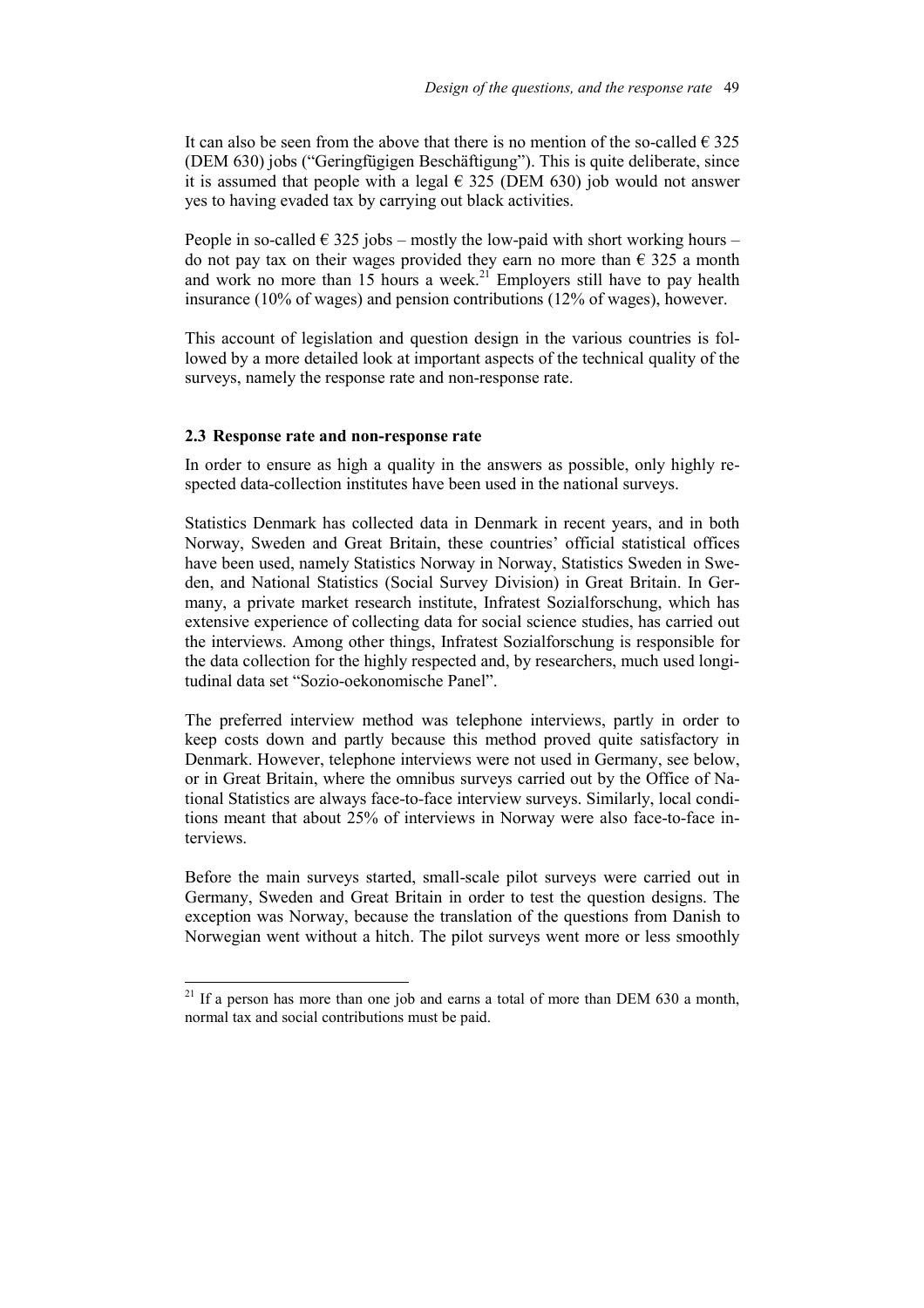in Sweden and Great Britain, where they resulted in only minor changes to the questions in the main surveys.

In Germany, a pilot survey was carried out first by means of telephone interviews, which gave an unrealistically low frequency of black activities. It was therefore decided to carry out another pilot survey using a new question design, and to try face-to-face instead of telephone interviews. The results of the new pilot survey were at the expected level, and the structure as regards who carried out black activities resembled the observations in the other countries. It was therefore decided to carry out the survey using face-to-face interviews and the question design from section 2.2.5.

The Danish and Swedish surveys were based on a simple random sample of persons from the two countries' population registers. In Norway, the sample unit is also the individual, but here the sample is stratified by geography.

In Germany and Great Britain, the sample unit is the household, though only one person per household was interviewed, even though there might have been more than one person in the household who fulfilled the selection criterion. This ensures that the drawing probability for households is the same, which, however, is not the case at the individual level. To ensure a representative sample at the individual level, Infratest Sozialforschung and National Statistics correct for this in their standard weighting.<sup>22</sup> All the figures presented here for Germany and Great Britain are therefore weighted, as opposed to those for Denmark, Norway and Sweden.

Table 2.1 shows the results of the surveys in the five countries. As can be seen, the average response rate is lowest in Denmark (64.0%) and highest in Sweden  $(72.8\%)$ .

The proportion who refused to participate in the surveys varies rather more, namely from 6.8% in Denmark to 24.7% in Great Britain. It is important to note here that the refusals declined to take part in the surveys *before* they were informed that they would be asked about black activities.

By comparison, the overall response rate in the otherwise excellent Dutch surveys on black activities carried out by Brugt Kazemier and Rob Von Eck (1992) in 1983 and 1984 were a lot lower, namely 47-48%, while a survey in Quebec City, Canada, in 1986, carried out by Thomas Lemieux et al. (1994) reported a response rate of only 51.7%. The response rate in Arne Jon Isachsen and Steiner

 $22$  The weighting for Great Britain does not correct for non-response, but only for differences in the drawing probability, while Infratest Sozialforschung's standard weight in Germany also corrects for non-response regarding sex, age and region.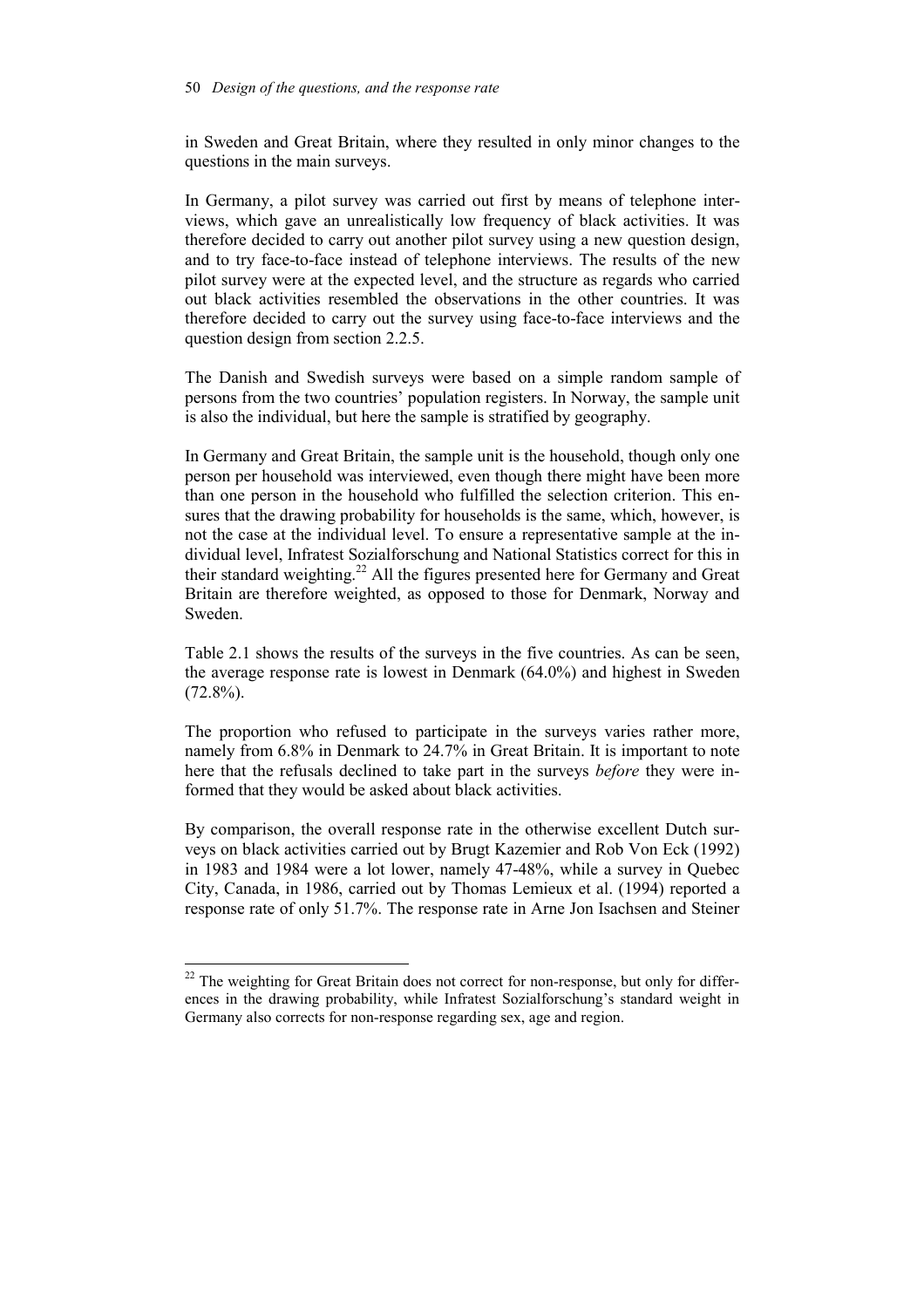Strøm's (1981) survey in Norway in 1980 was 73%, somewhat above the level in the surveys in this book.

|    | Gross<br>sample | Completed inter-<br>views |               | Refusals    |               | Interview<br>method                      | Popula-<br>tion | Year      |
|----|-----------------|---------------------------|---------------|-------------|---------------|------------------------------------------|-----------------|-----------|
|    | No.             | No.                       | $\frac{0}{0}$ | No.         | $\frac{0}{0}$ |                                          |                 |           |
| DK | 2.948           | 1,887                     | 64.0          | 200         | 6.8           | Telephone                                | 16-74           | 2001      |
| N  | 3,952           | 2,691                     | 68.1          | 745         | 18.9          | Telephone/<br>face-to-face <sup>2)</sup> | 16-79           | 1998/2002 |
| S  | 2,971           | 2,181                     | 72.8          | 220         | 7.4           | Telephone                                | 18-74           | 1997/1998 |
| D  | 9,706           | 6,396                     | 66.3          | $1,670^{1}$ | 17.2          | Face-to-face                             | $14+$           | 2001      |
| GB | 2,724           | 1,757                     | 64.5          | 672         | 24.7          | Face-to-face                             | $16+$           | 2000      |

**Table 2.1: Response and non-response rates for Denmark, Norway, Sweden, Germany and Great Britain** 

Notes: <sup>1)</sup> Of the 1,670 refusals, 798 mentioned lack of time as a reason for not participating in the interview.

 $^{2)}$  75.7% of the interviews were by telephone and the rest face-to-face.

With regard to response rates and refusals, the respective data-collecting institutes say that the surveys here do not differ from their usual surveys, except for the Swedish one, where there was actually a higher response rate than Statistics Sweden is used to.

As can be seen from the appendix to this book, the distribution of respondents in the questionnaire surveys does not differ greatly from the distribution by sex, age and region in the respective countries' populations. The surveys are thus reasonably representative.

As table 2.1 also shows, the age groups in the five countries' omnibus surveys vary slightly. To ensure comparability between the countries, therefore, the population in the following tables is, with a few exceptions, limited to the 18-74 year-olds.

The non-response, i.e. "don't knows", "refusals" and "not stated", in the various questions on black activities – also called "item non-response" – is particularly low, cf. table 2.2.

The biggest non-response to the question on black activities is found in the German survey (2.8%), while "item non-response" is between 0.4% and 1% in the other countries.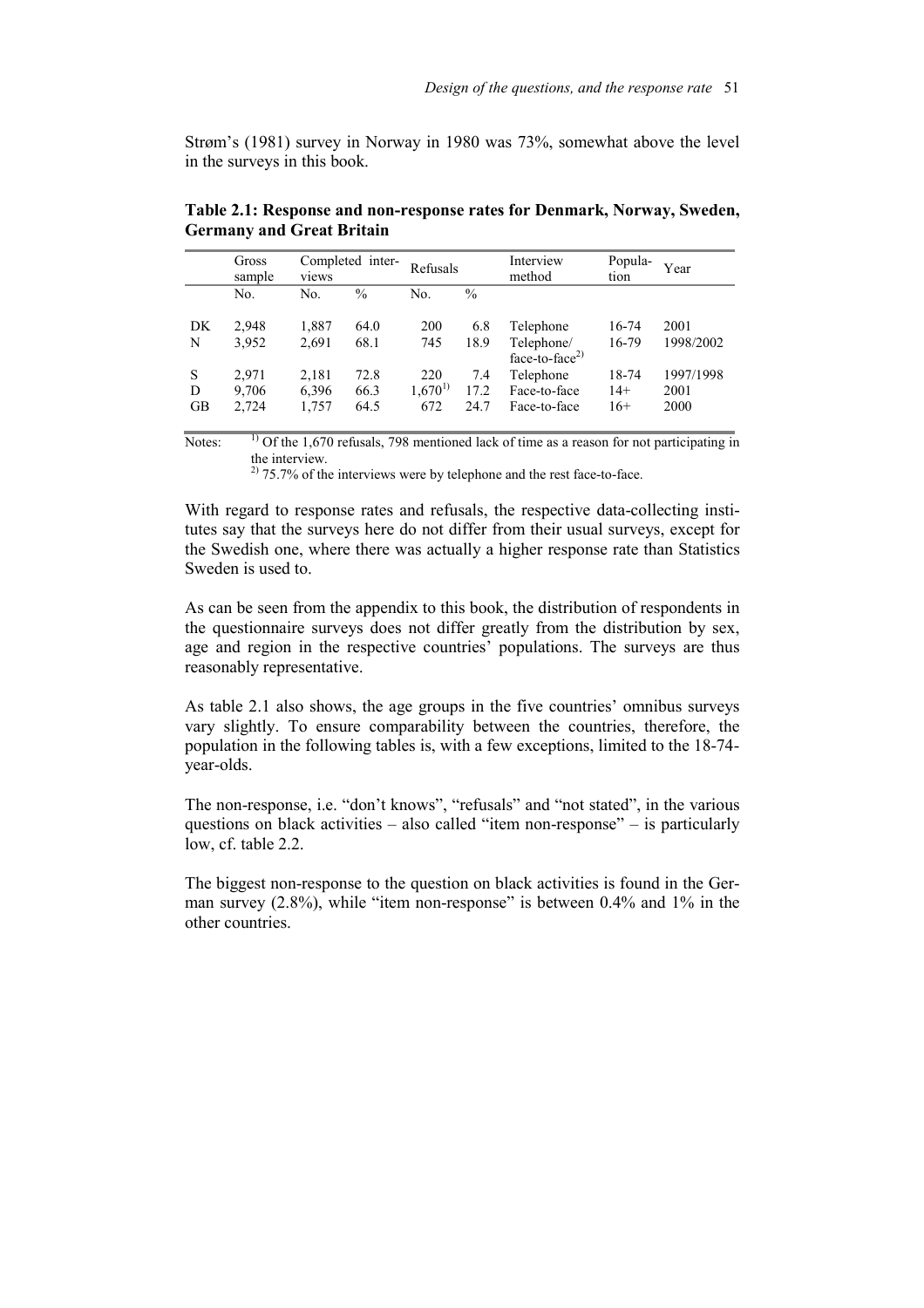|           | "Item non-response" | Year      |  |  |
|-----------|---------------------|-----------|--|--|
|           | $\%$                |           |  |  |
| DK        | 0.4                 | 2001      |  |  |
| N         | 0.4                 | 1998/2002 |  |  |
| S         | 0.5                 | 1997/1998 |  |  |
| D         | 2.8                 | 2001      |  |  |
| <b>GB</b> | 1.0                 | 2000      |  |  |
|           |                     |           |  |  |

**Table 2.2: "Item non-response" to the question about black activities in Denmark, Norway, Sweden, Germany and Great Britain (18-74-year-olds)** 

The high response rate to the question about black activities is even more striking when compared with the question on income. In the surveys here, "item nonresponse" to the questions on personal income is thus much higher in all countries than that for black activities, namely 11.7% in Denmark, 19.6% in Germany<sup>23</sup>, 3.6% in Norway, 10.6% in Sweden, and 5.8% in Great Britain.

#### **2.4 Concluding remarks**

l

The design of the questions in the various countries had to satisfy two conditions:

- The questions, which were based on the Danish question, had to be comparable between the countries.
- They also had to take the countries' tax legislation into account, so that only black activities which were taxable under the various countries' tax laws were measured.

On the whole, the discussion on taxable activities in the five countries has shown that there are no great differences between Norway, Sweden and Denmark. In Germany, on the other hand, more activities are regarded as non-taxable, since to be taxable there must exist a binding agreement between the parties if payment is not in cash, but in the form of a quid pro quo.

Great Britain differs more from the other countries, since it is not easy to determine whether an activity should be taxed or not. The decisive criterion for being considered taxable is that an activity must have been carried out for business purposes.

 $23$  An attempt was made to reduce the relatively high non-response to the income question in Germany by the interviewers themselves estimating the respondent's income. This is possible, since these were face-to-face interviews. In this way, the non-response was "reduced" to  $0.7\%$ .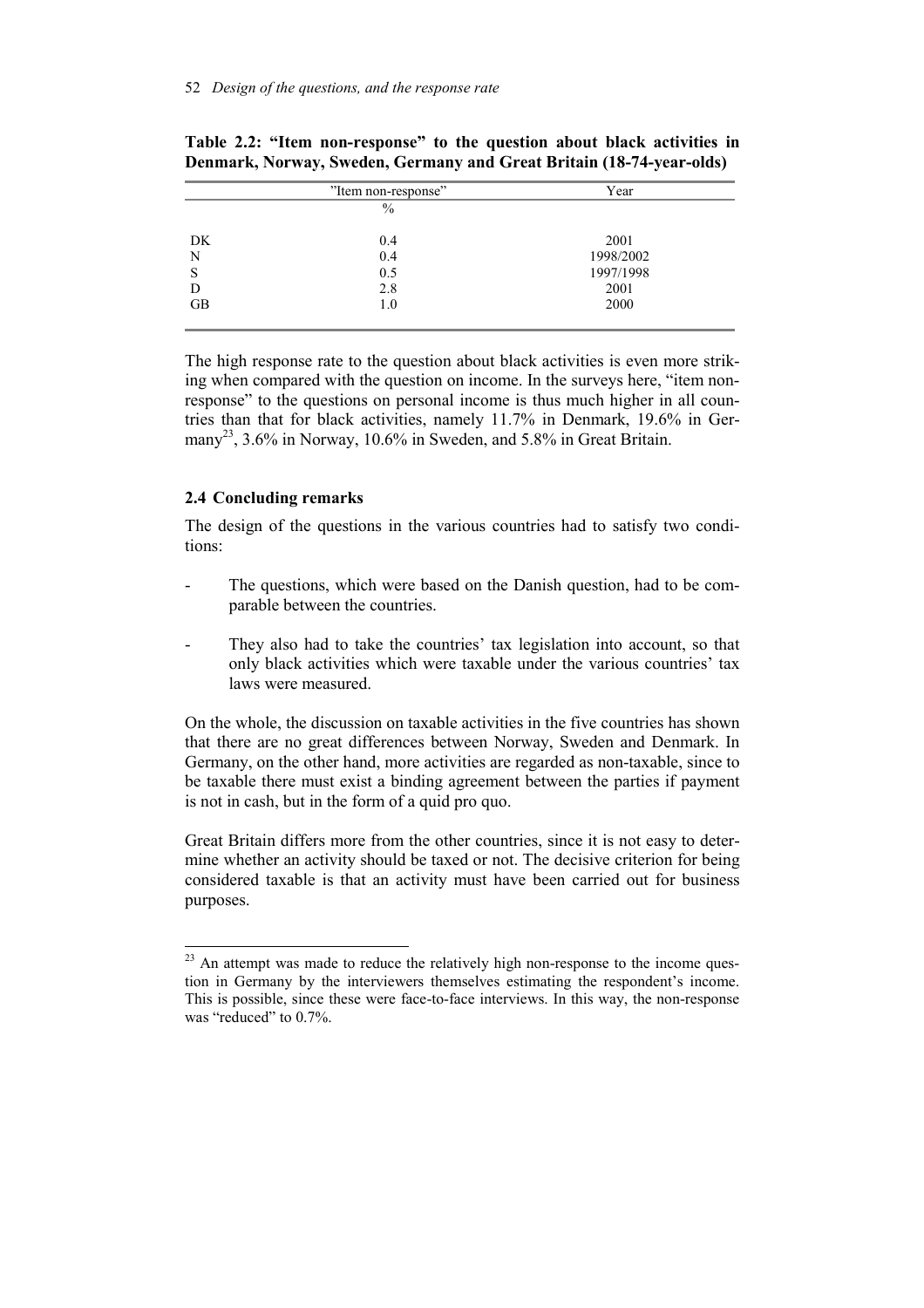Compared with the target group (gross sample), there are no great differences in the proportion of completed interviews for Denmark, Germany, Norway and Great Britain, which lie between 64-68%, while the Swedish survey differs slightly with a response rate of  $72.8\%$ . The proportion of refusals – i.e. those who refused *before* the question about black activities was asked – varies rather more, from just under 7% in Denmark to about 25% in Great Britain.

On the whole, therefore, the internationalisation of the analyses has not run up against any insurmountable problems.

The results of the questionnaire surveys in Denmark, Norway, Sweden, Germany and Great Britain regarding the total *extent* of black activities is discussed in chapter 4. The main results concerning the *incidence* in the five countries' populations  $-$  i.e. the proportion of the population active in these markets  $-$  together with black *working hours* and *wages*, are presented in chapter 3.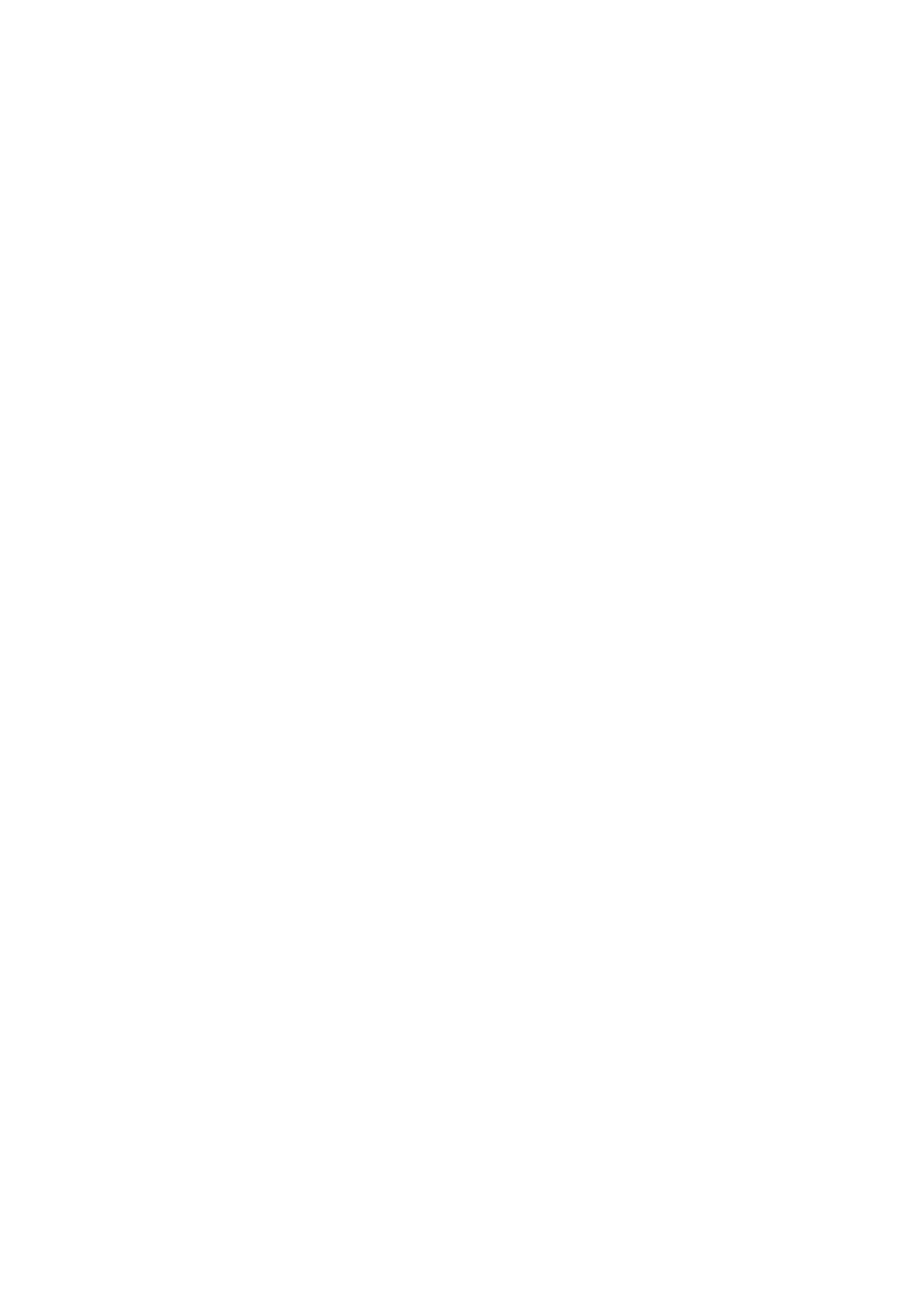# **3. The incidence of black activities in the population and black working hours and wages in Denmark, Norway, Sweden, Germany and Great Britain**

## **3.1 Introduction**

Following the discussion of taxable activities in the various countries' tax legislation in chapter 2, this chapter looks at the incidence of black activities in the five countries – i.e. figures for the proportion of the populations who are active suppliers of black activities – together with black working hours and wages.

As noted in chapter 1, the term "black activities" is used instead of the more correct term "black activities in a narrow sense", which also includes noninvoiced transactions, e.g. a farmer who sells a pig or eggs at the farm gate. As mentioned in chapter 1 and 2, in the definition of black activities used in the surveys here, both buyer and seller of a given economic activity must derive a benefit in the form of saved tax and VAT, etc. On the other hand, income from normal wages that is not declared to the tax authorities is called ordinary tax evasion – which thus falls outside the concept of black activities here. An example of tax evasion is a self-employed businessman who declares only part of his income from the firm's normal activities, but without the customer deriving any benefit, i.e. where the customer pays the full price for the product.

In addition to the question on black activities, questions have also been asked about black wages and the number of hours worked on black activities. Before presenting the results of these surveys, section 3.2 takes a brief look at previous questionnaire surveys of black activities.

#### **3.2 Previous questionnaire surveys of black activities**

The attempt in this book to base the comparison between Denmark, Norway, Sweden, Germany and Great Britain solely on the same definition and data collection methods has unfortunately been unable to build on similar research abroad. However, we have been able to draw on the work of foreign researchers who have also used the questionnaire method to collect data. The analysis here will focus on substantive questionnaire surveys outside Denmark, namely in Norway, Sweden and Germany. Good questionnaire surveys have also been carried out in Holland and Spain, but, given the structure of the book, these will only be referred to briefly. Unfortunately, not even tolerably comparable ques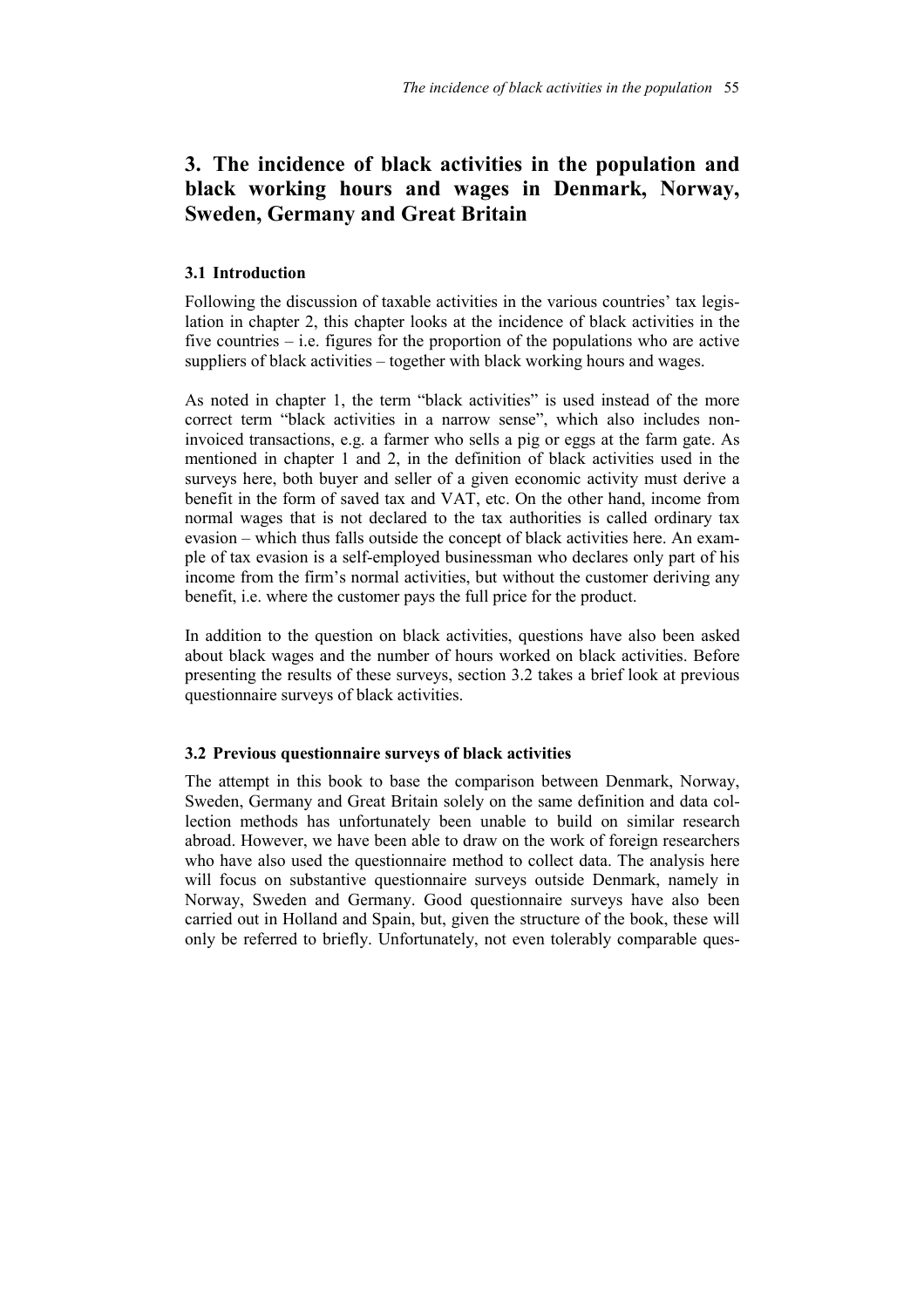tionnaire surveys on black activities seem to have been carried out in Great Brit $ain.<sup>24</sup>$ 

Most of these foreign studies have been written by economists, though there are also many contributions from the other social sciences, particularly sociology and anthropology. The two latter typically consist of in-depth case studies within a particular industry or region, which provide a highly detailed picture of the shadow economy in the industry or region concerned. Examples include Laureen Benton (1990) and Piet Renooy (1990). J. J. Thomas (1992, p. 189-94) contains a brief outline of other social science contributions to research on the shadow economy. It is not possible to say anything about the *overall extent* of the shadow economy on the basis of such studies, of course, which is precisely one of the purposes of this book.

## **3.2.1 Norway**

l

Probably one of the most quoted questionnaire surveys on the shadow economy in the international literature is that carried out by Arne Jon Isachsen and Steinar Strøm in Norway in 1980. The results were published in the book *Skattefrit – svart sektor i vekst* (Tax-free – growth in the black sector) in 1981 and in the journal *Review of Income and Wealth* in 1985, plus as contributions in several other books, including Tanzi (1982), Gaertner & Wenig (1985) and Feige (1989). The questions from 1980 were repeated in 1983, but have only been reported in Isachsen & Strøm (1985) in outline form.

Additional questionnaire surveys of the shadow economy in Norway were carried out in 1988/89 and 1993, and published in Harald Goldstein (1990) and Per Arne Tufte (1994) respectively. In 2001 the questions from Isachsen's and Strøm's survey from 1980 were repeated and published in Tone Ognedal, Harald Goldstein, Wiljar G. Hansen and Steinar Strøm (2002). After Denmark, Norway (together with Holland) has the strongest tradition for carrying out questionnaire surveys of the shadow economy.

The interesting thing about the Norwegian surveys is that they have all used more or less comparable question designs, which makes it easier to describe the trend in the shadow economy over time.

<sup>&</sup>lt;sup>24</sup> See, for example, *The Informal Economy*, a report written by Lord Grabiner in 2000 for the Chancellor of the Exchequer. According to Lord Grabiner (p. 3): "It would be impractical to arrive at a precise and meaningful figure as to the scale of the problem without a considerable investment of time and resources. For the purposes of this report, I have assumed that the hidden economy is a major problem, involving billions of pounds, and, in view of what I have learned in conducting this review, I am quite sure this assumption is a reasonable one."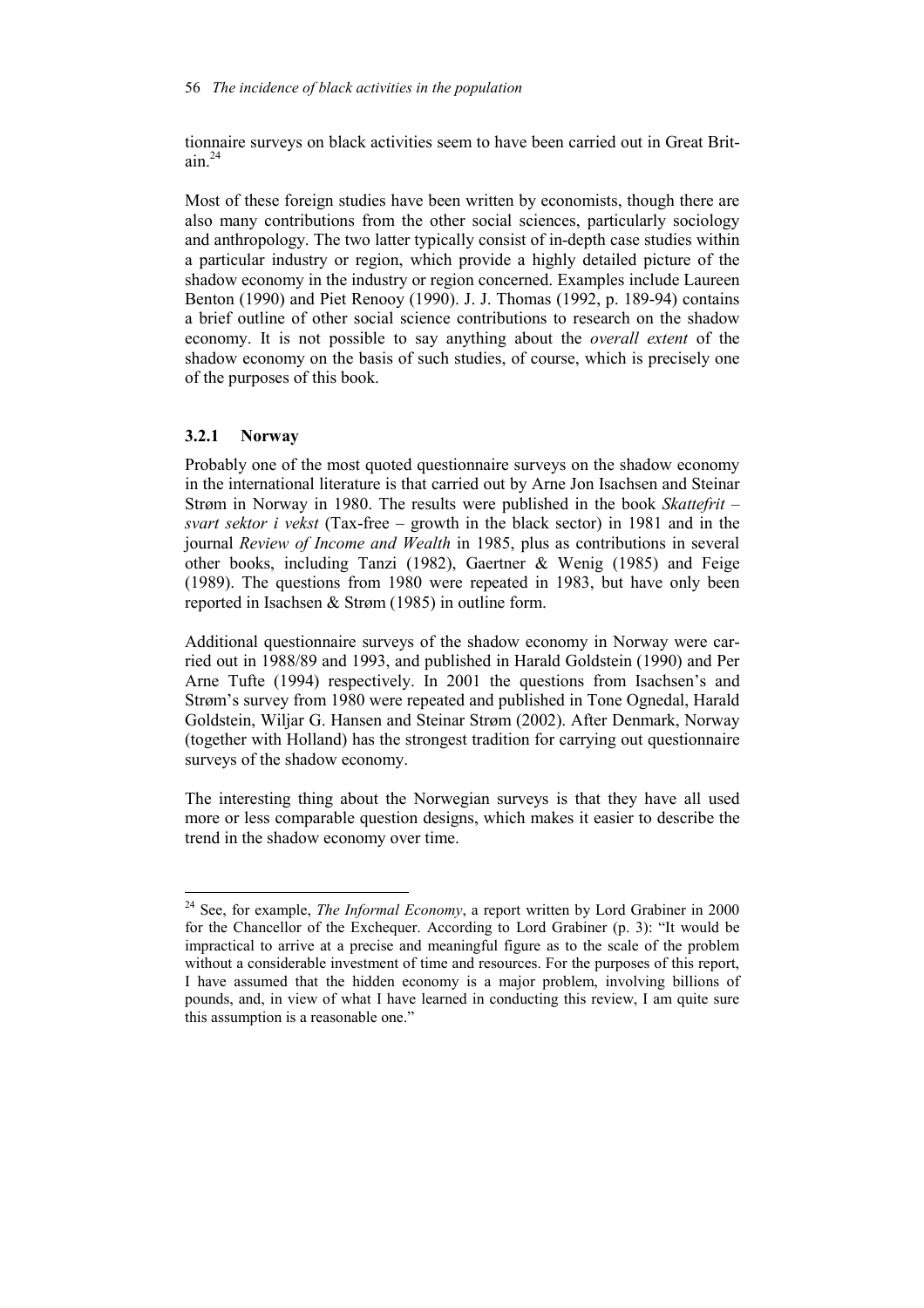What is particularly interesting about the Norwegian analyses is that they have already asked several times about both the purchase and sale of black activities. By comparison, in Denmark the buyer side  $-$  i.e. whether the respondents have been active buyers in the black markets – has so far only been examined for 1983, cf. Gunnar Viby Mogensen (1985), in part because it would further complicate the analysis here, and would at the very least expand it quite considerably. This is because, on the buyer side, questionnaires to households would have to be supplemented with questionnaires to those responsible (e.g. for the purchase of cleaning help, entertainment, etc.) in both private firms and the public sector. Since there was no mention of the purchase of black activities in the questionnaire surveys for this book, this will not be discussed further here. Table 3.1 shows the results of the Norwegian questionnaire surveys of black activities.

As can be seen from the table, there is some variation in the frequency of black activities in Norway. Thus, in 1980, 18% of the population  $(20\%$  in the unweighted figures) had carried out black activities, falling slightly to 16% in 1983. According to Isachsen & Strøm (1985), this fall could be due to the fact that the publication of their first survey in 1981 (with figures for 1980) attracted a lot of attention and media coverage. The intensive media coverage of black activities can have made people less willing to answer the questions in 1983, so that the fall might be less real than it appears. However, there is nothing to indicate such an effect in Danish research, cf. Gunnar Viby Mogensen (1990a, p. 219), nor is there anything in the social science methodological literature to suggest that increased media awareness of sensitive topics should reduce respondents' willingness to answer questions.

|                                                                                      | 1980                    | 1983               | 1988/89      | 1994 | 2001 |
|--------------------------------------------------------------------------------------|-------------------------|--------------------|--------------|------|------|
| black<br>Carried<br>activities<br>out<br>during the past 12 months                   | 18% (20%<br>unweighted) | 16%                | $2.4\%^{25}$ | 15%  | 13%  |
| Bought black activities during<br>the past 12 months                                 | 26%                     | 25%                |              | 27%  |      |
| Both carried out and bought<br>black activities                                      | 6%                      | 8%                 |              | 8%   |      |
| Participated in the black market,<br>total (net)                                     | 38%                     | 33%                |              | 34%  |      |
| Number                                                                               | 877                     | not dis-<br>closed | 820          | 966  | 973  |
| Isachsen & Strøm (1981), Isachsen & Strøm (1985), Goldstein (1990), Tufte<br>Source: |                         |                    |              |      |      |

**Table 3.1: Purchase and sale of black activities in the previous Norwegian questionnaire surveys** 

(1994) and Tone Ognedal et al. (2002).

<sup>&</sup>lt;sup>25</sup> Calculated from table 1 in Goldstein (1989). In Ognedal et al. (2002) the figure for 1988/89 mentioned is 22%.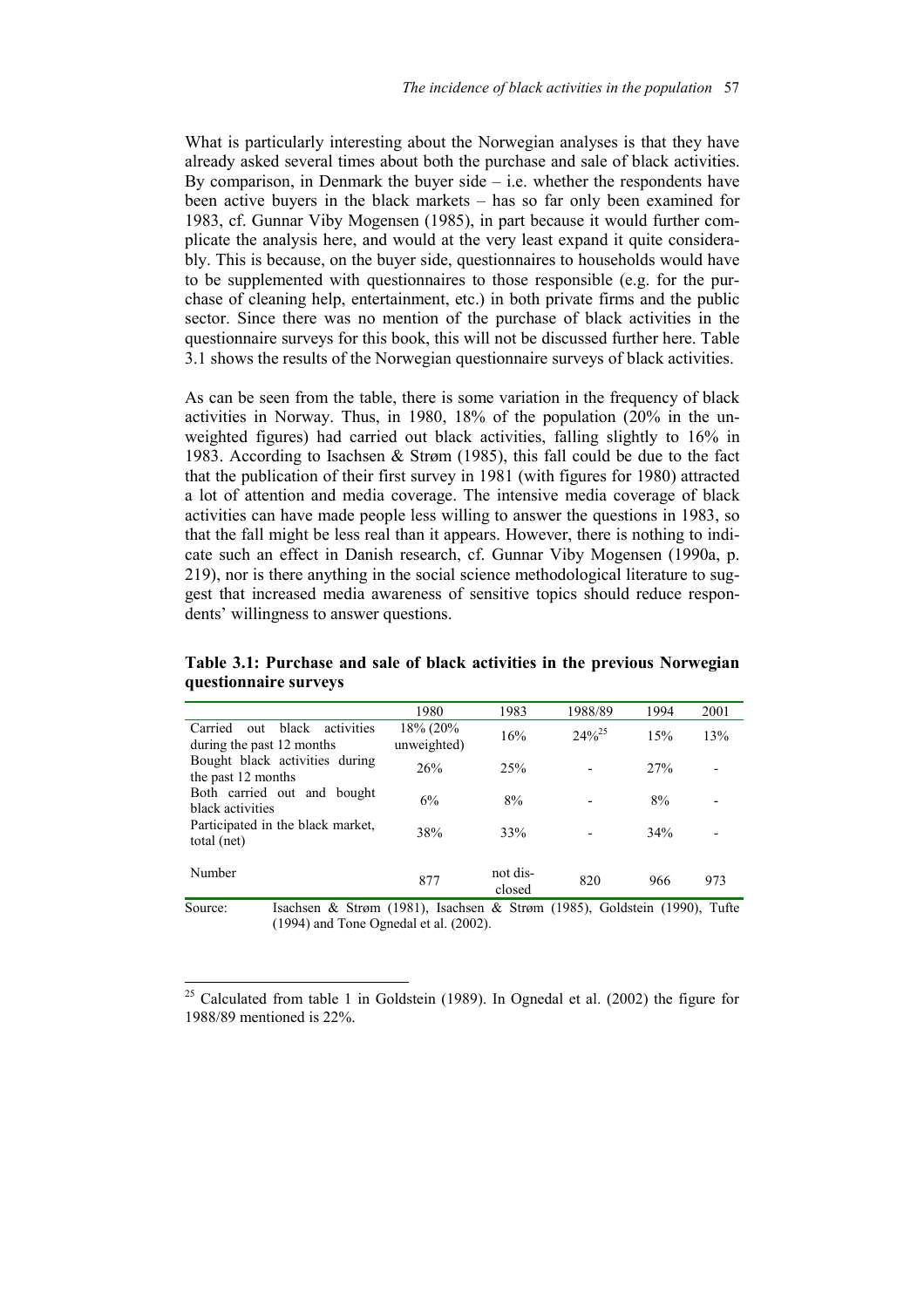Harald Goldstein's (1990) figures for 1988/89 differ from the other results, 24% (22% according to Tone Ognedal et al. (2002)) saying that they have carried out black activities. Ognedal et al. concludes that there has been an increase in the 1980s in the proportion of the Norwegian population who have carried out black activities but it has since then fallen to the level of the 1980s in 2001. This is supported by Per Arne Tufte's (1994) finding for 1994 where 15% had carried out black activities. However, it should be noted that Tufte used a somewhat different method, with no information about the size of the non-response rate.

We return to the actual structure of the black market in the earlier surveys, i.e. those who are active suppliers of labour in the black market, in sections 3.3 and 3.4, which deal with the surveys for this book.

## **3.2.2 Sweden**

Until 1998, there had been no large-scale representative questionnaire surveys of black activities in Sweden of the kind carried out in Denmark and Norway. This can be seen from Riksskatteverket's (National Tax Board, 1996) report on household services, for which the Rockwool Foundation Research Unit has supplied tables about the black labour market in Denmark. At that time, therefore, for lack of anything better, Riksskatteverket assumed that the Danish conditions would also apply to Sweden.

As mentioned in chapter 1 and 2, in April 1997, the Swedish government gave Riksrevisionsverket (The Swedish National Audit Office) the job of determining the extent of black activities in Sweden. Former audit director Staffan Ivarsson form Riksrevisionsverket, then approached the Rockwool Foundation Research Unit about using the Research Unit's questionnaire method and questions in a survey of black activities in Sweden (see, for example, Riksrevisionsverket, 1998b). As part of the agreement, the Rockwool Foundation Research Unit was subsequently given access to the data. This is the data on which the analyses for Sweden in this book are based. Riksrevisionsverket's quantitative analyses will not be discussed further here, therefore. It should also be mentioned that Riksrevisionsverket also used the qualitative method for analysing the black market developed by Piet Renooy, cf. above, though this method will not be discussed further here either. The results for Sweden based on Reenoy's method are published in Riksrevisionsverket (1998b).

In the Swedish questionnaire surveys carried out before Riksrevisionsverket's survey, there are no measures for the size of the shadow economy in relation to GDP. The same applies to a survey carried out by Riksskatteverket in autumn 1998, which is published in Riksskatteverket (1999). However, Michael Apel (1994) has estimated the size of the shadow economy based on consumer surveys in Sweden. That these surveys are discussed here, despite the lack of estimates of the *extent* of black activities, is because they nevertheless give an inter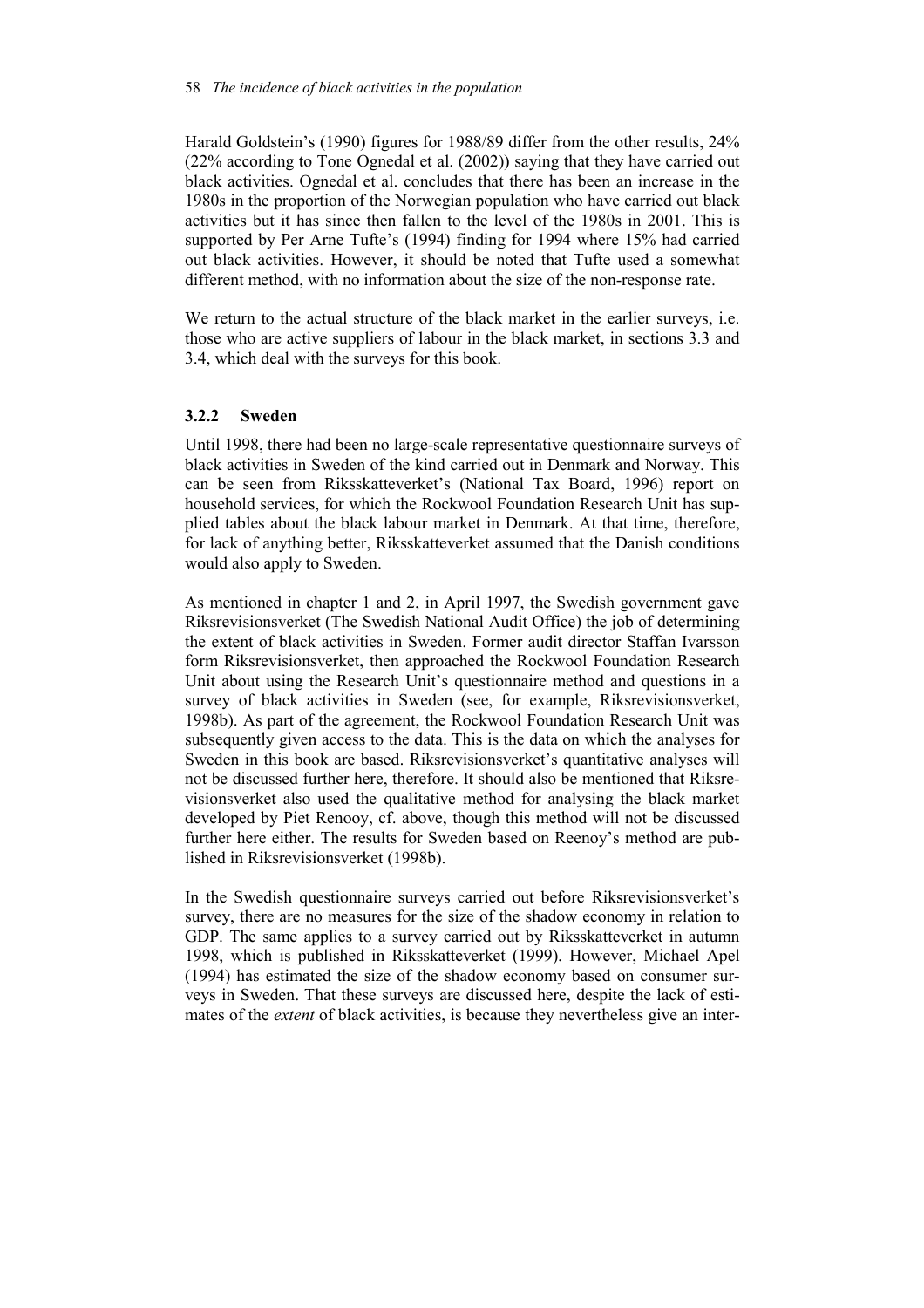esting picture of the *structure* of the shadow economy. The discussion is based on Urban Laurin (1986), Richard Wahlund (1991) and Riksskatteverket (1999).

At the end of 1981 and beginning of 1982, Urban Laurin asked a representative cross-section of the Swedish population whether they had carried out black activities within the last 12 months, 12% of whom said yes. However, unlike in the Danish surveys, Laurin does not distinguish between income fiddling and black activities. Moreover, the question does not define what is meant by black activities. Respondents' answers are therefore based on what *they* think black activities are.

In 1991, Richard Wahlund carried out an extensive analysis of the effects on tax evasion and saving resulting from the tax reform in Sweden in 1982 (Wahlund, 1991).

By tax evasion, Wahlund means that not all income or taxable income is declared to the tax authorities. He also includes claiming deductions you are not entitled to as tax evasion. Thus, Wahlund – as was shown in chapter 1, in line with many other researchers in the field – ignores tax avoidance. Tax avoidance exploits the law up to the limit, and while the tax saved does not actually break the law, it does perhaps violate the spirit of the law.

Wahlund carried out four interview surveys between the end of 1982 and mid-1984. A serious flaw in his surveys, however, is that they involved only men (in the 20-65 age group). Of those interviewed, 17.1% said they had received black payments within the last year. As mentioned above, this also partly covers what in the Danish survey is called tax evasion.

In autumn 1998, Semo Group Info Data AB, a market research institute, carried out a questionnaire survey for Riksskatteverket involving 1,500 selected persons in the 18-74 age group. The survey, which had a response rate of 68%, was based on a combination of postal questionnaires and telephone interviews. First, postal questionnaires were sent to the primary sample, and telephone interviews conducted among those who had not answered the postal questionnaire.

There is no actual definition of black activities in Riksskatteverket's (1999) survey. It is thus up to the respondents themselves to define what they regard as black activities. The question about whether the respondent had carried out black activities within the last year was ninth in a series of questions of the type "do you happily pay tax", "do you think it is ok that others cheat", etc. The answers were on a scale of 1-5, where 1 is "Strongly disagree" and 5 "Strongly agree".

To the question about black activities, 7% answered 4 or 5, which Riksskatteverket regards as affirmative answers.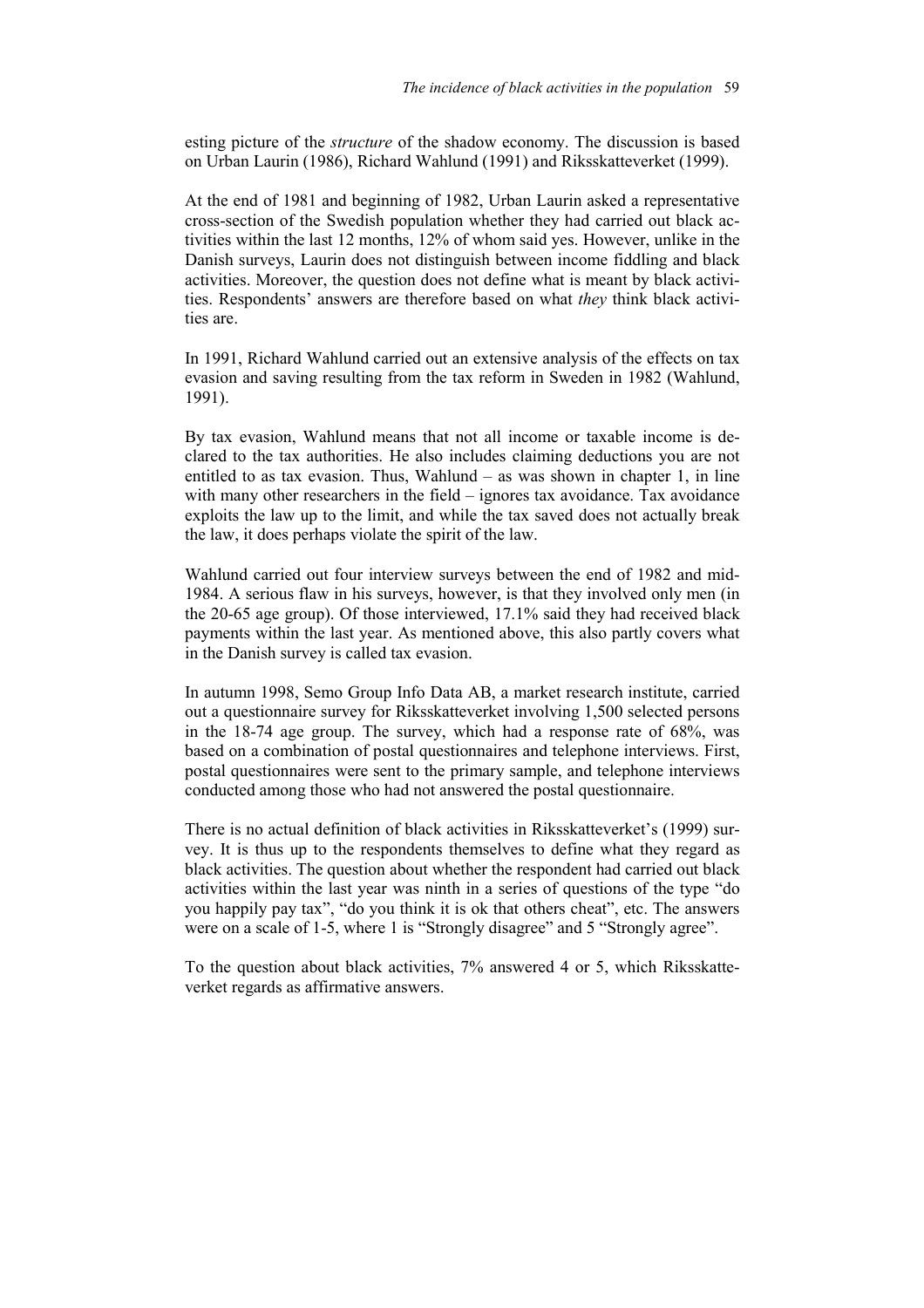## **3.2.3 Germany**

 $\overline{a}$ 

Most German research on the shadow economy takes a starting point in macroeconomic methods, such as monetary methods, cf. chapter 1.

As regards microeconomic analyses of the shadow economy, a questionnaire survey based on a random sample of the West German population was carried out in 1984. The results of this have been published in, among others, Klaus Wolff (1990, 1991), Joachim Merz & Klaus Wolff (1993), and in Merz (1986).

Several other larger or smaller surveys of the black economy had been carried out up to 1984, but these were either not representative or there was a lot of uncertainty as to whether the questions used actually covered black activities, cf. Wolff (1991) and Andrea Japsen (2000). This applies, for example, to a frequently cited study by "Institut für Demoskopie Allensbach: Freizeitarbeit 1974", cf. also Smith & Wied- Nebbeling  $(1986)$ <sup>26</sup>

For her Master's dissertation, Andrea Japsen (2000) analysed the correlation between a reduction in normal working hours and the shadow economy, consisting of DIY work and black activities, based on data from *Das soziooekonomische Panel* (SOEP). With regard to black activities, however, none of the questions directly mention the word "Schwarzarbeit". Instead, Japsen *assumes* that part of secondary employment (measured by the question on whether respondents have a second job) is in the form of black activities. She also finds that it is hard to show a correlation between the fall in normal working hours and hours worked in the shadow economy.

There have been several questionnaire-based surveys of black activities in recent years. For example, Annette Mummert & Friedrich Schneider (2001), who had access to a data set based on a questionnaire survey involving 1,000 interviews carried out in 1998 by IFAK for Burda Press, which was first published in Focus, a German journal, in April 1998. According to Focus and Mummert & Schneider, 22% of the adult German population have carried out black activities. However, there was no specified period in the question: "Arbeiten Sie selber schwarz" (roughly: Have you carried out black activities yourself?), cf. Focus (1998). And, as pointed out by Mummert and Schneider, there is no clear definition of the term Schwarzarbeit either. Mummert & Schneider (2001) also report that 26.3% refused to take part in the survey, which is considerably higher than in the new survey for Germany in this book, cf. chapter 2.

In this connection, it should be mentioned that Friedrich Schneider & Jürgen Volkert (2000), from the Institut für Wirtschaftsforschung Tübingen, have also carried out a questionnaire survey of black activities, though only for one of the

<sup>&</sup>lt;sup>26</sup> For an overview of the other German microeconomic studies of black activities, see Wolff (1991) and Andrea Japsen (2000).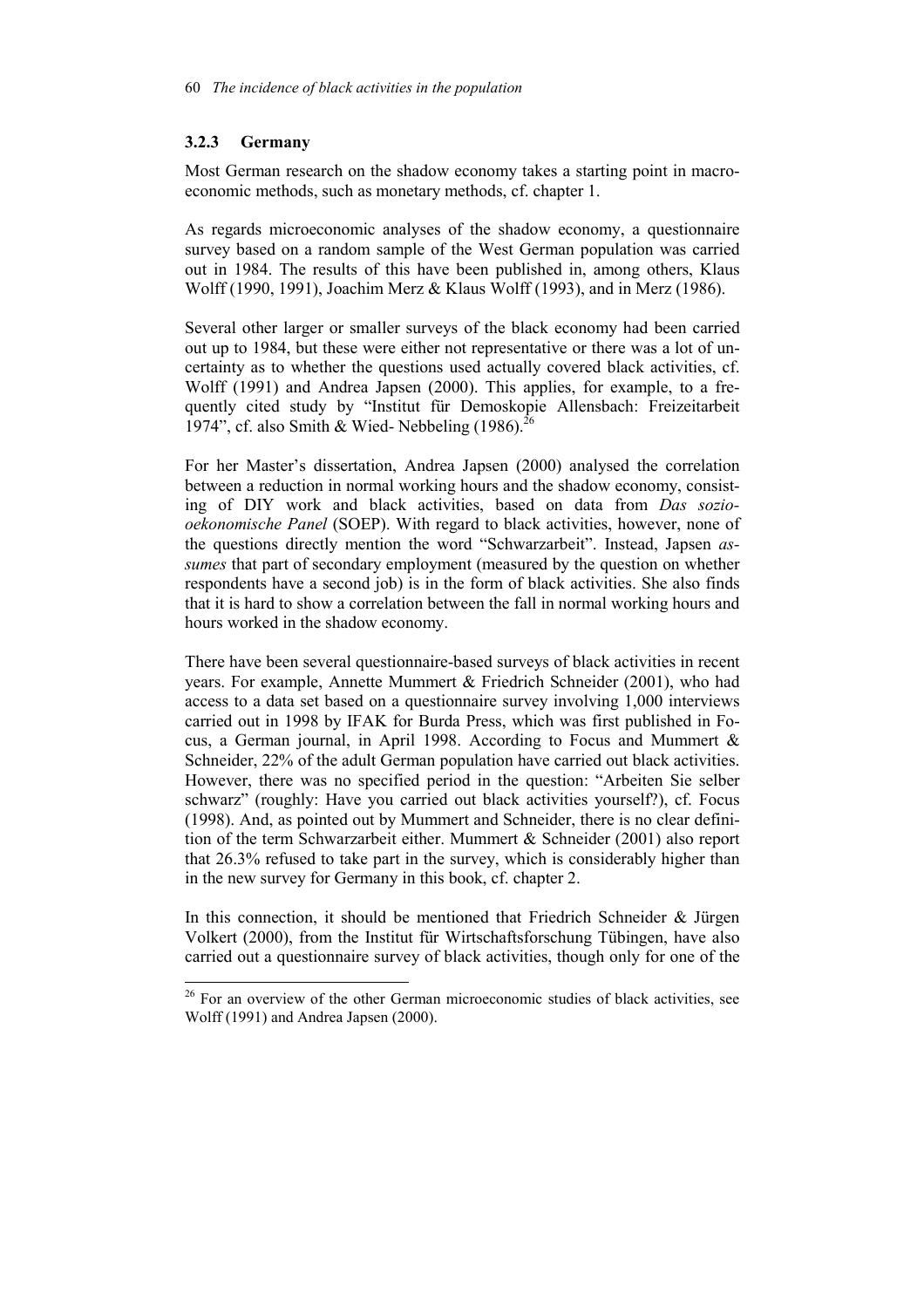German Länder (states), namely Baden-Württemberg. This survey was carried out for the Baden-Württemberg Wirtschaftsministerium.

Among other things, this survey asked respondents whether they had ever carried out black activities<sup>27</sup>, to which 95 persons out of the 583 interviewed, or 16.3%, said yes. By comparison, 20.2% of the population of Baden-Württemberg admit to having purchased black activities at one time or another.

In October-December 1997, Siegfried Lamnek, Gaby Olbrich and Wolfgang J. Schäfer (2000) carried out both a qualitative and quantitative study of black activities, together with evading social contributions and tax, in Germany. Even though the study did not ask about the number of black hours worked, which means that it is not possible to extrapolate this to the extent of black activities, it is nevertheless an interesting study, which will be referred to to the extent that the questions can be compared with those in the present survey.

A total of 3,040 face-to-face interviews in East and West Germany were carried out for the quantitative survey, corresponding to an overall response rate of 69.6% out of an overall sample of 4,370 persons. This is slightly higher than the response rate of 66.3% for Germany in this book, cf. chapter 2.

In this representative survey, Lamnek, Olbrich and Schäfer asked respondents whether they had ever carried out black activities<sup>28</sup>, 75.1% of whom answered "no, never". This means that, according to this survey, 24.9% of the adult German population over 18 has carried out black activities at some time or other. If they had carried out black activities, they were then asked how much they earned. Here, somewhat more, namely 28.8%, replied that they had earned black wages.<sup>29</sup> In principle, there should be no difference between the two questions in the proportion who carry out black activities. But, as in any questionnaire survey, "control questions" give slightly different answers. Moreover, the differences could always be due to interviewer errors, e.g. writing a code 2 instead of 1, or vice versa. In any event, the difference is not alarming.

 $27$  The question and introductory text was as follows: "Nach neuesten Schätzungen ist Schwarzarbeit weit verbreitet. So soll etwa jeder fünfte Arbeitende schwarz arbeiten. Hand aufs Herz: Haben Sie selbst schon einmal schwarz gearbeitet bzw. Schwarz arbeiten lassen?"

<sup>&</sup>lt;sup>28</sup> The question was as follows: "Haben Sie selbst schon einmal Schwarz gearbeitet?", with answers on a scale of 1-5, where 1 is "No, never" and 5 "yes, sometimes/often". Everyone who answered 2, 3, 4 or 5 are thus assumed to have carried out black activities at some time or other.

<sup>&</sup>lt;sup>29</sup> The question was as follows: "Falls Sie selbst schon einmal schwarz gearbeitet haben: Wie viel Geld haben Sie alles in allem ungefär damit verdient?" The answer categories here were 1="Sehr wenig Geld", 2...5="Sehr viel Geld" and 6="Noch nie gemacht".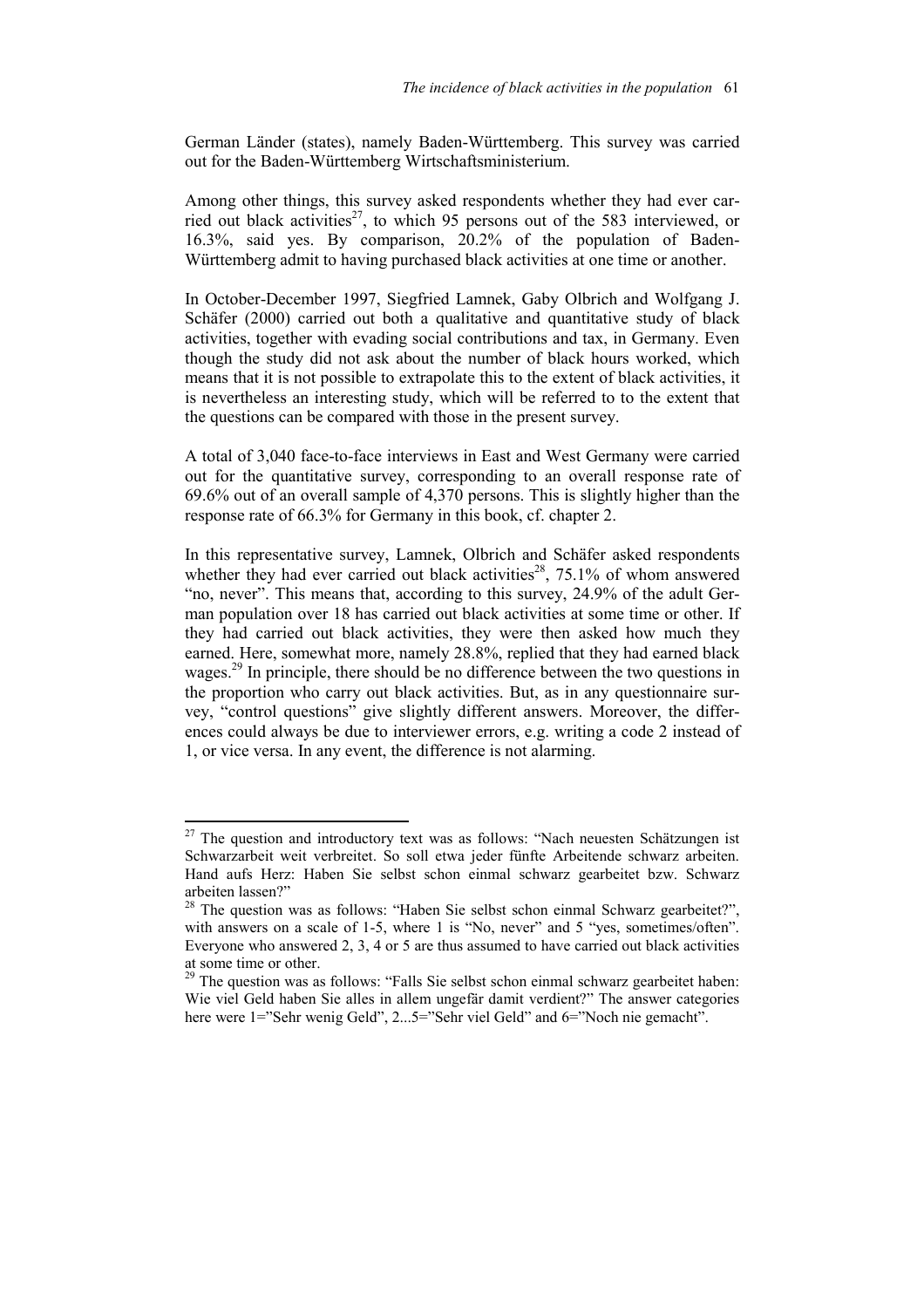For the sake of completeness, it should be mentioned that, in 1998, the German magazine "Geld idee" asked Forsa, a market research institute, to carry out a representative questionnaire survey of the purchase of black activities. To the question "Haben Sie schon einmal jemanden schwarz beschäftigt?", 11% of the German population replied yes. Since this involves the purchase of black activities, and, moreover, is not an actual research study, this survey will not be discussed further here.

The following is mainly based on Wolff (1990 and 1991) and Merz and Wolff (1993), while Mummert & Schneider's (2001), Schneider & Volkert's (2000) and Lamnek et al.'s (2000) analyses will be referred to where relevant. For example, Mummert & Schneider's analysis is relatively brief, with the main focus on the differences between East and West Germany<sup>30</sup>, while Schneider & Volkert's study is of Baden-Württemberg only. Lamnek et al., like Mummert & Schneider, do not ask how much time is spent on black activities. Since Andrea Japsen's study is not based on actual questions about black activities, and, in addition, says nothing about the extent of black activities, it will not be discussed further in the following.

Wolff (1990, 1991) and Merz & Wolff (1993) define "Schwarzarbeit" or "illicit work $^{331}$  as those cases where no tax and/or social contributions are paid on earned income. Their definition of black activities is thus quite close to the Danish definition of black activities in a narrow sense, cf. chapter 1. However, their definition also covers cases where only the one party knows that no tax and/or social contributions are paid, which in Danish terminology is called ordinary tax evasion.

Neither the German nor Danish definitions of black activities include, for example, tax saved by claiming too-high deductions. This is called tax evasion in the Danish definition. In practice, however, this is not measured in the German questionnaire survey either, which asks specifically about secondary employment, cf. below.<sup>32</sup>

The 1984 survey involved a total number of 7,826 interviews (carried out by MARPLAN, Offenbach, a market research institute) among persons aged 14 and over in private households. This corresponds to a response rate of 70%, cf. Helberger, Merz & Schneider (1985). The response rate is thus slightly higher than the survey for Germany in this book, cf. chapter 2.

 $30$  See also chapter 4 in this book.

 $31$  In the following called black activities.

<sup>&</sup>lt;sup>32</sup> For the sake of completeness, it should be mentioned that Merz & Wolff (1993) also explicitly analyse DIY activities – moreover, using a definition of DIY close to that of Viby Mogensen (1990a) and Brodersen (1995, 1997, 2001).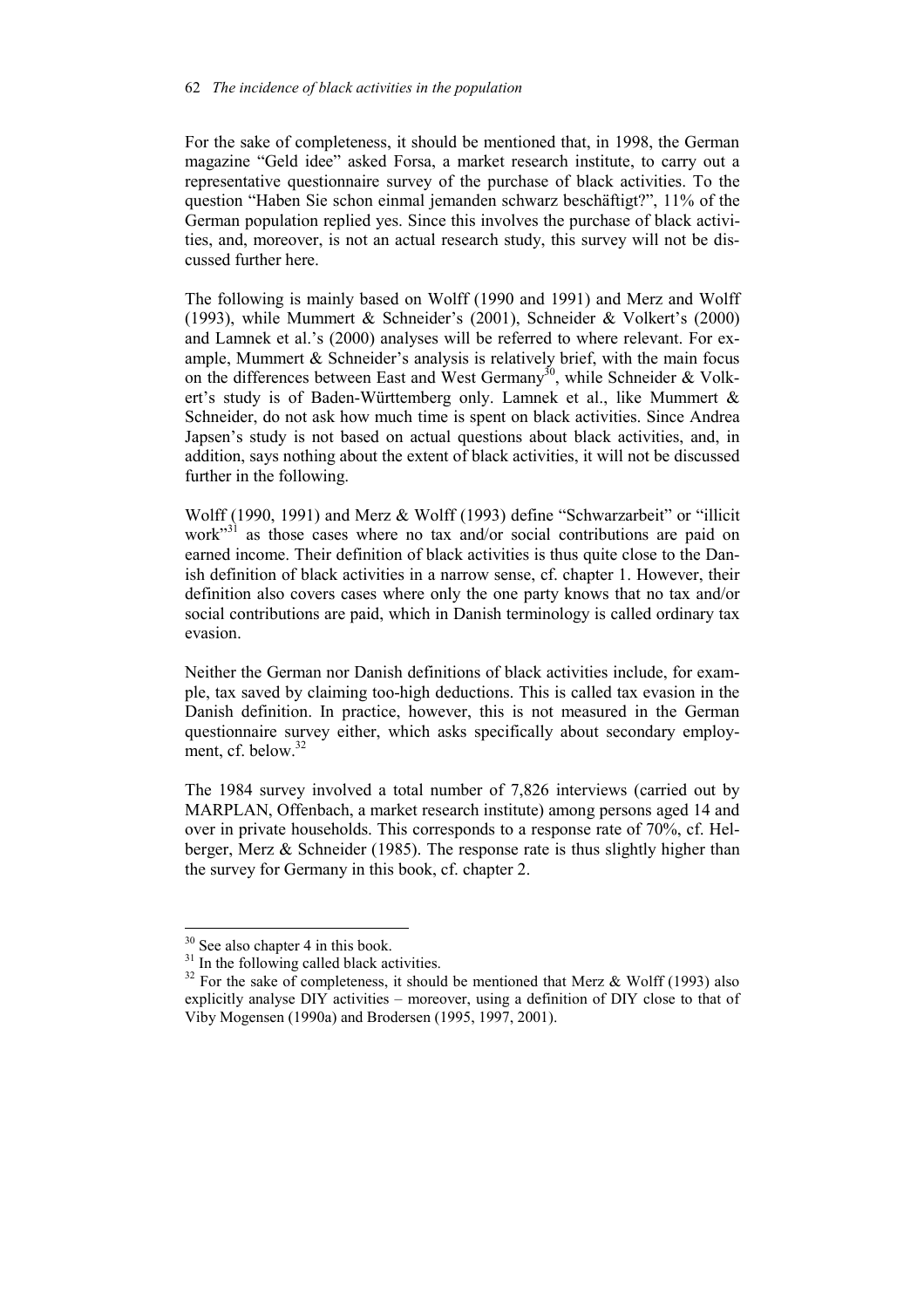The data about black activities is obtained indirectly. Given the sensitivity of the issue, it was not considered possible to ask about black activities directly. Information about black activities is therefore obtained by asking whether respondents have had work in addition to their main job within the last three months. Like the Danish surveys, all respondents are asked, i.e. including persons without actual employment, such as students and pensioners. If the respondents answer yes to this question, they are then asked about a number of costs in connection with this other job, including whether they pay tax and social contributions. If they do not pay either tax or social contributions, they are then asked whether, under present rules, they have to. If the interviewee is supposed to pay tax and social contributions, but does not, it is defined as black activity. As can be seen from the above, respondents are asked about paid secondary employment – friendly turns and quid pro quos, i.e. services in kind, are thus excluded.

Wolff (1991) employs both an upper and a lower limit for black activities. The upper limit is defined as cases where a person has a second job, but does not pay tax or social contributions. This ignores the fact that, under present rules, the person might not have to.

The lower limit is defined as cases where the respondent is supposed to pay tax or social contributions, but does not. Measured by the upper limit, more than 8% had carried out black activities, while just over 4% had done so measured by the lower limit.

In 1984, 4.4-8.3% of the adult population over 14 had carried out black activities in the last three months. Wolff's (1991) figures for black activities differ slightly from Wolff's (1990) and Merz & Wolff's (1993), due to differences in the definition of the population.

The 4.4% of the population who, measured by the lower limit, had carried out black activities in Germany in 1984, spent an average of 6.1 hours a week on them, cf. Merz & Wolff (1993). Measured by the upper limit, the black weekly average was 5.4 hours, cf. Wolff (1991).

Before presenting the new results for black activities, it should also be mentioned that Holland is that country which, together with Norway and Denmark, has carried out the most detailed quantitative surveys of black activities using questionnaires. Thus, in 1983 and 1984, no fewer than eight different interview surveys were carried out. For a more detailed discussion of the Dutch methods and results, see Brugt Kazemier & Rob Van Eck (1992) and Rob Van Eck & Brugt Kazemier (1988).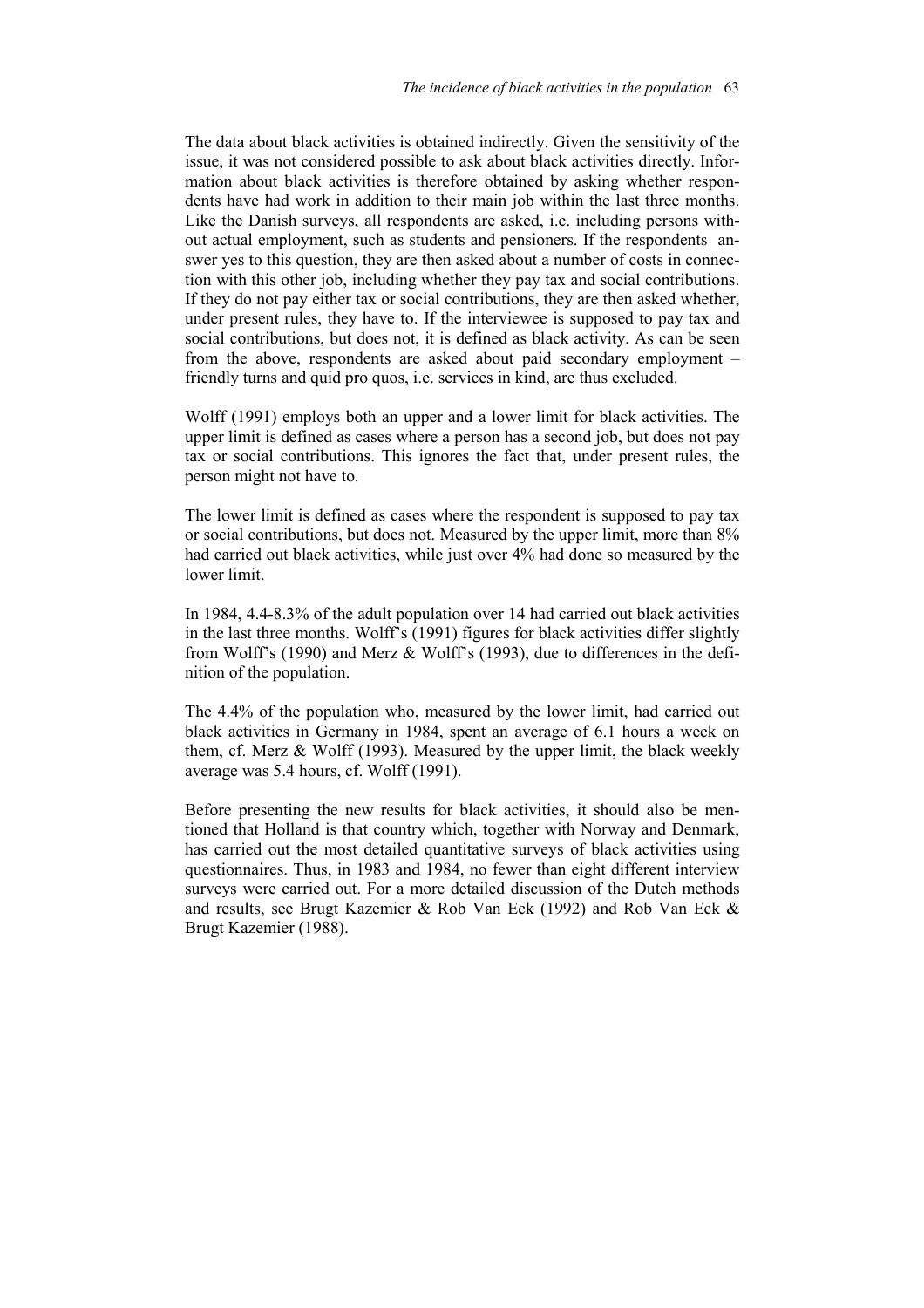## **3.3 New results for the extent of black activities in Scandinavia, Germany and Great Britain**

As mentioned in chapter 1, there have been no previous comparable surveys of the extent and incidence of black activities based on the same definition of the phenomenon, and thus also the same question design. Table 3.2 below thus shows, for the first time, comparable figures for the proportions of the adult population in the 18-74 age group in the five North European countries who have carried out black activities one or more times during the last 12 months.

As can be seen from the table, there is a big difference between the countries in the *proportion who carry out black activities*. It is highest in Denmark, with 20.3%, closely followed by Norway with 17.3%. These are followed by Sweden, Germany and Great Britain at a rather lower level, namely 11.1%, 10.4% and 7.8% respectively.

|    | Yes  | No   | Don't know/<br>refusal | Total | No. of persons | Year      |
|----|------|------|------------------------|-------|----------------|-----------|
|    | $\%$ | $\%$ | $\frac{0}{0}$          | $\%$  |                |           |
| DK | 20.3 | 79.3 | 0.5                    | 100   | 1,796          | 2001      |
| N  | 17.3 | 82.3 | 0.4                    | 100   | 2,522          | 1998/2002 |
| S  | 11.1 | 88.4 | 0.5                    | 100   | 2,181          | 1997/1998 |
| D  | 10.4 | 86.7 | 2.8                    | 100   | 5,538          | 2001      |
| GВ | 7.8  | 91.2 | 1.0                    | 100   | 1,572          | 2000      |

**Table 3.2: Proportion of the population in the 18-74 age group who have carried out black activities within the last year in Denmark, Norway, Sweden, Germany and Great Britain** 

Compared with earlier Danish surveys, the 20.3% here is only slightly below the level of 22.5% in 1998, cf. Pedersen (1999). The figure of 17.3% for Norway lies between the results from the beginning of the 1980s and Tone Ognedal et al.'s (2002) figures from 2001, cf. table 3.1 above.

While the comparability with previous Swedish surveys is a little more difficult, the figure of over 11% in the present survey seems fairly reliable compared with Urban Laurin's 12%, cf. above, though it is a lot higher than the 7% in Riksskatteverket's (1999) survey from autumn 1998. The difference is probably partly due to the fact that Riksskatteverket leaves it entirely to the respondents to define what they mean by black activities, which means that especially black activities in the form of quid pro quos are unlikely to be included. Furthermore, as mentioned previously, the question is only ninth in a series of questions of the type "do you happily pay tax", "do you think it is ok for others to cheat", etc. There is therefore no introductory text in Riksskatteverket's survey such as the one used in Riksrevisionsverket's report, cf. above, which explicitly draws respondents' attention to what precisely is meant by black activities. Moreover,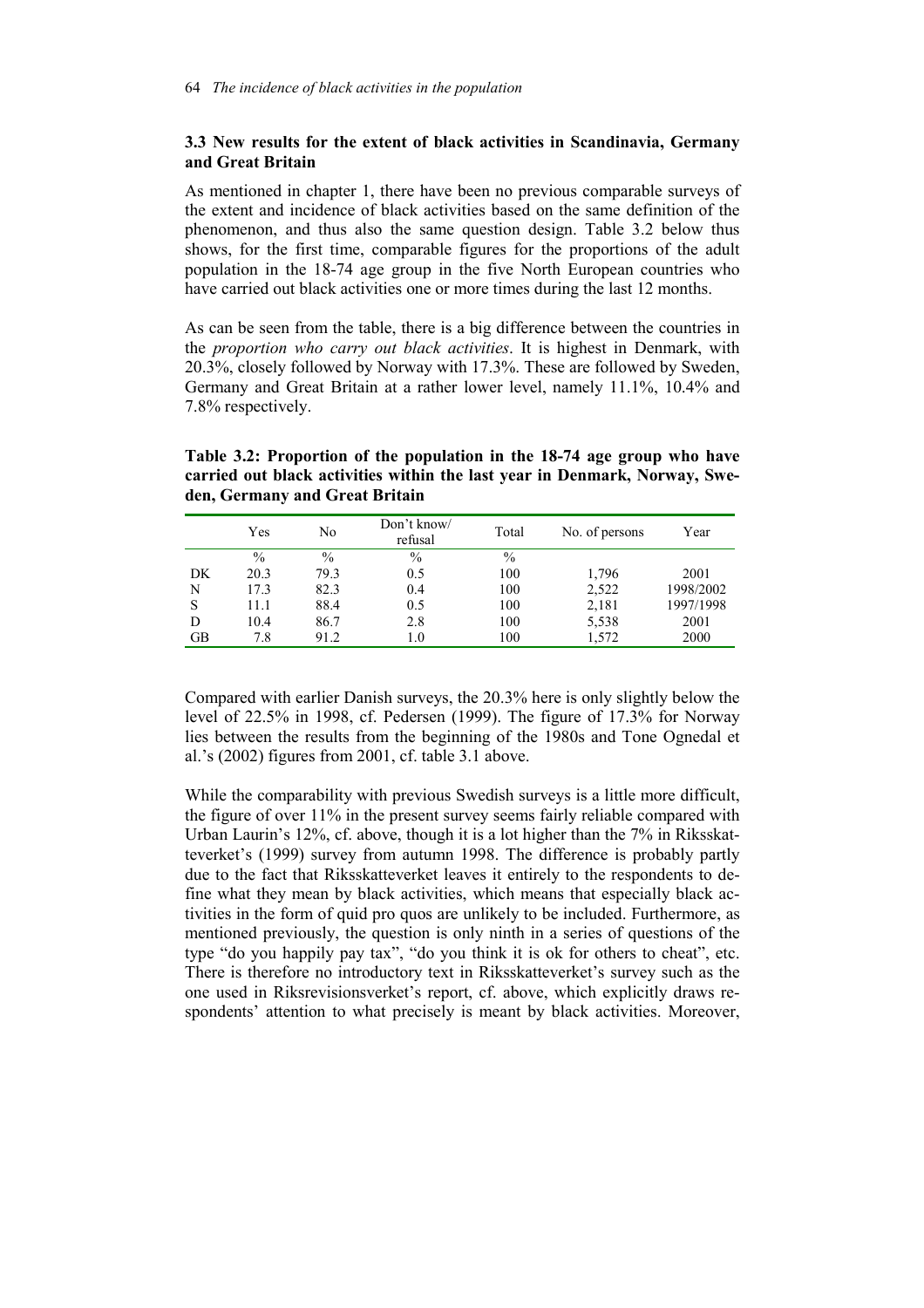Riksskatteverket itself mentions as a possible reason for the difference that "item non-response", at 0.5% (cf. table 2.2 in this book), is extremely low compared with the 4% in its report. Thus, Riksskatteverket itself implies that there can be a greater element of uncertainty in the answers in their survey.

As can be seen from the table, the figure of 10.4% for black activities in Germany is slightly higher than that of 4.4-8.3% in Wolff (1991) and Merz & Wolff (1993). However, since they ask about the last three months, the proportion in the new survey, which covers the last year, should also be higher. But the new figures are way *under* the 22% in the survey by Annette Mummert & Friedrich Schneider (2001) published in Focus – though since respondents were not asked about any specific period in their survey, the new figures for Germany seem, on the whole, to be quite credible. $33$ 

If we take a closer look at *who in particular carries out black activities*, table 3.3 shows a surprisingly identical pattern in the five countries as regards the importance of sex and age.

Men especially are active in the black markets. The biggest difference is between men and women in Denmark, Germany, Norway and Sweden, while it is slightly smaller in Great Britain. With regard to age, the pattern is exactly the same in all the countries, namely that the young are the most active, especially the 18-19-year-olds and 20-29-year-olds.

In all countries, the 30-39-year-olds are also more active than the average for the population in general, albeit not quite as active as the 18-29-year-olds.

The new results presented here for Norway are similar to those from the earlier surveys. In these surveys too, more men than women carry out black activities. For both men and women in the surveys from 1980 and 2001, the young are more active than the elderly, cf. Isachsen & Strøm (1981) and Tone Ognedal et al. (2002). According to Ognedal et al. (2002) 47% of men under 30 years of age have carried out black activities, against 15% of those over 50 in 1980. In 2001 the same figures were 33% and 7% respectively. Tufte (1994) finds a similar pattern in the survey from 1993, where about 20% of the population in the 15-24 age group have carried out black activities (excluding black childcare). This figure falls steadily with age, to only around 4% in the 65-74 age group.

As pointed out in Søren Pedersen (1998), there are considerable interpretation problems in the earlier Swedish survey of tax evasion by Urban Laurin. If we nevertheless take its results at face value, then Laurin's study also shows that tax evasion is especially prevalent among young men. As previously mentioned,

<sup>&</sup>lt;sup>33</sup> As mentioned above, there are unfortunately no previous comparable surveys for Great Britain.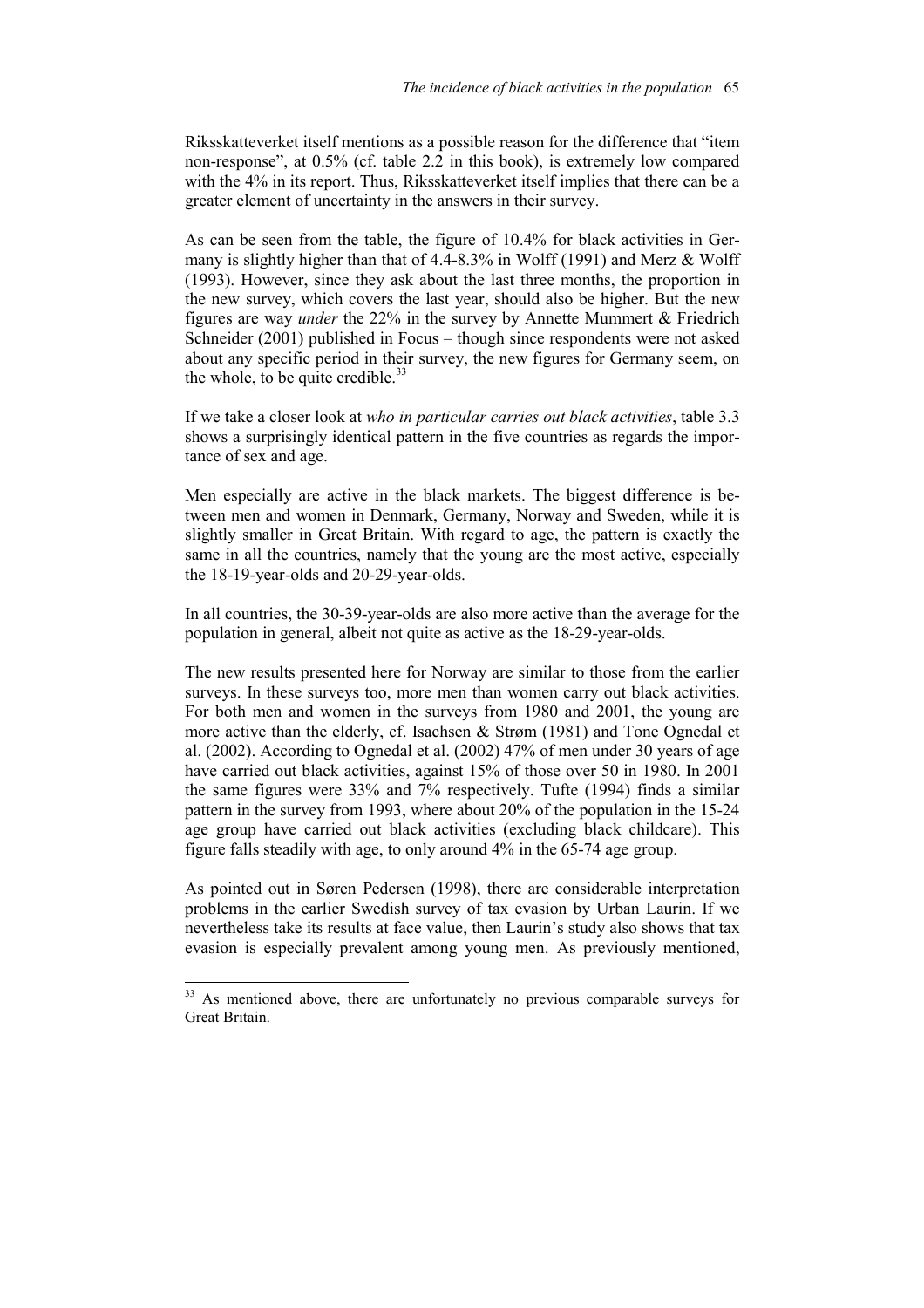Richard Wahlund, who only asked men about tax evasion, found that 17.1% of men had received black payments within the last year, which is very close to the 15.4% in table 3.3. Wahlund also finds that the likelihood of receiving black payments falls with age. Riksskatteverket (1999) also finds that a high proportion of men carry out black activities, and that this falls with age.

**Table 3.3: Proportion of the population in the 18-74 age group who carry out black activities in Denmark, Norway, Sweden, Germany and Great Britain, by sex, age and occupation** 

|                    | Denmark                                                                                                        |       |               | Norway |               | Sweden | Germany       |       | <b>Great Britain</b> |       |
|--------------------|----------------------------------------------------------------------------------------------------------------|-------|---------------|--------|---------------|--------|---------------|-------|----------------------|-------|
|                    | $\frac{0}{0}$                                                                                                  | No.   | $\frac{0}{0}$ | No.    | $\frac{0}{0}$ | No.    | $\frac{0}{0}$ | No.   | $\frac{0}{0}$        | No.   |
| Men                | 29.4                                                                                                           | 882   | 23.8          | 1,276  | 15.4          | 1,074  | 14.5          | 2,714 | 10.3                 | 753   |
| Women              | 11.5                                                                                                           | 914   | 10.7          | 1,246  | 7.0           | 1,107  | 6.5           | 2,824 | 5.4                  | 819   |
|                    |                                                                                                                |       |               |        |               |        |               |       |                      |       |
| 18-19-year-olds    | 42.0                                                                                                           | 50    | 22.2          | 108    | (24.6)        | 65     | 16.6          | 198   | (3.9)                | 55    |
| 20-29-year-olds    | 26.8                                                                                                           | 284   | 23.9          | 518    | 17.1          | 369    | 19.1          | 802   | 13.0                 | 268   |
| 30-39-year-olds    | 24.5                                                                                                           | 383   | 20.3          | 572    | 17.4          | 425    | 13.2          | 1,243 | 13.2                 | 340   |
| 40-49-year-olds    | 22.1                                                                                                           | 358   | 16.9          | 508    | 12.1          | 462    | 10.0          | 1,049 | 7.8                  | 334   |
| 50-59-year-olds    | 15.9                                                                                                           | 370   | 12.8          | 430    | (4.5)         | 420    | 7.4           | 896   | (3.9)                | 272   |
| 60-69-year-olds    | 11.5                                                                                                           | 252   | 9.3           | 269    | (3.7)         | 323    | 5.6           | 901   | (1.5)                | 217   |
| 70-74-year-olds    | (6.1)                                                                                                          | 99    | (6.0)         | 117    | (2.6)         | 117    | (1.0)         | 449   | (0.6)                | 86    |
| Self-employed/     |                                                                                                                |       |               |        |               |        |               |       |                      |       |
| assisting spouse   | 27.8                                                                                                           | 162   | 33.3          | 165    | 17.5          | 137    | 12.1          | 336   | (13.5)               | 122   |
| Salaried employees | 18.2                                                                                                           | 582   | 13.8          | 1,242  | 7.2           | 559    | 7.1           | 1,184 | 9.5                  | 536   |
| Skilled workers    | 29.2                                                                                                           | 308   | 41.8          | 184    | 15.8          | 462    | 19.2          | 826   | 12.5                 | 161   |
| Unskilled workers  | 28.6                                                                                                           | 168   | 20.3          | 227    | 13.4          | 262    | 8.2           | 723   | (5.6)                | 210   |
| Unemployed         | (9.9)                                                                                                          | 81    | (21.7)        | 60     | (10.6)        | 151    | 20.7          | 247   | (9.2)                | 40    |
| Pensioners         | 9.5                                                                                                            | 326   | (5.9)         | 186    | (3.3)         | 394    | 4.2           | 1,281 | (1.1)                | 233   |
| Under education    | 25.2                                                                                                           | 135   | 18.7          | 112    | 23.5          | 162    | 27.3          | 256   | 30.6                 | 26    |
| Other              |                                                                                                                | 34    | 12.5          | 346    | (7.8)         | 51     | 8.7           | 685   | (3.7)                | 244   |
| Total              | 20.3                                                                                                           | 1,796 | 17.3          | 2,522  | 11.1          | 2,181  | 10.4          | 5,538 | 7.8                  | 1,572 |
| Note:              | The figures in brackets mean that there are less than 20 observations in the cell. The figures for Denmark are |       |               |        |               |        |               |       |                      |       |

directly comparable with those in table 5.1 in Søren Pedersen (1998).

Wolff (1991) contains both a descriptive and a statistical analysis of those variables which determine whether a person offers his labour in the black markets in Germany. The descriptive part of the study shows that more men than women carry out black activities, namely 5.7% of men against 3.3% of women. On the other hand, women work more black hours, namely 8.3 hours a week, compared with 4.5 for men.

According to Wolff, 6% of those in the under-20 age group carry out black activities. This rises to 7% for the 21-30 age group, after which it falls with age, e.g. to 4.6% for the 31-40 age group and 3.8% for the 41-50-year-olds.

In the new surveys presented here, table 3.3 shows interesting similarities and differences between the countries with regard to the influence of occupation on the frequency of black activities. Here, three groups are particularly active: the self-employed, skilled workers and those under education. The most active group differs from country to country. In Germany, Sweden and Great Britain, for example, students are the most active, while in Norway and Denmark it is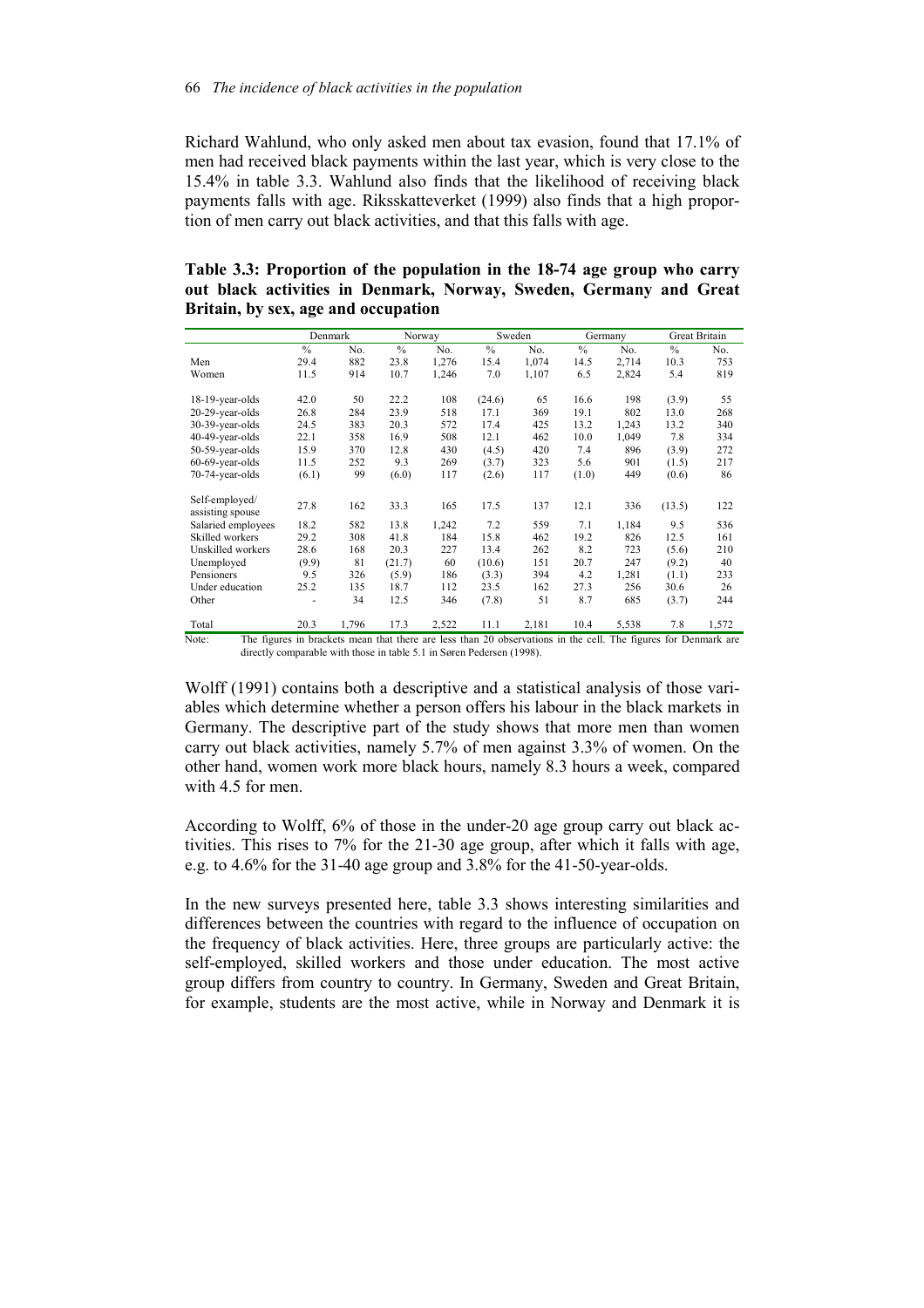skilled workers. Students are also relatively highly active in Denmark. The high level of activity of students in the black markets has also been correlated with age, and a multivariate analysis later in the chapter will show whether, among other things, age or occupation is the most decisive.

The self-employed are the next most active in the black markets in Norway, Sweden and Great Britain, and the third most active group in Denmark, with above-average participation in the black markets. In Germany, the self-employed are only slightly more active than the average for the population as a whole.

It is easy to get the impression from the public debate in Denmark that the unemployed are especially active. For example, raids in the restaurant sector carried out by the Customs and Tax Administration, together with the police and Directorate of the Unemployment Insurance System, usually find numerous unemployed persons or cash benefit recipients working illegally. This has also been the topic of several research studies, e.g. Gunnar Viby Mogensen (1985), Raymond E. Pahl (1987) and Linde Pelzmann (1988), and of a major EEC analysis, cf. Philippe Barthelemy et al. (1990).

It has been claimed that the official unemployment statistics can in fact be overestimated due to the number of unemployed with jobs in the black markets. This argument has, among others, been put forward by Peter M. Gutmann (1979), though without being based on any empirical evidence.

It has been difficult to show empirically that the unemployed are more active in the black markets. Thus, there is nothing in the earlier Danish surveys to indicate this, cf. Gunnar Viby Mogensen (1985) and Søren Pedersen (1997, 1999). Similarly, Barthelemy et al. (1990) showed that there was no correlation between unemployment and black activities. According to these authors, the five researchers who examined this in a number of European countries agreed that the level of black activities carried out by the unemployed is insignificant.

In a qualitative survey of 43 unemployed persons in Südkärnten (Austria), Linde Pelzmann (1988) shows that it is more employment in the formal sector than unemployment that determines whether people carry out black activities. Her study showed that, for the period 1981-84, those unemployed persons who carried out black activities had already built up a network of customers in their formal jobs, while the unemployed without previous black employment worked less in the black markets when they became unemployed.

Interest in the unemployed's black activities can be due to a possible anger against persons on unemployment benefit who also evade tax by carrying out black activities. In Denmark, Jørgen Goul Andersen (1998) and Sanne Lund Clement (2001), both political scientists, have analysed public opinion on this. Interestingly, their studies show that, in general cases  $-i.e.$  where the question is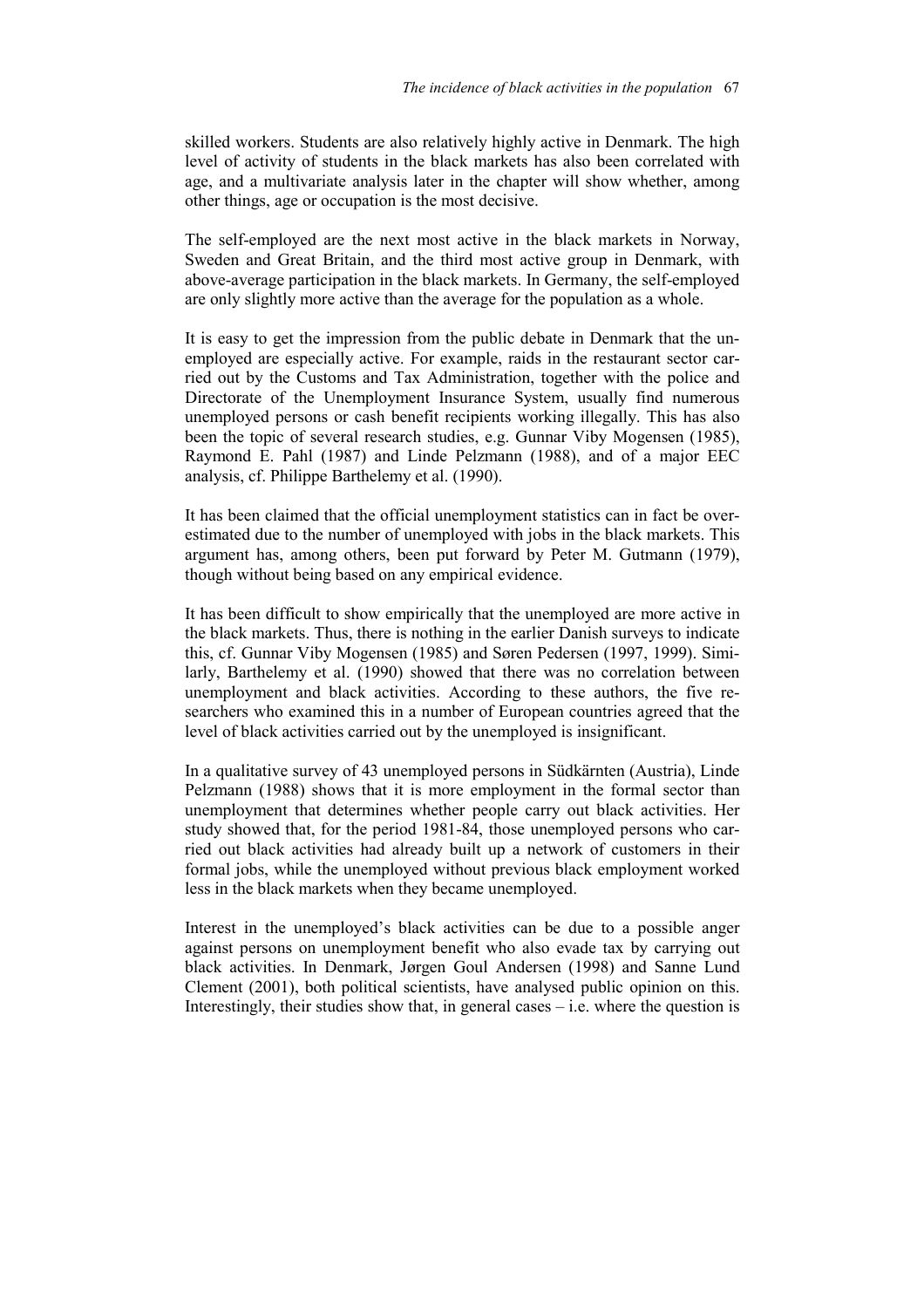phrased in general terms – the public takes exception to people who "carry out black activities and at the same time receive unemployment benefit". But in more concrete cases, e.g. "an unemployed potter who earns black money on the side", there is greater acceptance.

There are two opposite factors which determine whether the unemployed carry out black activities or not. On the one hand, the unemployed have, of course, more time to work in the black markets. On the other hand, however, an unemployed person gradually loses contact with his workplace and thus also potential customers. At the same time, they also lose the opportunity to use the workshop or borrow the master's van for black activities. Furthermore, it can also be argued that a positive correlation between black activities and unemployment can go the opposite way, in the sense that black activity in itself means that an unemployed person is not actively seeking ("white") work, and therefore remains unemployed.

It should also be realised that, precisely on this point, the questionnaire method can have a particular weakness – it cannot be ruled out that the unemployed in particular are not totally honest in the questions on black activities despite the assurances about anonymity, since the unemployed cheat twice over, i.e. both with regard to tax and unemployment benefit.

As can be seen from the new figures in table 3.3, there is actually nothing to indicate that the unemployed carry out more black activities than the average for the population as a whole in Scandinavia and Great Britain. For these countries, the figure for the unemployed is around or just under the average for the whole population.<sup>34</sup> In Germany, on the other hand, it is twice as big, namely 20.7% for the unemployed, against 10.4% for the population as a whole.

This result is contrary to that found by Annette Mummert & Friedrich Schneider (2001) in the aforementioned questionnaire survey of 1,000 respondents carried out in Germany in 1998 by IFAK for Burda Press, and published in the German journal Focus in April 1998. According to Mummert & Schneider, 22.2% of the unemployed have carried out black activities, which is the average for the German population in this survey. It is hard to give a satisfactory explanation for the differences, but the previously mentioned difference in question design and the imprecise definition of Schwarzarbeit in the Focus survey can partly explain the differences in the unemployed's black activities in the two surveys. And, of course, there could also have been a real change from 1998 to 2001.

l

 $34$  In Tone Ognedal et al. (2002) 22% of the unemployed in Norway carried out black activities in 2001 which should be compared with an average for the whole population of 14.5% (for people under 70 years of age). However, it was only 6 persons so the uncertainty on this figure is rather high.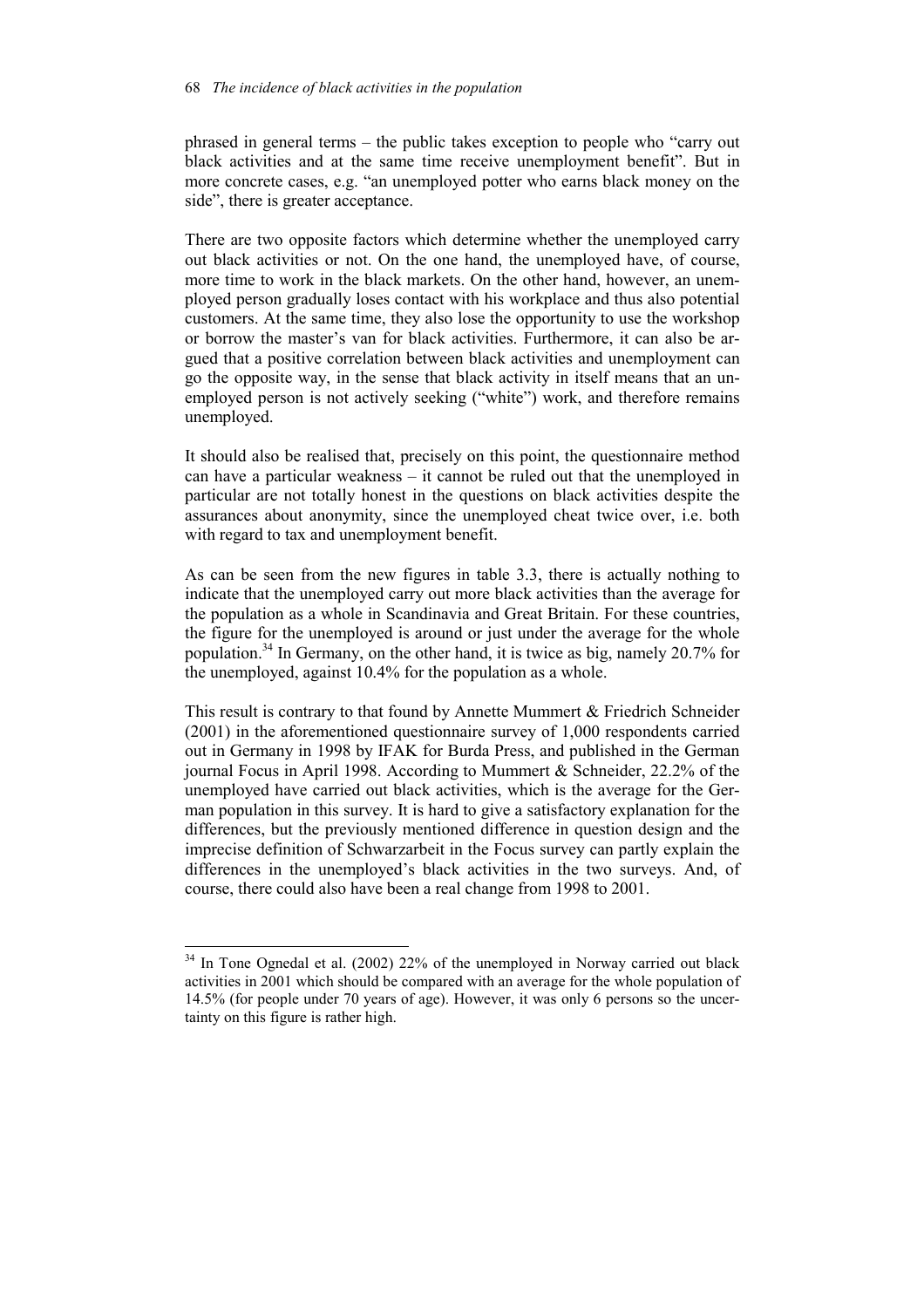As mentioned in chapter 2, five omnibus surveys were carried out in Germany for the present study, involving a total of 5,538 completed interviews among the 18-74-year-olds. In all five omnibuses, a higher proportion of the unemployed carry out black activities than the population as a whole. Thus, there is little doubt that, in 2001, a higher proportion of the unemployed do carry out black activities compared with the general population.

The economist Hans Hansen (2002) has shown that, in 1999, there were considerable differences in the five countries' eligibility rules for unemployment benefit, and thus also for the level of unemployment benefit. For example, unemployment benefit in relation to income from full-time employment was only 15% in Great Britain, against 52%, 67% and 60% in Denmark, Sweden and Germany respectively.<sup>35</sup> Similarly, the maximum period for receiving unemployment benefit also differs appreciably, from six months in Great Britain to four years in Denmark.

The difference between the unemployed's black activities in Denmark, Norway, Sweden and Great Britain on the one side, and Germany on the other, cannot be explained by differences in the various countries' unemployment benefit rules, since these would imply a far higher proportion in Great Britain, which has the relatively most restrictive rules for the unemployed.

In all the countries except Norway, the unemployed were asked how long they had been unemployed. However, these figures do not explain the differences either, since the unemployed in all countries who have also carried out black activities have been unemployed for  $12-16$  months on average.<sup>36</sup>

Thus, it is not possible, based on eligibility rules for unemployment benefit in the various countries, to give a satisfactory explanation of why the unemployed in Germany are more active in the black markets than in the other countries. However it could, of course, simply be due to the aforementioned positive correlation between black activities and unemployment, in the sense that the unemployed in Germany are not interested in looking for "white" work because they earn a comfortable income from black work and being on unemployment benefit.

With regard to pensioners, in all countries a clearly smaller proportion carry out black activities compared with the population in general, cf. table 3.3.

 $35$  The figures concern the compensation rate after one year's unemployment for the socalled "Average Production Worker", APW. Norway is not included in Hans Hansen's study.

<sup>&</sup>lt;sup>36</sup> Great Britain is excluded here, since there are too few observations to estimate the average unemployment rate for the unemployed who carry out black activities.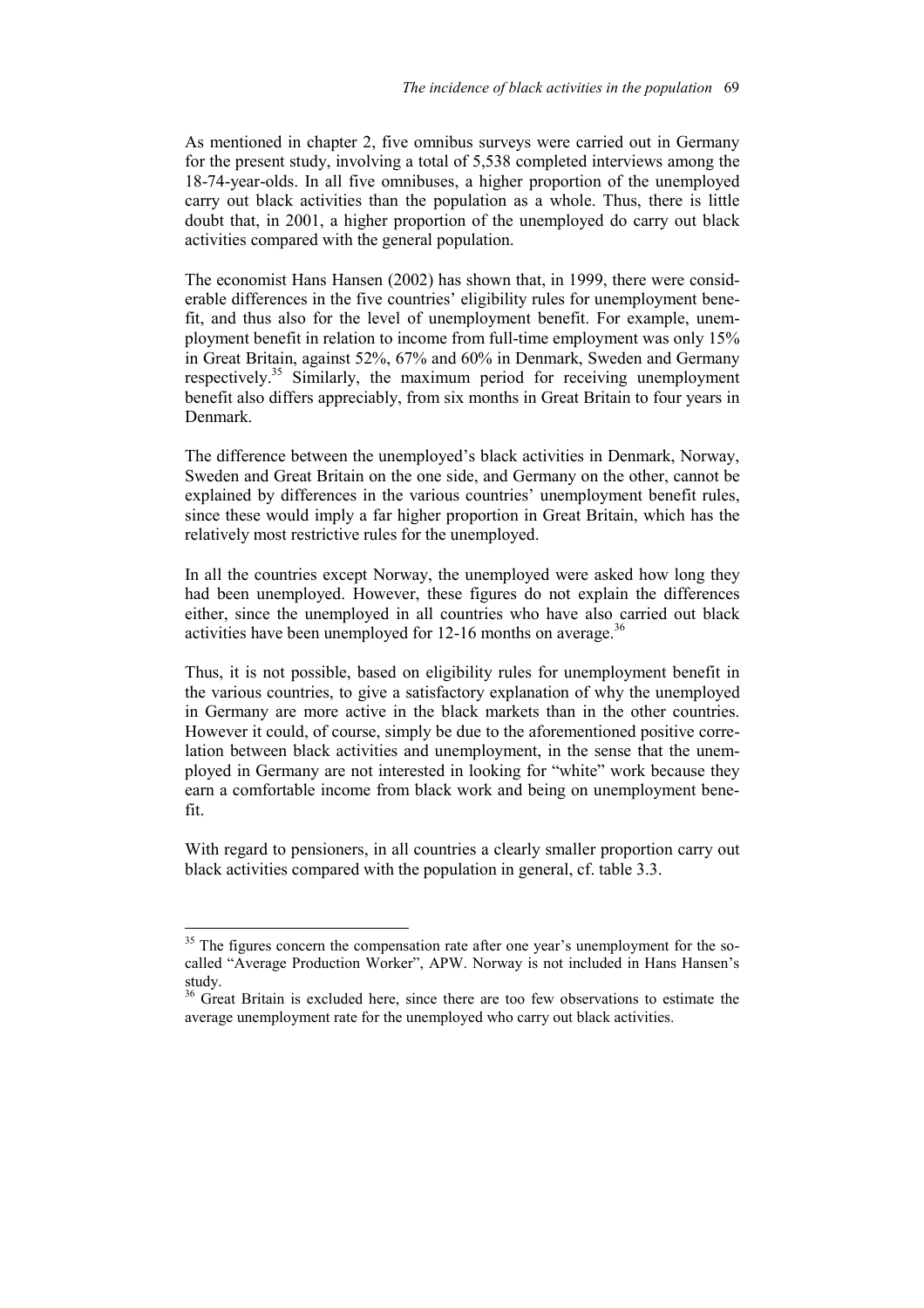# **3.4 Multivariate analysis of the probability of carrying out black activities in all countries**

The previous section showed that the variables sex, age and occupation were, to a greater or lesser extent, important determinants of black activities in the five countries. This section analyses the incidence of black activities in more detail, and thus makes it possible to isolate and quantify the different factors underlying the probability of carrying out black activities.

In the following, we analyse for each country whether respondents have or have not carried out black activities, and the multivariate analysis method used is therefore a logistic regression analysis, where the dependent variable has two values, namely that the respondent has or has not carried out black activities. The models include a number of explanatory variables which can a priori be expected, or which from earlier surveys are known, to be important determinants of whether a person is active in the black market, cf. Gunnar Viby Mogensen (1985, 1995), Peder J. Pedersen & Nina Smith (1995), and Joachim Merz  $\&$ Klaus G. Wolff (1993).

The analyses thus include variables for sex, age, marital status and children under 6 in order to find out which, if any, demographic factors determine the probability of carrying out black activities. Sex is included to see whether there is also a difference in men's and women's participation rate in the black market, as there is in the formal market. Marital status and children under 6 are included because these variables especially influence women's occupational and participation rates in the formal market.

Also included are variables for occupation and education. The assumption here is that skilled workers or craftsmen carry out black activities to a greater degree, since it seems to be especially craftsmen's services that are in demand in the black markets, e.g. home repairs and maintenance.

Unfortunately, no variable for actual or expected marginal tax has been included, since it was not considered likely that the respondent would be able to answer these questions anyway. Income from "white" employment is included instead. Income, of course, is correlated with marginal tax, i.e. the higher the income, the higher the marginal tax. Based on this, therefore, rising income will result in an increased probability of black activities. Moreover, as pointed out in Pedersen  $\&$ Smith (1998), personal income also captures a traditional income effect which must be expected to have a reverse effect, namely the increasing probability of black activities with *falling* income. Overall, it is thus not possible, a priori, to say how income from "white" work is correlated with the probability of black activities.

With regard to the length of unemployment, as mentioned above there are two opposite effects on the probability of black activities. On the one hand, the un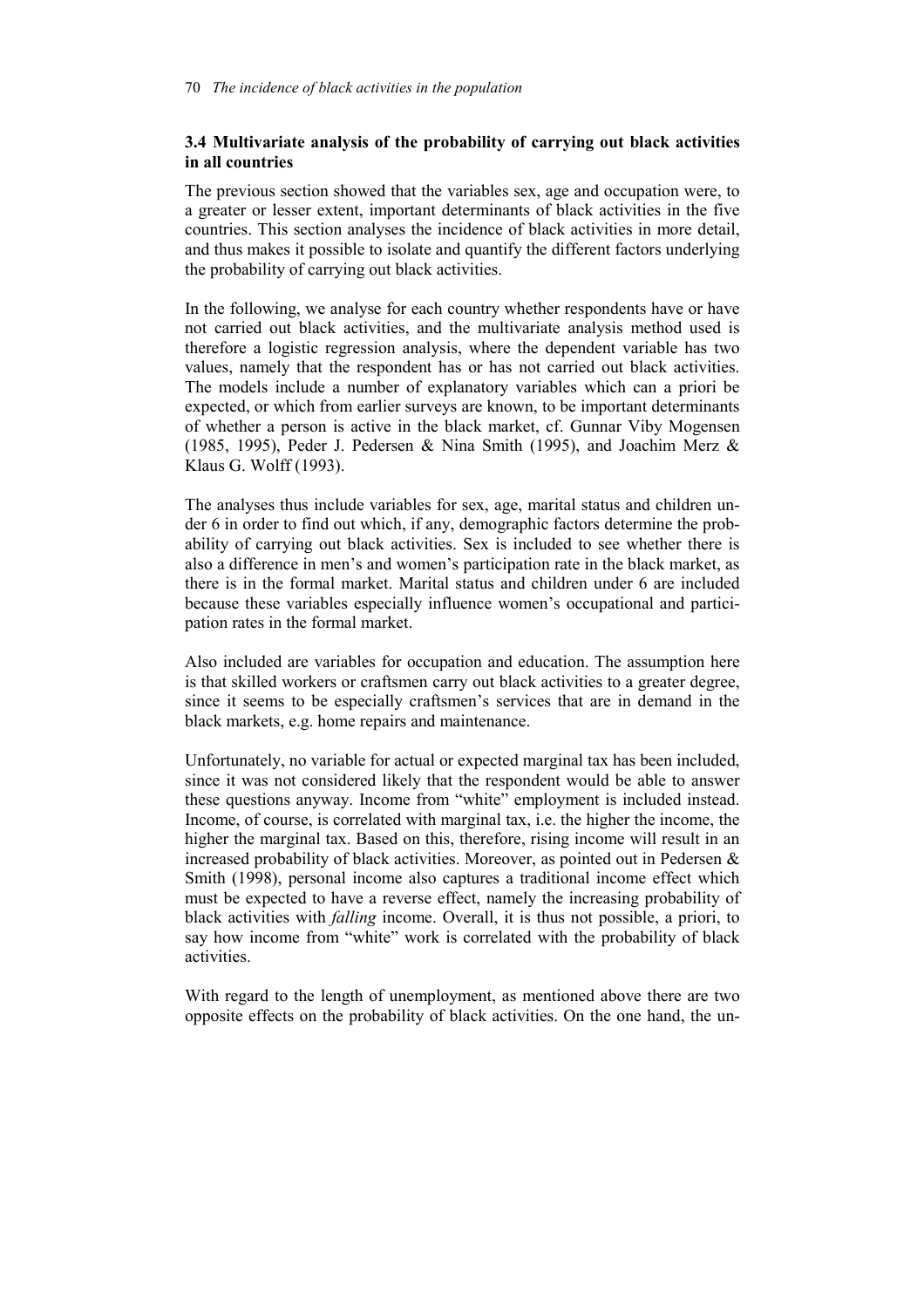employed gradually lose contact with both the workplace and thus also potential customers. At the same time, they also lose the opportunity to use the workshop or borrow the master's van for black activities. On the other hand, however, unemployment implies that there is more time to work in the black markets. Furthermore, it can also be argued that black activity in itself means that an unemployed person is not actively seeking ("white") work, and therefore remains unemployed.

For lack of an actual variable for the degree of urbanisation, a variable for residence by region in the respective countries is used instead. The assumption here is that black activities are more likely in regions with few large cities, based on the expectation that social networks are more extensive in the country than in cities, which in turn means a larger customer base.

The perceived risk of discovery is also included, and this factor is discussed in more detail in chapter 4. Briefly, the greater the perceived risk of discovery, the smaller the probability of black activities.

Finally, a variable which shows whether the respondent is an owner-occupier or tenant is also included. The assumption here is that, other things being equal, tenants probably have more spare time to carry out black activities, since they do not spend as much time on DIY activities in their own home, cf. Søren Brodersen's (1998, 2001) analyses of DIY in Denmark and Sweden. This correlation can be somewhat blurred, however, since home ownership is connected with income, owner-occupiers having a higher income than tenants. This means that it is difficult to assess beforehand whether owner-occupiers carry out more black activities.

Table 3.4 presents a summary of the results of the logistic regression analyses for each country. More detailed results can be found in appendix tables 3.1-3.5. Since, as in the formal labour markets, there is a statistically significant difference between the results for men and women in Denmark, Norway, Sweden and Germany, separate analyses have been carried out for the two sexes in these countries, while the analysis for Great Britain includes both sexes.

In *Denmark*, the probability of black activities falls with age for both men and women. The correlation between age and black activities is significant at the 1% level for men and at the 5% level for women.

Marital status has an influence for men but not for women on whether they carry out black activities. The interpretation being that single men have a higher probability of working in the black economy. It could perhaps be expected, also for women, that more single persons would carry out black activities, but this is not the case. This variable was not significant for women in any of the surveys from 1994 to 1997 either, cf. Søren Pedersen (1998).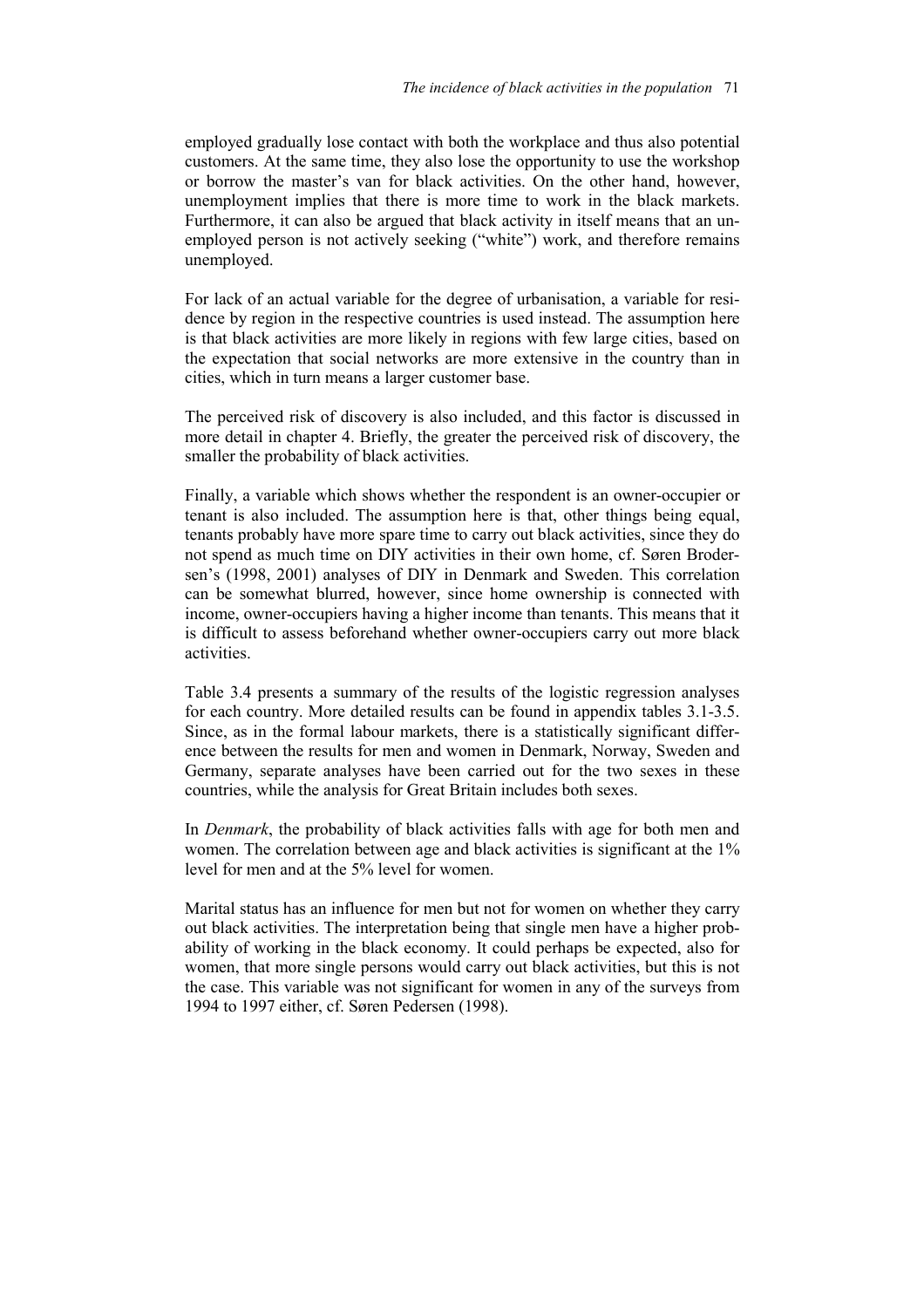As mentioned above, a variable for the importance of children under 6 for black activities has also been included. On the one hand, it could be expected that small children in the family would leave less time for black activities. On the other hand, however, the extra cost of small children could mean that there is a greater need to earn a bit of extra money in the black market. Jean Kimmel and Karen Smith Conway (2001) have found that, for the USA, the presence of children under 6 means that Americans are significantly less likely to have a (black or white) second job. However, as table 3.4 and appendix table 3.1 shows, this variable has only a marginal effect for men being only just significant at the 10% level and no effect on the probability of black activities for Danish women.

**Table 3.4: Logistic regression of the probability of participating in black activities in all five countries. 18-74-year-olds1)**

|                        | Denmark |        | Norway    |       | Sweden |       | Germany |           | Great<br><b>Britain</b> |
|------------------------|---------|--------|-----------|-------|--------|-------|---------|-----------|-------------------------|
|                        | Men     | Women  | Men       | Women | Men    | Women | Men     | Women     | All                     |
| Sex                    | ٠       | ٠      | $\bullet$ | ٠     | ٠      | ٠     | ٠       | $\bullet$ | ns                      |
| Age                    | ***     | $***$  | ***       | ***   | ***    | **    | ***     | ns        | ***                     |
| Marital status         | **      | ns     | ns        | ns    | ns     | ns    | ns      | ***       | ns                      |
| Children under $6^{2}$ | *       | ns     | ns        | ns    | ns     | ns    | ns      | ns        | ***                     |
| Occupation             | ns      | *      | ***       | ***   | ***    | ns    | ***     | $***$     | ***                     |
| Education              | ***     | $\ast$ | ns        | ns    | **     | ns    | ns      | ns        | ns                      |
| Income $3$             | ns      | ns     | ns        | ns    | ***    | ns    | ***     | ***       | ***                     |
| Length of unem-        | ns      | ns     |           |       | ns     | ns    | $\ast$  | ns        | ns                      |
| ployment <sup>4)</sup> |         |        |           |       |        |       |         |           |                         |
| Region                 | $\ast$  | ns     | ns        | ns    | ns     | ns    | ns      | ns        | ns                      |
| Risk                   | *       | ns     | ***       | ns    | ***    | *     | ***     | ***       | ns                      |
| Owner-                 | ns      | ns     | ns        | ns    | **     | ns    | ns      | ns        | ns                      |
| occupier/tenant        |         |        |           |       |        |       |         |           |                         |
| Notes:                 |         |        |           |       |        |       |         |           |                         |

There is, of course, no value for this variable

1) The dependent variable has the value 1 if the respondent has carried out black activities within the last 12 months, and the value 0 otherwise.

2) Children under 20 in Sweden and under 4 in Great Britain.

3) The German survey also includes the interviewer's estimate of the respondent's income if the respondent has not disclosed personal income, which reduces the non-response on the income question to just 0.7%, cf. also chapter 2.

4) Length of unemployment in months. If the respondent has not been unemployed, the value is set to 0. There was no question about length of unemployment in the Norwegian survey.

\*\*\* Means that the variable is significant at the 1% level<br>\*\* Means that the variable is significant at the 5% level

\*\* Means that the variable is significant at the 5% level<br>\* Means that the variable is significant at the 10% level

Means that the variable is significant at the 10% level

ns Means that the variable is not significant

The table summarises the results from appendix tables 3.1-3.5.

Occupation has no importance for men in the Danish survey either. In earlier surveys, however, occupation has had a statistically significant importance, cf. Søren Pedersen & Nina Smith (1998). But in the data for 1998, occupation did not have any significant importance either, cf. Søren Pedersen (1999). The likely explanation is partly that the occupation variable is correlated with education, and partly that the categories used, where wage earners are divided into salaried, skilled and unskilled workers, are becoming increasingly irrelevant, since many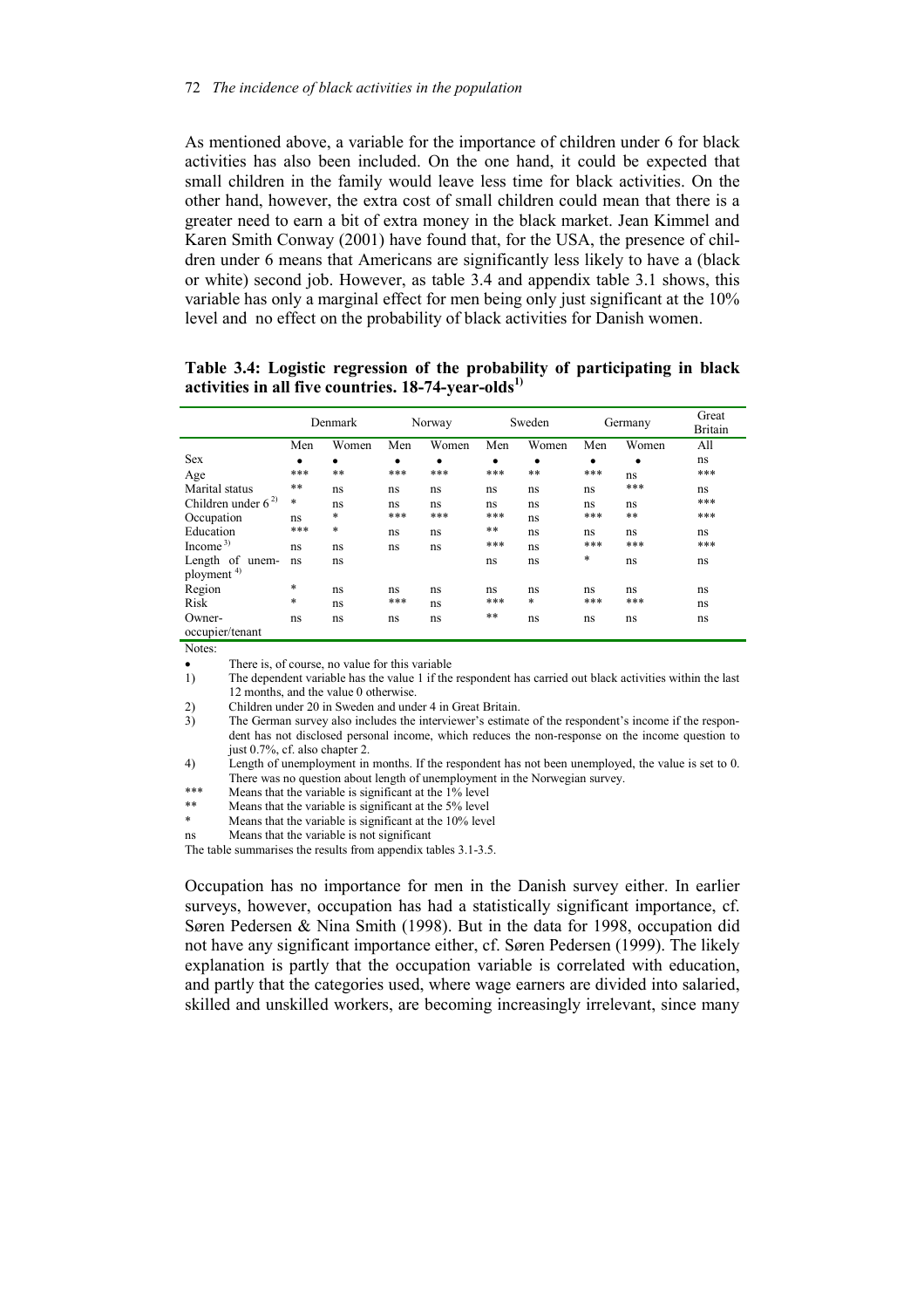traditional skilled workers are now more and more employed on terms similar to salaried employees, cf. Dansk Arbejdsgiverforening (The Danish Employer's Confederation, 1998).

Occupation is only just significant at the 10% level for women. Here, it is the self-employed who have a greater likelihood of carrying out black activities than unskilled workers.

As in the 1998 survey, education is of great importance for men's black activities in Denmark. Thus, the latest data show that men with no or a vocational education are much more likely to carry out black activities than men with a higher education, which is the excluded category, cf. appendix table 3.1. For women education is only significant at the 10% level.

The Danish data regarding income from the formal economy has been based on register data from Statistics Denmark. Due to the central personal registration system (cpr-number) in Denmark it has been possible to make an exact merge between the answers from the omnibus surveys and data from the income statistics register at Statistics Denmark which includes reported income to the tax authorities.<sup>37</sup> This means that there is only one missing observation regarding gross income. This should be compared with 12.6 pct. if the analysis had been made on the respondent's own answers about gross income.

Annual personal gross income is far from significant, for men or women. In most of the earlier Danish surveys, except those from 1988/89 and 1997, income has not been important either. In the older surveys, rising income, and with it rising marginal tax, meant a smaller likelihood of carrying out black activities, cf. Søren Pedersen (1991, 1997). In these surveys, therefore, it looks as though it is the above-mentioned income effect that dominates. That income is not significant in the new survey here and in most of the older Danish surveys is possibly due to the fact that the variable is correlated with both occupation and education.

As appendix table 3.1 shows, unemployment has no significant effect on black activities. The same applies, as in most of the earlier Danish surveys, to the length of unemployment. The only exception is a survey carried out in 1993/94, cf. Peder J. Pedersen & Nina Smith (1995), where long-term unemployment resulted in a greater probability of black activities. That length of unemployment has a statistically significant effect in precisely this survey can perhaps be due to the fact that, at the time, the Danish economy had been in recession for several years.

 $\overline{a}$ 

 $37$  The data was of course made anonymous by Statistics Denmark before it was possible to analyse them. The data has been analysed under the special arrangement for researchers at Statistics Denmark.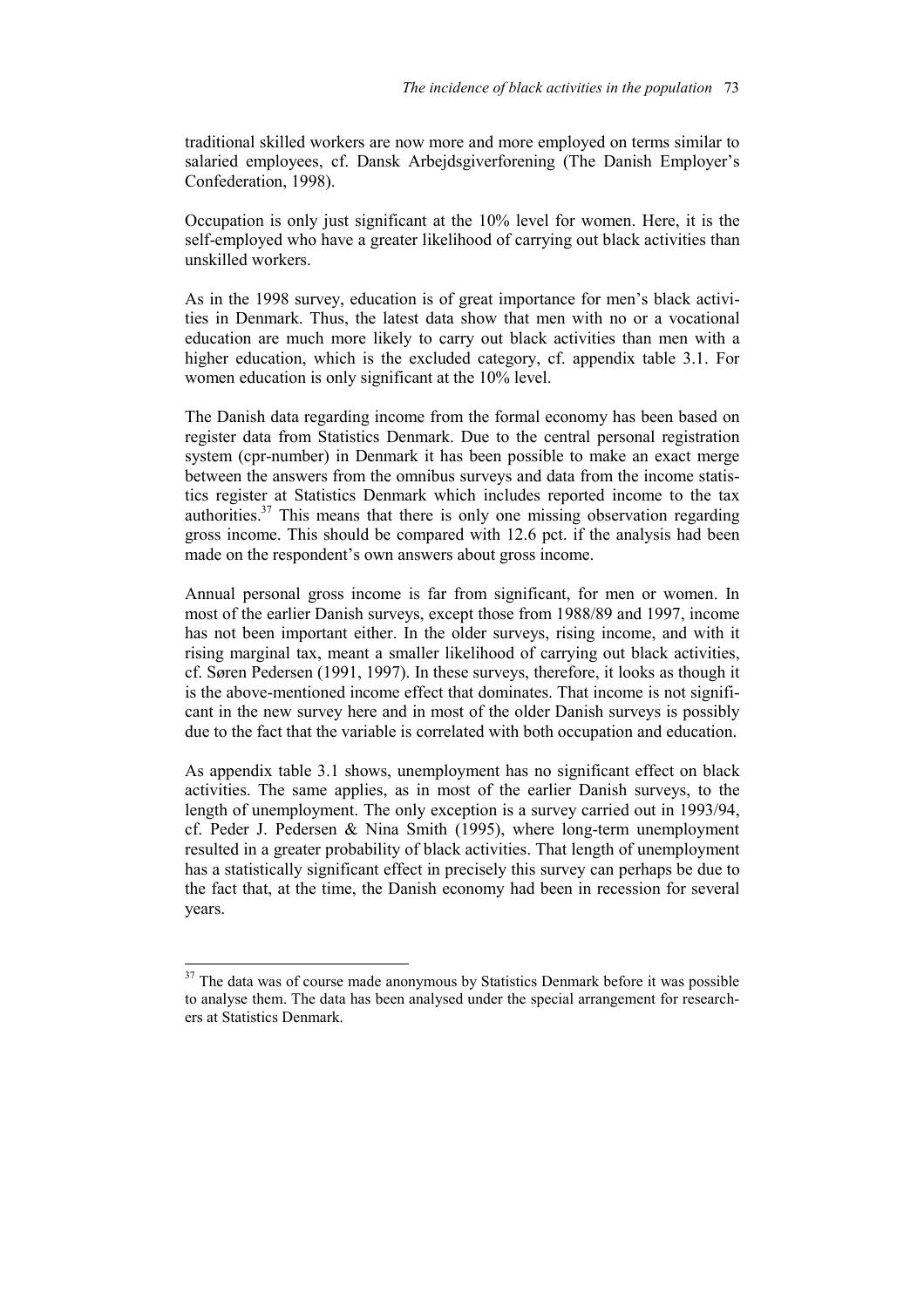#### 74 *The incidence of black activities in the population*

In earlier surveys, regional differences in Denmark have shown that black activities were more likely in Funen and Jutland than in the rest of the country. As can be seen from table 3.4, there are no significant regional differences for women in the 2001 survey and the variable is only just significant at the 10% level for men. This result is in line with recent years' surveys in Denmark, which have shown a decline in regional variation in the extent of black activities. Thus, the assumption that black activities are more common in rural areas than in urban areas cannot be confirmed for Denmark.

The perceived risk of discovery by the authorities is almost significant at the 5% level for men, but not for women. The interpretation of the variable is as expected, namely that respondents who perceive the risk of discovery as high or very high are less likely to carry out black activities.

Finally, home ownership, as mentioned above, is also included. As can be seen, this variable has no influence on whether men or women carry out black activities. This applies to all countries, except for men in Sweden.

As can be seen in the *Norwegian* survey, the logistic regression analysis confirms that the probability of carrying out black activities falls with age for both sexes. On the other hand, neither marital status nor small children have any significant importance for either men or women. Occupation has, however. Thus, for men, the self-employed and skilled workers are more likely to carry out black activities than students, which is the excluded group. Conversely, pensioners are less likely to carry out black activities, though the variable is only significant at the 10% level.

Occupation is also statistically significant for women. Like men, women who are self-employed are significantly more likely to carry out black activities than students. Skilled women workers are also more likely to carry out black activities, though the correlation is only statistically significant at the 10% level. Unemployed women have a significantly greater likelihood at the 5% level of carrying out black activities.

Education and income have no importance for black activities in Norway, on the other hand, either for men or women. As mentioned above, education and occupation are correlated, and this probably also explains why Per Arne Tufte (1994) found that education was significant but occupation was not in the survey from 1993. Tufte (1994) also found that, as in this study, income has no statistically significant importance.<sup>38</sup>

 $\overline{a}$ 

 $38$  It is not so easy to compare with Tone Ognedal et al.'s (2002) results since they do not include the same set of explanatory variables.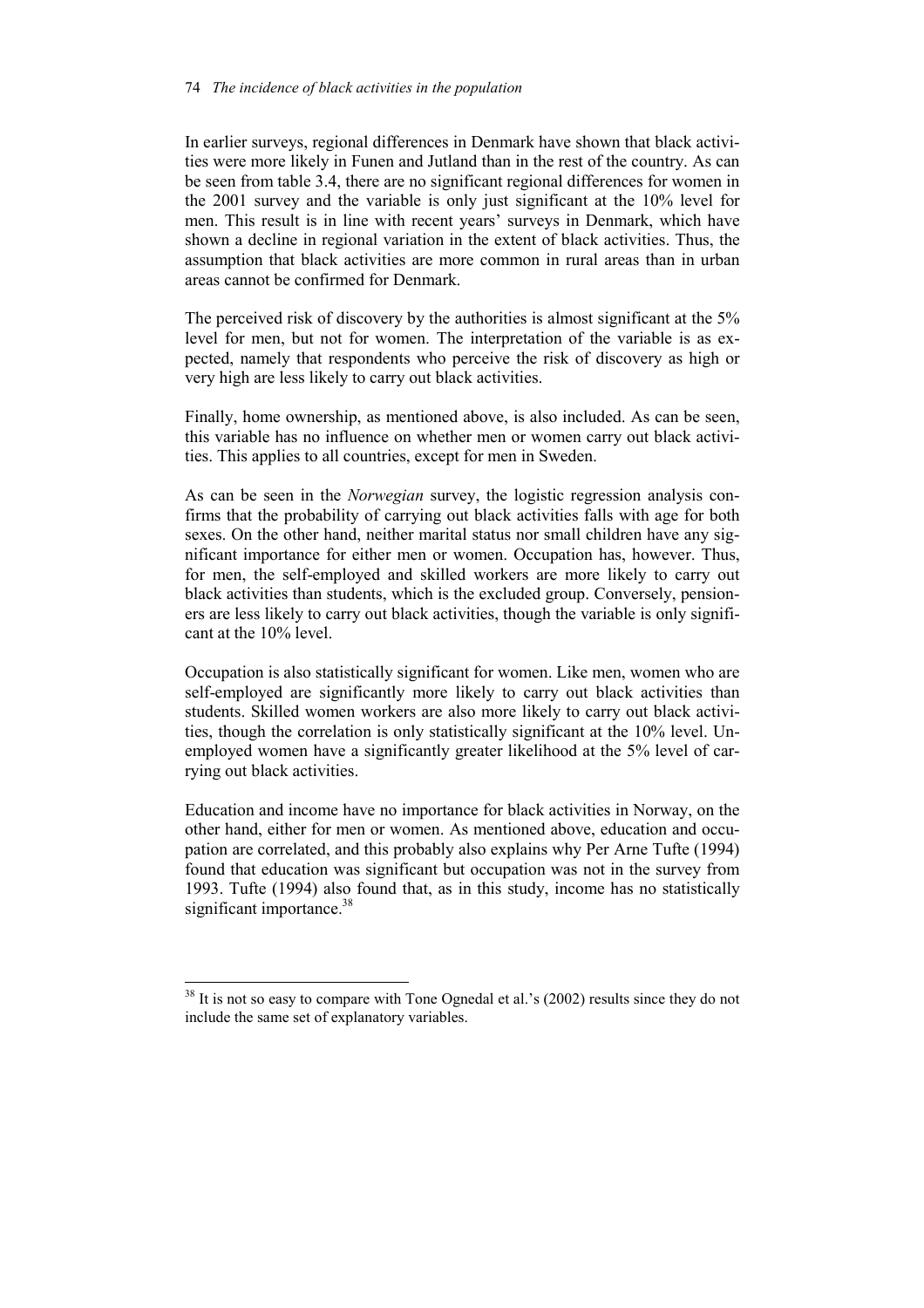For both sexes, there is no significant regional variation in the extent of black activities. A cross tabulation between black activities and the various regions does show a tendency – albeit slight – for more black activities in northern Norway, namely around 20%, against 14.5% in Akershus and Oslo. But by correcting for differences between sex, age, occupation, education, etc., as is done in the regression analysis here, the differences which show up in a cross tabulation can be explained by a different structure in the significant variable, i.e. especially age, sex, occupation and education. Isachsen and Strøm actually obtain the same results – though with no indication of whether they expect regional variations to have a positive or negative effect on black activities – in their original survey from 1981, finding no difference in the extent of black activities between urban and rural areas, cf. Isachsen & Strøm (1985). Tufte has not included a variable for regional variation in his analyses at all.

As expected, however, men are significantly less likely to carry out black activities if they perceive the risk of discovery by the authorities to be high or very high, while perception of risk has no influence on women's black activities.

The perceived risk of discovery also has significant importance for black activities in the earlier Norwegian surveys. The higher the perceived risk, the lower the probability of black activities. This result is reported in Ognedal et al. (2002), Tufte (1994) and Isachsen & Strøm (1981).

It is interesting to see that in 2001 Ognedal et al. also included 7 questions about peoples attitudes towards black activities and tax evasion. In their further analysis they included the answers from one question, namely the question "It is understandable that people are willing to carry out jobs against tax free payment" (my translation) with the answer categories "yes", "no". The answers from this question were used as a means of tax moral and included in the logistic regression analysis. It showed that the lower tax moral the higher was the possibility that people carry out black activities.

As in Denmark and Norway, the probability of black activities also falls with age in *Sweden*, for both men and women. Again as in Norway, children and marital status have no importance for either men or women. For men (but not women), both occupation, education and income have a statistically significant importance for black activities. The self-employed, skilled workers and students are thus significantly more likely to carry out black activities. With regard to education, persons with a university degree in particular are less likely to carry out black activities. With regard to income, all income groups except those in the SEK 200-300,000 income group are more likely to carry out black activities than those who earn up to SEK 100,000 a year. The tendency is, therefore, for the probability of black activities to rise with income. For Swedish men, this could imply a positive correlation between rising marginal tax and the probability of black activities, since rising income also results in higher marginal tax. If, as the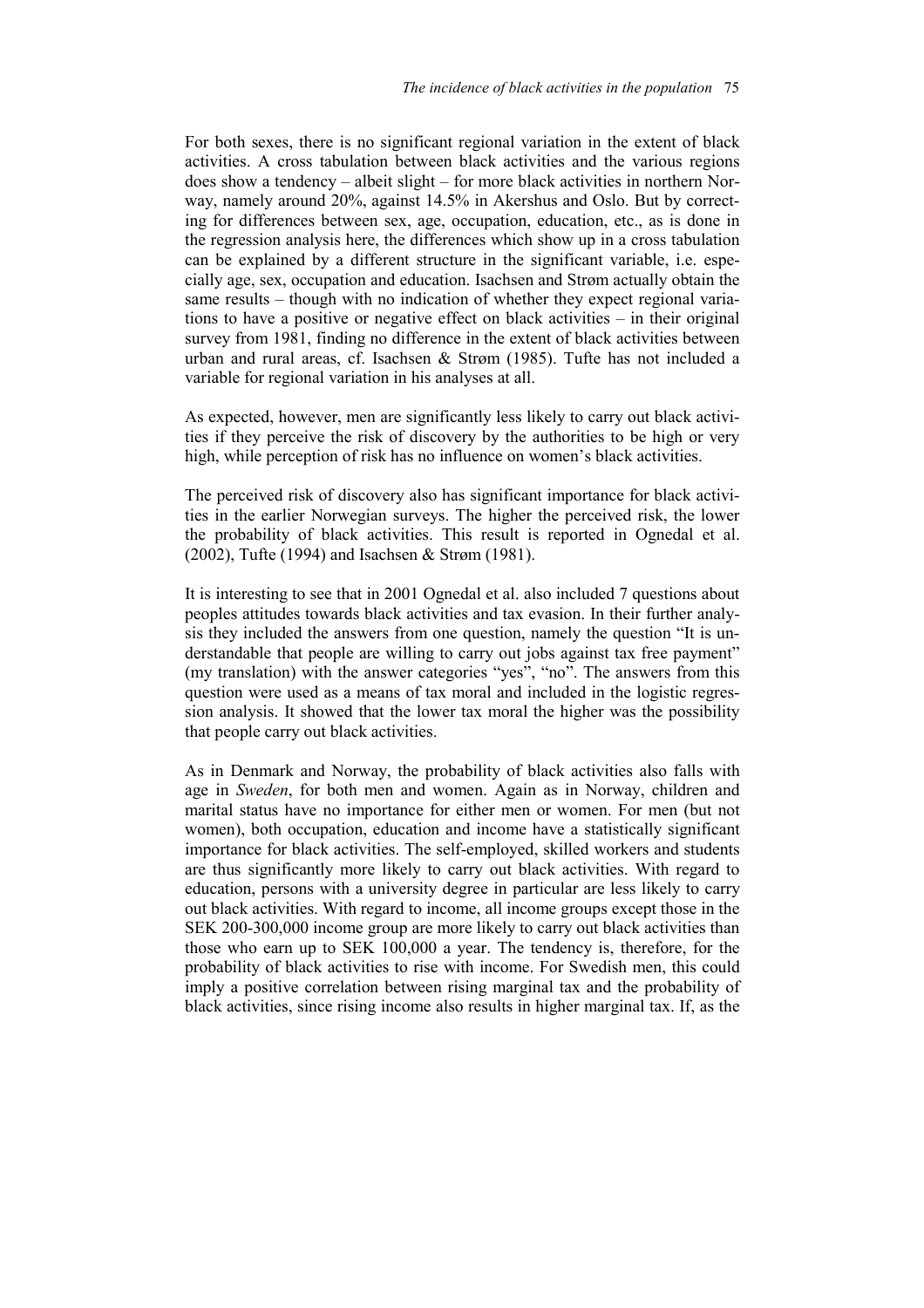results here indicate, marginal taxes have a tendency to increase the probability of black activities for Swedish men, then it more than offsets any negative effect on black activities from an income effect.

In Sweden, as in Denmark, unemployment has no significant importance for black activities.

There are no regional differences in the probability of black activities either. Thus, the assumption that black activities were more prevalent in rural than in urban areas cannot be confirmed. Riksrevisionsverket, which, as previously mentioned, has also carried out a qualitative survey of black activities (Riksrevisionsverket, 1998b, 1998c), has a possible explanation for this, however. The qualitative survey showed that, though there was a more extensive social network in rural areas, and with it greater possibilities for black activities, there was also a not inconsiderable degree of self-control in the small rural communities, which indicates that large-scale black activities were not acceptable. For example, Riksrevisionsverket found examples showing that persons who carried out black activities on a large scale, and who were also on unemployment benefit, were boycotted by local suppliers of building materials.

Riksskatteverket points out that, in the larger cities, the correlation between social networks and self-control is the opposite. Thus, the networks are perhaps not as extensive, with correspondingly fewer opportunities for black activities, but on the other hand, large-scale black activities are less visible, which means fewer possibilities for "self-control".

These opposite factors thus seem to be present to a very high degree in Sweden, which probably explains why regional variation has no statistically significant effect on black activities.

On the other hand, men, and to some extent women, are, as expected, less likely to carry out black activities if they think there is a high or very high risk of discovery by the authorities.

Alone among the surveyed countries, Swedish men (but not women) who own their own homes are more likely to carry out black activities than tenants. However, this fits well with the tendency for income, and with it marginal tax, to increase the likelihood of black activities for Swedish men.

In the *German* survey, men are also less likely to carry out black activities with age. However, alone among the surveyed countries, age has no significant importance for women.

Marital status in Germany also has a different effect for men and women. Thus, it is unimportant for men, but has a clear statistically significant importance for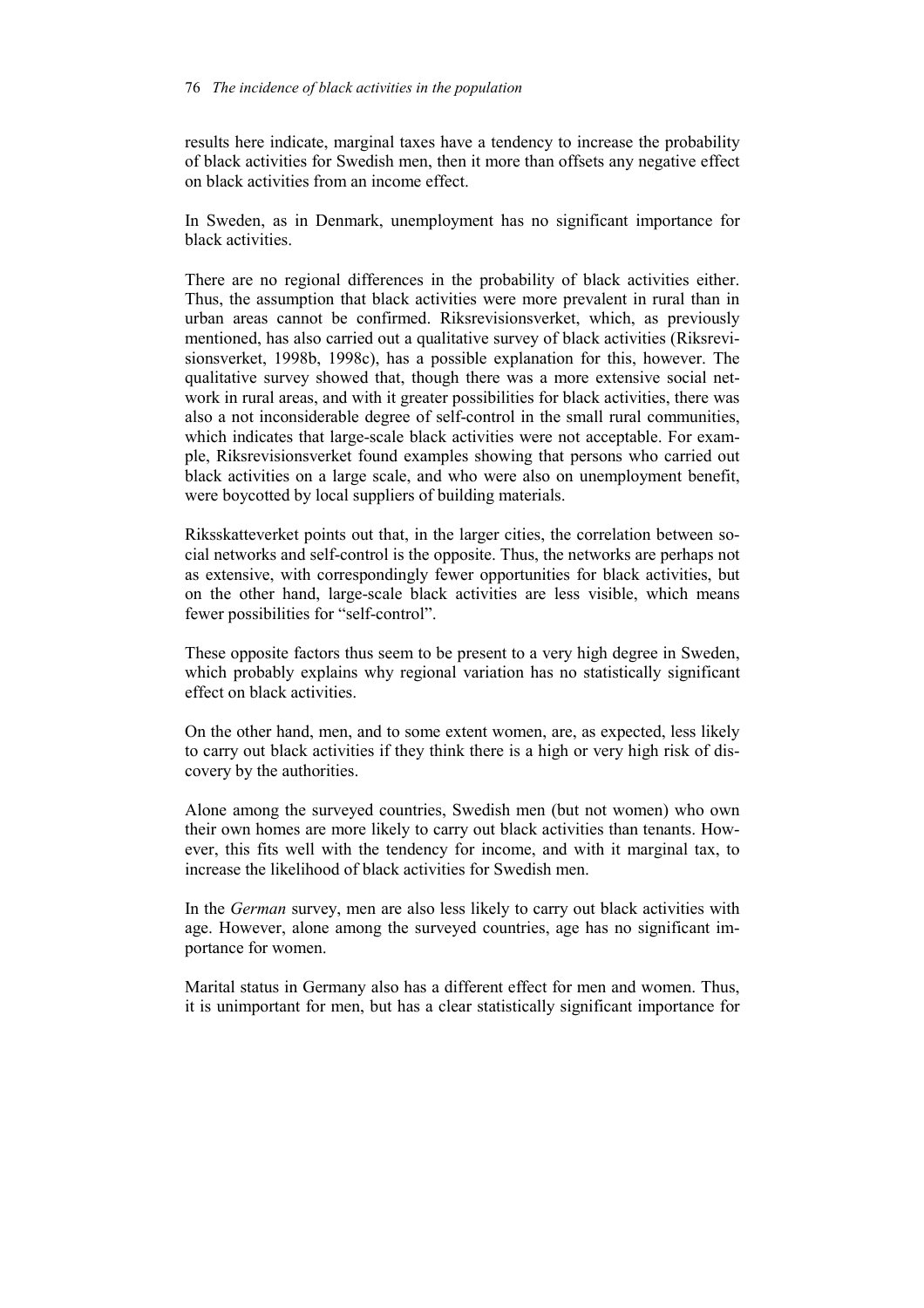women, single women being significantly more likely to carry out black activities than married women.

Children under 6 has no importance for either men's or women's black activities in Germany. Occupation has, on the other hand. Thus, skilled men are significantly more likely to carry out black activities than male salaried employees, while the same applies to skilled and unskilled women and female students.

As can be seen in appendix table 3.4, the unemployed (men and women) are not significantly more likely to carry out black activities if a variable for length of unemployment is also included. However, men who have been unemployed for a long time are more likely to carry out black activities, while length of unemployment is not statistically significant for women. For men, length of unemployment is only significant at the 10% level, however. These variables are correlated, of course. If the variable for length of unemployment is omitted from the model, then both unemployed men and women are significantly more likely to carry out black activities. This confirms the impression from table 3.3 above, which shows that the unemployed are especially active in the black markets in Germany.

In Germany, the correlation between occupation and education means that education is not significant for men or women. Personal monthly net income is, on the other hand. Thus, the higher the income for men and women, the less likely they are to carry out black activities, which is the reverse of the tendency for Swedish men, cf. above.

There is no difference in the probability of carrying out black activities between East and West Germany. Chapter 4 takes a closer look at the difference between the two regions, which is, after all, a reunification of two very different political, economic and social systems. Black hours worked are also included in the analysis in chapter 4.

As in the Swedish survey, men and women in Germany are less likely to carry out black activities if they think there is a high or very high risk of discovery by the authorities.

The detailed statistical analysis of factors of importance for black activities in Wolff (1990, 1991) more or less confirms the results referred to above for the variables sex, age and occupation. However, it is worth noting that, in Merz  $\&$ Wolff (1993), the unemployed are not significantly more likely to carry out black activities than others, which, according to the new analyses here, no longer applies in 2001.

Wolff (1990, 1991) and Merz & Wolff (1993) have also looked at the extent to which activities in unpaid social networks influence whether a person carries out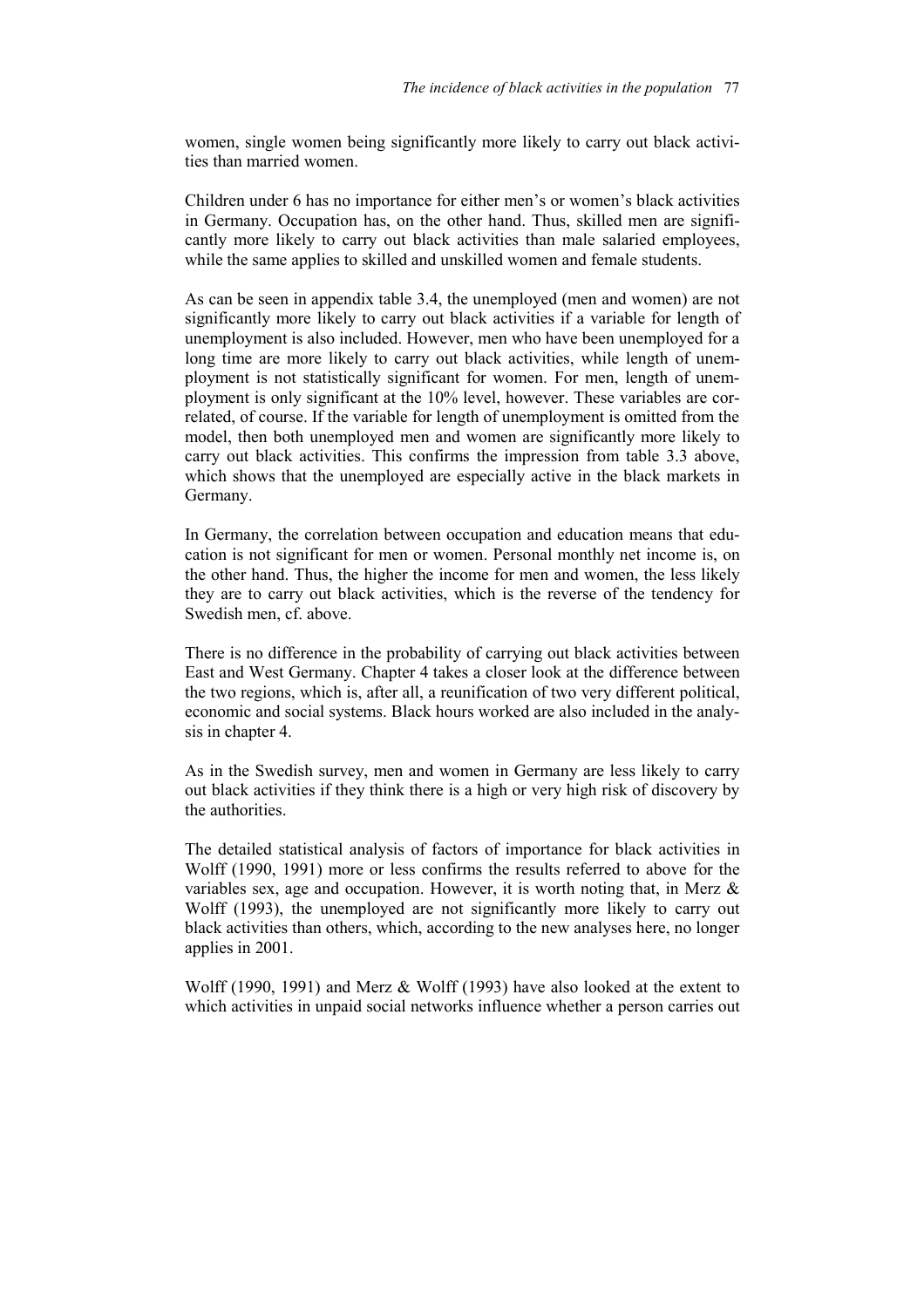#### 78 *The incidence of black activities in the population*

black activities. Such activities could be expected to mean less time for black activities, but in fact their analyses show that the variables *help to neighbours, help to family/friends,* and *unpaid positions of trust* are all significant. According to the authors, this is because activities in these social networks are a way of coming into contact with people who want to buy black activities.

As mentioned previously, *Great Britain* is the only country among those surveyed where there is no significant difference in the probability of black activities between men and women. As in all the other countries, the probability of carrying out black activities falls with age.

In line with most of the countries, marital status has no importance in Great Britain. Children under 4 have, on the other hand. A person with children under 4 is less likely to carry out black activities. This is in line with the finding by Jean Kimmel and Karen Smith Conway (2001) of the general likelihood of having a second job in the USA.

Occupation also has significant importance for carrying out black activities in Great Britain. Thus, young people under education are significantly more likely to carry out black activities than others. This clearly confirms the impression from table 3.3.

As in most of the other countries, the unemployed are not more likely to carry out black activities than others, and length of unemployment has no significant importance for black activities either. Even though the latter variable is omitted from the model, it does not mean that unemployment is significant for black activities.

When occupation is significant, the correlation with education means, as in Norway, that education becomes insignificant. As in Germany (and for Swedish men), income is significant, though it is interesting to note that the correlation is positive, as for Swedish men, i.e. the probability of black activities increases with income in Great Britain.

Regional variations in the probability of black activities are clearly insignificant in Great Britain, even at the 10% level.

Unlike in most of the other countries in this study, the risk of discovery by the authorities has no importance for black activities whatsoever. In the Danish survey, this variable is only significant for men at the 10% level, and not at all for women. In Denmark's case, this can be explained by the generally low perceived risk of discovery among both those who carry out black activities and those who do not. In Great Britain, on the other hand, the perceived risk of discovery is the highest of all the countries in the survey, cf. table 4.5 in chapter 4, and is shared almost equally by those who carry out black activities and those who do not.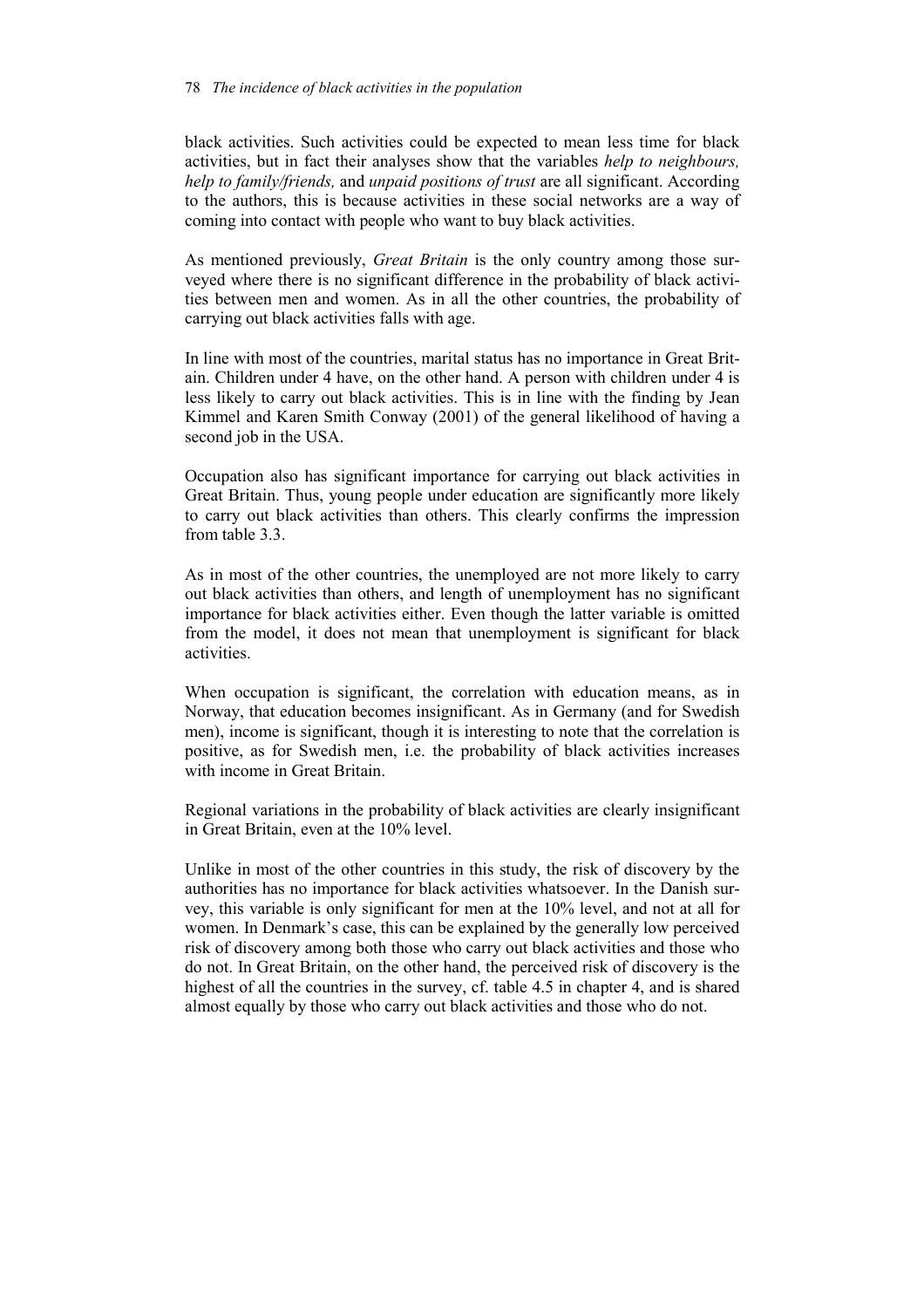*In summary*, in the countries (except for Great Britain) surveyed here, men are more likely to carry out black activities than women. Age is clearly significant, the young being more active than the elderly. Conversely, neither marital status nor children under 6 seems to have any great importance.

In those countries where occupation is important, i.e. Norway, Sweden, Germany and Great Britain, the general impression is that it is especially the selfemployed, skilled workers and students who are significantly more likely to carry out black activities. In those cases where education is statistically significant, vocational training is typically associated with a greater probability of carrying out black activities, or black activities are negatively correlated with educational level. The assumption that skilled workers or people with a vocational education carry out more black activities than others is thus confirmed in the analyses here.

In general, the analyses show that the unemployed are not more likely to carry out black activities. The exception here is Germany, where the unemployed are clearly more likely to be active in the black markets.

In these analyses, income from "white" work has been used as an approximate variable for marginal tax, since marginal tax rises with income. However, as mentioned in the introduction to this section, it is not possible to determine beforehand whether income from "white" work will result in a higher or lower probability of black activities. On the one hand, rising income, and with it rising marginal tax, points to a higher probability of black activities, but there is also an income effect, which works in the opposite direction. The empirical results also confirm that it is not possible to show a clear correlation. In Denmark and Norway, and for Swedish women, the variable is not significant at all. In Great Britain and for Swedish men, the probability of black activities rises with income. But the opposite is true in Germany, for both men and women, where lower incomes result in a higher probability of black activities. Here, therefore, the income effect seems to dominate. This also fits in well with the fact that, in Germany, the unemployed are significantly more likely to carry out black activities.

With regard to regional variation, the main impression is that this does not play any great role. The assumption that there are more black activities in rural than in urban areas cannot be confirmed, therefore. For Sweden, and perhaps also Norway and Denmark, a possible explanation is the existence of wider social networks in rural areas, with a correspondingly greater opportunity for black activities, compared with towns and cities. However, in rural areas there is also a greater degree of "self-control", which makes large-scale black activities more difficult. The opposite is true in the cities, on the other hand. On the whole, therefore, it is difficult to determine the effect of regional variation on black activities, which the analyses here also show. We return to the regional variation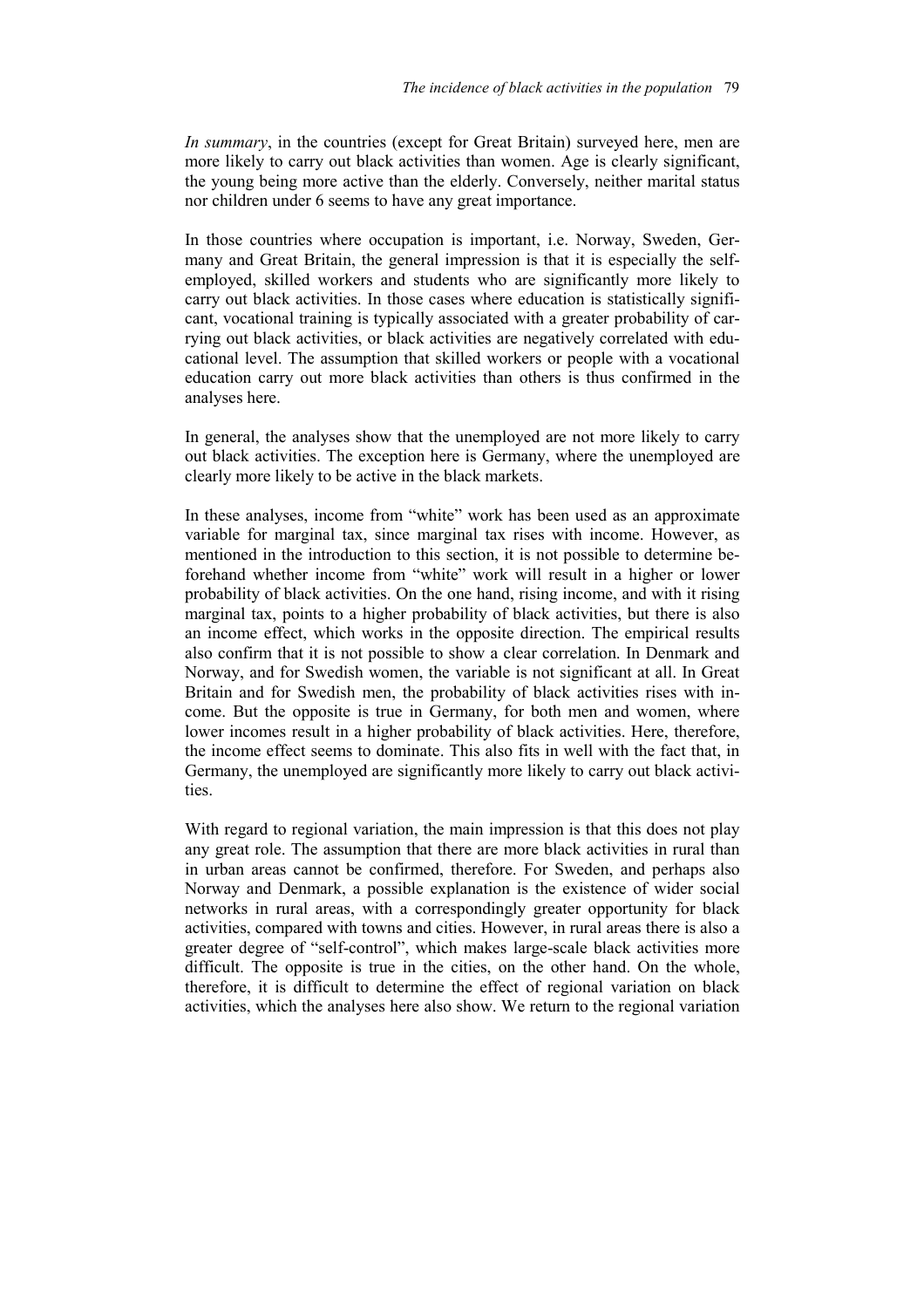between East and West Germany in chapter 4, where conditions are unlike those in the other countries due to the former communist regime in East Germany.

The perceived risk of discovery by the authorities plays a statistically significant role, on the other hand. Thus, as expected, a high or very high perceived risk of discovery significantly reduces the probability of black activities.

## **3.5 Black working hours**

In all countries, those respondents who answered yes to having carried out black activities were also asked how many hours a week they spent on them.

The aim of this section is first and foremost to describe the extent of black activities in time, which is interesting in itself, since such a comparison between five different countries using comparable question designs has not previously been attempted. In addition to the average time spent on black activities in the various countries, time spent is also distributed by sex, age and occupation. Here, it is especially interesting to examine whether men work more black hours than women, as they do in the formal market.

The uncertainty in the answers to this question can be expected to be slightly higher than for the other questions, since, as pointed out by Gunnar Viby Mogensen (1989), much black activity is periodical. For many people, it might only be once a year. That respondents are asked to specify an average weekly figure – and not, for example, total black hours worked last year  $-$  is, as pointed out by Gunnar Viby Mogensen (1985), due to the problem familiar from, for example, consumer surveys, namely that respondents find it difficult to remember back in time. By asking respondents to give an (approximate and average) number of hours worked per week, it is hoped to make them sure to include all activities in their estimate of time spent on black activities.

As table 3.5 shows, black hours worked vary quite a lot from country to country, from a low of over 3½ hours in Great Britain to a high of over 8 hours in Germany. The figures for Scandinavia are around the same level at 4½-5 hours per week.

Respondents' difficulty in specifying a weekly figure because they do not often carry out black activities can also be seen from the big variation between the countries in the proportion of persons who are able to specify time spent, ranging from about 78% in Norway to about 45% in Sweden, cf. table 3.5. This was also the case in the earlier Danish surveys, where the proportion who can specify a weekly figure for black hours worked varies from 45% in 1995 to about 70% in 1997 and 1998.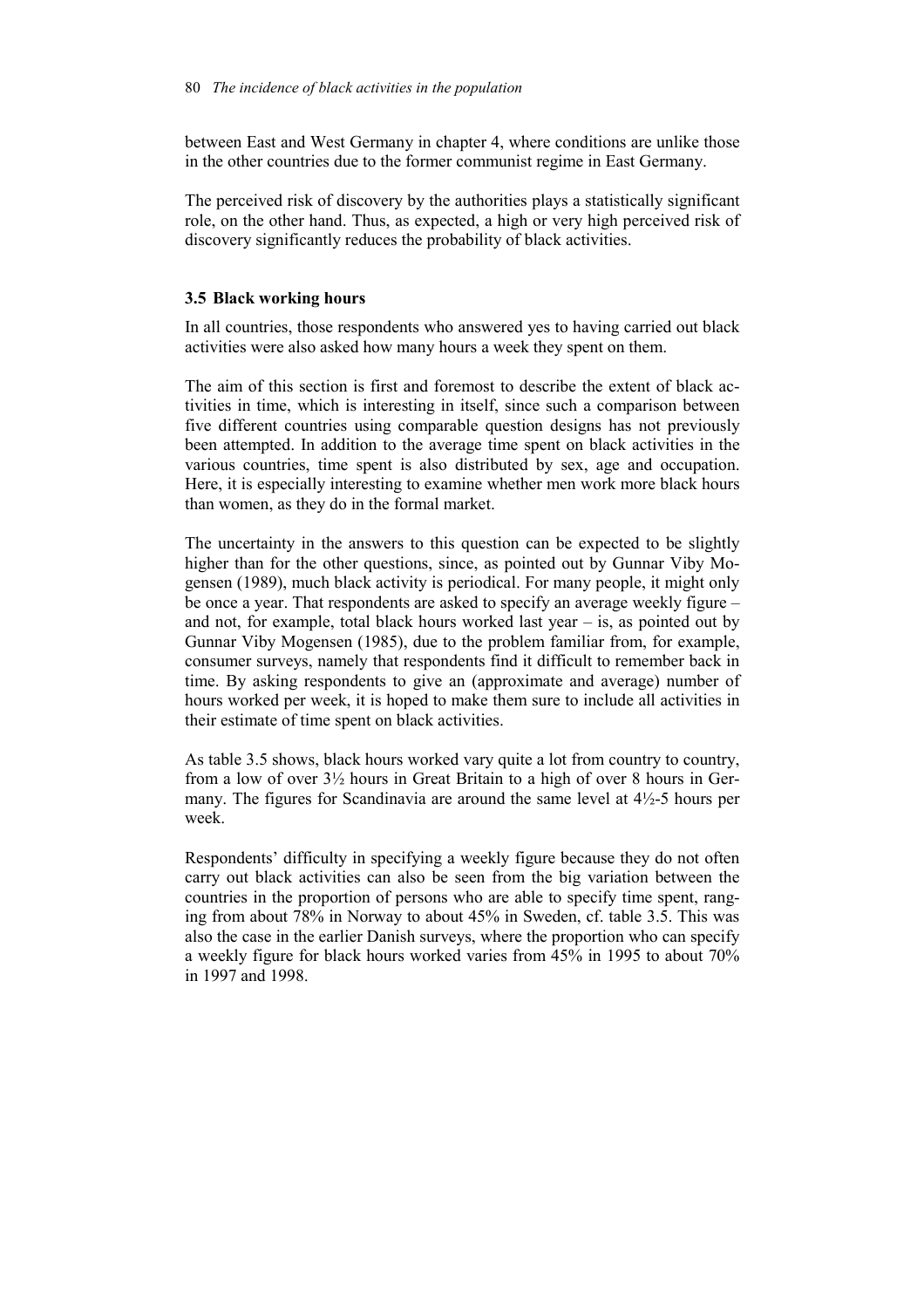The overall extent of black activities is extrapolated in chapter 4, where, in line with Gunnar Viby Mogensen (1989), the figures for black hours from those who *have* answered the question are assumed to represent all respondents in the survey who carry out black activities. This avoids any serious errors, since more detailed analyses show that the proportion of those who carry out black activities, but who cannot specify a figure for hours worked, is distributed fairly evenly between the two sexes and across the age and occupation groups, which, as was seen above, are important variables for black activities. Thus, there are many examples among those who have said yes to carrying out black activities, but who have not specified the number of hours worked, with both a typically low time use (e.g. on black transactions) and a typically high time use, e.g. craftsmen.

**Table 3.5: Average time per week spent on black activities in Denmark, Norway, Sweden, Germany and Great Britain for those 18-74-year-olds who have carried out black activities** 

|                      | Average time per week on black ac-<br>tivities | Proportion who specify time<br>spent |
|----------------------|------------------------------------------------|--------------------------------------|
| Denmark              | 5 hrs.: 10 min.                                | 59.9%                                |
|                      |                                                |                                      |
| Norway               | $4 \text{ hrs}$ : 21 min.                      | 77.8%                                |
| Sweden               | 4 hrs.: 43 min.                                | 44.9%                                |
| Germany              | 8 hrs.: 14 min.                                | 56.6%                                |
| <b>Great Britain</b> | 3 hrs.: 48 min.                                | 63.6%                                |

Some of the older Norwegian surveys asked how many hours had been spent on black activities within the last 12 months. But any answer to such a question must be expected to be on the low side, since many respondents are unlikely to be able to remember all – especially the less time-consuming – black activities. The Norwegian survey for 1980 showed that time spent on black activities averaged 110 hours a year, or just over 2 hours a week on average.

Neither Goldstein (1990) nor Ognedal et al. (2002) have reported the average time spent on black activities in the 1988/89 and 2001 surveys for Norway, for men or women, but only the marginal distributions. However, these can be used to estimate the average time spent, cf. Goldstein (1990), tables 2 and 5 and table 4.2 and 4.7 in Ognedal et al. (2002). These showed that about 132 hours a year in 1988/89 had been spent on black activities, corresponding to over 2½ hours a week. If true, this represents an increase on Isachsen & Strøm's figure for 1980. In 2001 the average time spent on black activities fell to 85 hours per year or 1.6 hours per week. The fall in hours worked in the black economy from 1988/89 to 2001 is mainly due to a fall among women.

The new figures for Norway for 1998/2002 presented here (of 4 hours and 21 minutes) are thus a lot higher than the average black hours worked in the 1980s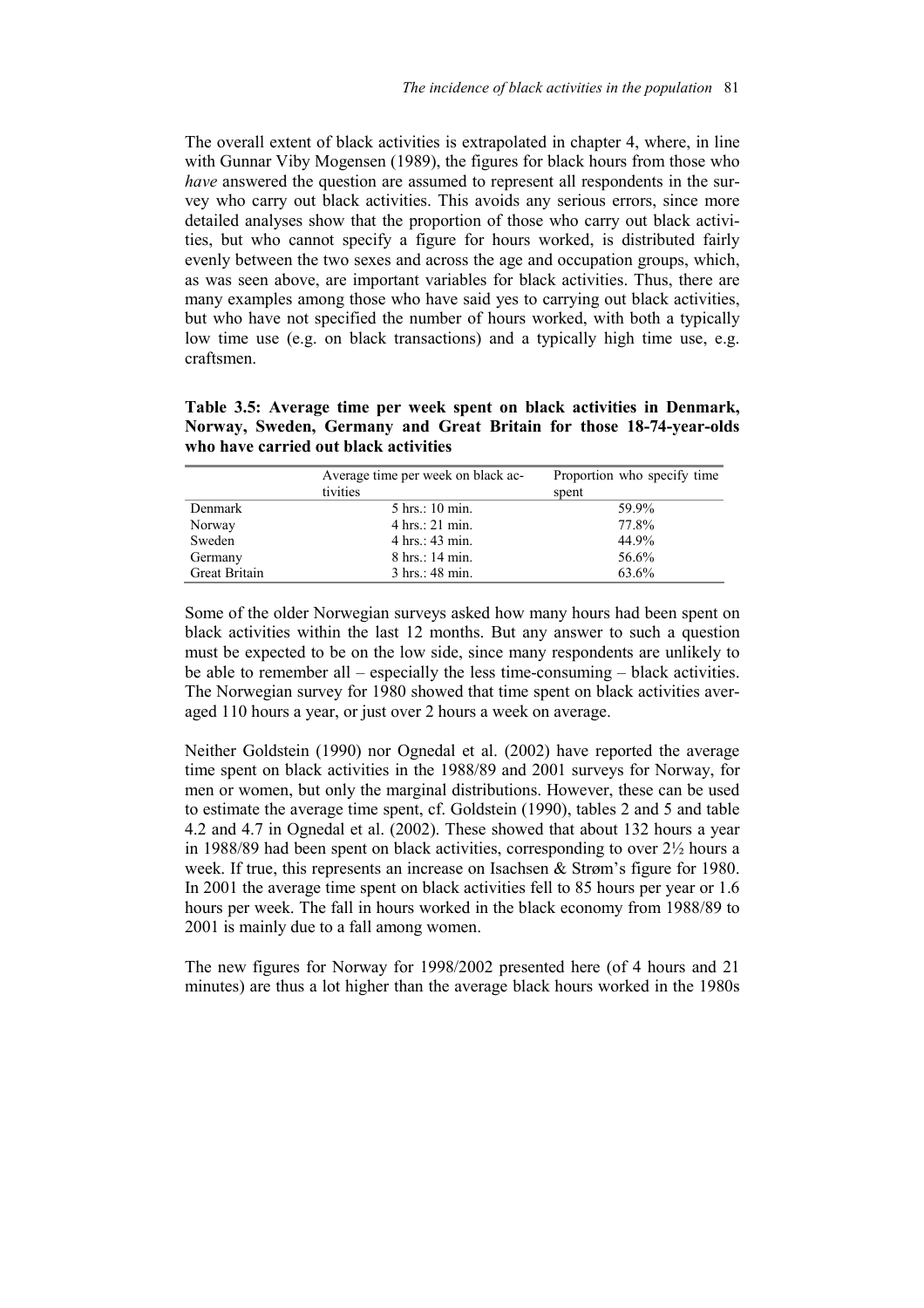and 2001. The difference is probably due to the fact that, as mentioned above, the other figures are presumably somewhat understated.

As previously mentioned, based on the oldest German figures, Wolff (1993) finds that an average of 6.1 hours a week were spent on black activities according to the lower limit for black activities, against 5.4 black hours a week according to the upper limit. Compared with the new figures for 2001 (8 hours and 14 minutes), therefore, there has been a fairly big increase in the number of black hours worked in Germany. Part of the explanation for this increase is probably the differences in the questions, since the older German survey used an indirect approach to the subject without directly mentioning that the questions were about black activities. This is hardly the whole explanation, however, and, as in Norway, there has undoubtedly been an increase in black hours worked.

Interestingly, the new surveys in this book also find that more time is spent on black activities in Germany compared with Norway, as in the surveys from the  $1980s.<sup>39</sup>$ 

Table 3.6 shows the number of black hours worked by sex, age and occupation. As can be seen, men tend to work more black hours than women in both Denmark, Sweden, Germany and Great Britain, though the differences are not that great.

In these countries, the distribution of black hours between the sexes thus resembles that in the formal labour markets. Norway is the exception, however, women here working more black hours than men. An earlier Danish survey from 1988 also found the same for Danish women, cf. Gunnar Viby Mogensen (1989).

It is hard to say anything with certainty about the correlation between age and black hours in the various countries. However, apart from Germany, there is a tendency for those over 60 to work more black hours than the average. The under-29s are also over the average in Denmark, Sweden and Germany.

There seems to be more of a pattern in weekly black hours worked for the various occupational groups. In all countries except Denmark and Norway, the selfemployed spend the most time on black activities, especially in Germany, where they work about 5 black hours a week more than the average for all Germans. In Sweden, too, the self-employed work relatively more black hours compared with the average for the whole population.

The opposite is true for salaried workers, who, in all countries except Denmark, work on average fewer black hours than the population as a whole. In Germany,

l

<sup>&</sup>lt;sup>39</sup> There are no comparable figures for black hours worked for Sweden and Great Britain.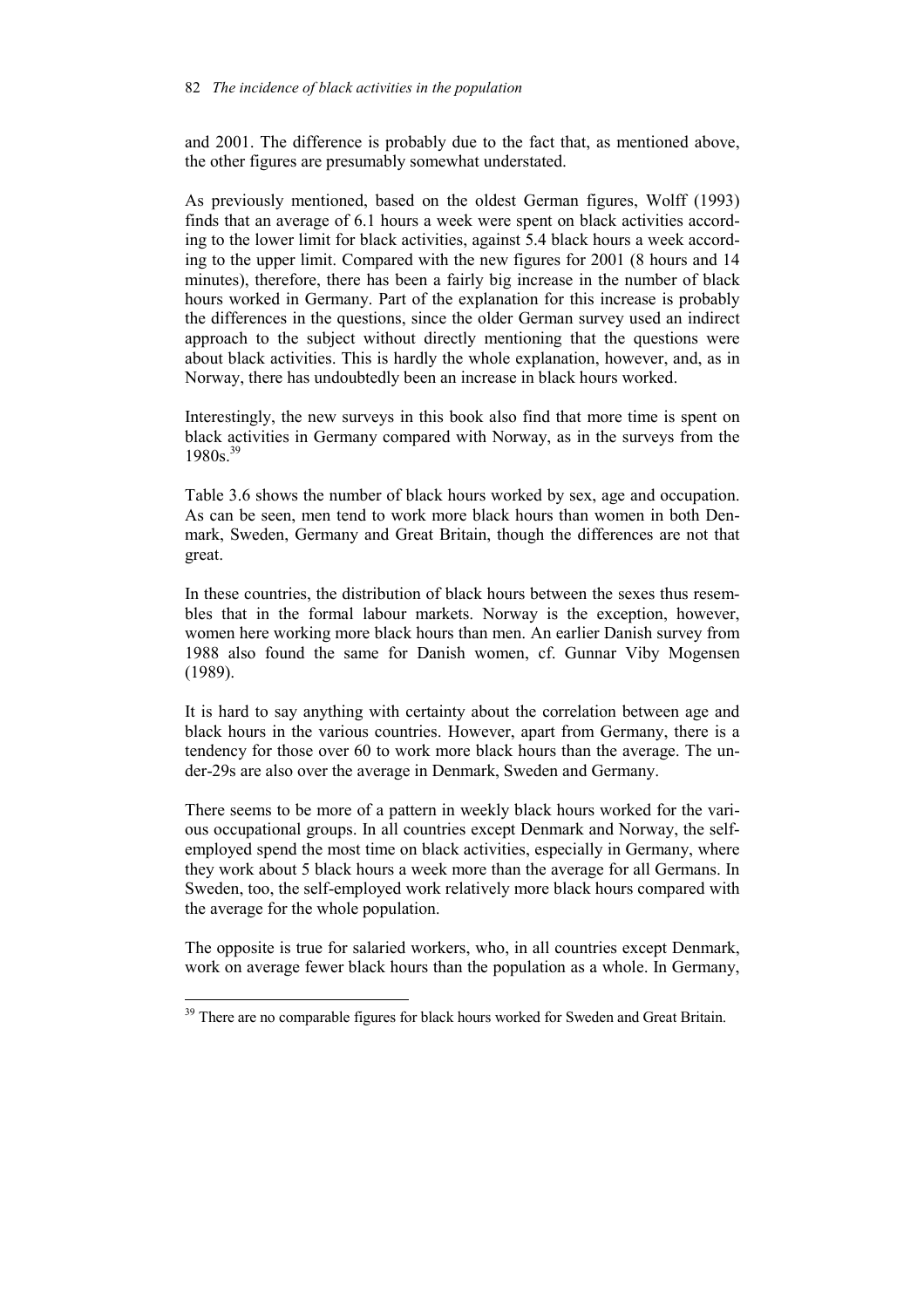for example, salaried workers work only half the number of black hours as the general population. The difference between salaried workers and the general population is not as big in the other countries, however.

| carry out black activities in Denmark, Norway, Sweden, Germany and<br>Great Britain, by sex, age and occupation |              |     |        |           |           |         |     |               |     |
|-----------------------------------------------------------------------------------------------------------------|--------------|-----|--------|-----------|-----------|---------|-----|---------------|-----|
|                                                                                                                 | Denmark      |     | Norway |           | Sweden    | Germany |     | Great Britain |     |
|                                                                                                                 | <b>Hours</b> | No. |        | Hours No. | Hours No. | Hours   | No. | Hours         | No. |

**Table 3.6: Average black hours worked among those 18-74-year-olds who** 

|                                    | Hours  | No.            | Hours                                                                                | No. | Hours | No. | Hours | No. | Hours  | No.            |
|------------------------------------|--------|----------------|--------------------------------------------------------------------------------------|-----|-------|-----|-------|-----|--------|----------------|
| Men                                | 5.6    | 171            | 4.1                                                                                  | 235 | 4.9   | 74  | 8.5   | 220 | 4.0    | 55             |
| Women                              | 3.4    | 47             | 4.9                                                                                  | 105 | 4.3   | 35  | 7.8   | 124 | 3.4    | 23             |
|                                    |        |                |                                                                                      |     |       |     |       |     |        |                |
| $18-29$ -year-olds                 | 6.4    | 54             | 4.0                                                                                  | 120 | 4.9   | 39  | 7.6   | 119 | 4.0    | 24             |
| $30-39$ -year-olds                 | 4.3    | 56             | 4.4                                                                                  | 90  | 3.2   | 33  | 7.7   | 99  | 2.7    | 36             |
| 40-49-year-olds                    | 3.2    | 51             | 4.6                                                                                  | 63  | 6.6   | 21  | 9.0   | 61  | (4.1)  | 15             |
| $50-59$ -year-olds                 | 6.6    | 40             | 4.3                                                                                  | 45  | (4.6) | 8   | 10.8  | 38  | (30.0) | $\mathbf{1}$   |
| $60-74$ -year-olds                 | (6.8)  | 17             | 5.3                                                                                  | 22  | (5.3) | 8   | 7.3   | 27  | (6.7)  | $\overline{2}$ |
|                                    |        |                |                                                                                      |     |       |     |       |     |        |                |
| Self-employed/<br>assisting spouse | 4.2    | 42             | 4.9                                                                                  | 42  | (6.7) | 9   | 13.2  | 26  | (5.7)  | 7              |
| Salaried workers                   | 5.5    | 131            | 3.7                                                                                  | 128 | 2.9   | 21  | 4.0   | 40  | 2.6    | 32             |
| Skilled workers                    | 4.1    | 97             | 3.8                                                                                  | 64  | 4.6   | 29  | 7.5   | 92  | (5.2)  | 15             |
| Unskilled work-<br>ers             | 4.6    | 62             | 5.2                                                                                  | 34  | (5.5) | 15  | 8.6   | 35  | (3.5)  | 8              |
| Unemployed                         | (13.4) | 5              | (8.9)                                                                                | 11  | (4.2) | 10  | 10.7  | 31  | (1.9)  | 3              |
| Pensioners                         | (7.0)  | 18             | (3.1)                                                                                | 7   | (5.3) | 7   | 8.9   | 26  | (5.0)  | 1              |
| Under education                    | (5.5)  | 15             | 2.8                                                                                  | 20  | (5.6) | 17  | 8.7   | 54  | (1.0)  | 2              |
| Other                              |        | $\overline{2}$ | 5.6                                                                                  | 34  | (3.0) | 1   | 7.6   | 39  | (7.8)  | 6              |
| Total                              | 5.2    | 218            | 4.3                                                                                  | 340 | 4.7   | 109 | 8.2   | 344 | 3.8    | 78             |
| Note:                              |        |                | Figure in brackets mean that the average is calculated on less than 20 observations. |     |       |     |       |     |        |                |

In most countries, both skilled and unskilled workers tend to work more black hours than the average, though for both groups the average lies close to that for the general population.

With regard to the unemployed, it is only possible to say anything with reasonable statistical certainty in Germany. Older Danish surveys indicate that the unemployed spend less time on black activities than the population as a whole, cf. Søren Pedersen (1999). In Germany, on the other hand, the unemployed work about 2½ hours more than the average for all those active in the black markets. In Germany, therefore, not only do a higher proportion of the unemployed carry out black activities, but they also work more black hours.

As can be seen from the above, the proportion of pensioners who carry out black activities is not big in any of the countries. However, those who are active in Denmark and Germany spend, on average, more time on black activities than the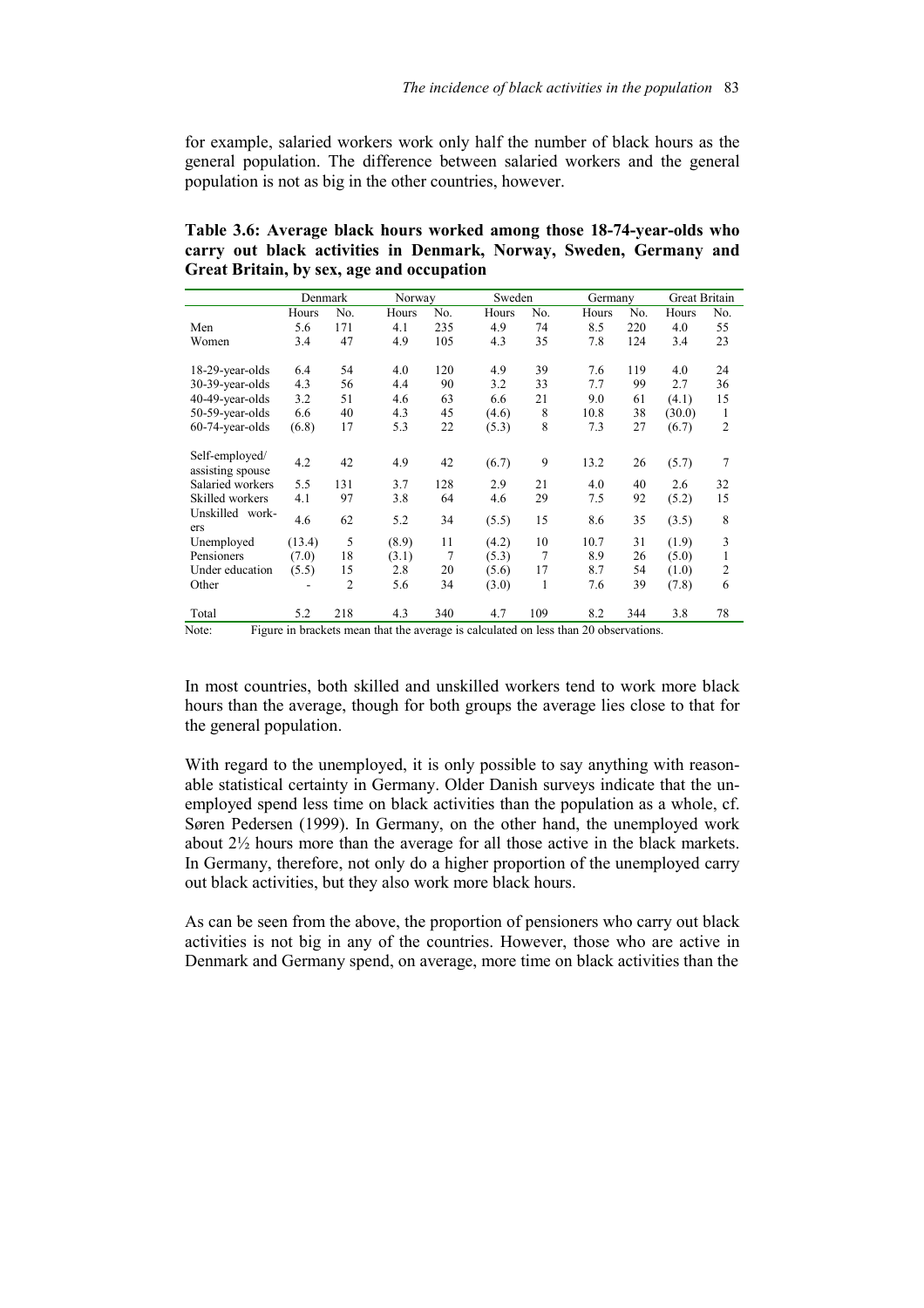population as a whole. Here, there is little doubt that those pensioners who are able to carry out black activities also have the time to do so.

The number of black hours worked compared with the general population varies somewhat more from country to country for persons under education, on the other hand. Thus, in Norway, students spend less time than the average, while students in Great Britain, Sweden and Germany spend more. Apart from Norway, average black hours worked by students fluctuates around the average for the whole population, however.

#### **3.6 Black wages**

This section discusses average black wages in the five countries – including whether the wage level in the formal market is also reflected in the black market – and the wage differential between men and women.

Respondents who carry out black activities are also asked about their hourly wages. Persons who answered yes to having carried out black activities, and where payment was in the form of cash or both cash and quid pro quos/friendly turns, were asked about black wages directly:

*"Approximately what have you earned per hour in the past 12 months by doing this work in the black economy?"* 

Persons who only received payment in the form of quid pro quos/friendly turns were asked:

*"If you had been paid in cash for the work you did in the black economy in the past 12 months, how much per hour would you have received?"* 

The question about black hourly wages in the Danish surveys was first asked in 1996. That it had not been asked before was due to the assumption that information about black wages could be expected to be less reliable. Partly because black wages are naturally not reported to the authorities, and partly because (at least in Denmark) the parties often agree a fixed price for a given piece of work, not an actual hourly wage. Another problem is that there is not always any agreement about cash payment, but quid pro quos or return favours.

In the Danish surveys from 1996 to 1998, however, there is nothing to indicate that respondents had any great difficulty in answering the above questions, and the answers were often highly plausible. The questions on black wages are therefore included in the surveys here.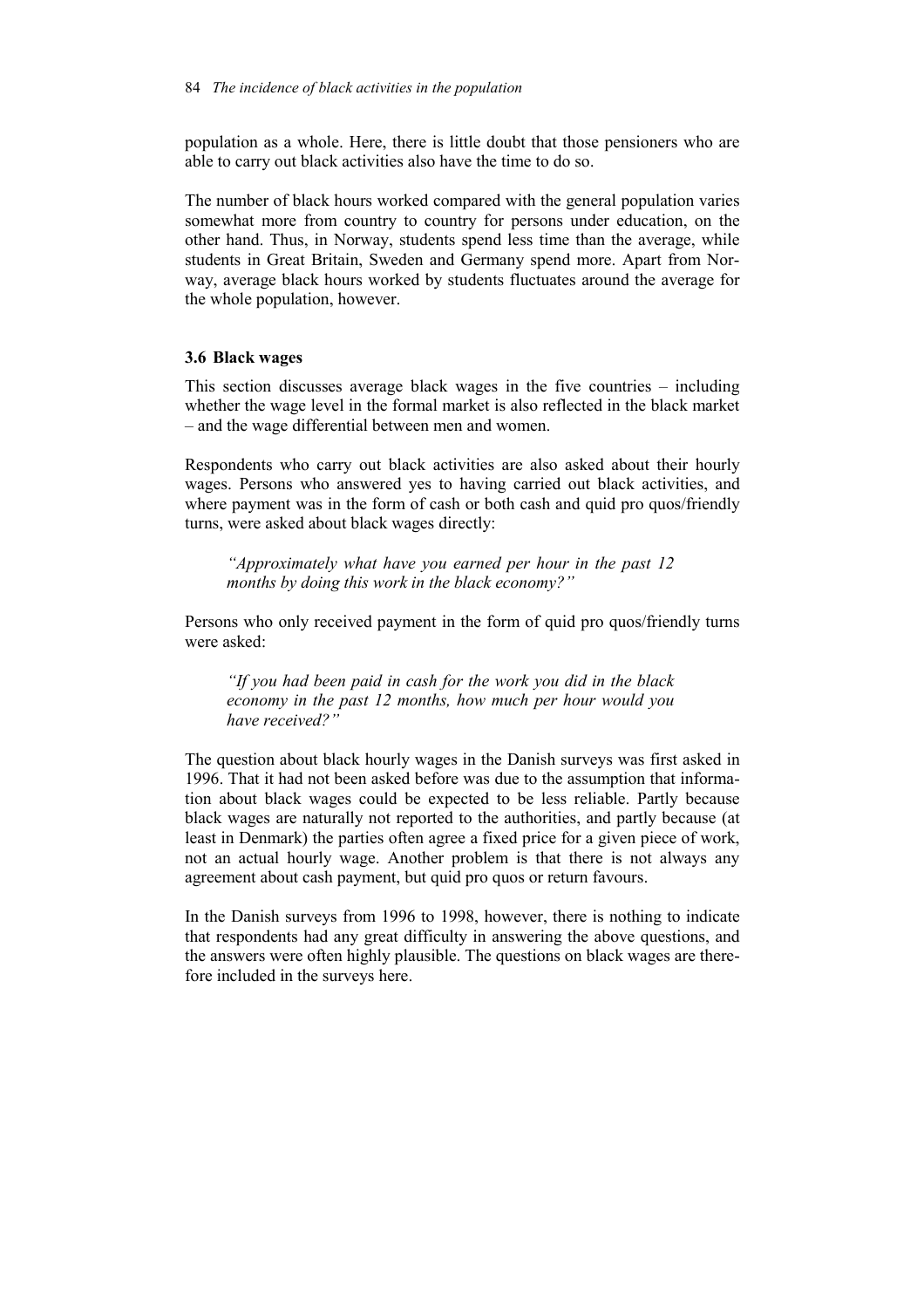In Denmark and Norway, 75-80% of all respondents who have carried out black activities were also able to state a black hourly wage, while the proportion was a bit lower in Sweden, Germany and Great Britain, namely 65-70%. In order to compare black wages between the countries from different survey years, they were first converted to 2001 levels, by adjusting with the consumer price index in each country. The 2001 black wages were then converted to  $\epsilon$ . As table 3.7 shows, average black wages are highest in Norway  $(\epsilon 16.5)$ , closely followed by Denmark ( $E$ 15.7). They are a bit lower again in Great Britain and Sweden (over €14 and €12.5 respectively), while they are lowest in Germany (€10.3).

By comparison, the average gross earnings for an average industrial worker<sup>40</sup> in the formal market  $-$  i.e. before tax and social security contributions, etc.  $-$  were €29,498 a year in Denmark in 1999, the highest of the five countries, followed by €28,544 in Germany. These were followed by Norway, Great Britain and Sweden, where average gross earnings were  $\epsilon$ 26,136,  $\epsilon$ 24,894 and  $\epsilon$ 21,316 respectively. However, things look rather different if we instead look at net earnings – what the OECD calls "Take-home pay" – for an APW. Now, Great Britain is the highest, with  $\epsilon$ 18,828 in take-home pay a year, followed by Norway, Germany, Denmark and Sweden, with  $\epsilon$ 18,345,  $\epsilon$ 16,575,  $\epsilon$ 16,458 and  $\epsilon$ 14,038 a year respectively.<sup>41</sup>

**Table 3.7: Average black hourly wage for 18-74-year-olds in Denmark, Norway, Sweden, Germany and Great Britain in national currencies (current prices) and 2001 prices (in national currencies and euro)**

|               | Average black hourly wage                                                   |                                                 | No.                                  |     |  |  |  |  |  |
|---------------|-----------------------------------------------------------------------------|-------------------------------------------------|--------------------------------------|-----|--|--|--|--|--|
|               | National currency                                                           | National currency,<br>2001 prices <sup>2)</sup> | Euro,<br>$2001$ prices <sup>3)</sup> |     |  |  |  |  |  |
| Denmark       | <b>DKK</b> 117                                                              | <b>DKK</b> 117                                  | 15.7                                 | 510 |  |  |  |  |  |
| Norway        | NOK $132^{1}$                                                               | <b>NOK 137</b>                                  | 16.5                                 | 326 |  |  |  |  |  |
| Sweden        | <b>SEK 112</b>                                                              | <b>SEK 116</b>                                  | 12.5                                 | 166 |  |  |  |  |  |
| Germany       | DEM 20                                                                      | DEM 20                                          | 10.3                                 | 346 |  |  |  |  |  |
| Great Britain | GBP<br>9                                                                    | <b>GBP</b><br>- 9                               | 14.4                                 | 80  |  |  |  |  |  |
| Notes:        |                                                                             | 1) Simple average of the 1998 and 2002 surveys. |                                      |     |  |  |  |  |  |
|               | 2) The notice of compared in compact prices is concentral to 2001 prices by |                                                 |                                      |     |  |  |  |  |  |

 2) The national currency in current prices is converted to 2001 prices by correcting for the trend in consumer prices in each country.

 3) The 2001 wage rates in national currencies are converted using each country's average exchange rate for the euro in 2001.

Thus, there is no clear correlation when comparing wage levels between the five countries in the formal and black markets. What we can say, however, is that, in

l

<sup>&</sup>lt;sup>40</sup> Called "Average Production Worker", or just APW, by the OECD, cf. OECD (2001b). <sup>41</sup> The OECD states wages in \$. The conversion to  $\epsilon$  is based on the average dollar exchange rate for 1999, which, according to the European Central Bank, was  $\epsilon$ 1.066, cf. ECB (2000, p. 60).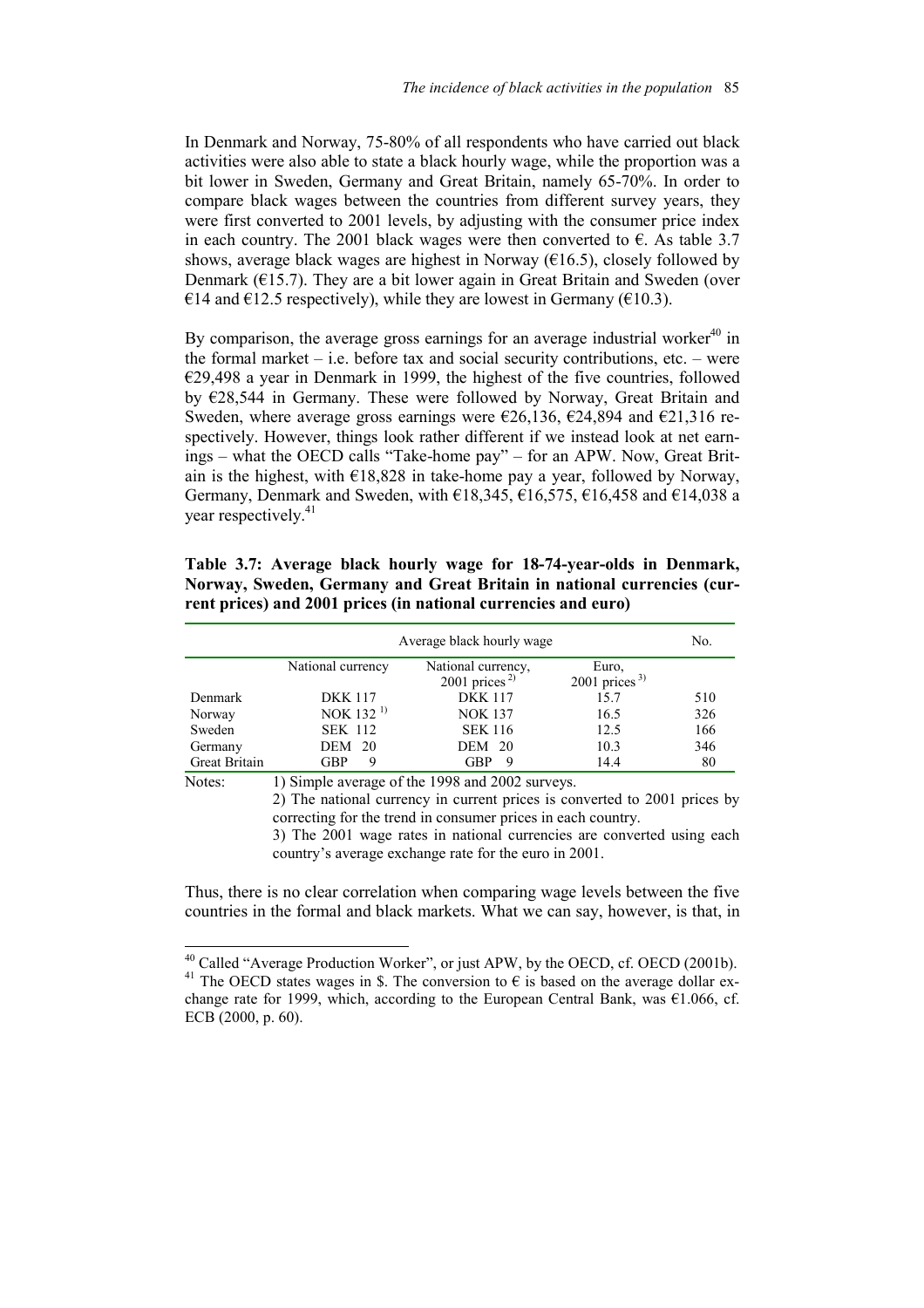Norway, gross and net wages in the formal market are relatively high, and the same applies to black hourly wages. Similarly, in Sweden, wage rates are relatively low in both the formal and black markets, while they vary more between Denmark, Germany and Great Britain.

One reason why the average black hourly wages are relatively low in Germany could be import of cheap labour from f.i. Poland working in the black economy in the building and agricultural sector. Even though this form of black activities, i.e. illegal immigrants working in the black economy, probably can not be successfully covered in the survey here, this form of black activities might keep average black hourly wages low for the Germans working in the black economy.

To compare with the older Norwegian surveys, the average black hourly wage for all respondents in Isachsen & Strøm's (1981) survey was NOK 34. Isachsen & Strøm used interval mid-points in their estimates of average hourly wages, since respondents were asked to state their hourly wages in intervals. For those persons who said that they had done black work free for friends, the authors have set the black hourly wage at NOK 2. And for persons who have been paid in the form of a quid pro quo, the hourly wage was set at NOK 10, cf. Sporastøyl (1982, p. 46 and 62).

Goldstein (1990) and Ognedal et al. (2002) have not reported average black hourly wages in the 1988/89 and 2001 surveys for Norway, though these can be calculated from tables 2 and 5 in Goldstein (1990) and table 4.3 and 4.7 in Ognedal et al. (2002). The average hourly wage for both men and women was NOK 78 in 1988/89 and NOK 149 in 2001. This doubling of black wages from 1980 to 1988/89 probably covers not only a real change in wages. Part of the increase is possibly due to the fact that Goldstein has not set black wages so low in those cases where the work has been done for friends and acquaintances, as Isachsen & Strøm (1981) used, cf. above. Even though Tufte (1984) asked about average black wages in his survey, he has unfortunately not reported this.

If the NOK 78 in Goldstein (1990) is projected to 2001 using the change in consumer prices (consumer price index), it would correspond to NOK 105 in 2001, which is rather lower than the average of NOK 132 in 1998/2002. Tone Ognedal et al. argues to use the nominal increase in wages instead of the consumer price index. Using the nominal wage increase means that the 78 NOK in 1988/89 is projected to 133 NOK in 2001 (using a factor 1.7 according to Ognedal et al.), which is actually at the same level as the new figures for 1998/2002 presented here. The hourly wage rate in 2001 can be calculated to NOK 149 in 2001, which is not far from the NOK 132 in the new 1998/2002 survey presented here. Part of this (minor) difference can be due to the fact that it will produce slightly different figures when you ask respondents to give a precise figure instead of asking them (as in Ognedal et al.) to give an answer in an interval.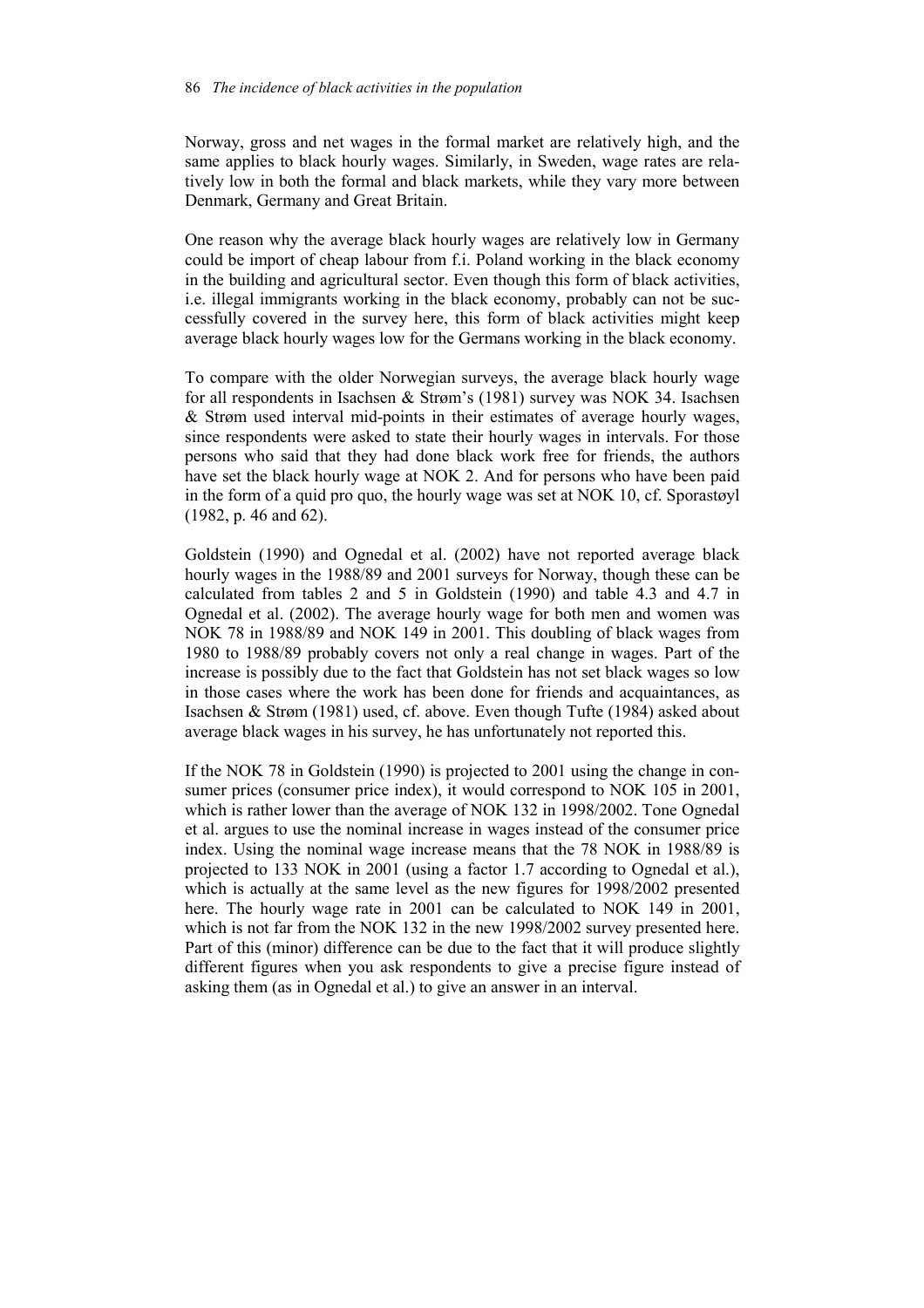Measured by the upper limit, the black hourly wage of DEM 17.33 in the earlier German surveys was relatively high, and was actually slightly higher than the average "white" hourly wage for an industrial worker in 1984 (DEM 16.28). And measured by the lower limit, the black hourly wage of DEM 25.41 in 1984 was quite a bit higher, cf. Klaus Wolff (1991). Projecting the two measures for black hourly wages using the change in consumer prices to 2001 would give a black hourly wage of DEM 24.25 according to the upper limit measure and DEM 35.56 according to the lower limit measure. Thus, according to the upper limit measure, the black hourly wage in 1984 (in 2001 prices) was over DEM 4 more than in the new survey in this book, which, considering the different question designs, seems reasonable. On the other hand, according to the lower limit measure, the black hourly wage in 1984 (in 2001 prices) was over DEM 35, which is much more than the DEM 20 in the present survey, cf. table 3.7.

The new Danish figures for average black wages of an average of DKK 117, cf. table 3.7, are rather higher than the DKK 102 in the 1998 survey, cf. Søren Pedersen (1999), corresponding to an increase of 14.7%. By comparison, the consumer price index rose 8% in the same period. Thus, wages in the black market have increased at nearly double the rate of the general trend in prices.

On the whole, despite the difference in one of the two measures for black wages in the older German survey, the new average black wages in table 3.7 seem reasonable compared with the earlier Danish, Norwegian and German surveys.

Table 3.8 shows average black wages by sex, age and occupation. As can be seen, men earn more than women in all countries. Thus, as in the formal markets, there are fairly large differences between the sexes with regard to payment for black activities. The biggest difference between the sexes is in Germany, where men earn on average DEM 22 against DEM 16 for women.

As with black hours worked, there is no uniform pattern regarding the importance of age for black wages in the five countries. Thus, the 50-59-year-olds have the highest black wages in Norway and Sweden, and the 40-49-year-olds in Denmark and Germany. In Denmark, the 18-29-year-olds earn least, while the 60-74-year-olds earn least in Sweden and Germany.

In both Denmark, Norway and Germany, there are no great differences in black wages between the self-employed and salaried workers, the groups which earn the highest black wages per hour – DKK 132-133 in Denmark, NOK 146-147 in Norway, and DEM 29-30 in Germany. The self-employed earn by far the most in Sweden and Great Britain – SEK 218 and GBP 13 an hour respectively. In Germany, therefore, not only do the self-employed earn the most, but they are also the group which spends the most time on black activities, cf. above.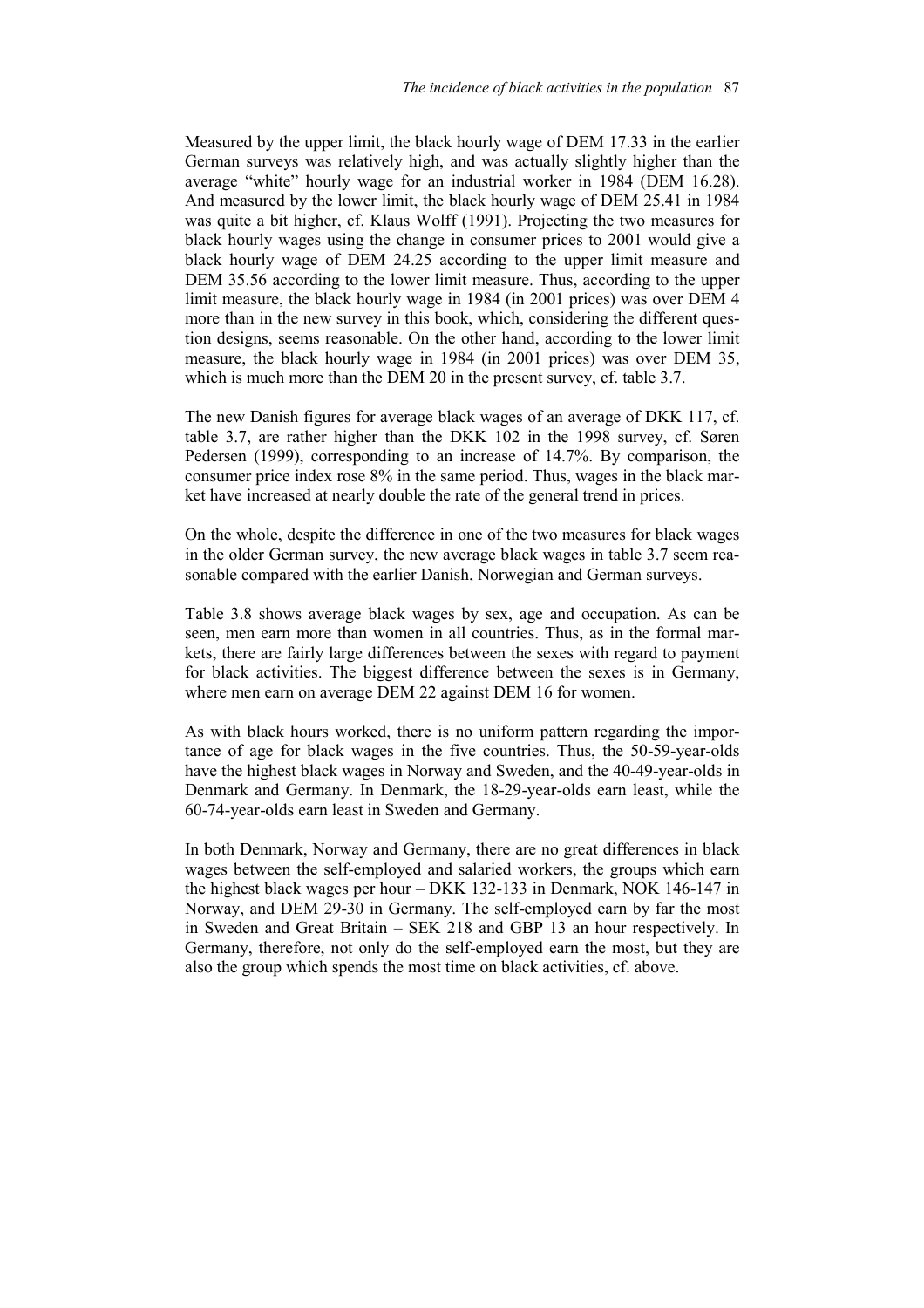Skilled workers earn the second most in Sweden, but only the third most in Norway and Denmark, at NOK 132 and DKK 116 respectively, around the average for the whole population in the two countries (NOK 132 and DKK 117). Skilled workers also earn the third most in Germany, at DEM 22 an hour, which is slightly higher than for the German population as a whole in 2001, namely DEM 20.

| occupation                         |            |              |            |        |            |        |            |     |                      |                |  |
|------------------------------------|------------|--------------|------------|--------|------------|--------|------------|-----|----------------------|----------------|--|
|                                    |            | Denmark      |            | Norway |            | Sweden | Germany    |     | <b>Great Britain</b> |                |  |
|                                    | <b>DKK</b> | No.          | <b>NOK</b> | No.    | <b>SEK</b> | No.    | <b>DEM</b> | No. | <b>GBP</b>           | No.            |  |
| Men                                | 121        | 221          | 144        | 239    | 118        | 113    | 22         | 220 | 9                    | 56             |  |
| Women                              | 104        | 77           | 98         | 87     | 99         | 53     | 16         | 126 | $\overline{7}$       | 24             |  |
| 18-29-year-olds                    | 107        | 85           | 128        | 120    | 98         | 62     | 18         | 113 | 8                    | 23             |  |
| 30-39-year-olds                    | 116        | 84           | 130        | 85     | 112        | 51     | 22         | 98  | 10                   | 33             |  |
|                                    | 130        | 68           | 121        |        | 130        |        | 25         |     |                      |                |  |
| 40-49-year-olds                    |            |              |            | 63     |            | 35     |            | 63  | (8)                  | 15             |  |
| 50-59-year-olds                    | 119        | 41           | 168        | 38     | (143)      | 9      | 19         | 41  | (10)                 | 5              |  |
| $60-74$ -year-olds                 | 111        | 20           | 132        | 20     | (96)       | 9      | 17         | 31  | (5)                  | $\overline{4}$ |  |
| Self-employed/<br>assisting spouse | 132        | 33           | 146        | 39     | (218)      | 11     | 30         | 21  | (13)                 | 10             |  |
| Salaried<br>workers                | 133        | 85           | 147        | 117    | 110        | 29     | 29         | 46  | 9                    | 30             |  |
| Skilled workers                    | 116        | 81           | 132        | 63     | 128        | 48     | 22         | 87  | (9)                  | 15             |  |
| Unskilled<br>workers               | 100        | 43           | 114        | 38     | (94)       | 19     | 17         | 42  | (9)                  | 8              |  |
| Unemployed                         | (76)       | 5            | (74)       | 10     | (116)      | 14     | 16         | 42  | (7)                  | 3              |  |
| Pensioners                         | (104)      | 19           | (81)       | 5      | (67)       | 8      | 16         | 29  | (3)                  |                |  |
| Under education                    | 95         | 32           | 127        | 21     | 78         | 34     | 16         | 33  | (6)                  | $\frac{2}{3}$  |  |
| Other                              | ۰          | $\mathbf{0}$ | 109        | 33     | (78)       | 3      | 16         | 46  | (8)                  | 9              |  |
| Total                              | 117        | 298          | 132        | 326    | 12         | 166    | 20         | 346 | 9                    | 80             |  |

**Table 3.8: Average black hourly wages (current prices) for 18-74-year-olds in Denmark, Norway, Sweden, Germany and Great Britain, by sex, age and occupation** 

Note: Figure in brackets mean that the average is calculated on less than 20 observations.

In none of the countries is there anything to suggest that the unemployed have especially high black hourly wages, and the same applies to pensioners. Black hourly wages for the unemployed are thus around or just below the average.

Black hourly wages could perhaps be expected to be lower where the work is for close friends or members of the family. This was in fact found in a Dutch survey for 1984, which showed that black hourly wages varied for different groups of buyers, being lowest for family and friends. Hourly wages rise, on the other hand, the greater the distance between buyer and seller, cf. Van Eck & Kazemier (1988, 1992).

While the surveys here did not ask directly about who the black work was done for, the question on form of payment can give some indication.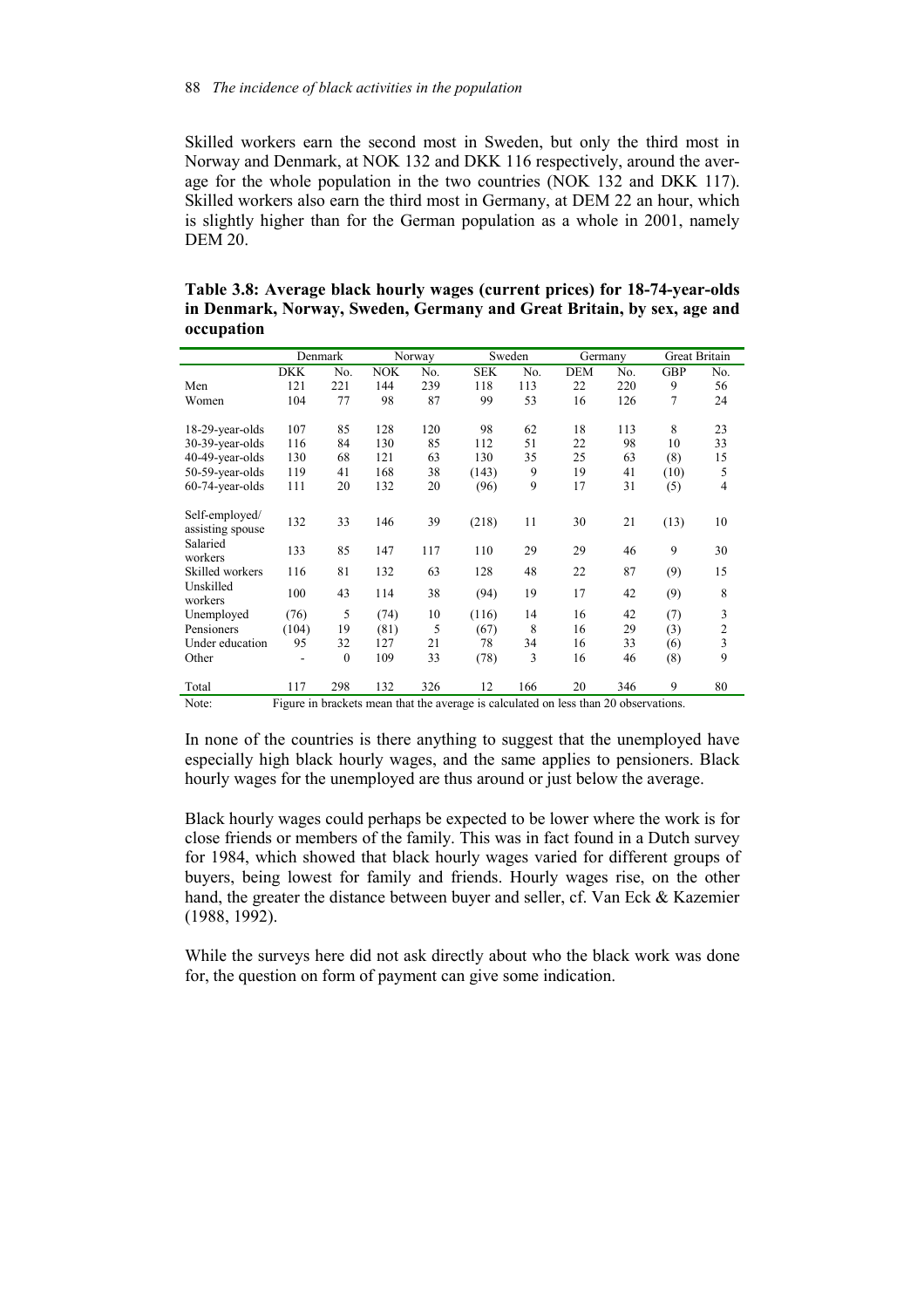As can be seen in from table 3.9, average black hourly wages in Denmark, Norway and Germany are, perhaps surprisingly, highest where payment is in the form of a quid pro quo/friendly turn. However, the differences can also be due to the fact that it is more difficult to estimate hourly wages for friendly turns in the form of a quid pro quo than for other kinds of black activities where there is an explicit agreement between buyer and seller regarding the price of a piece of work.

**Table 3.9: Average black hourly wages (current prices) for 18-74-year-olds in Denmark, Norway, Sweden, Germany and Great Britain, by form of payment**

|                                                                                               |     | Denmark |     | Norway |            | Sweden | Germany |     | Great Britain |     |
|-----------------------------------------------------------------------------------------------|-----|---------|-----|--------|------------|--------|---------|-----|---------------|-----|
|                                                                                               | DKK | No.     | NOK | No.    | <b>SEK</b> | No.    | DEM     | No. | GBP           | No. |
| Cash                                                                                          | 116 | 64      | 132 | 98     | 116        | 76     | 19      | 97  | 9             | 28  |
| Quid pro quo                                                                                  | 120 | 166     | 138 | 166    | 102        | 49     | 22      | 112 | 9             | 44  |
| Both cash and<br>quid pro quo                                                                 | 109 | 68      | 130 | 62     | 114        | 41     | 20      | 137 | (9)           | 8   |
| Total                                                                                         | 117 | 298     | 132 | 326    | 112        | 166    | 20      | 346 | 9             | 80  |
| Note:<br>Figure in brackets mean that the average is calculated on less than 20 observations. |     |         |     |        |            |        |         |     |               |     |

Table 3.10 shows average black hourly wages by the industry concerned. All respondents who answered yes to carrying out black activities were thus also asked what kind of work they did. The interviewers carefully wrote down these open answers, which were subsequently coded according to the EU's industrial classification (NACE, rev.1), cf. chapter 4 for more about this.

As can be seen from table 3.10, the highest black hourly wages in both Denmark and Norway are in financial intermediation and business activities – DKK 157 and NOK 155 respectively.<sup>42</sup> Black activities in this sector consist especially of cleaning, which pulls black wages downwards, but they also include various consulting work and computer services, configuration, etc., and auditing and accounting help, which pulls it up. In Norway, the second highest black hourly wages are in the construction industry, which only pays the third highest black wages in Denmark, namely DKK 117, the average for all those active in the black markets. The lowest black hourly wages in Denmark are in the hotel and restaurant sector, namely DKK 86, while the lowest in Norway, NOK 107, is in agriculture.

The highest black hourly wages in Sweden, SEK 122-123, are in sales and repairs (especially cars), financial intermediation and business activities, and pub-

 $\overline{a}$ 

 $42$  For Norway, "Transport and telecommunications", with an average black hourly wage of NOK 174 is ignored, since it is based on only 9 observations.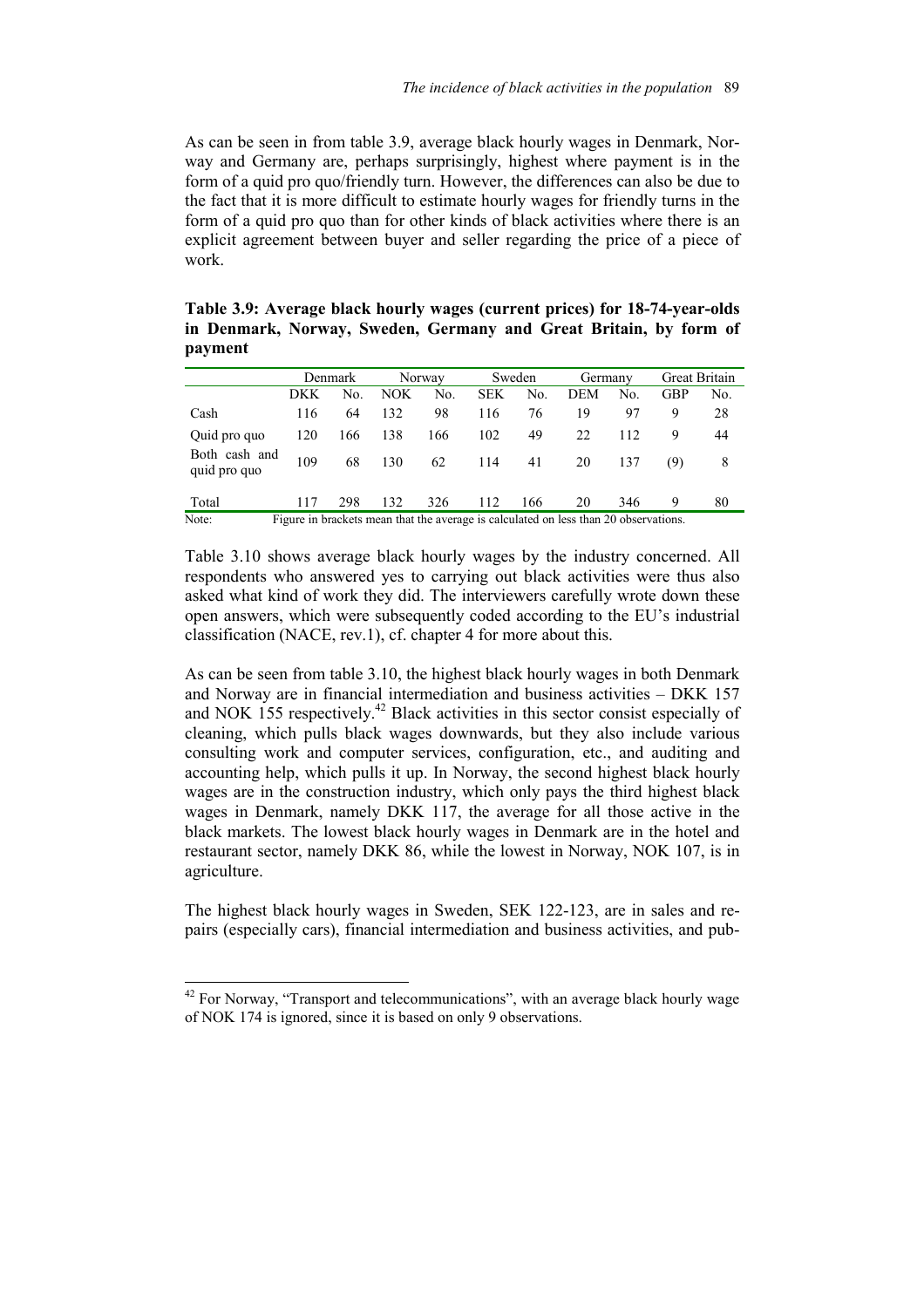lic and personal services. As in Denmark, the lowest black hourly wages are in hotels and restaurants (SEK 86, based on only 9 oberservations, however).

|  |  | Table 3.10: Average black hourly wages for 18-74-year-olds in Denmark, |  |
|--|--|------------------------------------------------------------------------|--|
|  |  | Norway, Sweden, Germany and Great Britain, by industry                 |  |

|                                                     | Denmark |     | Norway     |     | Sweden     |     | Germany    |     | Great Britain |     |
|-----------------------------------------------------|---------|-----|------------|-----|------------|-----|------------|-----|---------------|-----|
|                                                     | DKK     | No. | <b>NOK</b> | No. | <b>SEK</b> | No. | <b>DEM</b> | No. | <b>GBP</b>    | No. |
| Agriculture, fishing and<br>quarrying               | 95      | 42  | 107        | 32  | (96)       | 16  | 16         | 37  | (3)           | 2   |
| Manufacturing                                       | (127)   | 12  | (115)      | 13  | (100)      | 10  | (25)       | 7   | (7)           | 5   |
| Construction                                        | 117     | 120 | 142        | 119 | 105        | 37  | 22         | 110 | 9             | 26  |
| Sales and repairs                                   | 112     | 26  | 111        | 36  | 122        | 22  | (21)       | 18  | (12)          | 10  |
| Hotels and restaurants                              | 86      | 24  | (129)      | 6   | (86)       | 9   | (15)       | 18  | (13)          | 2   |
| Transport, telecommuni-<br>cations                  | (108)   | 15  | (174)      | 9   | (111)      | 10  | (15)       | 16  | (8)           | 6   |
| Financial intermediation<br>and business activities | 157     | 29  | 155        | 30  | 122        | 25  | 20         | 48  | (8)           | 5   |
| Public and personal<br>services                     | 124     | 26  | 115        | 43  | 123        | 26  | 21         | 55  | (13)          | 14  |
| Total $^{1)}$                                       | 117     | 298 | 132        | 326 | 112        | 166 | 20         | 346 | 9             | 80  |

Notes: Figure in brackets mean that the average is calculated on less than 20 observations. The industrial classification follows the 9-grouping in NACE, rev.1, except that "hotels and restaurants" are split off on their own. Moreover, the "electricity and gas supply" industry is omitted, since there are no black activities in this industry in any of the countries. "Activity not stated" is also left out.

<sup>1)</sup> Including industry not stated for black activities.

The highest black hourly wages in Germany, DEM 21-22, are in the construction industry, sales and repairs, and financial intermediation and business activities (manufacturing is ignored, since the average here is based on only 7 observations). The lowest black hourly wages are in agriculture, and hotels and restaurants.

As can be seen from the table, there are not enough observations in Great Britain to be able to estimate an average for five of the industries with even reasonable statistical certainty. The highest black hourly wages are in public and personal services (GBP 13), while the lowest are in the construction industry (GBP 9).

On the whole, therefore, the highest black hourly wages are in financial intermediation and business activities and in public and personal services, where many black activities consist of childcare, which pulls wages down, but also a lot of well-paid teaching and especially musicians, which pulls average black wages up in this sector. Apart from Germany, hourly wages in the construction industry are, perhaps surprisingly, not especially high relatively speaking. Another characteristic is that hourly wages are, in general, relatively low in the hotel and restaurant sector.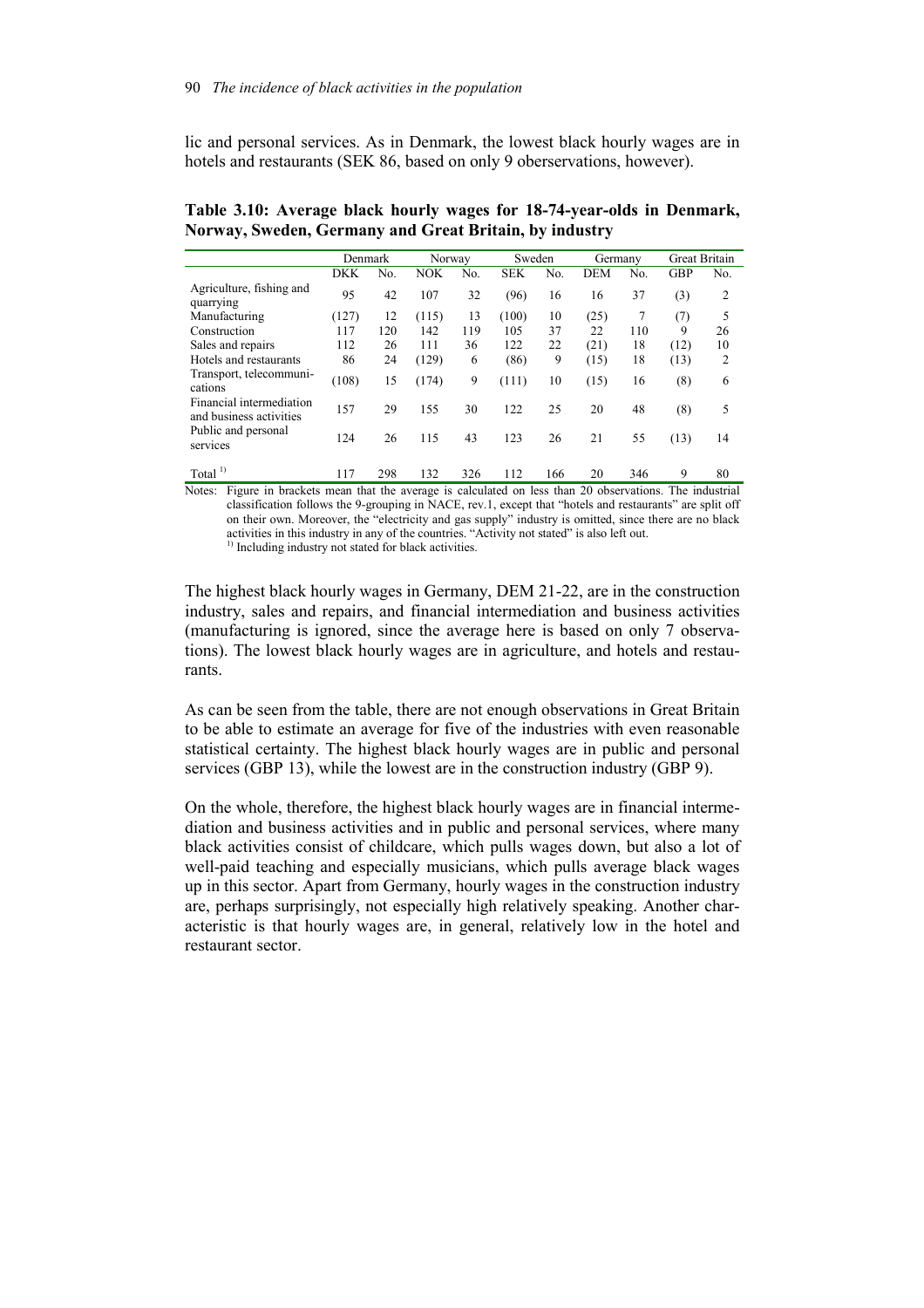#### **3.7 The influence of income from black activities on the income distribution**

It is by now a well documented fact that the Scandinavian countries have a relatively high degree of equality in the income distribution – followed by Germany and Great Britain, cf. i.a. Det Økonomiske Råd (The Danish National Council of Economic Advisors, 1996) and OECD (1995). However, these analyses have not included income from black activities. The following will therefore deal with how income from black activities will affect the income distribution.

There are different measures of income distribution. It has here been chosen to use the Gini coefficient which is probably one of the most used measures, cf. OECD (1995) as well as the maximum equalisation percentage. The Gini coefficient is a measure of the degree of inequality in a distribution (here the income distribution), whereas the maximum equalisation percentage presents the percentage of the total amount of income, which is to be transferred from persons with income above average to persons with income below average to get a completely equal income distribution.

As regards income from the formal "white" market, which has to be added income from the black market, it has here been chosen to analyse income after tax, i.e. the net income, to be able to compare "in the same unit". Alternatively, the black income could be converted into "white" income, but this is not possible as there are no observations of average taxes and marginal taxes.

The analysis being based on income after tax, it has not been possible to calculate the Gini coefficient and maximum equalisation percentage in Norway, Sweden and Great Britain as there are no observations of net income in these countries.

As pointed out in OECD (1995) it is not unimportant if the analyses are made on an individual or a household level. In Germany, women have a markedly lower participation rate than the Danish women. This means that if income distribution is measured on an individual level in Germany, there will – other things being equal – be a more unequal income distribution, as there will here be relatively more persons with a 0 income, because they might work at home taking care of their children. As the women in Denmark have a markedly higher participation rate, this will not have the same importance as in Germany.

The following will be an analysis on an individual level in Denmark and on a household level in Germany. The reason is that the random sampling of the Danish survey is based on individuals, whereas it is based on households in Germany.

The choice of household and individual unit respectively means that it is not possible to compare the measures of income inequality between Germany and Denmark. This is, however, not so important as the interesting thing here is to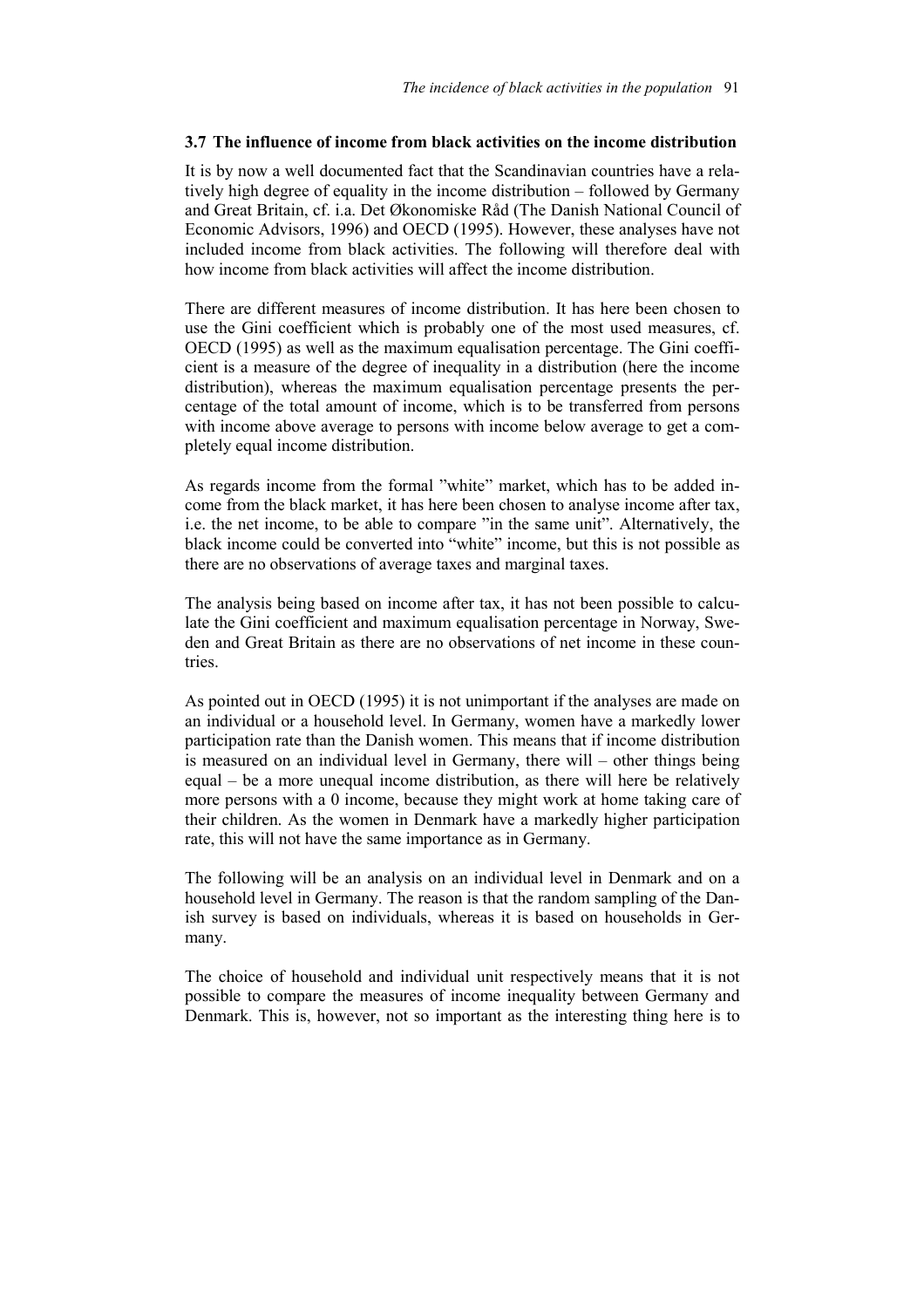investigate what happens to the income distribution in the two countries when black income is included.

The Danish data regarding net income from the formal economy has been based on register data in Statistics Denmark. This is as mentioned earlier (in Section 3.4) possible due to the central personal registration system (cpr-number) in Denmark. This means that there are only 2.2 pct. missing observations. This should be compared with 20.4 pct. if the analysis had been made on the respondent's own answers about net income.

Table 3.11 shows the proportion of the population who carry out black activities as well as the average monthly black income divided by different income from the formal part of the economy in Denmark and Germany.

**Table 3.11: Proportion of the population in the 18-74 age group who carry out black activities and average monthly income from black activities in Denmark and Germany, by net income in the formal economy** 

| Net income from the formal<br>"white" economy                                                                                                        | Proportion who carry out black Average black income<br>activities | per<br>month among those who carry<br>out black activities                                               |  |  |
|------------------------------------------------------------------------------------------------------------------------------------------------------|-------------------------------------------------------------------|----------------------------------------------------------------------------------------------------------|--|--|
| Denmark                                                                                                                                              | Percent                                                           | National Currency                                                                                        |  |  |
| 0- 49,999 a year<br>DKK<br>DKK 50,000-99,999 a year<br>DKK 100,000-149,999 a year<br>DKK $150,000$ or more a year<br>Total<br>Germany                | 20.1<br>17.5<br>22.4<br>21.2<br>20.5                              | DKK 1,885<br>DKK 2,445<br>DKK 2,095<br>DKK 3,427<br>DKK 4,095                                            |  |  |
| $DEM \qquad 0-1,999$ per month<br>DEM 2,000-2,999 per month<br>DEM 3,000-3,999 per month<br>DEM 4,000-5,999 per month<br>DEM 6,000 and more<br>Total | 11.3<br>11.0<br>8.9<br>9.6<br>7.5<br>9.7                          | <b>DEM 719</b><br><b>DEM 562</b><br><b>DEM 482</b><br><b>DEM 736</b><br><b>DEM 935</b><br><b>DEM 670</b> |  |  |

Note: Average monthly income from black activities has been calculated on basis of the observed hourly black wages and black hours worked per week times 52/12. The proportion of the population has been calculated for those with an observed income from the formal part of the economy and might therefore differ from the other tables. The German data are based on household level and thus not weighted here.

For Denmark it looks as if there is a tendency that the inclusion of black income has an opposite "Robin Hood" effect. In Germany there seems to be an Ushaped curve which makes it very difficult on the basis of table 3.11 to say how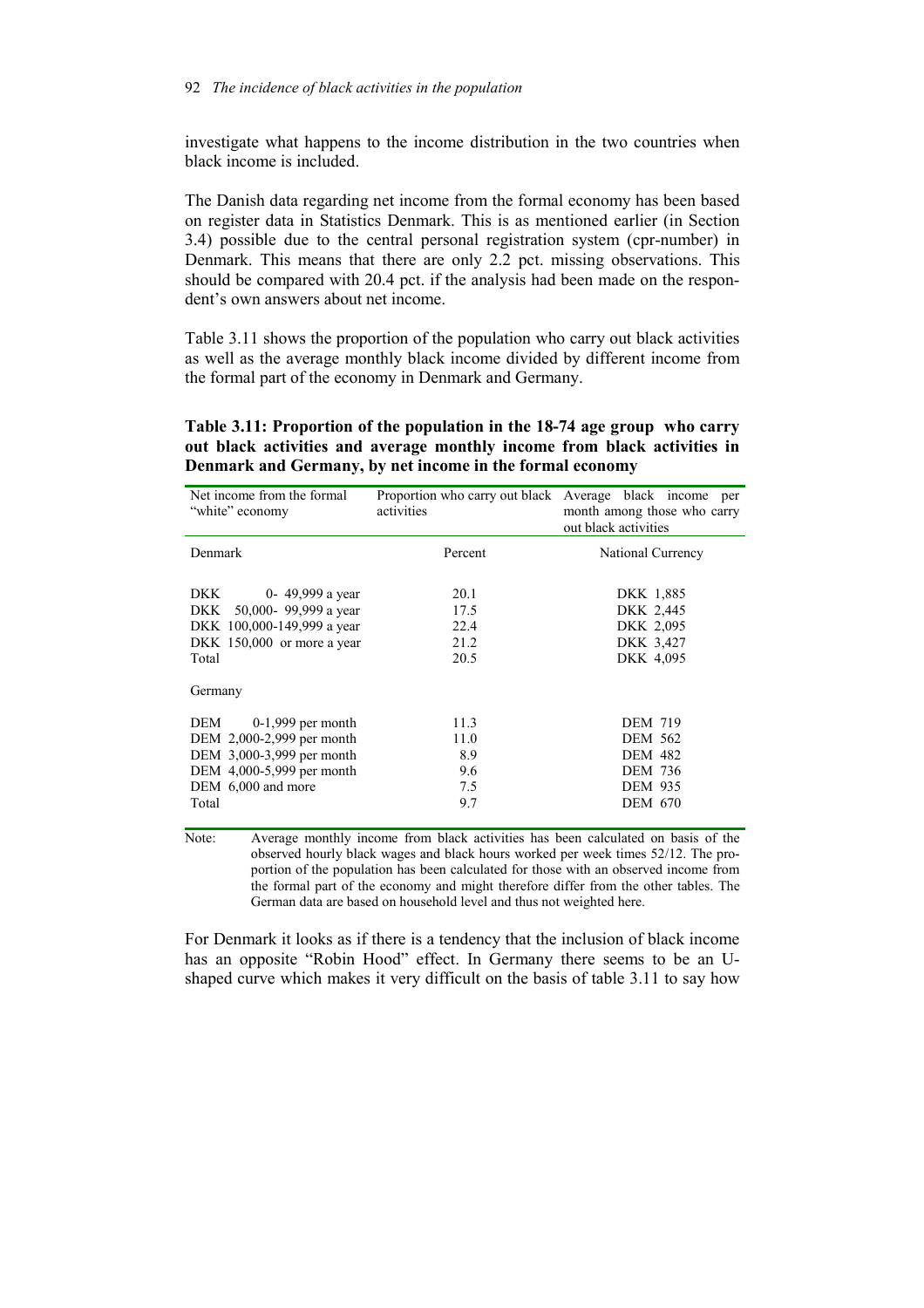the inclusion of income from black activities has an effect on the income distribution.

The calculations of the Gini coefficient for Denmark show that the coefficient without black income can be calculated to 0.309. The inclusion of black income gives a Gini coefficient of 0.313. The effect is thus not of any great magnitude and is not statistically significant.

The maximum equalisation percentage is for Denmark calculated to 21.7 when income from black activities is left out and to 21.9 when included, thus confirming the impression as also the Gini coefficient showed that inclusion of income from black activities makes the income distribution in Denmark slightly more unequal. The effect, however, is not very big. The same results were found in Denmark on data from 1998, cf. Søren Pedersen (1999).

Turning to Germany it is interesting to see that the inclusion of income from black activities gives a Gini coefficient of 0.2844, and without black income the Gini coefficient can be calculated to 0.2849. It is thus only at the fourth decimal an effect can be observed. It is also hard to see an effect on the maximum equalisation percentage being measured to 20.19 including black incomes and to 20.25 excluding black incomes.

Measured by both the Gini coefficient and the maximum equalisation percentage there seems to be a weak tendency that in Denmark the inclusion of income from black activities has an opposite "Robin Hood" effect making the income distribution slightly more unequal, whereas in Germany the inclusion of income stemming from black activities actually makes the income distribution slightly more equal.

A preliminary conclusion seems to be that income from black activities does not effect the income distribution to any particular degree. To say anything with more certainty requires more analyses over several more years.

# **3.8 Concluding remarks**

There have been no previous comparable questionnaire surveys of the extent and incidence of black activities based on the same definition of the phenomenon. Thus, for the first time, the analyses in this chapter present comparable figures for the proportion of the adult population in the 18-74 age group in the five countries who have carried out black activities one or more times during the last year.

As the above has shown, there are big differences between the countries with regard to the proportion who carry out black activities. It is highest in Denmark, at 20.3%, closely followed by Norway at 17.3%. Thereafter follow Sweden,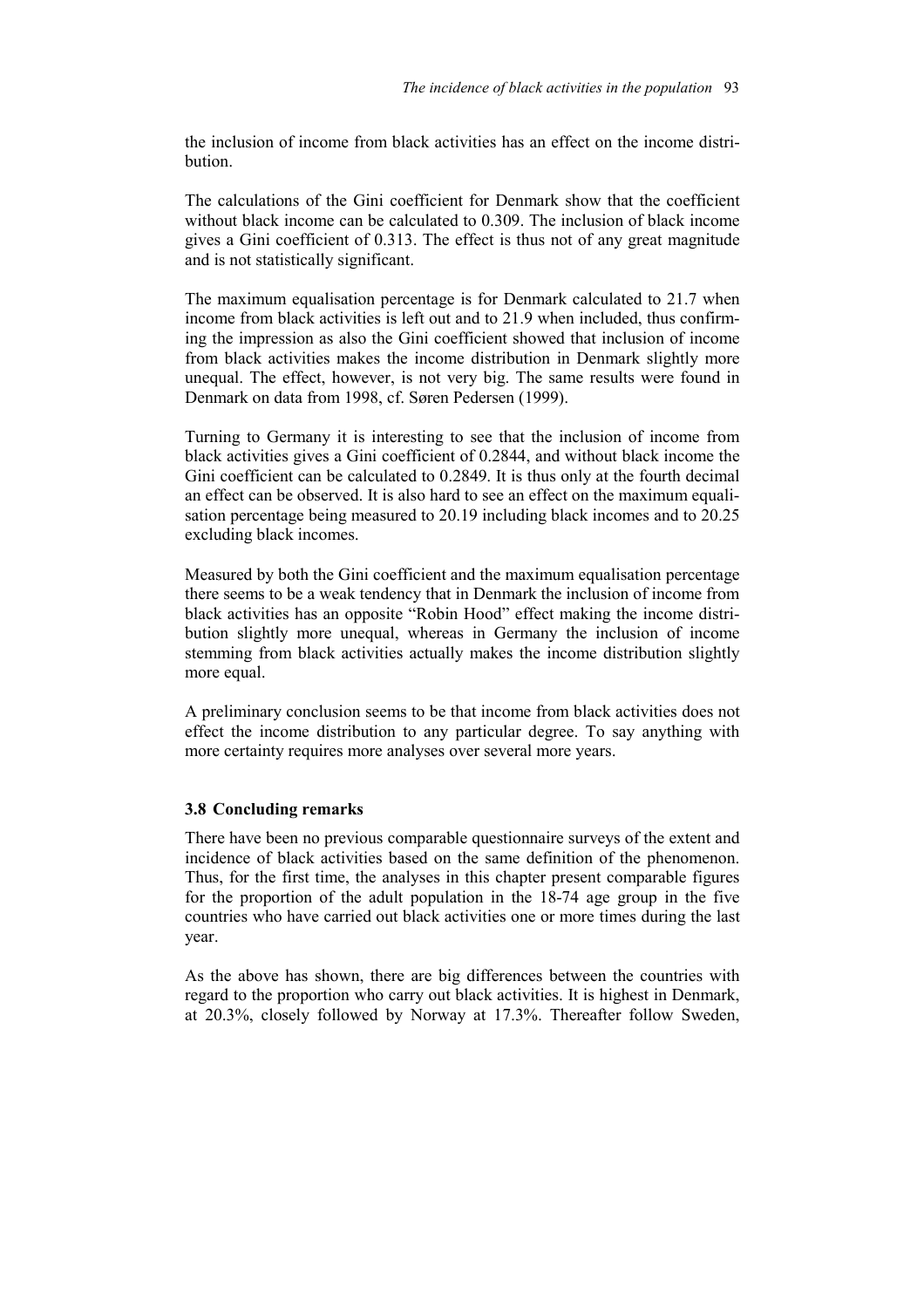#### 94 *The incidence of black activities in the population*

Germany and Great Britain at a much lower level, namely 11.1%, 10.4% and 7.8% respectively.

In all the countries except Great Britain, men are more likely to carry out black activities than women. Age is also significant, the young being more active than the old. Conversely, neither marital status nor children under 4 seems to have much importance.

In those countries where occupation is an important variable, the general impression is that the self-employed, skilled workers and students in particular are significantly more likely to carry out black activities. In cases where education is statistically important, vocational training typically increases the probability of black activities, or the likelihood of black activities falls with length of education. The assumption that skilled workers or persons with vocational training carry out black activities to a greater extent than others is thus confirmed in these analyses.

With regard to the unemployed and black activities, there are two opposite effects. On the one hand, unemployment implies that a person has more spare time to carry out black activities. On the other hand, however, the long-term unemployed gradually lose contact with the workplace, and thus also with potential customers. Furthermore, they also lose the opportunity to borrow the workshop or master's van for black activities. Conversely, it could be argued that the correlation between black activities and length of unemployment goes the other way, since the more time spent on black activities, the less time there is to look for normal work, thereby perpetuating unemployment.

In general, the analyses show that the unemployed are not more likely to carry out black activities. The exception is Germany, where the unemployed are clearly more likely to be active. In Germany, then, it could well be that the unemployed are not interested in looking for "white" work because they earn more than enough from black activities in addition to being on unemployment benefit.

In these analyses, income from "white" work is used as an approximate variable for marginal tax, since marginal tax increases with income. As mentioned in the introduction to this section, it is not possible to determine beforehand whether the income from "white" work will result in a bigger or smaller probability of black activities. On the one hand, rising income, and with it rising marginal tax, points to the former. But at the same time, there is an income effect which has an opposite effect: People "can't afford not to". The empirical results also confirm that it is not possible to show a clear correlation. In Denmark, Norway, and for Swedish women, the variable is not significant at all, while in Great Britain and for Swedish men, black activities are more likely with increasing income. In Germany, however, the opposite is the case for both men and women, where black activities have a negative correlation with increasing income. Here, the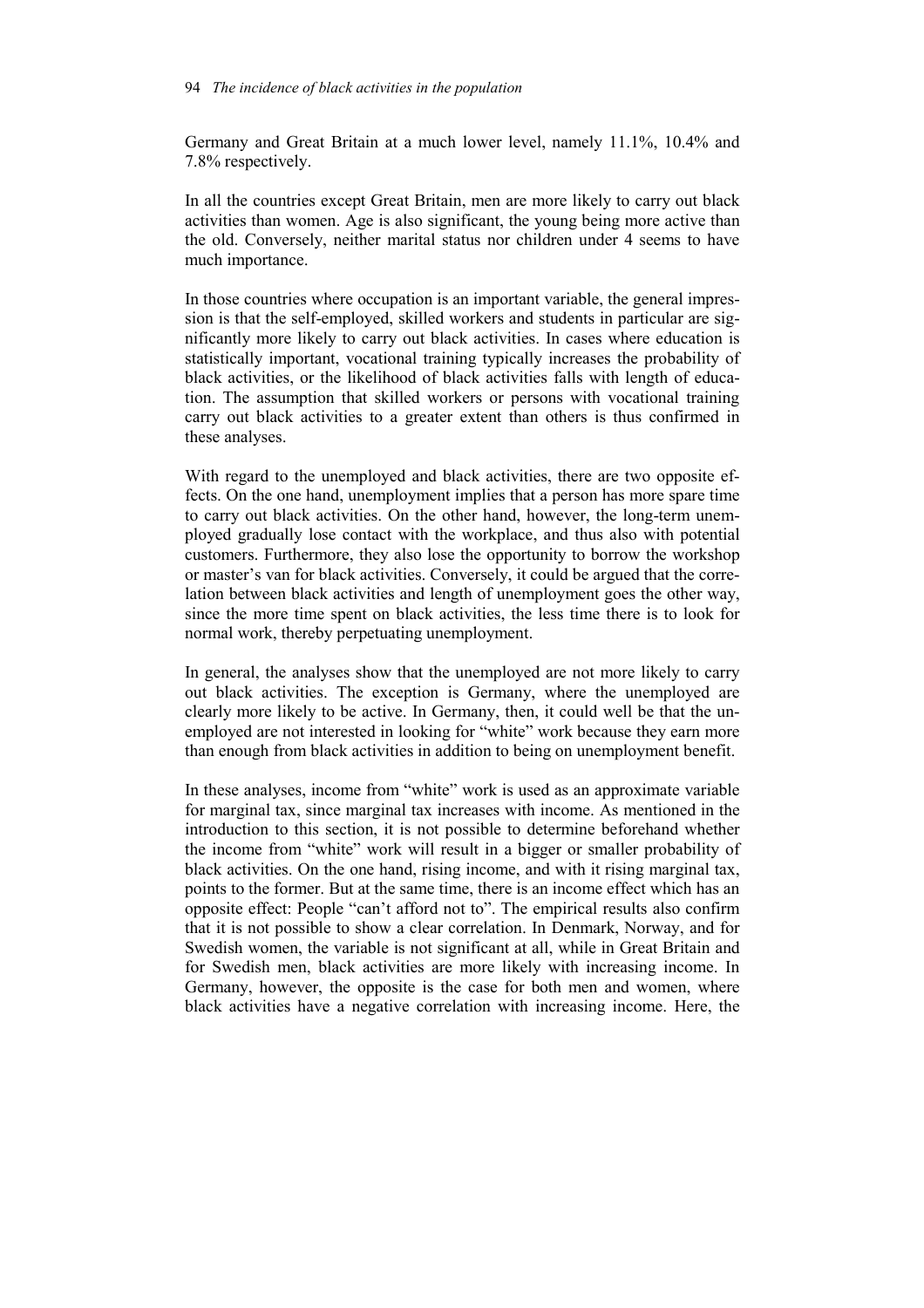income effect thus seems to dominate. This fits in well with the fact that, in Germany, the unemployed are significantly more likely to carry out black activities.

Regional variation does not play any great role. The assumption that black activities are more widespread in the country than in cities is thus not confirmed. For Sweden, and perhaps also for Norway and Denmark, this is possibly because even though there are more extensive social networks in the country, with consequent greater opportunities for carrying out black activities compared with cities, there is also a higher degree of "self-control" in rural communities, which makes large-scale black activities difficult. The reverse is true in cities, however. This makes it hard, overall, to determine the effect of regional variations on black activities, which the analyses also show. We return to the regional variation between East and West Germany in chapter 4, where conditions are different due to the effect of the previous communist regime in East Germany.

The risk of discovery by the authorities plays a statistically significant role. As expected, a high or very high perceived risk of discovery significantly reduces the probability of black activities.

As with frequency, average black hours worked also varies from country to country, namely from a low of over 3½ hours in Great Britain to a high of over 8 hours in Germany. The Scandinavian countries lie in between, in the range  $4\frac{1}{2}$  – 5 black hours worked a week.

With regard to the number of hours worked, the main impression from most of the countries is that men work more black hours than women. This parallels the pattern in the formal market. The importance of age is less clear, however, though the under-30s and over-60s tend to work more black hours than the other age groups.

In general, the self-employed work by far the most hours in the black sector, while salaried workers only work few black hours. Students, especially in Germany, Denmark and Sweden, also work a large number of black hours compared with the average in the respective countries.

For the most part, the unemployed do not work more black hours than the rest of the population. The exception here is Germany, where the unemployed work about  $2\frac{1}{2}$  black hours more a week than the average for the whole population. Thus, not only do a higher proportion of the unemployed in Germany carry out black activities compared with other countries, but they also spend more time on them.

In order to compare black wages between the countries from different survey years, they were first converted to 2001 levels. The 2001 black wages were then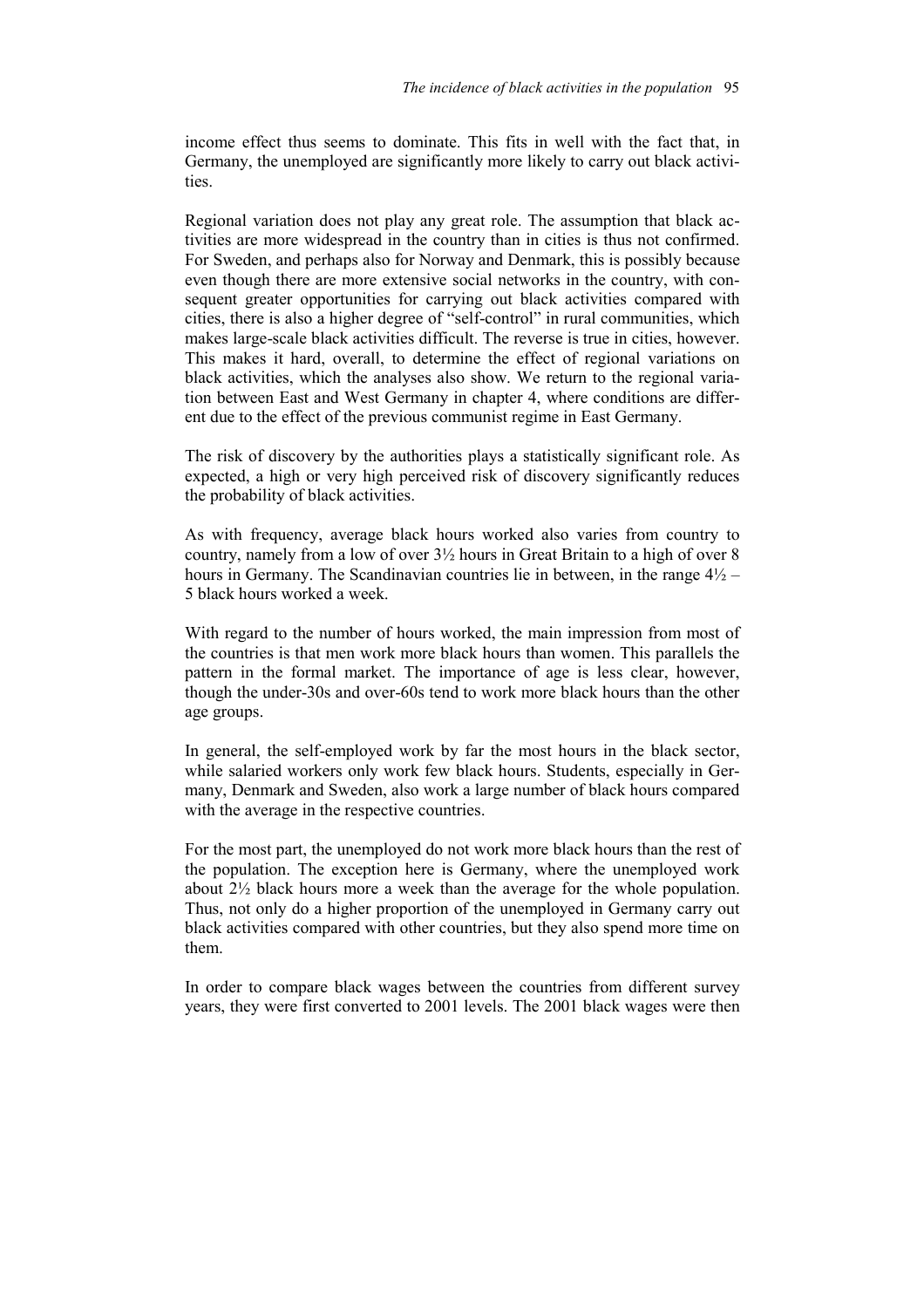converted to euro. This shows that average black wages are highest in Norway ( $\epsilon$ 16.5), closely followed by Denmark ( $\epsilon$ 15.7). They are a bit lower again in Great Britain and Sweden (over  $\epsilon$ 14 and  $\epsilon$ 12.5 respectively), while they are lowest in Germany  $(€10.3)$ .

A comparison of the wage level in the black market with the income of an average manufacturing worker (APW) in the formal market in the five countries shows that Norwegians do relatively well in both the formal and black markets. At the other extreme, Swedes do relatively poorly in both markets. In both Denmark, Germany and Great Britain, there is no clear correlation between wage levels in the formal and black markets. For example, "white" German gross earnings are at the same level as in Denmark, while black wages are about 50% higher in Denmark than in Germany.

One reason why the average black hourly wages are relatively low in Germany could be import of cheap labour from f.i. Poland working in the black economy in the building and agricultural sector. Even though this form of black activities, i.e. illegal immigrants working in the black economy, probably can not be successfully covered in the survey here, this form of black activities might keep average black hourly wages low for the Germans working in the black economy.

As in the formal markets, men's black hourly wages are higher than women's. On the other hand, nothing clear can be said about the importance of age.

As regards the importance of occupation, the self-employed and salaried workers in particular have high black hourly wages, while skilled workers earn about the average for the population in general.

In all countries, the distribution of black wages by industry shows that the highest hourly wages are in financial intermediation and business activities, together with public and personal services, where typical black activities are childcare. This pulls the level down, but there is also a good deal of well-paid teaching, especially musicians, which pulls average black wages up in this sector. Apart from in Germany, black wages in the construction industry are around the average. In Germany, it is precisely in the construction industry that black hourly wages are highest. Black hourly wages are also typically relatively low in the hotel and restaurant sector.

The credibility of the results presented here is strengthened by the fact that there are no great differences compared with earlier – albeit often rather less extensive – surveys in Denmark, Norway, Sweden and Germany.

Finally it was investigated whether income from black activities has any effect on the income distribution in Denmark and Germany where it was possible to make such an analysis. The conclusion was that it was hard to measure any sig-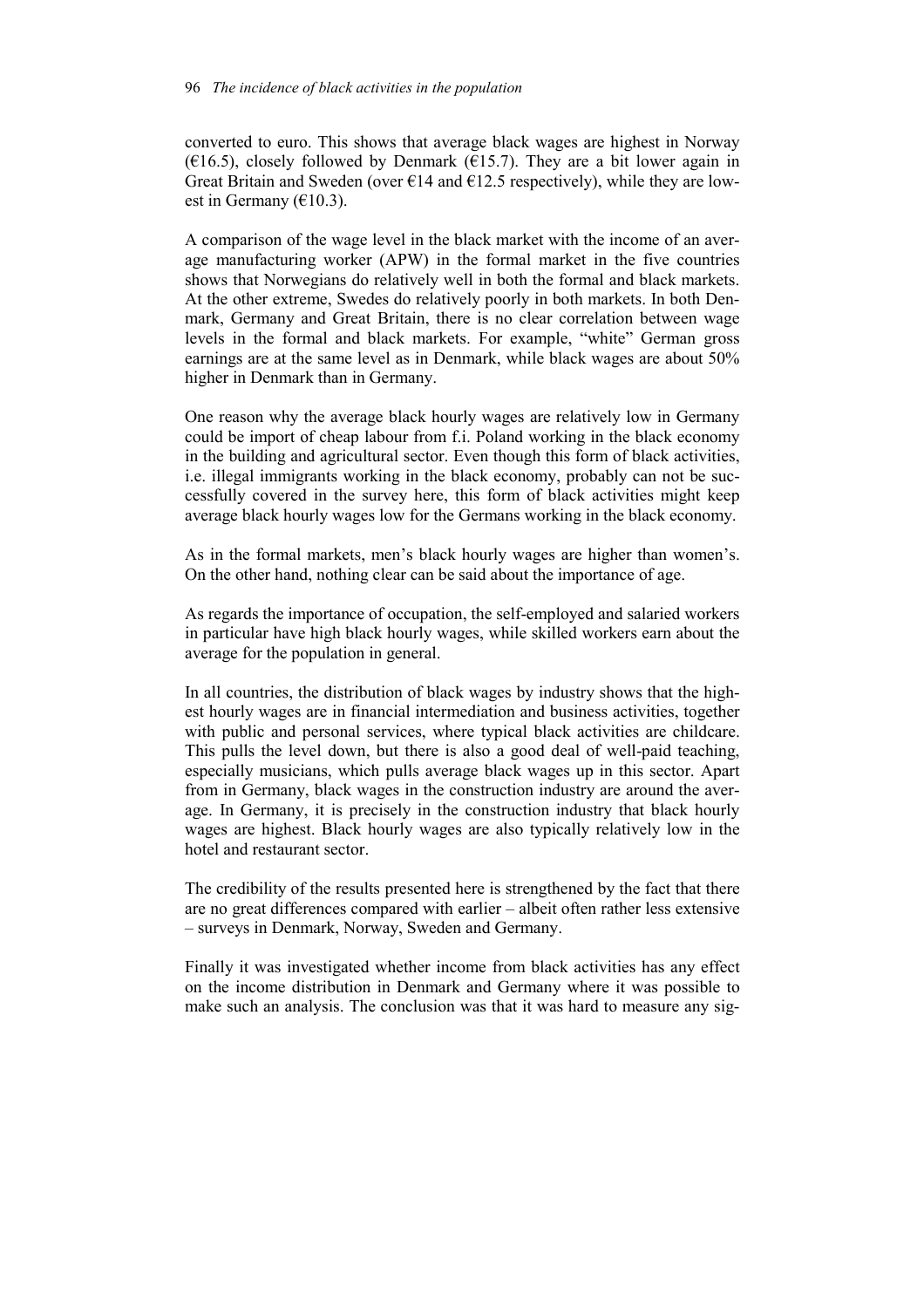nificant effect on the Gini coefficient and the maximum equalisation percentage. Having said that, there seems to be a weak tendency that in Denmark the inclusion of income from black activities has an opposite "Robin Hood" effect making the income distribution slightly more unequal, whereas in Germany the inclusion of income stemming from black activities actually makes the income distribution slightly more equal.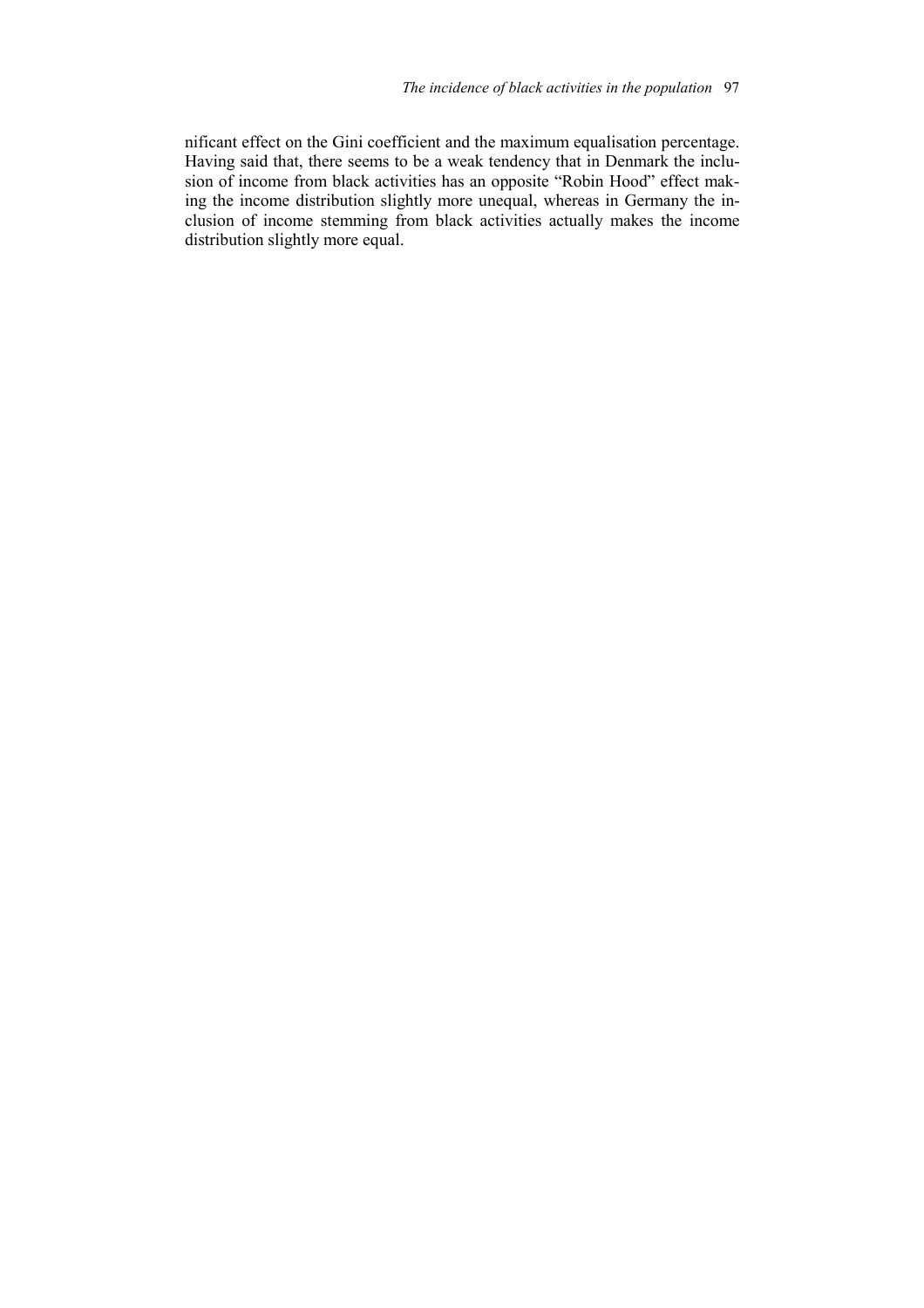|                                                |                          | Men                      | Women                    |            |  |  |
|------------------------------------------------|--------------------------|--------------------------|--------------------------|------------|--|--|
|                                                | Coefficient              | Std. Error               | Coefficient              | Std. Error |  |  |
| Constant                                       | 0.759                    | 0.466                    | $-0.229$                 | 0.649      |  |  |
| Age                                            | $-0.031***$              | 0.008                    | $-0.030**$               | 0.012      |  |  |
| Single $(0/1)$                                 | $-0.403**$               | 0.201                    | $-0.366$                 | 0.262      |  |  |
| Child under $6(0/1)$                           | $-0.389*$                | 0.231                    | 0.146                    | 0.309      |  |  |
| Occupation:                                    |                          |                          |                          |            |  |  |
| Self-employed/assisting<br>spouse              | $-0.068$                 | 0.327                    | 0.629                    | 0.490      |  |  |
| Salaried worker                                | $-0.118$                 | 0.280                    | $-0.375$                 | 0.430      |  |  |
| Skilled worker                                 | 0.068                    | 0.281                    | 0.026                    | 0.468      |  |  |
| Pensioner/Early retiree                        | $-0.005$                 | 0.596                    | 0.449                    | 0.551      |  |  |
| Under education                                | $-0.821*$                | 0.434                    | 0.239                    | 0.521      |  |  |
| Unemployed <sup>2)</sup>                       | $-0.963$                 | 0.616                    |                          |            |  |  |
| Other <sup>2)</sup>                            | $-0.194$                 | 1.302                    | $-0.747$                 | 0.680      |  |  |
| Unskilled worker                               |                          | Ξ.                       |                          |            |  |  |
| Education:                                     |                          |                          |                          |            |  |  |
| Vocational training                            | 1.260***                 | 0.202                    | 0.358                    | 0.268      |  |  |
| No education/not stated                        | $0.624***$               | 0.230                    | $-0.342$                 | 0.304      |  |  |
| Further education                              |                          | $\overline{a}$           |                          |            |  |  |
| Gross personal income /                        |                          |                          |                          |            |  |  |
| 1000                                           | 0.0001                   | 0.0005                   | $-0.002$                 | 0.001      |  |  |
| Length<br>of<br>unemploy-<br>ment <sup>3</sup> | $-0.014$                 | 0.021                    | $-0.033$                 | 0.023      |  |  |
| Regions:                                       |                          |                          |                          |            |  |  |
| East of the Great Belt                         | $-0.278*$                | 0.165                    | 0.139                    | 0.220      |  |  |
| West of the Great Belt                         | $\overline{\phantom{0}}$ | $\overline{\phantom{0}}$ | $\overline{\phantom{0}}$ | Ξ.         |  |  |
| Perceived risk:                                |                          |                          |                          |            |  |  |
| Very big /fairly big                           | $-0.421*$                | 0.224                    | 0.082                    | 0.261      |  |  |
| Fairly small /very small                       |                          |                          |                          |            |  |  |
| Home ownership:                                |                          |                          |                          |            |  |  |
| Not owner-occupied                             | 0.031                    | 0.193                    | 0.011                    | 0.256      |  |  |
| Owner-occupied                                 |                          |                          |                          |            |  |  |
|                                                |                          |                          |                          |            |  |  |
| Log likelihood                                 |                          | $-479.31$                |                          | $-302.38$  |  |  |
| Proportion with depend-                        |                          | 29.4                     |                          | 11.5       |  |  |
| ent variable=1                                 |                          |                          |                          |            |  |  |
| No. of observations                            |                          | 881                      |                          | 914        |  |  |

**Appendix table 3.1: Logistic regression of the probability of participating in black activities in Denmark in 2001. 18-74-year-olds 1)**

Notes: 1) The dependent variable has the value 1 if the respondent has carried out black activities during the last 12 months, and the value 0 otherwise.

 2) For Danish women, the category "Other" is combined with the category "Unemployed".

 3) Length of unemployment refers to the number of months the respondent has been out of work. If the respondent is not unemployed, the value is set at 0.

\*\*\* Indicates that the coefficient is significant at the 1% level, \*\* that the coefficient is significant at the 5% level, and \* that the coefficient is significant at the 10% level.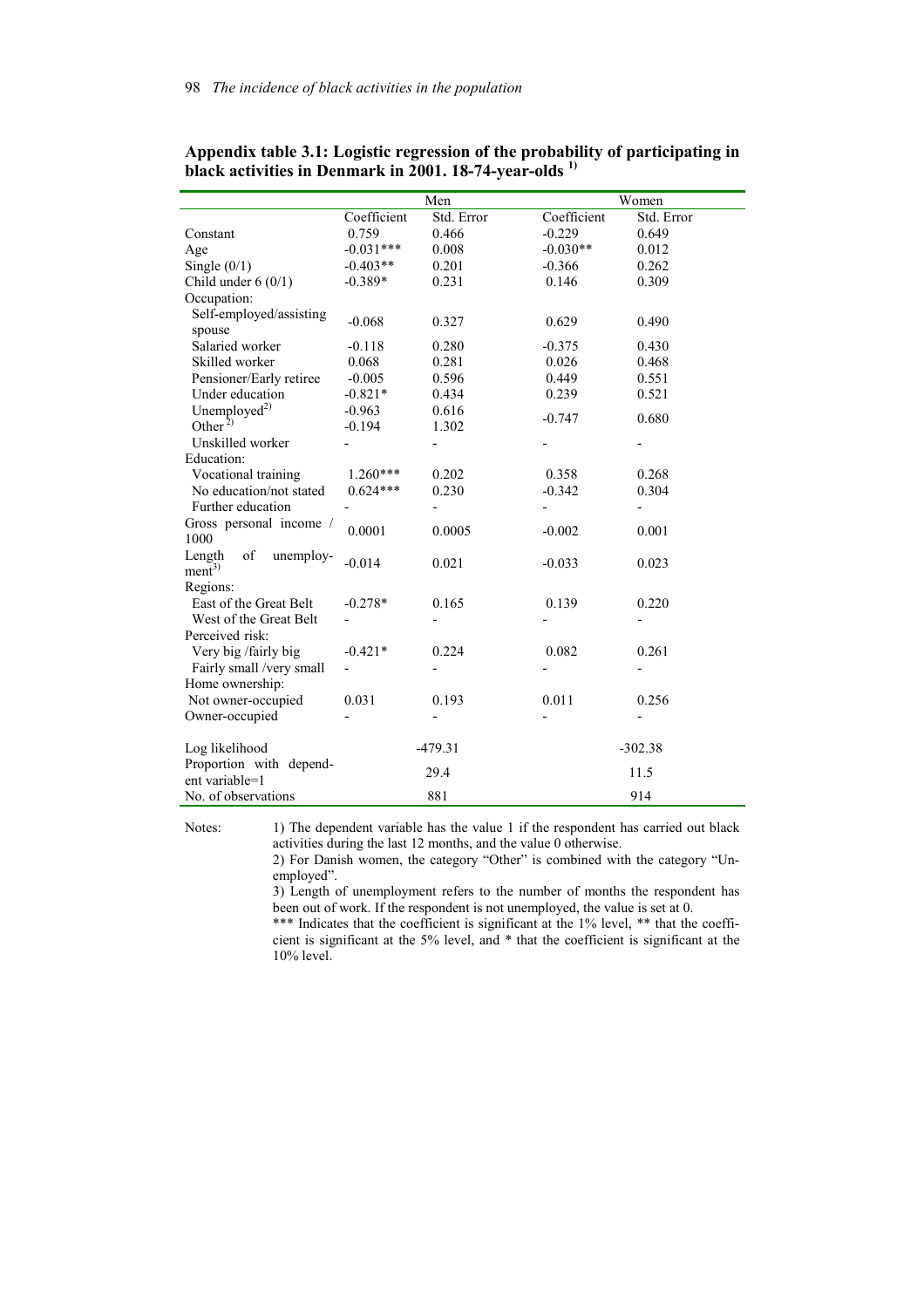|                                       |                          | Men                      | Women                    |                              |  |  |
|---------------------------------------|--------------------------|--------------------------|--------------------------|------------------------------|--|--|
|                                       | Coefficient              | Std. Error               | Coefficient              | Std. Error                   |  |  |
| Constant                              | $-0.516$                 | 0.561                    | $-2.214**$               | 1.012                        |  |  |
| Age                                   | $-0.019***$              | 0.007                    | $-0.027***$              | 0.009                        |  |  |
| Married $(0/1)$                       | 0.042                    | 0.180                    | 0.338                    | 0.228                        |  |  |
| Child under $6(0/1)$                  | $-0.241$                 | 0.198                    | $-0.001$                 | 0.257                        |  |  |
| Occupation:                           |                          |                          |                          |                              |  |  |
| Self-employed                         | $0.940**$                | 0.415                    | 2.090***                 | 0.613                        |  |  |
| Salaried worker                       | $-0.049$                 | 0.379                    | 0.482                    | 0.508                        |  |  |
| Skilled worker                        | $0.876**$                | 0.394                    | 1.690*                   | 0.966                        |  |  |
| Unskilled worker                      | 0.050                    | 0.414                    | 0.921                    | 0.592                        |  |  |
| Unemployed                            | 0.226                    | 0.554                    | 1.480**                  | 0.662                        |  |  |
| Pensioner                             | $-0.950$                 | 0.588                    | 1.032                    | 0.731                        |  |  |
| Other                                 | $-0.072$                 | 0.452                    | 0.945*                   | 0.533                        |  |  |
| Under education                       |                          | $\overline{\phantom{0}}$ |                          | $\frac{1}{2}$                |  |  |
| Education:                            |                          |                          |                          |                              |  |  |
| Basic education                       | $-0.126$                 | 0.271                    | $-0.148$                 | 0.340                        |  |  |
| Short education                       | 0.058                    | 0.205                    | $-0.115$                 | 0.241                        |  |  |
| Long education <sup>2)</sup>          | $-0.784*$                | 0.420                    |                          |                              |  |  |
| Medium-length education <sup>2)</sup> |                          | $\overline{a}$           | -                        | -                            |  |  |
| Annual gross personal income:         |                          |                          |                          |                              |  |  |
| NOK 0-99,000                          | $-0.069$                 | 0.340                    | 0.367                    | 0.867                        |  |  |
| NOK 100,000-199,000                   | 0.139                    | 0.271                    | 0.262                    | 0.793                        |  |  |
| NOK 200,000-299,000                   | 0.238                    | 0.238                    | 0.260                    | 0.782                        |  |  |
| NOK 300,000-399,000                   | $-0.069$                 | 0.251                    | $-0.177$                 | 0.870                        |  |  |
| NOK 400,000+                          | $\overline{\phantom{0}}$ | $\frac{1}{2}$            | $\overline{\phantom{0}}$ |                              |  |  |
| Regions:                              |                          |                          |                          |                              |  |  |
| Agder and Rogaland                    | $0.458*$                 | 0.244                    | 0.219                    | 0.350                        |  |  |
| Akershus and Oslo                     | 0.108                    | 0.244                    | 0.244                    | 0.333                        |  |  |
| Hedmark and Oppland                   | 0.364                    | 0.308                    | 0.898**                  | 0.364                        |  |  |
| Northern Norway                       | 0.433                    | 0.271                    | 0.463                    | 0.365                        |  |  |
| Trøndelag                             | $0.500*$                 | 0.280                    | 0.289                    | 0.396                        |  |  |
| Vestlandet                            | 0.195                    | 0.234                    | 0.403                    | 0.330                        |  |  |
| Rest of Østlandet                     |                          |                          | $\overline{a}$           |                              |  |  |
| Perceived risk:                       |                          |                          |                          |                              |  |  |
| Very big /fairly big                  | $-0.911***$              | 0.251                    | $-0.185$                 | 0.237                        |  |  |
| Fairly small /very small              |                          | $\overline{a}$           | $\overline{\phantom{0}}$ | $\overline{a}$               |  |  |
| Home ownership:                       |                          |                          |                          |                              |  |  |
| Not owner-occupied                    | $-0.128$                 | 0.151                    | $-0.168$                 | 0.201                        |  |  |
| Owner-occupied                        |                          |                          |                          | $\qquad \qquad \blacksquare$ |  |  |
| Log likelihood                        |                          | $-623.07$                |                          | $-388.31$                    |  |  |
| Proportion with dependent variable=1  |                          | 24.3                     |                          | 10.9                         |  |  |
| No. of observations                   |                          | 1,237                    | 1,192                    |                              |  |  |

**Appendix table 3.2: Logistic regression of the probability of participating in black activities in Norway in 1998/2002. 18-74-year-olds 1)** 

Notes: 1) The dependent variable has the value 1 if the respondent has carried out black activities during the last 12 months, and the value 0 otherwise.

 2) For Norwegian women, medium-length and long education are combined. \*\*\* Indicates that the coefficient is significant at the 1% level, \*\* that the coefficient is significant at the 5% level, and \* that the coefficient is significant at the 10% level.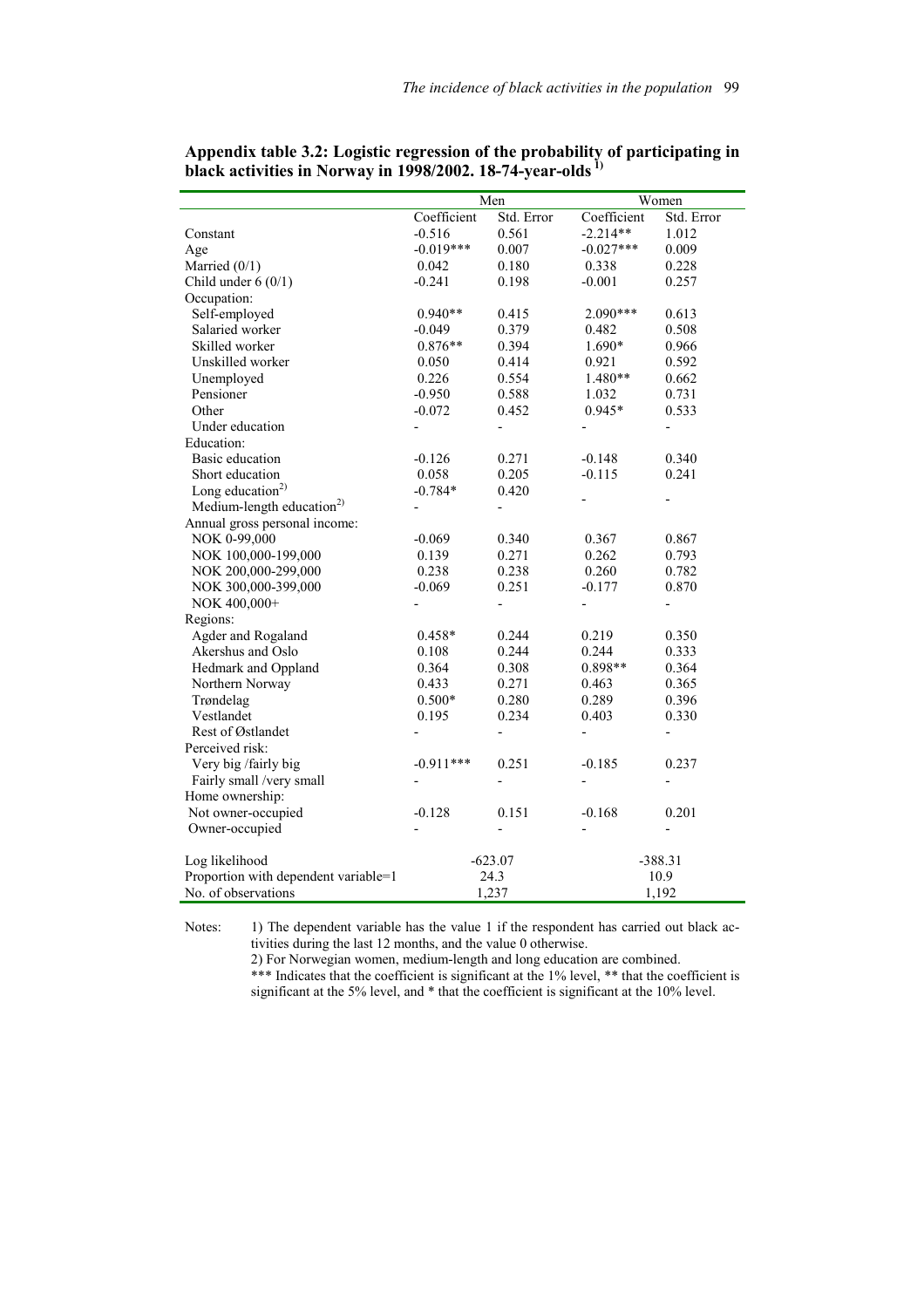|                                      |                | Men            | Women          |                |  |  |
|--------------------------------------|----------------|----------------|----------------|----------------|--|--|
|                                      | Coefficient    | Std. Error     | Coefficient    | Std. Error     |  |  |
| Constant                             | $-0.679$       | 0.736          | $-0.332$       | 0.886          |  |  |
| Age                                  | $-0.042***$    | 0.011          | $-0.031**$     | 0.015          |  |  |
| Married $(0/1)$                      | 0.093          | 0.244          | $-0.460$       | 0.352          |  |  |
| child under $20(0/1)$                | 0.088          | 0.218          | $-0.334$       | 0.306          |  |  |
| Occupation:                          |                |                |                |                |  |  |
| Self-employed                        | $0.944***$     | 0.364          | $1.064*$       | 0.603          |  |  |
| Skilled worker                       | $0.843***$     | 0.297          | 0.251          | 0.407          |  |  |
| Unskilled worker                     | $0.609*$       | 0.358          | 0.600          | 0.486          |  |  |
| Unemployed                           | $-0.334$       | 0.744          | $-0.058$       | 0.968          |  |  |
| Pensioner                            | 0.073          | 0.531          | 0.602          | 0.653          |  |  |
| Student                              | $1.509***$     | 0.438          | $0.853*$       | 0.504          |  |  |
| Other                                | 0.520          | 0.912          | $-0.819$       | 1.076          |  |  |
| Public servant                       | $\blacksquare$ | $\blacksquare$ | $\blacksquare$ | ÷,             |  |  |
| Education:                           |                |                |                |                |  |  |
| Primary and lower secondary          | $-0.262$       | 0.299          | $-0.901*$      | 0.478          |  |  |
| school                               |                |                |                |                |  |  |
| Vocational training                  | 0.264          | 0.254          | $-0.085$       | 0.363          |  |  |
| University                           | $-0.684**$     | 0.320          | $-0.514$       | 0.399          |  |  |
| Upper secondary school               |                |                |                |                |  |  |
| Annual gross personal income:        |                |                |                |                |  |  |
| SEK 100,001-200,00                   | $0.932**$      | 0.463          | 0.278          | 0.496          |  |  |
| SEK 200,001-300,000                  | $-0.184$       | 0.490          | $-0.364$       | 0.534          |  |  |
| SEK 300,001-400,000                  | 0.564          | 0.493          | $-0.409$       | 0.580          |  |  |
| SEK 400,001-500,000                  | 0.531          | 0.537          | $-0.163$       | 0.645          |  |  |
| SEK 500,001+                         | 0.571          | 0.589          | $-0.834$       | 0.913          |  |  |
| SEK 1-100,000                        |                |                |                |                |  |  |
| Length of unemployment <sup>2)</sup> | 0.027          | 0.042          | 0.012          | 0.055          |  |  |
| Regions:                             |                |                |                |                |  |  |
| Mellersta and Övre                   | $-0.061$       | 0.347          | $-0.612$       | 0.506          |  |  |
| Norra Mellansverige                  | $-0.085$       | 0.364          | 0.115          | 0.456          |  |  |
| Småland med öarna                    | 0.079          | 0.351          | $-0.064$       | 0.471          |  |  |
| Stockholms län                       | 0.447          | 0.299          | $-0.367$       | 0.463          |  |  |
| Southern Sweden                      | $-0.278$       | 0.418          | 0.075          | 0.435          |  |  |
| Western Sweden                       | 0.058          | 0.307          | $-0.262$       | 0.413          |  |  |
| Östra Mellansverige                  |                | ÷,             | ÷,             | $\overline{a}$ |  |  |
| Perceived risk:                      |                |                |                |                |  |  |
| Very big /fairly big                 | $-1.095***$    | 0.362          | $-0.596*$      | 0,344          |  |  |
| Fairly small /very small             | $\blacksquare$ | L,             | $\blacksquare$ | ÷,             |  |  |
| Home ownership:                      |                |                |                |                |  |  |
| Not owner-occuped                    | $-0.496*$      | 0.231          | $-0.232$       | 0,324          |  |  |
| Owner-occupied                       |                | $\overline{a}$ |                | L,             |  |  |
| Log likelihood                       |                | $-368.81$      |                | $-228.01$      |  |  |
| Proportion with dependent varia-     |                |                |                |                |  |  |
| $ble=1$                              |                | 15.8           |                | 7.3            |  |  |
| No. of observations                  |                | 991            |                | 957            |  |  |

# **Appendix table 3.3: Logistic regression of the probability of participating in black activities in Sweden in 1998. 18-74-year-olds 1)**

Notes: 1) The dependent variable has the value 1 if the respondent has carried out black activities during the last 12 months, and the value 0 otherwise.

 2) Length of unemployment refers to the number of months the respondent has been out of work. If the respondent is not unemployed, the value is set at 0.

\*\*\* Indicates that the coefficient is significant at the 1% level, \*\* that the coefficient is significant at the 5% level, and \* that the coefficient is significant at the 10% level.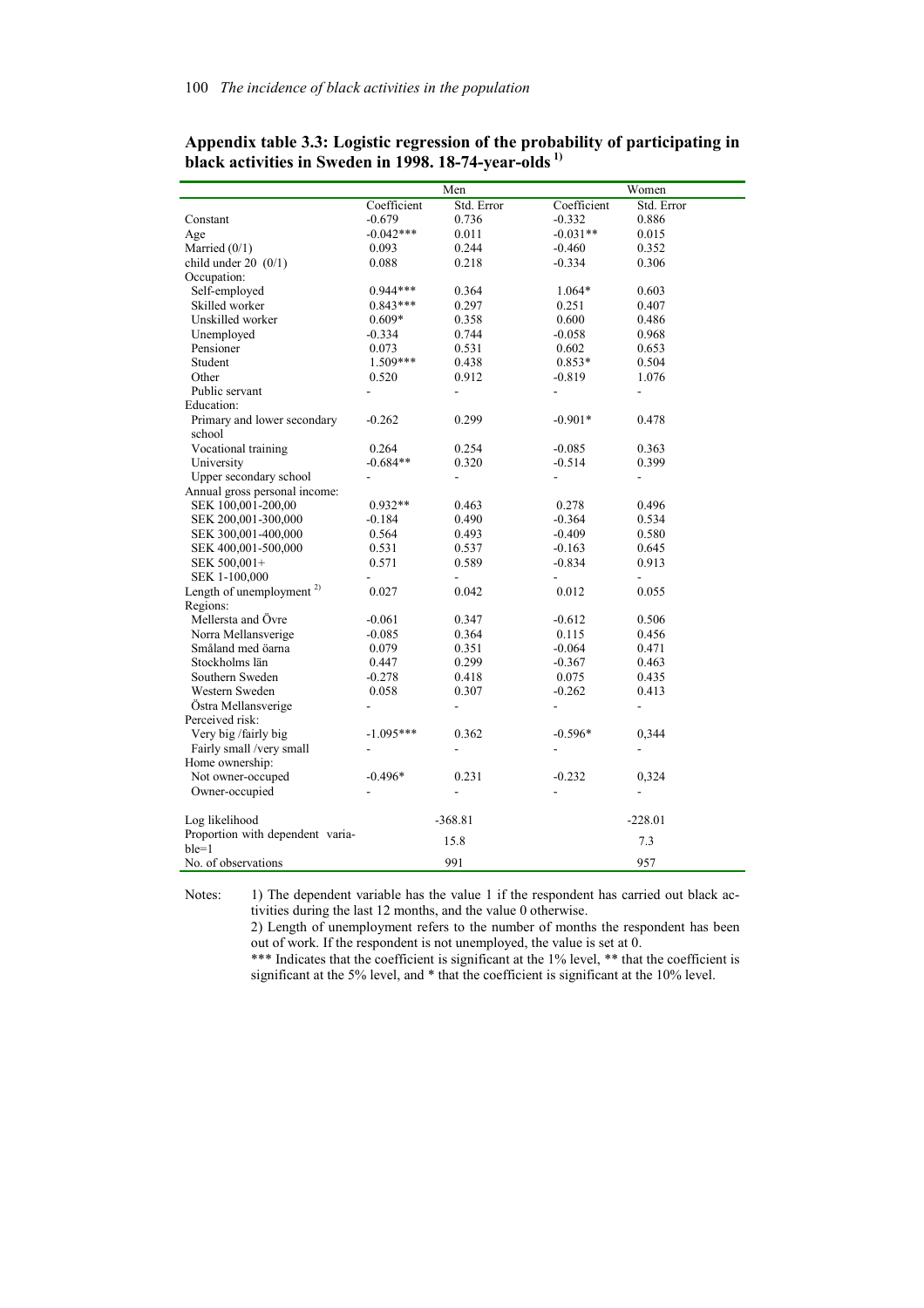|                                                 | Men            |                          | Women          |               |  |
|-------------------------------------------------|----------------|--------------------------|----------------|---------------|--|
|                                                 | Coefficient    | Std. Error               | Coefficient    | Std. Error    |  |
| Constant                                        | $-2.165***$    | 0.314                    | $-4.300***$    | 0.715         |  |
| Age:                                            |                |                          |                |               |  |
| 18-29                                           | $0.491**$      | 0.217                    | $-0.387$       | 0.302         |  |
| 30-39                                           | $0.409**$      | 0.179                    | $-0.025$       | 0.261         |  |
| 50-59                                           | $-0.384*$      | 0.213                    | $-0.320$       | 0.302         |  |
| $60 - 74$                                       | $-0.740**$     | 0.351                    | $-0.868*$      | 0.493         |  |
| 40-49                                           |                | $\overline{\phantom{0}}$ | $\frac{1}{2}$  | ÷             |  |
| Married $(0/1)$                                 | 0.045          | 0.156                    | 1.118***       | 0.224         |  |
| Child under $6(0/1)$                            | $-0.089$       | 0.188                    | $-0.101$       | 0.273         |  |
| Occupation:                                     |                |                          |                |               |  |
| Self-employed                                   | 0.306          |                          |                |               |  |
| Skilled worker                                  | $0.726***$     | 0.239                    | 0.518          | 0.505         |  |
|                                                 |                | 0.191                    | 1.328***       | 0.380         |  |
| Unskilled worker                                | $-0.022$       | 0.286                    | $0.656**$      | 0.319         |  |
| Unemployed                                      | 0.081          | 0.434                    | 0.220          | 0.739         |  |
| Pensioner                                       | 0.176          | 0.365                    | 0.045          | 0.548         |  |
| Student                                         | $-0.296$       | 0.382                    | $1.219***$     | 0.457         |  |
| Other                                           | 0.030          | 0.330                    | 0.539          | 0.355         |  |
| Salaried worker                                 | $\overline{a}$ | $\overline{\phantom{a}}$ | $\overline{a}$ | $\frac{1}{2}$ |  |
| Education:                                      |                |                          |                |               |  |
| Keinen beruflichen Abschluss                    | $-0.355$       | 0.248                    | 0.021          | 0.252         |  |
| Fachschule, Meister-, Technikerschule           | $0.340*$       | 0.195                    | 0.318          | 0.373         |  |
| Fachhochschulabschluss                          | $-0.239$       | 0.307                    | 0.549          | 0.393         |  |
| Hochschulabschluss                              | $-0.126$       | 0.264                    | 0.077          | 0.453         |  |
| Anderen beruflichen Abschluss                   | 0.459          | 0.373                    | 0.267          | 0.740         |  |
| Student(in)                                     | 0.346          | 0.360                    | $0.968***$     | 0.374         |  |
| Beruflich/betriebliche Ausbildung <sup>2)</sup> |                | $\overline{\phantom{0}}$ |                |               |  |
| Monthly net income:                             |                |                          |                |               |  |
| DEM 0-999                                       | $0.931***$     | 0.308                    | $1.433**$      | 0.589         |  |
| DEM 1,000-1,749                                 | $1.030***$     | 0.256                    | $1.393**$      | 0.580         |  |
| DEM 1,750-2,449                                 | $0.524***$     | 0.204                    | 0.626          | 0.600         |  |
| DEM 2,500-3,449                                 | 0.198          | 0.179                    | $1.160**$      | 0.587         |  |
| DEM 3,500 +                                     | $\frac{1}{2}$  | $\blacksquare$           | $\frac{1}{2}$  | $\frac{1}{2}$ |  |
| Length of unemployment $3)$                     | $0.043*$       | 0.025                    | 0.059          | 0.037         |  |
| Regions:                                        |                |                          |                |               |  |
| West Germany                                    | 0.146          | 0.153                    | 0.304          | 0.220         |  |
| East Germany                                    |                | $\overline{\phantom{a}}$ | ÷,             |               |  |
| Perceived risk:                                 |                |                          |                |               |  |
| Very big /fairly big                            | $-0.913***$    | 0.124                    | $-1.060***$    | 0.173         |  |
| Fairly small /very small                        |                | $\overline{\phantom{0}}$ | ÷,             |               |  |
| Home ownership:                                 |                |                          |                |               |  |
| Not owner-occupied                              | $-0.115$       | 0.128                    | $-0.237$       | 0.179         |  |
| Owner-occupied                                  |                |                          |                |               |  |
|                                                 |                |                          |                |               |  |
| Log likelihood                                  |                | $-1018.49$               | $-565.32$      |               |  |
| Proportion with dependent variable=1            |                | 15.2                     |                | 6.0           |  |
| No. of observations                             | 2,585          |                          | 3,064          |               |  |

**Appendix table 3.4: Logistic regression of participating in black activities in Germany in 2001. 18-74-year-olds 1)** 

Notes: 1) The dependent variable has the value 1 if the respondent has carried out black activities during the last 12 months, and the value 0 otherwise. The data are weighted using Infratest Sozialforschung's standard weight to control for differences in the drawing probability for single and married/cohabiting, since the sample is household-based.

2) Also includes apprentices.

3) Length of unemployment refers to the number of months the respondent has been out of work.If the respondent is not unemployed, the value is set at 0.

 \*\*\* Indicates that the coefficient is significant at the 1% level, \*\* that the coefficient is significant at the 5% level, and \* that the coefficient is significant at the 10% level.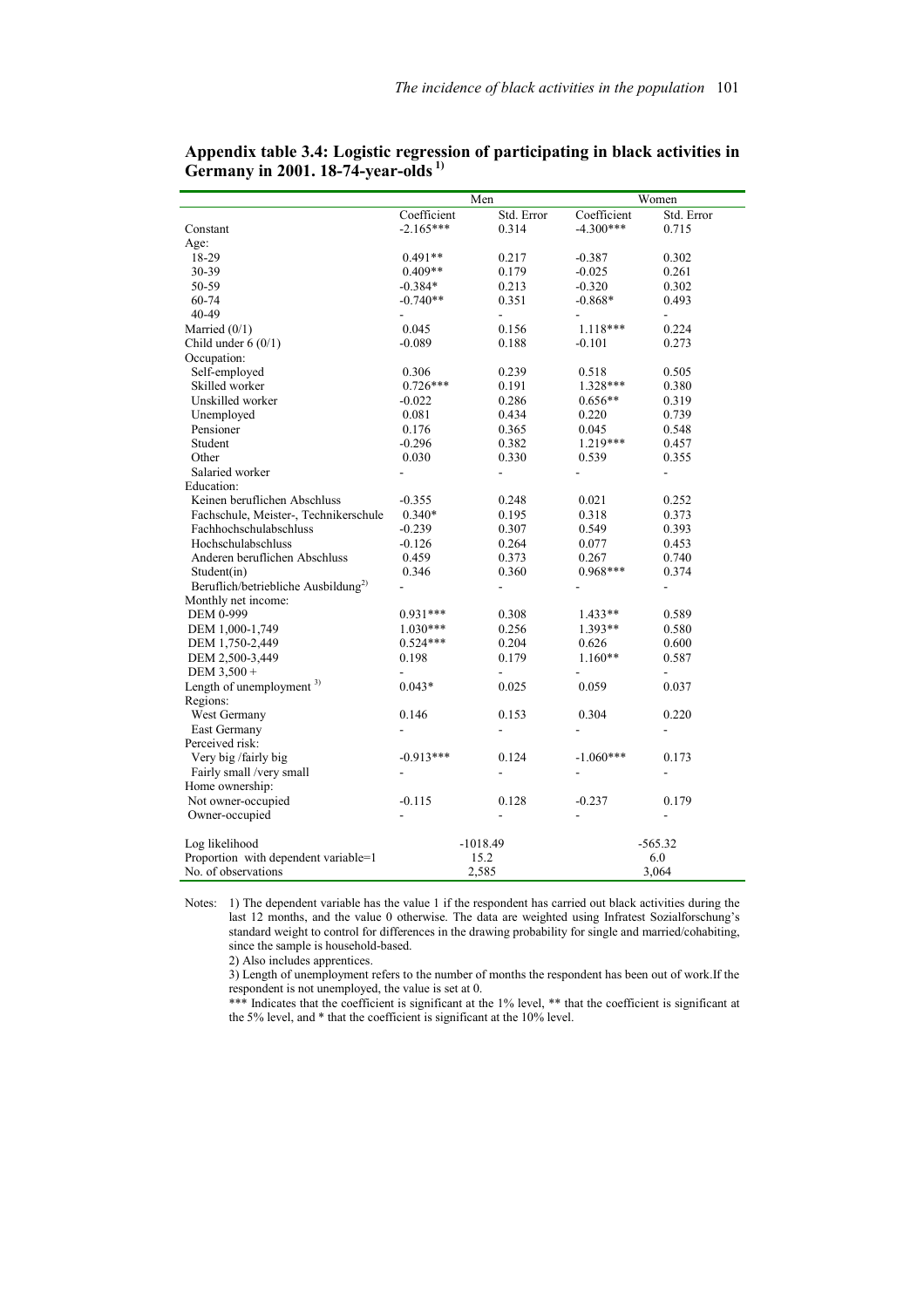|                                                                                                      | Coefficient    | Std. Error               |
|------------------------------------------------------------------------------------------------------|----------------|--------------------------|
| Constant                                                                                             | $-1.825**$     | 0.7205                   |
| Sex:                                                                                                 |                |                          |
| Woman                                                                                                | $-0.282$       | 0.238                    |
| Man                                                                                                  |                |                          |
| Age                                                                                                  | $-0.039***$    | 0.012                    |
| Married $(0/1)$                                                                                      | 0.035          | 0.251                    |
| Child under $4(0/1)$                                                                                 | $-0.956**$     | 0.408                    |
| Occupation:                                                                                          |                |                          |
| Self-employed                                                                                        | 0.751          | 0.527                    |
| Salaried worker                                                                                      |                |                          |
|                                                                                                      | 0.090          | 0.474                    |
| Skilled worker                                                                                       | 0.350          | 0.515                    |
| Unskilled worker                                                                                     | $-0.199$       | 0.519                    |
| Unemployed                                                                                           | 0.555          | 1.481                    |
| Pensioner                                                                                            | $-0.357$       | 0.789                    |
| Under education                                                                                      | $2.333***$     | 0.691                    |
| Other                                                                                                |                | $\overline{\phantom{a}}$ |
| Education:                                                                                           |                |                          |
| A levels or Higher / Onc/BTEC                                                                        | 0.391          | 0.386                    |
| Degree or higher degree <sup>2)</sup>                                                                | 0.334          | 0.354                    |
| O level or GSCE equivalent <sup>3)</sup>                                                             | $0.678**$      | 0.319                    |
| Other qualification/no formal qualifications                                                         |                | $\overline{\phantom{0}}$ |
| Income                                                                                               | $0.045***$     | 0.017                    |
| Length of unemployment <sup>4)</sup>                                                                 | $-0.058$       | 0.110                    |
| Regions:                                                                                             |                |                          |
| London and Southeast England                                                                         | $-0.447$       | 0.290                    |
| Midlands and East Anglia                                                                             | $-0.150$       | 0.251                    |
| Southwest England and Wales                                                                          | $-0.077$       | 0.332                    |
| Northern England and Scotland                                                                        | $\overline{a}$ | $\overline{\phantom{0}}$ |
| Perceived risk:                                                                                      |                |                          |
| Very big /fairly big                                                                                 | $-0.135$       | 0.213                    |
| Fairly small /very small                                                                             |                |                          |
| Home ownership:                                                                                      |                |                          |
| Not owner-occupied                                                                                   | $-0.302$       | 0.306                    |
| Owner-occupied                                                                                       |                |                          |
|                                                                                                      |                |                          |
| Log likelihood                                                                                       | $-353.1470$    |                          |
| Proportion with dependent variable=1                                                                 | 7.8            |                          |
| No. of observations                                                                                  | 1,459          |                          |
| Notes: $\qquad$ 1) The dependent variable has the value 1 if the respondent has carried out black ac |                |                          |

**Appendix table 3.5: Logistic regression of participating in black activities in Great Britain in 2000. 18-74-year-olds 1)** 

e dependent variable has the value 1 if the respondent has carried out black activities during the last 12 months, and the value 0 otherwise. The data are weighted using National Statistics, Social Survey Division's standard weight to control for differences in the drawing probability for single and married/cohabiting, since the sample is household-based.

2) Including "Higher educational qualifications below degree".

3) Including GCSE grade D-G or CSE grade 2-5 or Standard Grade level 4 –6.

 4) Length of unemployment refers to the number of months the respondent has been out of work. If the respondent is not unemployed, the value is set at 0.

\*\*\* Indicates that the coefficient is significant at the 1% level, \*\* that the coefficient is significant at the 5% level, and \* that the coefficient is significant at the 10% level.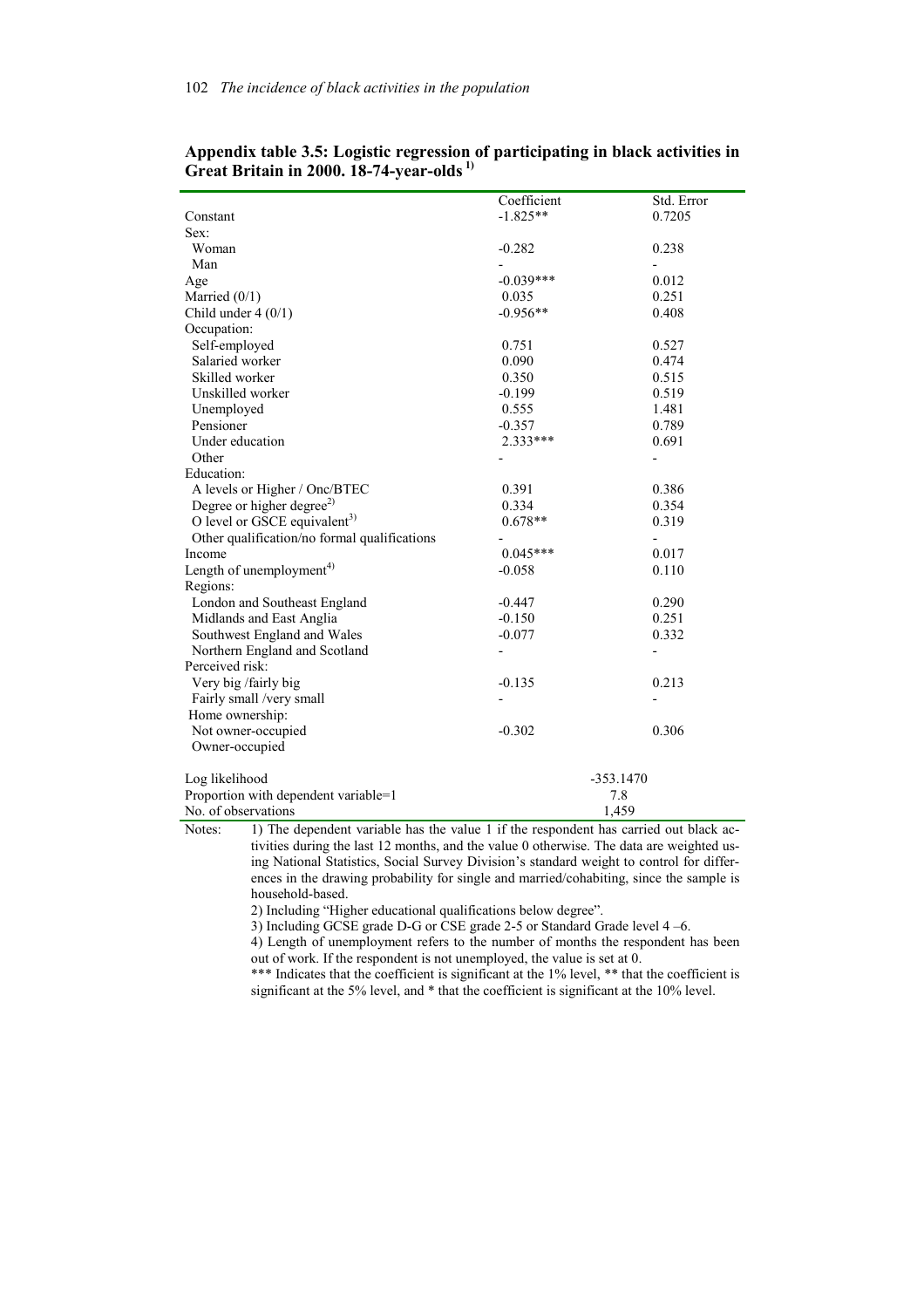# **4. Extent of black activities in the five countries**

## **4.1 Introduction**

Once we know how many persons carry out black activities and how much time they spend on them, we can estimate the total number of hours spent on black activities in one year.

As yet, there is no completely satisfactory method for extrapolating from this figure to a measure for the size of the black sector in relation to overall economic activities, e.g. as measured by GDP. For want of a better method, therefore, we estimate the extent of black activities in relation to GDP by comparing the number of hours worked in the black sector with those worked in the formal part of the economy, in line with earlier Danish research, cf. Gunnar Viby Mogensen (1989).

This implicitly assumes that productivity in the black sector is the same as that in the formal sector. One of the problems with this, however, is that we do not know how high productivity – defined as value added per hour worked – actually is in the black sector compared with the rest of the economy.

On the one hand, the higher after-tax payment for black activities, together with the element of choice, and with it perhaps a higher motivation, suggests that productivity is higher in the black economy than in the formal economy. Moreover, black activities are often carried out after normal working hours, in the evening or at the weekend, which indicates that the work is done more quickly than usual in order to preserve at least some leisure time. On the other hand, it cannot be ruled out that productivity is lower in the black sector, since the entire capital equipment normally used in the formal sector can hardly be fully utilised in black activities – even though some relevant parts (workshops, tools, vans, etc.) probably are to some extent. Similarly, a lot of work in the black sector is probably done by persons not trained to do it. Thus, in a study of the buyer side in the black sector in 1983, Gunnar Viby Mogensen (1985) reports that, in 51% of cases, the person who did the work that the respondent had bought was also trained in that work, whereas in 37% of cases they were not. In the remaining 12% of cases, according to the buyer of black activities, relevant training was not necessary.

Søren Pedersen & Nina Smith (1998) have shown that payment in the formal part of the economy is significantly lower for persons who have carried out black activities, which indicates lower productivity. If, in addition, the black market is not as competitive as the formal market, this also suggests that productivity is modest. However, in light of the opposite determinants and the lack of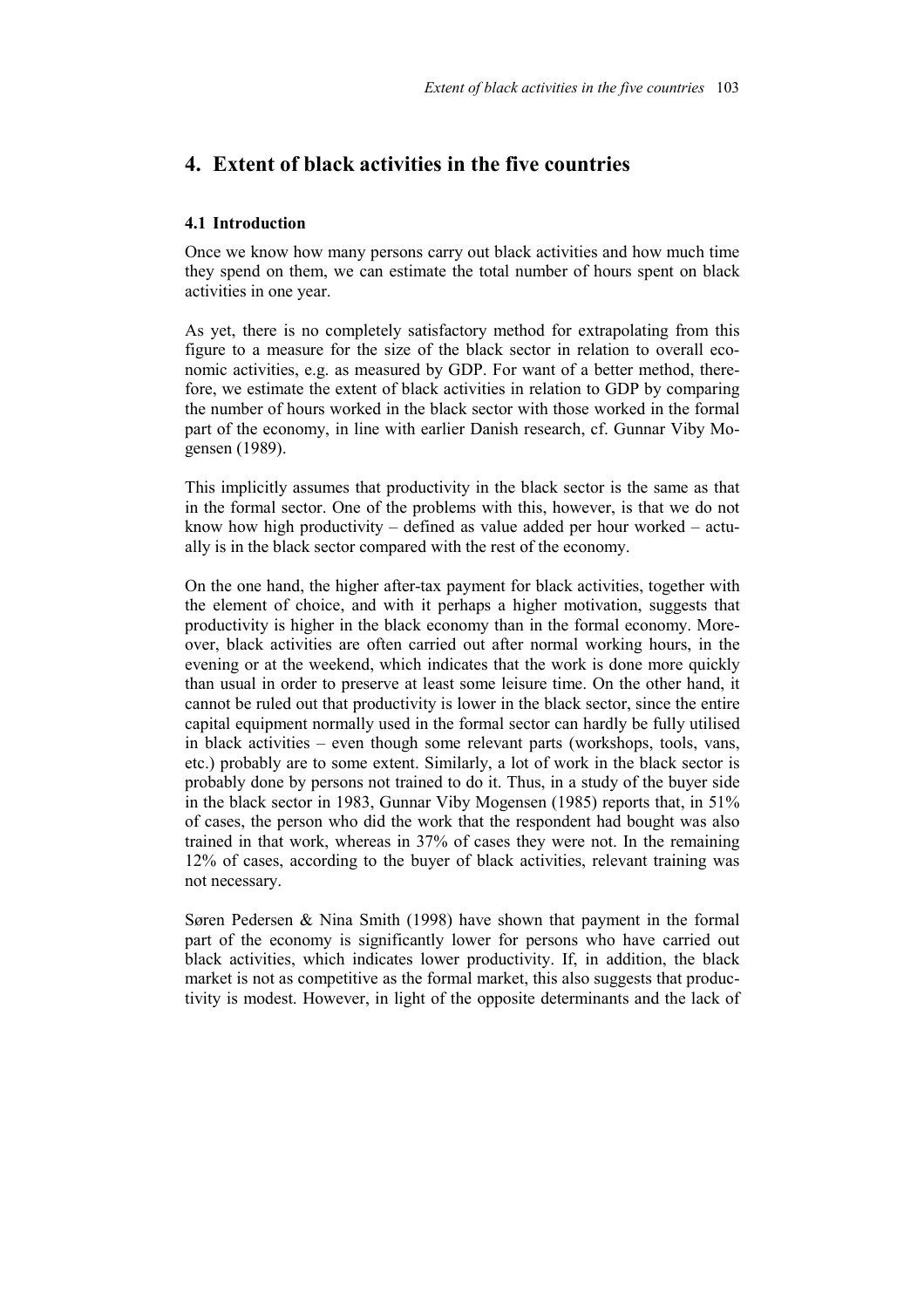clear figures, it is assumed that productivity is the same in both the formal sector and the black economy.

## **4.2 Extent of black activities measured in black and "white" prices**

For Denmark, the figures on working hours in the formal economy come from special runs of Statistics Denmark's Labour Force Surveys (AKU) from 2001, which are based on interviews with about 45,000 persons in the 15-66 age group. Similarly, the figures for "white" working hours in Sweden come from the Swedish Labour Force Survey, cf. Riksrevisionsverket (1998a). The figures for Norway, Germany and Great Britain are all taken from the omnibus surveys, which also included questions about black activities.<sup>43</sup> The figures for "white" working hours in the omnibus are used because of the possibility this gives of defining the relevant population groups, which, for the sake of comparability, are the 18-66-year-olds. For all countries, working hours are defined for the calculations here as normal weekly working hours in the main and secondary  $i$ obs. $44$ 

The question about normal working hours in the main and secondary jobs thus reflects the average number of hours worked. Alternatively, the number of hours *actually worked* last week could be used. This figure is always lower than normal working hours because of absence from work due to illness, holidays, further training, etc., cf. Eurostat (1996). However, since the questions about black hours worked ask about average weekly hours and *not* actual hours worked last week, we have chosen to use normal working hours in the formal part of the economy.

Table 4.1 shows black hours worked as a proportion of total "white" working hours. If, as mentioned above, we assume that there are no great differences in productivity between the "white" and black sectors, and transfer black hours as a proportion of total "white" working hours in the five countries to a corresponding proportion of GDP in market prices, it corresponds to a figure, in Denmark, of 3.8% of GDP. The figures for Norway and Sweden are somewhat lower, at

l

<sup>&</sup>lt;sup>43</sup> For Norway, white working hours are, like black hours, an average of 1998 and 2002. <sup>44</sup> It is reasonably unproblematic to use the omnibus survey figures for working hours in the formal economy in the three countries because these figures are at the same level as Eurostat's, which all come from comparable labour force surveys. Thus, the figure for white working hours for the employed in the omnibus survey for Norway is 36.5 hours a week, against 35.4, albeit for 2000, cf. Eurostat (2001). The omnibus figure for Germany is 37.1 hours a week, which is exactly the same as the Eurostat figure (also for 2000). There is no great difference in Great Britain either, the respective figures being 37.1 and 37.7 hours (also for 2000) a week.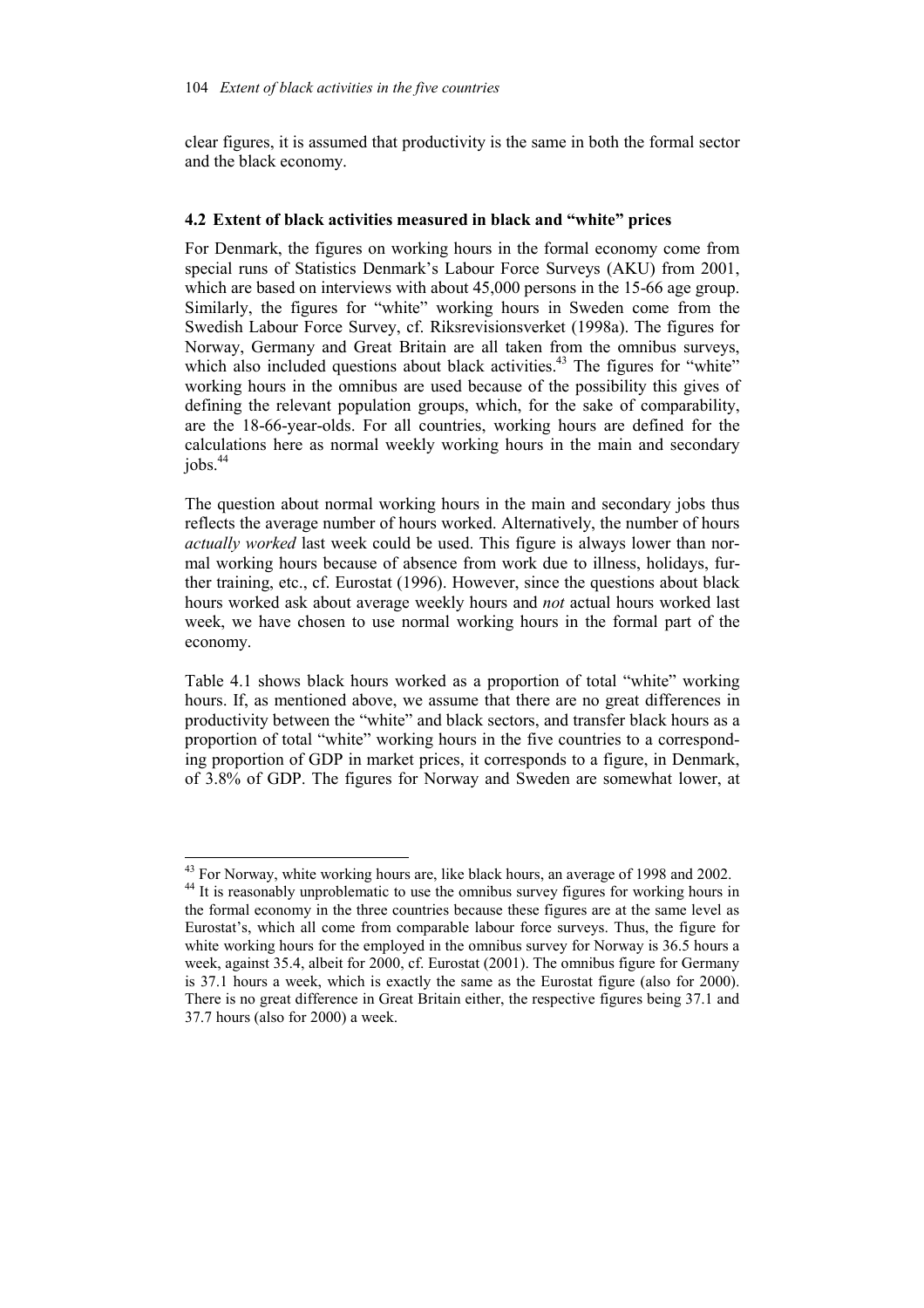2.6% and 2.3% of GDP respectively.<sup>45</sup> The figure is lowest for Great Britain, at 1.2% of GDP, and highest for Germany, at 4.1%.

|    | <b>Black frequency</b> | Average weekly<br>black hours<br>worked for per-<br>sons who have<br>carried out black<br>activities | Average weekly<br>black hours<br>worked for the<br>whole population | Normal "white"<br>average weekly<br>working hours for<br>the whole popula-<br>tion <sup>1</sup> | Black hours as a<br>proportion of<br>"white" working<br>hours |  |
|----|------------------------|------------------------------------------------------------------------------------------------------|---------------------------------------------------------------------|-------------------------------------------------------------------------------------------------|---------------------------------------------------------------|--|
|    | 18-66-year-olds        | 18-66-year-olds                                                                                      | 18-66-year-olds                                                     | 18-66-year-olds                                                                                 |                                                               |  |
|    | 1                      | 2                                                                                                    | $3=1x2$                                                             | 4                                                                                               | $5 = 3/4$                                                     |  |
|    | Proportion             | Hours per week                                                                                       | Hours per week                                                      | Hours per week                                                                                  | Proportion                                                    |  |
| DK | 21.6%                  | 4.89                                                                                                 | 1.06                                                                | 27.9                                                                                            | 3.8%                                                          |  |
| N  | 18.2%                  | 4.23                                                                                                 | 0.77                                                                | 29.3                                                                                            | $2.6\%$                                                       |  |
| S  | 12.0%                  | 4.75                                                                                                 | 0.57                                                                | 25.3                                                                                            | 2.3%                                                          |  |
| D  | 11.7%                  | 8.31                                                                                                 | 0.97                                                                | 23.6                                                                                            | 4.1%                                                          |  |
| GВ | 8.7%                   | 3.76                                                                                                 | 0.33                                                                | 26.5                                                                                            | 1.2%                                                          |  |

# **Table 4.1: Black hours worked as a proportion of "white" working hours in Denmark, Norway, Sweden, Germany and Great Britain**

 $\overline{a}$ 

Note: 1) The figures are based on the respondents' average normal weekly working hours in their main job. For Sweden, the figures are for the 15-64-year-olds, cf. New Cronos database in Eurostat, and are calculated as the number of hours worked per week for the 15-64-year-olds in 1998 (143,356,500) divided by the population in the 15-64 age group (5,668,204). For Denmark, the figures are taken from a special run of Statistics Denmark's Labour Force Survey for 2001. For Norway, Germany and Great Britain, the figures are taken from the "white" working hours mentioned in the surveys on black activities.

The above proportions should be regarded as minimum estimates of the extent of black activities only, since not all persons are likely to have given honest answers about whether they have carried out black activities. Furthermore, some respondents probably do not disclose the true extent of their black activities despite assurances of anonymity from the data-collection institute.

As can be seen from table 4.1, and as was also shown in chapter 3, the high GDP figure for Germany is not due to a higher tendency to carry out black activities, but to the fact that those who do carry them out work, on average, twice as much a week as in the other countries.

It should be emphasised that, in calculating the extent of black activities in relation to GDP, it is assumed here that a given piece of work of given quality in reality has the same value, irrespective of whether it has been taxed or not. Thus,

<sup>&</sup>lt;sup>45</sup> According to Riksrevisionsverket (1998a), the extent of black activities in Sweden using the same method is 2.5% of GDP. The difference is partly due to differences in age groups used, and partly because Riksrevisionsverket's figures for "white" hours concern the actual number of hours worked (123,800,000), while normal working hours are used in this report.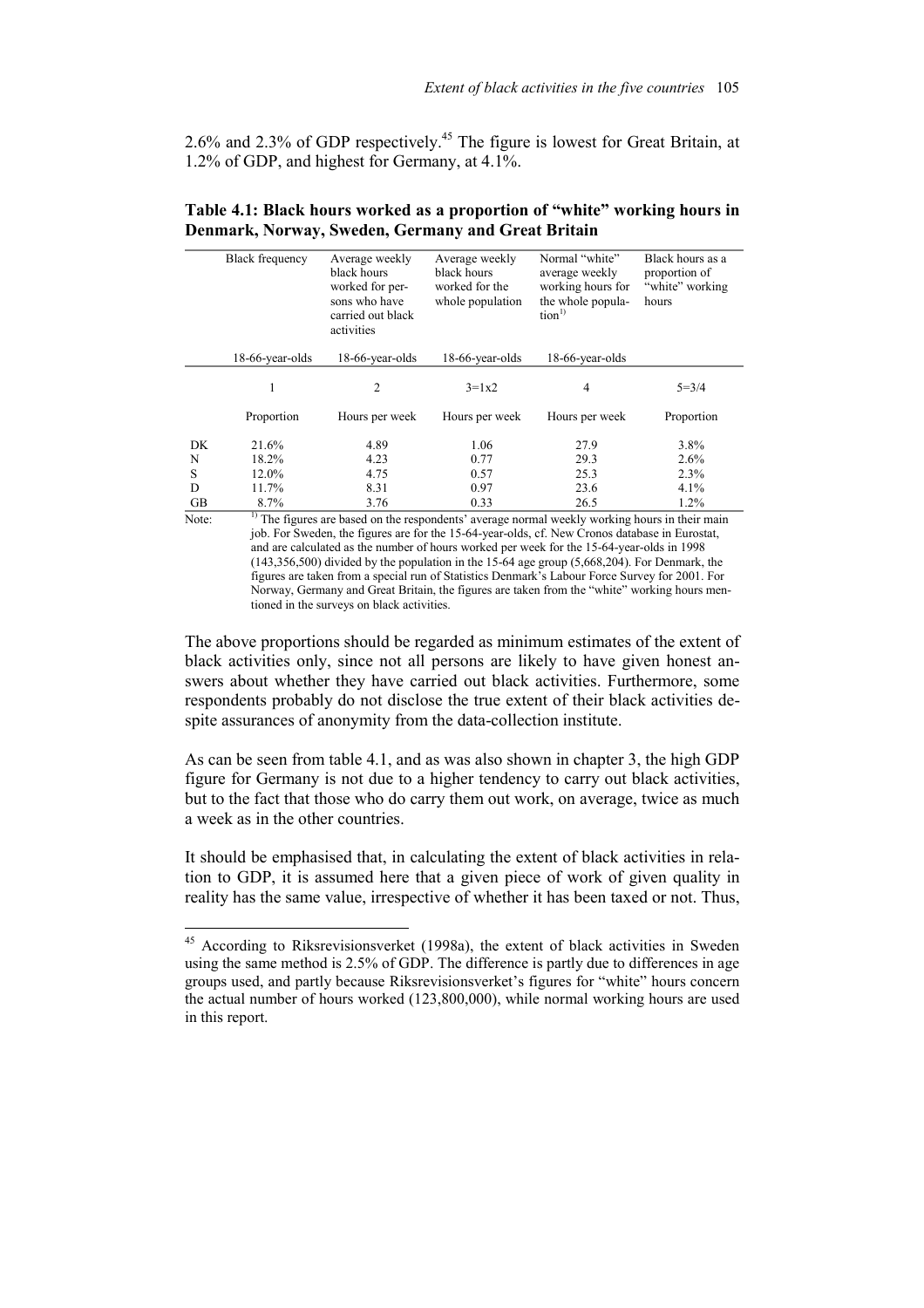the extent of black activities mentioned above corresponds to what the work would have been worth had it been invoiced work in the formal market.

Alternatively, valuing the black sectors, as they are measured here, using the actual black prices paid – i.e. using the average black hourly wages in the various countries of DKK 117, NOK 137, SEK 112, DEM 20 and GBP 9 respectively, cf. chapter 3 – would give a figure for the size of the black sector of 1.8% of GDP in Denmark, 1.1% in Norway, 1.0% in Sweden, 1.3% in Germany and 0.6% of GDP in Great Britain. This is shown in table 4.2.

As can be seen, the extent of black activities measured in actual black wages paid is highest in Denmark. The level in Germany is about the same as in Norway and Sweden, which is due to the fact that black wages are relatively low in Germany compared with the other countries, cf. chapter 3.

**Table 4.2: Extent of black activities in Denmark, Norway, Sweden, Germany and Great Britain based on actual black prices paid, 18-74-year-olds** 

|               | No. of black<br>hours worked per<br>year | Average black<br>hourly wage |            | Black extent in<br>black prices |            | Extent of black<br>activities in<br>black prices as a<br>proportion of<br><b>GDP</b> | Year      |
|---------------|------------------------------------------|------------------------------|------------|---------------------------------|------------|--------------------------------------------------------------------------------------|-----------|
|               | Million hours                            |                              |            |                                 |            |                                                                                      |           |
| Denmark       | 207                                      | 117                          | <b>DKK</b> |                                 | 24 bn DKK  | $1.8$ pct.                                                                           | 2001      |
| Norway        | 121                                      | 137                          | NOK.       |                                 | 17 bn NOK  | $1.1$ pct.                                                                           | 1998/2002 |
| Sweden        | 167                                      | 112                          | <b>SEK</b> | 19 bn                           | <b>SEK</b> | $1.0$ pct.                                                                           | 1998      |
| Germany       | 2,707                                    | 20                           | <b>DEM</b> | 54 bn                           | <b>DEM</b> | $1.3$ pct.                                                                           | 2001      |
| Great Britain | 623                                      | 9                            | <b>GBP</b> | 6 bn                            | <b>GBP</b> | $0.6$ pct.                                                                           | 2000      |

Note: The figure for GDP (and average black hourly wage) for Norway is for 2001. The figure for GDP in Germany is from Eurostat (2001, p. 60) and is a provisional figure for 2001. According to Eurostat, GDP in Germany is  $\epsilon$  2,096,808 million in current prices. This is converted to DEM at an exchange rate of 1.95583, cf. Eurostat (2001b, p. 41).

The 1.8% of GDP for Denmark is three times as high as in Statistics Denmark's explicit estimate of 0.6% for the black economy measured in actual black prices, cf. chapter 1.

However, Statistics Denmark's figure for the size of the black economy is not directly comparable with the Rockwool Foundation Research Unit's figure for several reasons. First, Statistics Denmark only carries out explicit calculations for selected industries. For other industries, e.g. agriculture and forestry, where, according to the Rockwool Foundation Research Unit, a number of black activities are carried out (e.g. "harvest help", "looking after livestock", "felling trees" and "gardening"), Statistics Denmark uses a price-times-volume calculation which implicitly captures black activities. Statistics Denmark uses the same method for housing, which thus captures "black room- and summer house letting" (which in fact is hardly likely to be that extensive).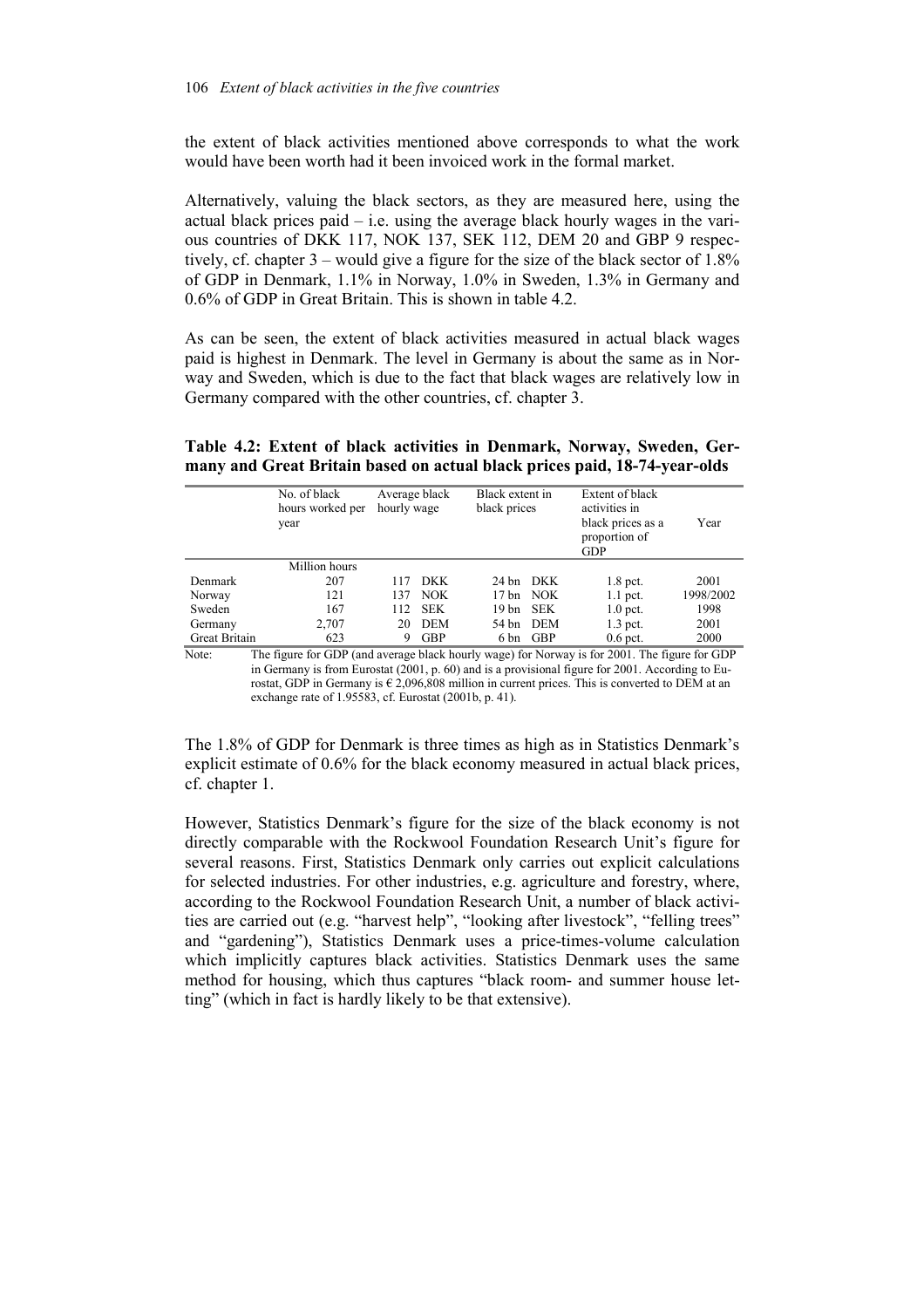Statistics Denmark also excludes public administration and services, assuming that there are no black activities in this sector. However, some black activities, in the form of "IT service" and "PC configuration", etc., are carried out here, which are not included in Statistics Denmark's explicit projections. By definition, therefore, Statistics Denmark's figure for the size of the black economy is lower than the Rockwool Foundation Research Unit's.

Second, Statistics Denmark's figure is based on a question design that is technically less appropriate, and which was therefore modified in the regular surveys from the Rockwool Foundation Research Unit in 1994, cf. Viby Mogensen et al. (1995). And, as can be seen later in this chapter, since 1996 there has been a substantial increase in the extent of black activities as a proportion of GDP in Denmark, which probably makes the aforementioned basis for the calculations in the official statistics partly outdated.

Isachsen & Strøm (1981) use a number of alternative methods to estimate the extent of black activities in Norway. Based solely on respondents' own estimate of the number of hours worked and black wages – which were, however, relatively low compared with later Norwegian estimates, cf. chapter  $3$  – Isachsen  $\&$ Strøm obtain a figure for black activities in 1979 of 0.85% of GDP.

However, respondents were also asked how much black activities they think others carry out. If a respondent answered yes to carrying out black activities, but was not able to give a figure for the number of hours worked, the figure for how much this respondent thinks others work was used instead – this can be problematic, of course. This estimate arrives at a figure for black activities in Norway of 1.4% pf GDP. As another alternative, Isachsen & Strøm have used the highest black hourly wage in the interval concerned. If, for example, a person said that his or her black hourly wage was in the interval NOK 31-40, the latter figure is used in the estimate instead of the interval mid-point (NOK 35), which is the figure used in the estimates mentioned above. By this means, Isachsen & Strøm arrive at a figure for black activities of 2.1% of GDP in actual black prices paid.

Based on the various alternative methods, Isachsen & Strøm have estimated the value of black activities at NOK 5-7 billion, or 2-3% of GDP in 1979. Extrapolating the number of black hours alone to the whole population, Isachsen  $\&$ Strøm get a figure for black activities of 61 million hours worked, corresponding to about 2% of total hours worked in the declared part of the economy. This can be compared with 2.6% in the new survey for 1998/2002 presented here.

Isachsen & Strøm's survey (from 1983) which, as mentioned in chapter 3, is only reported in outline form, includes an attempt at a more satisfactory measurement, by asking respondents about overall underdeclaration, i.e. undeclared interest and dividends, in addition to undeclared earned income, etc. Based on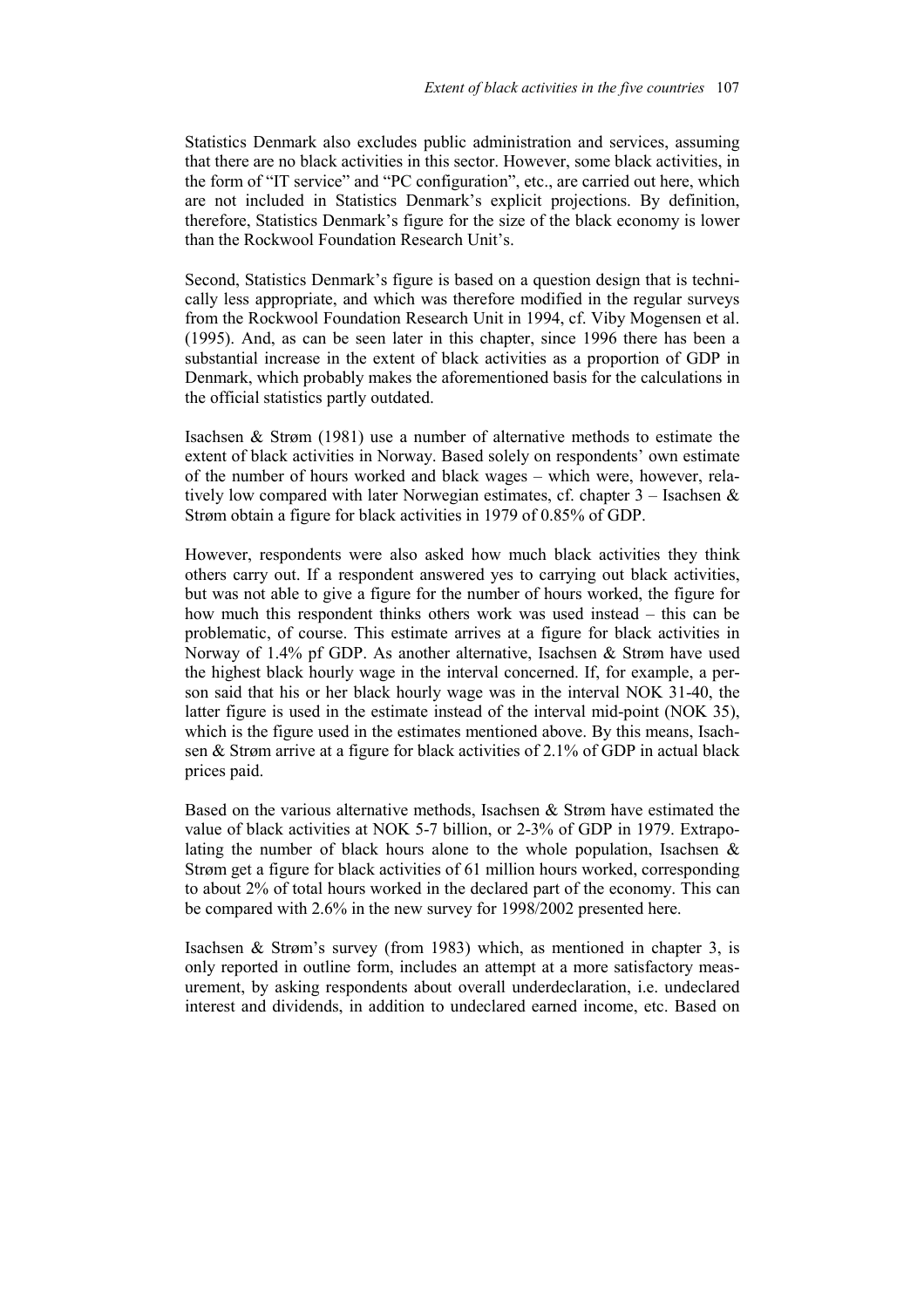this, Isachsen & Strøm find that undeclared income from black activities constitutes 65% of total undeclared income. The two authors (1985) also revise upwards the aforementioned 2-3% of GDP to take account of presumed underreporting in a questionnaire survey. According to Isachsen & Strøm (1985), the black economy in Norway, cf. figure 1.1 in chapter 1, now constitutes a much bigger proportion of GDP, namely more in the range 4-6%.

Like Isachsen & Strøm for Norway in 1983, Harald Goldstein (1990) and Tone Ognedal et al. (2002) have asked about both omitted earned income (black activities) and total underdeclaration, i.e. the sum of all omitted earned income, interest, dividends or other forms of income. Goldstein finds that, for 1988/89, black activities alone amount to NOK 7.7 billion<sup>46</sup>, and total undeclared income to NOK 11.3 billion. For 2001 Ognedal et al. reports that income from black activities amounts to NOK 6.8 billion and total undeclared income to 11 billion, which means that the relation between black income and total underdeclaration has not changed much since 1983.

For 1988, Goldsteins figures corresponds to a figure for black activities of about 1.3% of GDP and for the black economy of 1.9% of GDP. In 2001 these figures are according to Ognedal et al. (2002) 0,4% and 0,7% of GDP.<sup>47</sup>

It should be noted that Goldstein's (1990) figure for black activities of 1.3% of GDP and Ognedal et al.'s of 0.4% of GDP is based on actual black wages paid. This means that these figures can be compared with the corresponding estimate here in the new analyses for 1998/2002, which arrive at a figure of 1.1% of GDP, cf. the discussion above on the valuation of black activities.

For Germany, Klaus Wolff (1991) has calculated that, measured by the lower limit and based on total black hours multiplied by the average black wage, the black economy was 0.6-1.0% of GDP in 1984. According to the upper limit measure, it would be about 0.9-1.2% of GDP.

This interval of 0.6-1.2% of GDP should be compared with the extent of black activities measured in black prices of 1.3% in 2001 in the new survey here, cf. table 4.2

Thus, the older German figures from 1984 for the extent of black activities measured in black prices are not far from the new figures for 2001, despite the fact that, as mentioned in chapter 3, for reasons of caution the word "Schwarzarbeit" was not even included in the question design in the older German survey.

l

<sup>&</sup>lt;sup>46</sup> By multiplying the number of black hours worked in one year by the average black hourly wage for each person.

<sup>47</sup> According to SSB (http://www.ssb.no/emner/09/01/nr/tab\_1996-2002\_01.html) GDP was in 2001 NOK 1,526.6 billion.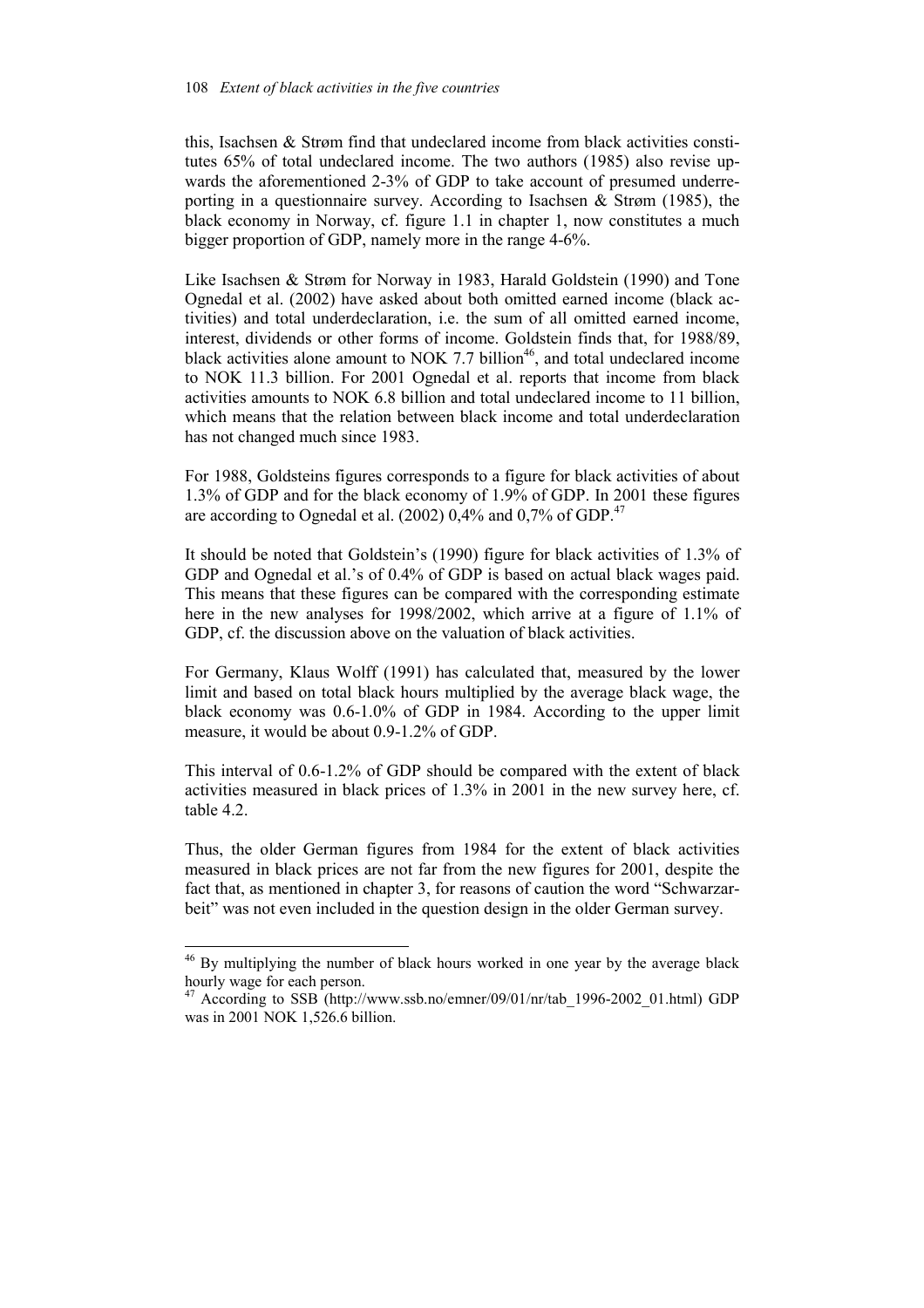Moreover, the older German question was designed to make people to focus on the cash part of black activities, which means that the payment in kind part is not taken into account at all. Finally, the German survey asks only about the last three months' work, while the new surveys ask about black activities within the last 12 months. As mentioned above, this will result in a far lower black frequency than in the new survey.

The difference in question design thus indicates that the extent of black activities measured in black prices would probably have been higher in the older survey if it had used the same question design as the one used for this book. But, given Wolff's interval of 0.6-1.2% of GDP, it can probably be concluded that there has not been an increase in the extent of black activities in Germany measured in black prices.

In the new surveys, the extent of black activities can also be illustrated by converting the number of "black hours worked" to full-time jobs. This calculation is based on the number of hours normally worked per year in a full-time job in the various countries.

According to the Danish Confederation of Industries (DA, 2001), in 1999 normal working hours in a full-time job were 1,680 in Denmark, 1,748 in Norway, 1,780 in Sweden, 1,659 in Germany (average of East and West Germany), and 1,762 in Great Britain. Based on these figures, the black hours worked in table 4.2 would correspond to about 124,000, 69,000, 94,000, 1.63 million and 354,000 full-time jobs in Denmark, Norway, Sweden, Germany and Great Britain respectively, or over 2.2 million jobs in all five north European countries.

However, this is not to say that all it would take to convert these black hours to full-time jobs in the formal ("white") economy is a political decision. As far as Denmark is concerned, the first phase of an interview survey on the buyer side (so far, of a representative sample of 985 Danes), carried out by Statistics Denmark for the Rockwool Foundation Research Unit in January 1999, showed that nearly two thirds of those who had *bought* black work would either have done it themselves or simply not had it done at all if they had not been able to buy it at a low black price.<sup>48</sup> Only about a third of the respondents in this survey would go from the black to the formal ("white") market. Gunnar Viby Mogensen (1985) found exactly the same results for 1983.

If the same applied in all the surveyed countries, then perhaps only just over a third of black activities could be converted to formal "white" work, or about 750.000 jobs in all five countries.

l

 $48$  This survey will be published later, when more data has been collected.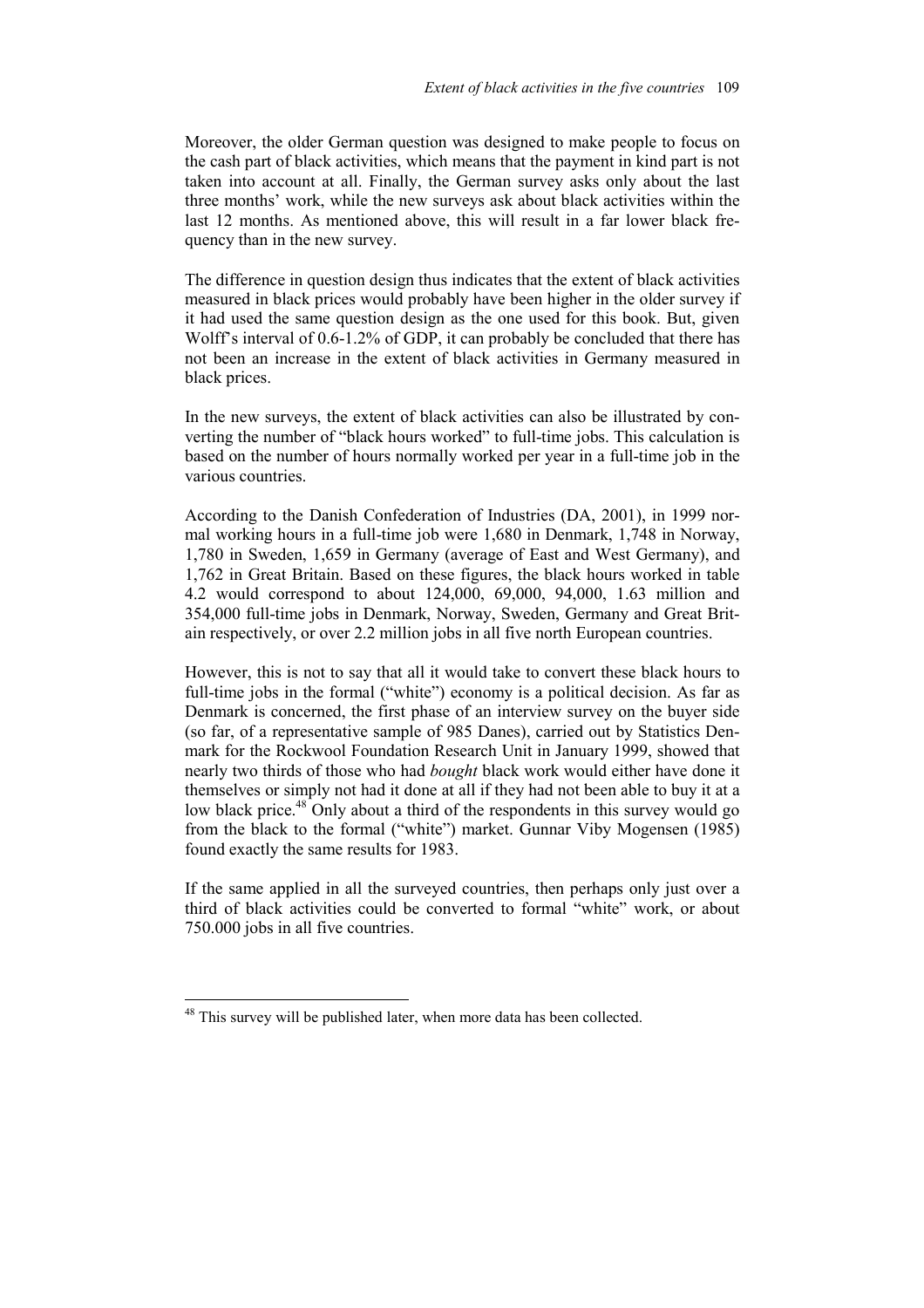In a national accounts sense, it would be the amounts in table 4.2, namely DKK 24 bn., NOK 17 bn., SEK 19 bn., DEM 54 bn. and GBP 6 bn., that the national accounts in the various countries would give as the extent of black activities, since the national accounts values the work at actual prices paid, which in this case is a black price. This is a national accounts convention. Thus, a painting job done by a professional painter for black payment would be included in the national accounts at its black value, irrespective of the fact that the value of the work in reality is 2-3 times as high in the "white" market.

Apart from black activities, total underdeclaration also includes "ordinary tax evasion". According to the above-mentioned Norwegian surveys from the beginning to the end of the 1980s and in 2001, cf. Arne Jon Isachsen & Steinar Strøm (1985), Harald Goldstein (1990) and Tone Ognedal et al. (2002), "ordinary tax evasion" in Norway consists of about one third of black activities.

In his aforementioned analysis of the history of tax evasion in Denmark, Gunnar Viby Mogensen has for the first time shown that black activities (measured by a retrospective questionnaire survey) as a proportion of total underdeclaration (measured by the discrepancy between the national accounts and tax statistics) increased from 4% in 1950 to 67% in 1988.<sup>49</sup> The figure for 1988 is more or less the same as in Norway in the 1980s and 2001, cf. above. In figure 5.4, Claus Larsen (2002) has carried out the same calculations for the 1990s as Viby Mogensen, where, according to Claus Larsen, black activities (measured by questionnaire surveys in the 1980s and 1990s in actual black prices paid) as a proportion of total underdeclaration varied from about 50% in 1995 to just over 100% in 1998. A simple average gives a figure for black activities (measured in actual black prices paid) as a proportion of total underdeclaration in the 1990s of 63.9%. On average about 44% of black activities in Denmark in the 1990s consisted of tax evasion.

The value of tax evasion in Denmark in 2001, therefore, assuming that 44% of black activities are tax evasion, is over DKK 22 billion. This puts the shadow economy in Denmark at about DKK 73 billion in 2001 (in market prices), or about 5.5% of GDP in market prices

A similar calculation for the other countries gives a value for tax evasion of NOK 17 billion in Norway, SEK 19 billion in Sweden, DEM 74 billion in Germany, and GBP 4.8 billion in Great Britain. Based on the assumptions here, the overall size of the shadow economy is thus 3.7% of GDP in Norway, 3.3% in Sweden, 5.9% in Germany, and 1.7% of GDP in Great Britain.

 $\overline{a}$ 

 $49$  Viby Mogensen has also made the same estimate for 1960, 1970 and 1980, where black activities as a proportion of total underdeclaration was 6%, 24% and 50% respectively, cf. figure 12.8 in Viby Mogensen (2003).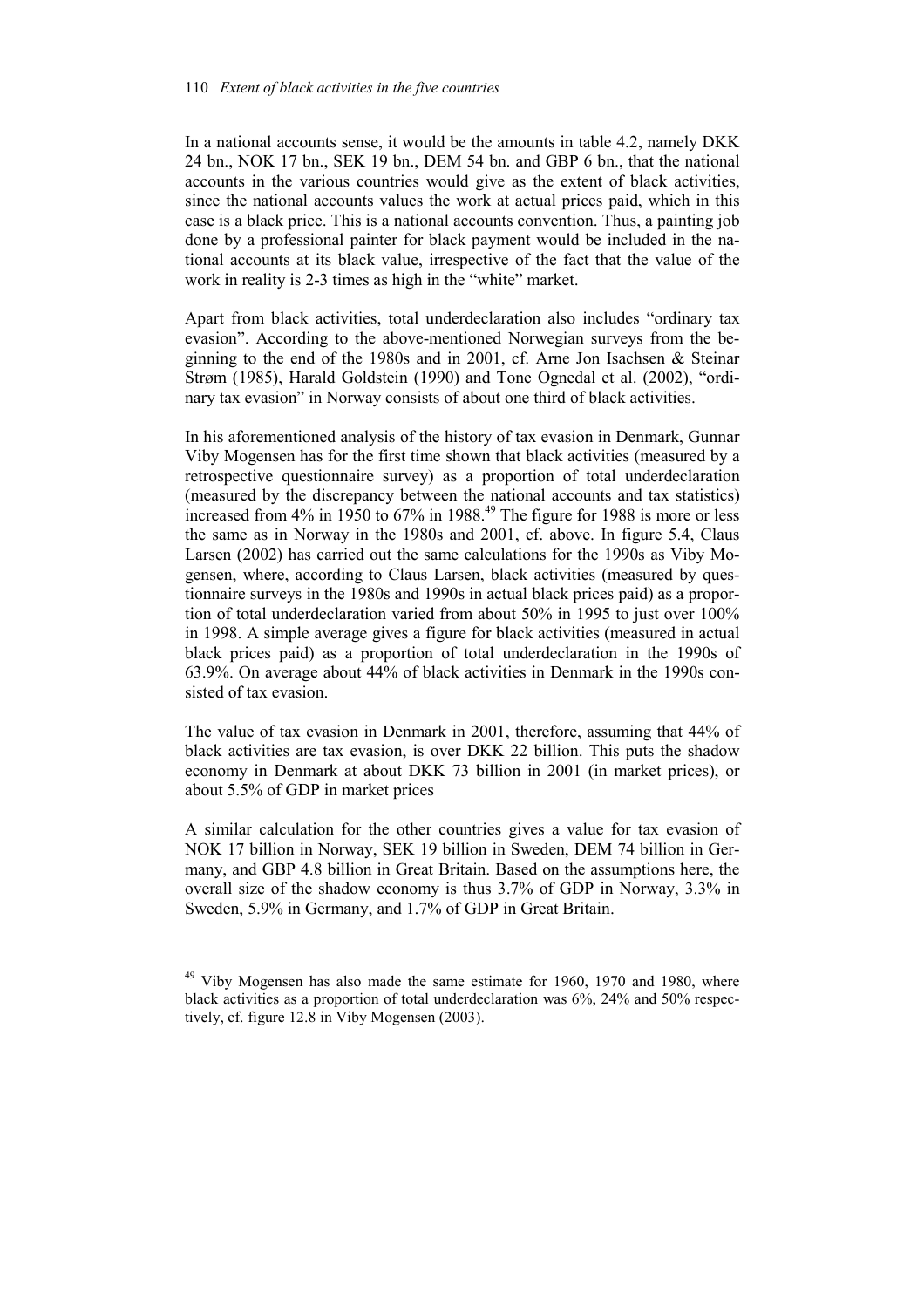# **4.3 Possible explanations for differences in the extent of black activities in Denmark, Norway, Sweden, Germany and Great Britain**

As can be seen from table 4.1, there is not much difference in black activities as a proportion of GDP between Denmark and Germany when measured in "white" prices, i.e. corresponding to what work in the black market would be worth as invoiced work in the formal market. Nor is there much difference in the figures for Norway and Sweden.

In the case of Great Britain, however, the figure for black activities of 1.2% of GDP differs quite a lot from the other countries.

One obvious explanation for the relatively low figure for Great Britain is that, as mentioned in chapter 2, far more activities are considered as non-taxable in Great Britain compared with the other countries.

As was also mentioned in chapter 2, extra questions were included in the survey for Great Britain in an attempt to capture some of the activities that would be regarded as taxable in the Scandinavian countries but are not in Great Britain. In table 4.3, the same calculation for Great Britain has been carried out as in table 4.1, but this time including activities in the "grey area". As can be seen, this would increase the size of the black economy in Great Britain to about 2.3% of GDP, i.e. about the same level as in Norway and Sweden.

A calculation, as in table 4.2, of the extent of black activities, including activities in the "grey area" at the actual black prices paid, gives a figure of 1.2% of GDP (1.264 million hours times GBP 9/GBP 913.842 billion). Measured in black prices, the level in Great Britain, if the "grey area" is included, is thus almost the same as in Norway, Sweden and Germany.

If we return to the presumed most relevant measurement in "white" prices, one possible explanation of the differences between the countries could also be the tax burden. However, before discussing this in more detail, it should be noted that, according to economic theory, the correlation between black activities and tax is not as clear as is often thought. Even using quite simple models, it can be difficult to predict whether black activities increase with tax, cf. for example, the first article to deal with this topic, by Michael G. Allingham & Agnar Sandmo (1972). The effect of rising taxes on the extent of black activities depends, among other things, on how willing taxpayers are to risk evading tax. As a rule, the willingness to take a chance could be expected to increase with income (and vice versa), simply because the more a person earns, the more he can afford to pay (a fine) if his black activities are discovered.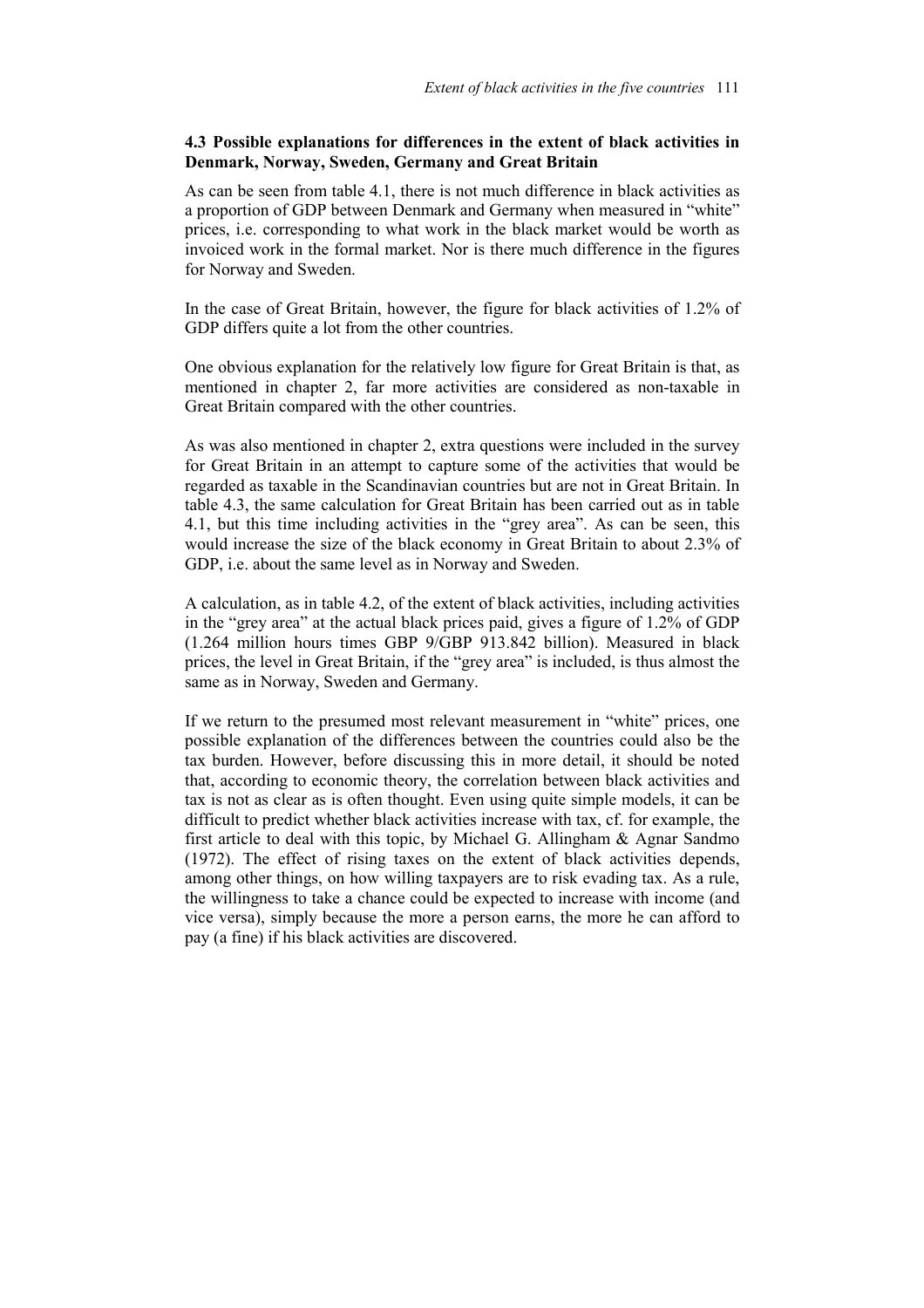|           | Black fre-<br>quency, includ-<br>ing activities<br>that would be<br>taxable in Scan-<br>dinavia | <b>Black hours</b><br>worked per<br>week, including<br>activities that<br>would be tax-<br>able in Scandi-<br>navia | Black hours<br>worked per<br>week for the<br>whole popula-<br>tion, including<br>activities that<br>would be tax-<br>able in Scandi-<br>navia | Normal "white"<br>weekly working<br>hours for the<br>whole popula-<br>tion <sup>1</sup> | <b>Black hours</b><br>worked per<br>week, including<br>activities that<br>would be tax-<br>able in Scandi-<br>navia, as a<br>proportion of<br>"white" hours<br>worked |
|-----------|-------------------------------------------------------------------------------------------------|---------------------------------------------------------------------------------------------------------------------|-----------------------------------------------------------------------------------------------------------------------------------------------|-----------------------------------------------------------------------------------------|-----------------------------------------------------------------------------------------------------------------------------------------------------------------------|
|           | 18-66-year-olds                                                                                 | 18-66-year-olds                                                                                                     | 18-66-year-olds                                                                                                                               | 18-66-year-olds                                                                         |                                                                                                                                                                       |
|           | 1                                                                                               | 2                                                                                                                   | $3 = 1x2$                                                                                                                                     | 4                                                                                       | $5 = 3/4$                                                                                                                                                             |
|           | Proportion                                                                                      | Hours per week                                                                                                      | Hours per week                                                                                                                                | Hours per week                                                                          | $\frac{0}{0}$                                                                                                                                                         |
| <b>GB</b> | 13.7%                                                                                           | 4.39                                                                                                                | 0.60                                                                                                                                          | 26.5                                                                                    | 2.3%                                                                                                                                                                  |

**Table 4.3: Extent and incidence of black activities in Great Britain when activities that would be taxable in Scandinavia are included**

Note:  $\frac{1}{1}$  The figure is based on respondents' average weekly working hours in their main job.

Rising taxation has two opposite effects on the extent of black activities. On the one hand, rising taxes make black activities more attractive. On the other hand, however, rising taxes will result in falling income, which, due to the assumption of declining willingness to take a risk, means that a larger part of income will be declared. In other words, it simply becomes too expensive for the taxpayer if his black activities are discovered.

Gunnar Viby Mogensen (2003) has shown that the extent of tax evasion in Denmark fell from around 26-30% of real income at the beginning of the twentieth century to around 5% at the end of the 1980s. In the same period, personal taxation rose from under 4% to 42-43% of taxable income. Here, therefore, there is a direct inverse correlation between the extent of tax evasion and the trend in taxation.

This, says Viby Mogensen, is because tax evasion is obviously also influenced by other factors than taxation. For example, tax assessment has gradually improved in the period, due to better-trained tax inspectors and a gradually more centralised assessment system. Furthermore, migration from country to city, with a resulting smaller degree of payment in kind, has probably also had an effect. In addition, it is not inconceivable that taxpayers have actually felt that they were getting more for their taxes in the form of better education, hospitals, care for the elderly, etc. – or simply because they have gradually got used to the burden of taxes. Viby Mogensen (2003) cites a leading Danish economist as saying in 1930, when the highest personal tax rate – which started at 2.5% - had risen to 25%, that "as the government had grown used to the high tax receipts, so had the public also grown used to the high rates".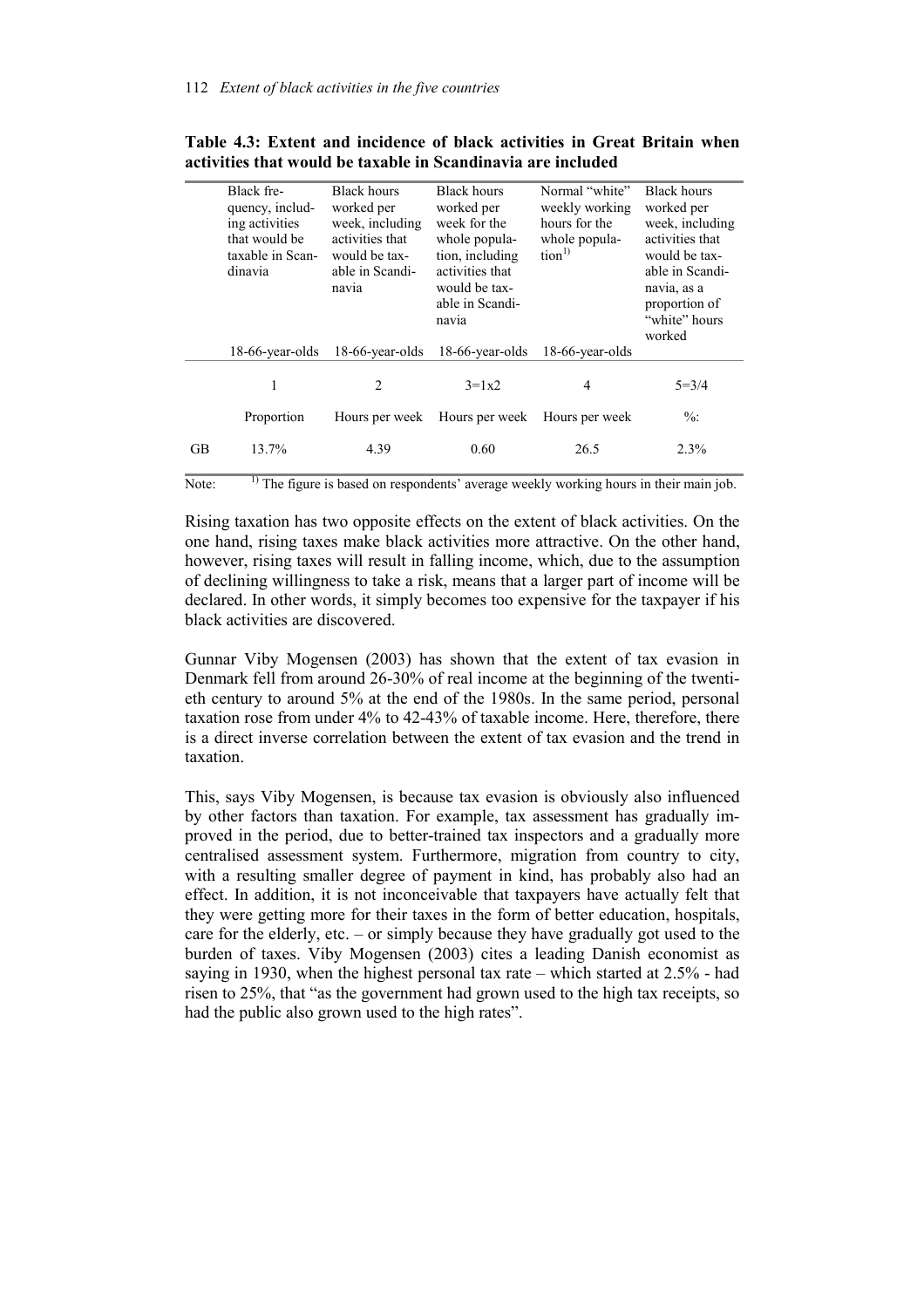In a study of black activities and black wages in Denmark from 1996, Søren Pedersen and Nina Smith (1998) have examined whether those who carry out black activities also pay more in tax and marginal tax than others. There is nothing to indicate this, however. In addition to the tax rate and marginal tax rate, they also included the so-called expanded marginal tax rate as the respondents themselves understood it, which, in addition to marginal tax, also includes any reduction in benefits, e.g. student grants or housing benefit, with earned income. There was no correlation with black activities here, either.<sup>50</sup>

The same analysis from 1996 has been carried out for Denmark in this study on the data from 2001. As mentioned in section 3.7 it has been possible to make an exact merge between the answers from the omnibus surveys containing answers on questions about black activities with data from the income statistics register at Statistics Denmark which includes reported incomes, all deductions etc. and also paid taxes due to the central personal registration system (cpr-number) in Denmark.

As can been seen from table 4.4 people who do not carry out black activities actually have a higher average tax rate and also a higher marginal tax rate than people who are working in the black economy. This result holds for both men and women. In table 4.4 the average and marginal tax has also been shown for skilled workers who are especially active in the black labour market. As can been seen the same result holds for this group.

**Table 4.4: Average and actual marginal taxes (%) according to whether the respondents have carried out black activities or not in Denmark 2001** 

|              | All occupational groups         |                        |                                 |                        |                                 | Skilled workers        |  |
|--------------|---------------------------------|------------------------|---------------------------------|------------------------|---------------------------------|------------------------|--|
|              | Men                             |                        | Women                           |                        | Men and women                   |                        |  |
|              | Carried out<br>black activities | No black<br>activities | Carried out<br>black activities | No black<br>activities | Carried out<br>black activities | No black<br>activities |  |
| Average tax  | 36.4                            | 37.6                   | 30.3                            | 33.5                   | 37.0                            | 37.9                   |  |
| Marginal tax | 51.4                            | 52.9                   | 46.9                            | 47.5                   | 50.7                            | 51.1                   |  |

As pointed out by Peder J. Pedersen and Nina Smith (1995), a possible explanation for the lack of expected correlation between taxes and black activities in a cross-section analysis is that it only gives a picture of black activities at one moment in time. Seen over a longer period of, for example, a couple of decades, it might well be that rising income tax and VAT actually have led to more black activities.

 $\overline{a}$ 

<sup>&</sup>lt;sup>50</sup> In the aforementioned study, all respondents were asked how much they thought they would have left from an extra DKK 1,000 in earnings after tax and a possible reduction in various benefits.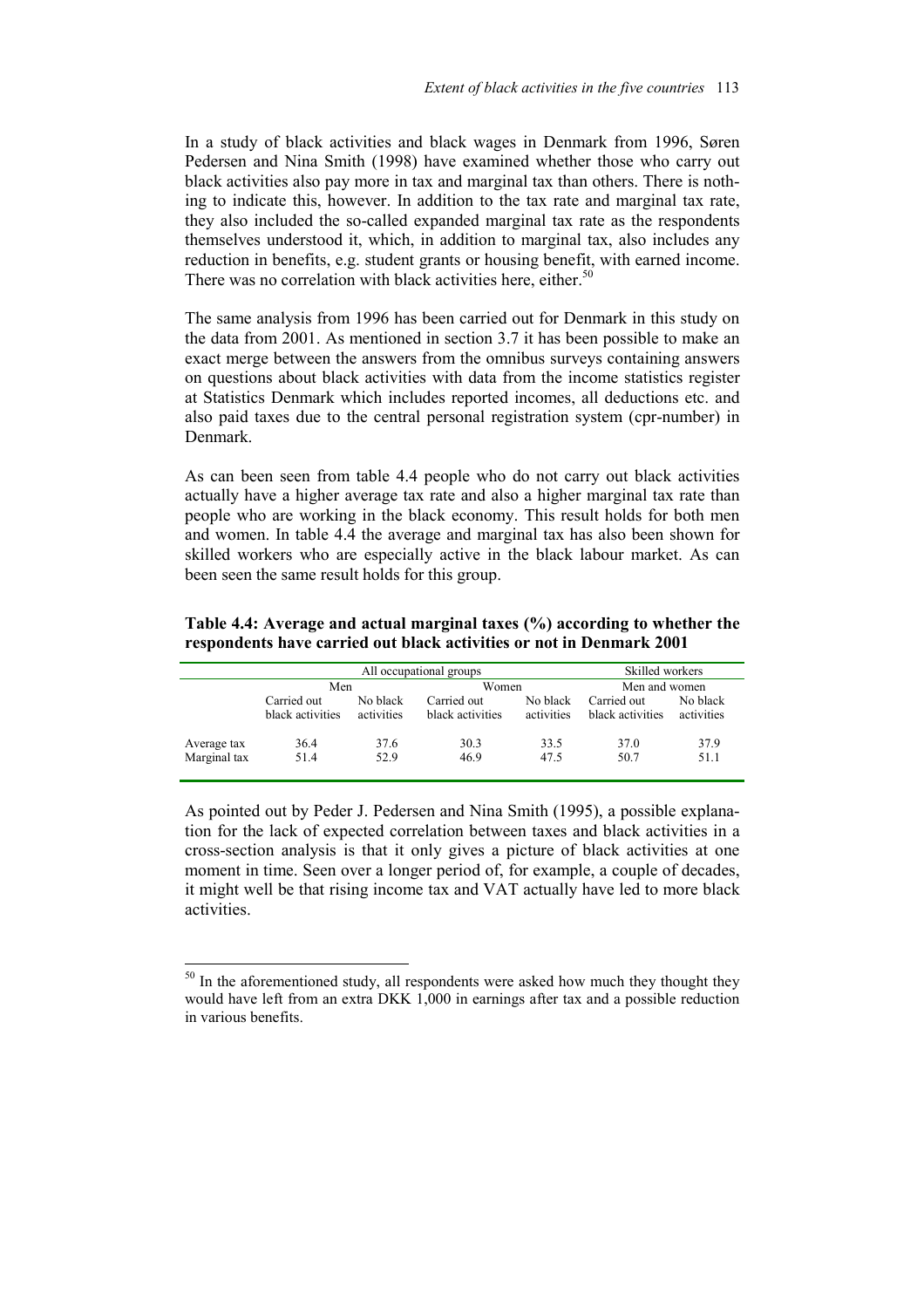The correlation between black activities, measured in "white" prices, as a proportion of GDP and the tax burden and tax structure in the various countries is shown in figure 4.1. The lower tax burden in Great Britain is one possible reason why the extent of black activities is lowest there – though if there were a clear correlation between tax and the extent of black activities, then we could also expect a lower extent in Germany compared with the other countries, which is obviously not the case.

# **Figure 4.1: Tax structure and tax burden in the five countries compared with the extent of black activities**



Source: OECD (2001a) and the Rockwool Foundation Research Unit

If there were a clear correlation, the high tax burden in Denmark would mean that the black sector was biggest here rather than in Germany. One possible reason why it is not might be that there is a high degree of regulation in Denmark. The existence of a civil registration system means that nearly all incomes are automatically reported to the tax authorities by employers. Similarly, practically all deductions, e.g. unemployment insurance fund and trade union subscriptions, are also automatically reported, and banks report deductible interest charges to the Inland Revenue. Thus, it is very difficult for taxpayers to earn income – apart from trivial amounts – without the tax authorities' knowledge. The degree of regulation, not just as regards taxation, but also, for example, food products, the environment and the working environment, makes it virtually impossible to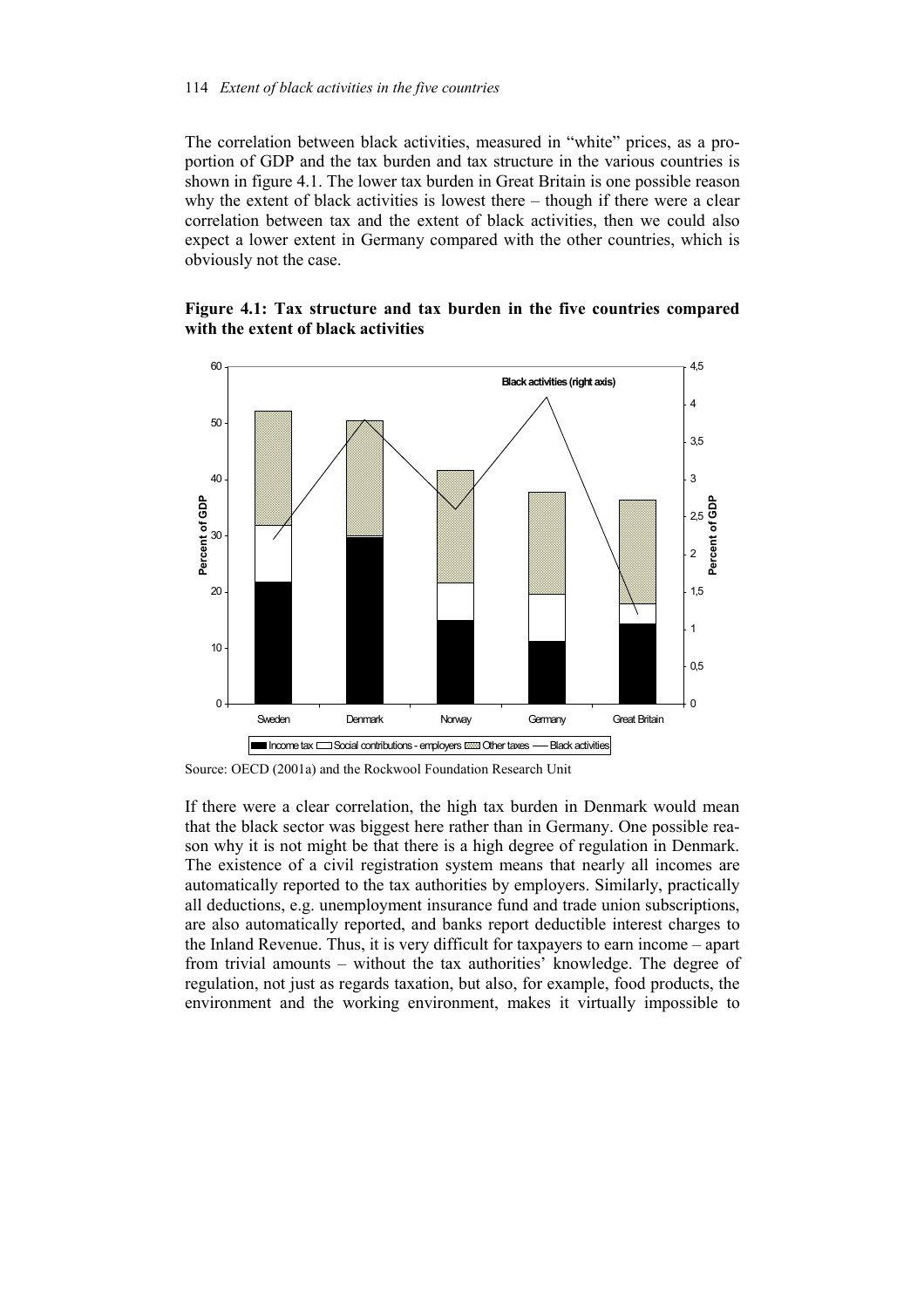carry on a business without the relatively detailed knowledge of the tax authorities.

This degree of control makes it difficult, bordering on the impossible, for a Dane to carry out black activities full time. As Gunnar Viby Mogensen (1994) and the Rockwool Foundation Research Unit show, in Denmark black activities are to a large extent a sideline activity carried out in addition to a normally taxed fulltime job.

Conversely, the degree of control can also have the opposite effect on the extent of black activities, namely if the regulation of, for example, the labour market, means that it becomes difficult to dismiss employees, or if minimum wages are higher than the market is willing to pay. This could induce employers to hire black labour instead, in order to ensure a greater degree of flexibility. This view was recently put forward by respected German economists as a possible explanation for the extent of black activities in Germany, cf. Børsen (a Danish newspaper), April 17, 2002.

With regard to the tax structure, countries with a relatively high weight on direct income tax might be expected to have a relatively large black sector. But, as can be seen from figure 4.1, this is far from the case: Direct income tax plays a relatively big role in Great Britain, which has a small black sector, and a relatively much smaller role in Germany, where the black sector is relatively large.

If we turn for a moment to the demand side of black activities and the tax structure, it is conceivable that countries with a relatively big weight on employers' social contributions would have a relatively large black sector, since employers would be able to save a lot on payroll costs by employing black labour.

As figure 4.1 shows, this could explain why black activities as a proportion of GDP is highest, at 4.1%, in Germany, a country with relatively high employers' social contributions.

This does not hold for all countries, however, since employers also pay relatively high social contributions in Norway and Sweden, which have much smaller black sectors than Germany.

Thus, there must be other factors than the tax burden that explain the differences between the countries.

As can be seen above, Viby Mogensen mentions tax control as an important factor. And, according to economic theory, the risk of sanctions and the size of fines do have an important effect on black activities. No data on the size of fines and their possible effect on black activities have been collected for this study, but, as mentioned in chapter 3, data has been collected on the perceived risk of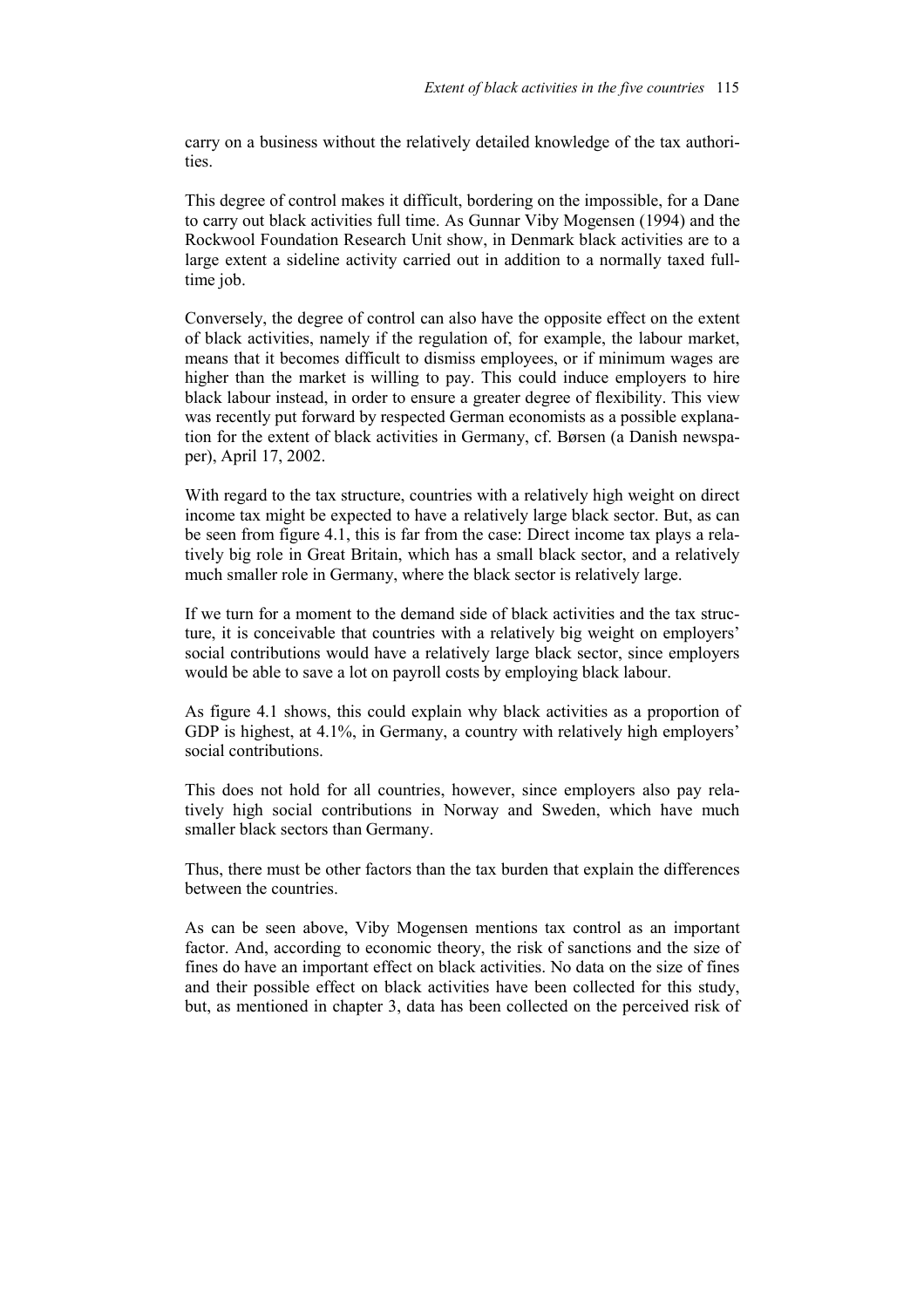discovery by the tax authorities. All respondents in the surveys were asked this question, the answers to which are shown in table 4.5.

As table 4.5, shows, the perceived risk of discovery and subsequent fine is roughly the same in Norway and Sweden, while it is a lot lower in Denmark. As can be seen, Scandinavians in general do not regard the risk of discovery as particularly high compared with Germans and Englishmen, where especially the latter take the risk seriously. This *could* partly explain the relatively low level of black activities there, but not necessarily. The German population also rates the risk of discovery as high, though without this leading to a lower level of black activities in Germany.

**Table 4.5: Perceived risk of tax fines, etc., in Denmark, Norway, Sweden, Germany and Great Britain. 18-74-year-olds. Percent** 

|    | Very high | Fairly<br>high | Fairly<br>small | Very small | Don't<br>know/refuse to | Total | No.   |
|----|-----------|----------------|-----------------|------------|-------------------------|-------|-------|
| DK | 3.4       | 10.5           | 36.9            | 42.6       | answer<br>6.5           | 100   | 1,788 |
| N  | 2.5       | 15.3           | 46.4            | 33.7       | 2.1                     | 100   | 2,512 |
| S  | 2.4       | 11.8           | 46.3            | 30.2       | 9.2                     | 100   | 2,170 |
| D  | 11.0      | 25.5           | 30.6            | 18.3       | 14.6                    | 100   | 5,380 |
| GВ | 15.1      | 28.4           | 31.9            | 14.2       | 10.4                    | 100   | 1,556 |

In addition to taxes and the risk of sanctions, morality might also be expected to have an effect on black activities. The so-called *International Social Survey Programme* (ISSP) carried out in over 30 countries in 1998 asked identical questions about a large number of factors, including questions on morality in relation to tax evasion and social fraud, cf. Jørgen Goul Andersen (2002).

# **Box 1. Question about perceived risk of detection**

l



Swedes and Danes were the most moral on the question "Do you think it is right or wrong for a taxpayer to conceal part of his income in order to pay less tax?"<sup>51</sup>, 40% of both nationalities answering "very wrong". Norwegians were slightly

<sup>&</sup>lt;sup>51</sup> Answer categories were: 1. Not wrong; 2. A bit wrong; 3. Wrong; 4. Very wrong.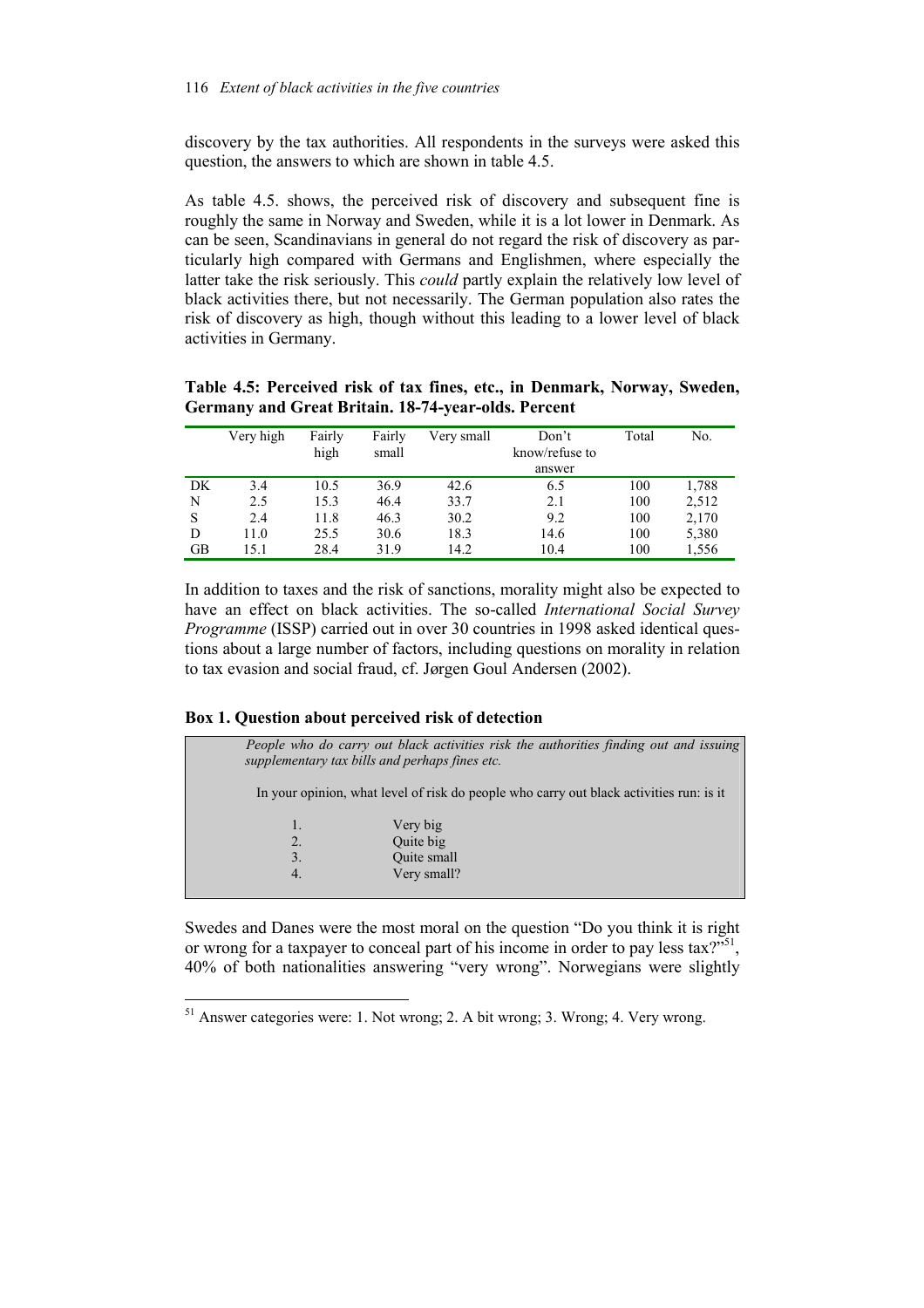less moral, while Englishmen and Germans were at a much lower level, around 20%.

The ranking is about the same to the question about social fraud<sup>52</sup> – Denmark being the most moral, followed by Sweden, with Norway in third place, and Great Britain and Germany at a much lower level.

On an overall scale for social morality regarding tax evasion and social fraud, Denmark came in first place (i.e. the most moral), with an index value of 63. Sweden and Norway came next, with 61 and 55 respectively, while Great Britain and Germany came last, with 47 and 26 respectively.

Thus, if there had been a direct correlation between attitudes to tax evasion and social fraud, Denmark, Norway and Sweden would have the smallest black sectors, while Great Britain and Germany would have had the biggest. As can be seen from the above, however, this only applies to Germany, cf. the surveys here.

The surveys on black activities have not directly attempted to measure morality regarding tax evasion and social fraud. However, persons who have not carried out black activities within the last year were asked whether they would do so if the opportunity arose. This question can thus give an indirect idea of morality regarding black activities.

The answers to this question are shown in table 4.6. As can be seen, over 45% of Danes would carry out black activities if they had the chance. Norwegians come in second place, with 40%, while the proportion is the least in Germany and Great Britain.

If the answers to these questions can be taken as reflecting morality with regard to black activities, and the answers are correlated with the extent of black activities, then the size of the black sector could be expected to be smallest in Germany and biggest in Denmark, which, of course, is not the case.

Thus, the answers to the latter question point in the opposite direction of answers to the questions in the ISSP surveys on tax evasion and social fraud. It is therefore extremely difficult to draw any firm conclusions about the morality or otherwise of the various countries' populations with regard to complying with tax laws. It is thus not surprising that it is so difficult to show a correlation between morality and the extent of black activities.

 $\overline{a}$ 

 $52$  The question asked: "Do you think it is right or wrong for a person to give false information about himself in order to receive social benefits he is not entitled to?" Again, the answer categories were: 1. Not wrong; 2. A bit wrong; 3. Wrong; 4. Very wrong.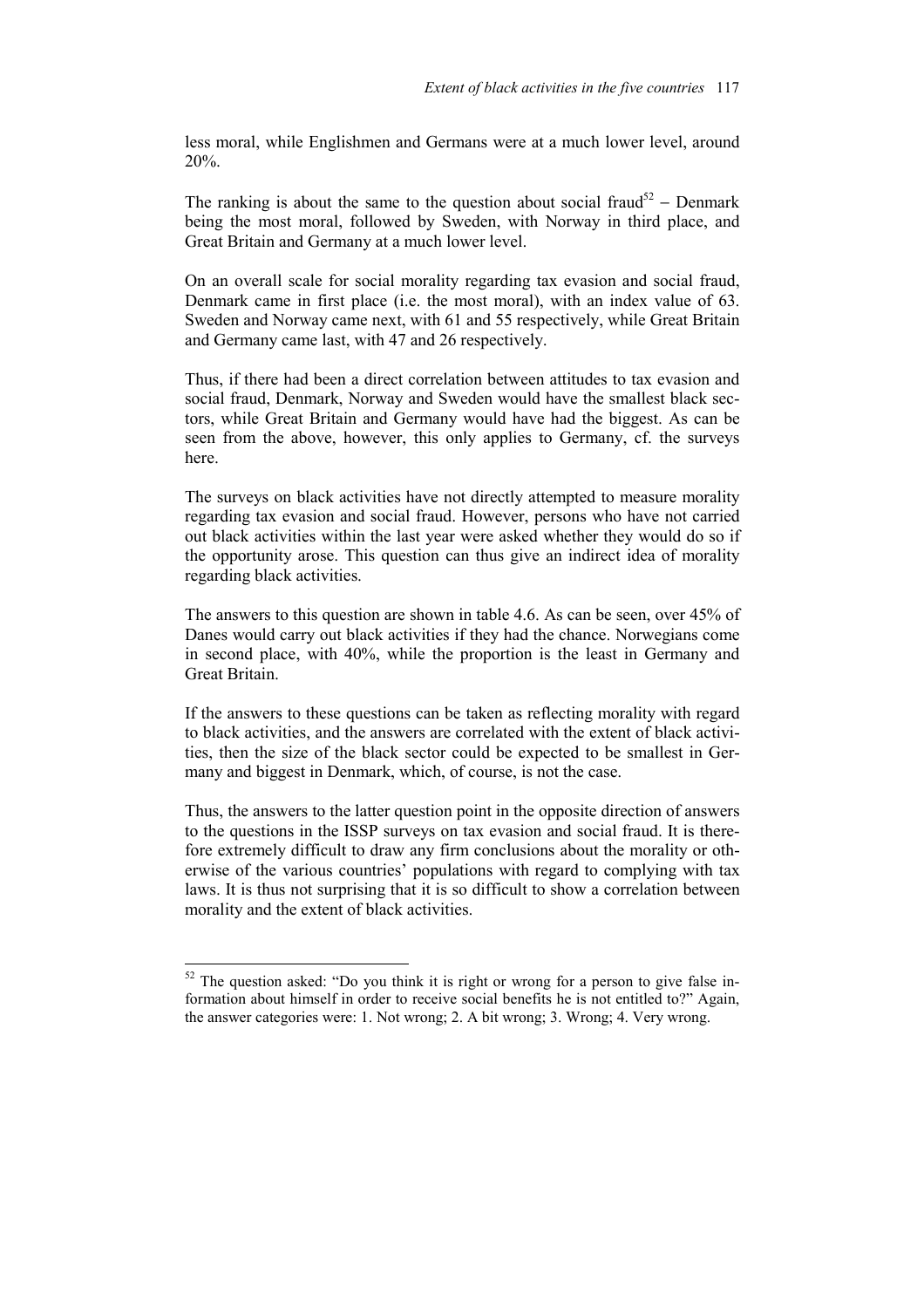|                      | Yes  | No   | Don't know/refuse<br>to answer | Total | No.   |
|----------------------|------|------|--------------------------------|-------|-------|
|                      |      |      |                                |       |       |
| Denmark              | 45.7 | 52.2 | 2.1                            | 100   | 1,424 |
| Norway               | 40.5 | 57.4 | 2.1                            | 100   | 2,080 |
| Sweden               | 36.4 | 54.8 | 8.8                            | 100   | 1,937 |
| Germany              | 17.3 | 60.9 | 21.8                           | 100   | 4,961 |
| <b>Great Britain</b> | 29.2 | 69.9 | 0.9                            | 100   | 1,432 |

**Table 4.6: Willingness to carry out black activities if the opportunity arose among persons who have not carried out black activities, in Denmark, Norway, Sweden, Germany and Great Britain. Percent** 

# **Box 2. Question about willingness to carry out black activities**

| Would you be willing - if you had the chance - to carry out black activities? |  |                  |  |  |
|-------------------------------------------------------------------------------|--|------------------|--|--|
|                                                                               |  | <b>Yes</b><br>Nο |  |  |
|                                                                               |  |                  |  |  |

If, instead of trying to find out whether there is a correlation between different independent variables for attitudes to tax morality and black activities, we take a starting point in people's actual actions, and on whether they would carry out black activities if they had the opportunity, we get the situation shown in table 4.7.

**Table 4.7: Carry out or would carry out black activities if the opportunity arose among all 18-74-year-olds in Denmark, Norway, Sweden, Germany and Great Britain. Percent** 

|                | Carry out<br>black<br>activities | Do not carry<br>out black<br>activities, but<br>would be<br>willing to | Do not carry<br>out black<br>activities and<br>are not will-<br>ing to | Don't know/not<br>stated | Total | No.   |
|----------------|----------------------------------|------------------------------------------------------------------------|------------------------------------------------------------------------|--------------------------|-------|-------|
| <b>Denmark</b> | 20.3                             | 36.3                                                                   | 41.4                                                                   | 2.1                      | 100   | 1,796 |
| Norway         | 17.3                             | 33.3                                                                   | 47.3                                                                   | 2.1                      | 100   | 2,522 |
| Sweden         | 11.1                             | 32.1                                                                   | 48.5                                                                   | 8.3                      | 100   | 2,181 |
| Germany        | 10.4                             | 15.1                                                                   | 54.2                                                                   | 20.3                     | 100   | 5,538 |
| Great Britain  | 7.8                              | 26.6                                                                   | 63.7                                                                   | 1.9                      | 100   | 1,572 |

If this is interpreted as an expression of morality, the conclusion is the exact opposite of Jørgen Goul Andersen's from the ISSP surveys. Based on those who say they have carried out black activities within the last year or would be willing to if the opportunity arose, Danes, closely followed by Norwegians, would be the least moral, and Germans the most moral. Thus, the data from the present surveys on black activities, measured by actual and potential activity in the black markets, cannot confirm Jørgen Goul Andersen's conclusion that strong values are a prerequisite for a generous welfare state. Rather, it might be the control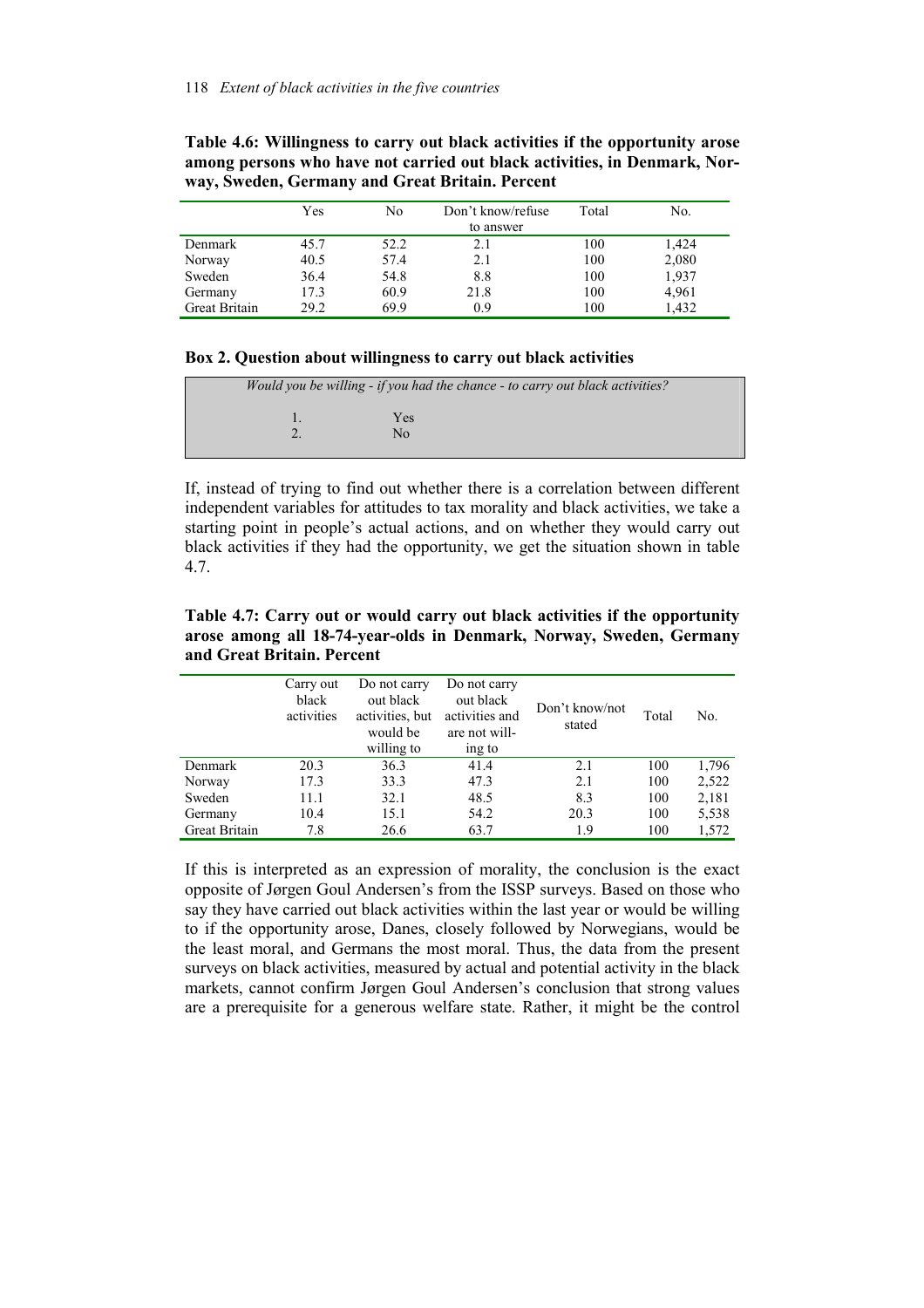possibilities in the generous welfare states which prevent such states being undermined by black activities.

As can be seen from the above, it has not been possible to show a general and satisfactorily clear correlation between the extent of black activities in the various countries and the explanatory factors normally used in economic theory, namely taxation, the perceived risk of sanctions, and citizens' social morality.

It would require further research on longer time series to be able to say anything with certainty. But all the indications are that there is a complex interplay between tax, morality, and the perceived risk of sanctions in the various countries. In addition to further research, it would also require additional explanatory variables, such as the degree of regulation in each country. There is no doubt, for example, that an important reason why the level of black activities is not higher in Denmark is the high degree of regulation, which ensures that all income and tax deductions are more or less automatically reported to the authorities. This should also be seen in light of the fact that, in Denmark, there are relatively more potential new suppliers of black activities.

However, the degree of regulation can also have the opposite effect on the extent of black activities, namely if regulation of, for example, the labour market makes it more difficult to dismiss employees, or if minimum wages are higher than the market is willing to pay. In such cases, employers might prefer to hire black labour to ensure a higher degree of flexibility – a view that respected German economists recently have put forward as an explanation for the extent of black activities in Germany.

# **4.4 Black activities by industry**

If respondents answered yes to carrying out black activities, they were also asked which activities they have carried out, something they proved more than willing to tell: Apart from Germany, more than 95% of those who say they have carried out black activities also describe them in detail. In Germany, 91% answered this question. The box below contains 40 examples of these answers from Germany.

The answers to this question have subsequently been coded according to the EU's industrial classification, NACE, rev.1. Even though there is a relatively small proportion who cannot answer the question about what kind of black activities they have carried out, not all answers could be coded after NACE, rev. 1, since answers of the type "various craft work", "swapping favours", and "good with my hands" are obviously not precise enough to give an industrial code.

The proportion of activities which have not been able to be coded varies a lot between the countries, from only 2% in Denmark to 13%, 7% and 11% in Nor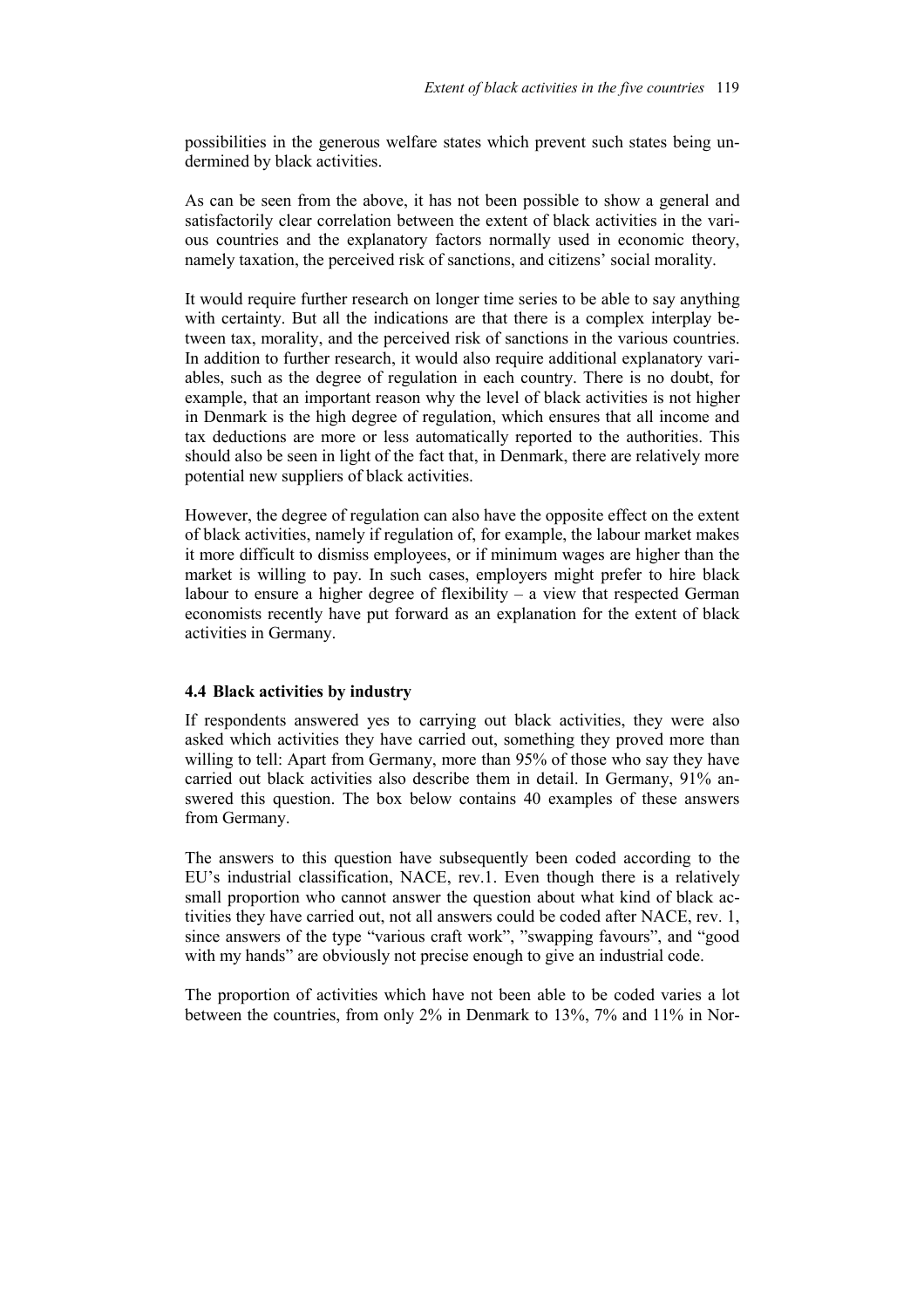way, Sweden and Germany respectively, and to no less than 31% in Great Britain.

The same kind of calculation as in section 4.2 has been used to get a more precise impression of the size of black activities in the various industries. In other words, for each industry, the number of black hours worked has been put in relation to the number of hours worked in the formal part of the economy. In order to ensure a sufficient number of observations in the case of black activities, the breakdown by industry is for eight industries only. The figures for white hours worked by industry come from the EU's New Cronos database, which is based on the various countries' "Labour Force Surveys". The results of these calculations are shown in figure  $4.2^{53}$ 

| Box 3. Type of black activities in Germany as stated by 40 respondents |  |
|------------------------------------------------------------------------|--|
|------------------------------------------------------------------------|--|

| hilfe bei den schularbeiten                  | habe für die nachbarn rasen gemäht             |
|----------------------------------------------|------------------------------------------------|
| hecke schneiden                              | gartenpflege                                   |
| schreibarbeiten                              | streichen                                      |
| kosmetikbehandlung                           | ich habe einem anderen geholfen bei renovieren |
| türen streichen                              | und jetzt hift er mir                          |
| wohnung malen                                | familienhilfe                                  |
| ich putze in<br>einer wirtschaft teilweise   | babysitten                                     |
| bekommm ich geld teilweise bekomme ich       | einkäufe für eine pflegebedürftige erledige    |
| getränke un                                  | malerarbeiten                                  |
| hausordnung gegen bezahlung für privatperson | malern                                         |
| beim bau mitgeholfen                         | kinderbetreuung                                |
| hauswirtschaft                               | malerarbeiten                                  |
| näharbeiten                                  | mauer verputzen                                |
| gartenarbeit                                 | gartenarbeiten                                 |
| zimmer streichen                             | arbeiten am haus                               |
| holz hacken                                  | auto reparatur                                 |
| reparaturen                                  | haushaltshilfe                                 |
| schlepperfahren                              | bei schwere teile zu heben                     |
| maler-und tapezierarbeiten                   | gartenarbeit                                   |
| fahrten zum flughafen                        | bauen                                          |
| familienhilfe                                | renovieren und tapizieren                      |
| bei opa gartenzaun erneuert                  |                                                |
| hilfe für verwandte und nachbarn             |                                                |

As can be seen from figure 4.2, in all countries except Germany, most black activities are carried out in the "construction industry". Thus, in Denmark, black hours worked are no less than 25% of "white" hours worked. Norway is at a slightly lower level, black hours being almost 17% of white hours. Germany, Sweden and Great Britain come next, black hours as a proportion of white hours being 13%, 9% and 5% respectively.

 $\overline{a}$ 

<sup>&</sup>lt;sup>53</sup> Since eight industries are included, we have chosen to use the figures for "white" hours worked from the New Cronos database rather than from the omnibus surveys, in order to ensure a sufficient number of observations in each industry.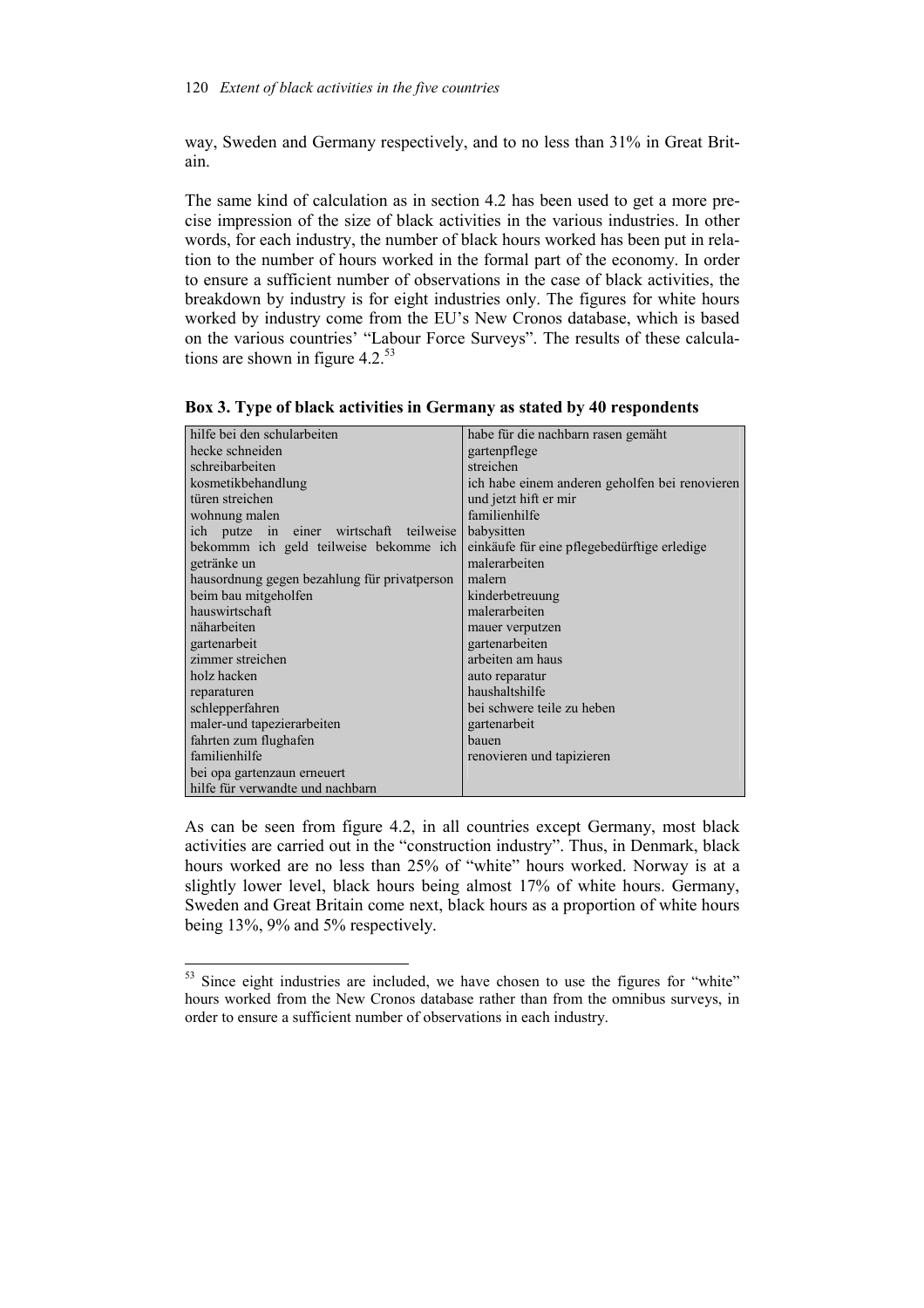It is important to remember here that, while black hours worked in, for example, Denmark, are 25% of white hours worked, they are carried out not just by craftsmen, but also by others whose main "white" employment is in another industry, but who also have the skills required to carry out black activities in the construction industry. The same applies to the other countries and industries.



**Figure 4.2: Extent of black activities in the five countries by industry. Percent** 

Note: The breakdown by industry follows the 9-grouping in NACE, rev.1, except that "hotels and restaurants" are separated out on their own. "Electricity and gas supply" is omitted, since there are no black activities in this sector in any of the countries. "Activity not stated" is also omitted. The figures for white hours worked by industry are from Eurostat's New Cronos database, and are for the 15-64-year-olds, while black hours are for the 16-64 year olds, except for Sweden (18-64 year olds).

In Germany, relatively most black activities are carried out in the agriculture, fishing and forestry industry, where black hours worked are just under 15% of white hours. There are also a lot of black activities in this sector in Denmark, where black hours worked are 16% of white hours. While the relatively high proportion in agriculture can seem surprising, it is partly due to the fact that, in addition to normal farm work such as harvest help and looking after livestock, etc., it also includes a lot of tree-felling and, especially, gardening, which, according to the NACE coding, is classified under agriculture.

The construction industry and agriculture are followed by the hotel and restaurant sector, where black hours are about 7% of white hours in Sweden and Ger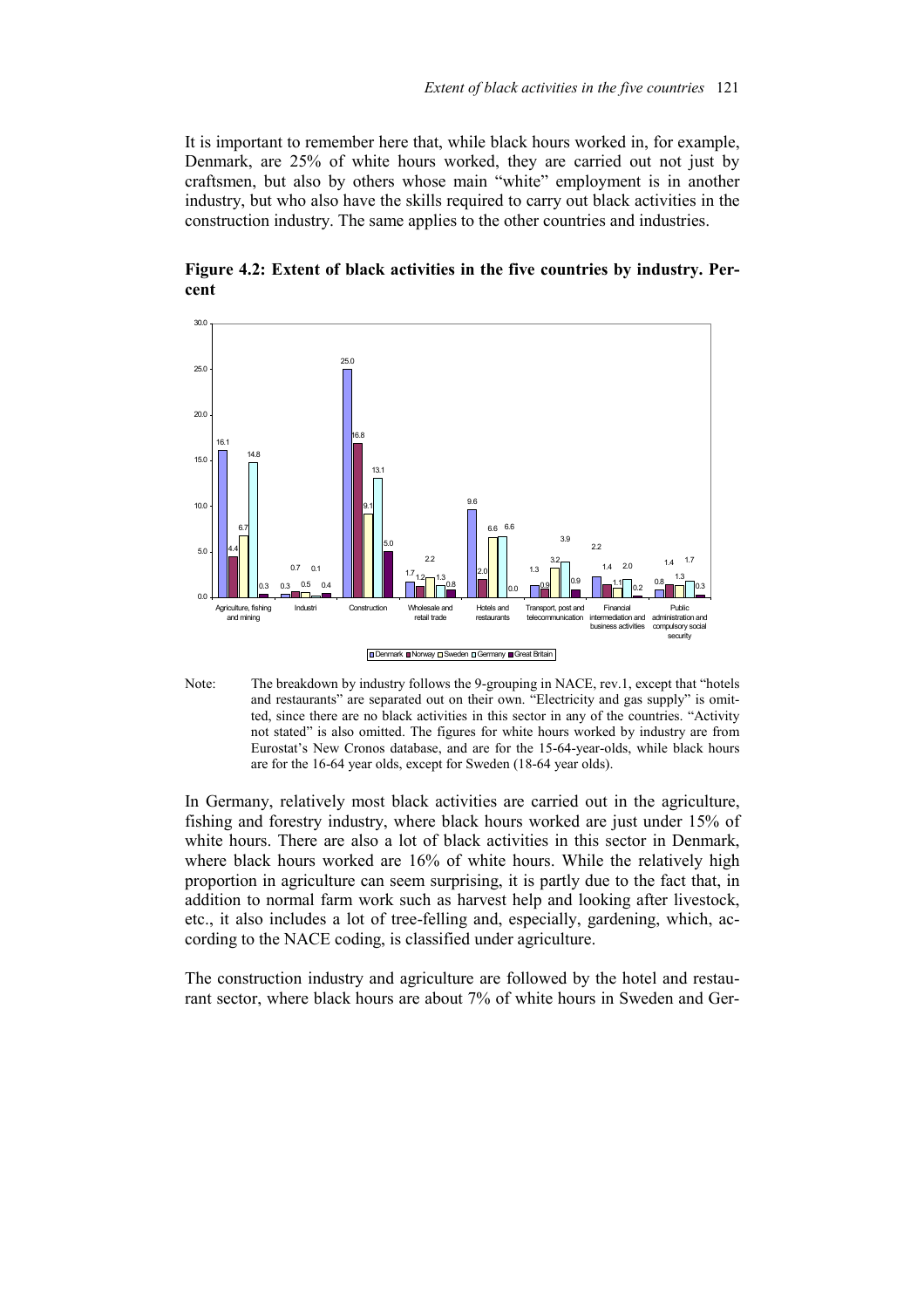many, and about 10% in Denmark. The proportion is much lower in Norway, namely around 2%. Most black activities in the hotel and restaurant sector are in the form of cooking, but other activities include bartending, waiting and, to a lesser extent, bouncers in discotheques.

For all countries, there is only a very low proportion of black activities in manufacturing, namely under 0.7%, while they vary between 1-4% in the other industries. In all countries, the main black activity in the sales and repairs industry is car repairs, while in the transport, post and telecommunications industry it is removal and transport of goods. Most black activities in financial intermediation and business activities consist of cleaning, but they also include help in configuring PCs, various consulting work and, to a lesser extent, auditing and accounting assistance.

It does seem rather ironic, to say the least, that non-invoiced work is carried out precisely by the auditing and accounting profession.

The most common black activity in the public and personal services sector is childcare and, to a lesser extent, hairdressing and various kinds of instruction, e.g. in sports clubs.

# **4.5 Trend in the extent of black activities in Denmark, 1994-2001**

While this new European analysis uses, for the first time, an identical questionnaire method in all five countries surveyed, it has the unfortunate consequence, which is always the case with new measurement methods, that it is not possible to compare the results directly with older measurements.

However, this only applies to the four countries where the Danish questionnaire method has been used for the first time. This makes it particularly interesting to take a look at the main results of recent Danish surveys using this method, therefore, where questions about black activities have been asked regularly since 1980.<sup>54</sup> The number of interviews on which these surveys have been based has varied between 1,000 and about 4,500. All surveys have been carried out either by the National Institute of Social Research or Statistics Denmark, using highly experienced interviewers. In the period 1980-94, a relatively cautious, i.e. indirect, approach to the topic was used to avoid scaring off the respondents, since at the start it was assumed that black activities was too sensitive an issue to ask about directly. In 1994, in light of the subsequent debate on the issue, and after a thorough analysis of methodological experiences to date, it was concluded that

 $\overline{a}$ 

<sup>&</sup>lt;sup>54</sup> For English-language literature on black activities in Denmark, see Viby Mogensen (1990a, 1990b), Viby Mogensen et al. (1995), Pedersen (1995, 1998), and Pedersen & Smith (1995).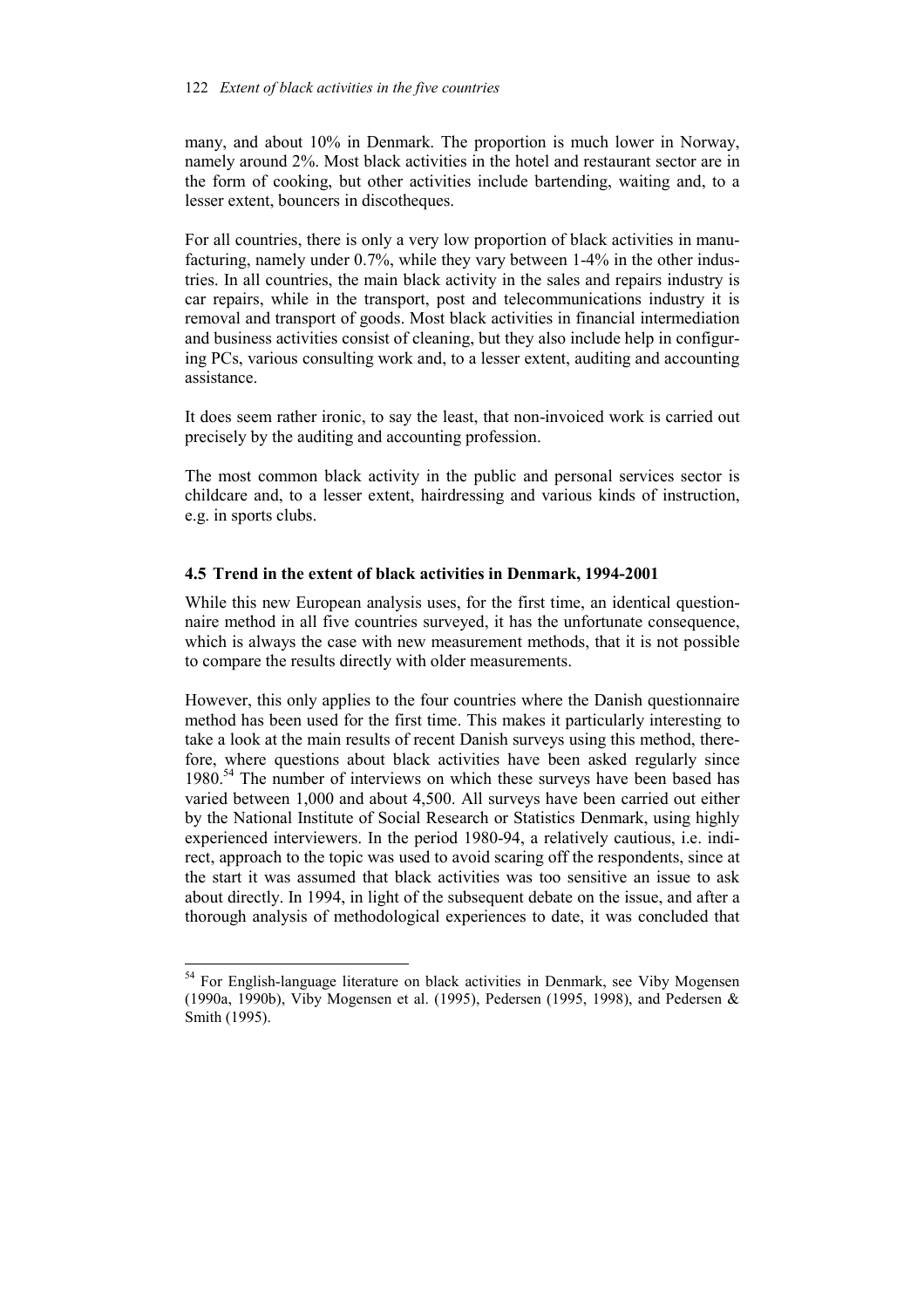the time was now ripe to use a more direct approach in the question design, cf. Gunnar Viby Mogensen et al. (1995).

These surveys showed strong increases in black activities at the beginning and end of the 1980s, levelling off somewhat around 1988/89. 1991 marked a high point – where the black sector had probably grown to twice its size in 1980, when the first Danish surveys were carried out. This was then followed by a gradual tendency to fall up to around 1996.

Since 1994, when, as mentioned above, an improved questionnaire method was introduced, surveys have been carried out at regular intervals, the results of which are shown in figure 4.3. As can be seen, the decrease in size of the black sector was reversed from 1996, and even more so from 1997. Thus, the level in 1998 is 15% higher than the 1996 level.



**Figure 4.3: Extent of black activities in Denmark, 1994-2001. Proportion of GDP** 

Source: The Rockwool Foundation Research Unit's analyses of black activities

This increase continued from 1998 to 2001 when, as mentioned previously, black activities were 3.8% of GDP. In this period, therefore, the size of the black sector increased by over 26%.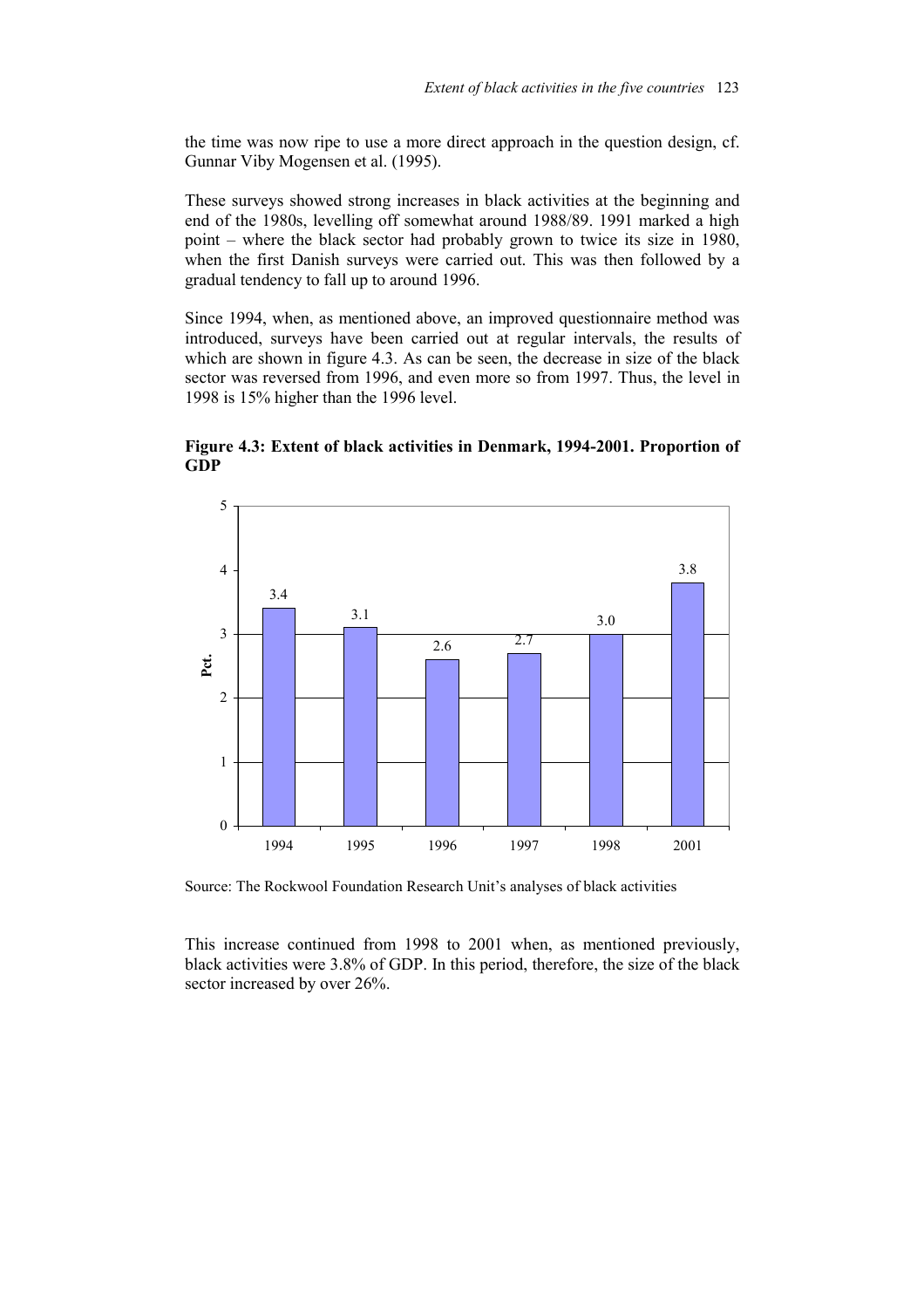### 124 *Extent of black activities in the five countries*

As mentioned in, for example, Viby Mogensen et al. (1995) and Søren Pedersen (1998), and in section 4.3 in this book, according to present knowledge – i.e. economic theory regarding tax evasion, etc. – fluctuations in the size of the black sector can depend on the trend in the tax burden, on moral views of black activities, and on people's perceived risk of discovery by the tax authorities, etc., and size of sanctions.

Finally, some of the earlier research results from the Rockwool Foundation Research Unit have indicated effects of the wide media coverage of political initiatives, including raids, and, probably even more, the onset of economic booms: Here, many craftsmen seem to have felt that they had less spare time outside "normal employment".

The trend in the extent of black activities in the fairly well-documented period from 1994, cf. figure 4.3, cannot be explained by the trend in the tax burden, however, which, on the whole, has been fairly constant (at around 50%). Marginal tax has changed, but in the direction of a modest, but clear, linear fall throughout the period.

The lack of correlation with the growth in size of the black sector is probably due to two things: First, there is still a considerable price differential between the white and black markets in Denmark – even after the reduction in marginal tax, payment in the "white market" is still 2-3 times higher than in the "black market". Thus, a check on the growth of black activities would probably require sweeping tax cuts.

Second, if tax levels do affect black activities, then in the real world people are less likely to react to changes in the tax burden described in detail in economic reports, etc., than to tax changes as *they* understand them, i.e. "the perceived tax burden". In a representative interview survey carried out for the Research Unit in 1997 by Gallup, and repeated in 1999, respondents were asked to say whether they *thought* they had more or less after tax, etc., today than they had five years ago. In both studies, the perceived tax burden was appreciably higher than the actual. According to the interviewers, about 76% of respondents with an opinion on the matter said that they had the same or less after tax now than they had five years ago. Thus, the figures indicate that a very large majority of the population see no reason to carry out less black activities on account of changes in tax rates.

The past couple of years' renewed increase in the size of the black sector apparently cannot be explained by the trend in tax morality in Denmark in the period 1994-98 either. Recent research in the area, including an analysis by Gunnar Viby Mogensen in the appendix to Søren Pedersen (1998) and Jørgen Goul Andersen's *Citizens and the law* study (also published by the Rockwool Foundation Research Unit in 1998, together with a follow-up study in 2001, *Citizens and the law II*, cf. Sanne Lund Clement, 2001), seems to confirm that there has been a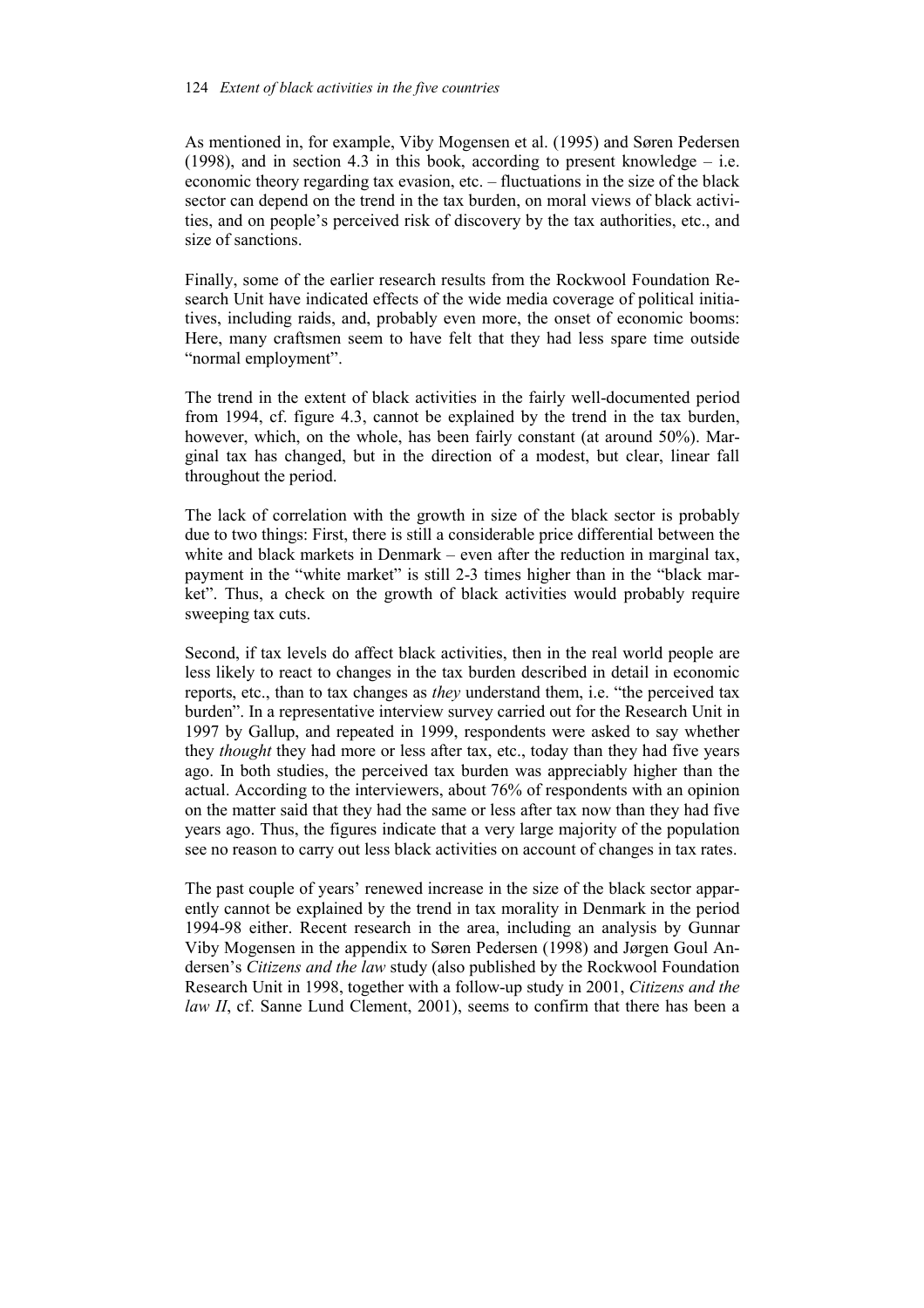certain decline in the direction of a lower tax morality – which also parallels morality in other areas, including economic relations between citizens and the authorities as a whole. An average of the main Danish analyses from 1980 to 1998 shows that the proportion of the adult population who accept tax evasion rose from the mid-1980s to around 1991, after which people seem to have had second thoughts, so that the proportion who accept tax evasion now appears to be a bit lower than in 1991, albeit still 12% higher than in 1980.

The question about the perceived risk of discovery by the authorities and subsequent sanctions has been asked four times in the 1990s, and now again in 2001. cf. above, each time with the main result that Danes are not particularly worried by it.

On the contrary, a big proportion of respondents with an opinion on the matter regard the risk of sanctions as "fairly small" or "very small", cf. the figures below:

| 1992 | 88% |
|------|-----|
| 1996 | 77% |
| 1997 | 79% |
| 1998 | 81% |
| 2001 | 85% |

Perhaps helped by a series of well-publicized raids against restaurants and cleaning firms, the tax authorities won back some certain respect between 1992 and 1996. Since 1996, however, the proportion of Danes who are not especially worried about the risk of sanctions has again started to rise.

Thus, the above factors cannot explain the last few years' renewed increase in the size of the black sector either.

With regard to the possible effect of economic conditions on the size of the black sector, it is possible that an economic boom could have had a moderating effect. Increased building activity in the "white market" could be presumed to lessen the need of many skilled workers for black earnings in addition to their "white" wages, and possibly also reduce the time available for carrying out black activities.

However, according to Søren Pedersen (1999), continued economic growth could also conceivably lead to *more* black activities, simply because demand for house repairs and maintenance in particular, which in recent years has been strongly fuelled by low interest rates, has resulted in capacity problems in the "white market", with the consequence that people no longer have the patience to wait months for a craftsman.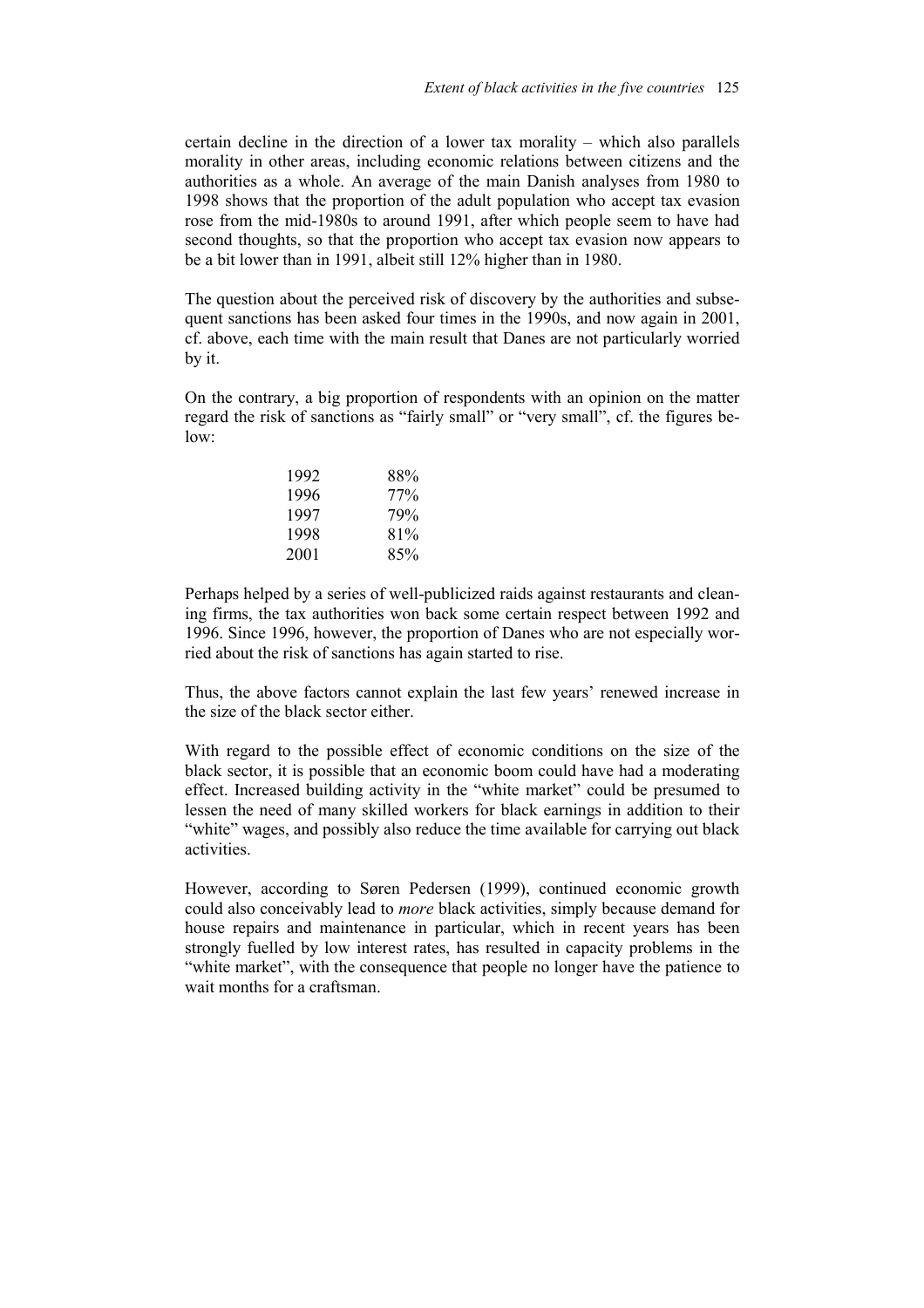Since 1998, the Danish economy has continued to grow modestly, with growth rates of 2.1%, 2.9% and 0.9% respectively in 1999-2001.

Without new research using longer time series, nothing can be said with certainty. However, given this qualification, *one* way of supporting this explanation would be to look at those industries where there has been a strong growth in black activities. In order to look at this more closely, figure 4.4 shows black activities by industry for 1998 and 2001. The calculation method is exactly the same as that used for the calculations in section 4.4.

**Figure 4.4: Extent of black activities in Denmark by industry, 1998 and 2001. Percent** 



Note: The breakdown by industry follows the 9-grouping in NACE, rev.1, except that "hotels and restaurants" are separated out on their own. "Activity not stated" is omitted, but is included in the total. The figures for white hours worked by industry are taken from special runs in Statistics Denmark's Labour Force Surveys for both years. The age group is the 18-66-year-olds, as in table 4.1.

As can be seen from figure 4.4, there actually was a significant increase in black activities in the construction industry from 1998 to 2001, from over 16% in 1998 to over 25% in 2001.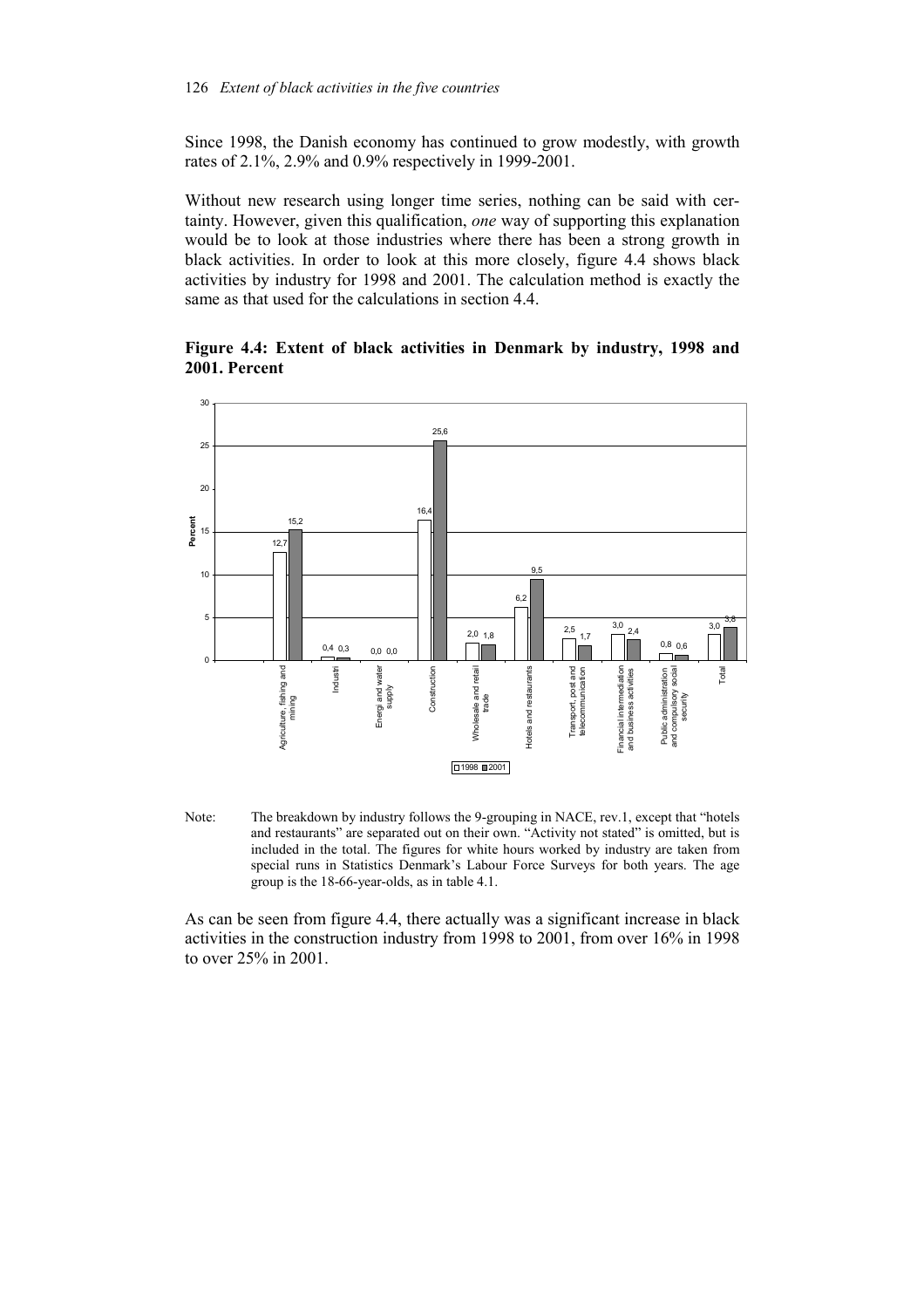From figure 4.4 it can thus be concluded that, even though there have been small increases in agriculture and hotels and restaurants, the rise in the figure for black activities as a proportion of the whole economy from 3% to 3.8% is mainly due to a significant increase in the construction industry.

In his analyses of DIY activities in northern Europe for the Rockwool Foundation Research Unit (using a new, expanded method which combines survey data from large samples with official statistics), Søren Brodersen (2001) has pointed out that, for Denmark, low interest rates have made it cheaper to obtain loans for home repairs and maintenance. This should also be seen in the light of big increases in house prices from 1998-2001, which has increased home-equity quite considerably. The same factors probably also explain the increase in the black economy.

Thus, it cannot be ruled out that the boom, including in the construction industry, has accounted for much of the recent increase in the size of the black sector – but it has not been curbed by people's perception of the tax burden, the huge improvement in tax morality, or by increased concern about the cost of discovery either.

# **4.6 Regional differences between East and West Germany**

As was pointed out in chapter 3, there are no statistically significant regional differences in the proportion of people who carry out black activities between any of the countries.

This section takes a closer look at Germany, since it is especially interesting to examine the differences and similarities between East and West Germany in this respect, given the effect that the communist regime has had in East Germany up to 1989.

As pointed out by Annette Mummert & Friedrich Schneider (2001), interest in the difference between east and west is also heightened by the fact that there has been a reunification of two entirely different political, economic and social systems.

Furthermore, two previous surveys of Germany have indicated that a bigger proportion of the population carry out black activities in West Germany than in East Germany, whereas the new surveys presented here do not indicate that there is any difference, cf. chapter 3.

As mentioned in chapter 3, Mummert & Schneider (2001) have written a whole article on the difference between East and West Germany, and Siegfried Lamnek et al. (2000) show, as standard, results for both East and West Germany in most of their tables.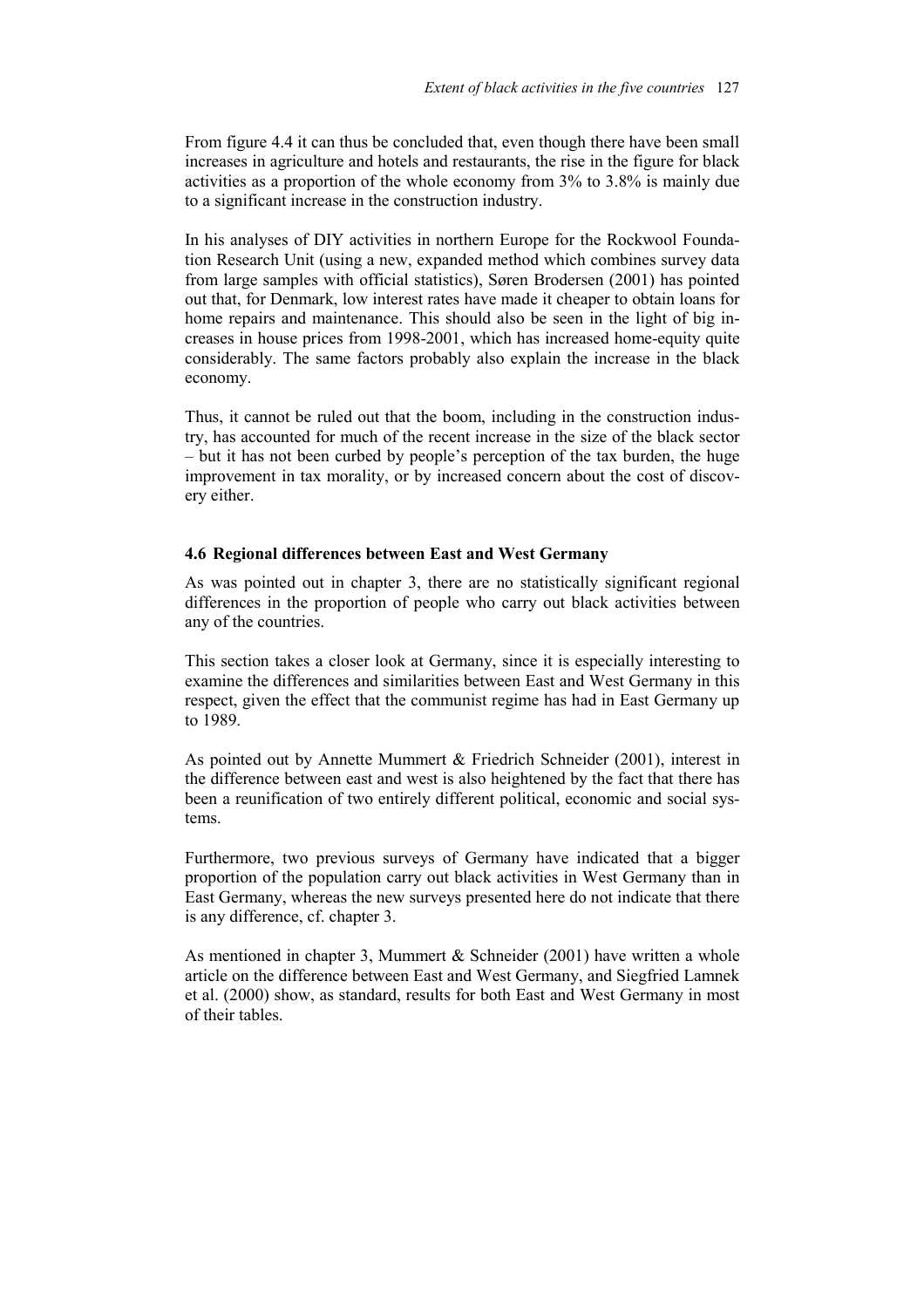# 128 *Extent of black activities in the five countries*

In their study from 1998 (based on a data set from a questionnaire survey involving 1,000 interviews carried out in 1998 by IFAK for Burda Press, and first published in Focus in April 1998), Mummert & Schneider find that 12.9% of the East German population carry out black activities, against 24.5% in West Germany. The difference is clearly statistically significant. Unfortunately, the survey did not ask about the number of black hours worked, which in theory could mean that the overall figure is the same, e.g. if East Germans spend twice as much time on black activities as West Germans.

Siegfried Lamnek et al. (2000) also find a higher proportion in West Germany – namely 29.2% - than in East Germany  $-15.9\%$  - at the end of 1997.<sup>55</sup>

This survey has unfortunately not asked about the number of black hours worked either, so, as mentioned in chapter 3, it is not possible to extrapolate to a figure for the overall extent of black activities.

Table 4.8 looks more closely at the distribution of black activities between East and West Germany. The table shows both the proportions who carry out black activities and the average weekly number of black hours worked. As can be seen, in 2001 there is no great difference between the old and new Bundesländer (federal states) in the proportion of those who have carried out black activities within the last year.

The table also shows that a slightly smaller proportion have been active within the last year in the old Bundesländer (11.4%) than in the new (12.7%). But, as was also pointed out in chapter 3, this difference is not statistically significant when adjusted for differences between sex, age, occupation, education, income, etc.

As can also be seen in table 4.8, of those who say they have carried out black activities, more black hours are worked in West Germany than in East Germany. In the table, a comparison of the number of black hours worked with hours worked in the formal part of the economy shows that black activities as a proportion of white hours – which, as can be seen from the discussion above, can cautiously be regarded as reflecting black activities as a share of GDP – constituted 4.1% in West Germany against 4.2% in East Germany.

Thus, according to the new survey here, there is no real difference between the old and new Bundesländer as regards the incidence of black activities when the number of black hours worked is included in the calculation.

 $\overline{a}$ 

 $55$  As mentioned in chapter 3, the quantitative part of Lamnek et al.'s (2000) survey was based on a total of 3,040 face-to-face interviews in East and West Germany.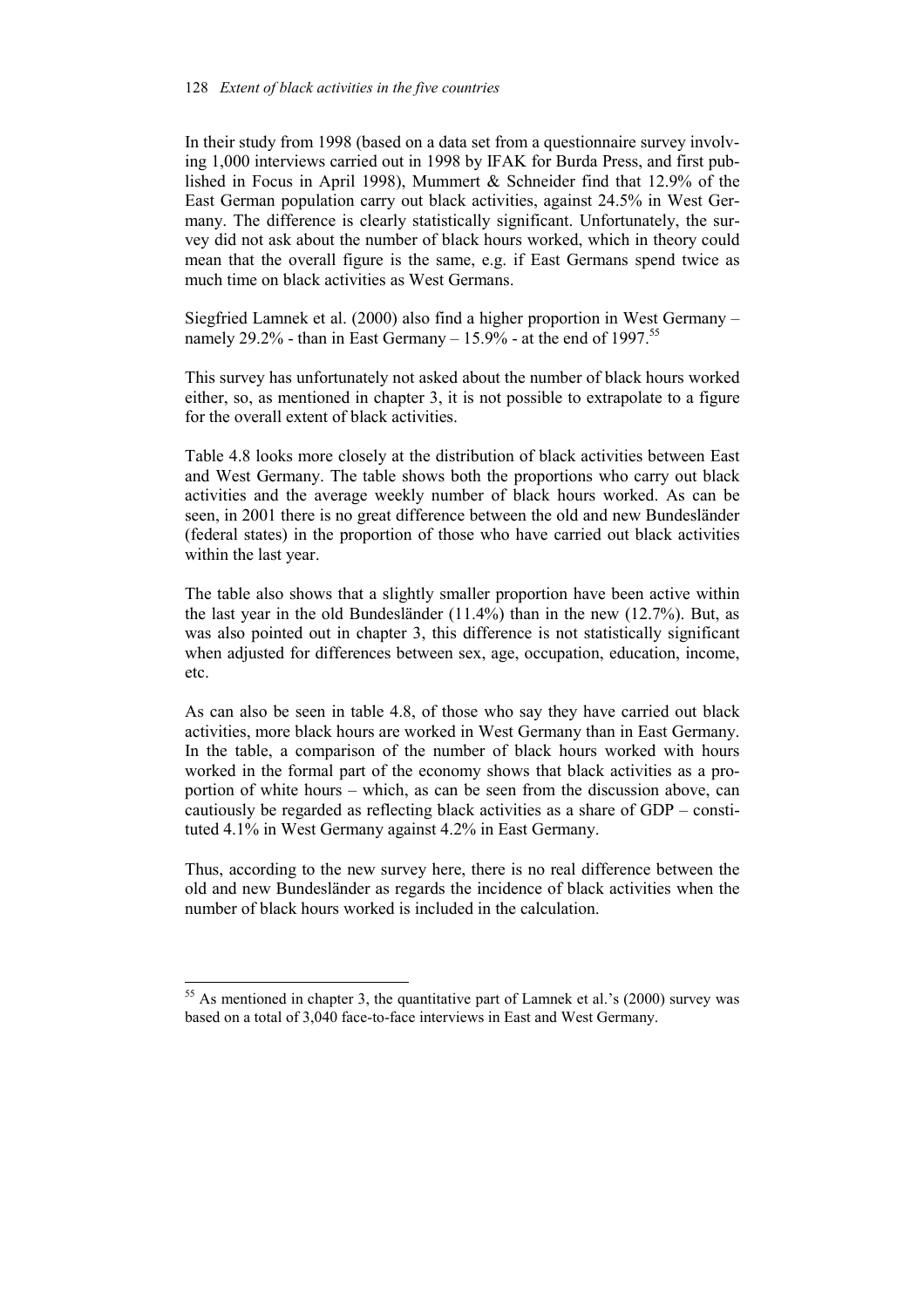|       | <b>Black frequency</b> | Average weekly<br>black hours<br>worked for those<br>who have carried<br>out black activi-<br>ties | Average weekly<br>black hours<br>worked for the<br>whole population | Normal average<br>weekly "white"<br>hours worked for<br>the whole popula-<br>$\[\tan^{-1}\]$   | <b>Black hours</b><br>worked as a<br>proportion of<br>"white" hours |
|-------|------------------------|----------------------------------------------------------------------------------------------------|---------------------------------------------------------------------|------------------------------------------------------------------------------------------------|---------------------------------------------------------------------|
|       | 18-66-year-olds        | 18-66-year-olds                                                                                    | 18-66-year-olds                                                     | 18-66-year-olds                                                                                |                                                                     |
|       | 1                      | 2                                                                                                  | $3=1x2$                                                             | 4                                                                                              | $5 = 3/4$                                                           |
|       | Proportion             | Hours per week                                                                                     | Hours per week                                                      | Hours per week                                                                                 | Proportion                                                          |
| West  | 11.4%                  | 8.58                                                                                               | 0.98                                                                | 23.8                                                                                           | 4.1%                                                                |
| East  | 12.7%                  | 7.33                                                                                               | 0.93                                                                | 21.9                                                                                           | 4.2%                                                                |
| Total | 11.7%                  | 8.31                                                                                               | 0.97                                                                | 23.5                                                                                           | 4.1%                                                                |
| Note: |                        |                                                                                                    |                                                                     | 1) The figures are based on respondents' normal average weekly hours worked in their main job. |                                                                     |

**Table 4.8: Proportion of 18-74-year-olds who have carried out black activities in Germany, plus black hours worked in relation to "white" hours worked in East and West Germany** 

The figures for "white" hours worked are, as mentioned in section 4.2, from the surveys on black activities.

Table 4.9 shows the same calculations of the extent of black activities based on actual black hourly wages paid, as in table 4.2, only for East and West Germany separately.

| Table 4.9: Extent of black activities in East and West Germany in actual |  |  |
|--------------------------------------------------------------------------|--|--|
| black prices paid, 18-74-year-olds                                       |  |  |

|              | No. of hours<br>worked in the<br>black sector per<br>year | Average black Size of the black<br>hourly wages | sector in black<br>prices | Extent of black<br>activities in black<br>prices as a share of<br>GDP, $%$                     |
|--------------|-----------------------------------------------------------|-------------------------------------------------|---------------------------|------------------------------------------------------------------------------------------------|
|              | Million hours                                             |                                                 |                           |                                                                                                |
| West Ger-    | 2.214                                                     | <b>DEM 21</b>                                   | DEM $46$ bn.              | 1.3                                                                                            |
| many         |                                                           |                                                 |                           |                                                                                                |
| East Germany | 492                                                       | <b>DEM 17</b>                                   | $DEM 8$ bn.               | 1.4                                                                                            |
| Total        | 2,706                                                     | <b>DEM 20</b>                                   | $DEM 54$ bn.              | 1.3                                                                                            |
| Note:        |                                                           |                                                 |                           | The figure for GDP in Germany is from Eurostat $(2001, p. 60)$ and is a provisional            |
|              |                                                           |                                                 |                           | figure for 2001. According to Eurostat, GDP in Germany is $\epsilon$ 2.096.808 million in cur- |

figure for 2001. According to Eurostat, GDP in Germany is  $\epsilon$  2,096,808 million in current prices. This is converted to DEM at an exchange rate of 1.95583, cf. Eurostat (2001b, p. 41). The East and West German share of GDP are based on figures from Statistishes Bundesamt for 2000 (2001, p. 673), when West Germany's share (excluding Berlin) was 85.3% of Germany's total GDP. The minor differences in relation to table 4.2 are due to rounding off.

As can be seen from the table, the average black hourly wage is slightly higher in the old Bundesländer than in the new, namely DEM 21 and DEM 17 respectively.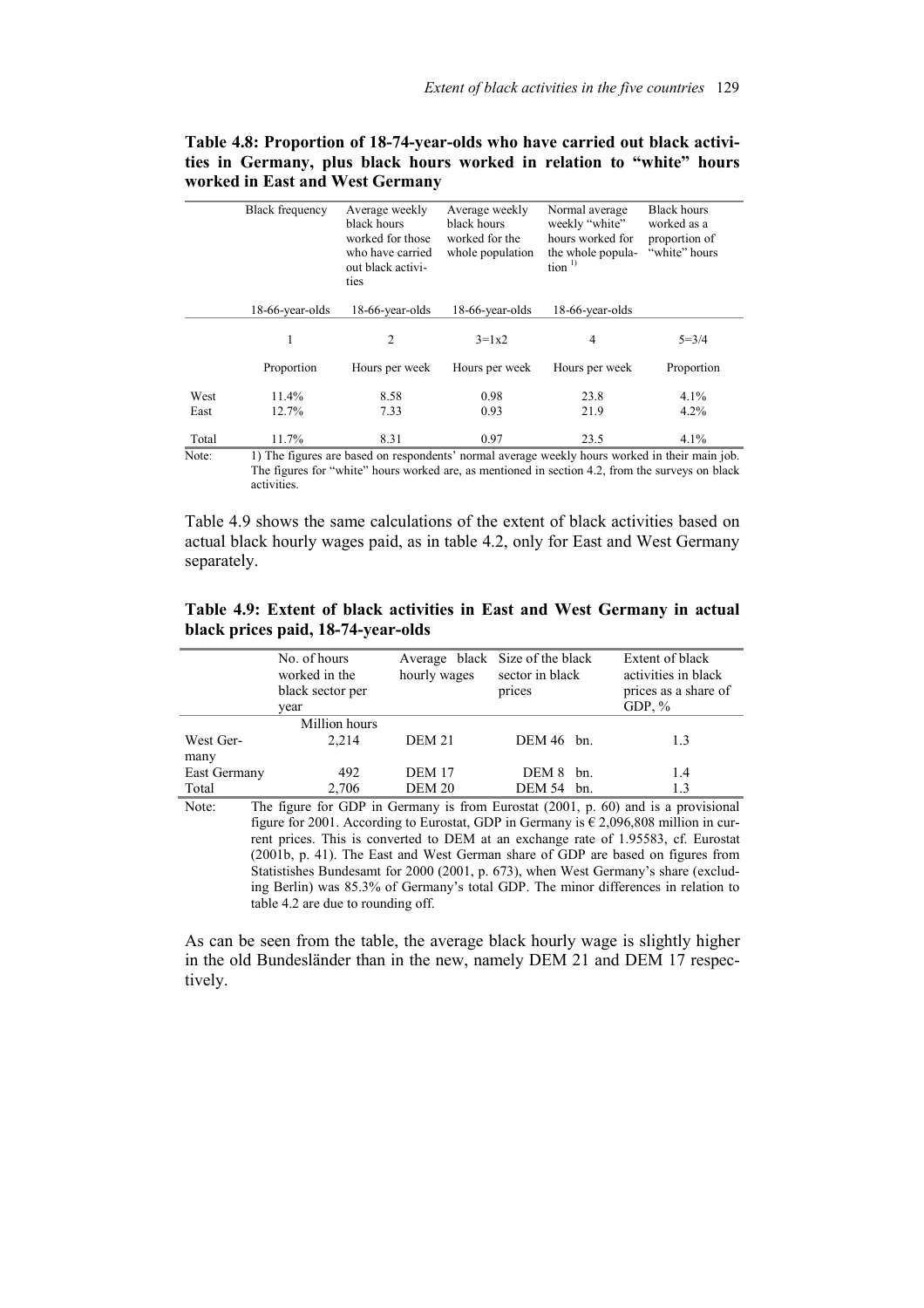### 130 *Extent of black activities in the five countries*

Table 4.9 also shows that multiplying the average black hourly wage by the number of black hours worked gives a figure for the black economy measured in actual black prices paid of DEM 46 billion in West Germany and DEM 8 billion in East Germany. In relation to GDP in the two regions, black activities are 1.3% of GDP in West Germany and 1.4% in East Germany. Thus, there is no difference in the extent of black activities between the new and old Bundesländer when measured in actual black wages paid either.

Compared with the 1997 and 1998 surveys, therefore, there is a clear difference in the extent of black activities found between East and West Germany. As mentioned in chapter 3, both the 1997 and 1998 surveys ask respondents whether they have ever carried out black activities. As noted in Lamnek et al. (2000), the figures for these two years should thus be interpreted in an historical light, since there have been big differences in the two regions' possibilities for social fraud, including black activities.

The results of the older surveys cannot be directly compared with the new figures presented here, therefore. However, even though the results from the other countries cannot be extrapolated to German conditions, the conclusion about the lack of regional variation is supported by the fact that no regional differences in the incidence of black activities have been found here either.

# **4.7 Concluding remarks**

Given the number of persons who carry out black activities and the time spent on them, it is possible to estimate the total number of black hours worked per year.

As yet, there is no completely satisfactory method for extrapolating from this figure to a measure for the size of the black sector in relation to overall economic activities, e.g. as measured by GDP. One of the problems is that we do not know how high productivity – defined as value added per hour worked – actually is in the black sector compared with the rest of the economy. If we assume that there are no great differences in productivity between the two sectors, and transfer black hours as a proportion of total "white" working hours in the five countries to a corresponding proportion of GDP in market prices, it corresponds to a figure, in Denmark, of 3.8% of GDP. The figures for Norway and Sweden are somewhat lower, at 2.6% and 2.3% of GDP respectively. The figure is lowest for Great Britain, at 1.2% of GDP, and highest for Germany, at 4.1%.

It should be emphasised that, in calculating the extent of black activities in relation to GDP, it is assumed here that a given piece of work of given quality in reality has the same value, irrespective of whether it has been taxed or not. Thus, the extent of black activities mentioned above, i.e. 3.8% in Denmark, 2.6% in Norway, 2.3% in Sweden, 4.1% in Germany and 1.2% in Great Britain, corre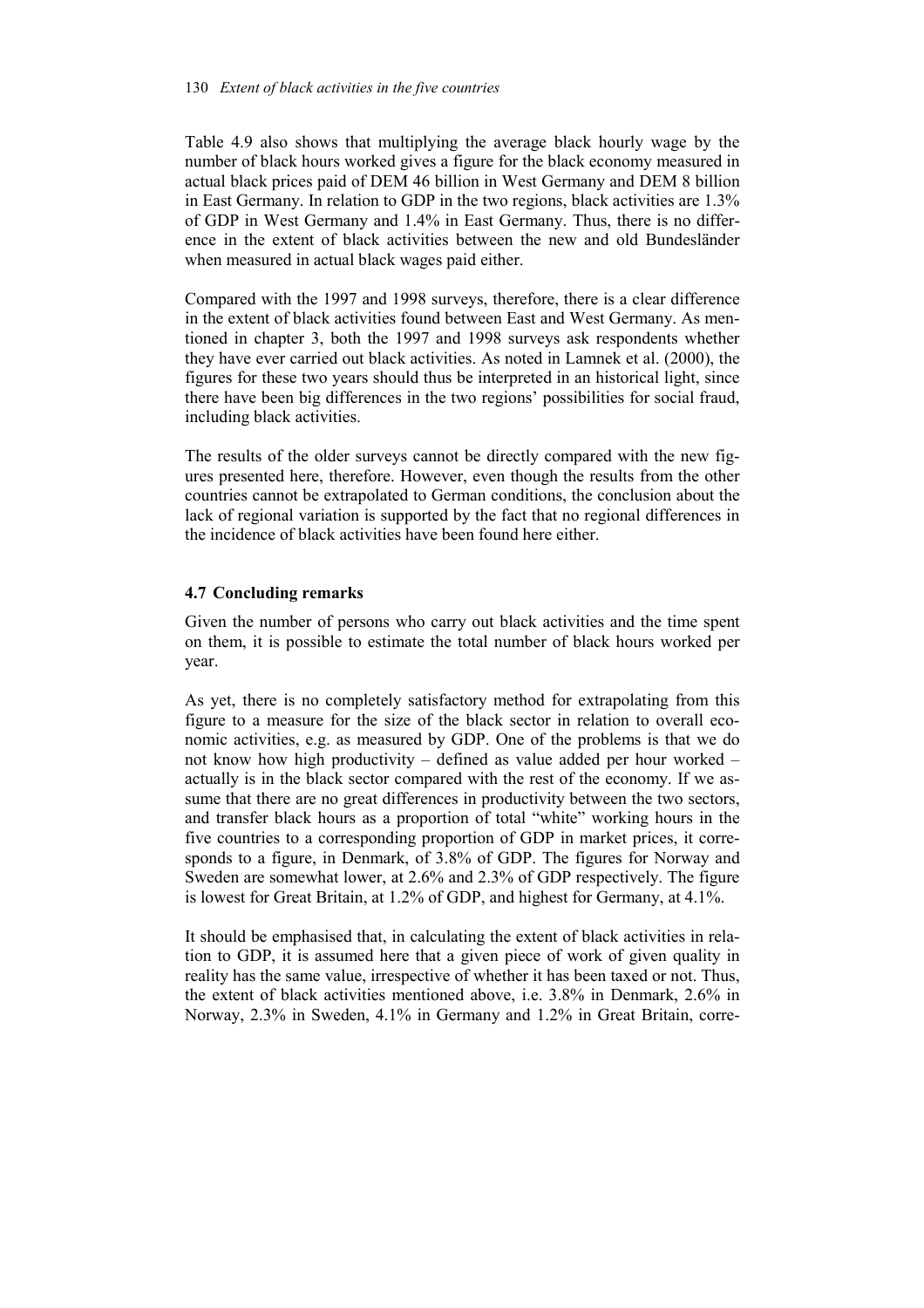sponds to what the work would have been worth had it been invoiced work in the formal market.

Alternatively, valuing the black sector, as it is measured here, using actual black hourly wages paid would have given a figure of 1.8% of GDP in Denmark, 1.1% in Norway, 1.0% in Sweden, 1.3% in Germany and 0.6% in Great Britain.

Apart from black activities, total underdeclaration also includes "ordinary tax evasion" - and, if previous research in Denmark and Norway can be believed, probably an additional figure for "ordinary tax evasion" of perhaps one third of total underdeclaration in the respective countries, bringing the overall size of the shadow economy to 5.5%,  $3.7\%$ ,  $3.3\%$ , 5.9% and 1.7% in Denmark, Norway, Sweden, Germany and Great Britain respectively.

The figure of 2-6% of GDP measured in questionnaire surveys in the five countries is considerably under the level found by the monetary methods. Friedrich Schneider's latest results for the five countries indicate that the level should be around 18-19% of GDP in the Scandinavian countries and over 16% in Germany and 12.5% in Great Britain. The questionnaire surveys' results for Denmark are thus closer to Statistics Denmark's explicit estimate of black activities of under 1% of GDP.

If we look at what black activities would be worth if carried out as invoiced work in the formal market, which is the most relevant from a socioeconomic point of view, there does not seem to be any great difference in black activities as a proportion of GDP between Denmark and Germany, where the level is around 4%, nor between Norway and Sweden, where it is around 2.5%.

The level of black activities in Great Britain (1.2% of GDP) differs rather more from the other countries, however.

One obvious explanation, which was also mentioned in chapter 2, is that far more activities in Great Britain are considered as non-taxable than in the other countries. As was also mentioned in chapter 2, extra questions were added to the questionnaire for Great Britain in an attempt to capture some of the activities that would be considered taxable in the Scandinavian countries, but not in Great Britain. A calculation such as the one mentioned above, but also including activities in the "grey area", would give a level for black activities in Great Britain of 2.3% of GDP, which is at the same level as that for Sweden and Norway. Measured by the actual black hourly wages paid, black activities are 1.2% of GDP, which is the level in Norway, Sweden and Germany.

If we return for a moment to the presumed most relevant measurement, i.e. in "white" prices, then the tax burden could also be a possible explanation of the differences between the countries.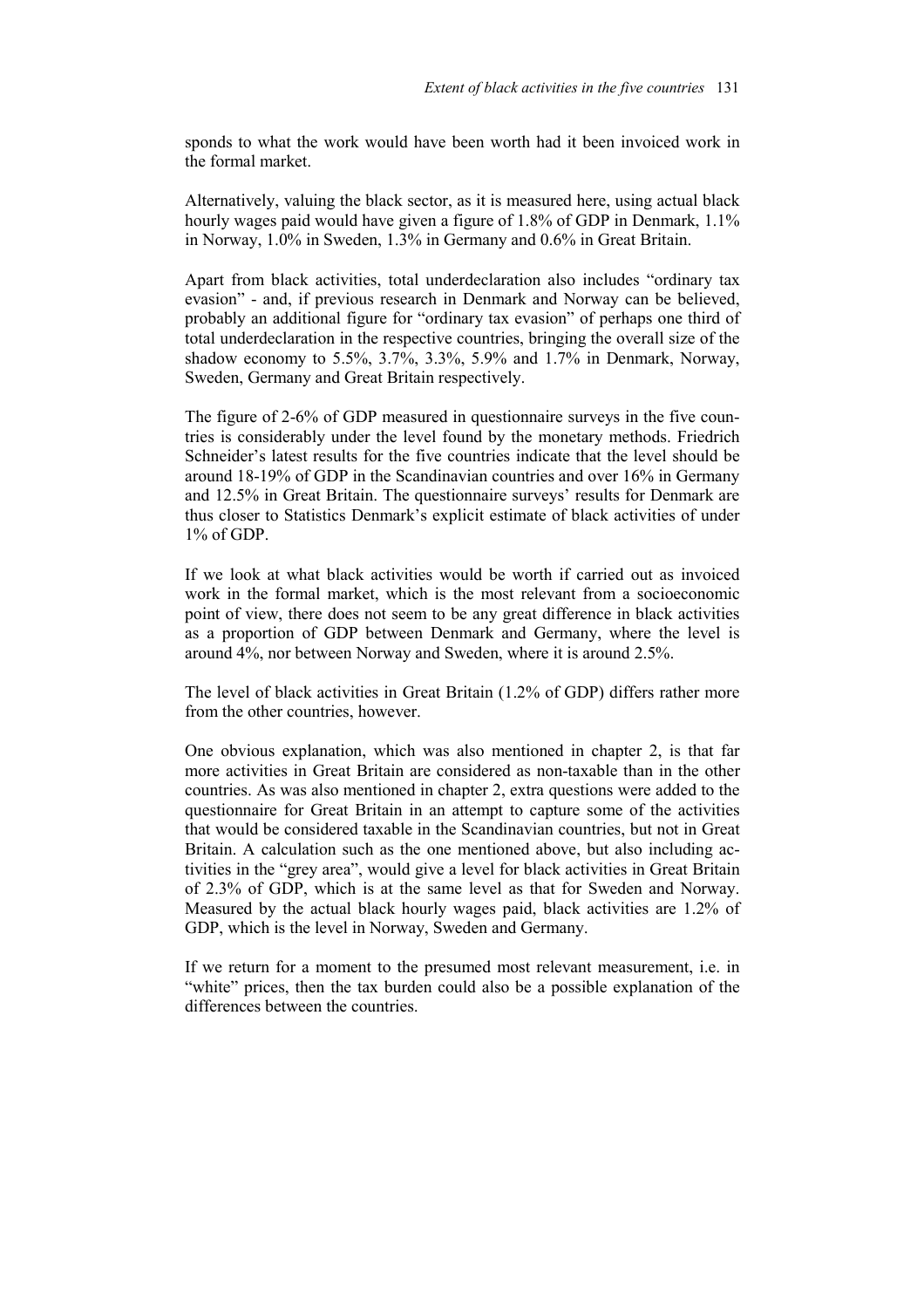The lower tax burden in Great Britain is one possible reason why the extent of black activities is lowest there – though if there were a clear correlation between tax and the extent of black activities, then we could also expect a lower extent in Germany compared with the other countries, which is obviously not the case.

The uncertainty of the correlation between paid taxes and black activities is underlined in new Danish data showing that people who carry out black activities actually have both a lower average tax and also a lower marginal tax compared to people who do not carry out black activities.

Again, if there were a clear correlation, the high tax burden in Denmark would mean that the black sector was biggest here. One possible reason why it is not bigger than it is could be the high degree of regulation in Denmark. The existence of a central personal registration system means that nearly all income and deductible interest and other deductible expenses are automatically reported to the tax authorities. This makes it very difficult for taxpayers to earn income – apart from trivial amounts – without the tax authorities knowing about it. The degree of regulation, not just as regards taxation, but also, for example, food products, the environment and the working environment, makes it virtually impossible to carry on a business without the relatively detailed knowledge of the tax authorities.

This degree of regulation makes it difficult, bordering on the impossible to carry out black activities full time. Not surprisingly, earlier Danish research, together with the present surveys, show that, in Denmark, black activities are more of a sideline activity carried out in addition to a normally taxed full-time job.

Conversely, the degree of control can also have the opposite effect on the extent of black activities, namely if the regulation of, for example, the labour market, means that it becomes difficult to dismiss employees, or if minimum wages are higher than the market is willing to pay. This could induce employers to hire black labour instead, in order to ensure a greater degree of flexibility. This view was recently put forward by respected German economists as a possible explanation for the extent of black activities in Germany.

With regard to the tax structure, countries with a relatively big weight on employers' social contributions might be expected to have a relatively big black sector, since high employers' contributions give employers an extra incentive to hire black labour.

Thus, it is possible that this partly explains why black activities as a share of GDP is the highest, at 4.1%, in Germany, which also has relatively high employers' social contributions.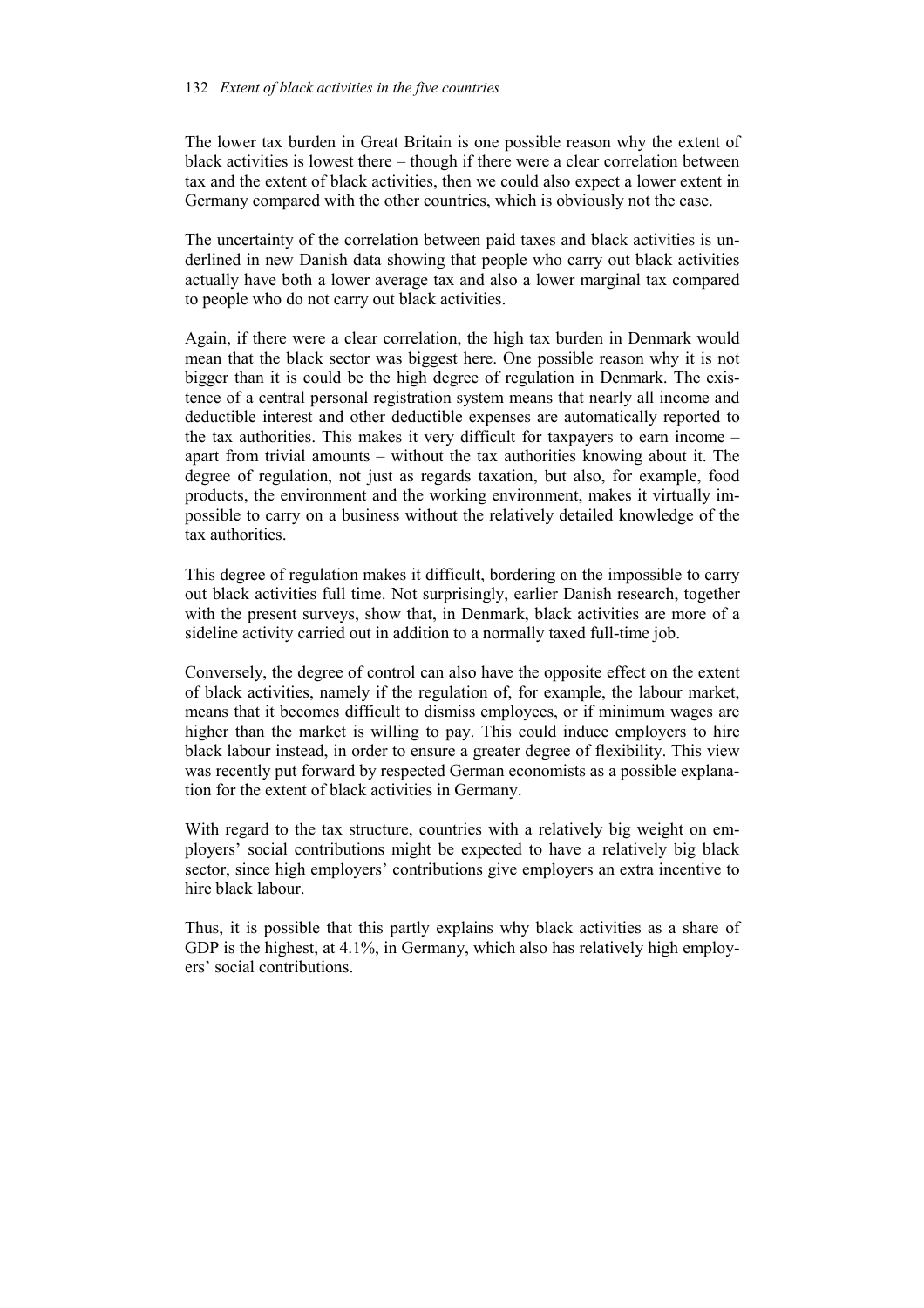This does not hold for all countries, however, since employers also pay relatively high social contributions in Norway and Sweden, which have much smaller black sectors than Germany.

The degree of tax control, and especially people's perceived risk of sanctions, are also important factors. And, according to economic theory, the risk of sanctions and the size of fines do have an important effect on black activities. While no data on the size of fines and their possible effect on black activities have been collected for this study, data has been collected on the perceived risk of discovery by the tax authorities. All respondents in the surveys were asked this question, i.e. both those who have carried out black activities and those who have not.

The results show that the perceived risk of discovery and subsequent fine is roughly the same in Norway and Sweden, while it is a lot lower in Denmark. In general, Scandinavians do not regard the risk of discovery as particularly high compared with Germans and Englishmen, where especially the latter take the risk seriously. This *could* partly explain the relatively low level of black activities there, but not necessarily. The German population also rates the risk of discovery as high, though without this leading to a lower level of black activities in Germany.

In addition to taxes and the risk of sanctions, morality might also be expected to have an effect on black activities.

The surveys on black activities have not directly attempted to measure morality regarding tax evasion and social fraud. However, persons who have not carried out black activities within the last year were asked whether they would do so if the opportunity arose. This question can thus give an indirect idea of morality regarding black activities.

The answers showed that 46.8% of Danes would carry out black activities if they had the chance. Slightly fewer Norwegians, namely 40%, would carry out black activities if the opportunity arose, while the proportion is least in Germany and Great Britain, at about 20-30%.

If the answers to these questions can be taken as reflecting morality with regard to black activities, and the answers are correlated with the extent of black activities, then the size of the black sector could be expected to be smallest in Germany and biggest in Denmark, which, of course, is not the case.

As can be seen from the above, it has not been possible to show a general and satisfactorily clear correlation between the extent of black activities in the various countries and the explanatory factors normally used in economic theory, namely taxation, the perceived risk of sanctions, and citizens' social morality.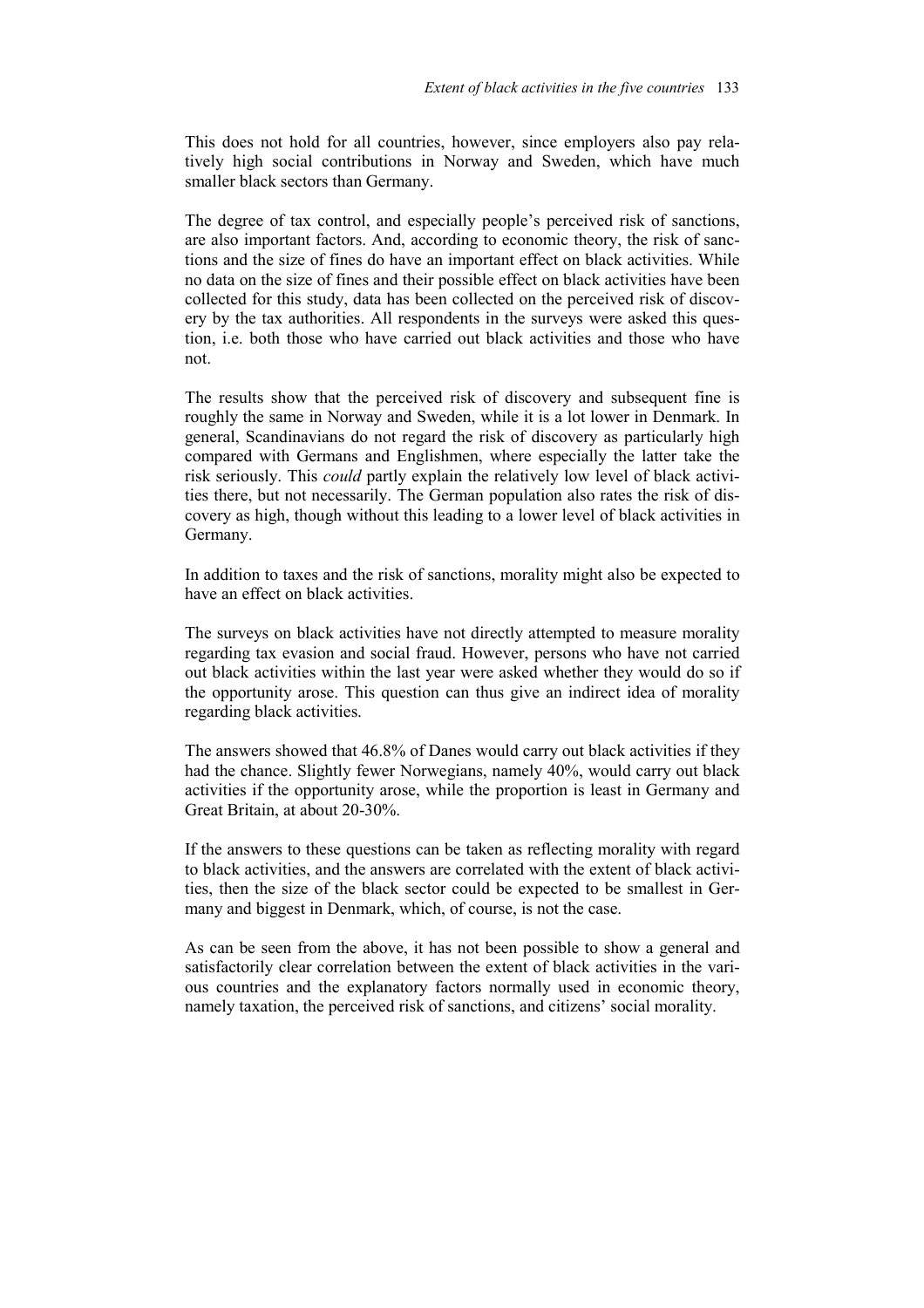#### 134 *Extent of black activities in the five countries*

It would require further research on longer time series to be able to say anything with certainty. But all the indications are that there is a complex interplay between tax, morality, and the perceived risk of sanctions in the various countries. In addition to further research, it would also require additional explanatory variables, such as the degree of regulation in each country. There is no doubt, for example, that an important reason why the level of black activities is not higher in Denmark is the high degree of regulation, which ensures that all income and tax deductions are more or less automatically reported to the authorities. This should also be seen in light of the fact that, in Denmark, there are relatively most potential new suppliers of black activities.

However, the degree of regulation can also have the opposite effect on the extent of black activities, namely if regulation of, for example, the labour market makes it more difficult to sack employees, or if minimum wages are higher than the market is willing to pay. In such cases, employers might prefer to hire black labour to ensure a higher degree of flexibility – a view that respected German economists have put forward as an explanation for the extent of black activities in Germany.

If to this is added the relatively high level of employers' social contributions in Germany, then we have two important explanatory factors for the large extent of black activities in Germany compared with the other surveyed countries: On the demand side, there are big incentives in Germany to hire black labour, which enables employers to both ensure a degree of flexibility lacking in the country's relatively rigid labour market and save on payroll costs.

In order to get a more precise impression of the incidence of black activities in the various industries, the number of black hours worked has been compared with the number of hours worked in the formal part of the economy for each industry.

In all countries except Germany, most black activities are carried out in the "construction industry". Thus, in Denmark, black hours worked are no less than 25% of "white" hours worked. Norway is at a slightly lower level, black hours being almost 17% of white hours. Germany, Sweden and Great Britain come next, black hours as a proportion of white hours being 13%, 9% and 5% respectively. It is important to remember here that, while black hours worked in, for example, Denmark, are 25% of white hours worked, they are carried out not just by craftsmen, but also by others whose main "white" employment is in another industry, but who also have the skills required to carry out black activities in the construction industry. The same applies to the other countries and industries.

In Germany, relatively most black activities are carried out in the agriculture, fishing and forestry industry, where black hours worked are just under 15% of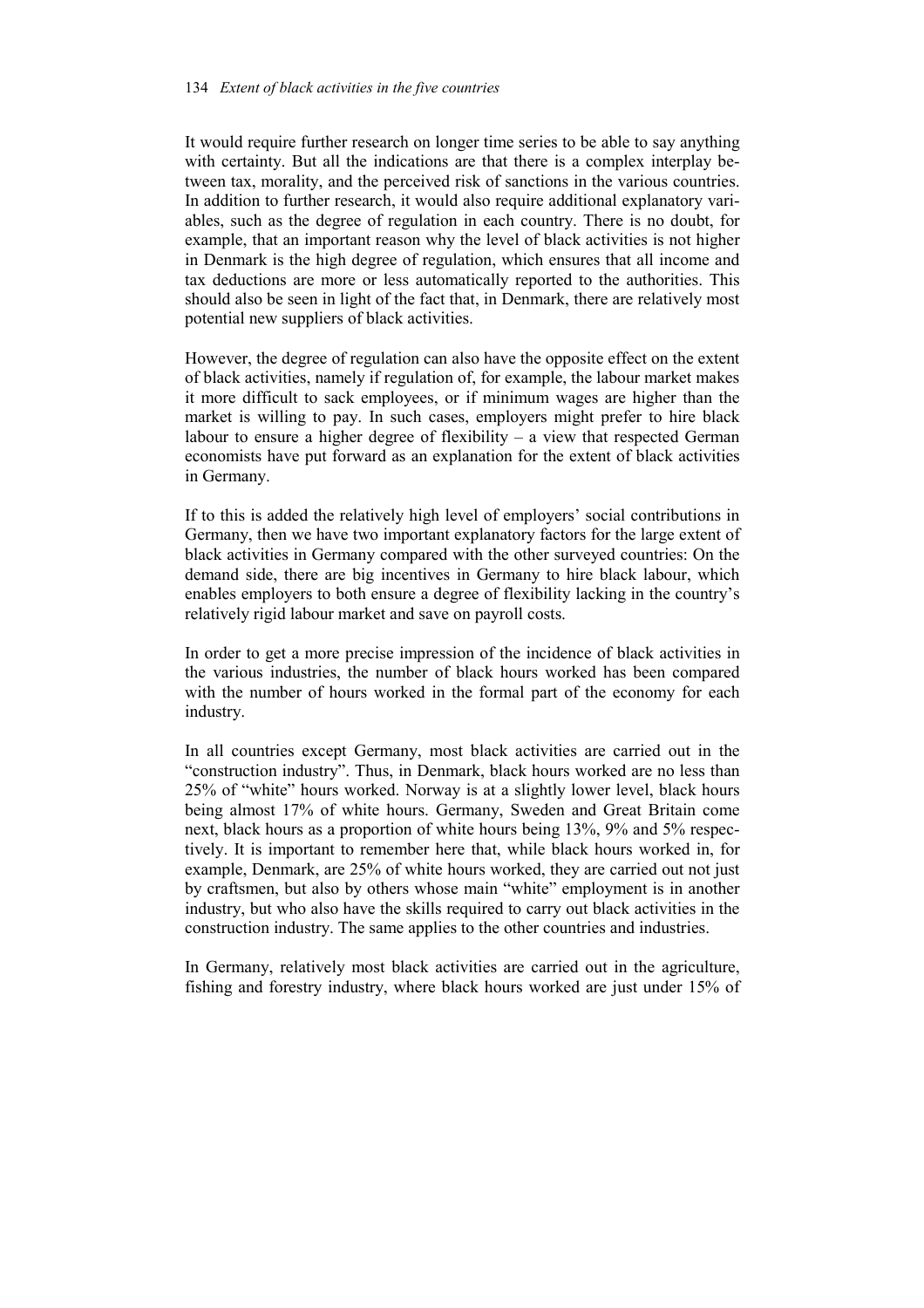white hours. There are also a lot of black activities in this sector in Denmark, where black hours worked are 16% of white hours.

While this new European analysis uses, for the first time, an identical questionnaire method in all five countries surveyed, it has the unfortunate consequence, which is always the case with new measurement methods, that it is not possible to compare the results directly with older measurements.

However, this only applies to the four countries where the Danish questionnaire method has been used for the first time. This makes it particularly interesting to take a look at the main results of recent surveys in Denmark using this method, therefore. As mentioned above, black activities were 3.8% of GDP in Denmark in 2001, an increase of no less than 26% over 1998, where a comparable estimate arrived at a figure for black activities of 3.0% of GDP.

This substantial increase was mainly due to a big increase in black activities in the construction industry – together with smaller increases in agriculture and the hotel and restaurant sector. Thus, in 1998, black hours worked were over 16% of white hours, which, as we saw above, had increased to no less than over 25% in 2001.

The explanation probably lies in the demand for black labour, since continued low interest rates have made it cheaper to obtain loans for home repairs and maintenance. This should also be seen in the light of big increases in house prices from 1998-2001, which has increased home-equity quite considerably.

Thus, it cannot be ruled out that the boom, including in the construction industry, has accounted for much of the recent increase in the size of the black sector in Denmark – but it has not been curbed by people's (negative) perception of the tax burden, a huge improvement in tax morality, or by increased concern about the cost of discovery by the tax authorities either.

As was pointed out in chapter 3, there are no statistically significant regional differences in the proportion of people who carry out black activities between any of the countries.

Section 4.6 took a closer look at Germany, since it is especially interesting to examine the differences and similarities between East and West Germany in this respect, given the effect that the communist regime has had in East Germany up to 1989.

The analysis of the new data for 2001 in this book shows that comparing black hours worked with hours worked in the formal part of the economy gives a figure for black activities as a proportion of white hours – which, as mentioned above, can cautiously also be seen as a figure for black activities as a proportion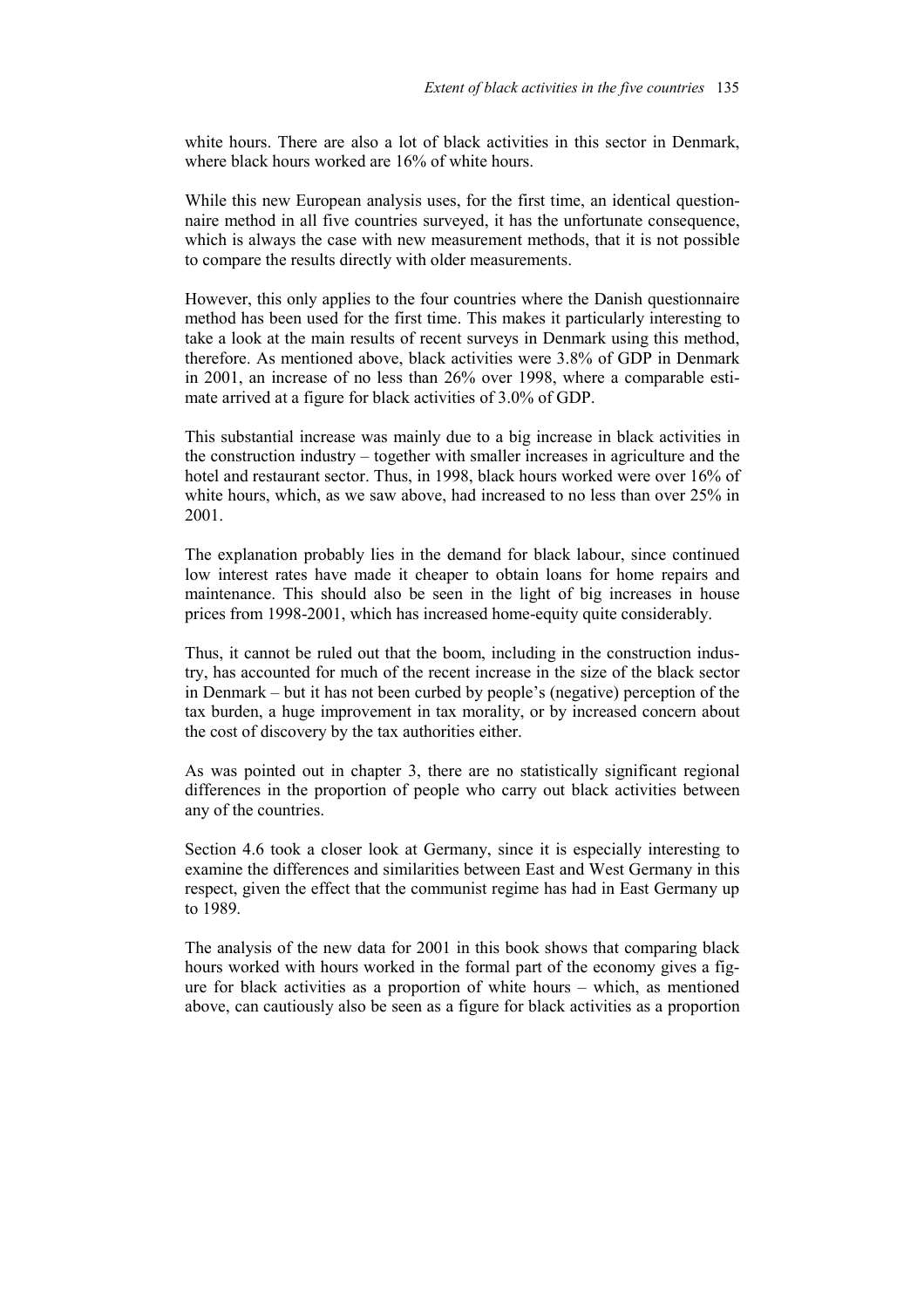of GDP – of 4.1% in West Germany, against 4.2% in East Germany. Alternatively, if we calculate the extent of black activities measured in actual black hourly wages paid and compare these figures with GDP in the two regions, we get a figure of 1.3% in West Germany and 1.4% in East Germany. Thus, irrespective of whether we measure the extent of black activities at market price or in actual black hourly wages paid, there is no difference between the new and old Bundesländer in the extent of black activities carried out within the last year.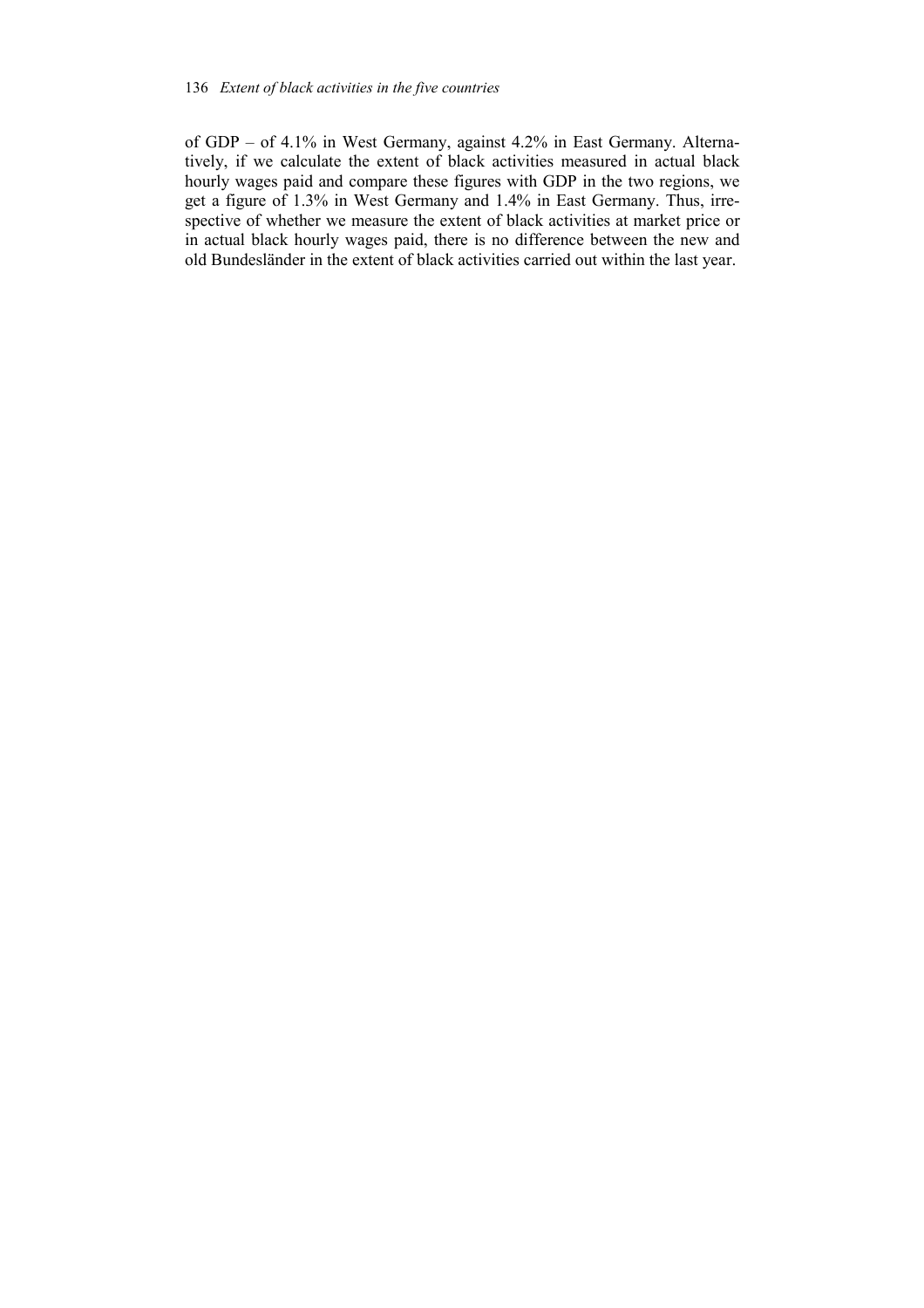# **5. Summary**

In the conclusion to his book, *Cheating the Government. The Economics of Evasion*, economist Frank A. Cowell observed that the extent of tax evasion is hard to measure empirically. The problem of measurement in itself, he continued, together with measurement uncertainties, has resulted in a tendency to spend more time writing about *how* to measure the extent than in carrying out the actual measurements.

Denmark is probably one of the few countries (together with Norway) where attempts to measure the size of the black sector have been carried out over a longer period. The Danish surveys, which have mainly been questionnaire surveys, are by now fairly well documented. These surveys show that, while only a small part of Danes' economic activities avoids taxation, and is therefore sold more cheaply than the same activities in the "white" market, the proportion increased throughout the 1980s and early 1990s, though fell slightly again in the following years.

The difficulty of measuring black activities in a given country is partly due to the fact that the purpose of these activities is precisely to avoid being registered, because registration is used for purposes of taxation, and partly because research in the area is still relatively new. It is only about 20 years ago that the first major Norwegian, Danish and Dutch questionnaire surveys on the black economy were carried out. Measurement *between* countries is made more difficult by the fact that the distinction between taxable and tax-exempt activity varies from country to country.

The obvious question, therefore, was how the Danish figures compared with those for other European countries if exactly the same questionnaire design and exactly the same definition of black activities were used. The possibility for cross-border comparison was strengthened in 1997 when Riksrevisionsverket (The Swedish National Audit Office), at the behest of the Swedish government, approached the Rockwool Foundation Research Unit about using the Danish questionnaire method to measure the structure and extent of black activities in Sweden.

Using the same question design in different countries overcomes some of the difficulties of comparison. A further advantage of the questionnaire method is that the questionnaire can be adapted to the various countries' tax legislation, e.g. by adding questions about activities which are taxable in one country but not in another.

The ideal questionnaire survey of the incidence and extent of black activities in Europe would include a large number of countries with differences in both the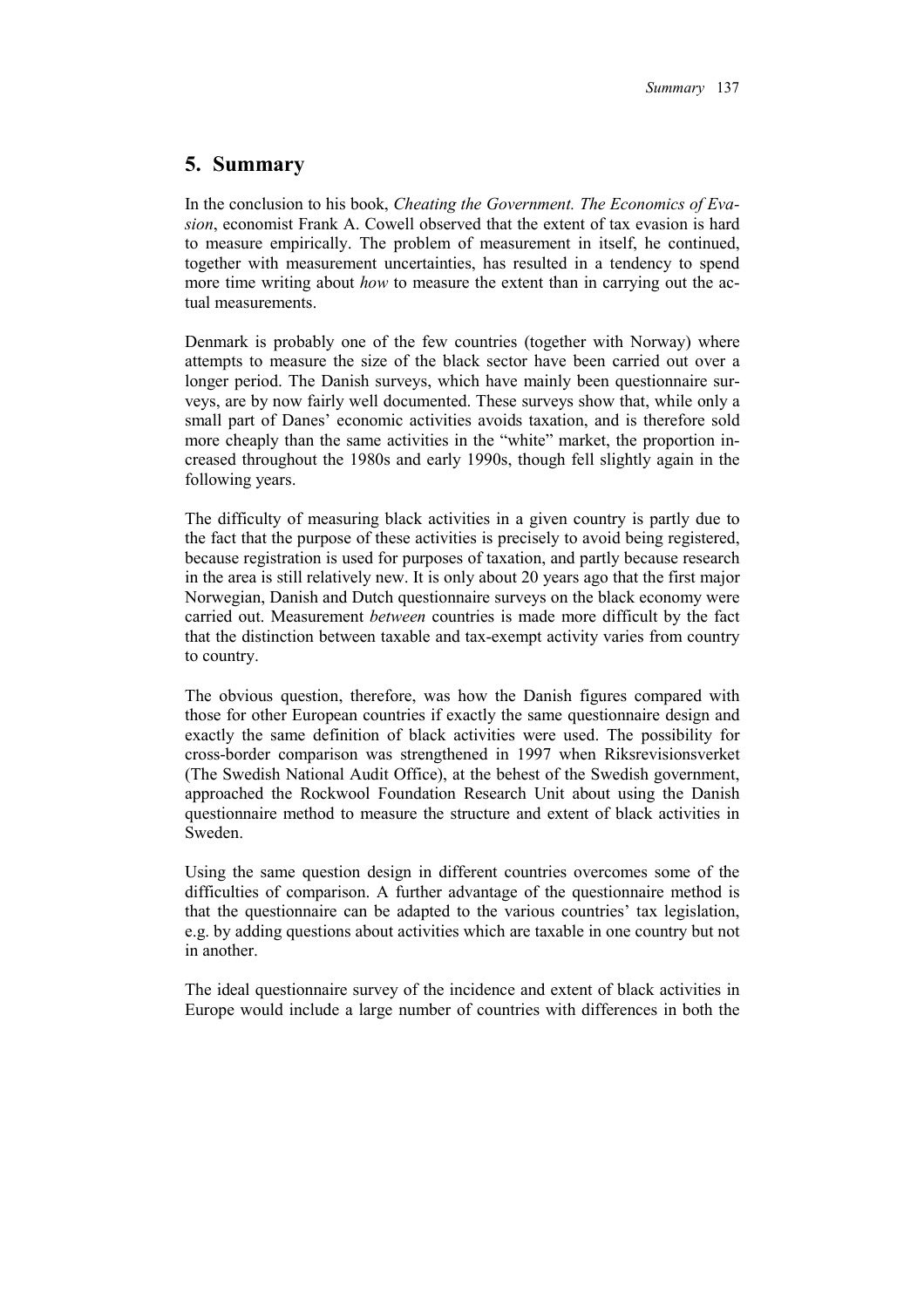#### 138 *Summary*

tax burden and the proportion of direct and indirect taxes. Since this obviously requires great resources and manpower, etc., this has not been possible. We have instead chosen to include countries close to Denmark which have different tax burdens. The survey thus includes Sweden, which, like Denmark, has a relatively high tax burden and a relatively high proportion of direct taxation, i.e. on income. Also included are Great Britain and Germany, which, according to OECD, have a tax burden which is about 10-15% lower than Sweden and Denmark. Finally, Norway, which lies between Denmark and Sweden on the one hand and Germany and Great Britain on the other, is also included.

This book is thus an attempt, using the questionnaire method, to redress the aforementioned imbalance observed by Cowell between writing about the problems of measuring black activities and actually trying to measure the phenomenon in five countries.

**1.**

*Chapter 1* starts with a definition of what precisely is meant by the "black economy", "black activities" and the "shadow economy" in this book. The *shadow economy*, which is the most encompassing term, consists partly of those productive activities which should be included in the official figures for GDP, but which are only partially included since these activities are precisely carried out to avoid taxation, and with it registration. The other part of the shadow economy as defined here consists of tax evasion involving transfer income, unearned income and deductions, etc., which are not directly included in the figures for GDP.

The *black economy*, which is part of the shadow economy, consists of two parts. The one is called black activities in a narrow sense, and includes productive economic activities which should be taxed, but on which tax is not paid because buyer and seller of the activity agree not to report their activities to the Inland Revenue. Thus, both buyer and seller derive an economic benefit from the Inland Revenue being kept in the dark, since they share the saved tax and VAT between them. Black activities include both "traditional" black activities, such as a mechanic who repairs a car for black payment, and black transactions, such as a farmer who sells a pig at the farm gate for black payment.

The other part of the black economy is called ordinary tax evasion. Here, it is only the one party – the supplier – who knows about it and reaps the benefit of the Inland Revenue not knowing anything about the activity. Such activities include, for example, sales in a flower shop at full normal price not being rung up in the cash register, without the customer benefitting from the tax and VAT saved.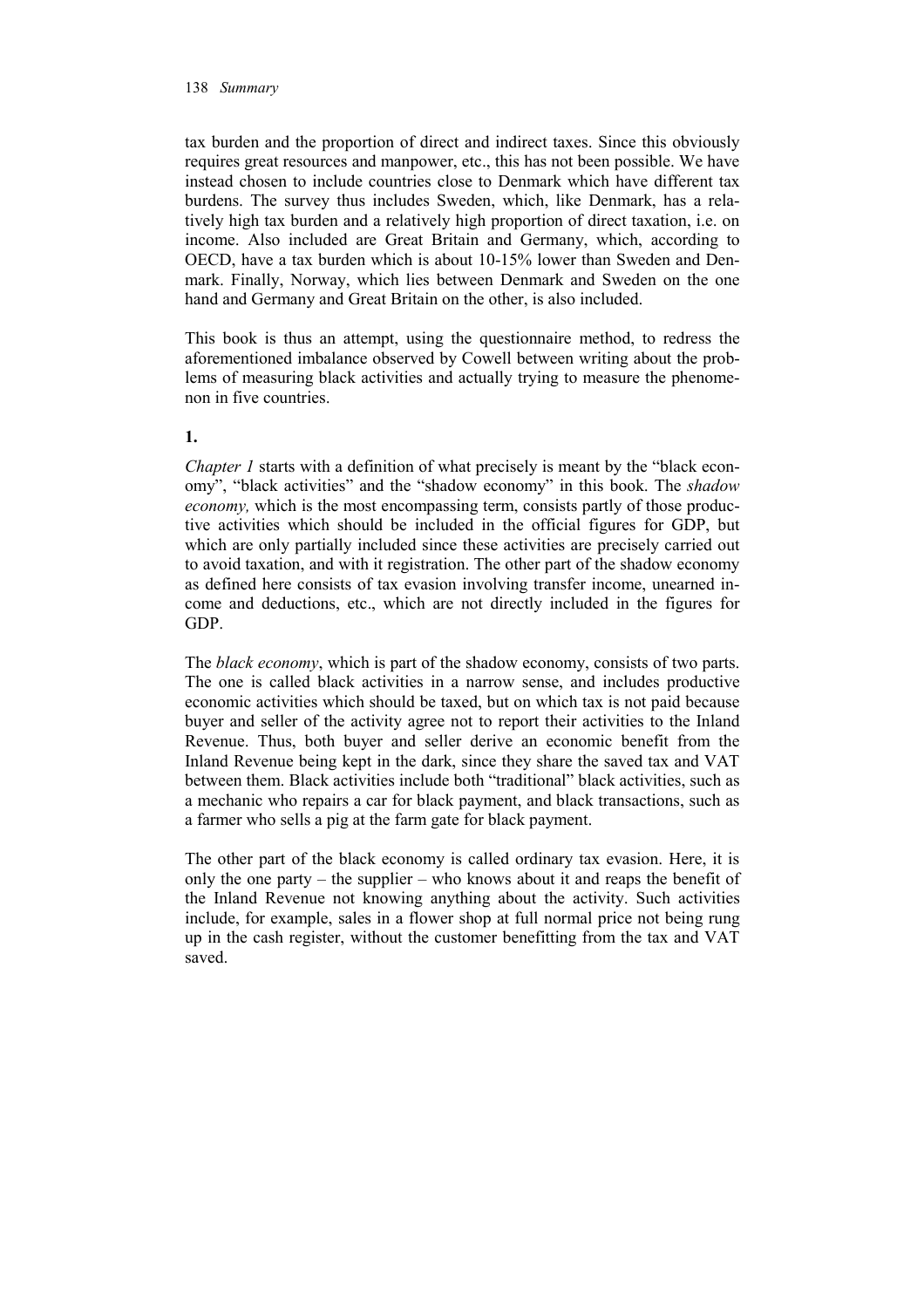The black economy thus consists of activities which in themselves are legal – except that they violate the tax laws – and which should be included in the estimate of GDP, but which are only partly included because they are not taxed, and thus not registered.

In principle, the shadow economy also includes productive illegal activities, e.g. prostitution and drug-dealing, but in practice these activities are not measured in the Danish questionnaire surveys.

In addition to this, the shadow economy also consists of another type of tax evasion, e.g. claiming higher deductions in your tax return than your are entitled to. It can also include interest not declared to the tax authorities or fraud with transfer income – activities which have gradually become practically impossible in Denmark. These activities are not directly included in the estimate of GDP, but are included in the definition of the shadow economy here.

It is solely black activities in a narrow sense – or, simply, black activities – which in practice are measured by means of questionnaires in this book.

# **2.**

Questionnaire surveys are well suited to distinguish between black activities and tax evasion, because respondents can be informed precisely what is meant by the shadow economy and, more relevant for this study, black activities. Thus, in the questionnaire surveys carried out for this book, respondents have been explicitly informed what is meant by black activities – i.e. both buyer and seller of the activity must derive an economic benefit from not reporting anything to the tax authorities by sharing the saved tax and VAT between them.

The question design used in the various countries are presented in *chapter 2*, which also contains a brief discussion of important technical aspects of the survey quality in the five countries, especially response rates and non-response rates.

The question design had to meet two criteria:

- The questions, which are based on the thoroughly tested Danish questions, must be comparable between countries.
- The questions must also take account of the different legislation in the countries concerned, so that they only measure black activities which are taxable according to these countries' legislation.

Overall, the discussion of taxable activities in the five countries showed that there are no great differences between Norway, Sweden and Denmark. In Ger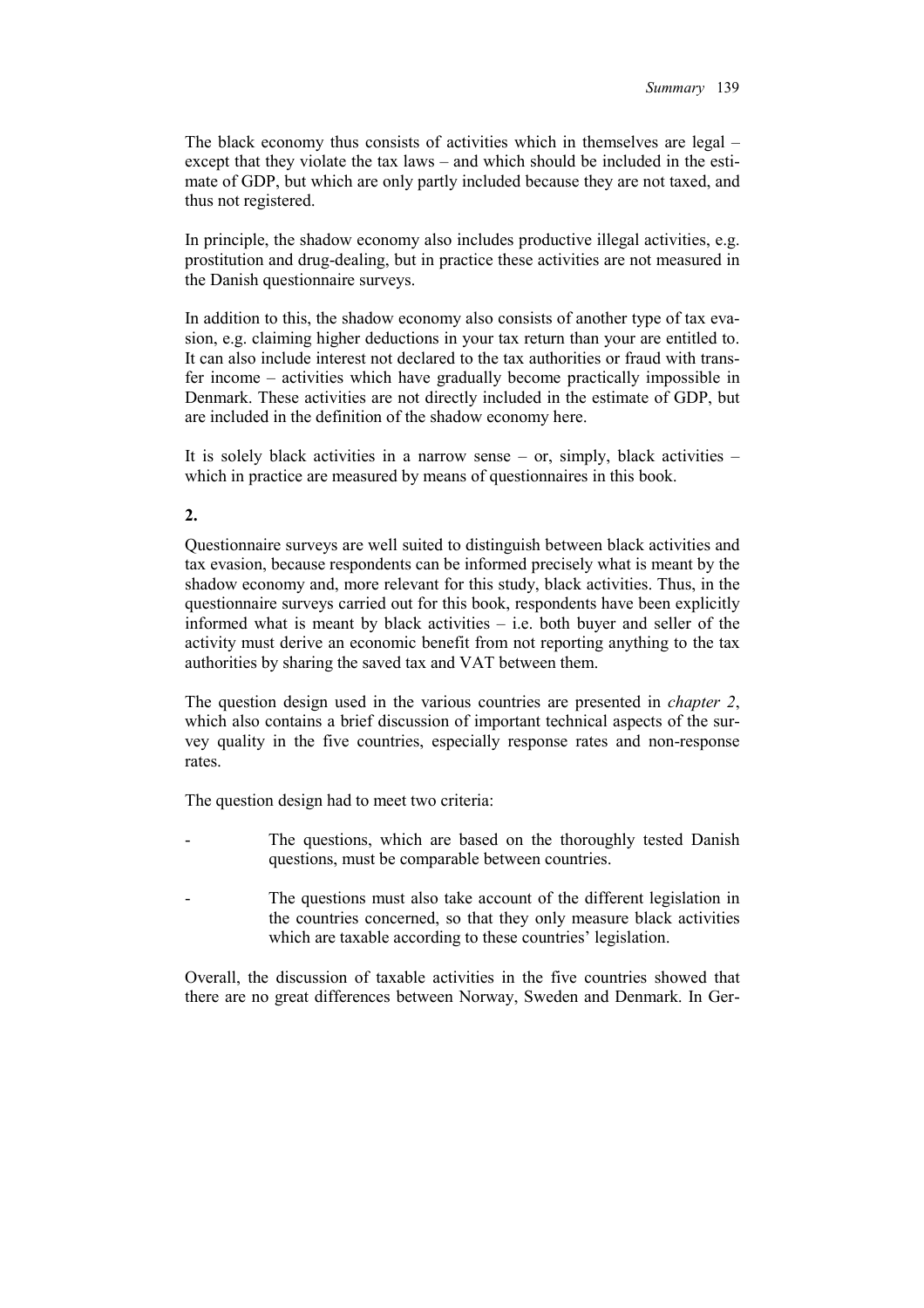many, on the other hand, more activities are considered non-taxable, since to be taxable there must be a binding agreement between the parties if payment is not in cash, but in the form of a quid pro quo.

Great Britain differs more from the other countries in that it is not so easy to determine when an activity should be taxed or not. Crucially, to be taxable, the activity must be considered as having been carried out for business purposes.

In all the surveyed countries, only highly respected data collection institutes have been used, in order to ensure the highest quality possible in the answers.

In recent years, Statistics Denmark has been responsible for data collection in Denmark. Similarly, the national statistics offices have been used in both Norway, Sweden and Great Britain, namely Statistics Norway, Statistics Sweden and National Statistics (Social Survey Division) respectively. In Germany, the interviews have been carried out by Infratest Sozialforschung, a private market research institute with wide experience of collecting data for social science research.

There are no great differences in response rates between Denmark, Germany, Norway and Great Britain, which lie between 64-68%, while the Swedish survey achieved a somewhat higher response rate of 72.8%. The proportion of refusals – i.e. who refused *before* they were asked questions about black activities – varies much more, from a low of under 7% in Denmark to a high of under 25% in Great Britain.

On the whole, therefore, the internationalisation of the measurements has not run into any insuperable problems.

# **3.**

The discussion of what constitutes taxable income in the five countries was followed in *chapter 3* by an analysis of the incidence of black activities – i.e. figures for the proportions of the various populations who are active suppliers of black activities – together with black hours worked and black wages.

As previously mentioned, there have been no previous comparable questionnaire surveys of the extent and incidence of black activities based on the same definition of the phenomenon. Thus, for the first time, the analyses in chapter 3 present comparable figures for the proportions of the adult population in the 18-74 age group in the five countries who have carried out black activities one or more times during the last year. The surveys for Denmark and Germany were carried out in 2001, and in 1998 for Sweden, while two surveys were carried out in Norway, namely in 1998 and 2001, and then combined. The survey in Great Britain was carried out in 2000. In all, 1,796, 2,522, 2,181, 5,538 and 1,572 in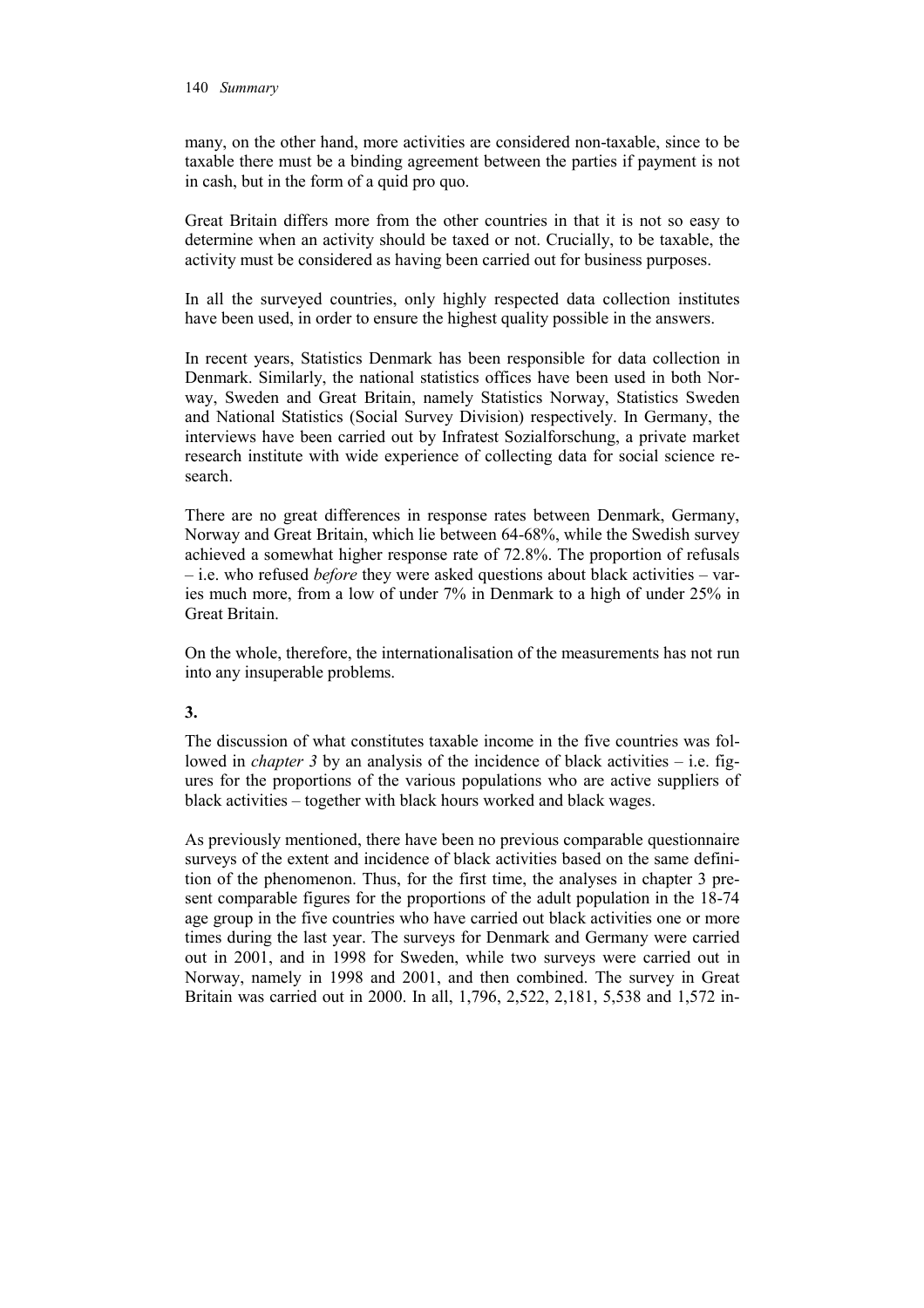terviews were carried out among the 18-74-year-olds, the age group covered by all the surveys, in Denmark, Norway, Sweden, Germany and Great Britain respectively.

As the above has shown, there are big differences between the countries with regard to the proportion who carries out black activities. It is highest in Denmark, at 20.3%, closely followed by Norway at 17.3%. Thereafter follow Sweden, Germany and Great Britain at a much lower level, namely 11.1%, 10.4% and 7.8% respectively.

In all the countries except Great Britain, men are more likely to carry out black activities than women. Age is also significant, the young being more active than the old. Conversely, neither marital status nor children under 6 seems to have much importance.

In those countries where occupation is an important variable, the general impression is that the self-employed, skilled workers and students in particular are significantly more likely to carry out black activities. In cases where education is statistically important, vocational training typically increases the probability of black activities, or the likelihood of black activities falls with length of education. The assumption that skilled workers or persons with vocational training carry out black activities to a greater extent than others is thus confirmed in these analyses.

With regard to the unemployed and black activities, there are two opposite effects. On the one hand, unemployment implies that a person has more spare time to carry out black activities. On the other hand, however, the long-term unemployed gradually lose contact with the workplace, and thus also with potential customers. Furthermore, they also lose the opportunity to borrow the workshop or master's van for black activities. Conversely, it could be argued that the correlation between black activities and length of unemployment goes the other way, since the more time spent on black activities, the less time there is to look for normal work, thereby perpetuating unemployment.

In general, the analyses show that the unemployed are not more likely to carry out black activities. The exception is Germany, where the unemployed are clearly more likely to be active. In Germany, then, it could well be that the unemployed are not interested in looking for "white" work because they earn more than enough from black activities in addition to being on unemployment benefit.

In these analyses, income from "white" work is used as an approximate variable for marginal tax, since marginal tax increases with income.

It is not possible to determine beforehand whether the income from "white" work will result in a bigger or smaller probability of black activities. On the one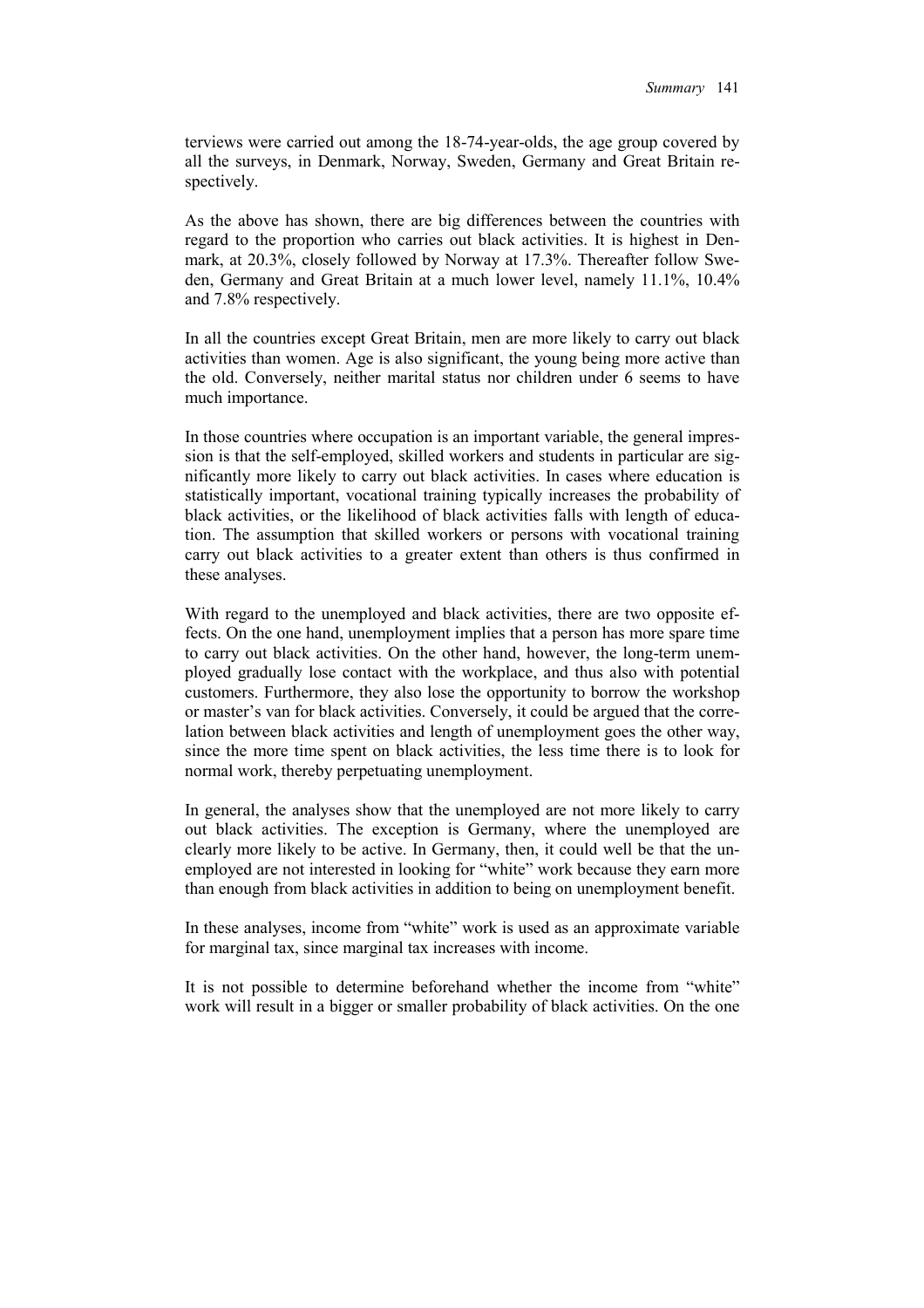#### 142 *Summary*

hand, rising income, and with it rising marginal tax, points to the former. But at the same time, there is an income effect which has an opposite effect: People "can't afford not to". The empirical results also confirm that it is not possible to show a clear correlation. In Denmark, Norway, and for Swedish women, the variable is not significant at all, while in Great Britain and for Swedish men, black activities are more likely with rising income. In Germany, however, the opposite is the case for both men and women, where black activities have a negative correlation with income. Here, the income effect thus seems to dominate. This fits in well with the fact that, in Germany, the unemployed are significantly more likely to carry out black activities.

Regional variation does not play any great role. The assumption that black activities are more widespread in the country than in cities is thus not confirmed. For Sweden, and perhaps also for Norway and Denmark, this is possibly because even though there are more extensive social networks outside the cities, with consequent greater opportunities for carrying out black activities compared with cities, there is also a higher degree of "self-control" in rural communities, which makes large-scale black activities difficult. The reverse is true in cities, however. This makes it hard, overall, to determine the effect of regional variations on black activities, which the analyses also show.

The risk of discovery by the authorities plays a statistically significant role. As expected, a high or very high perceived risk of discovery significantly reduces the probability of black activities.

As with frequency, average black hours worked also varies from country to country, namely from a low of over 3½ hours in Great Britain to a high of over 8 hours in Germany. The Scandinavian countries lie in between, in the range  $4\frac{1}{2}$  – 5 black hours worked a week.

With regard to the number of hours worked, the main impression from most of the countries is that men work more black hours than women. This parallels the pattern in the formal market. The importance of age is less clear, however, though the under-30s and over-60s tend to work more black hours than the other age groups.

In general, the self-employed work by far the most hours in the black sector, while salaried workers only work few black hours. Students, especially in Germany, Denmark and Sweden, also work a large number of black hours compared with the average in the respective countries.

For the most part, the unemployed do not work more black hours than the rest of the population. The exception here is Germany, where the unemployed work about 2½ black hours more a week than the average for the whole population. Thus, not only do a higher proportion of the unemployed in Germany carry out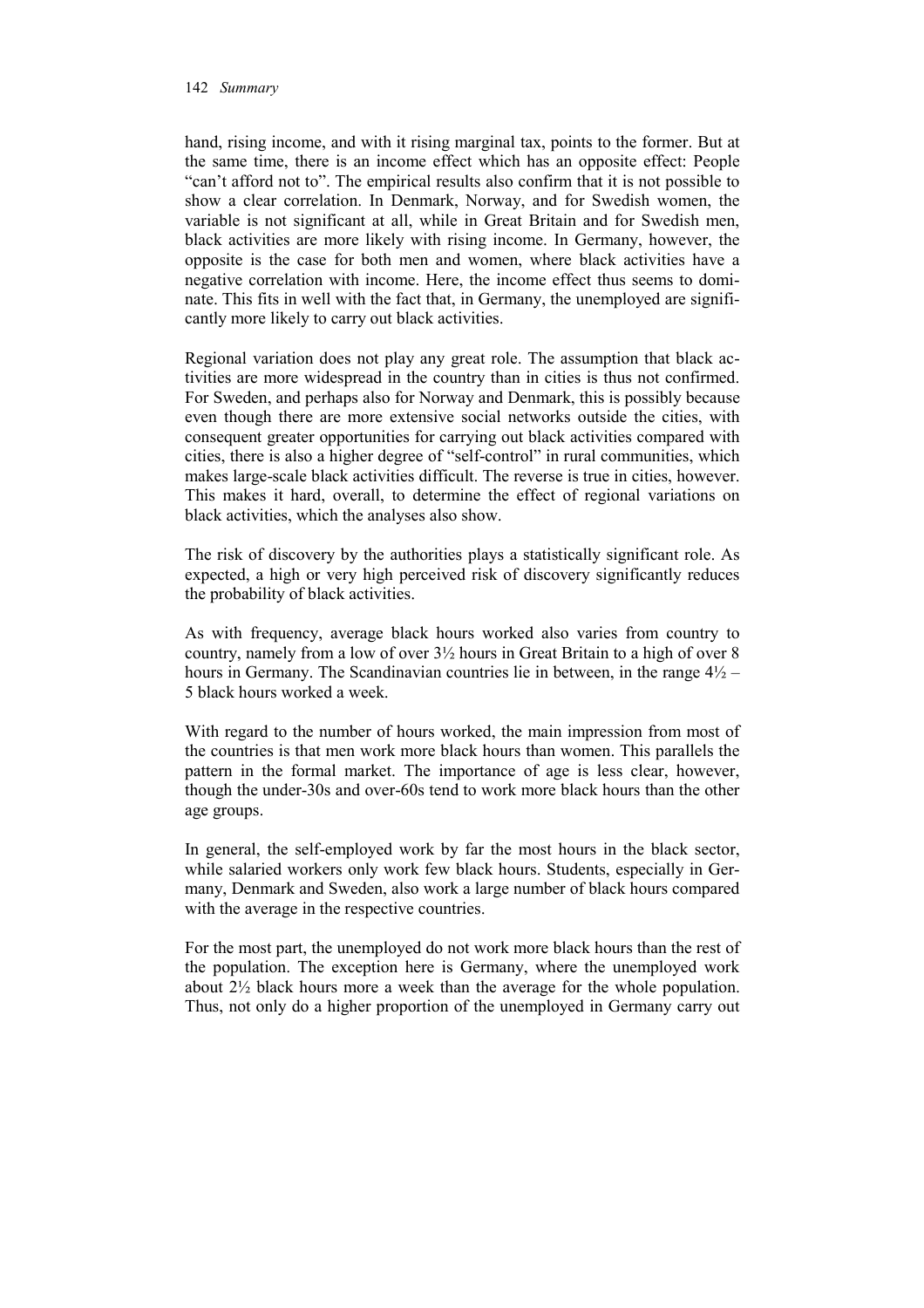black activities compared with other countries, but they also spend more time on them.

In order to compare black wages between the countries from different survey years, they were first converted to 2001 levels. The 2001 black wages were then converted to Euro. This shows that average black wages are highest in Norway ( $E16.5$ ), closely followed by Denmark ( $E15.7$ ). They are a bit lower again in Great Britain and Sweden (over  $\epsilon$ 14 and  $\epsilon$ 12.5 respectively), while they are lowest in Germany ( $€10.3$ ).

A comparison of the wage level in the black market with the income of an average production worker (APW) in the formal market in the five countries shows that Norwegians do relatively well in both the formal and black markets. At the other extreme, Swedes do relatively poorly in both markets. In both Denmark, Germany and Great Britain, there is no clear correlation between wage levels in the formal and black markets. For example, "white" German gross earnings are at the same level as in Denmark, while black wages are about 50% higher in Denmark than in Germany.

One reason why the average black hourly wages are relatively low in Germany could be import of cheap labour from f.i. Poland working in the black economy in the building and agricultural sector. Even though this form of black activities, i.e. illegal immigrants working in the black economy, probably can not be successfully covered in the survey here, this form of black activities might keep average black hourly wages low for the Germans working in the black economy.

As in the formal markets, men's black hourly wages are higher than women's. On the other hand, nothing clear can be said about the importance of age here.

As regards the importance of occupation, the self-employed and salaried workers in particular have high black hourly wages, while skilled workers earn about the average for the population in general.

In all countries, the distribution of black wages by industry shows that the highest hourly wages are in financial intermediation and business activities, together with public and personal services, where typical black activities are childcare. This pulls the level down, but there is also a good deal of well-paid teaching, and especially musicians, which pulls average black wages up in this sector. Apart from in Germany, black wages in the construction industry are around the average. In Germany, it is precisely in the construction industry that black hourly wages are highest. Black hourly wages are also typically relatively low in the hotel and restaurant sector.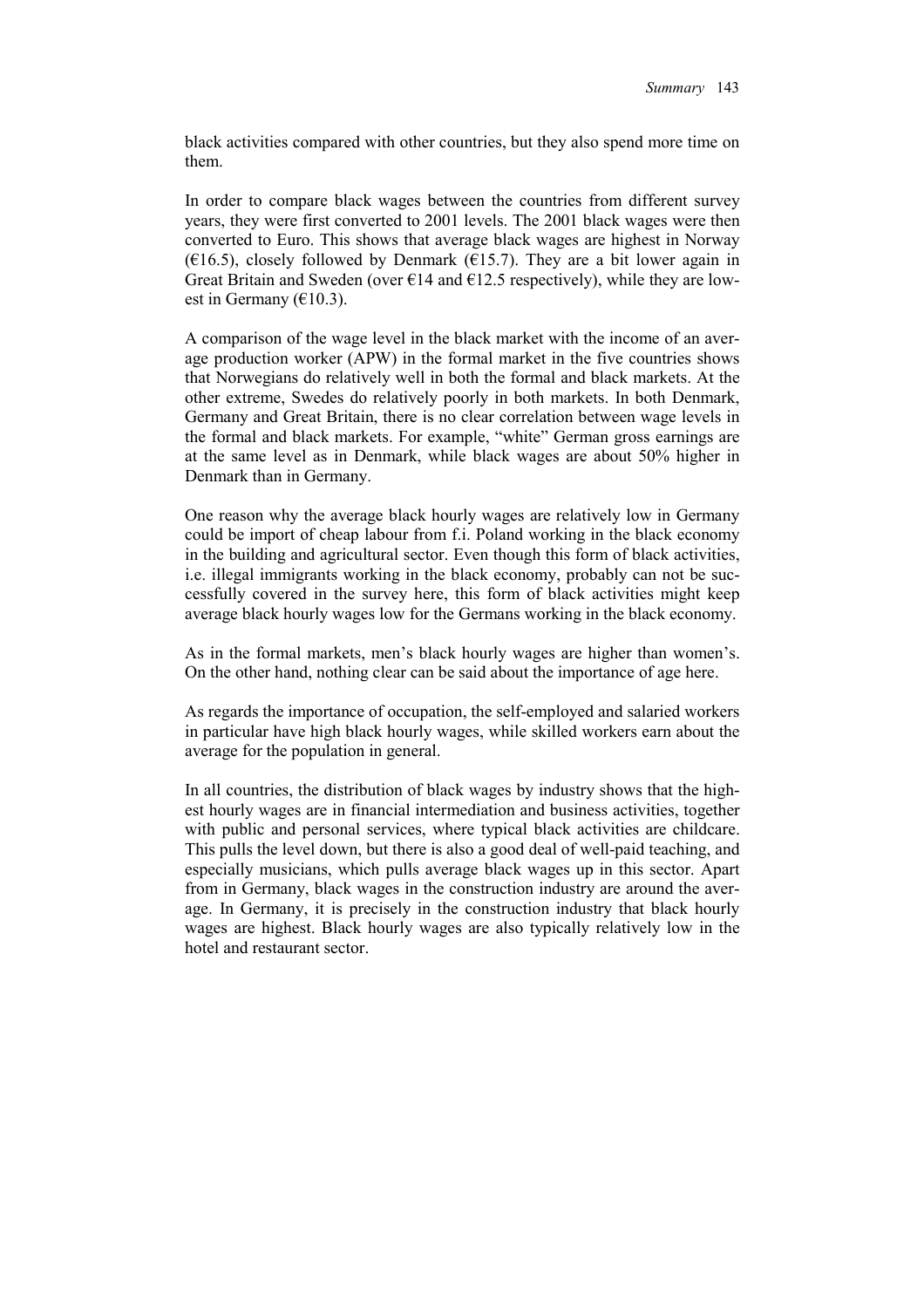#### 144 *Summary*

The credibility of the results presented in chapter three is strengthened by the fact that there are no great differences compared with earlier – albeit often rather less extensive – surveys in Denmark, Norway, Sweden and Germany.

Finally it was investigated whether income from black activities have any effect on the income distribution in Denmark and Germany where it was possible to make such an analysis. The conclusion was that it was hard to measure any significant effect on the Gini coefficient and the maximum equalisation percentage. Having said that there seems to be a very weak tendency that in Denmark the inclusion of incomes from black activities has an opposite "Robin Hood" effect making the income distribution slightly more unequal whereas in Germany the inclusion of incomes stemming from black activities actually makes the income distribution slightly more equal.

# **4.**

Given how many persons carry out black activities and how much time they spend on them, *chapter 4* estimates the total number of hours spent on black activities in one year.

As yet, there is no completely satisfactory method for extrapolating from this figure to a measure for the size of the black sector in relation to overall economic activities, e.g. as measured by GDP. For want of a better method, therefore, we estimate the extent of black activities in relation to GDP by comparing the number of hours worked in the black sector with those worked in the formal part of the economy. This implicitly assumes that productivity in the black sector is the same as that in the formal sector.

One of the problems here, however, is that we do not know how high productivity – defined as value added per hour worked – actually is in the black sector compared with the rest of the economy. If we assume that there are no great differences in productivity between the two sectors, and transfer black hours as a proportion of total "white" working hours in the five countries to a corresponding proportion of GDP in market prices, it corresponds to a figure, in Denmark, of 3.8% of GDP. The figures for Norway and Sweden are somewhat lower, at 2.6% and 2.3% of GDP respectively. The figure is lowest for Great Britain, at 1.2% of GDP, and highest for Germany, at 4.1%.

The above proportions should be regarded as minimum estimates of the extent of black activities only, since not all persons are likely to have given honest answers about whether they have carried out black activities. Furthermore, some respondents probably do not disclose the true extent of their black activities despite assurances of anonymity from the data-collection institute.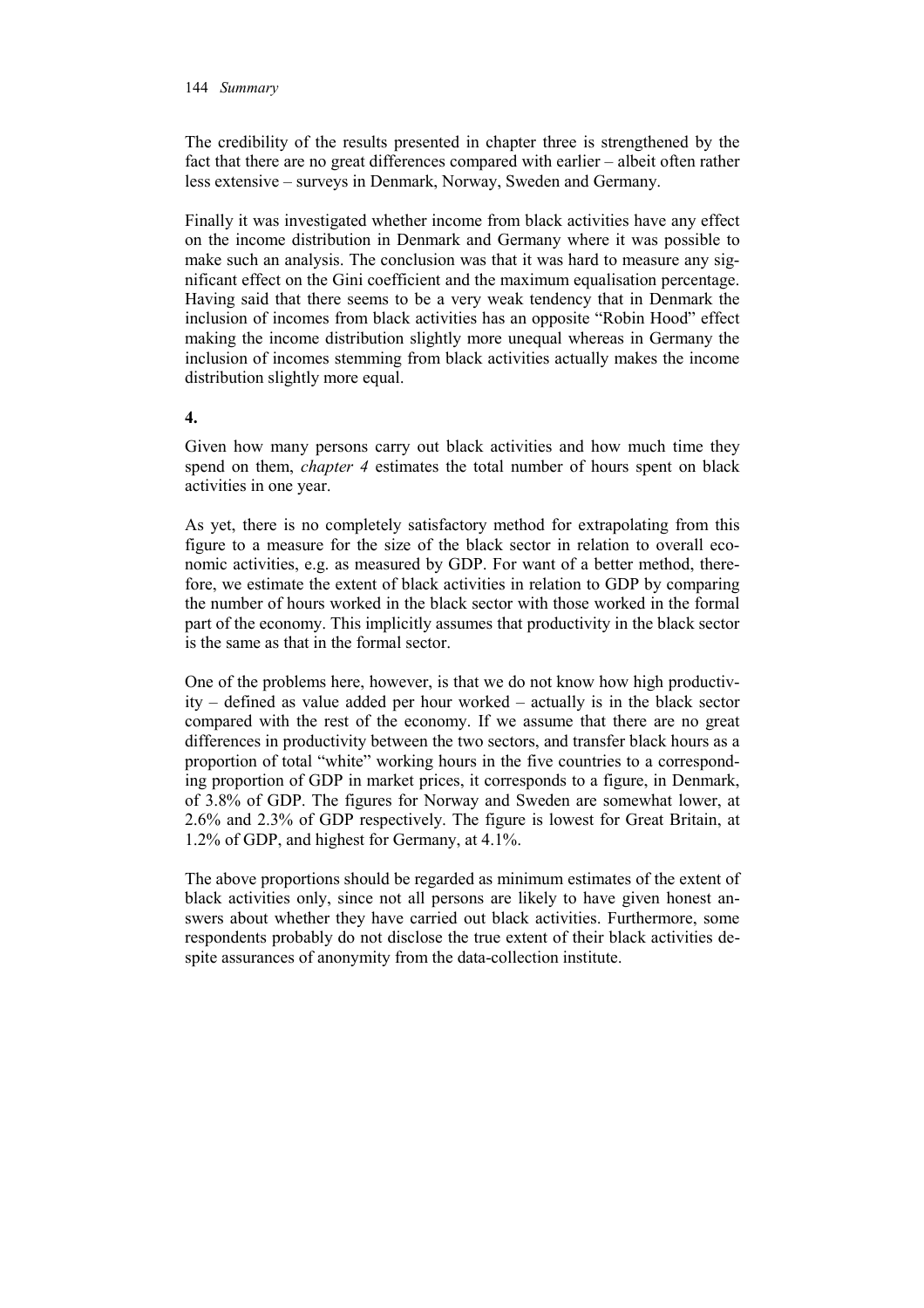It should be emphasised that, in calculating the extent of black activities in relation to GDP, it is assumed here that a given piece of work of given quality in reality has the same value, irrespective of whether it has been taxed or not. Thus, the above-mentioned figures for black activities of 3.8% of GDP in Denmark, 2.6% in Norway, 2.3% in Sweden, 4.1% in Germany and 1.2% in Great Britain correspond to what the work would have been worth in the formal market.

Alternatively, valuing the black sector, as it is measured here, using actual black hourly wages paid would have given a figure of 1.8% of GDP in Denmark, 1.1% in Norway, 1.0% in Sweden, 1.3% in Germany and 0.6% in Great Britain.

Apart from black activities, total underdeclaration also includes "ordinary tax evasion" − and, if previous research in Denmark and Norway can be believed, probably an additional figure for "ordinary tax evasion" of perhaps one third of total underdeclaration in the respective countries, bringing the overall size of the shadow economy to 5.5%, 3.7%, 3.3%, 5.9% and 1.7% in Denmark, Norway, Sweden, Germany and Great Britain respectively.

The figure of 2-6% of GDP measured in questionnaire surveys in the five countries is considerably under the level found by the monetary methods. Friedrich Schneider's latest results for the five countries indicate that the level should be around 18-19% of GDP in the Scandinavian countries and over 16% in Germany and 12.5% in Great Britain. The questionnaire surveys' results for Denmark are thus closer to Statistics Denmark's explicit estimate of black activities of under 1% of GDP.

If we look at what black activities would be worth if carried out as invoiced work in the formal market, which is the most relevant from a socioeconomic point of view, there does not seem to be any great difference in black activities as a proportion of GDP between Denmark and Germany, where the level is around 4%, nor between Norway and Sweden, where it is around 2.5%.

The level of black activities in Great Britain (of 1.2% of GDP) differs rather more from the other countries, however.

One obvious explanation, which was also mentioned in chapter 2, is that far more activities in Great Britain are considered as non-taxable than in the other countries. As was also mentioned in chapter 2, extra questions were added to the questionnaire for Great Britain in an attempt to capture some of the activities that would be considered taxable in the Scandinavian countries, but not in Great Britain. A calculation such as the one mentioned above, but also including activities in the "grey area", would give a level for black activities in Great Britain of 2.3% of GDP, which is the same as that for Sweden and Norway. Measured by the actual black hourly wages paid, black activities are 1.2% of GDP, which is the level in Norway, Sweden and Germany.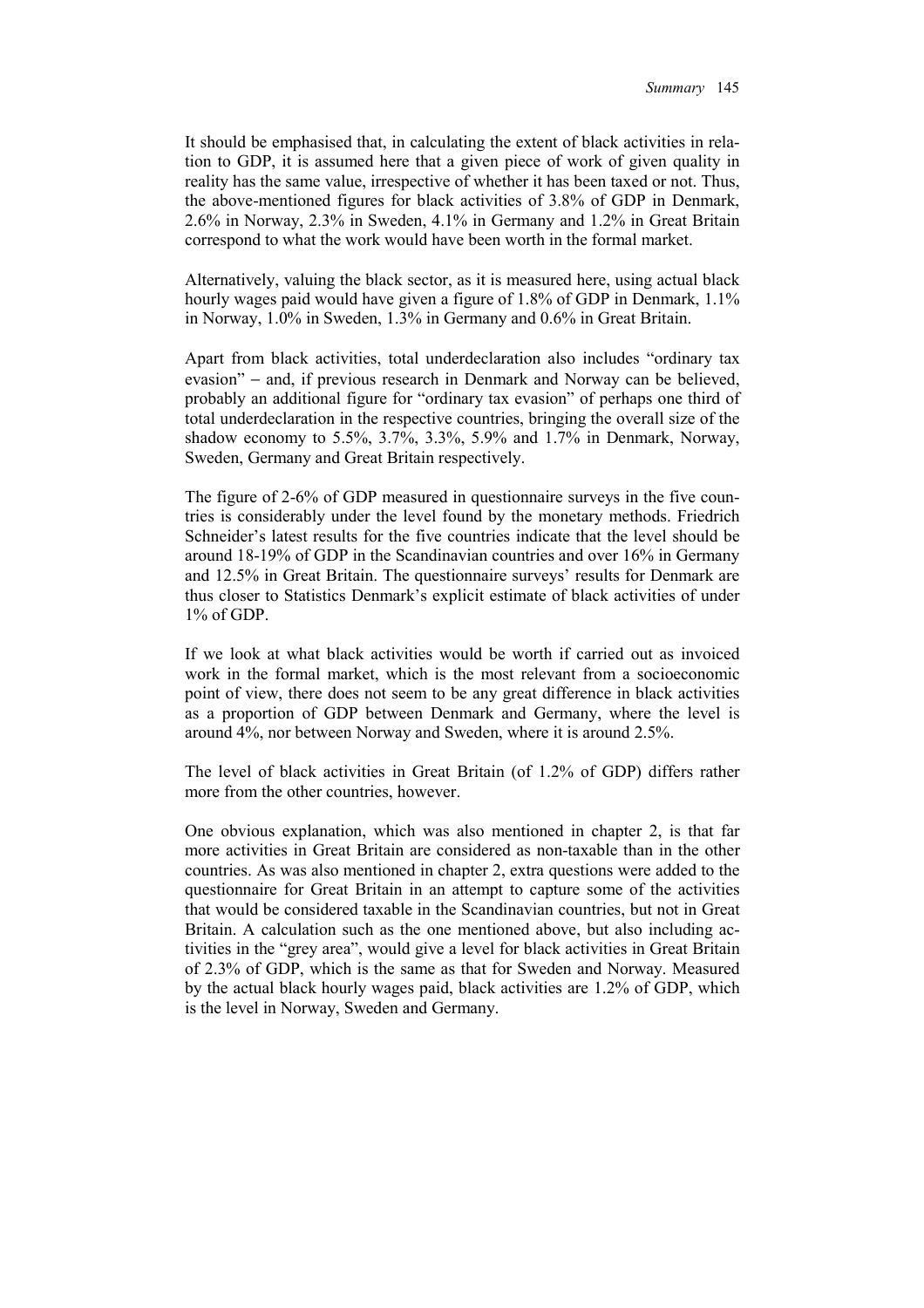#### 146 *Summary*

If we return a moment to the presumed most relevant measurement, i.e. in "white prices", as shown in chapter 4 it has not been possible to establish a general and satisfactorily clear correlation between the extent of black activities in the five countries and those explanatory factors which economic theory would normally point to, namely taxes, the perceived risk of sanctions, and citizens' social morality.

It would require further research on longer time series to be able to say anything with certainty. But all the indications are that there is a complex interplay between tax, morality, and the perceived risk of sanctions in the various countries. In addition to further research, it would also require additional explanatory variables, such as the degree of regulation in each country. There is no doubt, for example, that an important reason why the level of black activities is not higher in Denmark is the high degree of regulation, which ensures that all income and tax deductions are more or less automatically reported to the authorities. This should also be seen in light of the fact that, in Denmark, there are relatively most potential new suppliers of black activities.

However, the degree of regulation can also have the opposite effect on the extent of black activities, namely if regulation of, for example, the labour market makes it more difficult to dismiss employees, or if minimum wages are higher than the market is willing to pay. In such cases, employers might prefer to hire black labour to ensure a higher degree of flexibility – a view that respected German economists recently have put forward as an explanation for the extent of black activities in Germany.

If to this is added the relatively high level of employers' social contributions in Germany, then we have two important explanatory factors for the large extent of black activities in Germany compared with the other surveyed countries: On the demand side, there are big incentives in Germany to hire black labour, which enables employers to both ensure a degree of flexibility lacking in the country's rigid labour market and save on payroll costs.

In order to get a more precise impression of the incidence of black activities in the various industries, the number of black hours worked has been compared with the number of hours worked in the formal part of the economy industry by industry.

In all countries except Germany, most black activities are carried out in the "construction industry". Thus, in Denmark, black hours worked are no less than 25% of "white" hours worked. Norway is at a slightly lower level, black hours being almost 17% of white hours. Germany, Sweden and Great Britain come next, black hours as a proportion of white hours being 13%, 9% and 5% respectively. It is important to remember here that, while black hours worked in, for example, Denmark, are 25% of white hours worked, they are carried out not just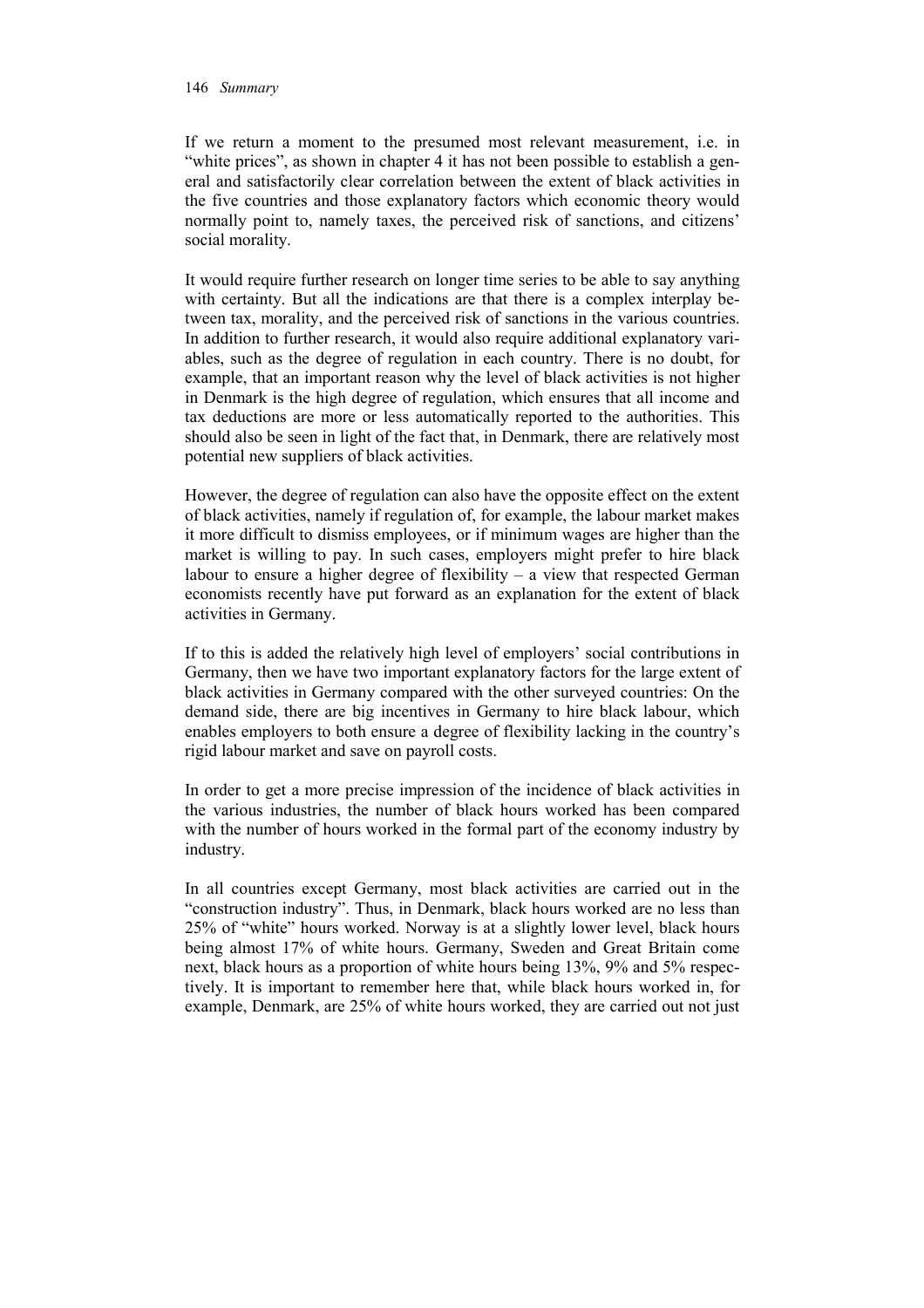by craftsmen, but also by others whose main "white" employment is in another industry, but who also have the skills required to carry out black activities in the construction industry. The same applies to the other countries and industries.

In Germany, relatively most black activities are carried out in the agriculture, fishing and forestry industry, where black hours worked are just under 15% of white hours. There are also a lot of black activities in this sector in Denmark, where black hours worked are 16% of white hours.

While this new European analysis uses, for the first time, an identical questionnaire method in all five countries surveyed, it has the unfortunate consequence, which is always the case with new measurement methods, that it is not possible to compare the results directly with older measurements.

However, this only applies to the four countries where the Danish questionnaire method has been used for the first time. Therefore this makes it particularly interesting to take a look at the main results of recent surveys in Denmark using this method. As mentioned above, black activities were 3.8% of GDP in Denmark in 2001, an increase of no less than 26% over 1998, where a comparable estimate arrived at a figure for black activities of 3.0% of GDP.

This substantial increase was mainly due to a big increase in black activities in the construction industry – together with smaller increases in agriculture and the hotel and restaurant sector. Thus, in 1998, black hours worked were over 16% of white hours, which, as we saw above, had increased to no less than over 25% in 2001.

The explanation probably lies in the demand for black labour, since continued low interest rates have made it cheaper to obtain loans for home repairs and maintenance. This should also be seen in the light of big increases in house prices from 1998-2001, which has increased home-equity quite considerably.

Thus, it cannot be ruled out that the boom, including in the construction industry, has accounted for much of the recent increase in the size of the black sector in Denmark – but it has not been curbed by people's (negative) perception of the tax burden, the huge improvement in tax morality, or by increased concern about the cost of discovery by the tax authorities either.

As was pointed out in chapter 3, there are no statistically significant regional differences in the proportion of people who carry out black activities between any of the countries.

The last section in chapter 4 took a closer look at Germany, since it is especially interesting to examine the differences and similarities between East and West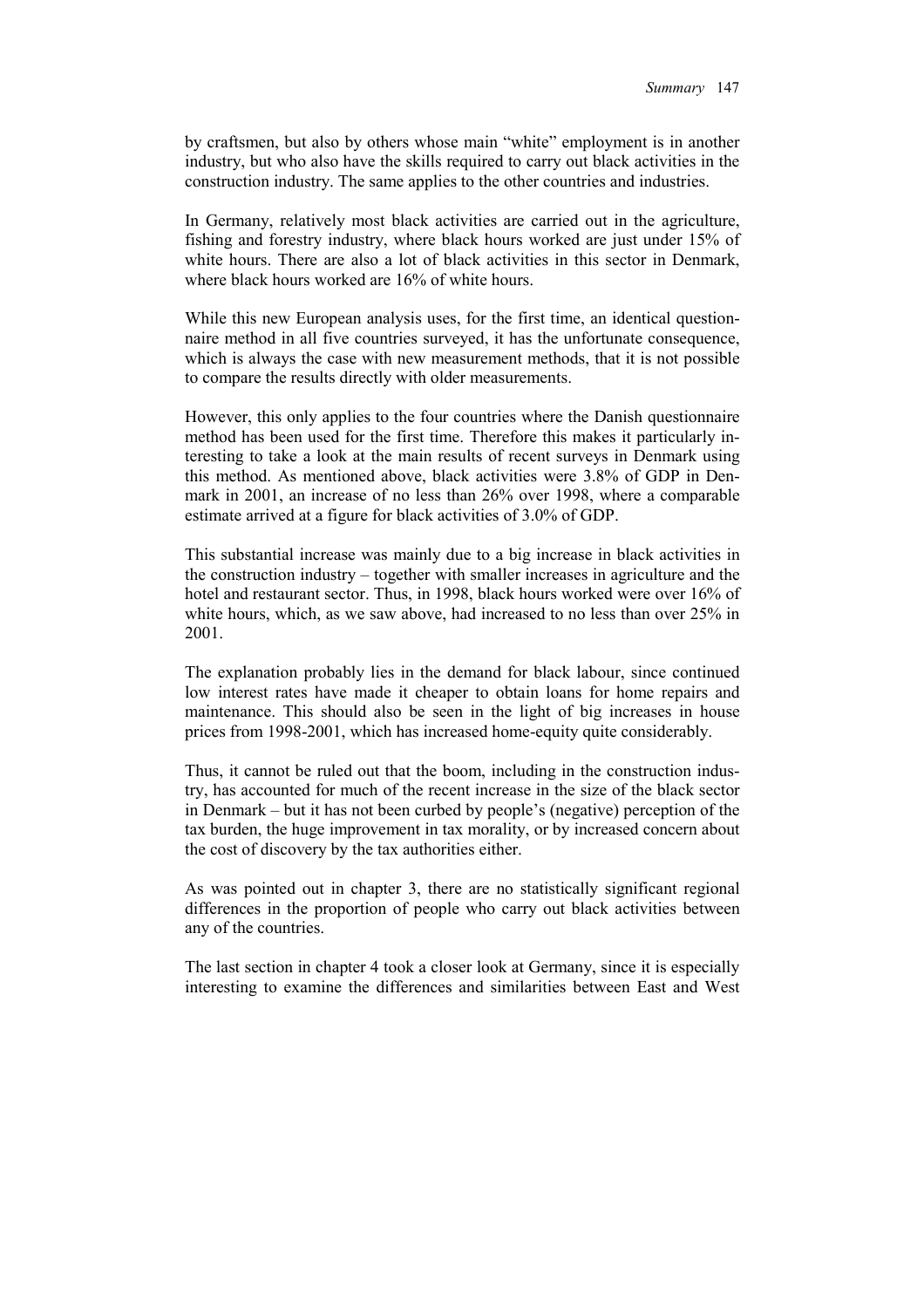#### 148 *Summary*

Germany in this respect, given the effect that the communist regime has had in East Germany up to 1989.

The analysis of the new data for 2001 in this book shows that comparing black hours worked with hours worked in the formal part of the economy gives a figure for black activities as a proportion of white hours – which, as mentioned above, can cautiously also be seen as a figure for black activities as a proportion of GDP – of 4.1% in West Germany, against 4.2% in East Germany. Alternatively, if we calculate the extent of black activities measured in actual black hourly wages paid and compare these figures with GDP in the two regions, we get a figure of 1.3% in West Germany and 1.4% in East Germany. Thus, irrespective of whether we measure the extent of black activities at market price or in actual black hourly wages paid, there is no difference between the new and old Bundesländer in the extent of black activities carried out within the last year.

We thus have a shadow economy in Northern Europe which is much bigger than assumed in the national accounts, but much smaller than indicated in recent years' so-called monetary measurements and eagerly reported by the media. The highest level in the five surveyed countries – about 4% of GDP in Germany – is possibly connected with a relatively rigid labour market there, which makes it more attractive to hire black labour, who are easily dismissed again. Moreover, employers' social contributions to insurance schemes are relatively high, which increases their incentives to buy black labour. The lowest level of about 1% in Great Britain is probably partly due to the greater number of non-taxable activities there compared with the other countries, and partly to a lower tax burden.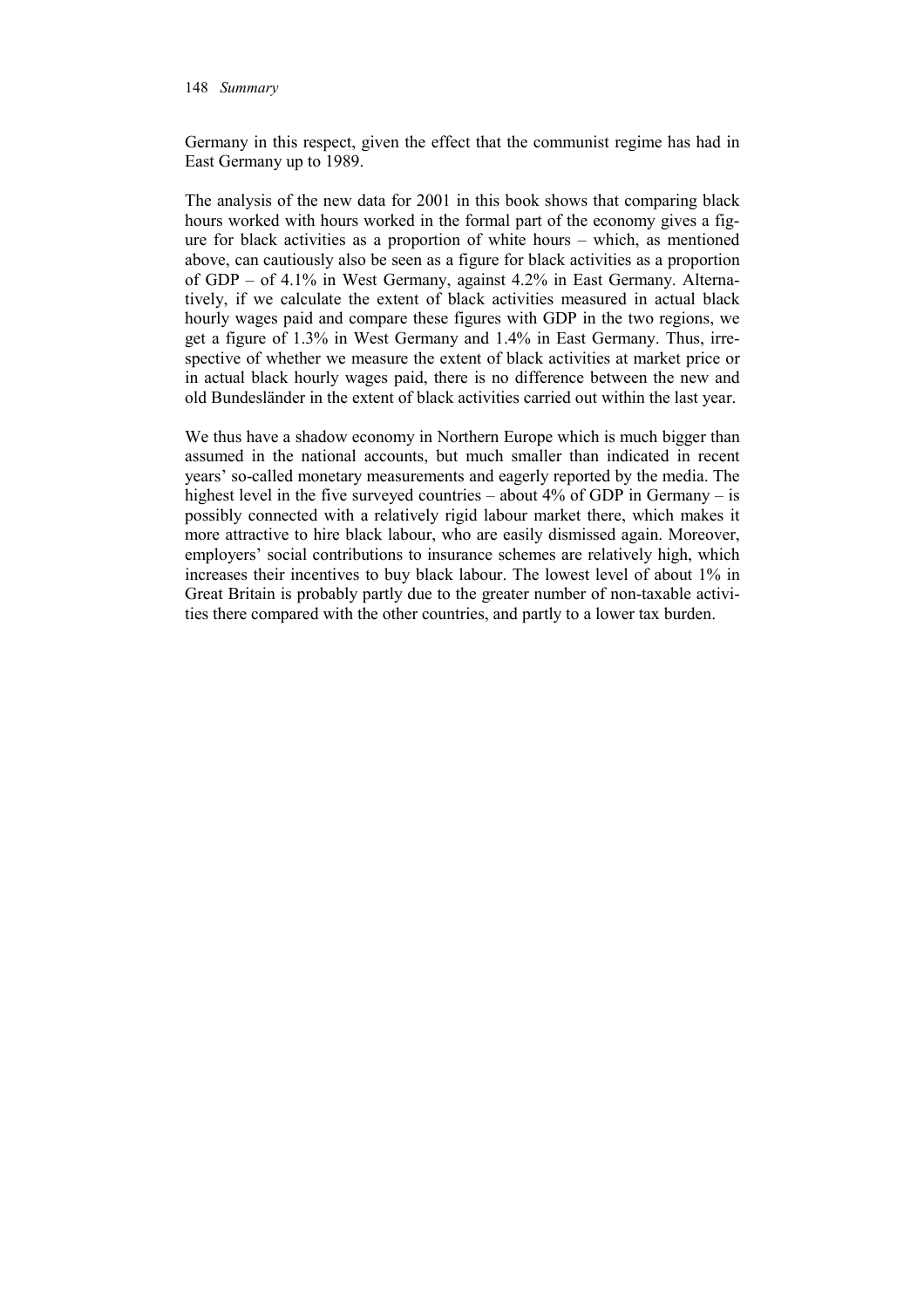# **Appendix: Representativeness of the surveys**

#### *By Helle Cwarzko Jensen*

This appendix examines the representativeness of the respondents in relation to the whole population in each of the five countries. In principle, we want to examine whether the distribution of answers to the various questions (the dependent variable) in the omnibus surveys corresponds to the distribution we would have obtained if the whole population in the country in question had been asked. Since this is obviously not possible, we look instead at the distribution of respondents in the omnibus surveys by central background variables (the independent variables), such as sex, age and geography, all of which are accessible in the official statistics. If these distributions of the independent variables match those for the population as a whole, there is good reason to assume that the cross-section of respondents has not given fundamentally different answers in the questionnaire than the whole population would have done.

#### **Denmark**

Appendix table 1 shows the distribution of the 1,796 respondents in the Danish omnibus survey and the whole Danish population by age and sex. The sample population here consists of the 18-74-year-olds, this being the age group used in the Danish survey.

|               |      | Respondents in<br>the omnibus surveys<br>18-74-year-olds |       |       | Whole population $1/1-2001$<br>18-74-year-olds |       |
|---------------|------|----------------------------------------------------------|-------|-------|------------------------------------------------|-------|
|               | Men  | Women                                                    | Total | Men   | Women                                          | Total |
| 18-24         | 9.6  | 8.9                                                      | 9.2   | 11.7  | 11.4                                           | 11.5  |
| $25-29$       | 10.8 | 8.0                                                      | 9.4   | 10.2  | 10.0                                           | 10.1  |
| 30-39         | 19.1 | 23.5                                                     | 21.3  | 21.8  | 21.0                                           | 21.4  |
| 40-49         | 20.6 | 19.3                                                     | 19.9  | 19.7  | 19.3                                           | 19.5  |
| 50-59         | 22.7 | 18.6                                                     | 20.6  | 19.7  | 19.5                                           | 19.6  |
| 60-69         | 12.4 | 15.7                                                     | 14.0  | 12.3  | 13.2                                           | 12.8  |
| $70 - 74$     | 4.9  | 6.1                                                      | 5.5   | 4.6   | 5.6                                            | 5.1   |
| Total         | 100  | 100                                                      | 100   | 100   | 100                                            | 100   |
| $\frac{0}{0}$ | 49.1 | 50.9                                                     | 100   | 50.1  | 49.9                                           | 100   |
|               |      | -number-                                                 |       |       | --number, 1,000--                              |       |
|               | 882  | 914                                                      | 1,796 | 1,910 | 1,899                                          | 3,809 |

**Appendix table 1: Respondents in the Danish omnibus survey and the whole population, by age and sex. Percent** 

Source: Statistics Denmark: *Befolkningen i kommunerne 1. januar 2001* (Population in the municipalities on January 1, 2001) and the Rockwool Foundation Research Unit. Note: Due to rounding, the sum of the percentages can be different from 100.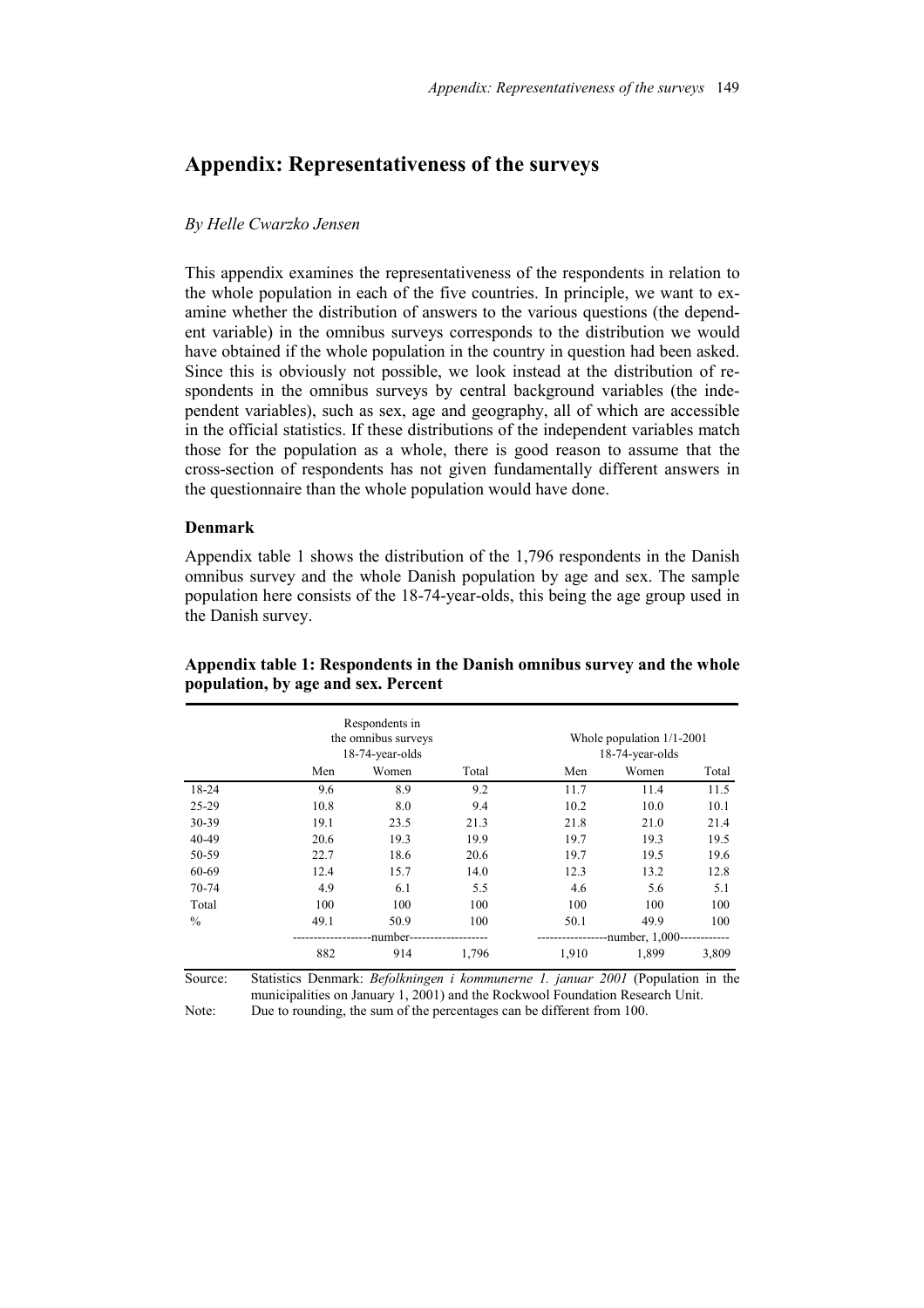As the table shows, compared by sex alone, men are slightly underrepresented, 49.1% and 50.9% in the omnibus survey being men and women respectively, against 50.1% and 49.9% in the whole population. Compared by the age variable alone, the 18-29-year-olds are underrepresented by 3 percentage points. There is on the other hand an overrepresentation of the elderly.

Appendix table 2 shows the distribution of the respondents in the omnibus surveys and the whole population by age and the three geographical regions concerned, namely the metropolitan area, rest of the islands, and Jutland.

|               | Respondents in the<br>omnibus surveys<br>18-74-year-olds |                           |         |                  |              | Whole population, $1/1-2001$<br>$18-74$ -year-olds |                    |                  |  |
|---------------|----------------------------------------------------------|---------------------------|---------|------------------|--------------|----------------------------------------------------|--------------------|------------------|--|
|               | Met. area <sup>56</sup>                                  | Rest of<br>the<br>islands | Jutland | Whole<br>country | Met.<br>area | Rest of<br>the<br>islands                          | Jutland            | Whole<br>country |  |
| 18-24         | 7.9                                                      | 10.9                      | 9.5     | 10.5             | 11.4         | 10.6                                               | 12.0               | 11.5             |  |
| $25 - 29$     | 10.0                                                     | 8.7                       | 9.1     | 9,2              | 11.6         | 8.6                                                | 9.6                | 10.1             |  |
| 30-39         | 24.8                                                     | 21.7                      | 18.5    | 21,0             | 22.8         | 20.0                                               | 20.9               | 21.4             |  |
| 40-49         | 17.5                                                     | 19.0                      | 22.2    | 19.7             | 18.4         | 20.3                                               | 20.0               | 19.5             |  |
| 50-59         | 21.2                                                     | 20.4                      | 20.3    | 20,3             | 19.1         | 20.8                                               | 19.5               | 19.6             |  |
| 60-69         | 12.5                                                     | 15.0                      | 14.8    | 13,8             | 12.0         | 14.0                                               | 12.9               | 12.8             |  |
| 70-74         | 6.2                                                      | 4.4                       | 5.6     | 5.4              | 4.6          | 5.7                                                | 5.1                | 5.1              |  |
| Total         | 100                                                      | 100                       | 100     | 100              | 100          | 100                                                | 100                | 100              |  |
| $\frac{0}{0}$ | 34.4                                                     | 20.5                      | 45.1    | 100              | 34.5         | 19.9                                               | 45.6               | 100              |  |
|               |                                                          | -number-                  |         |                  |              |                                                    | -number, 1,000---- |                  |  |
|               | 618                                                      | 368                       | 810     | 1,796            | 1,313        | 758                                                | 1,738              | 3,809            |  |

### **Appendix table 2: Respondents in the omnibus survey and the whole population, by age and region. Percent**

Source: Statistics Denmark: *Befolkningen i kommunerne 1. januar 2001* (Population in the municipalities on January 1, 2001) and the Rockwool Foundation Research Unit. Note: Due to rounding, the sum of the percentages can be different from 100.

The distribution for the omnibus survey roughly matches that for the whole population. Jutland, with just over 45%, is slightly underrepresented, the corresponding figure for the whole population being 45.6%. Rest of the islands is slightly overrepresented  $-20.5\%$  against 19.9% for the rest of the population. The differences are greater within the various age groups, however. The younger age groups in the metropolitan area and Jutland seem generally to be slightly underrepresented, while the opposite applies to the elderly. It is harder to see a pattern in the rest of the islands, since the deviations fluctuate to both sides.

 $\overline{a}$ 

<sup>&</sup>lt;sup>56</sup> The metropolitan area consists of Copenhagen and Frederiksberg municipalities, and Copenhagen, Frederiksborg and Roskilde counties.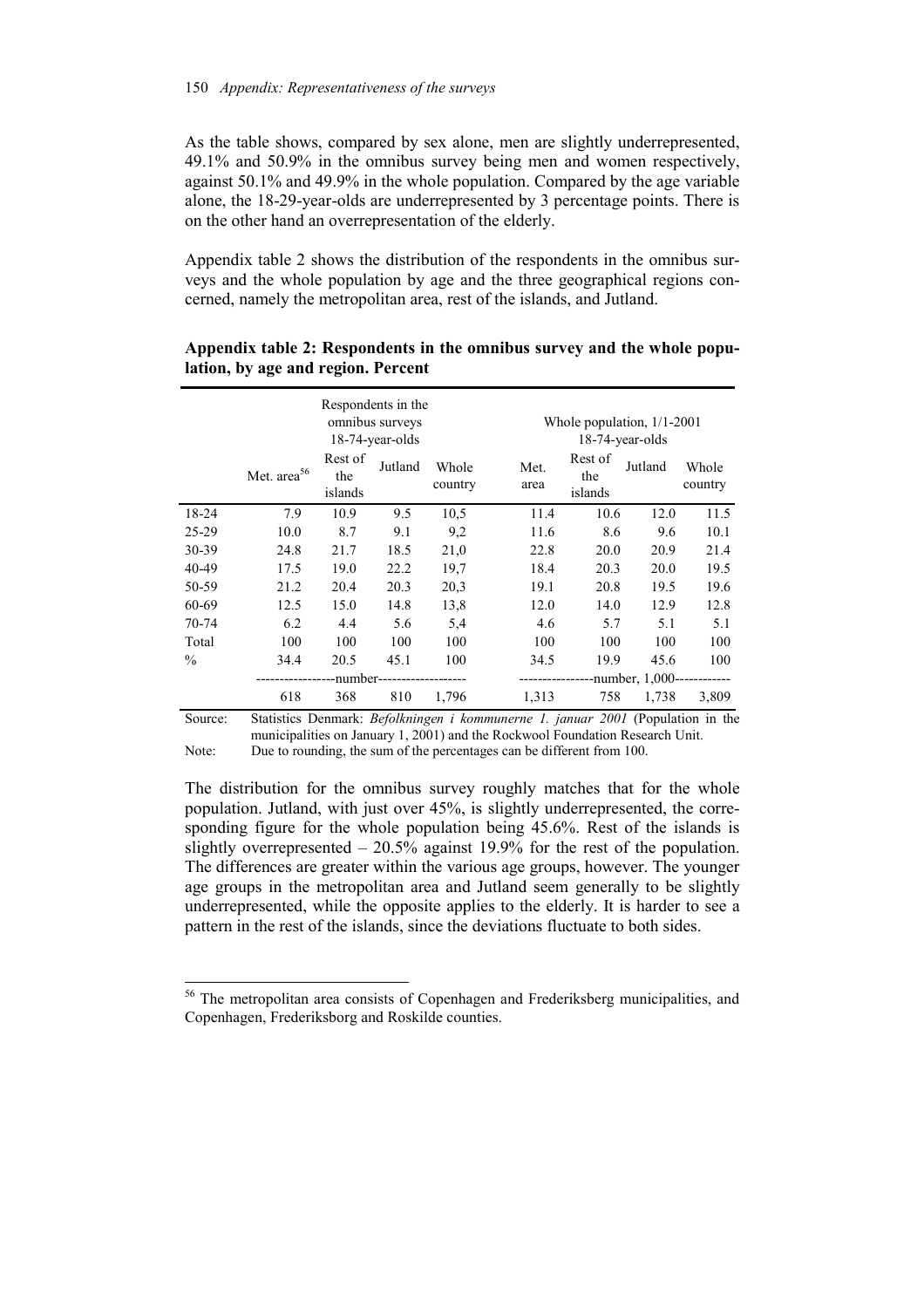#### **Germany**

Five different omnibus surveys were carried out in Germany, all of which have been combined with a total number of 6,154 respondents in the age group 18 and more.

As mentioned in chapter 2, the sample unit in Germany is the household, though only one person per household was interviewed, even though several might have satisfied the selection criteria. This ensures that the probability of selection for households is the same, which, however, it is not at the individual level. In order to obtain a representative sample at the individual level, Infratest Sozialforschung adjusts for this problem in their standard weighting, which is also adjusted for non-response with regard to sex, age and region.

Appendix tables 3 and 4 show the distribution of the 6,154 respondents and the German population as a whole by sex and age. The difference between the two tables is that the figures are weighted in table 4 but not in table 3. The sample population here is everyone over 17.

| Appendix table 3: Respondents in the German omnibus surveys and the |  |  |  |  |
|---------------------------------------------------------------------|--|--|--|--|
| whole population, by age and sex. %. (Unweighted)                   |  |  |  |  |

|               |       | Respondents in the omnibus surveys<br>18 and over |       |        | Whole population, $31/12-1998$<br>18 and over |        |  |
|---------------|-------|---------------------------------------------------|-------|--------|-----------------------------------------------|--------|--|
|               | Men   | Women                                             | Total | Men    | Women                                         | Total  |  |
| 18-24         | 9.7   | 9.0                                               | 9.3   | 10.1   | 9.0                                           | 9.5    |  |
| 25-44         | 34.6  | 38.8                                              | 37.0  | 41.5   | 36.4                                          | 38.9   |  |
| 45-59         | 24.3  | 22.0                                              | 23.0  | 25.0   | 22.9                                          | 23.9   |  |
| 60-64         | 10.8  | 7.6                                               | 9.0   | 8.1    | 7.9                                           | 8.0    |  |
| $65+$         | 20.6  | 22.5                                              | 21.7  | 15.3   | 23.8                                          | 19.7   |  |
| Total         | 100   | 100                                               | 100   | 100    | 100                                           | 100    |  |
| $\frac{0}{0}$ | 44.8  | 55.2                                              | 100   | 48.2   | 51.8                                          | 100    |  |
|               |       | -number-                                          |       |        | -number, 1,000--                              |        |  |
|               | 2,756 | 3,398                                             | 6,154 | 31,922 | 34.371                                        | 66,292 |  |

Source: Statistisches Bundesamt: *Statistisches Jahrbuch 2000, table 3.10* and the Rockwool Foundation Research Unit.

Note: Due to rounding, the sum of the percentages can be different from 100.

Not surprisingly, there are big differences between the two tables. The distribution by sex differs by 3.4 percentage points in the unweighted distribution, against 0.4 percentage points in the weighted distribution. Much of this difference can be attributed to the fact that the sample unit is the household, which does not ensure an equal distribution between the sexes.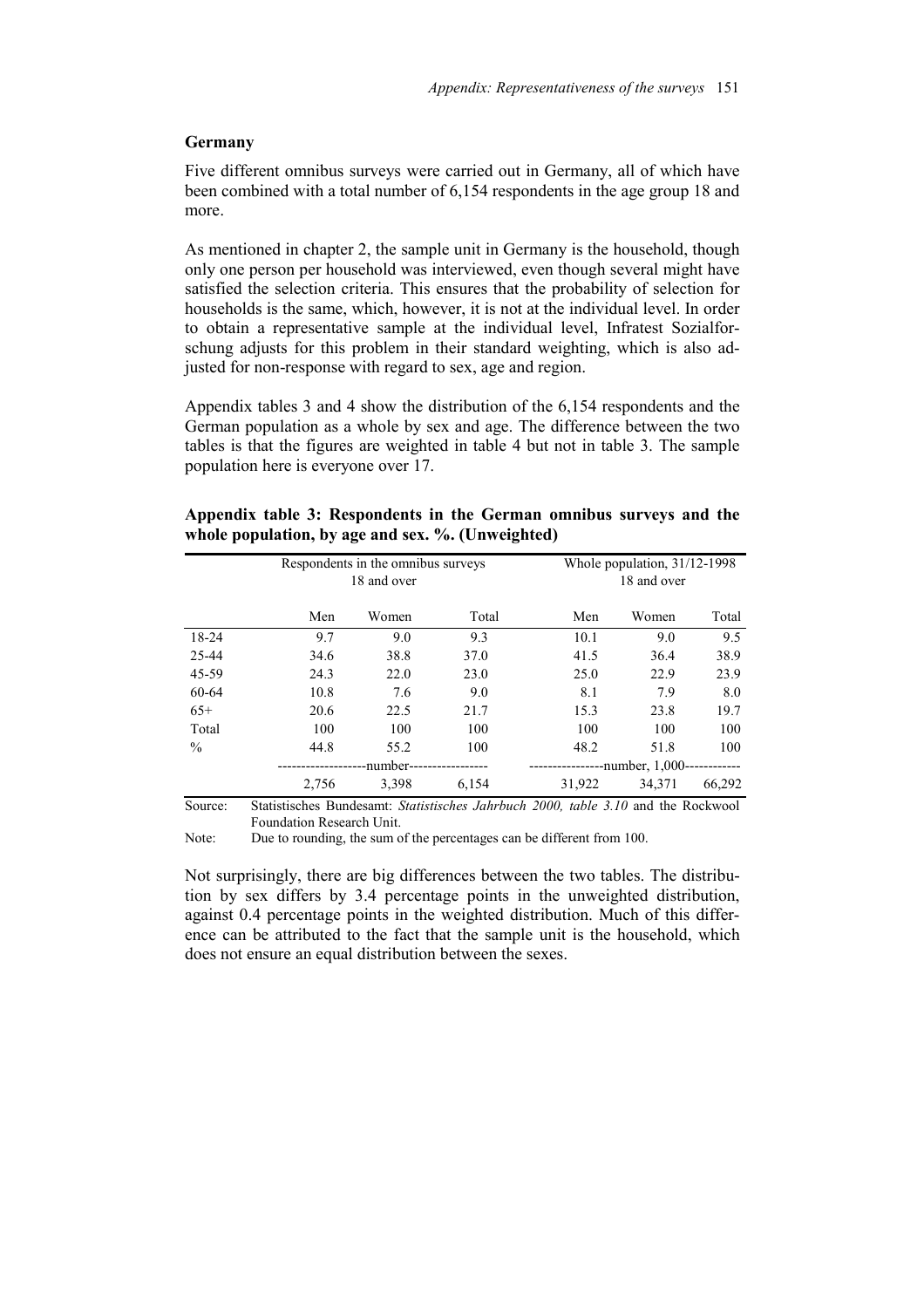|               |       | Respondents in the omnibus surveys |       |        | Whole population, $31/12-1998$ |        |  |
|---------------|-------|------------------------------------|-------|--------|--------------------------------|--------|--|
|               |       | 18 and over                        |       |        | 18 and over                    |        |  |
|               | Men   | Women                              | Total | Men    | Women                          | Total  |  |
| 18-24         | 10.8  | 10.2                               | 10.5  | 10.1   | 9.0                            | 9.5    |  |
| 25-44         | 37.9  | 34.8                               | 36.3  | 41.5   | 36.4                           | 38.9   |  |
| 45-59         | 25.7  | 21.1                               | 23.3  | 25.0   | 22.9                           | 23.9   |  |
| 60-64         | 8.8   | 8.4                                | 8.6   | 8.1    | 7.9                            | 8.0    |  |
| $65+$         | 16.8  | 25.5                               | 21.3  | 15.3   | 23.8                           | 19.7   |  |
| Total         | 100   | 100                                | 100   | 100    | 100                            | 100    |  |
| $\frac{0}{0}$ | 47.8  | 52.2                               | 100   | 48.2   | 51.8                           | 100    |  |
|               |       | -number-                           |       |        | -number, 1,000---------        |        |  |
|               | 2,855 | 3,123                              | 5,977 | 31,922 | 34.371                         | 66,292 |  |

**Appendix table 4: Respondents in the German omnibus survey and the whole population, by age and sex. Percent. (Weighted)**

Source: Statistisches Bundesamt: *Statistisches Jahrbuch 2000, table 3.10,* and the Rockwool Foundation Research Unit

Note: Due to rounding, the sum of the percentages can be different from 100.

As can be seen, the age distribution also varies a lot. In appendix table 3, the most marked difference is the overrepresentation of the 60-64-year-olds and underrepresentation of the oldest. In appendix table 4, on the other hand, there is an overrepresentation of the 18-24-year-olds of 1 percentage points and an underrepresentation of the 25-44-year-olds of 2.6 percentage points.

|               | Respondents in the omnibus surveys<br>18 and over |                   |       | Whole population, $31/12-1998$<br>18 and over |                   |        |
|---------------|---------------------------------------------------|-------------------|-------|-----------------------------------------------|-------------------|--------|
|               | West Ger-<br>many                                 | East Ger-<br>many | Total | West Ger-<br>many                             | East Ger-<br>many | Total  |
| 18-24         | 8.8                                               | 11.4              | 9.3   | 9.3                                           | 10.5              | 9.5    |
| 25-44         | 37.8                                              | 33.5              | 37.0  | 39.2                                          | 37.5              | 38.9   |
| 45-59         | 23.0                                              | 23.2              | 23.0  | 23.8                                          | 24.5              | 23.9   |
| 60-64         | 8.7                                               | 10.6              | 9.0   | 7.9                                           | 8.4               | 8.0    |
| $65+$         | 21.7                                              | 21.3              | 21.7  | 19.9                                          | 19.1              | 19.7   |
| Total         | 100                                               | 100               | 100   | 100                                           | 100               | 100    |
| $\frac{0}{0}$ | 80.4                                              | 19.6              | 100   | 81.2                                          | 18.8              | 100    |
|               |                                                   | -number-          |       |                                               | -number, 1,000--  |        |
|               | 4.947                                             | 1,207             | 6.154 | 53,821                                        | 12.471            | 66,292 |

**Appendix table 5: Respondents in the German omnibus surveys and the whole population, by age and geography. %. (Unweighted)** 

Source: Statistisches Bundesamt: *Statistisches Jahrbuch 2000, table 3.10* and the Rockwool Foundation Research Unit

Note: Due to rounding, the sum of the percentages can be different from 100.

Appendix tables 5 and 6 look at the distribution of respondents in the German omnibus surveys and the whole population by age and the two geographical regions, West and East Germany.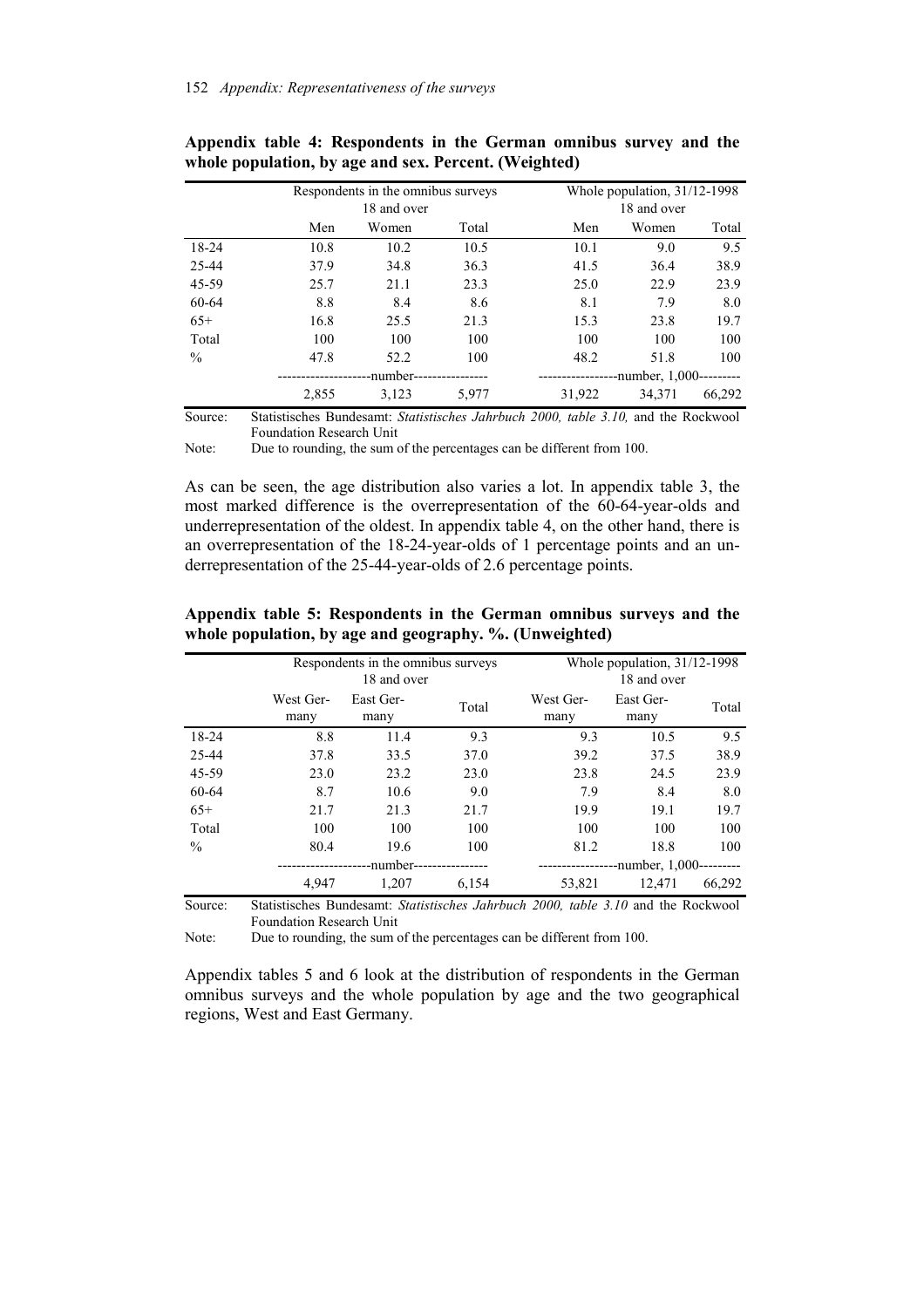The distribution in the omnibus survey is roughly the same as for the population as a whole. As can be seen in appendix table 5, West Germany, with 80.4%, is slightly underrepresented, the corresponding figure for the whole population being 81.2%. In the weighted distribution, the distribution of respondents for West Germany is slightly more underrepresented.

|               | Respondents in the omnibus surveys<br>18 and over |                   |                  |                   | Whole population, 31/12-1998<br>18 and over |                  |  |
|---------------|---------------------------------------------------|-------------------|------------------|-------------------|---------------------------------------------|------------------|--|
|               | West Ger-<br>many                                 | East Ger-<br>many | Whole<br>country | West Ger-<br>many | East Ger-<br>many                           | Whole<br>country |  |
| 18-24         | 10.3                                              | 10.9              | 10.5             | 9.3               | 10.5                                        | 9.5              |  |
| 25-44         | 36.3                                              | 36.3              | 36.3             | 39.2              | 37.5                                        | 38.9             |  |
| 45-59         | 23.3                                              | 23.2              | 23.3             | 23.8              | 24.5                                        | 23.9             |  |
| 60-64         | 8.4                                               | 9.4               | 8.6              | 7.9               | 8.4                                         | 8.0              |  |
| $65+$         | 21.6                                              | 20.2              | 21.3             | 19.9              | 19.1                                        | 19.7             |  |
| Total         | 100                                               | 100               | 100              | 100               | 100                                         | 100              |  |
| $\frac{0}{0}$ | 79.7                                              | 20.3              | 100              | 81.2              | 18.8                                        | 100              |  |
|               |                                                   | -number-          |                  |                   | --------------number, 1,000--               |                  |  |
| Number        | 4,767                                             | 1,211             | 5,977            | 53,821            | 12,471                                      | 66,292           |  |

**Appendix table 6: Respondents in the German omnibus surveys and the whole population, by age and geography. Percent. (Weighted)** 

Source: Statistisches Bundesamt: *Statistisches Jahrbuch 2000, table 3.10* and the Rockwool Foundation Research Unit.

Note: Due to rounding, the sum of the percentages can be different from 100.

#### **Great Britain**

As in the German omnibus surveys, the sample unit in Great Britain is the household. One person per household was interviewed, even though several might have satisfied the selection criteria. As mentioned above, this ensures that the probability of selection for households is the same, which, however, it is not at the individual level. In order to obtain a representative sample at the individual level, National Statistics adjust for this problem in their standard weighting. Unlike in Germany, the weighting for Great Britain does not adjust for nonresponse, but only for unequal probability of selection.

Appendix table 7 shows the distribution of the 1,625 respondents in the British omnibus survey by age and sex in relation to the population as a whole. The sample population here consists of the 16-74-year-olds.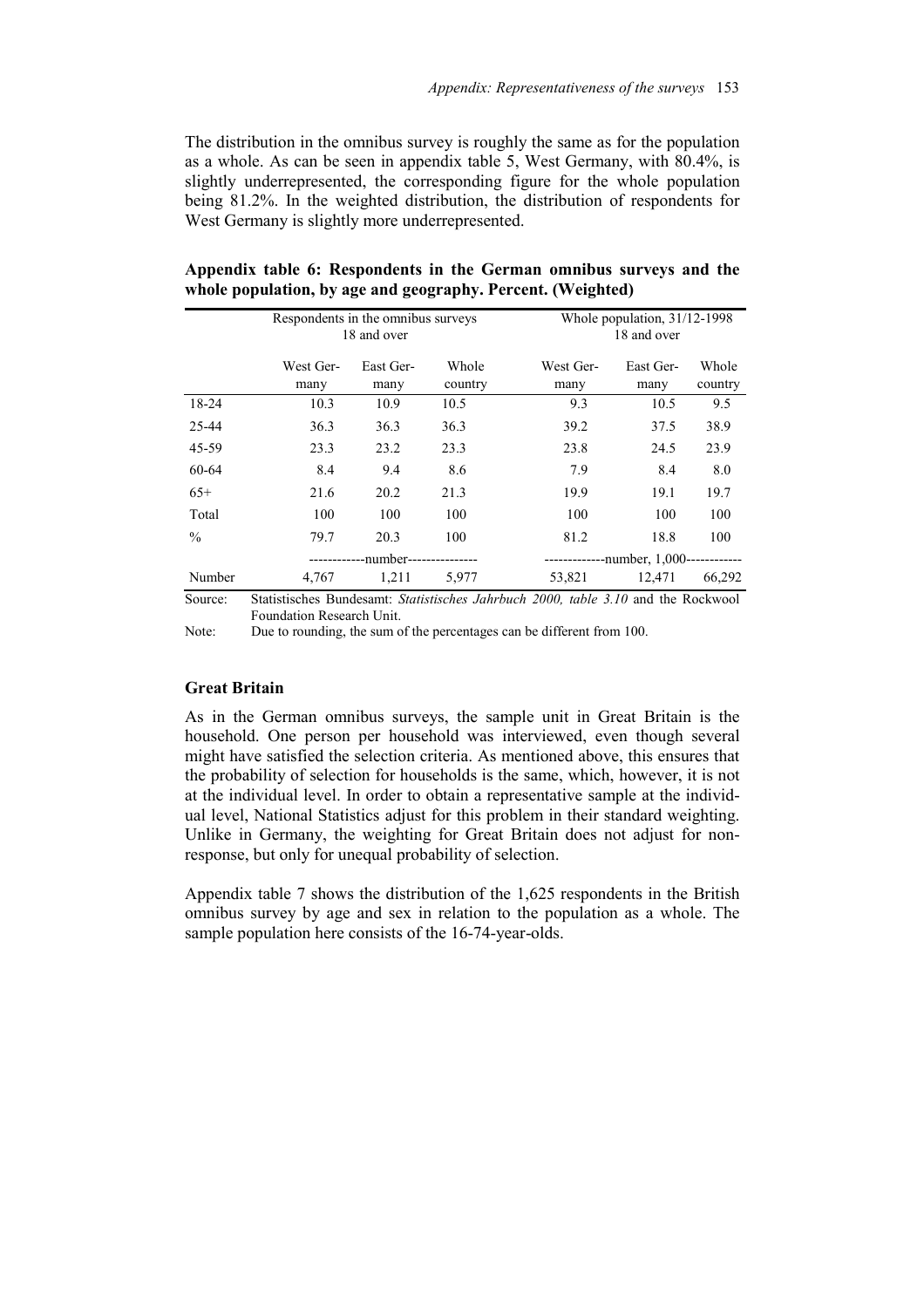|               |      | Respondents in the omnibus survey<br>$16-74$ -year-olds |       |           | Whole population, $31/12-1998$<br>$16-74$ -year-olds |         |  |
|---------------|------|---------------------------------------------------------|-------|-----------|------------------------------------------------------|---------|--|
|               | Men  | Women                                                   | Total | Men       | Women                                                | Total   |  |
| 16-29         | 23.7 | 22.7                                                    | 23.1  | 25.5      | 24.2                                                 | 24.8    |  |
| 30-44         | 31.7 | 32.6                                                    | 32.2  | 32.0      | 31.0                                                 | 31.5    |  |
| 45-59         | 25.5 | 26.5                                                    | 26.0  | 25.4      | 25.6                                                 | 25.5    |  |
| 60-64         | 7.3  | 7.0                                                     | 7.2   | 6.5       | 6.8                                                  | 6.7     |  |
| 65-74         | 11.8 | 11.2                                                    | 11.5  | 10.6      | 12.3                                                 | 11.5    |  |
| Total         | 100  | 100                                                     | 100   | 100       | 100                                                  | 100     |  |
| $\frac{0}{0}$ | 48.3 | 51.7                                                    | 100   | 50.0      | 50.0                                                 | 100     |  |
|               |      | -number --------------                                  |       | --------- | --number, 1,000--                                    | ------- |  |
|               | 785  | 840                                                     | 1,625 | 20.942    | 20,897                                               | 41,839  |  |

**Appendix table 7: Respondents in the British omnibus survey and the whole population, by age and sex. Percent. (Weighted)** 

Source: Office for National Statistics: *Annual abstract of statistics 2001 edition* and the Rockwool Foundation Research Unit.

Note: Due to rounding, the sum of the percentages can be different from 100.

Based on the age variable alone, there is a good match between the distribution in the omnibus survey and the whole population, though there are slight disagreements with the 16-29-year-olds, who are underrepresented by 1.7 percentage points. The distribution by sex shows that, for the respondents, men are underrepresented by 1.7 percentage points.

Appendix table 8 shows the distribution of the respondents and the whole population by seven geographical regions.

The distribution for the omnibus survey is biased in relation to that for the whole population. As can be seen, the biggest differences are in Eastern England and London, which are over- and underrepresented by 3.5 percentage points respectively. There is a good match for Wales, however, with 4.8% of respondents from Wales against 5.0% for the whole population.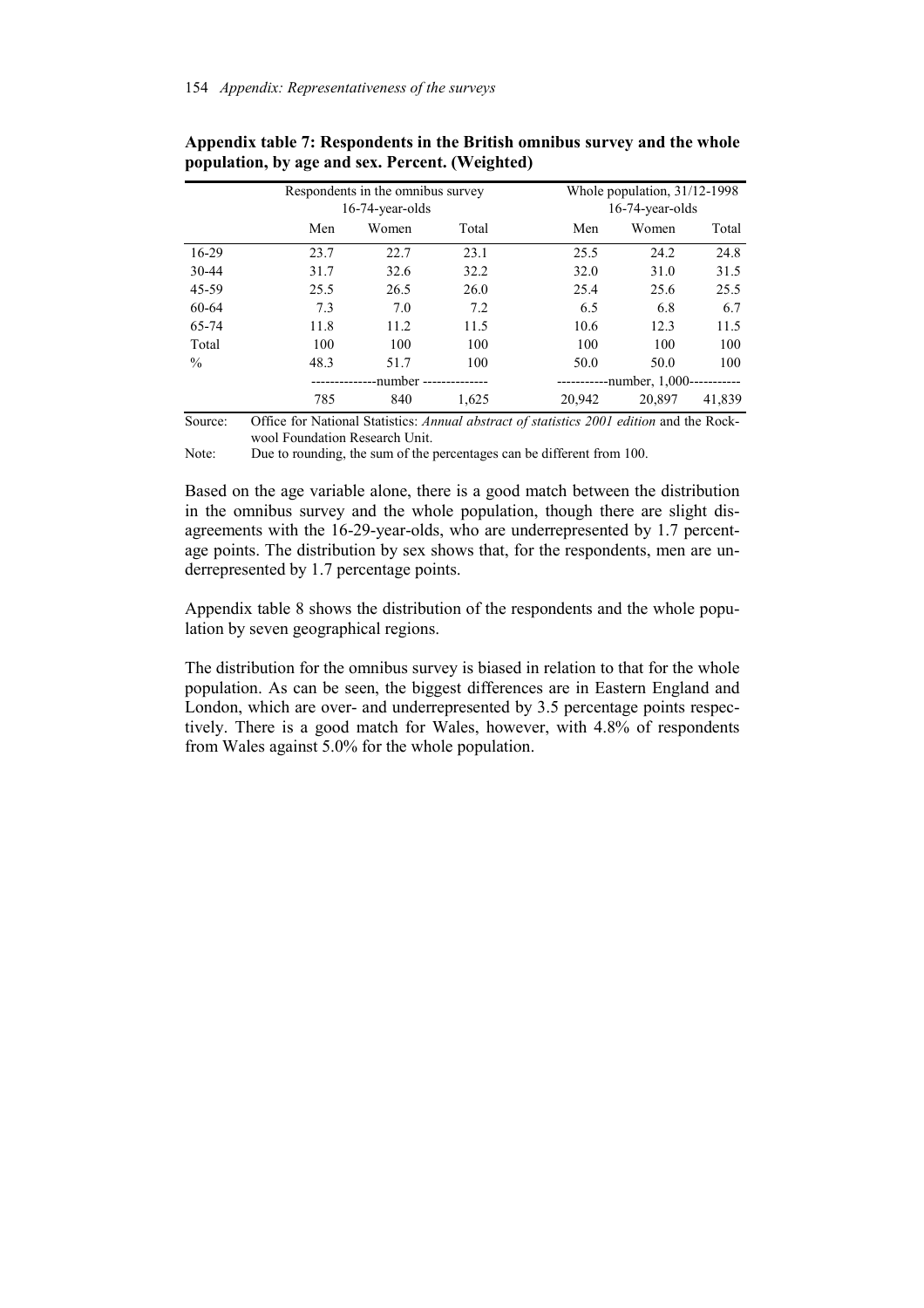|                                  | Respondents in the<br>omnibus survey<br>$16-74$ -year-olds | Whole population. Estimated for<br>mid-1999. 16-74-year-olds |
|----------------------------------|------------------------------------------------------------|--------------------------------------------------------------|
|                                  | Total                                                      | Total                                                        |
| Northern England                 | 26.8                                                       | 25.0                                                         |
| Eastern England and the Midlands | 29.5                                                       | 26.0                                                         |
| London                           | 9.2                                                        | 12.7                                                         |
| Southeast England                | 12.4                                                       | 13.9                                                         |
| Southwest England                | 9.2                                                        | 8.4                                                          |
| Wales                            | 4.8                                                        | 5.0                                                          |
| Scotland                         | 8.1                                                        | 9.0                                                          |
| Total                            | 100                                                        | 100                                                          |
| Number                           | 1,625                                                      | 41,940                                                       |

**Appendix table 8: Respondents in the British omnibus survey and the whole population, by region (16-74-year-olds). %. (Weighted)** 

Source: Office for National Statistics: Population summary (series VS no.26, PP1 no.22) and the Rockwool Foundation Research Unit.

Note: Due to rounding, the sum of the percentages can be different from 100.

#### **Sweden**

Appendix table 9 shows the distribution of the 2,181 persons in the Swedish omnibus survey by age and sex. The sample population are the 18-74-year-olds. As can be seen, based on age alone, there is an underrepresentation in the 18-24 age group of 1.5 percentage points and overrepresentation in the 45-64 age group of 1.3 percentage points. Based on sex, there is a small overrepresentation of men and a corresponding underrepresentation of women. This bias is especially due to an overrepresentation of men over 45.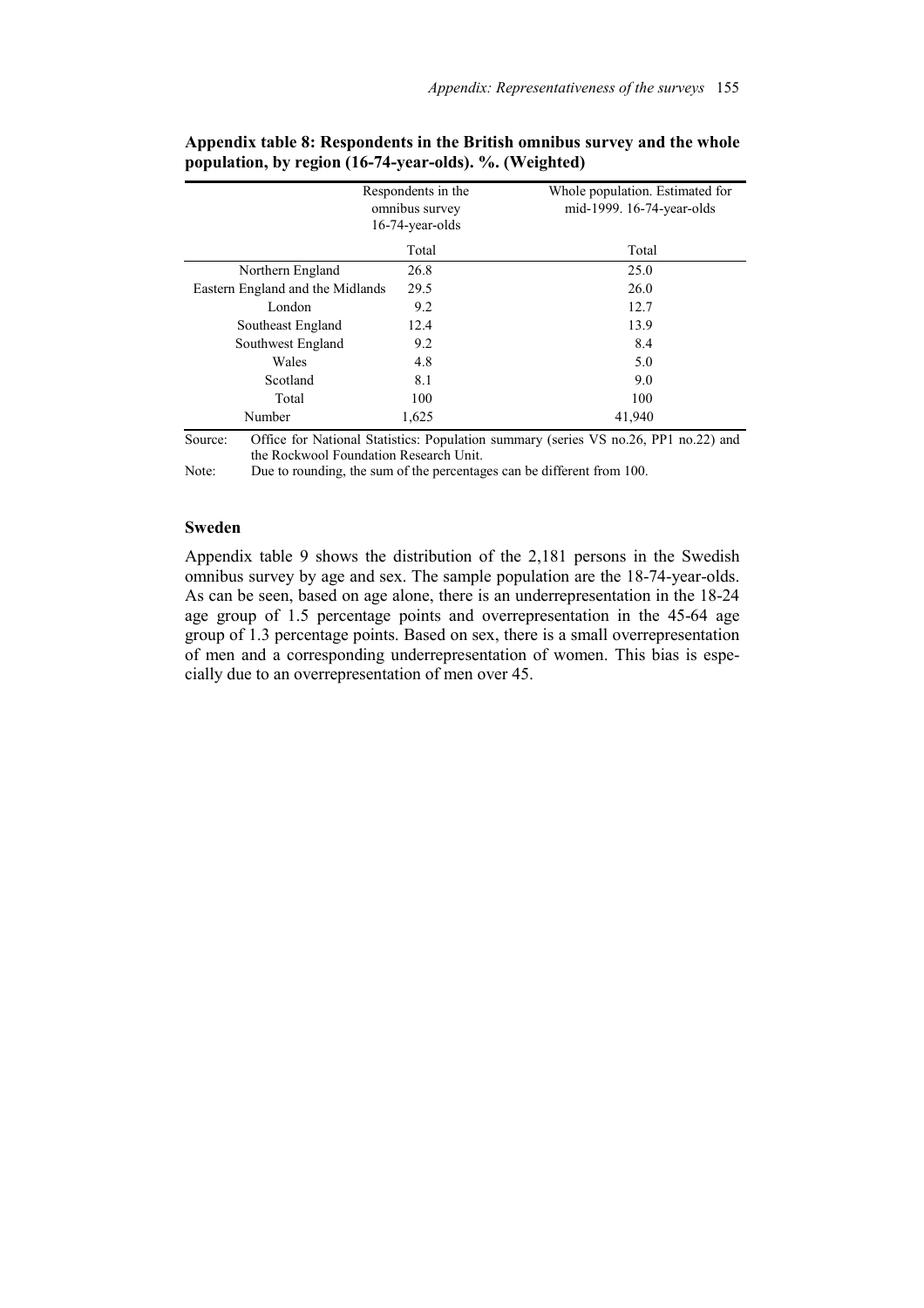|               |       | Respondents in the<br>omnibus survey.<br>18-74-year-olds |       |              | Whole population, $31/12-1998$ .<br>$18-74$ -year-olds |       |
|---------------|-------|----------------------------------------------------------|-------|--------------|--------------------------------------------------------|-------|
|               | Men   | Women                                                    | Total | Men          | Women                                                  | Total |
| 18-24         | 9.6   | 11.6                                                     | 10.6  | 12.2         | 11.9                                                   | 12.1  |
| 25-44         | 41.0  | 38.6                                                     | 39.7  | 40.3         | 39.0                                                   | 39.6  |
| 45-64         | 37.1  | 37.2                                                     | 37.2  | 36.0         | 35.8                                                   | 35.9  |
| 65-74         | 12.3  | 12.6                                                     | 12.5  | 11.4         | 13.3                                                   | 12.4  |
| Total         | 100   | 100                                                      | 100   | 100          | 100                                                    | 100   |
| $\frac{0}{0}$ | 49.2  | 50.8                                                     | 100   | 48.9         | 51.1                                                   | 100   |
|               |       | -number--                                                |       | ------------ | -number, $1,000$ -                                     |       |
|               | 1.074 | 1,107                                                    | 2,181 | 3.077        | 3,050                                                  | 6,127 |

**Appendix table 9: Respondents in the Swedish omnibus survey and the whole population, by age and sex. Percent** 

Source: Statistics Sweden: *Statistical yearbook 2000* and the Rockwool Foundation Research Unit.

Note: Due to rounding, the sum of the percentages can be different from 100.

Appendix table 10 shows the distribution of the  $1,986^{57}$  respondents in the 18-74 age group in the Swedish omnibus survey and the whole population by four geographical regions.

| Appendix table 10: Respondents in the Swedish omnibus survey and the |  |  |  |
|----------------------------------------------------------------------|--|--|--|
| whole population, by region (18-74-year-olds). Percent               |  |  |  |

|         |                 | Respondents in the<br>omnibus survey<br>18-74-year-olds<br>Total | Whole population, $31/12-00$ .<br>$18-74$ -year-olds<br>Total                 |
|---------|-----------------|------------------------------------------------------------------|-------------------------------------------------------------------------------|
|         |                 |                                                                  |                                                                               |
|         | Stockholm       | 20.0                                                             | 20.8                                                                          |
|         | Southern Sweden | 33.4                                                             | 30.9                                                                          |
|         | Central Sweden  | 35.6                                                             | 38.2                                                                          |
|         | Northern Sweden | 11.9                                                             | 10.1                                                                          |
|         | Total           | 100                                                              | 100                                                                           |
|         |                 | -number----------                                                | ---------number, $1,000$ ------                                               |
|         |                 | 1,986                                                            | 6,492                                                                         |
| Source: |                 |                                                                  | Statistics Sweden: http://www.scb.se/befovalfard/befolkning/befstor/befarlig/ |

befarligkomtab.asp. and the Rockwool Foundation Research Unit.

Note: Due to rounding, the sum of the percentages can be different from 100.

 $\overline{a}$ 

 $57$  The lower number of respondents is due to the fact that, in the case of 195 respondents, the county was not stated.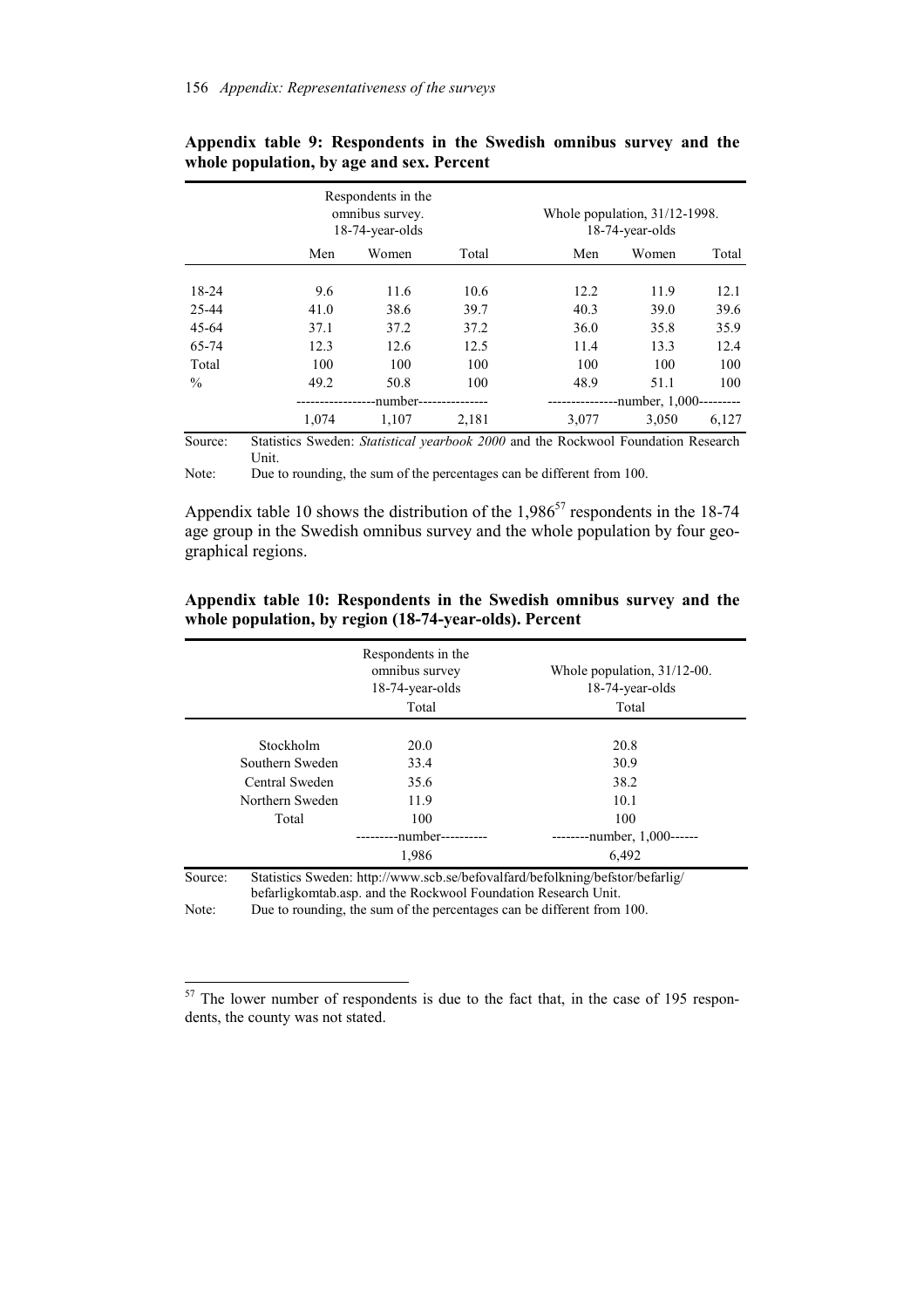As can be seen, there are small differences between the distribution of respondents by region and that for the whole population. Southern and Northern Sweden are slightly overrepresented, with 33.4% and 11.9% respectively, against 30.9% and 10.1% for the whole population. Central Sweden, on the other hand, is underrepresented by 2.6 percentage points.

#### **Norway**

Appendix table 11 shows the distribution of the 2,686 respondents in the Norwegian omnibus surveys and the whole population by age and sex. The age group here are the 16-79-year-olds. Based on the age variable alone, there is a slight overrepresentation of the under-24s and a underrepresentation of the over-65s. Thus, the Norwegian survey is the only one in this study where the oldest age group is underrepresented.

Based on sex alone, there is a good match, 50.3% and 49.7% of respondents in the Norwegian omnibus surveys being men and women respectively, against 50.0% for the whole population.

| Respondents in the<br>Omnibus surveys 16-79-year-olds |          |       |       |       | Whole population, $1/1$ -2002.<br>$16-79$ -year-olds |       |  |
|-------------------------------------------------------|----------|-------|-------|-------|------------------------------------------------------|-------|--|
|                                                       | Men      | Women | Total | Men   | Women                                                | Total |  |
| $16 - 24$                                             | 15.9     | 14.9  | 15.4  | 14.8  | 14.2                                                 | 14.5  |  |
| 25-44                                                 | 41.9     | 41.9  | 41.9  | 40.2  | 38.7                                                 | 39.4  |  |
| $45 - 64$                                             | 30.4     | 30.0  | 30.2  | 32.3  | 31.6                                                 | 32.0  |  |
| 65-79                                                 | 11.8     | 13.2  | 12.5  | 15.2  | 15.5                                                 | 14.1  |  |
| Total                                                 | 100      | 100   | 100   | 100   | 100                                                  | 100   |  |
| $\frac{0}{0}$                                         | 50.3     | 49.7  | 100   | 50.0  | 50.0                                                 | 100   |  |
|                                                       | -number- |       |       |       | --number, 1,000--                                    |       |  |
|                                                       | 1,351    | 1,335 | 2,686 | 1.681 | 1.680                                                | 3,361 |  |

**Appendix table 11: Respondents in the Norwegian omnibus surveys and in the whole population, by age and sex. Percent** 

Source: Statistics Norway: *www.ssb.no* and the Rockwool Foundation Research Unit. Note: Due to rounding, the sum of the percentages can be different from 100.

Appendix table 12 shows the geographical distribution of the respondents and the Norwegian population as a whole. As can been seen, the respondents are underrepresented in the Oslo and Akershus region, but slightly overrepresented in Trøndelag. In general, there seems to be a good match, there being no great differences between the distribution of respondents compared with that for the whole population.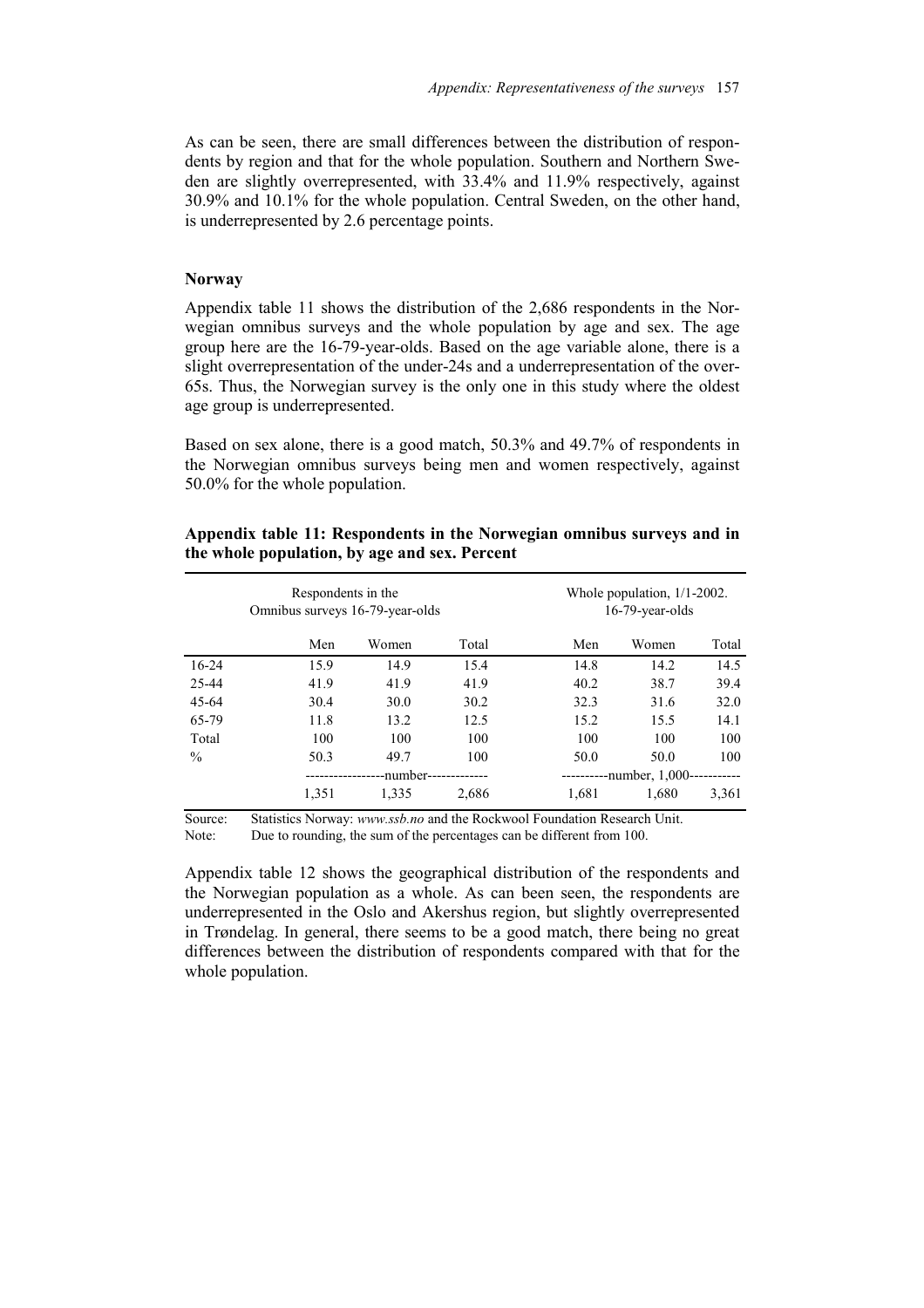|                        | Respondents in the<br>omnibus surveys 16-79-year-<br>olds | Whole population, $1/1-2002$ .<br>$16-79$ -year-olds |
|------------------------|-----------------------------------------------------------|------------------------------------------------------|
|                        | Total                                                     | Total                                                |
| Oslo and Akershus      | 19.6                                                      | 22.3                                                 |
| Hedmark and Oppland    | 8.3                                                       | 8.3                                                  |
| Rest of Eastern Norway | 19.6                                                      | 19.5                                                 |
| Agder and Rogaland     | 14.5                                                      | 13.8                                                 |
| Western Norway         | 17.8                                                      | 17.2                                                 |
| Trøndelag              | 9.3                                                       | 8.7                                                  |
| Northern Norway        | 10.8                                                      | 10.2                                                 |
| Total                  | 100                                                       | 100                                                  |
|                        | -number-------                                            | --number--                                           |
|                        | 2,686                                                     | 3,361,511                                            |

#### **Appendix table 12: Respondents in the Norwegian omnibus surveys and in the whole population, by region. Percent**

Source: Statistics Norway: *www.ssb.no* and the Rockwool Foundation Research Unit. Note: Due to rounding, the sum of the percentages can be different from 100.

#### **Summary**

From the analyses of appendix tables 1-12, it can be concluded that there is a generally good agreement between the distribution of the respondents in the omnibus surveys and the population in the country concerned.

In general, the younger age groups are slightly underrepresented, while the older age groups are typically overrepresented. The problem here is that the young, as opposed to the old, are often not at home. This has also been found in Denmark for other types of questionnaire surveys, cf. Gunnar Viby Mogensen & Poul Chr. Matthiessen (2000) and Jørgen Goul Andersen (1998), and is thus not specific to the surveys on black activities here.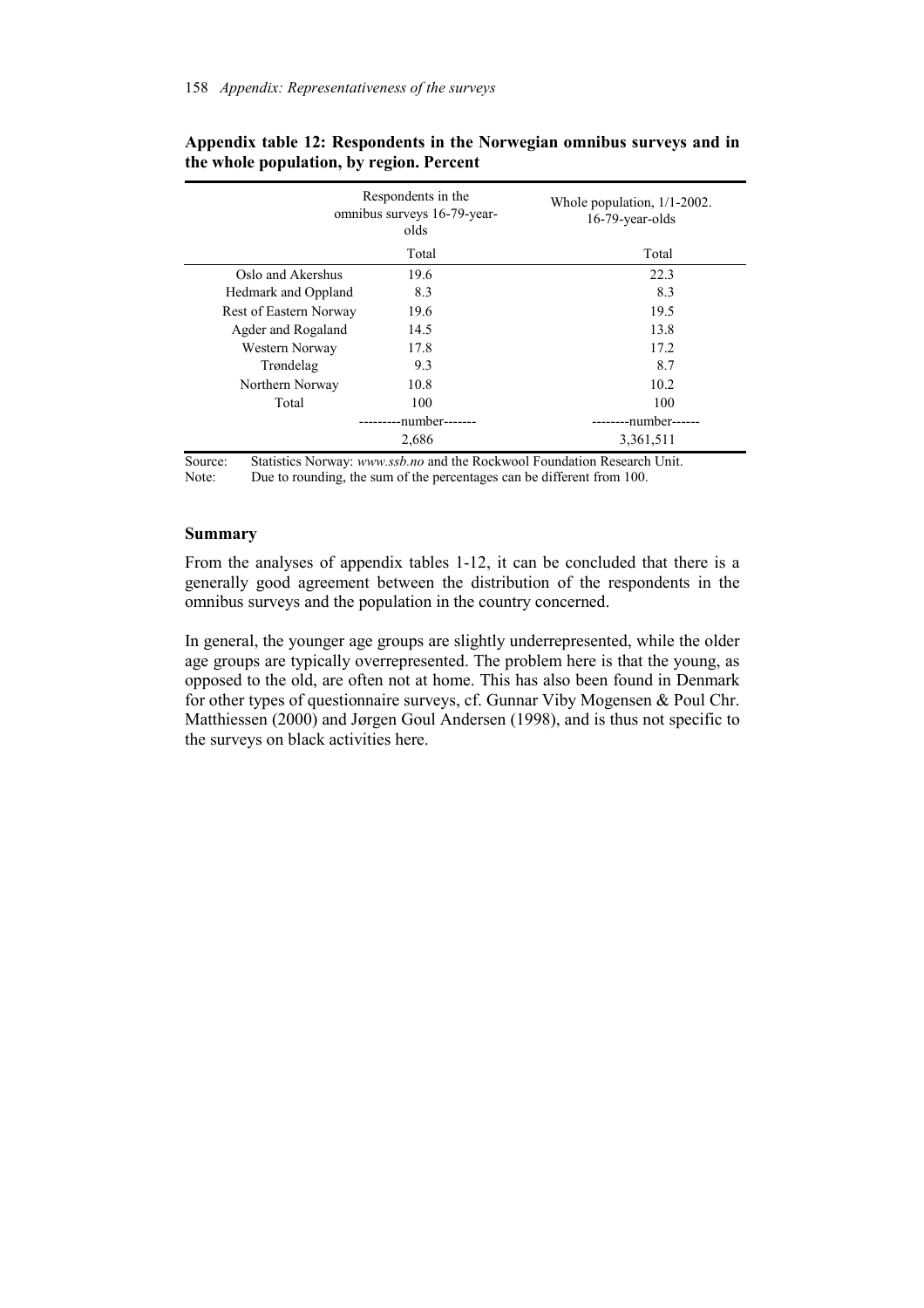# **References**

Aigner, D. J., F. Schneider and D. Ghosh. 1998. Me and my Shadow: Estimating the Size of the US Underground Economy from Time Series Data. W. A. Barnett, E. R. Berndt and H. White (ed.). *Dynamic Econometric Modeling*. Cambridge University Press. pp. 297-334.

Allingham, M. G. and A. Sandmo. 1972. Income Tax Evasion: A Theoretical Analysis. *Journal of Public Economics 1.* pp. 323-338.

Andersen, J. G. 1998. *Borgerne og lovene (Citizens and the laws)*. Aarhus.

Andersen, J. G. 2002. Borgernes lovlydighed i internationalt perspektiv (The Citizens' Respect for the Law in an International Perspective). *Nyt fra Rockwool Fondens Forskningsenhed*. Februar 2002.

Apel, M. 1994. An Expenditure-based estimate of Tax Evasion in Sweden. *Essays on Taxation and Economic Behavior*. Economic Studies 18. Uppsala University. Uppsala.

Barthelemy, P., F. Miguelez, E. Mingione, R. Pahl and A. Wenig. 1990. *Programme for Research and Actions on the Development of the Labour Market. Underground Economy and Irregular Forms of Employment (Travail au Noir).* Commission of the European Communities. Luxembourg.

Benton, L. 1990. *Invisible Factories. The Informal Economy and Industrial Development in Spain*. State University of New York Press.

Blades, D. 1982. The Hidden Economy and The National Accounts. *OECD Economic Outlook*. Occational Studies. June 1982, pp. 28-45. Paris.

Brodersen, S. 1995. Unpaid Work - D.I.Y. and Child-Minding. G. Viby Mogensen (ed.). *Work Incentives in the Danish Welfare State. New Empirical Evidence*. Aarhus University Press.

Brodersen, S. 1997. Danskernes gør-det-selv arbejde i 1996 (Do-it-yourself work among the Danes). *Nyt fra Rockwool Fondens Forskningsenhed*. No. 2 April 1997.

Brodersen, S. 1998. Danskernes og svenskernes gør-det-selv arbejde i 1997 (Danes' and Swedes' Do-it-yourself Work). *Nyt fra Rockwool Fondens Forskningsenhed*. No. 6 Juni 1998.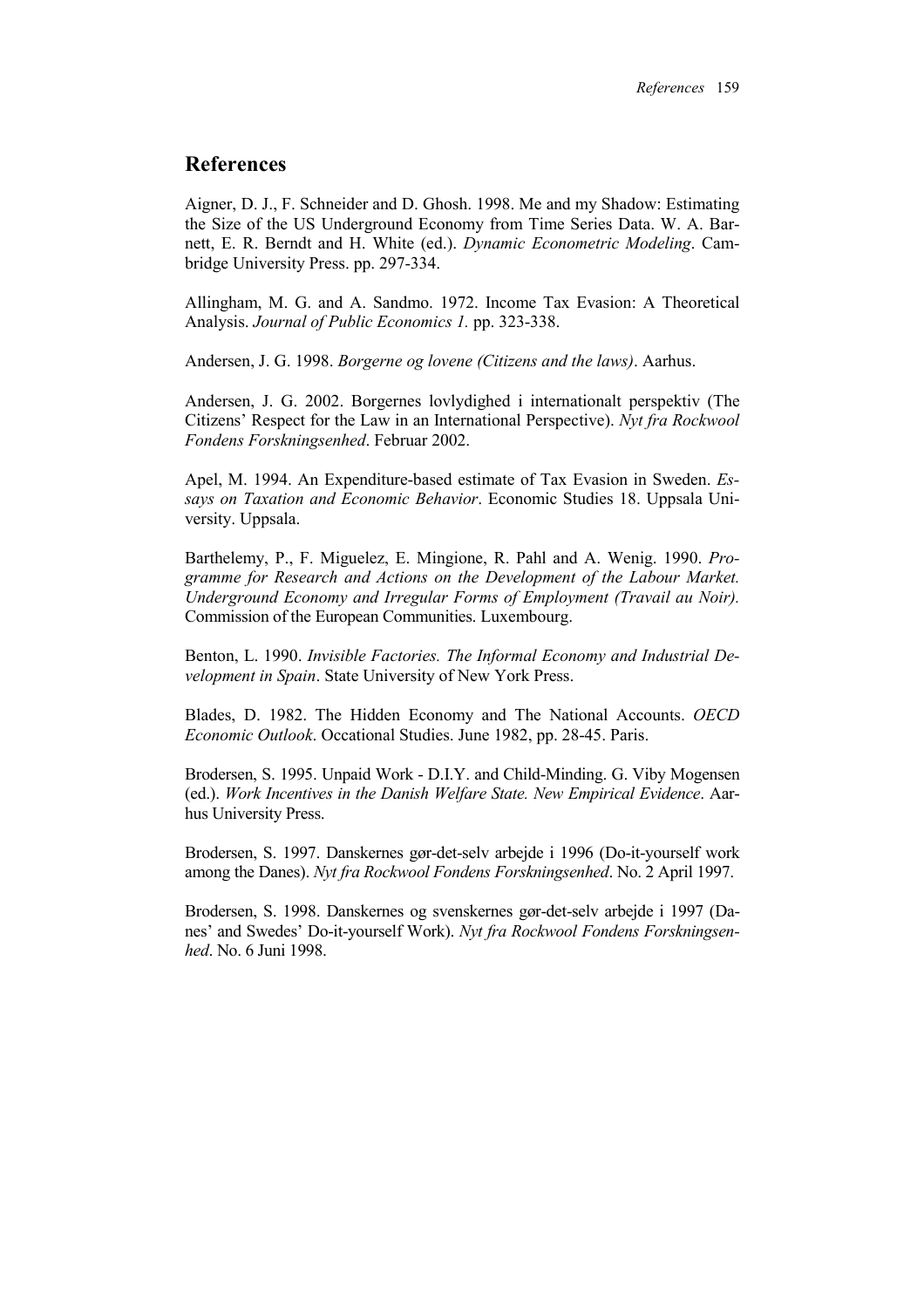Brodersen, S. 2001. Stor stigning i gør-det-selv arbejdet på boligen (Large Increase in Do-it-yourself Work on Homes). *Nyt fra Rockwool Fondens Forskningsenhed*. Oktober 2001.

Brodersen, S. 2003 (forthcoming). *Do-it-yourself work in North-Western Europe. Maintenance and improvement of homes*. Copenhagen.

Børsen, 2002. Wednesday 17. April. *Sort arbejde smører stivnet økonomi* (Black Activities Fuels Stiff Economy).

Clement, S. L. 2001. *Borgerne og lovene II* (Citizens and the Laws II). Aalborg Universitet. Aalborg.

Contini, B. 1981. Labor Market Segmentation and the Development of the Parallel Economy - The Italian Experience. *Oxford Economic Papers*. vol. 33. pp. 401- 412.

Contini, B. 1982. The Second Economy of Italy. chapter 12 in V. Tanzi (ed.). *The Underground Economy in the United States and Abroad.* Lexington.

Cowell, F. A. 1990. *Cheating the Government: The Economics of Evasion*. London.

Dalgaard, E. 1998. The Black Economy in EU countries. Chapter 4 in S. Pedersen. *The Shadow Economy in Western Europe. Measurement and Results for Selected Countries.* Copenhagen.

Danmarks Nationalbank. 1996. Seddel og møntomløbet i Danmark (The Circulation of Notes and Coins in Denmark). *Kvartalsoversigt - November 1996*. Copenhagen.

Danmarks Statistik. 1991. *Dokumentation af produktionsværdi og værditilvækst i nationalregnskabets brancher. Kilder og metoder 1986* (Documentation of Output and Value Added by Industri in the National Accounts). Nationalregnskabsnotat. Arbejdsnotat no. 32. Copenhagen.

Danmarks Statistik. 1997. *Nyt Nationalregnskab 1988-1996* (New National Accounts 1988-1996). Statistiske Undersøgelser no. 46. Copenhagen.

Danmarks Statistik. 2001. *Befolkningen i kommunerne. 1. januar 2001* (The Population in Municipalities 1. January 2001). Copenhagen.

Danmarks Statistik. 2002a. *Nationalregnskab. Kilder og metoder* (National Accounts. Sources and Methods). Copenhagen.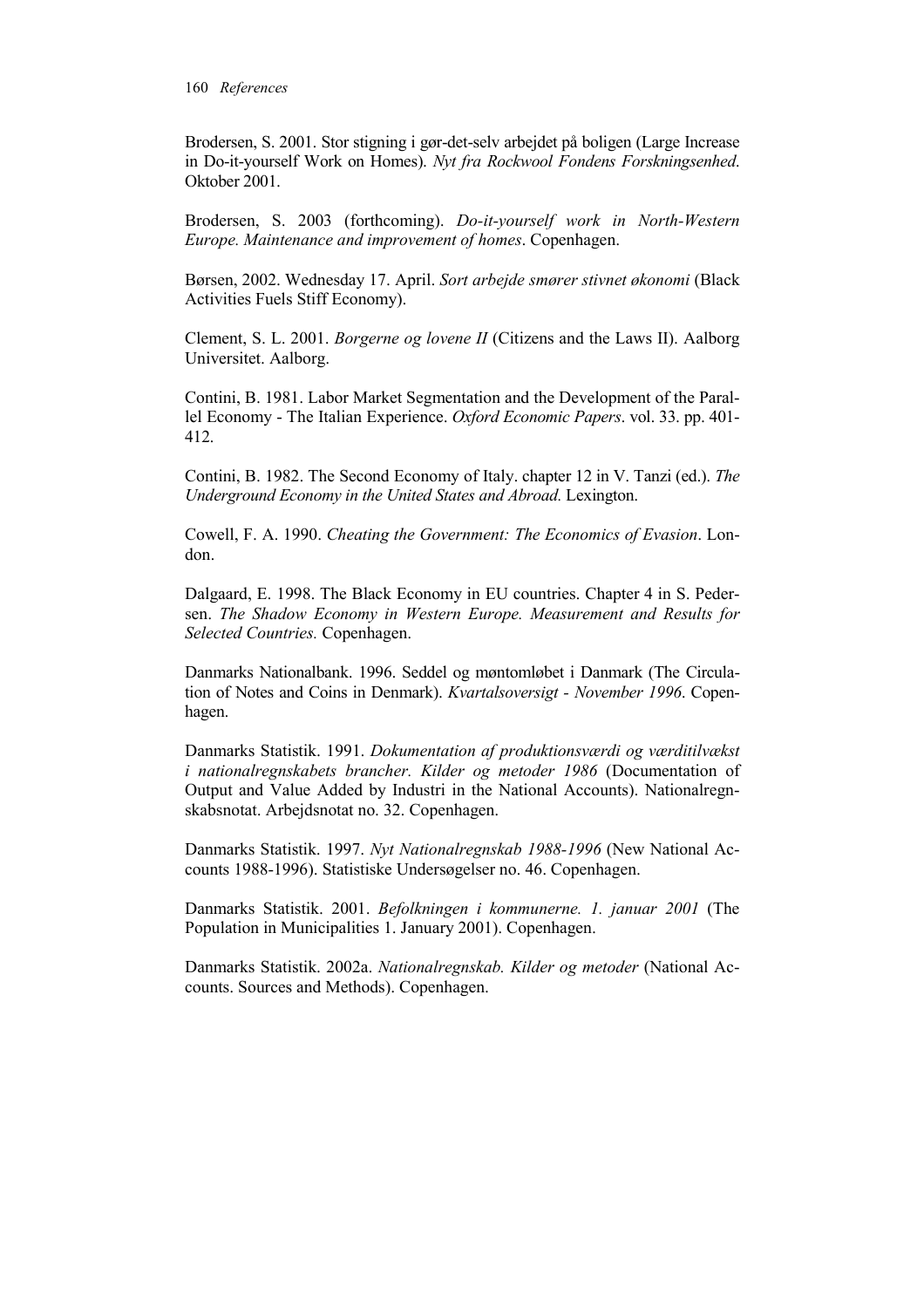Danmarks Statistik. 2002b. *Konjunkturstatistik* (Economic Conditions). Juni 2002:6. Copenhagen.

Dansk Arbejdsgiverforening. 1998. *Arbejdsmarkeds Politisk Agenda* (Labour Market Policy Agenda). no. 12. 4. juni 1998.

Dansk Arbejdsgiverforening. 2001. *Arbejdsmarkedsrapport 2001* (Labour Market Report 2001). Copenhagen.

Det Økonomiske Råd (DØR). 1967. *Den personlige indkomstfordeling og indkomstudjævningen over de offentlige finanser* (Personal Income Distribution and Equalizing via Public Finances). Copenhagen.

Det Økonomiske Råd (DØR). 1977. *Dansk økonomi. Maj 1977* (Danish Economy. May 1997). Copenhagen.

Det Økonomiske Råd (DØR). 1996. *Dansk økonomi. Efterår 1996* (Danish Economy Fall 1996). Copenhagen.

Dilnot, A. and C. N. Morris. 1982. What do we know about the Black Economy in the United Kingdom? in V. Tanzi (ed.). *The Underground Economy in the United States and Abroad*. Lexington.

ECB. 2000. *ECB Monthly Bulletin. December 2000*. Frankfurt.

Eurostat. 1996. *Labour Force Survey. Results 1995*. Luxembourg.

Eurostat. 2001. *Quarterly national accounts ESA. First quarter 2001*. Luxembourg.

Focus. 1998. Number 15. 6. April 1998.

Foreningen af Statsautoriserede Revisorer. 1977. *Revision og regnskabsvæsen*  (Auditing and Accounting). 1977. 46. Årgang. SM48 og SM49.

Frey, B. S. and H. Weck-Hanneman. 1984. The Hidden Economy as an "Unobserved" Variable. *European Economic Review*. 26. pp. 33-53.

Frey, B. S. and W. W. Pommerehne. 1982. Measuring the Hidden Economy: Though this be Madness, there is a Method in it. V. Tanzi (ed.). *The Underground Economy in the United States and Abroad*. Lexington.

Frey, B. S. and W. W. Pommerehne. 1984. The Hidden Economy: State and Prospects for Measurement. *The Review of Income and Wealth*. series 30. no. 1. pp. 1-21.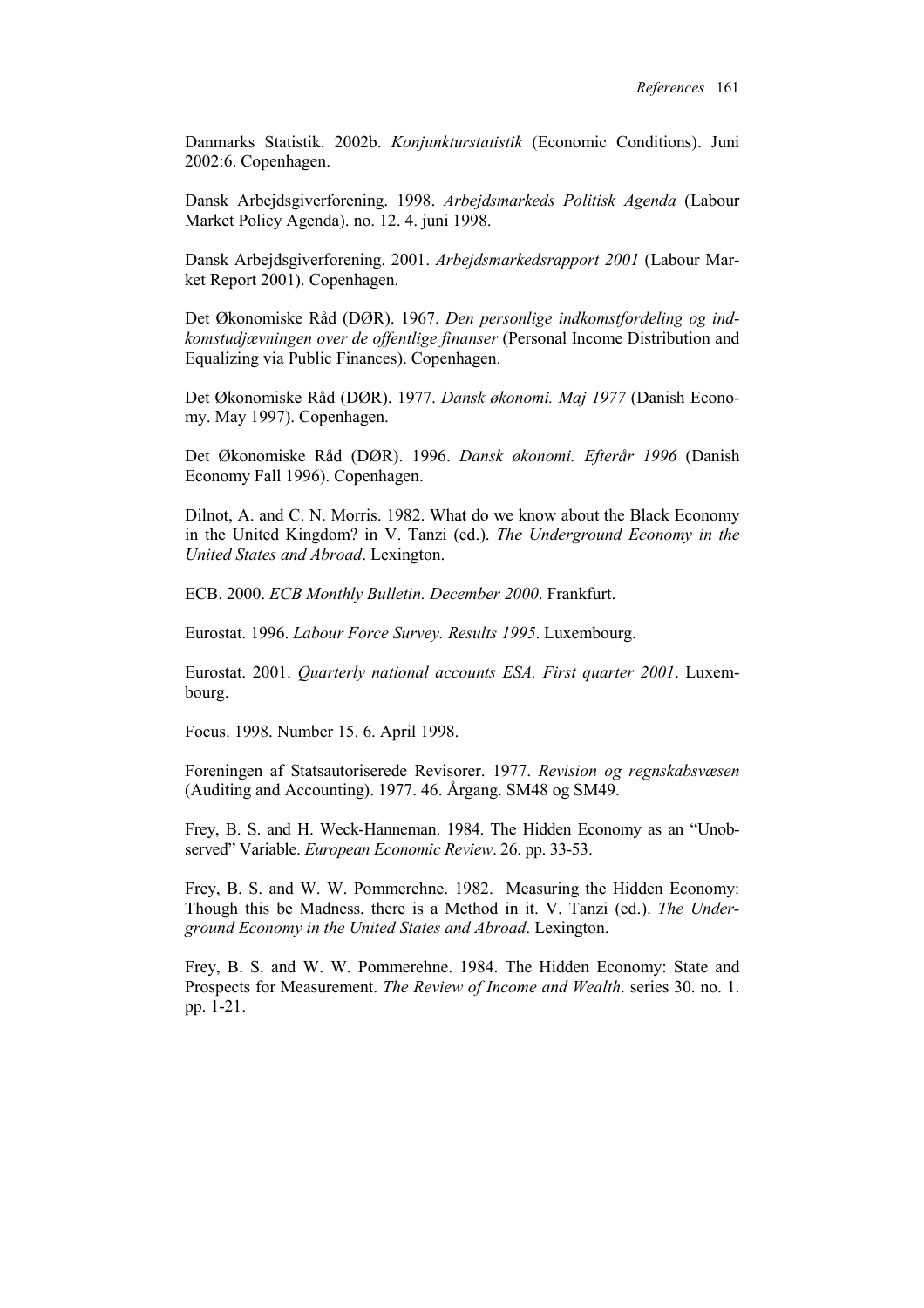Gaertner, W. and A. Wenig (ed.). 1985. *The Economics of the Shadow Economy. Proceedings of the International Conference on the Economics of the Shadow Economy 1983*. Springer-Verlag. Berlin.

Geld idee. 1998. Nr. 23. 5. November 1998.

Goldstein, H. 1990. *Estimering af svart inntekt i Norge for 1988* (Estimation of Black Incomes in Norway for 1988). Arbejdsnotat nr. 4/1990. Senter for anvendt forskning. Socialøkonomisk institut. Universitetet i Oslo. Oslo.

Gutmann, P. M. 1979. The Grand Unemployment Illusion. *Journal of the Institute for Socioeconomic Studies*. 4:2. pp. 20-29.

Hansen, H. 2002. *Elements of Social Security. A comparison covering: Denmark, Sweden, Finland, Austria, Germany, The Netherlands, Great Britain, Canada*. The Danish National Institute of Social Research 02:5.

Helberger, C., J. Merz and H. Schneider. 1985. *Nebenerwerbstätigkeitsumfrage 84. Dokumentation.* Bearbeitet von Klaus Wolff. Frankfurt.

Isachsen, A. J. and S. Strøm. 1981. *Skattefrit - svart sektor i vækst*. Oslo.

Isachsen, A. J. and S. Strøm. 1985. The Size and Growth of the Hidden Economy in Norway. *The Review of Income and Wealth*. series 31 no. 1. pp. 21-38.

Japsen, A. 2000. *Mehr Schattenwirtschaft durch weniger Arbeitszeit? Litteraturauswertung und empirische Untersuchung auf der Grundlage der Daten des Sozio-ökonomisches Panels (SOEP)*. Magisterarbeit. Universität Flensburg. Flensburg.

Kazemier, B. and R. Van Eck. 1992. Survey Investigations of the Hidden Economy. Some Methodological Results. *Journal of Economic Psychology.* 13.

Kimmel, J. and K. S. Conway. 2001. Who Moonlights and Why? Evidence from the SIPP. *Industrial Relations*. vol. 40. no. 1.

Klovland, J. T. 1980. *In Search of the Hidden Economy: Tax Evasion and the Demand for Currency in Norway and Sweden.* Discussion paper 18/80. Bergen.

Klovland, J. T. 1984. Tax Evasion and the Demand for Currency in Norway and Sweden. Is There a Hidden Relationship?. *The Scandinavian Journal of Economics*. vol. 86. pp. 423-439.

Kolding, H. E. 2000. *Skatten 2001. Snyd ikke Dem selv i skat* (Income Tax 2001. Do not Cheat Yourself when Filing Your Income Tax). Copenhagen.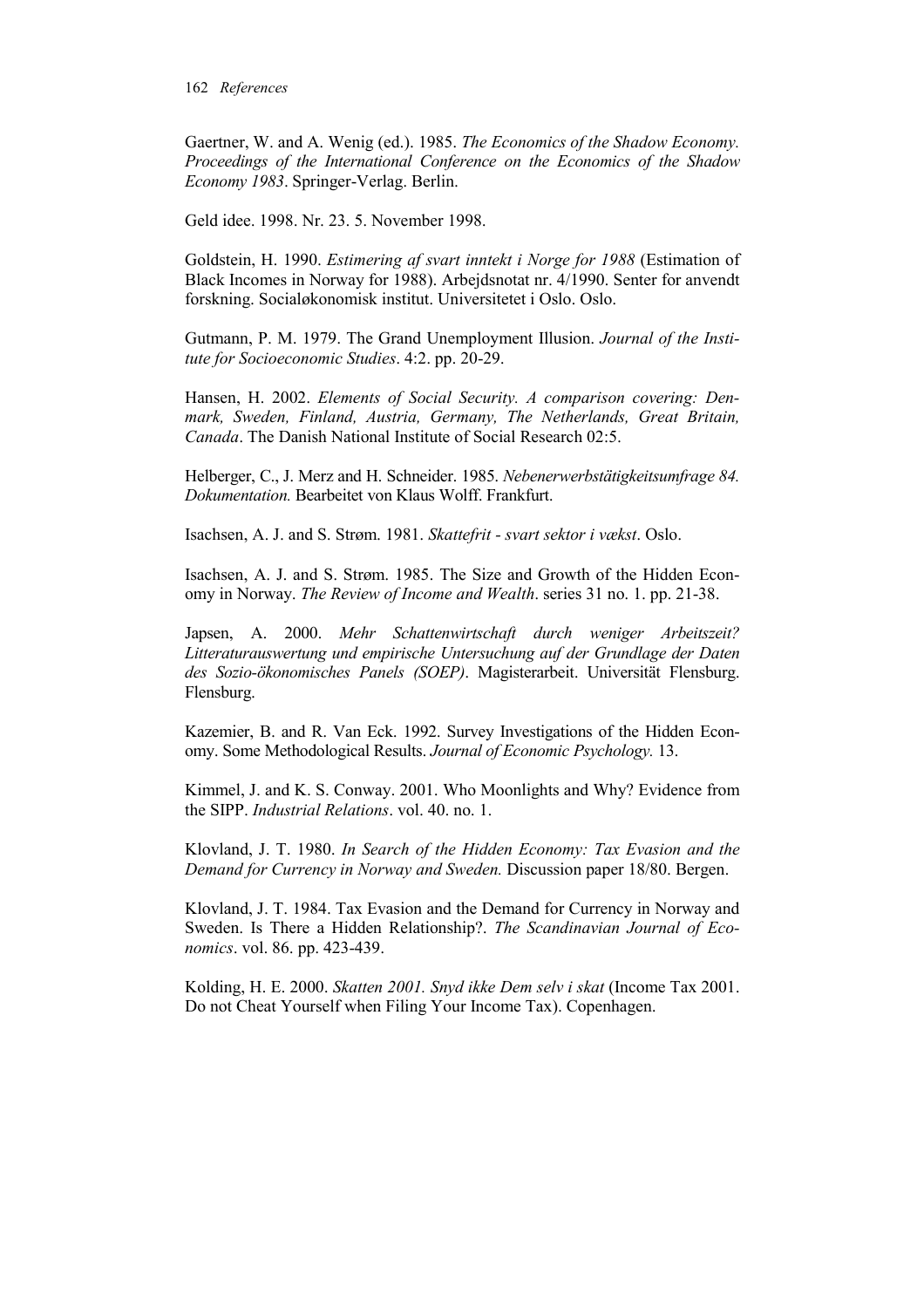Lamnek, S., G. Olbrich and W. J. Schäfer. 2000. *Tatort Sozialstaat: Schwarzarbeit, Leistungsmissbrauch, Steuerhinterziehung und ihre (Hinter)Gründe.* Opladen.

Landsskatteretten. 1952. *Meddelelser fra Landsskatteretten* (Messages from the Danish National Tax Tribunal). 128.1952.

Landsskatteretten. 1965. *Meddelelser fra Landsskatteretten* (Messages from the Danish National Tax Tribunal). 102.1965.

Larsen, C. 2002. *Underdeklaration af personlig indkomst målt ved sammenligning af dansk skatte- og nationalregnskabsstatistik* (Unreported Personal Income Estimated by Examining Discrepancies between Danish National Accounts and Tax Statistics). Mimeographed. Institute of Economics, University of Copenhagen.

Laurin, U. 1986. *På heder och samvete* (On my Honour)*.* Stockholm.

Lemieux, T., B. Fortin and P. Fréchette. 1994. The Effect of Taxes on Labor Supply in the Underground Economy. *The American Economic Review*. vol. 84. no. 1. pp. 231-254.

Malmer, H. and A. Persson. 1994. Skattereformens effekter på skattesystemets driftskostnader, skatteplanering och skattefusk. H. Malmer, A. Persson and Å. Tengblad. *Århundradets skattereform. Effekter på skattesystemets driftskostnader, skatteplanering och skattefusk* (The Tax Reform of this Century)*.* Uppföljning av Skattereformen 1990-1991. Stockholm.

Merz, J. and K. G. Wolff. 1993. The Shadow Economy: Illicit Work and Household Production - A Microanalysis of West Germany. *The Review of Income and Wealth*. series 39. no. 2. pp. 177-194.

Merz, J. 1996. *Schattenwirtschaft und ihre Bedeutung für den Arbeitsmarkt*, Diskussionspapier Nr. 17. Universität Lüneburg.

Mummert, A. and F. Schneider. 2001. *The German shadow economy: Parted in a united Germany?* Working Paper. Johannes Keppler University. Linz. August 2001 (can be downloaded from http://www.economics.uni-linz.ac.at).

OECD. 1995. *Income Distribution in OECD Countries. Evidence from the Luxembourg Income Study*. Paris.

OECD. 2001a. *Revenue Statistics. 1965-2000*. Paris.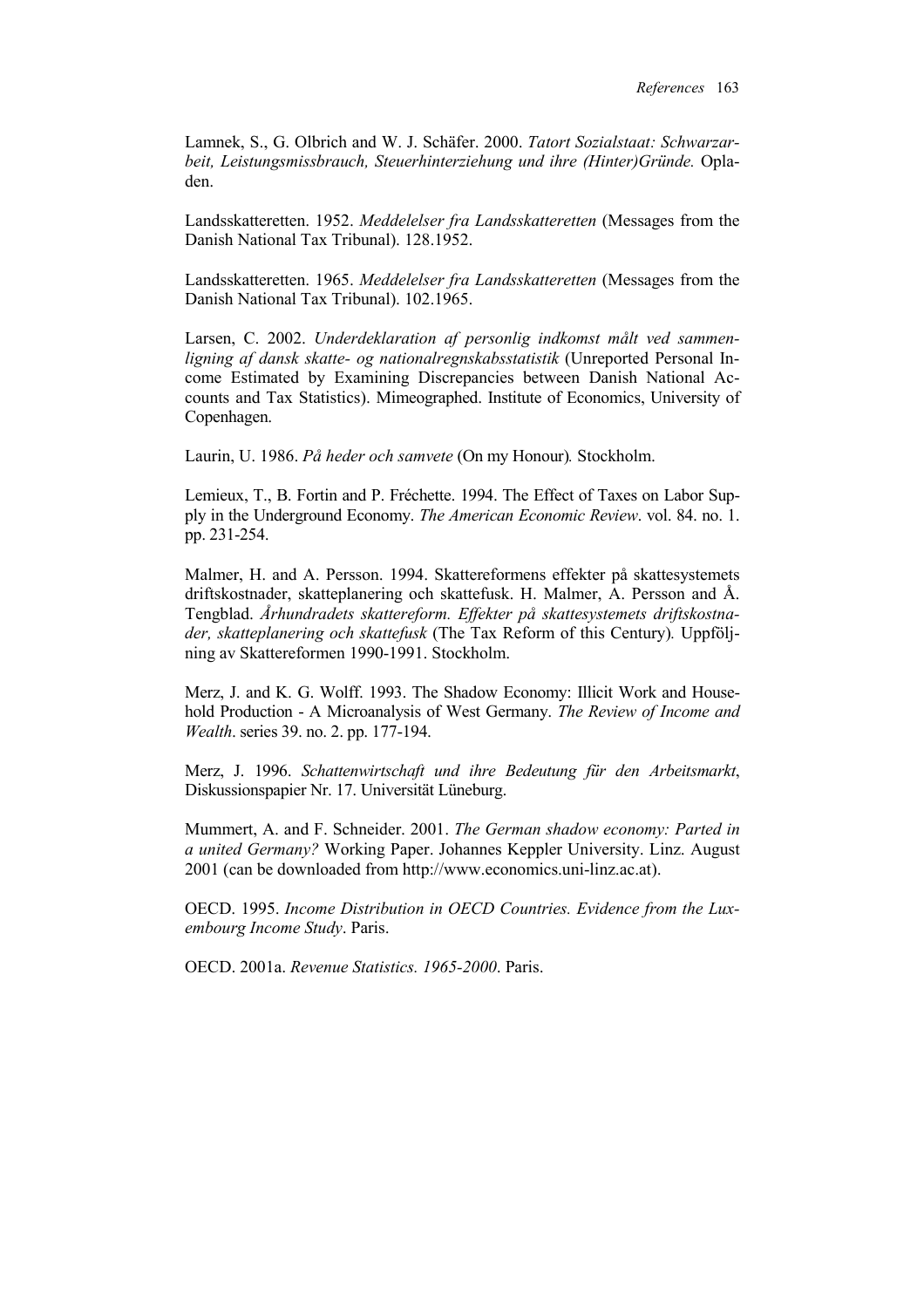OECD. 2001b. *Taxing wages. Income Tax, Social Security Contributions and Cash Family Benefits*. Paris.

OECD. 2002. *Measuring the Non-Observed Economy. A Handbook*. Paris.

Office for National Statistics. 2001. *Annual abstract of Statistics 2001 edition*. London.

Ognedal, T., H. Goldstein, W. G. Hansen and S. Strøm. 2002. *Svart arbeid fra 1980 til 2001* (Black Activities in Norway from 1980 to 2001)*.* Ragnar Frisch Centre for Economic Research.

Pahl, R. E. 1987. Does Jobless mean Workless? Unemployment and Informal Work. *Annals of the American Academy of Political and Social Science*. September 1987.

Pedersen, P. J. and N. Smith. 1995. Taxed and Non-taxed Labour Supply: Wages, Taxes, and Costs of Work. G. Viby Mogensen (ed.). *Work Incentives in the Danish Welfare State. New Empirical Evidence.* Aarhus.

Pedersen, S. 1991. *Omfanget af den skjulte økonomi i Danmark* (The Size of the Hidden Economy in Denmark). Mimeographed. Institute of Economics, University of Copenhagen.

Pedersen, S. 1995. Monetary Methods of Measurement: Results for Denmark 1952- 1990. G. Viby Mogensen, H. K. Kvist, E. Körmendi and S. Pedersen. *The Shadow Economy in Denmark 1994. Measurement and Results.* Copenhagen.

Pedersen, S. with contributions from E. Dalgaard and G. Viby Mogensen. 1998. *The Shadow Economy in Western Europe. Measurement and Results for Selected Countries*. Copenhagen.

Pedersen, S. and N. Smith. 1998. Sort arbejde og sort løn i Danmark (Black Activities and Black Wages in Denmark). *Nationaløkonomisk Tidsskrift*. no. 136. pp. 289-314.

Pedersen, S. 1998. Beskatning af værdi af eget arbejde, mestersalær og hovedentrepenørsalær (Taxation of the Value of Own Production and Masters Profits for Craftsmen). *SR-Skat*. December 1998. 10. årgang no. 7.

Pelzmann, L. 1988. *Wirtschaftspsychologie. Arbeitslosenforschung. Schattenwirtschaft. Steurpsykologie. Mit einer Einfürung von Jan Tinbergen*. Wien.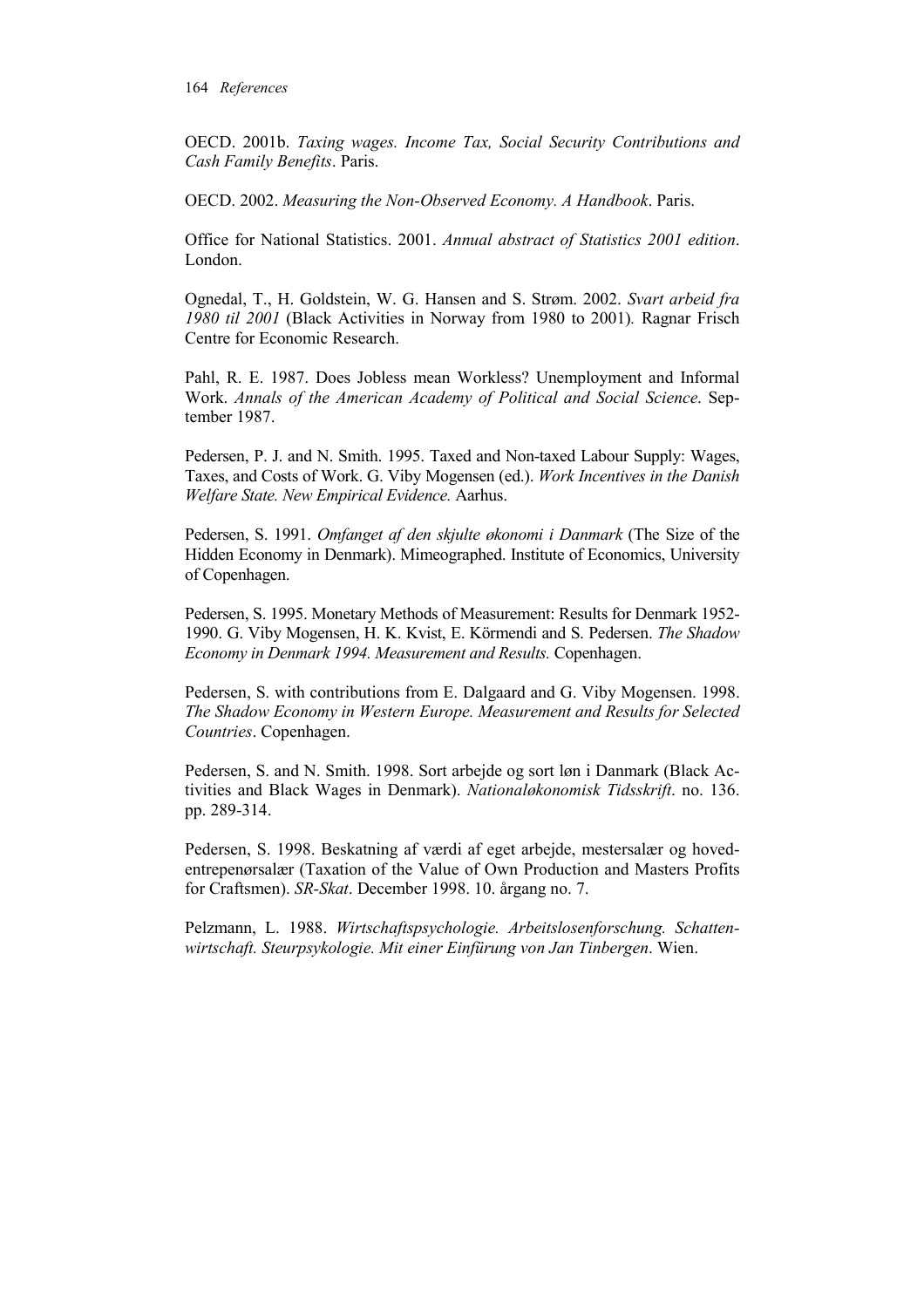Pesut, M. 1992. Statistics on the Hidden Economy and Informal Activities inside the Production Boundary of the National Accounts. An overview of National Practices. *Statistical Journal of the United Nations Economic Commission for Europe*. vol. 9.

Pissarides, C. A., S. Smith and G. Weber. 1986. Evidence from survey discrepancies. chapter 12 in S. Smith. *Britains Shadow Economy.* Oxford University Press. Oxford.

Pissarides, C. A. and G. Weber. 1989. An expenditure-based Estimate of Britain's Black Economy. *Journal of Public Economics*. volume 39. no. 1. pp.17-32.

Porter, R. D and A. S. Bayer. 1984. A Monetary Perspective on Underground Economic Activity in the United States. *Federal Reserve Bulletin*. vol. 70. no. 3.

Pyle, D. J. 1989. *Tax Evasion and the Black Economy*. London.

Renooy, P. H. 1990. *The Informal Economy. Meaning, Measurement and Social Significance*. Utrecht.

Riksrevisionsverket. 1998a. *Svart arbete. 2. Omfattning* (Black Activities. 2. Size)*.* RRV 1998:28. Stockholm.

Riksrevisionsverket. 1998b. *Svart arbete. 3. Struktur* (Black Activities. 3. Structure). RRV 1998:29. Stockholm.

Riksrevisionsverket. 1998c. *Illicit work in Sweden – a report on a welfare state dilemma.* RRV 1998:61. Stockholm.

Riksskatteverket. 1996. *Redovisning av private tjänster* (Revisal of Personal Services). RSV Rapport 1996:5.

Riksskatteverket. 1999. *Allmänhetens synpunkter på skattesystemet, skattefusket och myndigheternas kontroll. Resultat från en riksomfattende undersökning hösten 1998* (The Population's Views on The Tax System, Tax Fiddling and Tax Control. Results from a Nationwide Questionnaire Survey). RSV Rapport 1999:1. Solna.

Schneider, F. 1985. *Estimating the Size of the Danish Shadow Economy using the Currency Demand Approach: An Attempt*. memo 1985-10. Økonomisk Institut. Aarhus Universitet. Aarhus.

Schneider, F. 1986. Estimating the Size of the Danish Shadow Economy using the Currency Demand Approach: An Attempt. *The Scandinavian Journal of Economics*. vol. 88. pp. 643-668.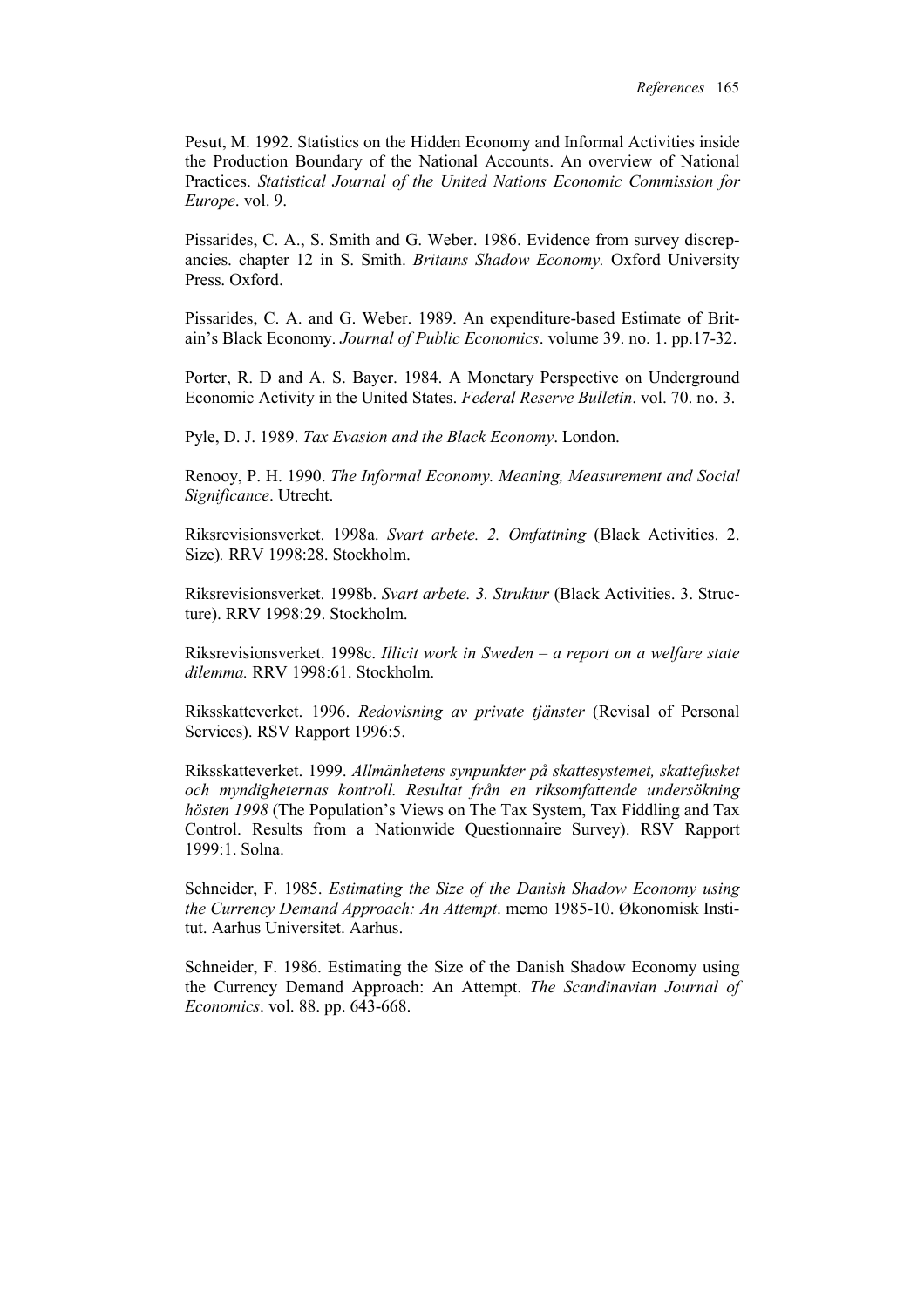Schneider, F. and J. Lundager. 1986. *The Development of the Shadow Economies for Denmark, Norway, and Sweden: A Comparison*. memo 1986-1. Økonomisk Institut. Aarhus Universitet. Aarhus.

Schneider, F. 1997. The shadow economies of Western Europe. *Economic Affairs*. 17:3: pp. 42-48. September.

Schneider, F. and D. H. Enste. 2000. Shadow Economies: Size, Causes, and Consequences. *Journal of Economic Literature.* March. vol. XXXVIII. Number 1.

Schneider, F. and J. Volkert. 2000. *Schwarzarbeit in Baden-Würtenberg*. Institut für angewandte Wirtschaftsforschung. Tübingen. Bericht an das Wirtschaftsministerium Baden-Württemberg. Tübingen. September 2000.

Schneider, F. 2002. *The Size and Development of the Shadow Economies of 22 Transition and 21 OECD Countries*. IZA Discussion Paper No. 514. June 2002.

Skatteministeriet, Told og Skattestyrelsen. 2000. *Ligningsvejledningen 2000* (The tax assessment manual). Copenhagen.

Skatteministeriet. 2001. Skattetryk (Tax Pressure). *Skat. juni 2001*. pp. 51-90. Copenhagen.

Smith, S. and S. Wied-Nebbeling. 1986. *The Shadow Economy in Britain and Germany*. London.

Sporastøyl, J. O. 1982. *Svart arbeid - en utvalgsundersøkelse* (Black activities - a Survey)*.* Thesis from Sosialøkonomisk Institutt, Oslo University. Oslo.

Statistisches Bundesamt. 2001. *Statistisches Jahrbuch 2001 für die Bundesrepublik Deutschland*. Wiesbaden.

Statistics Sweden. 1999. *Statistisk Årsbok 2000* (Statistical yearbook 2000). Stockholm.

Stetkær, K. 1983. Den sorte sektor i nationalregnskabssammenhæng (The Black Economy in the National Accounts). *Samfundsøkonomen*. 1:2.

Tanzi, V. (ed.). 1982. *The Underground Economy in the United States and Abroad.* Lexington.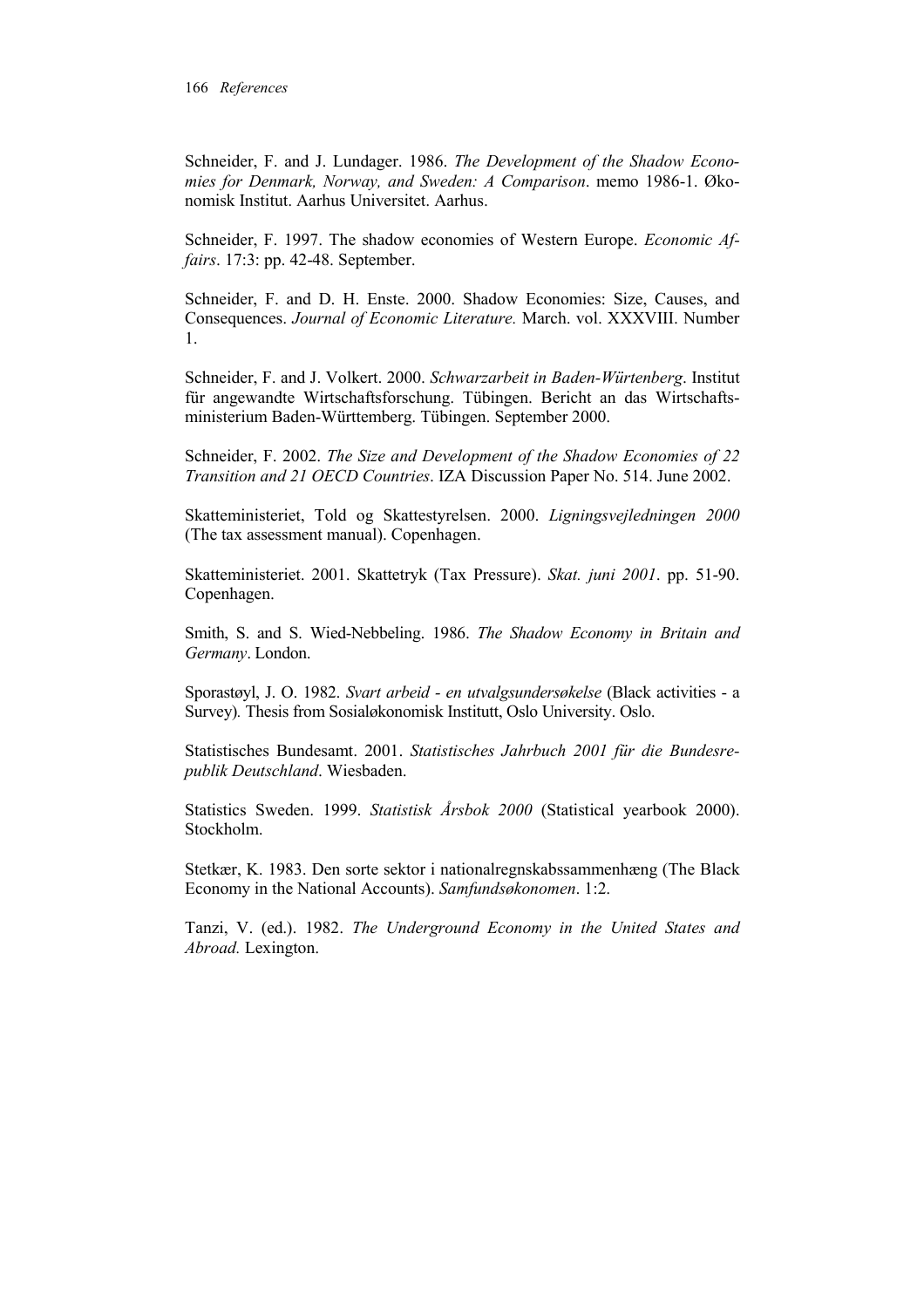Tengblad, Å. 1994. Beräkning av svart ekonomi och skatteundandragandet i Sverige 1980-1991. Part II in H. Malmer, A. Persson and Å. Tengblad. *Århundradets skattereform. Effekter på skattesystemets driftskostnader, skatteplanering och skattefusk. Uppföljning av Skattereformen 1990-1991* (The Tax Reform of this Century). Stockholm.

Thage, B. 2000. *Nationalregnskabet* (National Accounts). Copenhagen.

Thomas, J. J. 1992. *Informal Economic Activity*. LSE handbooks in economics. New York.

Tufte, P. A. 1994. *Svart Arbeid. Forbrukeratferd og -erfaringer i det svarte markedet* (Black Activities. Purchaser Behaviour and Experiences). SIFO Report no. 12.

Ussing, N. 1953. En fordeling af skatter og sociale ydelser i 1949 på sociale grupper (A Division of Taxes and Social Benefits in 1949 on Social Groups). *Socialt Tidsskrift*.

Van Eck, R. and B. Kazemier. 1988. Features of the Hidden Economy in the Netherlands. *The Review of Income and Wealth*. series 34. no. 3. pp. 251-273.

Viby Mogensen, G. 1985. *Sort arbejde i Danmark* (Black Activities in Denmark). Copenhagen.

Viby Mogensen, G. 1989. Tidsanvendelse i Danmark på sort arbejde (Time Use on Black Activities in Denmark). E. I. Schmidt, E. Körmendi, G. Viby Mogensen and J. Vibe-Pedersen. *24 Timer i døgnet. Tidsanvendelse og forbrugsmønstre siden 1960'erne*. Copenhagen.

Viby Mogensen, G. (ed.). 1990a. *Time and consumption*. Copenhagen.

Viby Mogensen, G. 1990b. Black Markets and Welfare in Scandinavia. Some Methodological and Emperical Issues. E. M. Smith (ed.). *Perspectives on the Informal Economy*. Lanham. Maryland. (Reprinted in United Nations. 1992. *Guidebook to Statistics on the Hidden Economy*. New York.).

Viby Mogensen, G. 1994. *Forskning i den sorte sektor i Danmark 1980-92* (Research in the Black Sector in Denmark). Copenhagen.

Viby Mogensen, G., H. K. Kvist, E. Körmendi and S. Pedersen. 1995. *The Shadow Economy in Denmark 1994. Measurement and Results.* Copenhagen.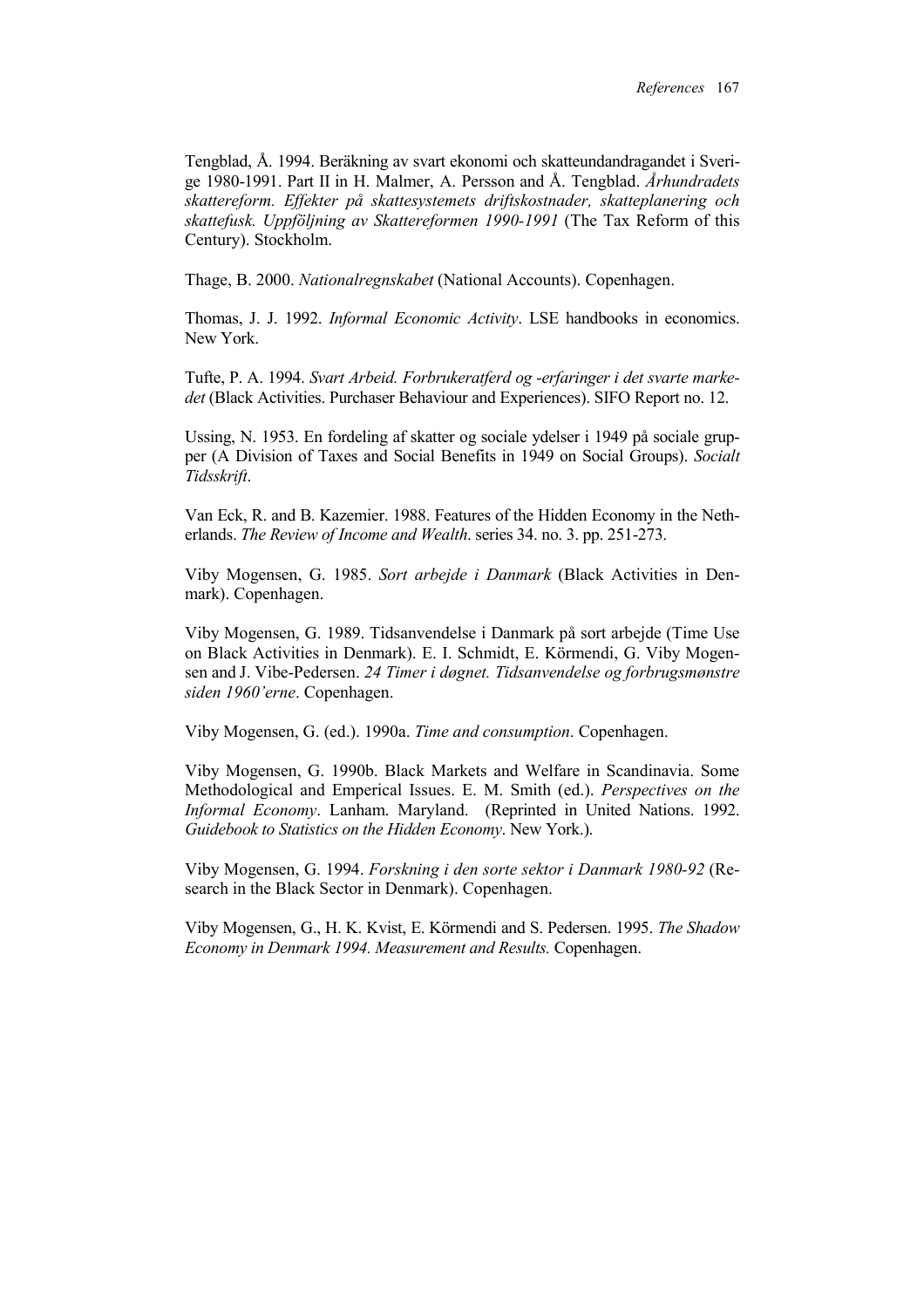Viby Mogensen, G. 2000. Viden – og mangel på viden – om den sorte økonomi i Danmark (Knowledge - and Lack of Knowledge – about the Black Economy in Denmark). C. Henrichsen, A. Storgaard and J. Vedsted-Hansen (ed.). *Lovens Liv*  (Life of the Law). Copenhagen.

Viby Mogensen, G. 2003. *Skattesnyderiets historie. Udviklingen i underdeklarationen i Danmark i 1900-tallet* (The history of tax evasion – the development of underdeclaration in Denmark in the  $20<sup>th</sup>$  century). Odense.

Wahlund, R. 1991. *Skatter och ekonomiska beteenden* (Taxes and Economic Behaviour). Stockholm.

Wolff, K. 1990. *The Shadow Economy: A Microanalysis of Black Labour Supply in the FRG - The Influence of Gender, Social Networks and other Socioeconomic Factors on Black Participation, Wages and Hours*. Paper to be presented at the Fifth Congress of the European Economic Association. August. Sfb 3-Working Paper no. 324.

Wolff, K. 1991. *Schwarzarbeit in der Bundesrepublik Deutschland. Eine mikroanalytische Untersuchung*. Sonderforschungsbereich 3 der Universitäten Frankfurt und Mannheim. Frankfurt/New York.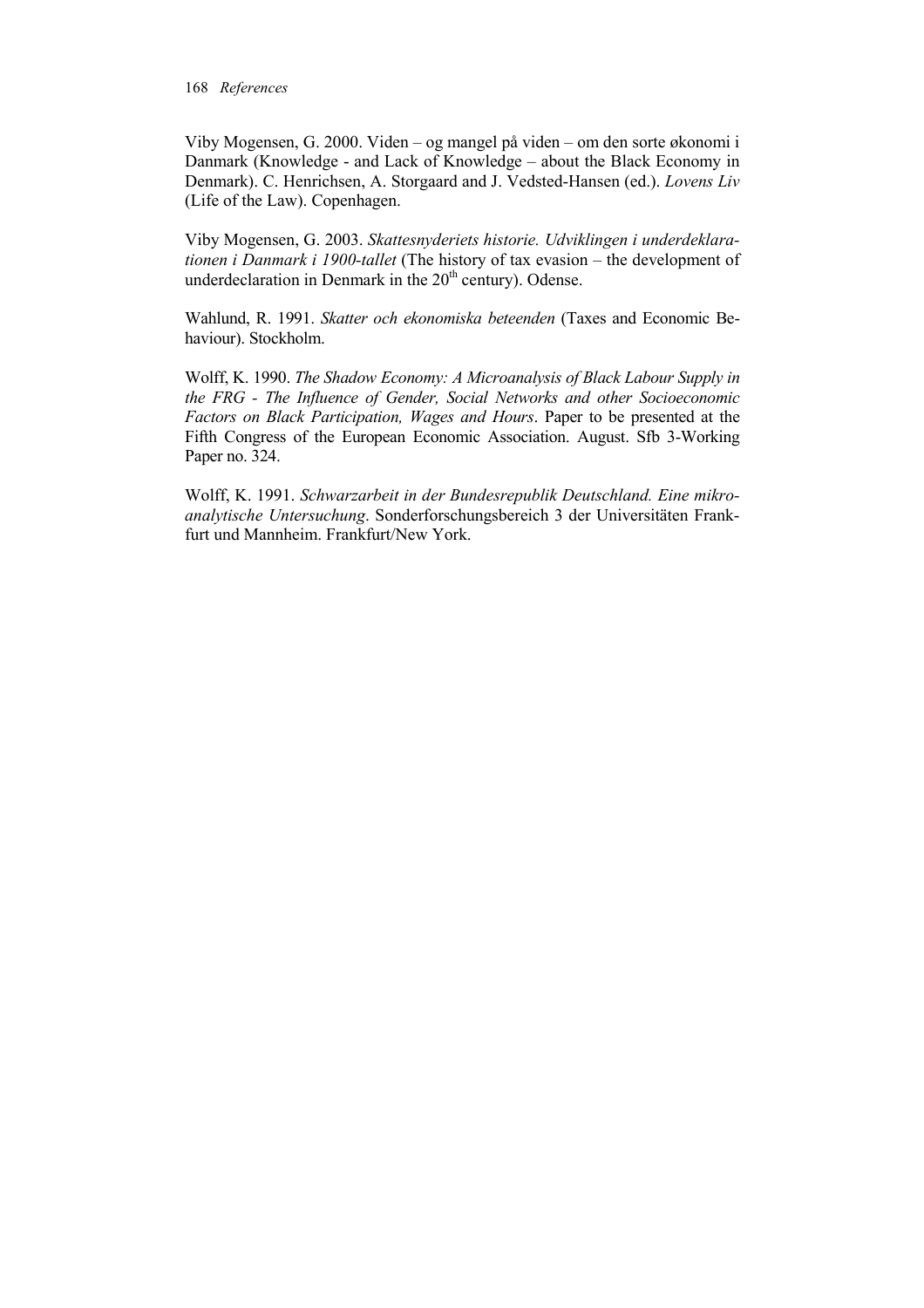# **Index**

### **A**

acquaintances; 38; 39; 40; 86 after-tax payment; 103 agriculture; 16; 17; 18; 89; 90; 106; 121; 127; 134; 135; 147 Aigner D. J.; 25 Allingham M. G.; 111 Andersen J. G.; 67; 116; 118; 124; 158 Apel M.; 21; 58 apprentices; 101 auditing of tax returns; 20 Austria; 22; 67

## **B**

Baden-Württemberg; 61; 62 Barthelemy P.; 67 Belgium; 26 Benton L.; 56 binding agreement; 46; 47; 52; 140 black economy; 11; 12; 13; 14; 15; 16; 17; 18; 22; 24; 25; 31; 60; 71; 81; 84; 86; 96; 103; 104; 106; 107; 108; 111; 113; 127; 130; 137; 138; 139; 143 black labour market; 58; 113 black market; 19; 21; 30; 57; 58; 65; 66; 67; 68; 69; 70; 71; 72; 77; 79; 83; 84; 85; 87; 89; 91; 96; 103; 111; 118; 124; 143 black wages; 13; 31; 55; 61; 84; 85; 86; 87; 89; 90; 92; 95; 96; 106; 107; 108; 113; 130; 140; 143 Blades D.; 15 bribery; 11 Brodersen S.; 37; 62; 71; 127 building repairs; 17 building starts; 17; 18 Bundesanstalt für Arbeit; 45

Bundesländer; 128; 129; 130; 136; 148 Børsen; 115

# **C**

Canada; 50 car repairs; 16; 17; 34; 41; 46; 122 cash; 25; 27; 28; 29; 30; 33; 38; 39; 40; 42; 46; 47; 52; 67; 84; 89; 109; 138; 140 censuses; 25 central personal registration system; 73; 92; 113; 132 cheque; 27; 29 cleaning; 16; 34; 57; 89; 122; 125 Clement S. L.; 67; 124 construction industry; 35; 45; 89; 90; 96; 120; 121; 126; 127; 134; 135; 143; 146; 147 consumer surveys; 17; 21; 22; 58; 80 consumption; 17; 21; 23; 81 Contini B.; 25 Conway K. S.; 72; 78 Copenhagen; 150 corruption; 11 Cowell F. A.; 11; 13; 21; 29; 137; 138 cpr-number; 73; 92; 113 credit card; 27; 30 currencies; 30; 85 Customs and Tax Administration; 67

## **D**

Dalgaard E.; 14; 17; 24; 25 Danish Confederation of Industries (DA); 109 Danish National Council of Economic Advisors; 22; 91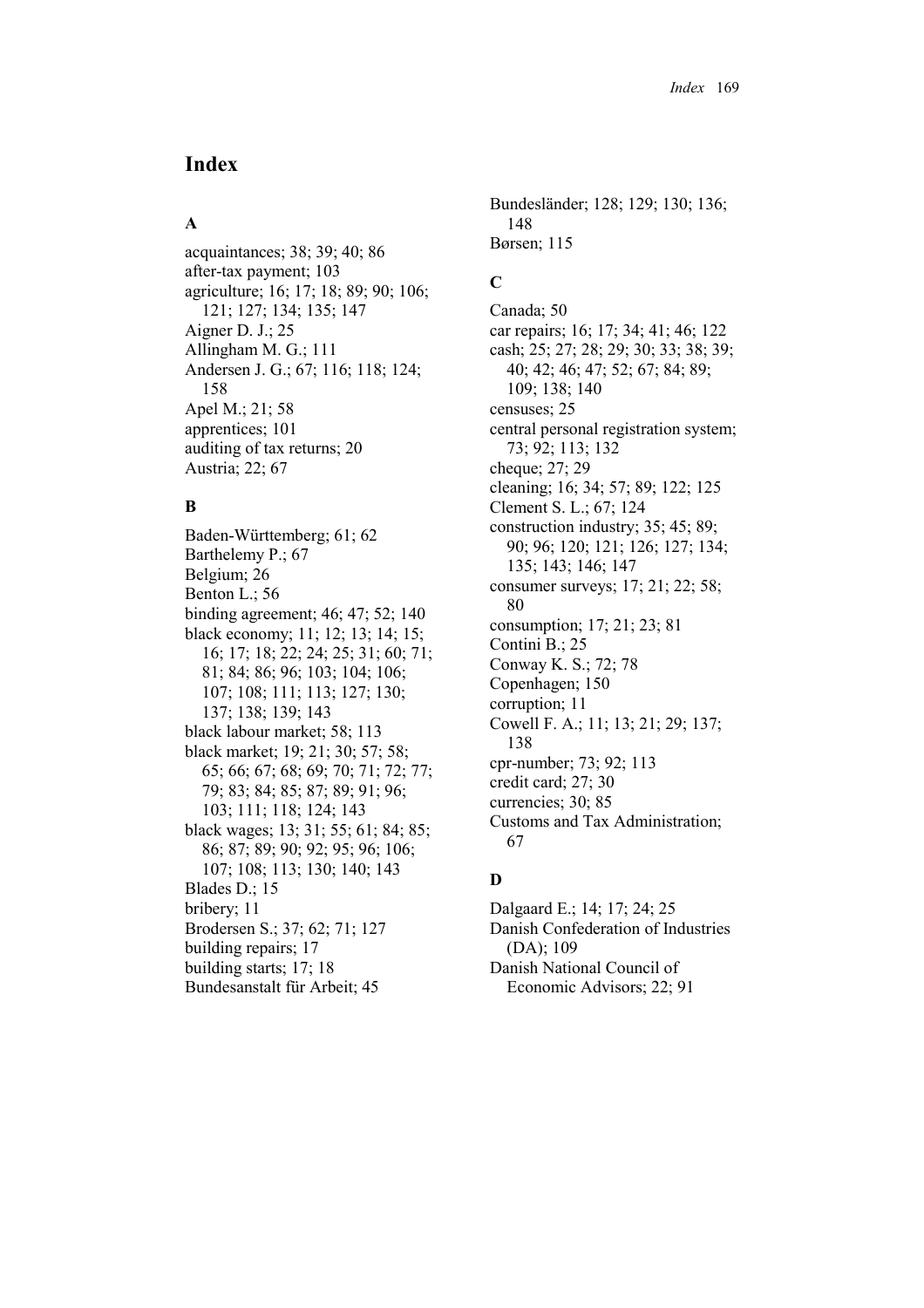Danish National Institute of Social Research; 36; 37 Dankort; 30 Danmarks Nationalbank; 30 Dansk Arbejdsgiverforening; 73 deductions; 14; 15; 16; 18; 20; 21; 30; 38; 59; 62; 113; 114; 119; 134; 138; 139; 146 definitions; 12; 13; 14; 15; 16; 23; 28; 31; 62 Det Økonomiske Råd; 22; 91 Dilnot A.; 21 direct question; 36; 48 Directorate of the Unemployment Insurance; 67 discrepancy; 23; 24; 110 disposable income; 25 dividends; 17; 107; 108 do-it-yourself (DIY); 14; 16; 17; 36; 37; 60; 62; 71; 127 drug-dealing; 14; 15; 139

## **E**

earnings; 37; 44; 85; 96; 113; 125; 143 East Germany; 80; 95; 101; 127; 128; 129; 130; 135; 136; 148; 152; 153 ECB; 85 economic activities; 12; 13; 14; 16; 18; 44; 103; 130; 137; 138; 144 employment; 25; 26; 45; 60; 62; 63; 67; 69; 70; 121; 124; 134; 147 ENS95; 17; 23; 24 ESA; 14 EU; 11; 14; 17; 24; 31; 89; 119; 120 Eurostat; 31; 104; 105; 106; 121; 129

## **F**

face-to-face interviews; 20; 49; 50; 52; 61; 128 FDM; 16 Feige E. L.; 56

firm; 19; 38; 45; 46; 55; 117 Focus; 60; 65; 68; 128 Foreningen af Statsautoriserede Revisorer; 35 formal ("white") market; 18; 30; 44; 70; 80; 84; 85; 86; 87; 95; 96; 103; 106; 111; 131; 142; 143; 145 formal economy; 11; 15; 16; 28; 73; 92; 103; 104 France; 22; 25 Frey B. S.; 24; 25; 26; 27 friendly turn; 29; 34; 35; 36; 40; 46; 63; 84; 89 full market price; 19 full time black activities; 115; 132

# **G**

Gaertner W.; 56 Gallup; 124 Geld idee; 62 Geringfügigen Beschäftigung; 49 Gesetz zur Bekämpfung der Schwarzarbeit; 45 Gesetzes zur Erleichterung der Bekämpfung von illegaler Beschäftigung und Schwarzarbeit; 45 Gini coefficient; 91; 93; 97; 144 GNP; 11; 17; 22 Goldstein H.; 56; 57; 58; 81; 86; 108; 110 Gutmann P. M.; 67

# **H**

Hansen H.; 69 Hansen W. G.; 56 health insurance; 49 Helberger C.; 62 hidden activities; 19 hidden assets; 29 hidden economy; 56 Holland; 22; 55; 56; 63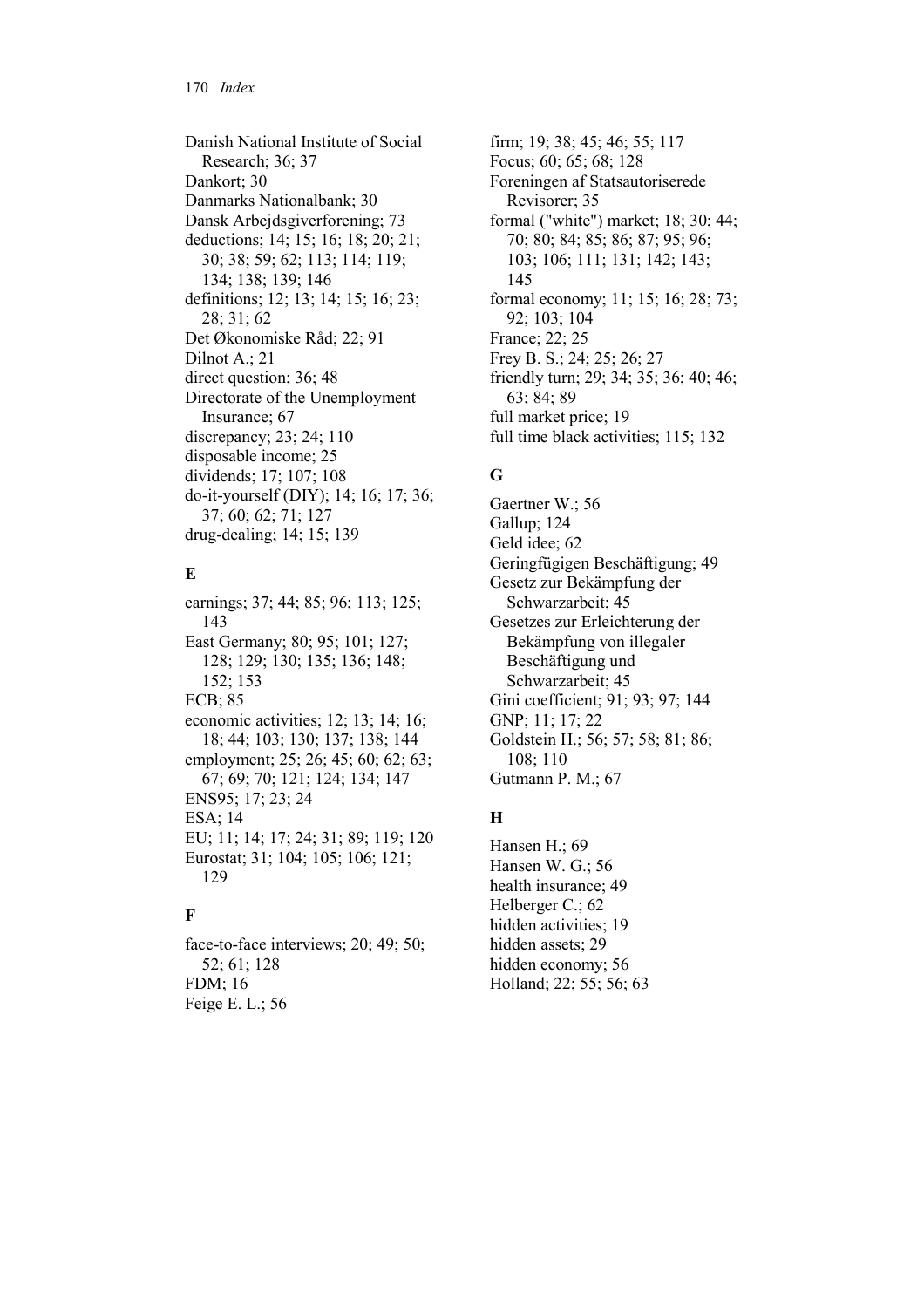hotels and restaurants; 90; 121; 126; 127

### **I**

IFAK; 60; 68; 128 illegal activities; 15; 16; 139 illegal transactions; 16 illicit distilling; 15 illicit work; 62 income statistics register; 73; 113 indicator variables; 26 indirect methods; 20; 21 industrial classification; 89; 90; 119 informal economy; 15; 16 Infratest Sozialforschung; 49; 50; 101; 140; 151 Inland Revenue; 17; 20; 21; 30; 35; 36; 38; 40; 41; 114; 138 Institut für Demoskopie Allensbach; 60 Institut für Wirtschaftsforschung Tübingen; 60 interview situation; 36 interview surveys; 49; 59; 63 interviewee; 63 interviewer; 36; 37; 38; 43; 61; 72 interviewer effect; 37 interviewer instructions; 35; 36; 39; 40; 43; 44 Isachsen A. J.; 29; 50; 56; 57; 65; 75; 81; 86; 107; 108; 110 ISTAT; 25 Italy; 22; 25 item non-response; 51; 52; 65 Ivarsson, S.; 58

## **J**

Japan; 27 Japsen, A.; 60; 62

## **K**

Kazemier B.; 50; 63; 88 Kimmel J.; 72; 78 Klovland J. T.; 27; 28

Kolding H. E.; 35

## **L**

labour force survey; 18; 25; 104; 105; 120; 126 labour market; 19; 37; 71; 82; 115; 119; 132; 134; 146; 148 Lamnek S.; 61; 62; 127; 128; 130 Landsskatteretten (Danish National Tax Tribunal); 35 Larsen C.; 17; 22; 23; 24; 110 Laurin U.; 59; 64; 65 Lemieux T.; 50 length of education; 94; 141 logistic regression; 70; 71; 74; 75 loopholes; 19 Lundager J.; 27; 28

# **M**

Malmer H.; 20; 21 marginal tax; 70; 73; 75; 76; 79; 91; 94; 113; 124; 132; 141; 142 marginal tax, expanded; 113 marginal taxes; 76; 91; 113 marital status; 70; 74; 75; 78; 79; 94; 141 market economy; 15 market gardens; 17 market price; 104; 110; 130; 136; 144; 148 market research; 49; 59; 62; 140 market value; 46 MARPLAN; 62 maximum equalisation percentage; 91; 93; 97; 144 media coverage; 57; 124 Merz J.; 60; 62; 63; 65; 70; 77 model approach; 20; 25 monetary methods; 20; 25; 27; 29; 31; 60; 131; 145 Morris C. N.; 21 Mummert A.; 60; 62; 65; 68; 127; 128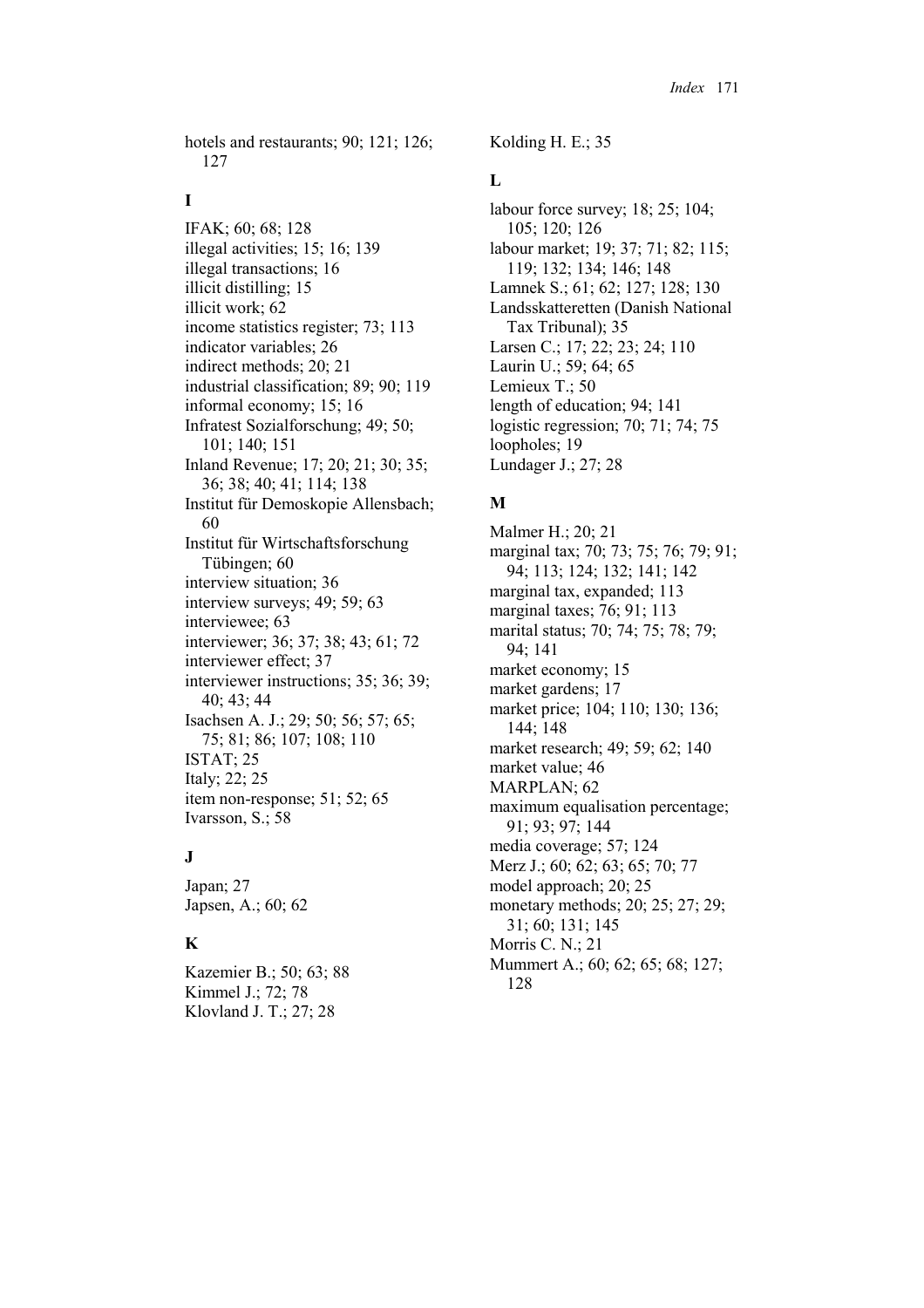### **N**

NACE, rev 1; 89; 90; 119; 121; 126 national accounting; 15; 16 national accounts; 14; 15; 16; 17; 18; 20; 22; 23; 24; 31; 110; 148 neighbourliness; 36; 47 network; 67 New Cronos, Eurostat; 105; 120; 121 non-declared; 14; 15; 16; 18; 19; 23; 29 non-filers; 21 non-productive; 14 non-response; 13; 33; 34; 49; 50; 51; 52; 58; 72; 139; 151; 153 normal working hours; 60; 103; 104; 105; 109 nuclear family; 36

## **O**

occupation; 41; 66; 70; 72; 73; 74; 75; 77; 78; 79; 80; 81; 82; 83; 87; 88; 94; 96; 128; 141; 143 OECD; 13; 14; 16; 25; 26; 27; 31; 85; 91; 114; 138 Office for National Statistics; 49; 50; 102; 140; 153; 154; 155 Ognedal T.; 56; 57; 58; 64; 65; 68; 74; 75; 81; 86; 108; 110 Olbrich G.; 61 omnibus surveys; 37; 49; 51; 69; 73; 104; 113; 120; 149; 150; 151; 152; 153; 157; 158 ordinary tax evasion; 19; 55; 62; 110; 131; 138; 145

## **P**

Pahl R. E.; 67 paid in cash; 27; 29; 34; 44; 84 painting; 110 parallel; 30 participation rate; 20; 24; 25; 70; 91 pay-as-you-earn; 26

payment in kind; 33; 35; 36; 39; 42; 46; 109; 112 Pedersen, P. J.; 70; 73; 113 Pedersen, S.; 13; 22; 27; 28; 29; 31; 34; 64; 65; 66; 67; 70; 71; 72; 73; 83; 87; 93; 103; 113; 122; 124; 125 Pedersen, Susanne; 35 Pelzmann L.; 67 perceived; 71; 74; 75; 78; 80; 95; 115; 116; 119; 124; 125; 133; 134; 142; 146 personal gross income; 73 Persson A.; 20; 21 Pesut M.; 13; 14; 22 pilot survey; 48; 49; 50 Pissarides C. A.; 21 police; 67 Pommerehne W. W.; 24; 25 postal giro; 30 postal questionnaire; 20; 59 price-times-volume; 16; 17; 106 principles; 15; 22 production boundary; 14; 16 production in households; 16 productive activities; 14; 138 productivity; 103; 104; 130; 144 prostitution; 14; 15; 18; 139 public administration; 107 public employees; 26 public regulation; 26 public sector; 15; 57 purchase black activities; 57; 61; 62 Pyle D. J.; 24; 25; 26; 27

# **Q**

question design; 31; 33; 40; 49; 50; 56; 64; 68; 80; 87; 107; 108; 109; 123; 137; 139 questionnaire surveys; 12; 13; 15; 18; 19; 29; 30; 33; 34; 35; 36; 51; 53; 55; 56; 57; 58; 93; 110; 131; 137; 139; 140; 145; 158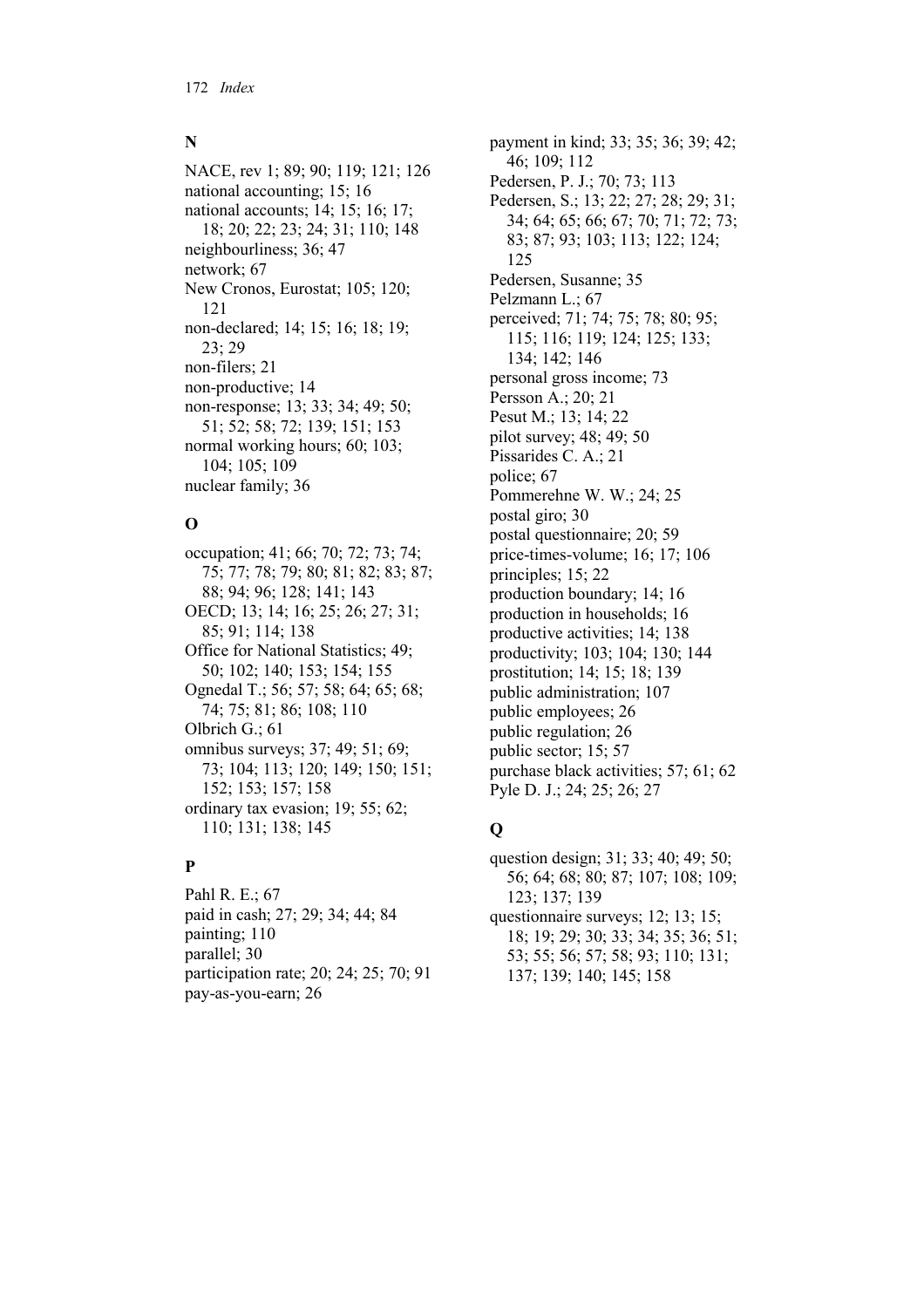quid pro quo; 29; 33; 34; 35; 39; 40; 42; 47; 48; 52; 63; 64; 84; 86; 89; 140

### **R**

reciprocal favours; 38 regional differences; 74; 76; 127; 130; 135; 147 regional variation; 74; 75; 76; 79; 95; 130; 142 register data; 73; 92 regression analysis; 75 relief organisations; 14 Renooy P.; 56; 58 response rate; 13; 33; 34; 49; 50; 51; 52; 53; 59; 61; 62; 139; 140 retail trade; 17 Riksrevisionsverket; 12; 38; 39; 58; 64; 76; 104; 105; 137 Riksskatteverket; 58; 59; 64; 66; 76 risk; 11; 29; 71; 74; 75; 76; 77; 78; 80; 95; 98; 99; 100; 101; 102; 111; 112; 115; 116; 119; 124; 125; 133; 134; 142; 146 robbery; 15 Rockwool Foundation Research Unit; 12; 13; 15; 18; 30; 36; 38; 39; 48; 58; 106; 107; 109; 114; 115; 123; 124; 127; 137; 149; 150; 151; 152; 153; 154; 155; 156; 157; 158

## **S**

sample; 17; 21; 50; 51; 53; 59; 60; 61; 101; 102; 109; 149; 151; 153; 155 savings; 21 Schneider F.; 27; 28; 30; 60; 62; 65; 68; 127; 128; 131; 145 Schwarzarbeit; 45; 47; 60; 61; 62; 68; 108 Schäfer W. J.; 61 second job; 60; 63; 72; 78

self-employed; 19; 21; 38; 46; 55; 66; 67; 73; 74; 75; 79; 82; 87; 94; 95; 96; 141; 142; 143 selling; 34 Semo Group Info Data AB; 59 sensitive questions; 37 services; 15; 16; 18; 34; 35; 36; 39; 40; 44; 45; 58; 63; 70; 89; 90; 96; 107; 122; 143 shadow economy; 13; 14; 15; 18; 19; 20; 21; 24; 25; 26; 27; 28; 29; 30; 31; 33; 44; 56; 58; 60; 110; 131; 138; 139; 145; 148 Simon C. P.; 20 Skatteministeriet; 13 skilled work; 66; 70; 73; 74; 75; 79; 94; 96; 113; 125; 141; 143 Smith, N.; 70; 72; 73; 103; 113; 122 Smith, S.; 60 SNA; 14; 15; 23; 24 social contributions; 49; 61; 62; 63; 115; 132; 133; 134; 146; 148 social fraud; 116; 117; 130; 133 social network; 71; 76; 77; 79; 95; 142 social security; 45; 85 Sozio-oekonomische Panel; 49 Spain; 55 Sporastøyl J. O.; 86 Statistics Denmark; 17; 18; 30; 31; 36; 37; 49; 73; 92; 104; 105; 106; 107; 109; 113; 122; 126; 131; 140; 145; 149; 150 Statistics Norway; 49; 140; 157; 158 Statistics Sweden (Statistiska centralbyrån); 49; 51; 140; 156 Statistisches Bundesamt; 151; 152; 153 Stetkær K.; 16; 23 Strøm S.; 29; 51; 56; 57; 65; 75; 81; 86; 107; 108; 110 students; 63; 66; 74; 75; 77; 79; 84; 94; 141 System of National Accounts; 14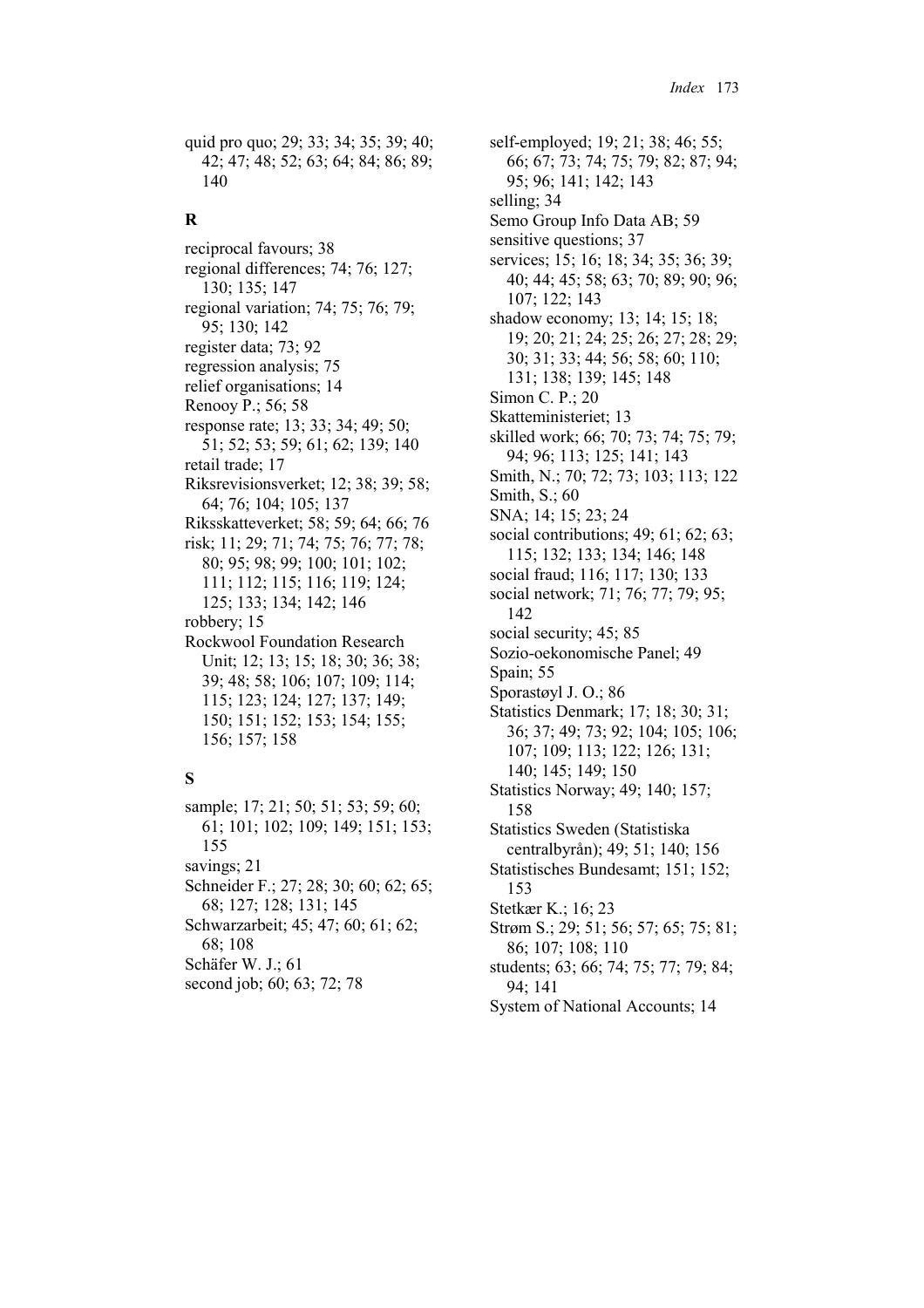### **T**

Tanzi V.; 22; 25; 27; 56 tax assessment; 34; 35; 112 tax authorities; 17; 18; 19; 20; 21; 33; 38; 39; 42; 44; 46; 55; 59; 73; 114; 116; 124; 125; 132; 133; 135; 139; 147 tax avoidance; 19; 59 tax burden; 12; 13; 23; 26; 28; 111; 114; 115; 124; 127; 131; 132; 135; 138; 147; 148 tax control; 115; 133 tax evasion; 11; 16; 18; 19; 20; 21; 22; 23; 26; 29; 30; 33; 38; 39; 44; 48; 55; 59; 62; 65; 75; 110; 112; 116; 117; 124; 125; 131; 133; 137; 138; 139; 145 tax inspectors; 112 tax legislation; 12; 34; 42; 46; 47; 52; 55; 137 tax rate; 112; 113; 124 tax rate, averahe; 113 telephone interviews; 20; 49; 50; 59 Tengblad Å.; 15 Thage B.; 17 theft; 15 Thomas J. J.; 50; 56 time spent on black activities; 80; 81; 94; 141 trade; 17; 39; 44; 45; 114 transfer income; 14; 15; 16; 18; 138; 139 Tufte P. A.; 29; 56; 57; 58; 65; 74; 75; 86

## **U**

under-declaration; 15

underground economy; 13; 31 unemployed; 67; 68; 69; 71; 72; 77; 78; 79; 83; 88; 94; 95; 98; 100; 101; 102; 141; 142 unemployment; 11; 25; 30; 67; 68; 69; 71; 72; 73; 76; 77; 78; 94; 98; 100; 101; 102; 114; 141 unemployment benefit; 67; 68; 69; 76; 94; 141 unemployment, length of; 70; 72; 73; 77; 78; 94; 141 USA; 20; 25; 30; 72; 78 Ussing N.; 22

## **V**

value added; 14; 103; 130; 144 Van Eck R.; 63; 88 VAT; 15; 16; 18; 19; 30; 33; 34; 38; 39; 40; 55; 113; 138; 139 Viby Mogensen G.; 16; 19; 20; 21; 23; 24; 26; 28; 29; 30; 36; 37; 48; 57; 62; 67; 70; 80; 81; 82; 103; 107; 109; 110; 112; 115; 122; 123; 124; 158

### **W**

wage earners; 72 wage-earner household; 22 Wahlund R.; 59; 66 Weck-Hanneman H.; 25; 26; 27 Wenig A.; 56 West Germany; 61; 62; 77; 80; 95; 101; 109; 127; 128; 129; 130; 135; 136; 148; 152; 153 Witte A. D.; 20 Wolff K.; 60; 62; 63; 65; 66; 70; 77; 82; 87; 108; 109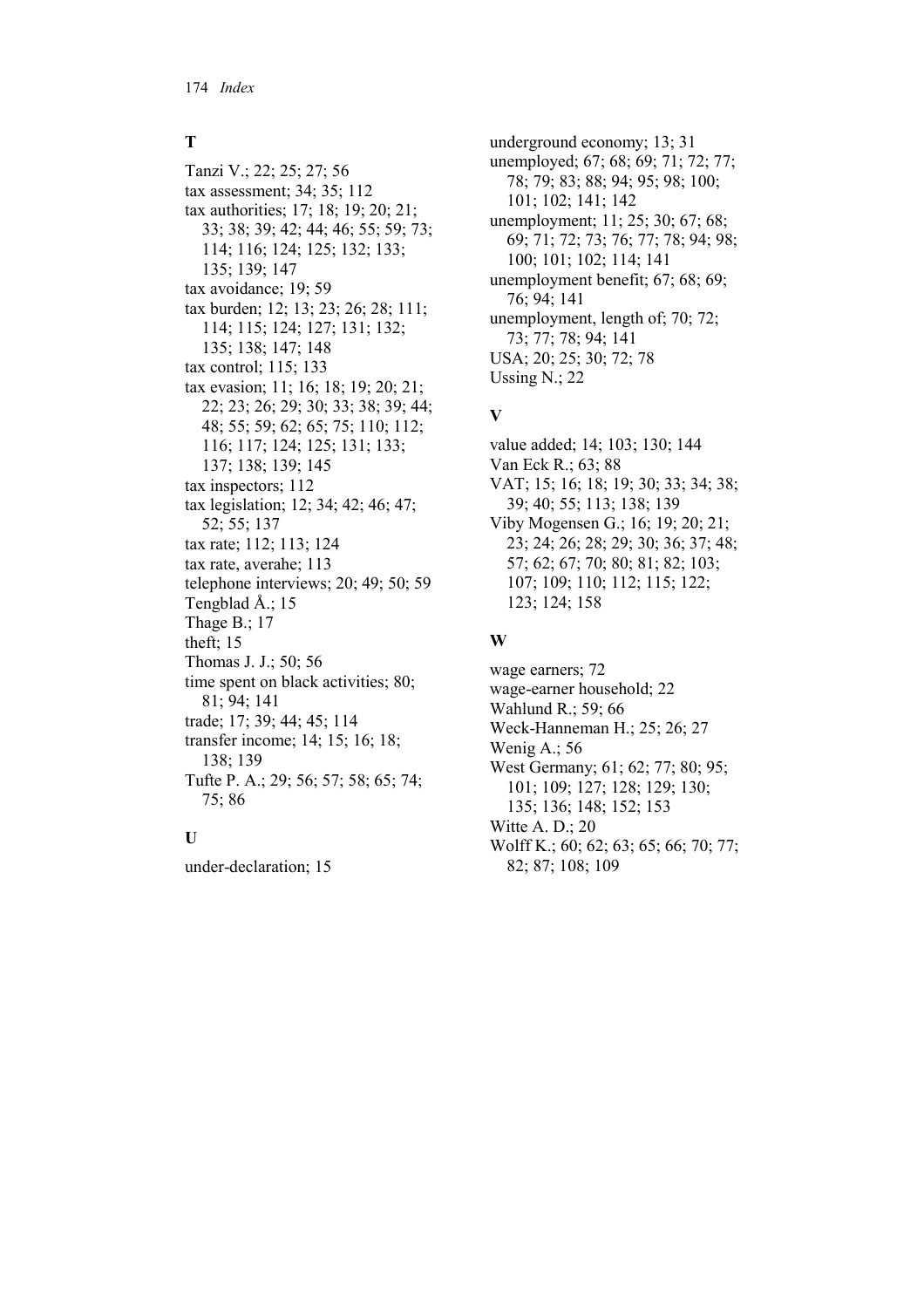## **Publications from the Rockwool Foundation Research Unit**

Time and Consumption

*Edited by Gunnar Viby Mogensen. With contributions by Søren Brodersen, Thomas Gelting, Niels Buus Kristensen, Eszter Körmendi, Lisbeth Pedersen, Benedicte Madsen, Niels Ploug, Erik Ib Schmidt, Rewal Schmidt Sørensen and Gunnar Viby Mogensen (Statistics Denmark. Copenhagen).* 

Welfare and Work Incentives. A North European Perspective *Edited by A.B. Atkinson and Gunnar Viby Mogensen. With contributions by A.B. Atkinson, Richard Blundell, Björn Gustafsson, Anders Klevmarken, Peder J. Pedersen and Klaus Zimmermann (Oxford University Press).* 

Solidarity or Egoism? *By Douglas A. Hibbs (Aarhus University Press).* 

Danes and Their Politicians *By Gunnar Viby Mogensen (Aarhus University Press).* 

Unemployment and Flexibility on the Danish Labour Market *By Gunnar Viby Mogensen (Statistics Denmark. Copenhagen).* 

The Shadow Economy in Denmark 1994. Measurement and Results *By Gunnar Viby Mogensen, Hans Kurt Kvist, Eszter Körmendi and Søren Pedersen (Statistics Denmark. Copenhagen).* 

On the Measurement of a Welfare Indicator for Denmark 1970-1990 *By Peter Rørmose Jensen and Elisabeth Møllgaard (Statistics Denmark. Copenhagen).* 

Work Incentives in the Danish Welfare State. New Empirical Evidence *Edited by Gunnar Viby Mogensen. With contributions by Søren Brodersen, Lisbeth Pedersen, Peder J. Pedersen, Søren Pedersen and Nina Smith (Aarhus University Press).* 

Actual and Potential Recipients of Welfare Benefits, with a Focus on Housing **Benefits** 

*By Hans Hansen and Marie Louise Hultin (Statistics Denmark. Copenhagen).* 

The Shadow Economy in Western Europe. Measurement and Results for Selected Countries

*By Søren Pedersen. With contribution by Esben Dalgaard and Gunnar Viby Mogensen (Statistics Denmark. Copenhagen).*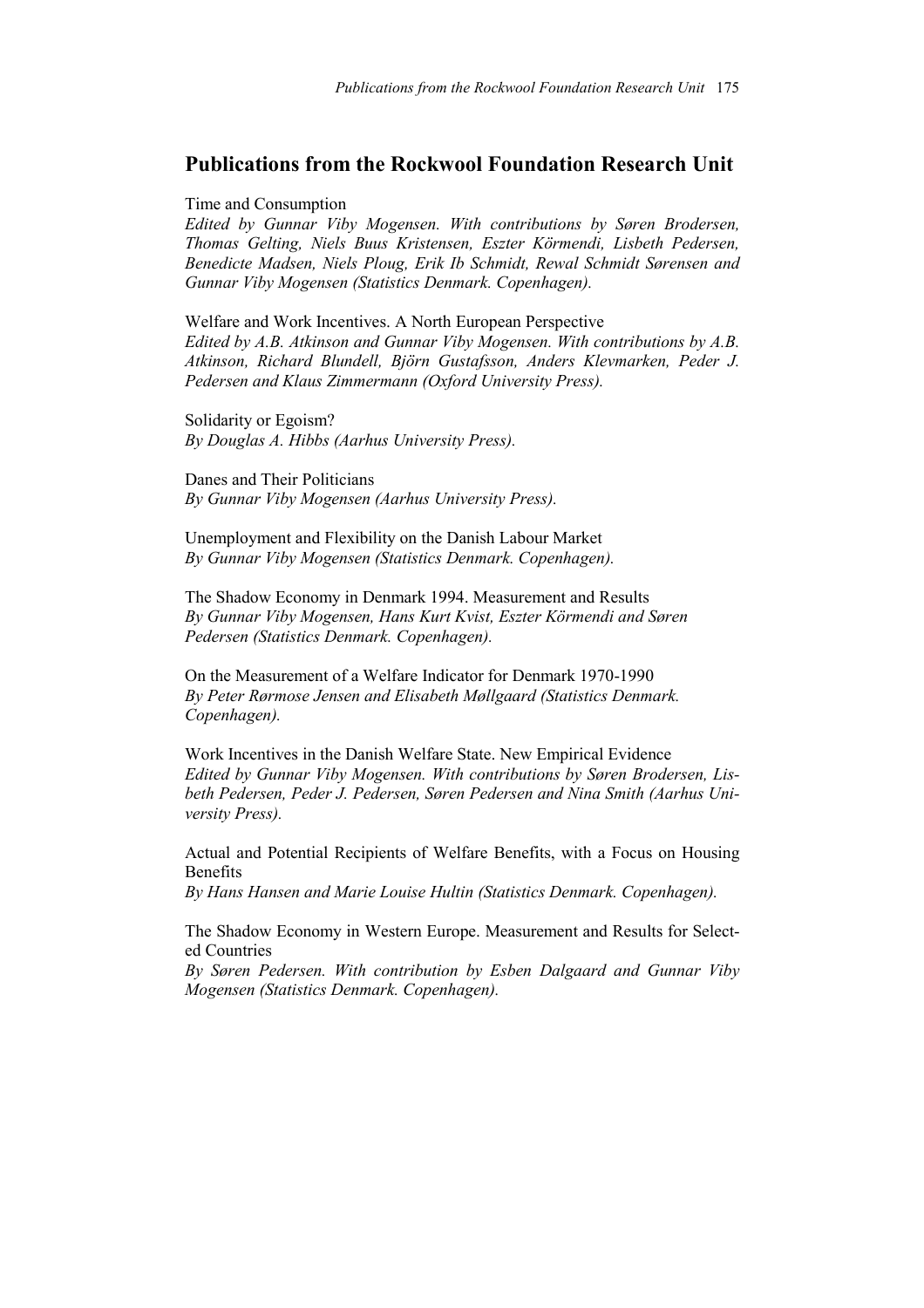Immigration to Denmark. International and National Perspectives *By David Coleman and Eskil Wadensjö. With contributions by Bent Jensen and Søren Pedersen (Aarhus University Press).* 

Nature as a Political Issue in the Classical Industrial Society: The environmental Debate in the Danish press from the 1870s to the 1970s *By Bent Jensen (Statistics Denmark). Copenhagen.* 

The integration of non-Western immigrants in a Scandinavian labour market: The Danish experience

*By Marie Louise Schultz-Nielsen with contributions by Olaf Ingerslev, Claus Larsen, Gunnar Viby Mogensen, Niels-Kenneth Nielsen, Søren Pedersen and Eskil Wadensjö.* 

Immigration and the public sector in Denmark *By Eskil Wadensjö (Aarhus University Press).* 

Foreigners in the Danish newspaper debate from the 1870s to the 1990s *By Bent Jensen (Statistics Denmark). Copenhagen.*